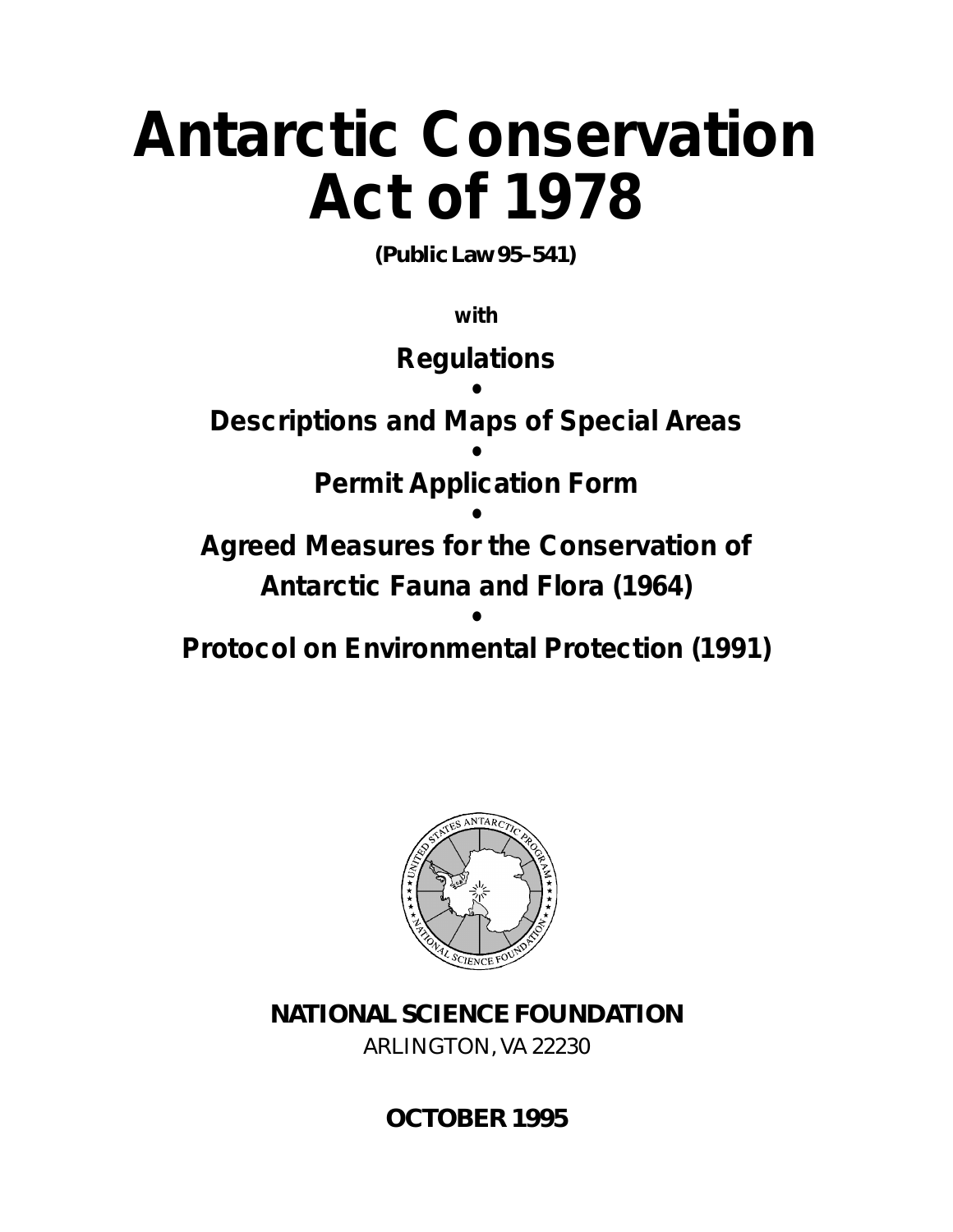# **Contents**

|        | Subpart A—Introduction <b>Manual According to the Contract Official</b> According Contract According to the Contract Office According Contract According to the Contract Office According to the Contract Office According to the C                                                                                                                                                                                 |  |
|--------|---------------------------------------------------------------------------------------------------------------------------------------------------------------------------------------------------------------------------------------------------------------------------------------------------------------------------------------------------------------------------------------------------------------------|--|
| 670.1  |                                                                                                                                                                                                                                                                                                                                                                                                                     |  |
| 670.2  |                                                                                                                                                                                                                                                                                                                                                                                                                     |  |
| 670.3  | Definitions <b>Support of the Contract of the Contract of the Contract of the Contract of the Contract of the Contract of the Contract of the Contract of the Contract of the Contract of the Contract of the Contract of the Co</b>                                                                                                                                                                                |  |
|        |                                                                                                                                                                                                                                                                                                                                                                                                                     |  |
| 670.4  |                                                                                                                                                                                                                                                                                                                                                                                                                     |  |
| 670.5  |                                                                                                                                                                                                                                                                                                                                                                                                                     |  |
| 670.6  | Prior possession exception <b>Exception Exception</b>                                                                                                                                                                                                                                                                                                                                                               |  |
| 670.7  |                                                                                                                                                                                                                                                                                                                                                                                                                     |  |
| 670.8  |                                                                                                                                                                                                                                                                                                                                                                                                                     |  |
|        | Subpart C-Permits                                                                                                                                                                                                                                                                                                                                                                                                   |  |
| 670.9  |                                                                                                                                                                                                                                                                                                                                                                                                                     |  |
| 670.10 |                                                                                                                                                                                                                                                                                                                                                                                                                     |  |
| 670.11 | Permit administration <b>Manual Properties</b>                                                                                                                                                                                                                                                                                                                                                                      |  |
| 670.12 |                                                                                                                                                                                                                                                                                                                                                                                                                     |  |
| 670.13 |                                                                                                                                                                                                                                                                                                                                                                                                                     |  |
| 670.14 | $[Reserved]\label{def:res} \vspace{-0.1in} \vspace{-0.1in} \vspace{-0.1in} \vspace{-0.1in} \vspace{-0.1in} \vspace{-0.1in} \vspace{-0.1in} \vspace{-0.1in} \vspace{-0.1in} \vspace{-0.1in} \vspace{-0.1in} \vspace{-0.1in} \vspace{-0.1in} \vspace{-0.1in} \vspace{-0.1in} \vspace{-0.1in} \vspace{-0.1in} \vspace{-0.1in} \vspace{-0.1in} \vspace{-0.1in} \vspace{-0.1in} \vspace{-0.1in} \vspace{-0.1in} \vspace$ |  |
|        |                                                                                                                                                                                                                                                                                                                                                                                                                     |  |
| 670.15 |                                                                                                                                                                                                                                                                                                                                                                                                                     |  |
| 670.16 |                                                                                                                                                                                                                                                                                                                                                                                                                     |  |
| 670.17 | Designation of native mammals                                                                                                                                                                                                                                                                                                                                                                                       |  |
| 670.18 |                                                                                                                                                                                                                                                                                                                                                                                                                     |  |
| 670.19 |                                                                                                                                                                                                                                                                                                                                                                                                                     |  |
|        |                                                                                                                                                                                                                                                                                                                                                                                                                     |  |
| 670.20 |                                                                                                                                                                                                                                                                                                                                                                                                                     |  |
| 670.21 | Content of permit applications                                                                                                                                                                                                                                                                                                                                                                                      |  |
| 670.22 |                                                                                                                                                                                                                                                                                                                                                                                                                     |  |
| 670.23 |                                                                                                                                                                                                                                                                                                                                                                                                                     |  |
|        |                                                                                                                                                                                                                                                                                                                                                                                                                     |  |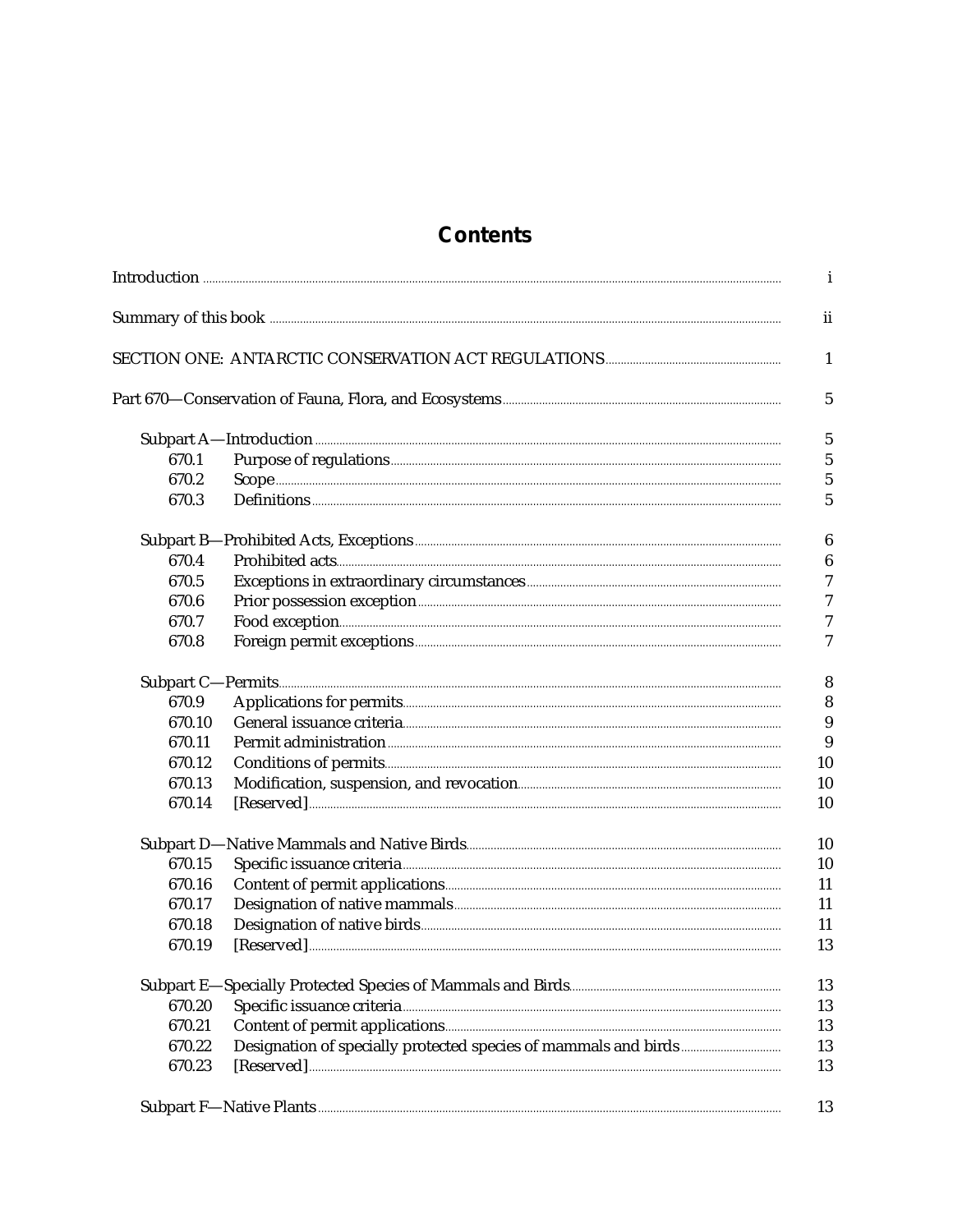| 670.24 |                                                                                                                                                                                                                                                                              | 13 |  |  |
|--------|------------------------------------------------------------------------------------------------------------------------------------------------------------------------------------------------------------------------------------------------------------------------------|----|--|--|
| 670.25 |                                                                                                                                                                                                                                                                              |    |  |  |
| 670.26 |                                                                                                                                                                                                                                                                              | 14 |  |  |
| 670.27 |                                                                                                                                                                                                                                                                              |    |  |  |
|        |                                                                                                                                                                                                                                                                              | 14 |  |  |
|        |                                                                                                                                                                                                                                                                              |    |  |  |
| 670.28 |                                                                                                                                                                                                                                                                              | 14 |  |  |
| 670.29 | Content of permit applications                                                                                                                                                                                                                                               | 14 |  |  |
| 670.30 |                                                                                                                                                                                                                                                                              | 14 |  |  |
| 670.31 |                                                                                                                                                                                                                                                                              | 15 |  |  |
|        |                                                                                                                                                                                                                                                                              | 15 |  |  |
| 670.32 |                                                                                                                                                                                                                                                                              | 15 |  |  |
| 670.33 | Content of permit applications <b>Content of permit applications</b>                                                                                                                                                                                                         | 15 |  |  |
| 670.34 | Designation of sites of special scientific interest and management                                                                                                                                                                                                           |    |  |  |
|        |                                                                                                                                                                                                                                                                              | 16 |  |  |
| 670.35 |                                                                                                                                                                                                                                                                              | 18 |  |  |
|        |                                                                                                                                                                                                                                                                              |    |  |  |
|        |                                                                                                                                                                                                                                                                              | 18 |  |  |
| 670.36 |                                                                                                                                                                                                                                                                              | 18 |  |  |
| 670.37 |                                                                                                                                                                                                                                                                              | 18 |  |  |
| 670.38 |                                                                                                                                                                                                                                                                              | 18 |  |  |
| 670.39 |                                                                                                                                                                                                                                                                              | 18 |  |  |
| 670.40 |                                                                                                                                                                                                                                                                              | 18 |  |  |
|        |                                                                                                                                                                                                                                                                              | 19 |  |  |
| 670.41 |                                                                                                                                                                                                                                                                              | 19 |  |  |
| 670.42 |                                                                                                                                                                                                                                                                              |    |  |  |
|        |                                                                                                                                                                                                                                                                              | 19 |  |  |
| 670.43 | Conditions of permits <b>conditions</b> of permits <b>conditions</b> of permits <b>conditions</b> of permits <b>conditions</b> of permits <b>conditions</b> of permits <b>conditions</b> of permits <b>conditions</b> of permits <b>conditions</b> of permits <b>conditi</b> | 19 |  |  |
| 670.44 |                                                                                                                                                                                                                                                                              | 19 |  |  |
|        | Part 671-Use and Release of Banned Substances, Designated Pollutants, and Wastes                                                                                                                                                                                             | 19 |  |  |
|        |                                                                                                                                                                                                                                                                              |    |  |  |
|        |                                                                                                                                                                                                                                                                              | 19 |  |  |
|        | 671.1 Purpose of regulations <b>CONSUMER SET AND REGISTER</b>                                                                                                                                                                                                                | 19 |  |  |
| 671.2  |                                                                                                                                                                                                                                                                              | 20 |  |  |
| 671.3  | Definitions <b>Executive Constructs</b> and the construction of the construction of the construction of the construction of the construction of the construction of the construction of the construction of the construction of the                                          | 20 |  |  |
|        |                                                                                                                                                                                                                                                                              | 21 |  |  |
| 671.4  |                                                                                                                                                                                                                                                                              | 21 |  |  |
| 671.5  | Exceptions <b>Exceptions</b>                                                                                                                                                                                                                                                 | 21 |  |  |
|        | Subpart C-Permits                                                                                                                                                                                                                                                            | 22 |  |  |
| 671.6  |                                                                                                                                                                                                                                                                              | 22 |  |  |
| 671.7  |                                                                                                                                                                                                                                                                              | 23 |  |  |
|        |                                                                                                                                                                                                                                                                              |    |  |  |
| 671.8  |                                                                                                                                                                                                                                                                              | 23 |  |  |
| 671.9  |                                                                                                                                                                                                                                                                              | 23 |  |  |
| 671.10 |                                                                                                                                                                                                                                                                              | 24 |  |  |
|        | Subpart D-Waste Management [100] Maria Communication and Subpart D-Waste Management [100] Maria Communication                                                                                                                                                                | 24 |  |  |
|        |                                                                                                                                                                                                                                                                              |    |  |  |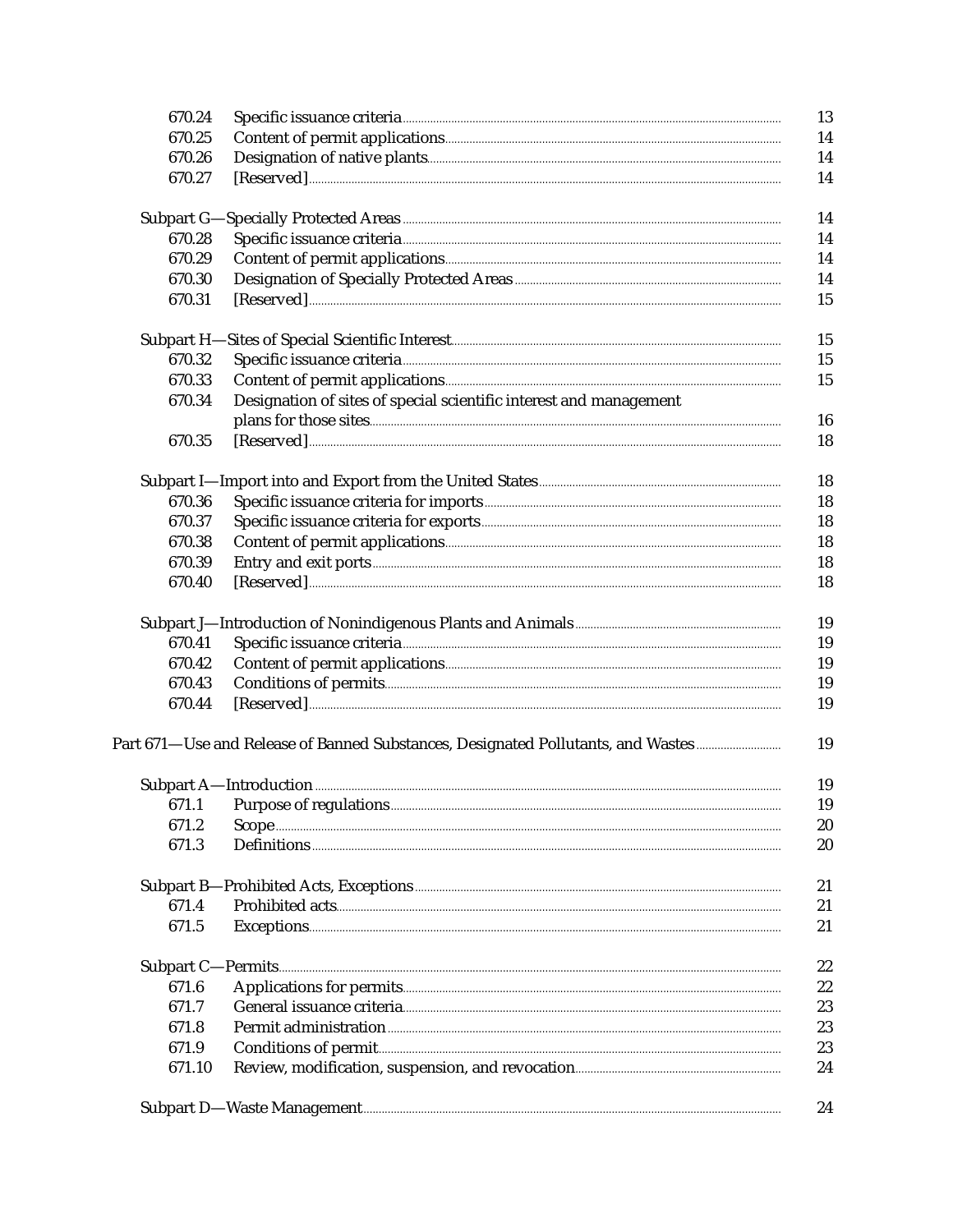| 671.11 |                                                                                                                                                                                                                                      | 24 |  |
|--------|--------------------------------------------------------------------------------------------------------------------------------------------------------------------------------------------------------------------------------------|----|--|
| 671.12 | Waste disposal <b>contract to the contract of the contract of the contract of the contract of the contract of the contract of the contract of the contract of the contract of the contract of the contract of the contract of th</b> |    |  |
| 671.13 |                                                                                                                                                                                                                                      |    |  |
|        |                                                                                                                                                                                                                                      | 28 |  |
| 671.14 |                                                                                                                                                                                                                                      | 28 |  |
| 671.15 |                                                                                                                                                                                                                                      | 28 |  |
| 671.16 |                                                                                                                                                                                                                                      | 28 |  |
|        |                                                                                                                                                                                                                                      | 29 |  |
| 671.17 |                                                                                                                                                                                                                                      | 29 |  |
|        |                                                                                                                                                                                                                                      | 29 |  |
|        |                                                                                                                                                                                                                                      | 31 |  |
| No. 1  |                                                                                                                                                                                                                                      | 31 |  |
| No. 2  |                                                                                                                                                                                                                                      | 37 |  |
| No.3   |                                                                                                                                                                                                                                      | 41 |  |
| No. 4  |                                                                                                                                                                                                                                      | 47 |  |
| No. 5  |                                                                                                                                                                                                                                      | 48 |  |
| No. 6  |                                                                                                                                                                                                                                      | 48 |  |
| No. 7  |                                                                                                                                                                                                                                      | 49 |  |
| No. 8  |                                                                                                                                                                                                                                      | 50 |  |
| No. 9  |                                                                                                                                                                                                                                      | 52 |  |
| No. 10 |                                                                                                                                                                                                                                      | 54 |  |
| No. 11 |                                                                                                                                                                                                                                      | 54 |  |
| No. 12 |                                                                                                                                                                                                                                      | 54 |  |
| No. 13 |                                                                                                                                                                                                                                      | 55 |  |
| No. 14 |                                                                                                                                                                                                                                      | 58 |  |
| No. 15 | Southern Powell Island and Adjacent Islands, South Orkney Islands                                                                                                                                                                    | 60 |  |
| No. 16 |                                                                                                                                                                                                                                      | 63 |  |
| No. 17 |                                                                                                                                                                                                                                      | 66 |  |
| No. 18 |                                                                                                                                                                                                                                      | 67 |  |
| No. 19 |                                                                                                                                                                                                                                      | 69 |  |
| No. 20 |                                                                                                                                                                                                                                      | 71 |  |
| No. 21 |                                                                                                                                                                                                                                      | 74 |  |
| No. 22 |                                                                                                                                                                                                                                      | 76 |  |
| No. 23 |                                                                                                                                                                                                                                      | 79 |  |
|        |                                                                                                                                                                                                                                      | 81 |  |
| No.1   |                                                                                                                                                                                                                                      | 81 |  |
| No. 2  |                                                                                                                                                                                                                                      | 83 |  |
| No. 3  |                                                                                                                                                                                                                                      | 85 |  |
| No. 4  |                                                                                                                                                                                                                                      | 87 |  |
| No. 5  |                                                                                                                                                                                                                                      | 89 |  |
| No. 6  |                                                                                                                                                                                                                                      | 90 |  |
| No. 7  |                                                                                                                                                                                                                                      | 92 |  |
| No. 8  |                                                                                                                                                                                                                                      | 94 |  |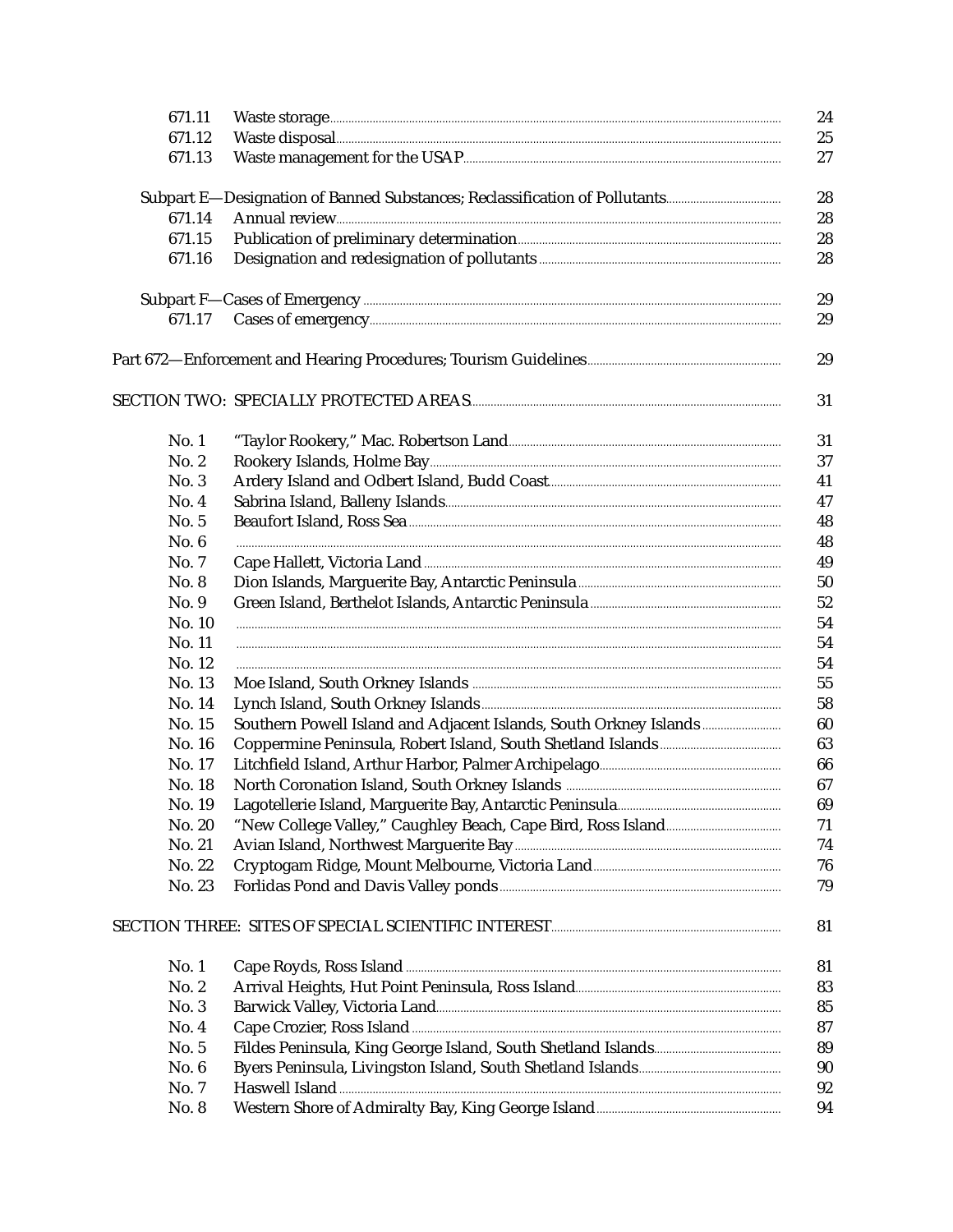| No. 9  |                                                                               | 96  |
|--------|-------------------------------------------------------------------------------|-----|
| No 10  |                                                                               |     |
| No. 11 |                                                                               | 100 |
| No. 12 |                                                                               | 102 |
| No. 13 |                                                                               | 104 |
| No. 14 |                                                                               | 106 |
| No. 15 |                                                                               | 108 |
| No. 16 |                                                                               | 110 |
| No. 17 |                                                                               | 112 |
| No. 18 |                                                                               | 113 |
| No. 19 |                                                                               | 115 |
| No. 20 |                                                                               | 117 |
| No. 21 |                                                                               | 119 |
| No. 22 |                                                                               | 121 |
| No. 23 | Svarthamaren Mountain, Mühlig-Hofmann Mountains, Queen Maud Land              | 124 |
| No. 24 |                                                                               | 127 |
| No. 25 | "Marine Plain," Mule Peninsula, Vestfold Hills, "Princess Elizabeth Land"     | 131 |
| No. 26 |                                                                               | 135 |
| No. 27 |                                                                               | 137 |
| No. 28 |                                                                               | 139 |
| No. 29 |                                                                               | 141 |
| No. 30 |                                                                               | 142 |
| No. 31 |                                                                               | 143 |
| No. 32 |                                                                               | 144 |
| No. 33 |                                                                               | 146 |
| No. 34 |                                                                               | 149 |
| No. 35 | Western Bransfield Strait, off Low Island, South Shetland Islands             | 151 |
| No. 36 |                                                                               | 153 |
|        |                                                                               | 155 |
|        |                                                                               | 157 |
|        |                                                                               | 163 |
|        | Appendix A: Agreed Measures for the Conservation of Antarctic Fauna and Flora | 167 |
|        |                                                                               | 175 |
|        |                                                                               | 187 |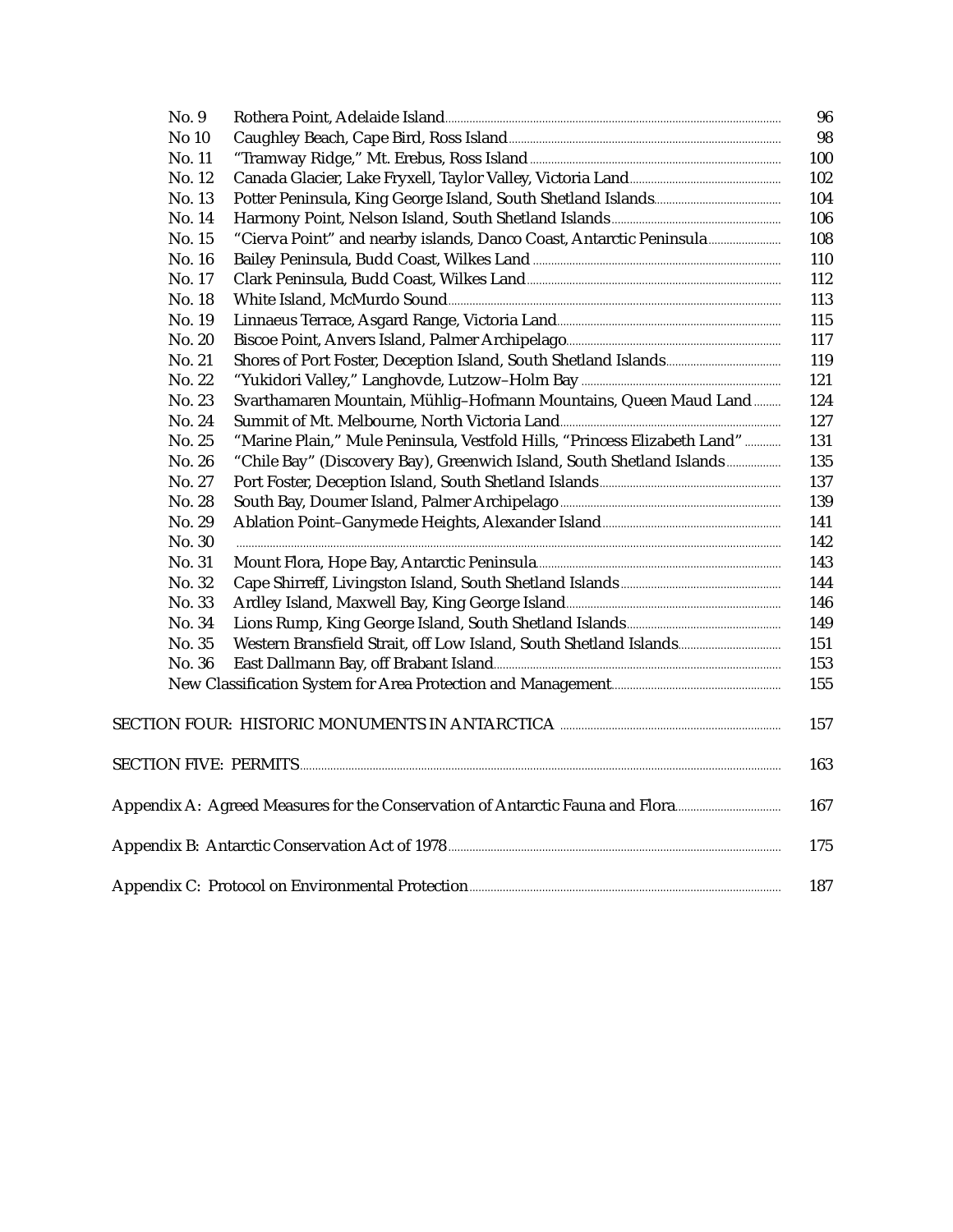# **INTRODUCTION**

The Antarctic Conservation Act of 1978 (ACA), Public Law 95-541, conserves and protects the native mammals, birds, and plants of Antarctica and the ecosystems of which they are a part.

The law applies to—

- U.S. citizens in Antarctica
- certain persons in Antarctica who participate in U.S. government activities
- U.S. corporations or other legal entities that organize expeditions into the Antarctic
- U.S. persons wherever located, or foreign persons while in the United States, who handle certain antarctic animals and plants

A permit system authorized by the ACA allows certain activities, otherwise prohibited, when performed within prescribed restrictions for scientific or other worthwhile purposes.

The ACA applies to land and fast ice south of 60° South latitude. The 1973 International Convention for the Prevention of Pollution from Ships (MAR-POL), the 1978 Protocol that amended MARPOL, and implementing regulations apply to ships at sea south of 60° South latitude.

The ACA provides penalties of up to \$10,000 and 1 year imprisonment for violations.

The National Science Foundation (NSF), the agency of the U.S. Government that funds and manages the U.S. Antarctic Program (USAP), administers the ACA and its permit system.

Certain NSF employees in Antarctica are designated enforcement officers. These Federal officials are responsible for ensuring compliance with the ACA, implementing regulations, and permits. They also are available to help people understand their obligations. They review permits to ensure terms and conditions are fulfilled; and are authorized to serve warrants; search and seize property without a warrant; take affidavits; detain for inspection and inspect packages, crates, or other containers; and make an arrest with or without a warrant.

NSF also at times designates observers to record and report activities of nongovernmental expeditions to Antarctica.

If you believe you may have witnessed a violation of the ACA, report your observation to an enforcement officer, an observer, or other authority.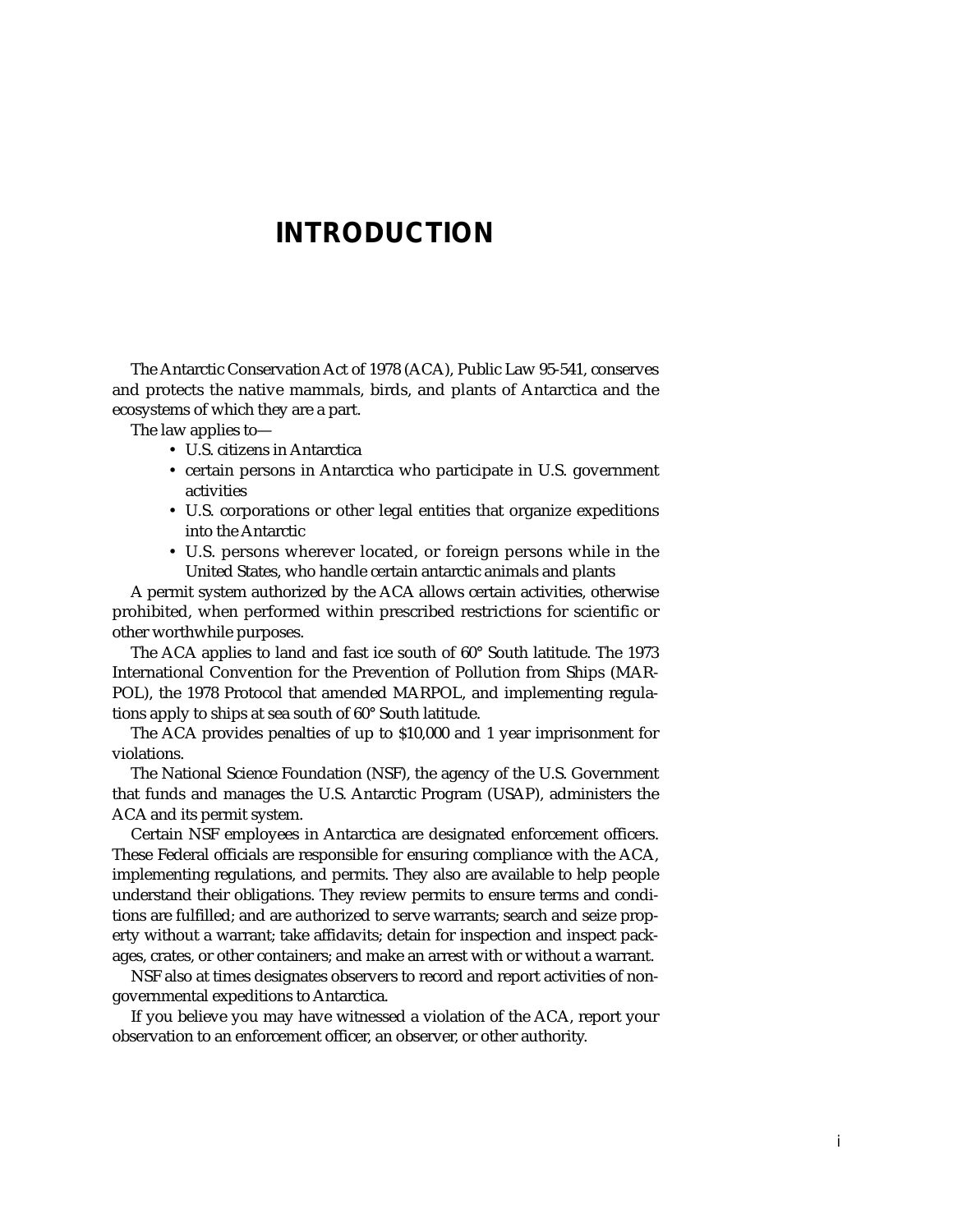## **SUMMARY OF THIS BOOK**

This book contains the ACA, its regulations, and supplementary information.

# **SECTION ONE:**

**Regulations Pursuant to the Antarctic Conservation Act of 1978**

It is unlawful, unless authorized by permit, to:

- 1. take native mammals or birds
- 2. enter specially designated areas
- 3. introduce nonindigenous species to Antarctica
- 4. use or discharge designated pollutants
- 5. discharge wastes
- 6. import certain antarctic items into the United States

#### **1. Taking native mammals or birds**

It is unlawful, unless authorized by permit, to take antarctic native mammals or birds. To take means to remove, harass, molest, harm, pursue, hunt, shoot, wound, kill, trap, capture, restrain, or tag a native mammal or bird or to try to do so.

For example, herding a seal or a penguin into position for a photograph constitutes an illegal taking. An ornithologist with a grant to study penguin population dynamics must have a permit before banding the penguins. (A grant and a permit are two different things.) A scientist permitted to handle ten skuas would be performing an illegal taking if he or she handled eleven.

Entering a bird nesting area or approaching seals with their pups will almost certainly stimulate agitation or defensive behavior. Any action that alters the normal behavior of wildlife may be considered harassment and therefore a taking. Section 5 of this book tells how to apply for a permit.

## **2. Entering specially designated areas**

Some precisely defined places in Antarctica are designated under the Antarctic Treaty, and in the U.S. law, as Specially Protected Areas or Sites of Special Scientific Interest. You must have a compelling need to enter a Specially Protected Area, and you must have a permit. A permit is required for entry into most Sites of Special Scientific Interest, and all entries must be consistent with a site management plan.

Sections 2 and 3 of this book describe these areas and contain their management plans.

#### **3. Introducing species**

You need a permit to introduce nonindigenous species to Antarctica. Only domestic plants and animals and laboratory plants and animals may be considered for a permit.

#### **4. Introducing substances designated as pollutants**

Waste regulations authorized under the ACA ban certain substances from Antarctica. The banned substances include pesticides (other than those required for science, medical, or hygiene purposes), polychlorinated biphenyls (PCBs), nonsterile soil, and polystyrene beads and plastic chips.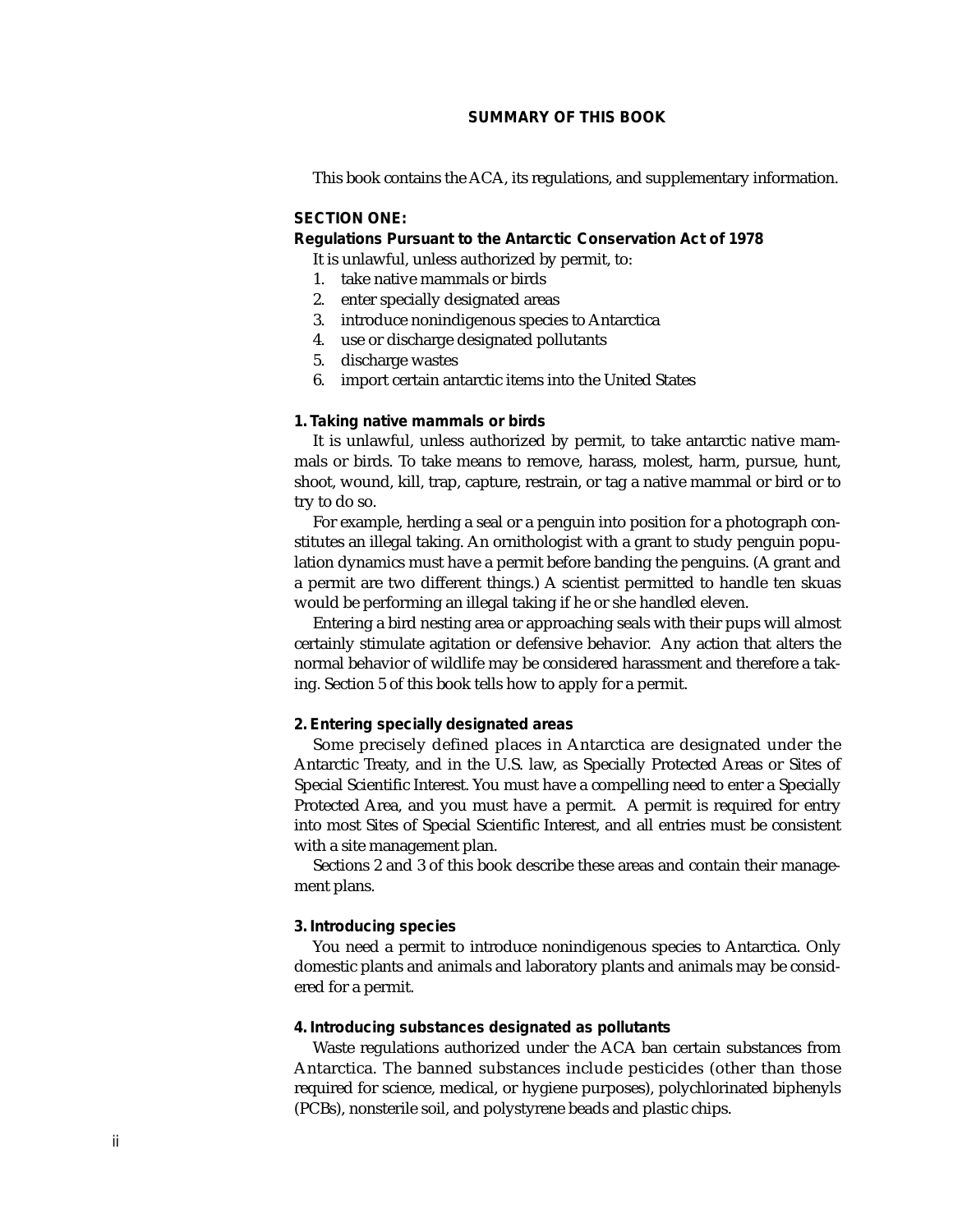The ACA identifies some substances as designated pollutants. Designated pollutants must be used, stored, and disposed of in a way that prevents their release to or adverse impact on the environment. Designated pollutants include any substance listed by name or characteristic (ignitability, corrosivity, reactivity, and toxicity) in the Clean Air Act, the Clean Water Act, the Resource Conservation and Recovery Act, and other U.S. regulations specified in 45 CFR Part 671.

Many research and industrial supplies and common substances such as fuels, lighter fluid, and fingernail polish remover contain designated pollutants. A permit is required to use or release these substances in Antarctica. See section 5 of this book.

#### **5. Management of designated pollutants**

The USAP employs specialists to handle and remove designated pollutants in accordance with applicable regulations. Program participants receive assistance and instructions in the Antarctic, but are required to keep track of the designated pollutants they use, to sort and store them according to instructions provided, and to turn the waste over to USAP officials in accordance with specified procedures.

Any U.S. citizen or expedition planning to use or release designated pollutants or release wastes in Antarctica must make a plan for the use, storage, and disposal of these materials and apply for a waste management permit, if they are not already covered by a Master Permit (see section 5 for discussion of the USAP Master Permit).

Some categories of waste must be removed from Antarctica. The list includes materials that have designated pollutants as constituents (these materials are antarctic hazardous wastes) as well as other substances that are not designated pollutants but that are persistent in the environment and could pose an inherent hazard to wildlife. Radioactive materials, batteries, fuel, heavy metals, lubricants, treated timbers, plastic (except low-density storage bags), solid noncombustibles, and drums that held oil or chemicals are explicitly listed in antarctic waste regulations as materials that must be removed from Antarctica.

#### **6. Importing into and exporting from the United States**

In the United States it is unlawful, unless authorized by regulation or permit, to have or sell, or to import or export, antarctic plants from Specially Protected Areas, antarctic mammals, or antarctic birds. An application for a permit must demonstrate that the import or export would further the purposes for which the species was taken or collected, demonstrate that the import or export is consistent with the purposes of the Antarctic Conservation Act, and state which U.S. port will be used.

Mailing items to or from the United States constitutes an import or an export.

# **SECTION TWO:**

#### **Specially Protected Areas**

Some areas of Antarctica have features that require special care. Specially Protected Areas were created to preserve particularly important ecological systems. A permit is required to enter these areas. Historically, only Sites of Special Scientific Interest were required to have management plans. Many Specially Protected Areas now have existing management plans or management plans under development. Once in place, adherence to management plans is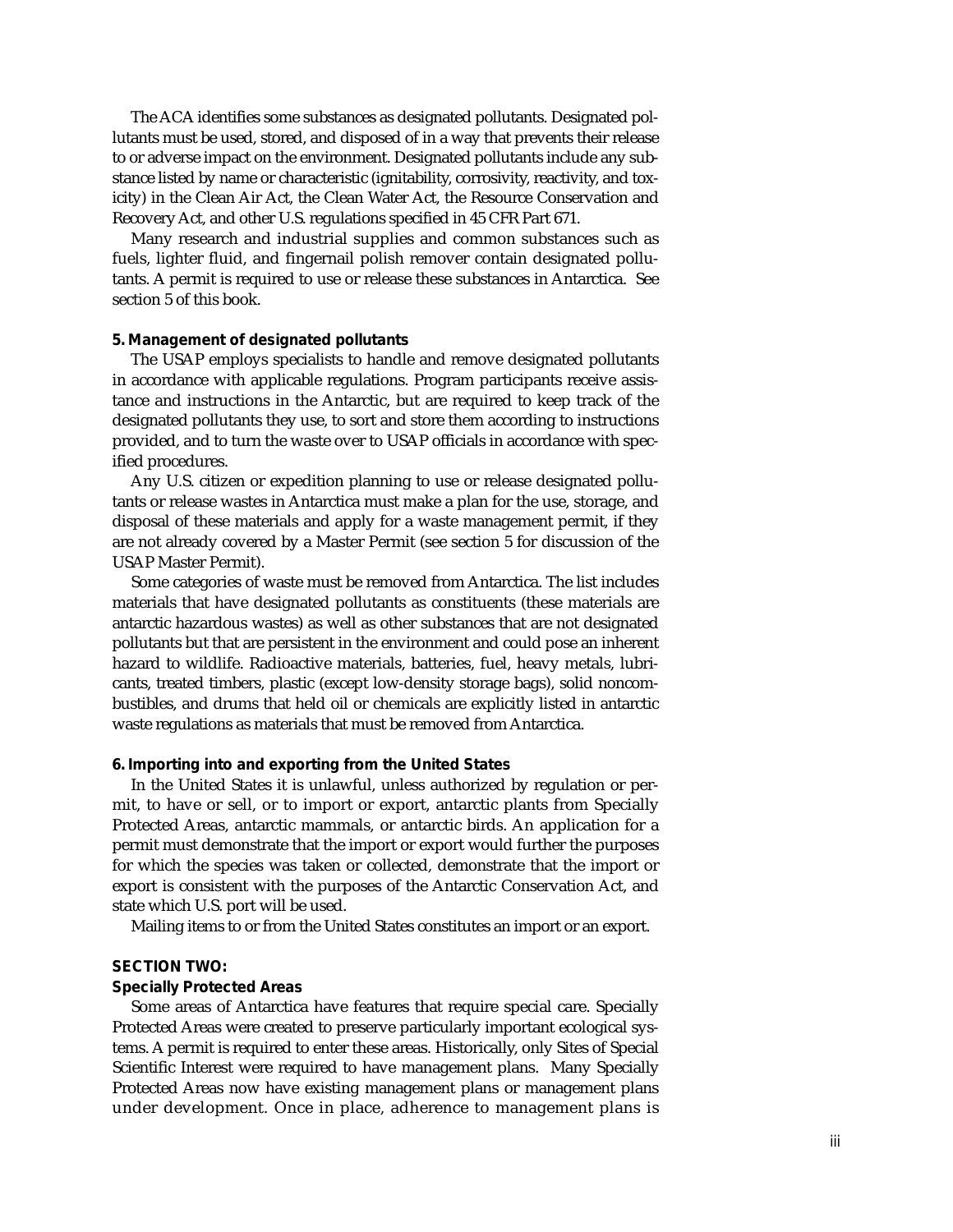required. Specially Protected Areas were designated under Article VIII of the Agreed Measures for the Conservation of Antarctic Fauna and Flora (see appendix A). Since the Agreed Measures were written, sites have been added or changed. In this section of the book, Specially Protected Areas designated as of late 1994 are described.

## **SECTION THREE:**

#### **Sites of Special Scientific Interest**

Sites of Special Scientific Interest were developed to protect scientific investigations in the Antarctic. Like Specially Protected Areas, Sites of Special Scientific Interest require special provisions and management plans to prevent the disturbance of investigations. Section three includes descriptions, management plans, and organizational histories for each site. Nearly all these sites require permits for entry and/or activity. It is important to contact NSF to obtain permit information and any information about revisions or additions to the sites.

A brief but important note following sections two and three describes possible changes in the terminology regarding Specially Protected Areas and Sites of Special Scientific Interest, as follows:

#### **New classification system for area protection and management**

In 1991, representatives of the Antarctic Treaty Nations signed the Protocol on Environmental Protection to the Antarctic Treaty and its five annexes. When the Protocol enters into force, Specially Protected Areas, Sites of Special Scientific Interest, and some historic sites will be combined into a single category of protected area, Antarctic Specially Protected Areas (ASPAs). An additional category, Antarctic Specially Managed Areas (ASMAs), will also be created for areas where activities pose risks of mutual interference or cumulative environmental impacts and sites of recognized historic value that do not require strictly controlled access. Entry into an ASPA will require a permit, while entry into ASMAs will not.

#### **SECTION FOUR:**

#### **Historic Monuments**

Just as the ecosystems of Antarctica are important, so also is Antarctica's exploration and development. It was decided at the first Antarctic Treaty consultative meeting to protect artifacts and areas that commemorate Antarctica's exploration. At the 5th consultative meeting it was agreed that lists of historic monuments and sites would be created. Since that meeting, lists have been consolidated into one list that has been updated periodically. The monument areas have special provisions to ensure their protection. A list of the historic monuments with a brief description of each monument makes up section four of this book.

#### **SECTION FIVE:**

#### **Permits**

#### **Individual or group permit**

Individuals and groups traveling to Antarctica are responsible for obtaining any required permits. An initial assessment of permit needs should be made by the individual (or group) based on the planned itinerary, the nature of interactions with wildlife, materials to be handled and shipped to and from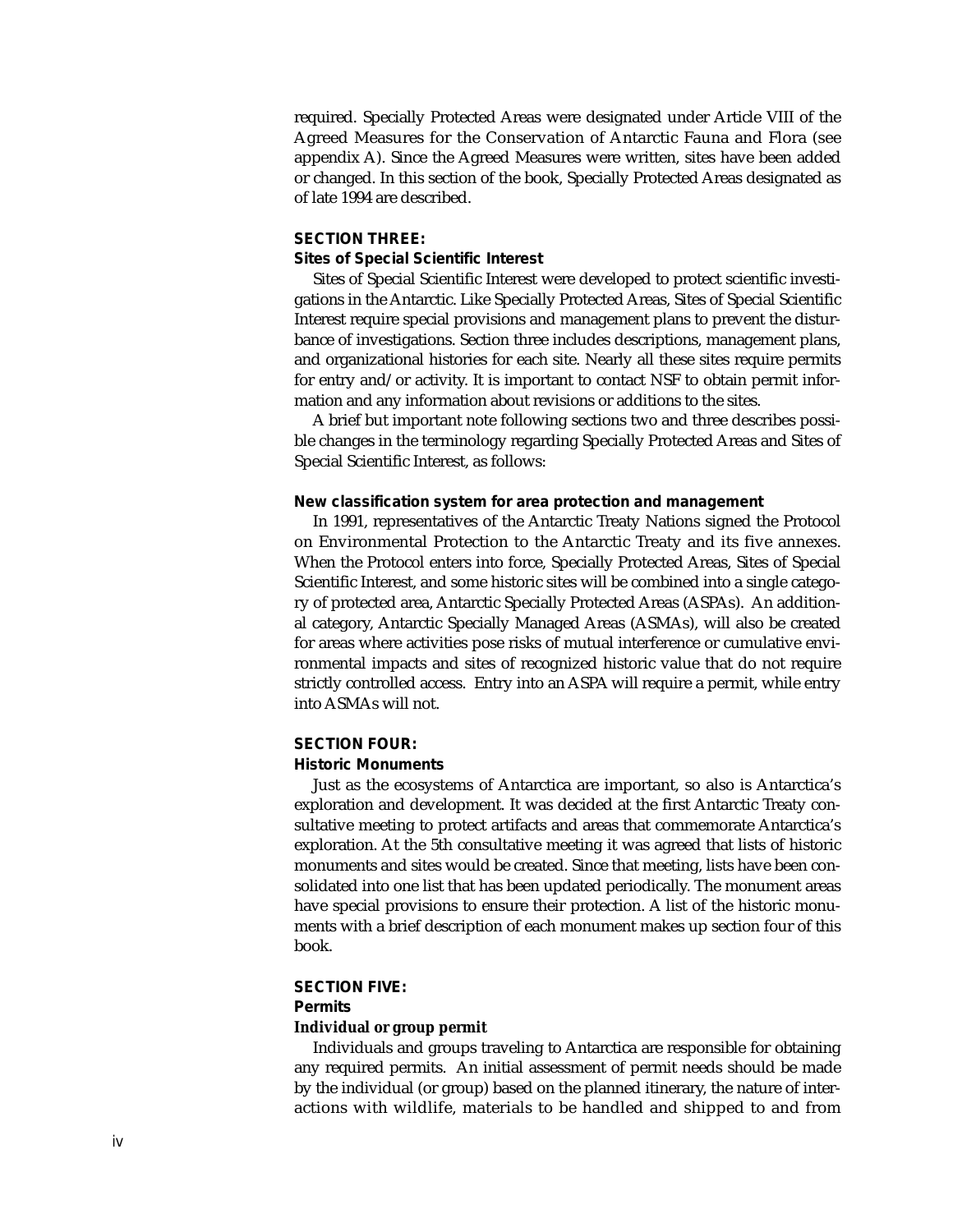Antarctica, and a thorough review of the ACA and associated waste management regulations. For assistance, call or write an Office of Polar Programs science manager or the permit office at the address shown at the end of this summary. Or simply fill out and send in an application using the permit form in this book which is appropriate for all but waste management permits. Waste management permit applications should include the information outlined in the waste regulations, 45 CFR Part 671. Applicants should first check with the NSF permit office to verify that the planned activities are not already covered by an existing permit. Permit requirements should be assessed well in advance (a minimum of 3 months) of planned travel dates to allow for public review periods and resolution of any issues which may arise. The permit officer may determine that no permits are required.

Once an application is received, a minimum of 60 days is required for NSF to review the application and decide on a permit. During that time, a summary of the application is published in the Federal Register so that any member of the public can comment on it during the 30-day comment period mandated by the ACA. The Foundation evaluates the public comments and performs an internal review. It then approves the application, approves it with modifications, or disapproves it.

You may not do things that require a permit unless you have a permit. Activities authorized by a permit may not take place before the permit is issued. Violating the terms of a permit can lead to a fine of up to \$10,000, imprisonment, removal from Antarctica, recision of a grant, or sanctions by an employer.

A copy of a permit issued under the ACA must be in the personal possession of the individual directing or performing the permitted activity. An ACA permit is required in addition to permits issued under other applicable acts (*e.g.*, the Marine Mammal Protection Act of 1972, Endangered Species Act of 1973, Migratory Bird Treaty Act, and the Convention on the Conservation of Antarctic Marine Living Resources).

# **Master Permit (United States Antarctic Program)**

In 1994 NSF, after providing an opportunity for public comment, issued a Master Permit, which expires on 30 September 1999, to its antarctic support contractor and the Naval Support Force Antarctica. This Master Permit establishes standards for management of all designated pollutants and wastes, including requirements for the removal and recycling or proper disposal in the United States of most wastes and excess materials generated by the USAP. Each USAP participant is required to adhere to procedures established by the Master Permit for handling, inventorying, storing, monitoring, and disposing of these wastes.

#### **APPENDIX A:**

#### **Antarctic Treaty Agreed Measures (1964)**

Representatives to the first Antarctic Treaty consultative meeting in 1961 decided that preservation and conservation of living resources in Antarctica needed to be considered further. The Agreed Measures for the Conservation of Antarctic Fauna and Flora (1964) resulted from this decision. The Measures specify conservation for native mammals and birds and designate Specially Protected Areas and Sites of Special Scientific Interest. They are printed as appendix A of this book with the exception of annexes A through D, which are described but not included. The United States formalized its adherence to the Agreed Measures by passing the Antarctic Conservation Act.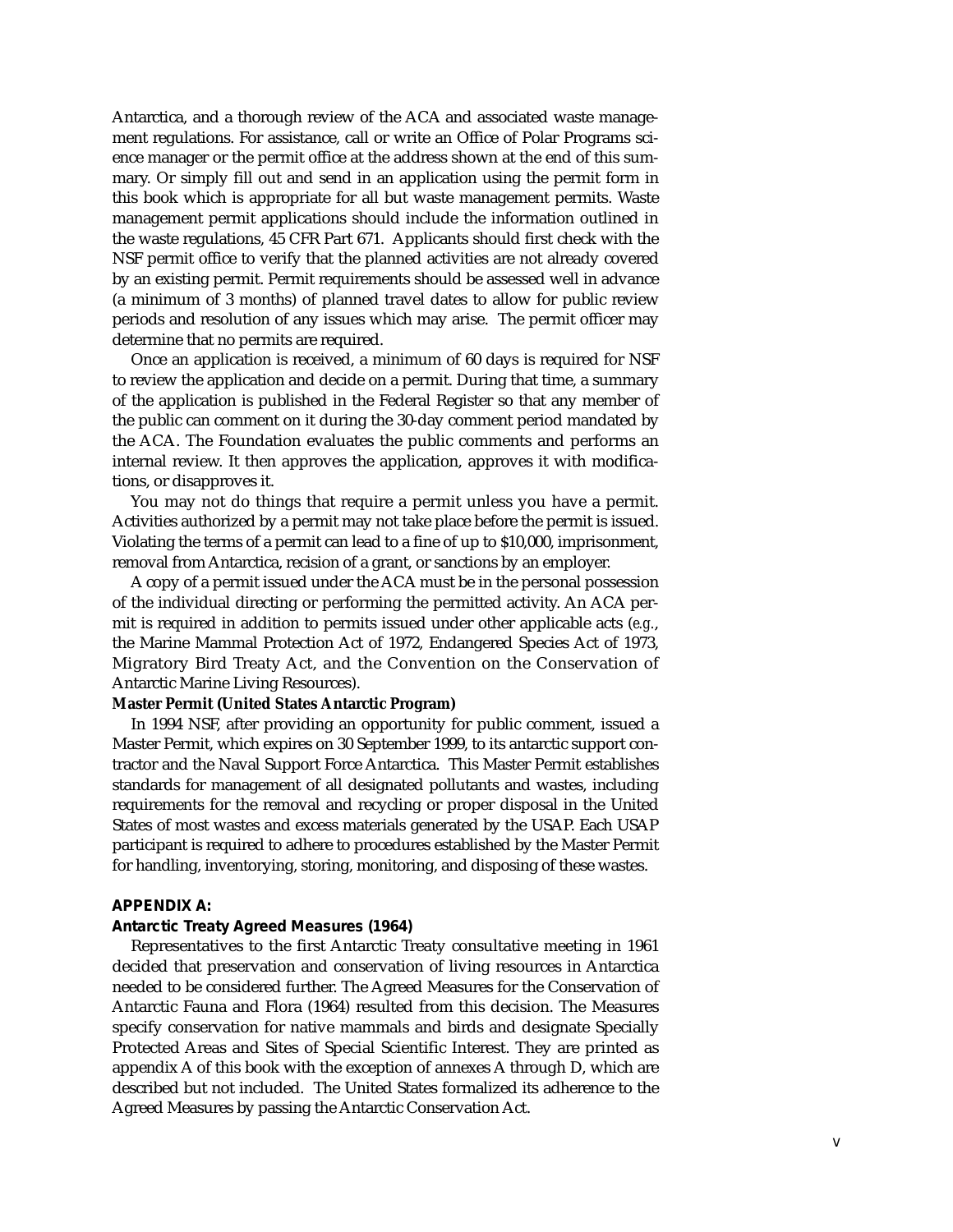#### **APPENDIX B:**

#### **Public Law 95-541 (1978)**

Public Law 95-541 is the Antarctic Conservation Act of 1978. The ACA regulations in section one of this book derive from and implement this law.

### **APPENDIX C:**

# **Antarctic Treaty environmental protocol (1991)**

The Protocol on Environmental Protection to the Antarctic Treaty and its five annexes comprise a comprehensive system to protect the antarctic environment. The parties to the Antarctic Treaty held a special consultative meeting to discuss and explore proposals for protection of the antarctic environment and its dependent and associated ecosystems. This meeting consisted of several sessions held over a year. At the final session in Madrid, Spain, in October 1991 representatives of the Antarctic Treaty nations signed the Protocol on Environmental Protection to the Antarctic Treaty, including annexes I through IV. The 16th Antarctic Treaty consultative meeting, also held in October 1991, adopted Annex V. In the Protocol, the representatives agree to means for providing comprehensive protection of Antarctica's environment and dependent and associated ecosystems in order to preserve the region as a natural reserve devoted to peace and science.

NSF's antarctic waste management regulations are consistent with the Protocol.

#### *For further information*

Laws change periodically. Consult the U.S. Code of Federal Regulations or contact the NSF Office of Polar Programs for any updated information. Address questions or correspondence to:

> Permit Office Office of Polar Programs, Room 755 National Science Foundation 4201 Wilson Boulevard Arlington, Virginia 22230

| Phone: 703-306-1033      |
|--------------------------|
| Fax: 703-306-0139        |
| E-mail: nkennedy@nsf.gov |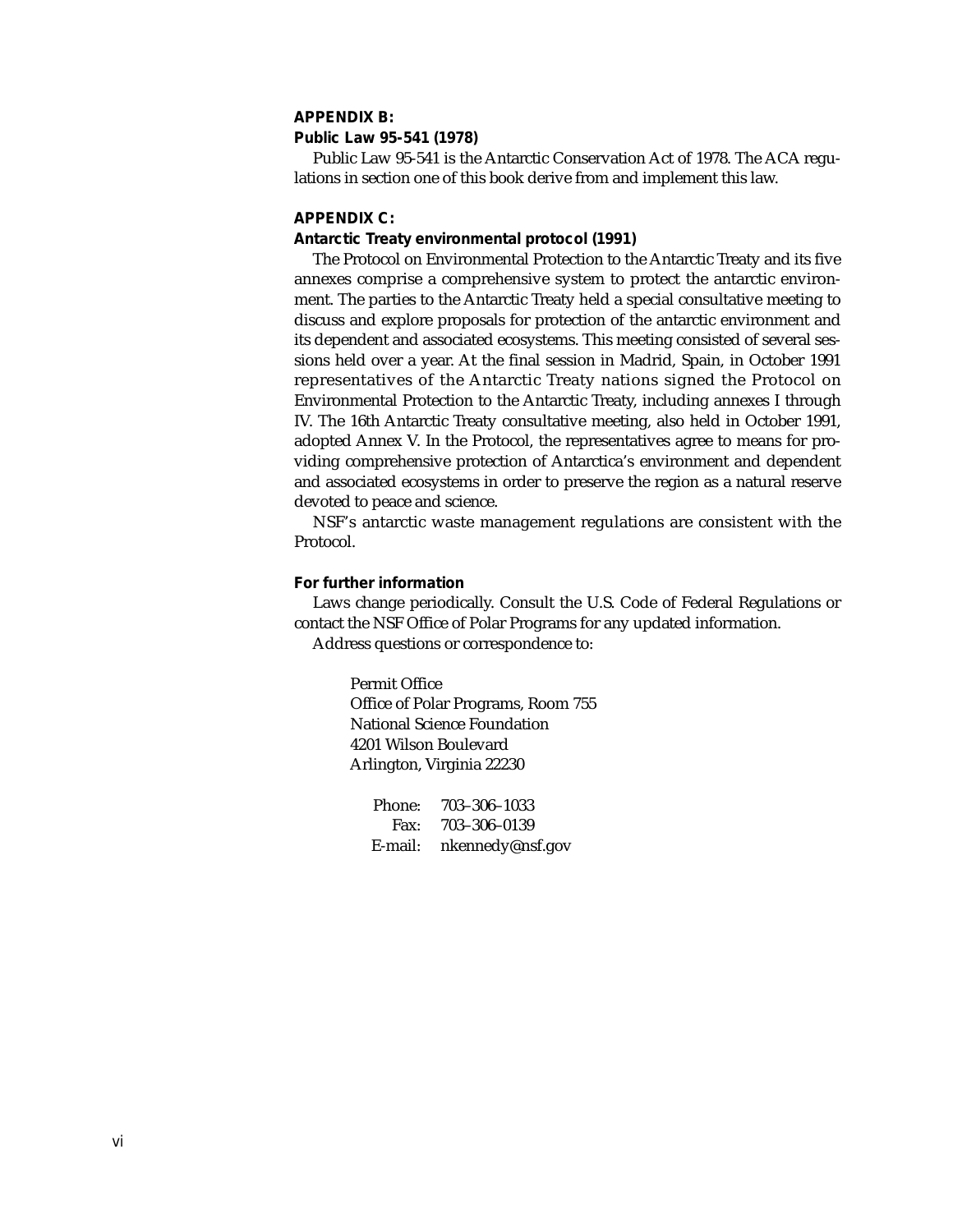## **1995 changes**

The 1995 (XIX) Antarctic Treaty consultative meeting adopted resolutions, summarized here, regarding protected areas and historic monuments. The texts will be in the December 1995 *Antarctic Journal of the United States* (National Science Foundation). Copies may be obtained from the Polar Information Program (703-306-1031, dfrisic@nsf.gov).

Management plan expirations for SSSIs 1, 3, 8, 9, 13, 14, 15, 16, 17, 19, 20, and 21 were extended to 31 December 2000 (the plans were to have expired 31 December 1995).

Revised area descriptions and management plans were adopted for: SPA 13, Moe Island, South Orkney Islands SPA 15, Southern Powell Island, South Orkney Islands SPA 24, Pointe-Geologie, Terre Adelie SSSI 11, Tramway Ridge, Mt. Erebus, Ross Island

These historic sites and monuments were approved:

No. 61, Port Lockroy (Base A), Goudier Island, Wiencke Island

No. 62, Argentine Islands (Base F), Winter Island, Argentine Islands

No. 63, Horseshoe Island (Base Y), Marguerite Bay

No. 64, Stonington Island (Base E), Marguerite Bay

No. 65, Message Post, Svend Foyn Island

No. 66, Prestrud's Cairn, Scott Nunataks, Queen Alexandra Mountains

No. 67, Rock Shelter Granite House, Cape Geology, Granite Harbor

No. 68, Depot, Hells Gate Moraine, Inexpressible Island, Terra Nova Bay

No. 69, Message Post, Cape Crozier

No. 70, Message Post, Cape Wadworth, Coulman Island

No. 71, Whalers Bay Whaling Station, Whalers Bay, Deception Island

The description of Historic Site 14, Inexpressible Island, Terra Nova Bay, was amended.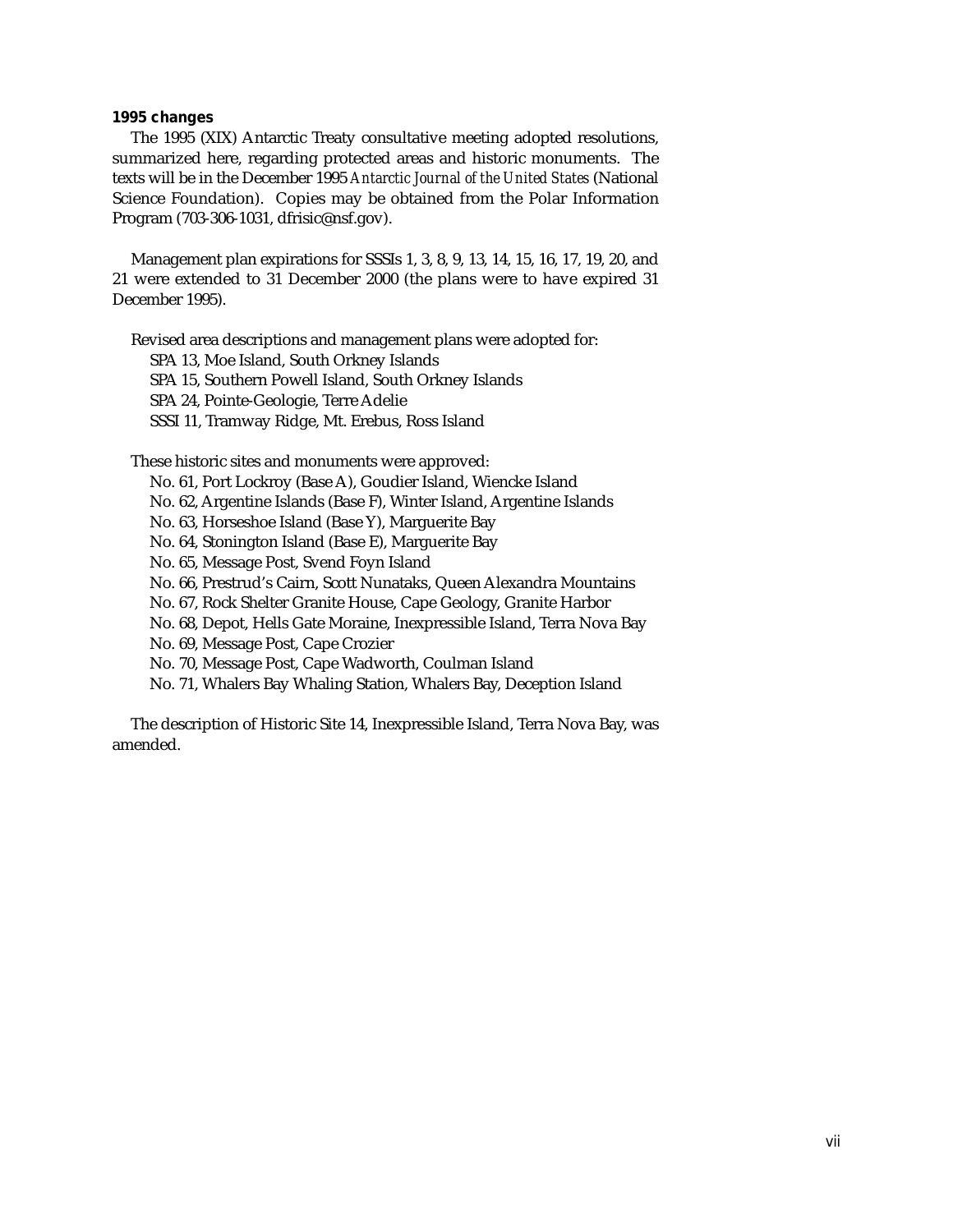# **SECTION ONE: Regulations Pursuant to Antarctic Conservation Act of 1978**

# **PART 670—CONSERVATION OF FAUNA, FLORA, AND ECOSYSTEMS**

#### **Subpart A—Introduction**

- 670.1 Purpose of regulations.
- 670.2 Scope.
- 670.3 Definitions.

#### **Subpart B—Prohibited Acts, Exceptions**

- 670.4 Prohibited acts.
- 670.5 Exceptions in extraordinary circumstances.
- 670.6 Prior possession exception.
- 670.7 Food exception.
- 670.8 Foreign permit exceptions.

#### **Subpart C—Permits**

- 670.9 Applications for permits.
- 670.10 General issuance criteria.
- 670.11 Permit administration.
- 670.12 Conditions of permits.
- 670.13 Modification, suspension, and revocation.
- 670.14 [Reserved]

# **Subpart D—Native Mammals and Native Birds**

- 670.15 Specific issuance criteria.
- 670.16 Content of permit applications.
- 670.17 Designation of native mammals.
- 670.18 Designation of native birds.
- 670.19 [Reserved]

### **Subpart E—Specially Protected Species of Mammals and Birds**

- 670.20 Specific issuance criteria.
- 670.21 Content of permit applications.
- 670.22 Designation of specially protected species of mammals and birds.
- 670.23 [Reserved]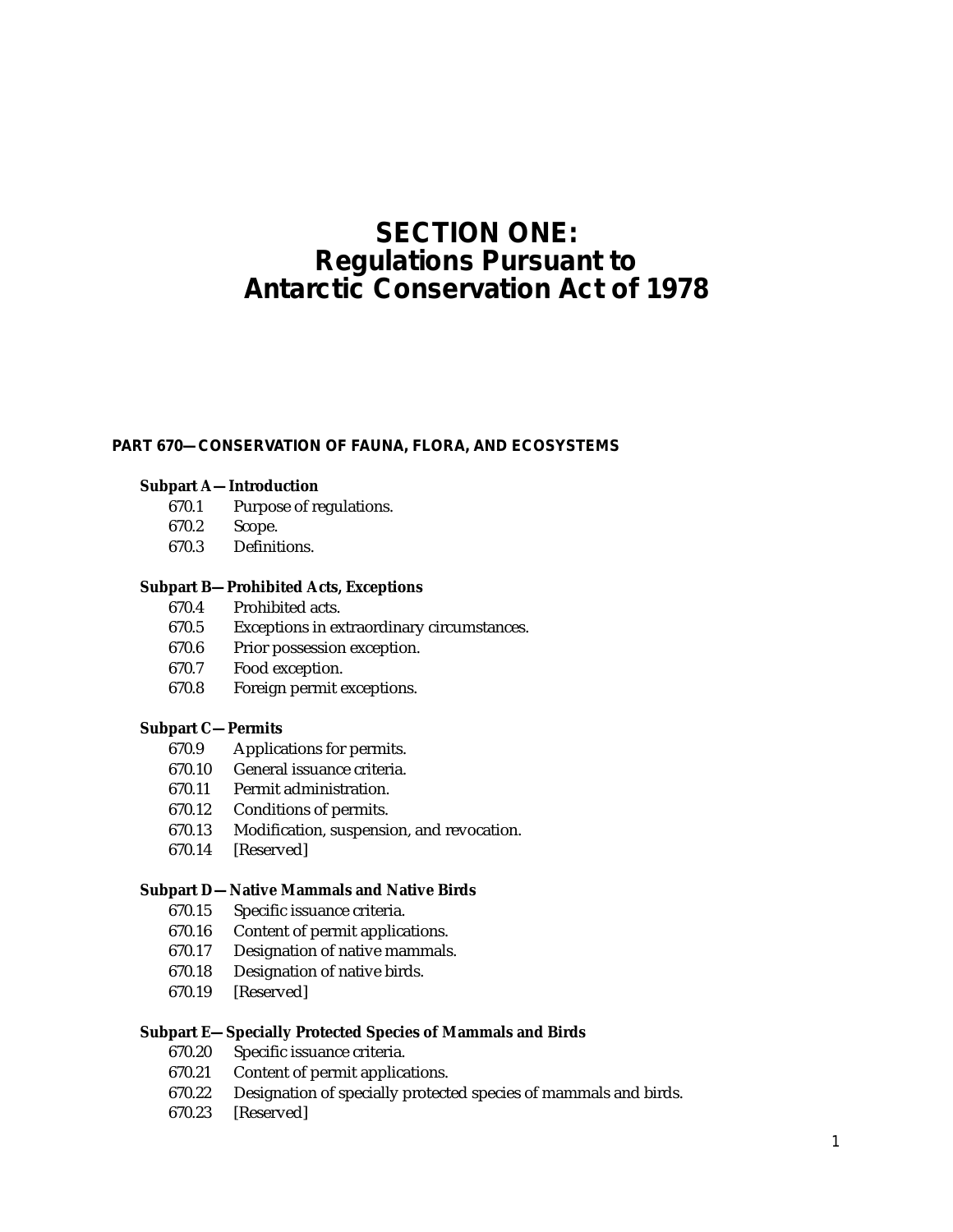#### **Subpart F—Native Plants**

- 670.24 Specific issuance criteria.
- 670.25 Content of permit applications.
- 670.26 Designation of native plants.
- 670.27 [Reserved]

## **Subpart G—Specially Protected Areas**

- 670.28 Specific issuance criteria.
- 670.29 Content of permit applications.
- 670.30 Designation of Specially Protected Areas.
- 670.31 [Reserved]

#### **Subpart H—Sites of Special Scientific Interest**

- 670.32 Specific issuance criteria.
- 670.33 Content of permit applications.
- 670.34 Designation of sites of special scientific interest and management plans for those sites.
- 670.35 [Reserved]

### **Subpart I—Import into and Export from the United States**

- 670.36 Specific issuance criteria for imports.
- 670.37 Specific issuance criteria for exports.
- 670.38 Content of permit applications.
- 670.39 Entry and exit ports.
- 670.40 [Reserved]

#### **Subpart J—Introduction of Nonindigenous Plants and Animals**

- 670.41 Specific issuance criteria.
- 670.42 Content of permit applications.
- 670.43 Conditions of permits.
- 670.44 [Reserved]

*AUTHORITY: Sec. 11. Pub. L. 81-507, 64 Stat. 149 (42 U.S.C. 1870) as amended; Pub. L. 95-541, 92 Stat. 2048 (16 U.S.C. 2401).*

# **Part 671—USE AND RELEASE OF BANNED SUBSTANCES, DESIGNATED POLLUTANTS, AND WASTES**

#### **Subpart A—Introduction**

- 671.1 Purpose of regulations.
- 671.2 Scope.
- 671.3 Definitions.

#### **Subpart B—Prohibited Acts, Exceptions**

- 671.4 Prohibited acts.
- 671.5 Exceptions.

#### **Subpart C—Permits**

- 671.6 Applications for permits.
- 671.7 General issuance criteria.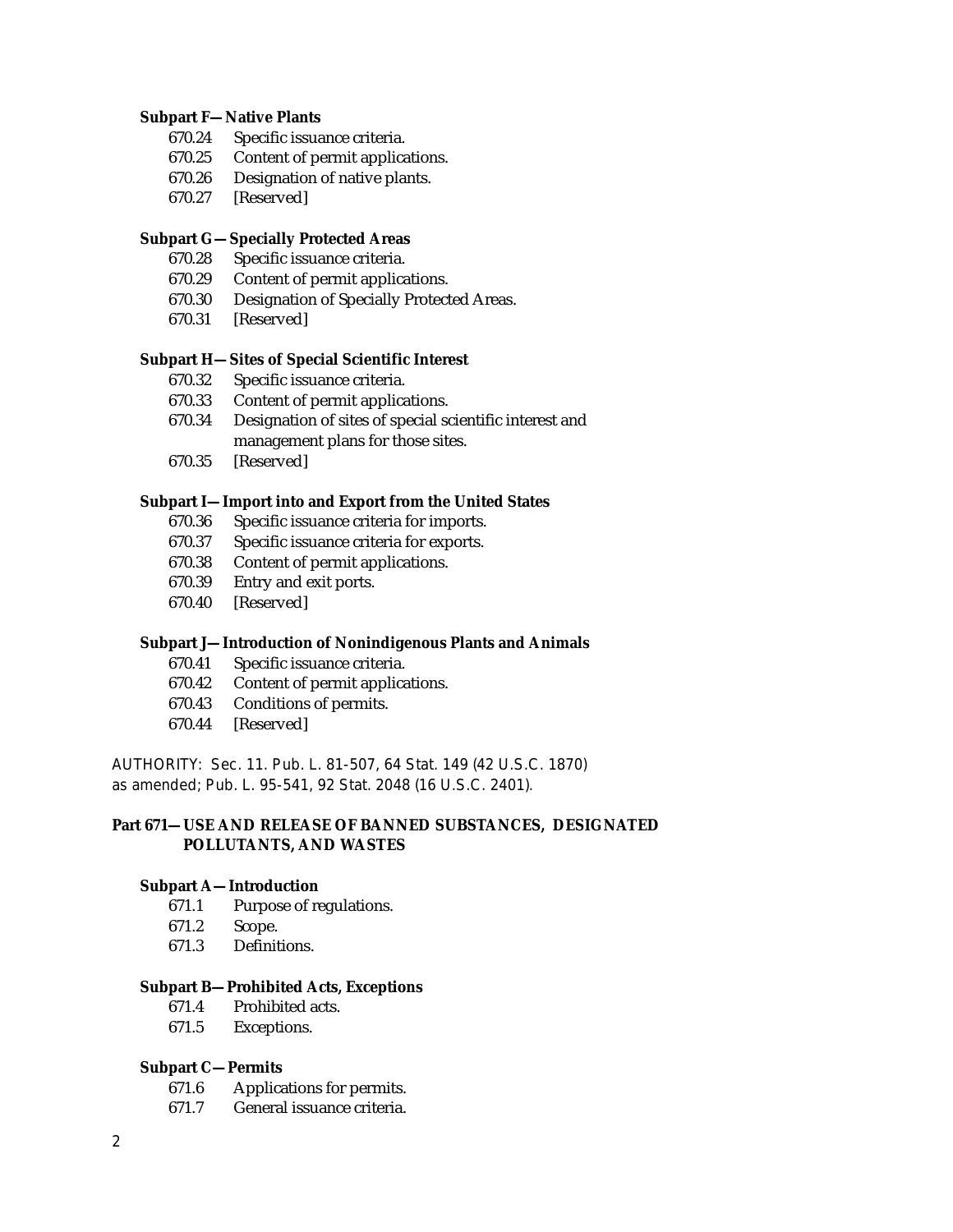- 671.8 Permit administration.
- 671.9 Conditions of permit.
- 671.10 Review, modification, suspension, and revocation.

# **Subpart D—Waste Management**

- 671.11 Waste storage.
- 671.12 Waste disposal.
- 671.13 Waste management for the USAP.

#### **Subpart E—Designation of Banned Substances; Reclassification of Pollutants**

- 671.14 Annual review.
- 671.15 Publication of preliminary determination.
- 671.16 Designation and redesignation of pollutants.

# **Subpart F—Cases of Emergency**

671.17 Cases of emergency.

*AUTHORITY: 16 U.S.C. 2405.*

# **PART 672—ENFORCEMENT AND HEARING PROCEDURES; TOURISM GUIDELINES**

- 672.1 Hearing Procedures—Scope of these rules.
- 672.2 Definitions.
- 672.3 Powers and duties of the Director; Presiding Official; Office of Polar Programs.
- 672.4 Filing, service, and form of pleadings and documents.
- 672.5 Filing and service of rulings, orders, and decisions.
- 672.6 Appearances.
- 672.7 Issuance of complaint.
- 672.8 Answer to the complaint.
- 672.9 Motions.
- 672.10 Default order.
- 672.11 Informal settlement; consent agreement and order.
- 672.12 Prehearing conference.
- 672.13 Accelerated decision; decision to dismiss.
- 672.14 Scheduling the hearing.
- 672.15 Evidence.
- 672.16 Objections and offers of proof.
- 672.17 Burden of presentation; burden of persuasion.
- 672.18 Filing the transcript.
- 672.19 Proposed findings, conclusions, and order.
- 672.20 Initial decision.
- 672.21 Appeal from or review of interlocutory orders or rulings.
- 672.22 Appeal from or review of initial decision.
- 672.23 Final order on appeal.

*AUTHORITY: 16 U.S.C. 2401 et seq.*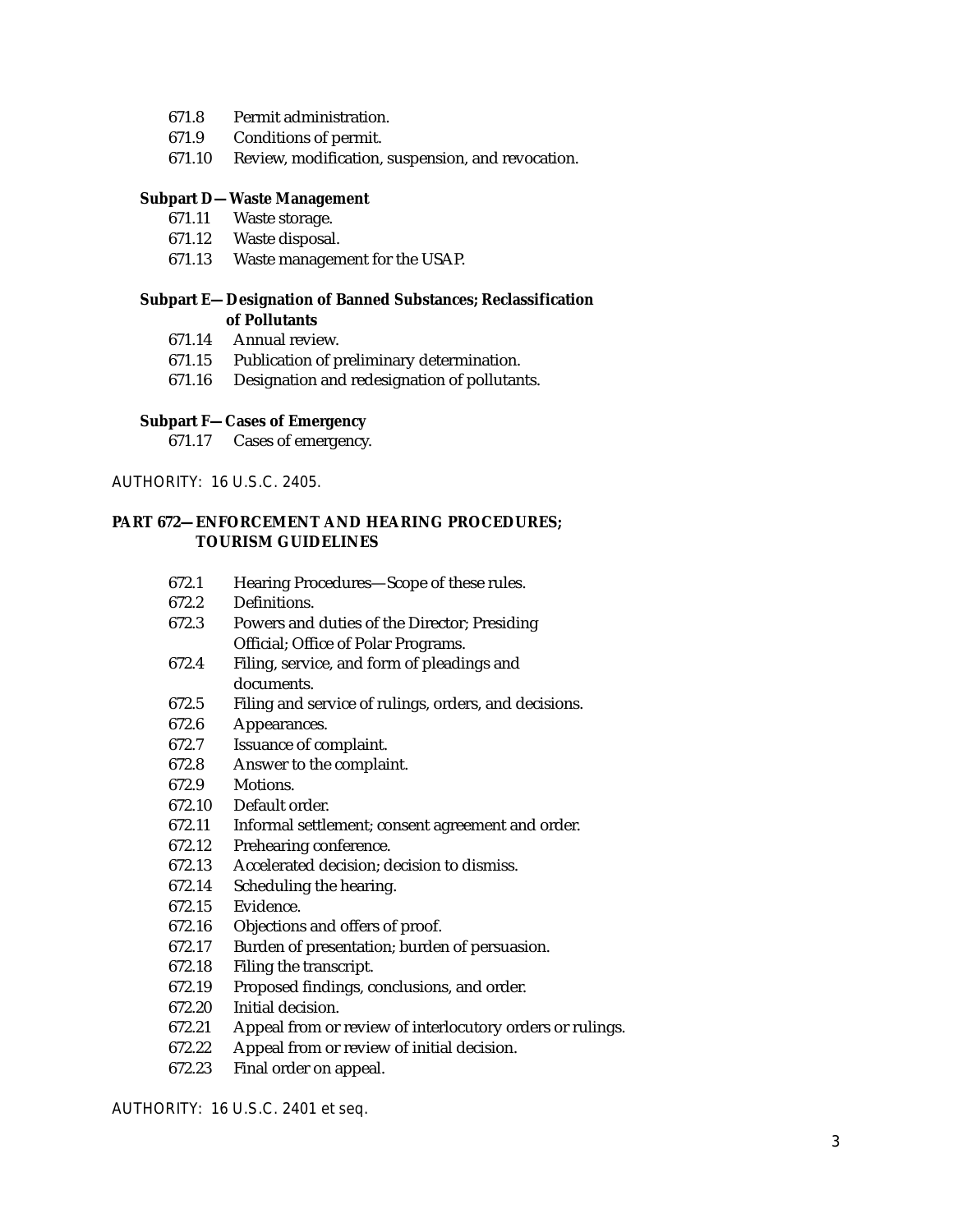## **Subpart A—Introduction**

# **§ 670.1 Purpose of regulations.**

The purpose of these regulations is to conserve and protect the native mammals, native birds, and native plants of Antarctica and the ecosystem upon which they depend and to implement the Antarctic Conservation Act of 1978, Public Law 95-541.

#### **§ 670.2 Scope.**

These regulations apply to:

(a) Taking any mammal or bird native to Antarctica,

(b) Collecting any plant native to Antarctica in a Specially Protected Area,

(c) Entering any Specially Protected Area or site of special scientific interest,

(d) Importing into or exporting from the United States any mammal or bird

native to Antarctica or any plant collected in a Specially Protected Area, and (e) Introducing into Antarctica any nonindigenous plant or animal.

#### **§ 670.3 Definitions.**

In this part:

"Act" means the Antarctic Conservation Act of 1978, Public Law 95-541, 92 Stat. 2048 (16 U.S.C. 2401 et seq.).

"Agreed Measures" means the Agreed Measures for the Conservation of Antarctic Fauna and Flora, as recommended for approval at the Third Antarctic Treaty Consultative Meeting, and as amended in accord with Article IX (1) of the Treaty.

"Antarctica" means the area south of 60 degrees south latitude.

"Collect" means to cut, sever, or move any native plant or to attempt to engage in any such action.

"Director" means the Director of the National Science Foundation, or an officer or employee of the Foundation designated by the Director.

"Foreign person" means any individual who is a citizen or national of a foreign nation; any corporation, partnership, trust, association or other legal entity existing or organized under the laws of a foreign nation; any department, agency, or other instrumentality of any foreign nation and any officer, employee, or agent of any such instrumentality.

"Management plan" means the restrictions applicable to activities in Sites of Special Scientific Interest.

"Native bird" means a member of any species of the class Aves, which is indigenous to Antarctica or occurs there through natural agencies of dispersal that is designated in Subpart D of this part. Includes any part, product, egg, or offspring of or the dead body or parts thereof excluding fossils.

"Native mammal" means a member of any species of the class Mammalia, except species regulated by the International Whaling Commission, which is indigenous to Antarctica or occurs there through natural agencies of dispersal that is designated in Subpart D of this part. It includes any part, product, or offspring of or the dead body or parts excluding fossils.

"Native plant" means any kind of vegetation at any stage of its life cycle indigenous to Antarctica or occurring there through natural agencies of dis-

Margin notes throughout this section clarify or highlight topics, but are not part of the regulation.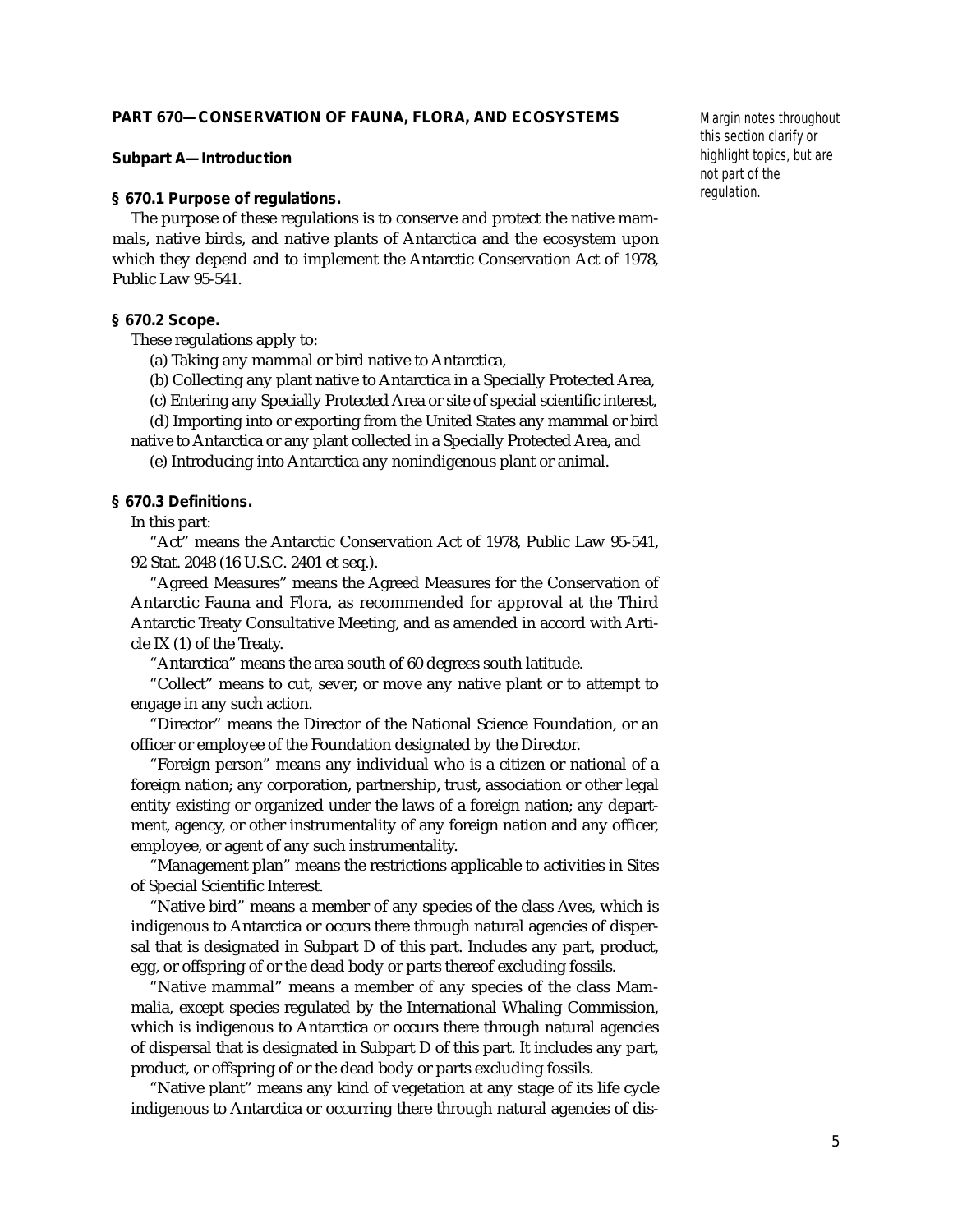persal, including seeds but excluding fossils, that is designated in Subpart F of this part.

"Site of Special Scientific Interest" means an area of unique value for scientific investigation designated in Subpart H of this part as needing protection from interference.

"Specially Protected Area" means an area of outstanding scientific or ecological interest designated in Subpart G of this part.

"Specially Protected Species" means any species of native mammal or native bird that is approved by the United States for special protection under the Agreed Measures and is designated in Subpart E of this part.

"Take" means to remove, harass, molest, harm, pursue, hunt, shoot, wound, kill, trap, capture, restrain, or tag any native mammal or native bird or to attempt to engage in such conduct.

"Treaty" means the Antarctic Treaty signed in Washington, D.C., on December 1, 1959.

"United States" means the several States of the Union, the District of Columbia, the Commonwealth of Puerto Rico, American Samoa, the Virgin Islands, Guam, and the Trust Territory of the Pacific Islands, including the Government of the Northern Mariana Islands.

"United States citizen" means any individual who is a citizen or national of the United States; any corporation, partnership, trust, association, or other legal entity existing or organized under the laws of any of the United States; any department, agency, or other instrumentality of the Federal Government or of any State; and any officer, employee, or agent of any such entity of instrumentality.

#### **Subpart B—Prohibited Acts, Exceptions**

#### **§ 670.4 Prohibited acts.**

Unless a permit has been issued pursuant to Subpart C of this part or unless one of the exceptions stated in §670.5 through §670.8 of this title is applicable, it is unlawful to commit, attempt to commit, or cause to be committed any of the acts described in paragraphs (a) through (h) of this section.

(a) *Taking any native mammal or native bird*. It is unlawful for any U.S. citizen to take within Antarctica any native mammal or native bird.

(b) *Collecting native plants.* It is unlawful for any U.S. citizen to collect a native plant in a Specially Protected Area.

(c) *Entry into designated area.* It is unlawful for any U.S. citizen to enter any Specially Protected Area or to enter sites of special scientific interest, except sites of special scientific interest for which §670.34 states no permit is required.

(d) *Possession and transfer of native mammals, plants, or birds.* It is unlawful for any U.S. citizen wherever located or any foreign person while within the United States to possess, sell, offer for sale, deliver, receive, carry, transport, or ship by any means whatever any native plant collected in a Specially Protected Area or any native mammal or native bird taken in Antarctica.

(e) *Import into or export from the United States.* It is unlawful for any U.S. citizen wherever located or any foreign person while within the United States to import into the United States or export from the United States any

Without proper permits, activities with regard to native plants, mammals, and birds are very limited.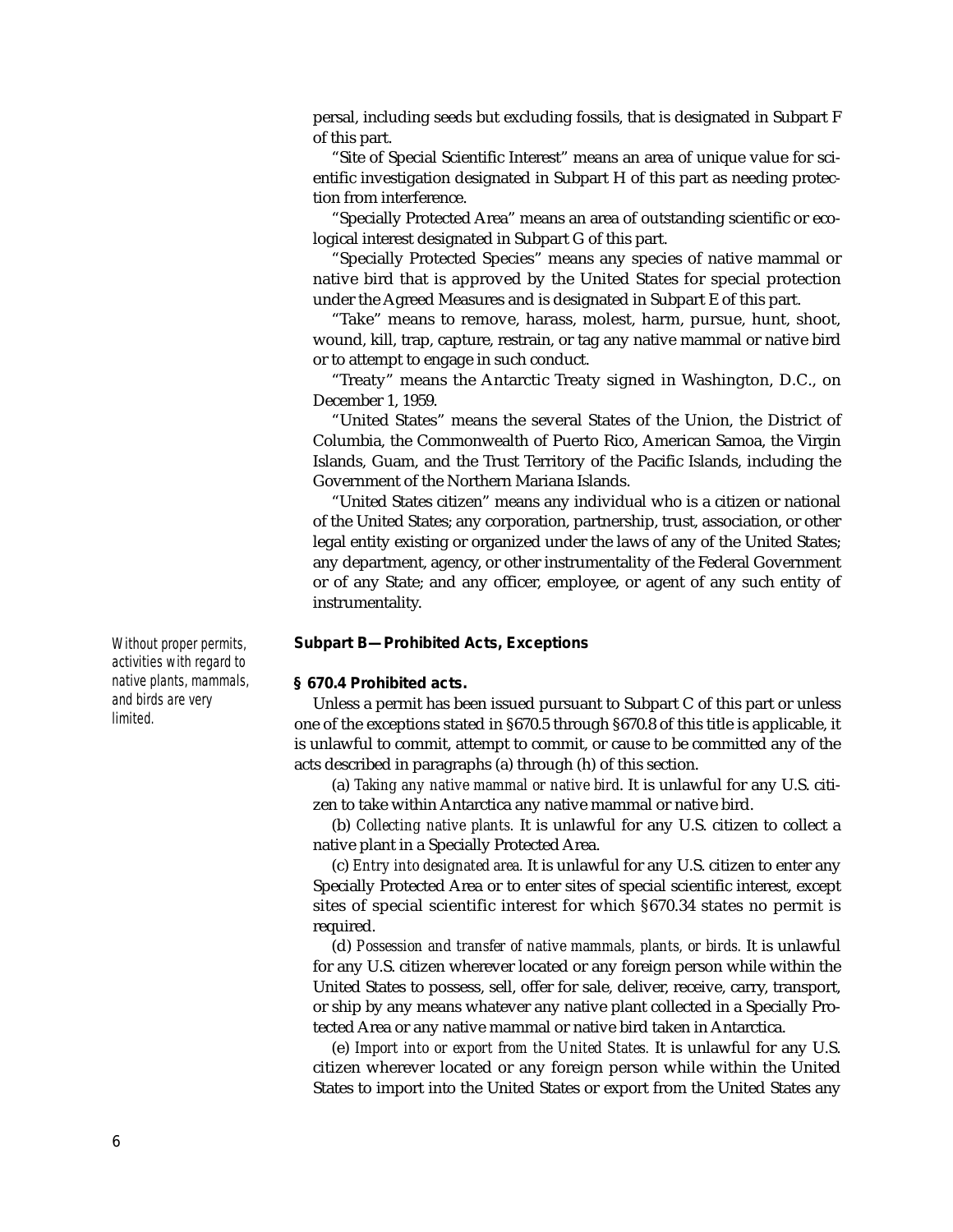native mammal or native bird or any native plant collected in a Specially Protected Area.

(f) *Introduction of nonindigenous animals and plants into Antarctica.* It is unlawful for any U.S. citizen to introduce into Antarctica any animal or plant that is not indigenous to Antarctica as specified in Subpart J of this part, except as provided in §670.7 and §670.8.

(g) *Violation of regulations.* It is unlawful for any U.S. citizen wherever located or any foreign person while within the United States to violate the regulations set forth in this part.

(h) *Violation of permit conditions.* It is unlawful for any permit holder, whether or not a U.S. citizen, to violate any term or condition of any permit issued under Subpart C of this part.

#### **§ 670.5 Exceptions in extraordinary circumstances.**

(a) *Human life.* No act described in §670.4 of this title shall be unlawful if committed under emergency circumstances to prevent the loss of human life.

(b) *Aiding or salvaging native mammals or native birds.* The prohibition on taking shall not apply to taking native mammals or native birds if such action is necessary to:

(1) Aid a sick, injured, or orphaned specimen;

(2) Dispose of a dead specimen; or

(3) Salvage a dead specimen that may be useful for scientific study.

(c) *Reporting.* Any actions taken under the exceptions in this section shall be reported promptly to the Director.

#### **§ 670.6 Prior possession exception.**

(a) *Exception.* Section §670.4 of this title shall not apply to:

(1) Any native mammal, bird or plant that is held in captivity on or before October 28, 1978; or

(2) Any offspring of any such mammal, bird, or plant.

(b) *Presumption.* With respect to any prohibited act set forth in §670.4 of this title, which occurs after April 29, 1979, the Act creates a rebuttable presumption that the native mammal, native bird, or native plant involved in such act was not held in captivity on or before October 28, 1978, or was not an offspring referred to in paragraph (a) of this section.

# **§ 670.7 Food exception.**

Paragraph (f) of §670.4 shall not apply to the introduction of animals and plants into Antarctica for use as food so long as animals and plants used for this purpose are kept under controlled conditions. This exception shall not apply to living nonindigenous species of birds.

# **§ 670.8 Foreign permit exceptions.**

Paragraphs (d) and (f) of § 670.4 shall not apply to transporting, carrying, receiving, or possessing native mammals, native plants, or native birds or to the introduction into Antarctica of nonindigenous animals and plants when conducted by an agency of the U.S. Government on behalf of a foreign national operating under a permit issued by a foreign government to give effect to the Agreed Measures.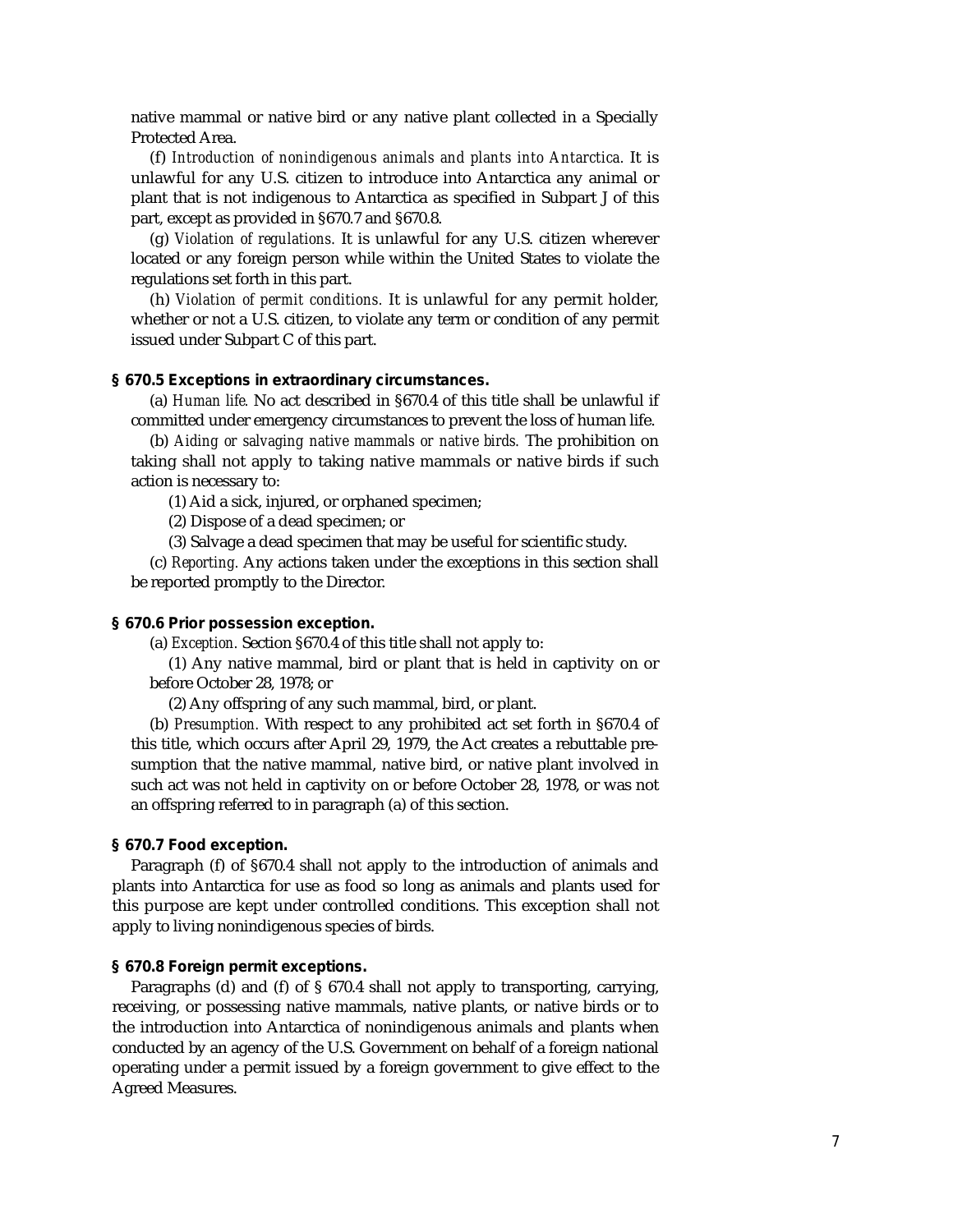Permit applicants must provide all necessary information to the Director, who is responsible for the issuance and regulation of permits.

#### **Subpart C—Permits**

## **§ 670.9 Applications for permits.**

(a) *General content of permit applications.* All applications for a permit shall be dated and signed by the applicant and shall contain the following information:

(1) The name and address of the applicant;

(i) Where the applicant is an individual, the business or institutional affiliation of the applicant; and

(ii) Where the applicant is a corporation, firm, partnership, institution, or agency, either private or public, the name and address of its president or principal officer.

(2) The scientific names and the numbers of native plants to be collected in a Specially Protected Area; or the scientific names and the numbers of native mammals or native birds to be taken;

(3) A description of the native mammals, native birds, or native plants to be taken or collected, including as appropriate the age, size, sex, and condition, e.g., whether pregnant or nursing;

(4) A complete description of the location, time period, and manner of taking or collecting, including the proposed access to the location;

(5) Whether the native mammals, birds, or plants or parts of them are to be imported into the United States, and if so, their ultimate disposition;

(6) Where the application is for the introduction of nonindigenous plants and animals, indicate the scientific name, and the number to be introduced;

(7) Whether agents as referred to in §670.12 will be used; and

(8) The desired effective date of the permit.

(b) *Content of specific permit applications.* In addition to the general information required for permit applications set forth in this subpart, the applicant must submit additional information relating to the specific action for which the permit is being sought. These additional requirements are set forth in the sections of this part dealing with the subject matter of the permit applications as follows:

Native Mammals and Native Birds—§ 670.16.

Specially Protected Species—§ 670.21.

Native Plants—§ 670.25.

Specially Protected Areas—§ 670.29.

Sites of Special Scientific Interest—§ 670.33.

Import into or Export from the United States—§ 670.38

Introduction of Nonindigenous Plants and Animals—§ 670.42.

(c) *Certification.* Applications for permits shall include the following certification:

I certify that the information submitted in this application for a permit is complete and accurate to the best of my knowledge and belief. Any false statement will subject me to the criminal penalties of 18 U.S.C. 1001.

(d) *Address to which applications should be sent.* Each application shall be in writing, addressed to: Permit Office, Office of Polar Programs, Room 755, National Science Foundation, 4201 Wilson Boulevard, Arlington, Virginia 22230.

(e) *Sufficiency of application.* The sufficiency of the application shall be determined by the Director. The Director may waive any requirement for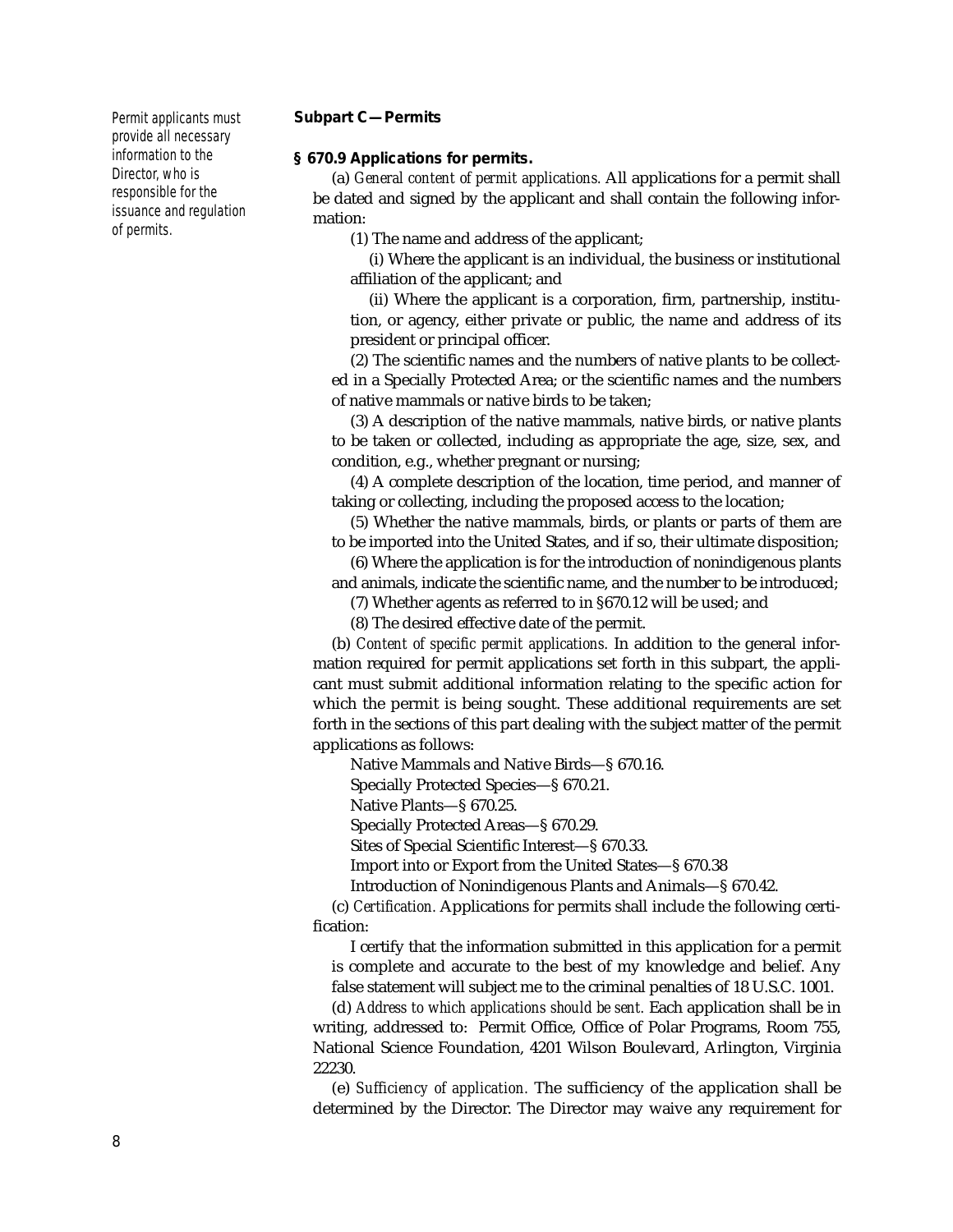information, or require such additional information as determined to be relevant to the processing of the application.

(f) *Withdrawal.* An applicant may withdraw the application at any time.

(g) *Publication of permit applications.* The Director shall publish notice in the *Federal Register* of each application for a permit. The notice shall invite the submission by interested parties, within 30 days after the date of publication of the notice, of written data, comments, or views with respect to the application. Information received by the Director as a part of any application shall be available to the public as a matter of public record.

#### **§ 670.10 General issuance criteria.**

Upon receipt of a complete and properly executed application for a permit and the expiration of the applicable public comment period, the Director will decide whether to issue the permit. In making this decision, the Director will consider, in addition to the specific criteria set forth in the appropriate subparts of this part:

(a) Whether the authorization requested meets the objectives of the Act and the requirements of these regulations;

(b) The judgment of persons having expertise in matters germane to the application; and

(c) Whether the applicant has failed to disclose material information required or has made false statements about any material fact in connection with his application.

## **§ 670.11 Permit administration.**

(a) *Issuance of permits.* The Director may approve an application in whole or in part. Permits shall be issued in writing and be signed by the Director. Each permit may contain such terms and conditions as are consistent with the Act and this part.

(b) *Denial.* The applicant shall be notified in writing of the denial of any permit request or part of a request and the reason for such denial. If authorized in the notice of denial, the applicant may submit further information, or reasons why the permit should not be denied. Such further submissions shall not be considered a new application.

(c) *Amendment of applications or permits.* An applicant or permit holder desiring to have any term or condition of his application or permit modified must submit full justification and supporting information in conformance with the provisions of this subpart and the subpart governing the activities sought to be carried out under the modified permit. Any application for modification of a permit that involves a material change beyond the terms originally requested will normally be subject to the same procedures as a new application.

(d) *Notice of issuance or denial.* Within 10 days after the date of the issuance or denial of a permit, the Director shall publish notice of the issuance or denial in the *Federal Register*.

(e) *Agents of the permit holder*. The Director may authorize the permit holder to designate agents to act on behalf of the permit holder.

(f) *Marine mammals, endangered species, and migratory birds*. If the Director receives a permit application involving any native mammal which is a marine mammal as defined by the Marine Mammal Protection Act of 1972 (16 U.S.C. 1362(5)), any species which is an endangered or threatened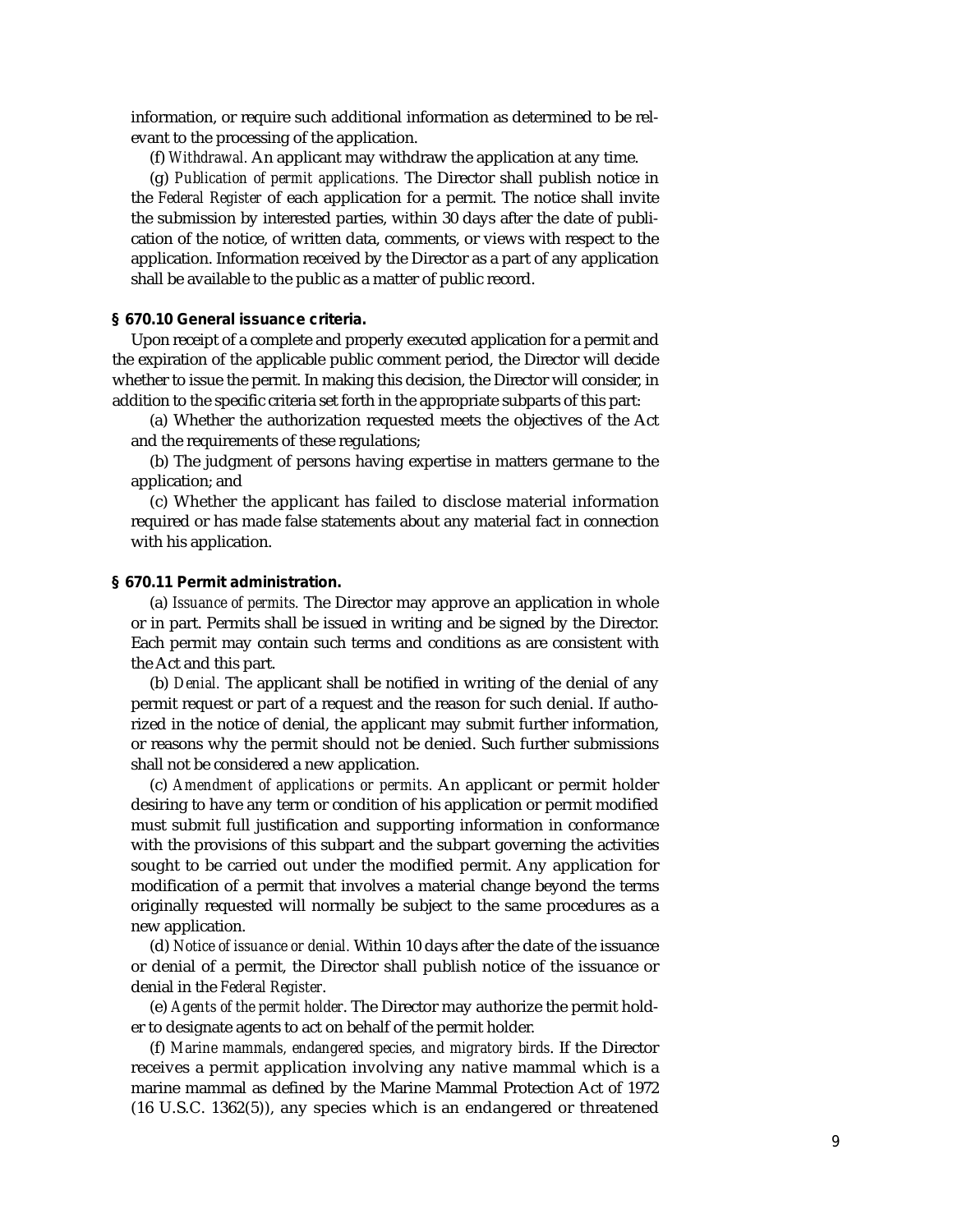species under the Endangered Species Act of 1973 (16 U.S.C. 1531 et seq.), or any native bird which is protected under the Migratory Bird Treaty Act (16 U.S.C. 701 et seq.), the Director shall submit a copy of the application to the Secretary of Commerce or to the Secretary of the Interior, as appropriate. If the appropriate Secretary determines that a permit should not be issued pursuant to any of the cited acts, the Director shall not issue a permit. The Director shall inform the applicant of any denial by the appropriate Secretary and no further action will be taken on the application. If, however, the appropriate Secretary issues a permit pursuant to the requirements of the cited acts, the Director still must determine whether the proposed action is consistent with the Act and these regulations.

#### **§ 670.12 Conditions of permits.**

(a) *Possession of permits*. Permits issued under these regulations, or copies of them, must be in the possession of persons to whom they are issued and their agents when conducting the authorized action.

(b) *Display of permits*. Any permit issued shall be displayed for inspection upon request to the Director, designated agents of the Director, or any person with enforcement responsibilities.

(c) *Filing of reports.* Permit holders may be required to file reports of the activities conducted under a permit. Reports shall be submitted to the Director not later than June 30 for the preceding 12 months.

#### **§ 670.13 Modification, suspension, and revocation.**

(a) The Director may modify, suspend, or revoke, in whole or in part, any permit issued under this section:

(1) In order to make the permit consistent with any change to any regulation in this part made after the date of issuance of the permit;

(2) If there is any change in conditions which makes the permit inconsistent with the purpose of the Act and these regulations; or

(3) In any case in which there has been any violation of any term or condition of the permit, any regulation in this part, or any provision of the Act.

(b) Whenever the Director proposes any modifications, suspension, or revocation of a permit under this subsection, the permittee shall be afforded opportunity, after due notice, for a hearing by the Director with respect to such proposed modification, suspension, or revocation. If a hearing is requested, the action proposed by the Director shall not take effect before a decision is issued by him after the hearing, unless the proposed action is taken by the Director to meet an emergency situation.

(c) Notice of the modification, suspension, or revocation of any permit by the Director shall be published in the *Federal Register* within 10 days from the date of the Director's decision.

# **§ 670.14 [Reserved]**

#### **Subpart D—Native Mammals and Native Birds**

#### **§ 670.15 Specific issuance criteria.**

With the exception of specially protected species of mammals and birds designated in Subpart E of this part, permits to take a mammal or bird in Antarcti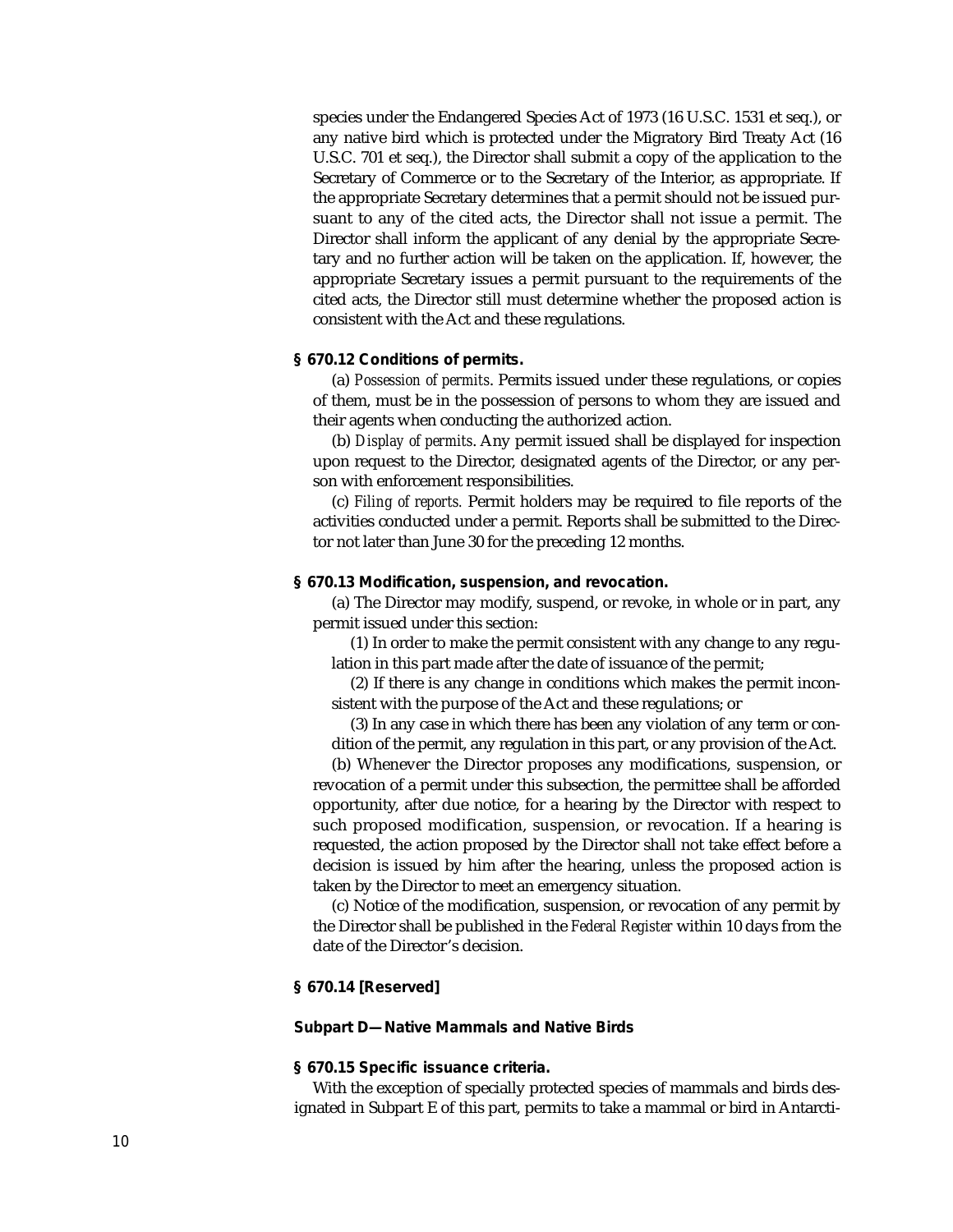ca designated as a native mammal in § 670.17 or as a native bird in § 670.18 may be issued:

(a) Only for the purpose of providing:

(1) Specimens for scientific study or scientific information, or

(2) Specimens for museums, zoological gardens, or other educational or cultural institutions or uses;

(b) Shall ensure, as far as possible, that

(1) No more native mammals or native birds are taken in any year than can normally be replaced by natural reproduction in the following breeding season; and

(2) The variety of species and the balance of the natural ecological systems within Antarctica are maintained; and

(3) The authorized taking, transporting, carrying, or shipping of any native mammal or native bird is carried out in a humane manner.

# **§ 670.16 Content of permit applications.**

In addition to the information required in Subpart C of this part, an applicant seeking a permit to take a native mammal or native bird shall include a complete description of the project including the purpose of the proposed taking, the use to be made of the native mammals or native birds, and the ultimate disposition of the native mammals or native birds. Sufficient information must be provided to establish that the taking, transporting, carrying, or shipping will be humane.

#### **§ 670.17 Designation of native mammals.**

The following are designated native mammals:

Dolphin:

Hourglass *Lagenorhynchus cruciger*.

Seal:

Crabeater *Lobodon carcinophagus*. Elephant *Mirounga leonina*. Kerguelen fur *Arctocephalus gazella*.\* Leopard *Hydrurga leptonyx*. Ross *Ommatophoca rossi*.\* Weddell *Leptonychotes weddelli*.

Whales:

Arnoux's Beaked *Berardius arnuxii*. Killer *Orcinus orca*. Long-finned Pilot *Globicephala melaena*. Southern Bottlenose *Hyperoodon planijrons*.

# **§ 670.18 Designation of native birds.**

The following are designated native birds: Albatross: Black-browed *Diomedea melanophris*. Gray-headed *Diomedea chrysostoma*. Light-mantled Sooty *Phoebetria palpebrata*.

Wandering *Diomedea exulans*.

<sup>\*</sup>These species of mammals have been designated as specially protected species and are subject to Subpart E of this part.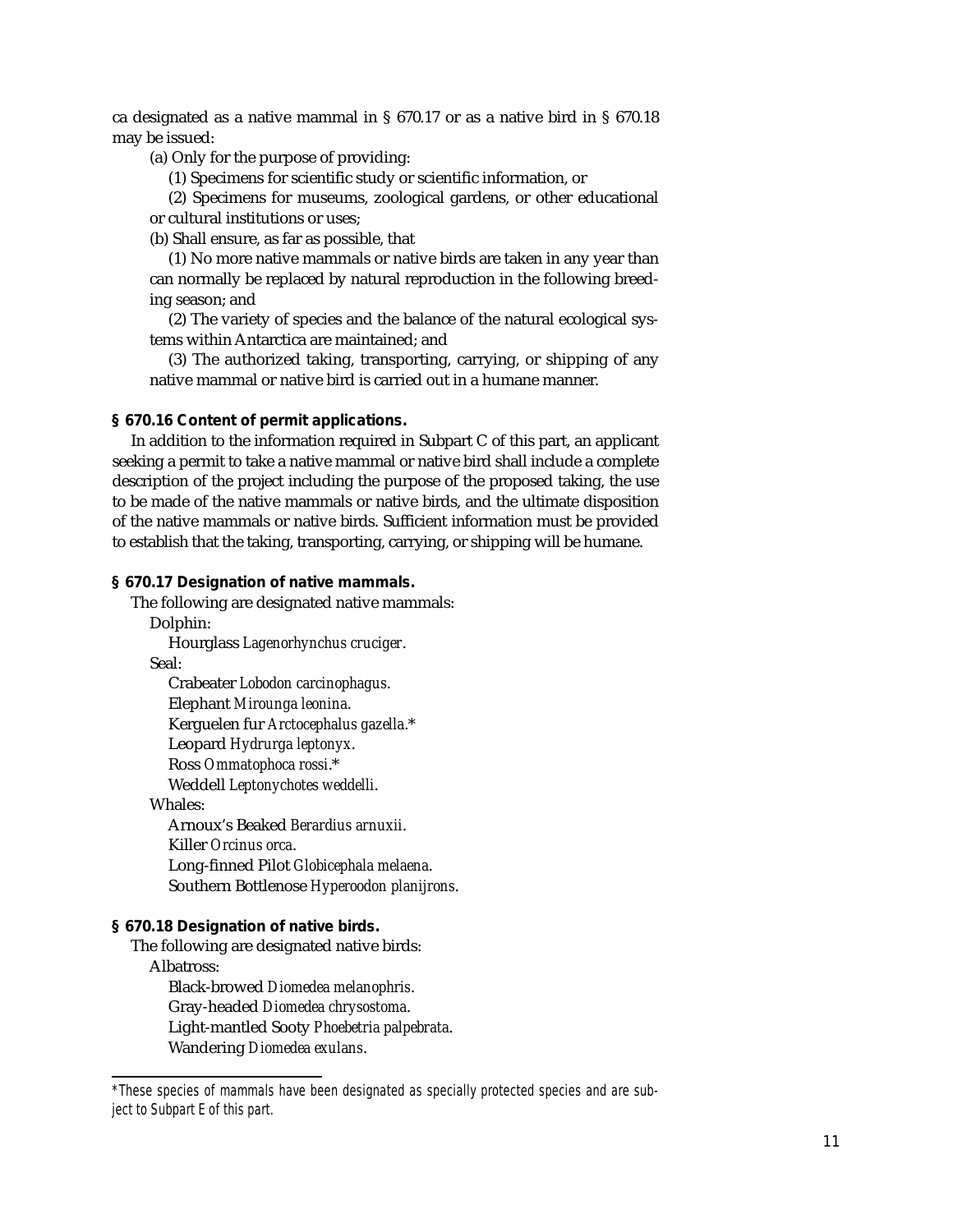Fulmar: Northern giant *Macronectes halli*. Southern *Fulmarus glacialoides*. Southern giant *Macronectes giganteus* . Gull: Southern black-backed *Larus dominicanus* . Jaeger: Parasitic *Stercorarius parasiticus*. Pomarine *Stercorarius pomarinus* . Penguin: Adélie *Pygoscelis adeliae*. Chinstrap *Pygoscelis antarctica*. Emperor *Aptenodytes forsteri*. Gentoo *Pygoscelis papua*. King *Aptenodytes patagonicus*. Macaroni *Eudyptes chrysolophus*. Rockhopper *Eudyptes crestatus* . Petrel: Antarctic *Thalassoica antarctica*. Black-bellied storm *Fregetta tropica*. Blue *Halobaena caerulea*. Gray *Procellaria cinerea*. Great-winged *Pterodroma macroptera*. Kerguelen *Pterodroma brevirostris*. Mottled *Pterodroma inexpectata*. Snow *Pagodroma nivea*. Soft-plumaged *Pterodroma mollis*. South-Georgia diving *Pelecanoides georgicus*. White-bellied storm *Fregetta grallaria*. White-chinned *Procellaria aequinoctialis*. White-headed *Pterodroma lessoni*. Wilson's storm *Oceanites oceanicus* . Pigeon: Cape *Daption capense*. Pintail: South American yellow-billed *Anas georgica spinicauda*. Prion: Antarctic *Pachyptila desolata*. Narrow-billed *Pachyptila belcheri* . Shag: Blue-eyed *Phalacrocorax atriceps* . Shearwater: Sooty *Puffinus griseus*. Skua: Brown *Catharacta lonnbergi*. South Polar *Catharacta maccormicki* . Swallow: Barn *Hirundo rustica*. Sheathbill: American *Chionis alba*.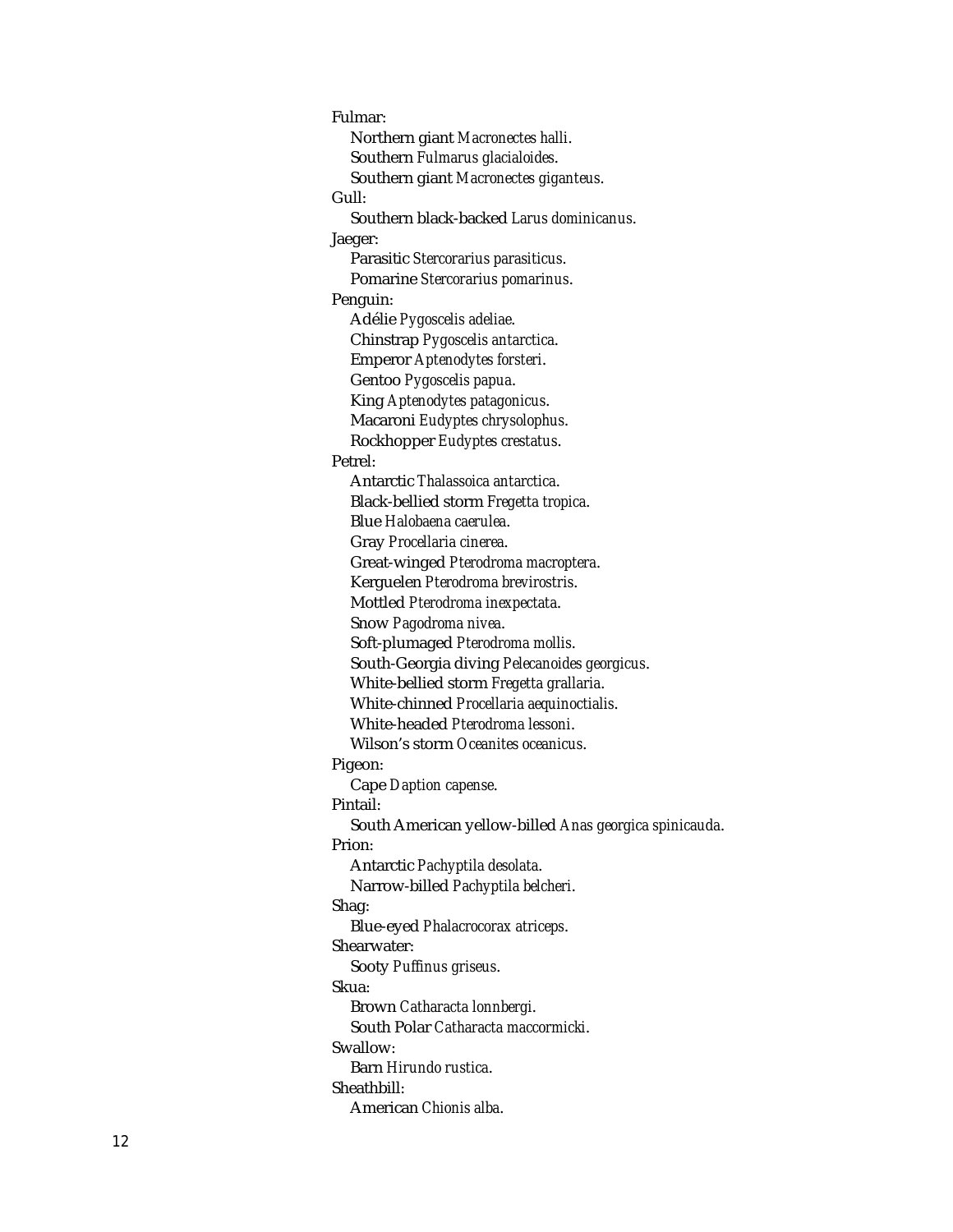Tern: Antarctic *Sterna vittata*. Arctic *Sterna paradisaea*.

#### **§ 670.19 [Reserved]**

#### **Subpart E—Specially Protected Species of Mammals and Birds**

# **§ 670.20 Specific issuance criteria.**

Permits authorizing the taking of mammals or birds designated as a specially protected species of mammals and birds in § 670.22 may only be issued if:

(a) There is a compelling scientific purpose for such taking;

(b) The actions allowed under any such permit will not jeopardize the existing natural ecological system, or the survival of that species; and

(c) The authorized taking, transporting, carrying, or shipping of any native mammal or native bird is carried out in a humane manner.

# **§ 670.21 Content of permit applications.**

In addition to the information required in Subpart C of this part, an applicant seeking a permit to take a special protected species shall include the following in the application:

(a) A detailed scientific justification of the need for taking the specially protected species, including a discussion of possible alternative species;

(b) Information demonstrating that the proposed action will not jeopardize the existing natural ecological system or the survival of that species; and

(c) Information establishing that the taking, transplanting, carrying, or shipping of any native mammal or native bird is carried out in a humane manner.

#### **§ 670.22 Designation of specially protected species of mammals and birds.**

The Act states that the Director shall designate as a specially protected species any native species of mammal or bird which is approved by the United States for special protection under the Agreed Measures. The following two species have been so approved and are hereby designated specially protected species:

*Common Name and Scientific Name*  Kerguelen Fur Seal *Arctocephalus tropicates gazella*. Ross Seal *Ommatophoca rossi*.

#### **§ 670.23 [Reserved]**

#### **Subpart F—Native Plants**

#### **§ 670.24 Specific issuance criteria.**

Permits authorizing the collection of any native plant designated in § 670.26 from a Specially Protected Area designated in § 670.30 of this title may be issued only if:

(a) There is a compelling scientific purpose for such collection which cannot be served elsewhere; and

(b) The actions allowed under any such permit will not jeopardize the natural ecological system existing in that area.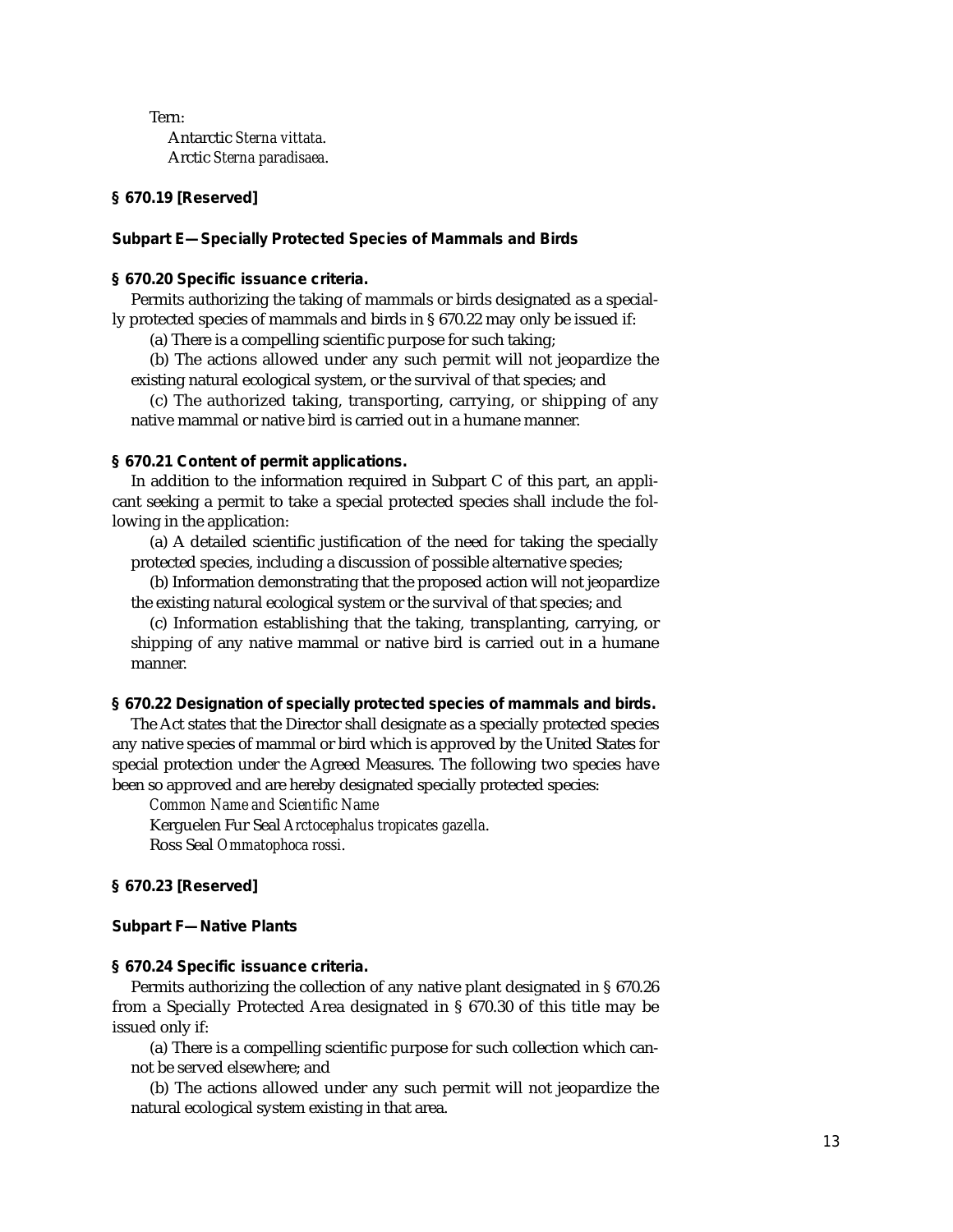# **§ 670.25 Content of permit applications.**

In addition to the information required in Subpart C of this part, an applicant seeking a permit to collect a native plant in a Specially Protected Area shall include the following in the application:

(a) A detailed scientific justification of the need for the collection, including a discussion of alternatives; and

(b) Information demonstrating that the proposed action will not jeopardize the unique natural ecological system existing in the area.

# **§ 670.26 Designation of native plants.**

All plants found in Antarctica are designated native plants, including: Fungi—Lichens

Vascular Plants—Marine algae Bryophytes—Freshwater algae

# **§ 670.27 [Reserved]**

#### **Subpart G—Specially Protected Areas**

# **§ 670.28 Specific issuance criteria.**

Permits authorizing entry into any Specially Protected Area designated in § 670.30 of this title may be issued only if:

(a) There is a compelling scientific purpose for such entry which cannot be served elsewhere;

(b) The actions allowed under any such permit will not jeopardize the natural ecological system existing in that area; and

(c) The actions permitted thereunder are in accordance with any Management Plan accompanying the description of a Specially Protected Area. No permit shall be issued that allows the operation of any surface vehicle in a Specially Protected Area.

#### **§ 670.29 Content of permit applications.**

In addition to the information required in Subpart C of this part, an applicant seeking a permit to enter a Specially Protected Area shall include the following in the application:

(a) A detailed scientific justification of the need for such entry, including a discussion of alternatives; and

(b) Information demonstrating that the proposed action will not jeopardize the unique natural ecological system existing in that area.

# **§ 670.30 Designation of Specially Protected Areas.**

The Act states the Director shall designate as a Specially Protected Area, each area identified under the Agreed Measures as needing special protection. The following areas have been so identified and are designated as Specially Protected Areas:

(a) "Taylor Rookery" 67°26' South, 60°50' East, Mac. Robertson Land.

(b) Rookery Islands in Holme Bay.

- (c) Ardery Island and Odbert Island in Vincennes Bay.
- (d) Sabrina Island and Balleny Islands in the Ross Sea.

(e) Beaufort Island in the Ross Sea.

(f) Cape Hallett in Victoria Land.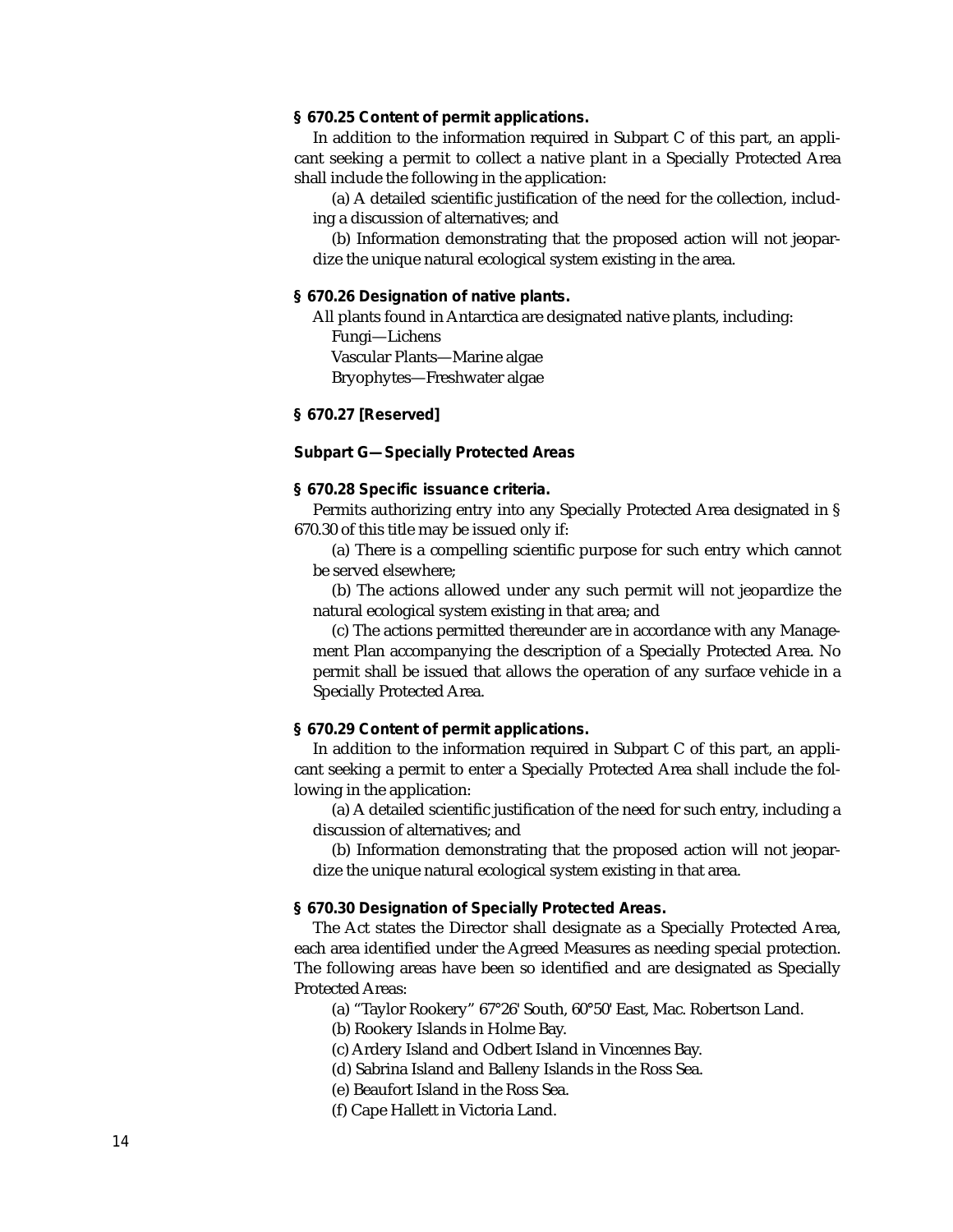(g) Dion Islands in Marguerite Bay.

(h) Green Island in the Berthelot Islands.

(i) [Reserved].

(j) Moe Island in the South Orkney Islands.

(k) Lynch Island in the South Orkney Islands.

(l) Powell Island (southern portion only), Fredriksen Island, Michelsen Island, Christofferson Island, Grey Island and all unnamed islands within one mile of these islands; all of which are part of the South Orkney Islands.

(m) Coppermine Peninsula on Robert Island.

(n) Litchfield Island in the Palmer Archipelago.

(o) North Coronation Island, South Orkney Islands.

(p) Lagotellerie Island, Marguerite Bay.

(q) "New College Valley," Caughley Beach, Cape Bird, Ross Island.

(r) Cryptogam Ridge, Mount Melbourne, Victoria Land.

(s) Forlidas Pond and Davis Valley ponds.

Maps specifying these areas in greater detail may be obtained from the Director.\*

**§ 670.31 [Reserved]**

#### **Subpart H—Sites of Special Scientific Interest**

#### **§ 670.32 Specific issuance criteria.**

Sites of Special Scientific Interest, designated in § 670.34, are sites where scientific investigations are being conducted or are planned and there is a demonstrable risk of interference which would jeopardize those investigations. Certain of these sites do not require limitations on entry to protect their value for scientific investigations. No permit is required for entry into these sites but entrants must comply with the management plan. Permits to enter sites for which an entry permit is required may be issued only if the proposed entry is consistent with the management plan.

#### **§ 670.33 Content of permit applications.**

In addition to the information required in Subpart C of this part, an applicant seeking a permit to enter a Site of Special Scientific Interest shall include the following in the application:

(a) The justification for such entry;

(b) Information demonstrating that the proposed action will not jeopardize the unique scientific value of the area; and

(c) A statement demonstrating the consistency of the proposed action with the management plan.

# **§ 670.34 Designation of Sites of Special Scientific Interest and management plans for those sites.**

(a) The Director is required to designate as a Site of Special Scientific Interest each area approved by the United States in accordance with Recommen-

<sup>\*</sup>See section two for descriptions and maps of all Specially Protected Areas. (This footnote is not part of the Federal Regulations.)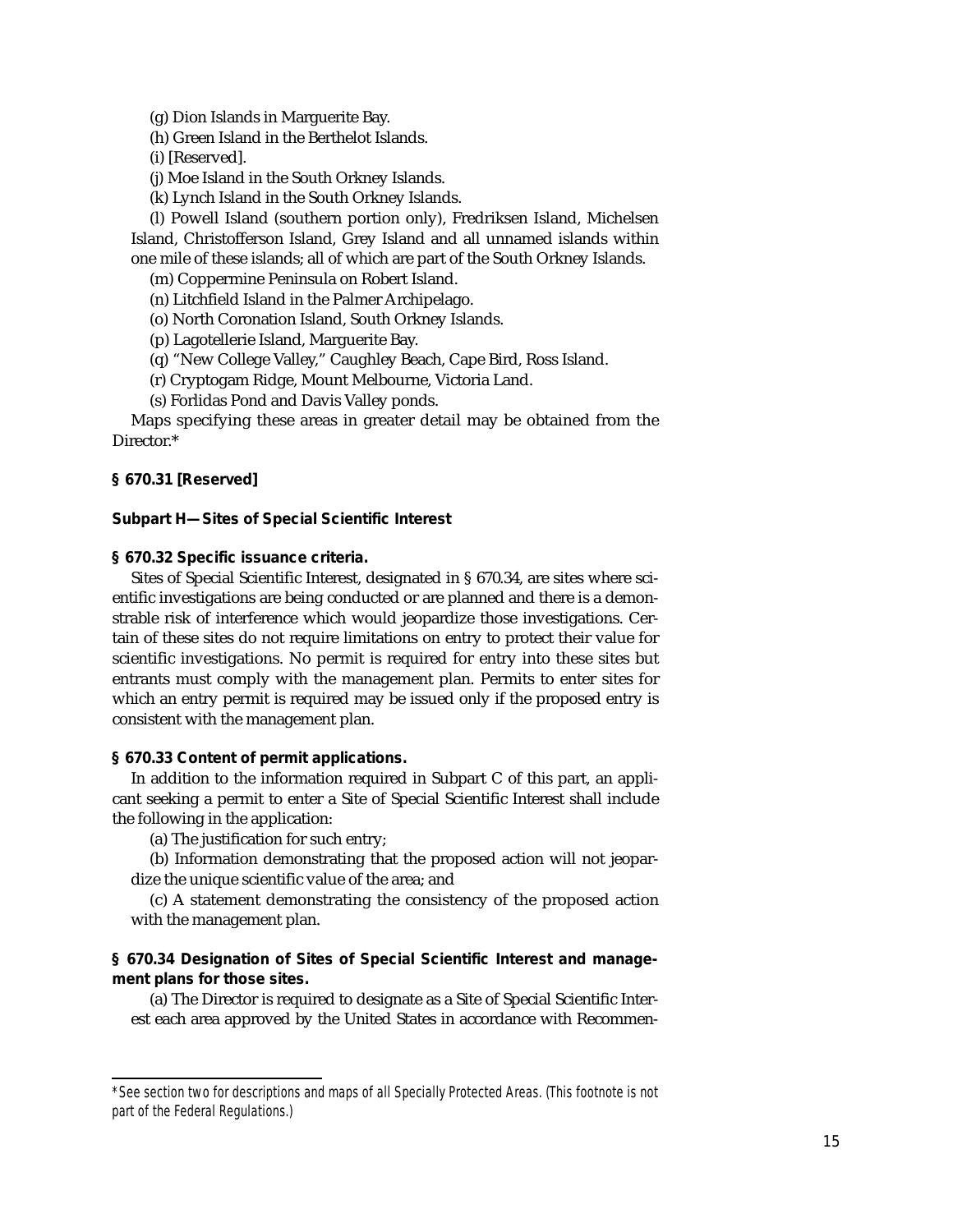dation VIII-3 of the Eighth Antarctic Treaty Consultative Meeting. The Director is also required to prescribe a management plan for such sites which is consistent with any management plan approved by the United States in accordance with that Recommendation. Accordingly, the areas listed below are designated as Sites of Special Scientific Interest to be managed in accordance with the management plan recommended at the applicable consultative meeting and any subsequent amendments to that plan. The number of the recommendation, including any modifications made at subsequent consultative meetings, is included below after each site, as is the site number established at the consultative meetings. If there are any variations or additional management measures required by the United States they shall also be included in the listing below. Any specific conditions or limitations included in permits issued under this regulation will be consistent with these plans. More detailed maps and descriptions of the sites and the complete management plans as recommended at the consultative meetings can be obtained from the Office of Polar Programs, Room 755, National Science Foundation, 4201 Wilson Boulevard, Arlington, Virginia 22230.\*\*

(b) The sites of special scientific interest are as follows:

(1) *Cape Royds, Ross Island*: Site No. 1 as described in Recommendation VIII-4 as revised by Recommendations X-6, XII-5, and XIII-9.

(2) *Arrival Heights, Hut Point Peninsula, Ross Island*: Site No. 2 as described in Recommendation VIII-4 as revised by Recommendations X-6, XII-5, XIII-7, and XIV-4. This site does not require an entry permit.

(3) *Barwick Valley, Victoria Land*: Site No. 3 as described in Recommendations VIII-4 as revised by Recommendations X-6, XII-5, and XIII-7.

(4) *Cape Crozier, Ross Island*: Site No. 4 as described in Recommendation VIII-4 as revised in Recommendations X-6, XII-5, and XIII-7.

(5) *Fildes Peninsula, King George Island, South Shetland Islands*: Site No. 5 as described in Recommendation VIII-4 as revised in Recommendations X-6, XII-5, and XIII-7.

(6) *Byers Peninsula, Livingston Island*, *South Shetland Islands*: Site No. 6 as described in Recommendation VIII-4 as revised in Recommendations X-6, XII-5, and XIII-7.

(7) *Haswell Island*: Site No. 7 as described in Recommendation VIII-4 as revised in Recommendations X-6, XII-5, and XIII-7.

(8) *Western Shore of Admirality Bay, King George Island*: Site No. 8 as described in Recommendation X-5 as revised in Recommendations XII-5 and XIII-7.

(9) *Rothera Point, Adelaide Island*: Site No. 9 as described in Recommendation XIII-8.

(10) *Caughley Beach, Cape Bird, Ross Island*: Site No. 10 as described in Recommendation XIII-8.

(11) "*Tramway Ridge," Mt. Erebus, Ross Island*: Site No. 11 as described in Recommendation XIII-8.

(12) *Canada Glacier, Lake Fryxell, Taylor Valley, Victoria Land*: Site No. 12 as described in Recommendation XIII-8.

<sup>\*\*</sup> See section three: Sites of Special Scientific Interest. (This footnote is not a part of the Federal Regulations.)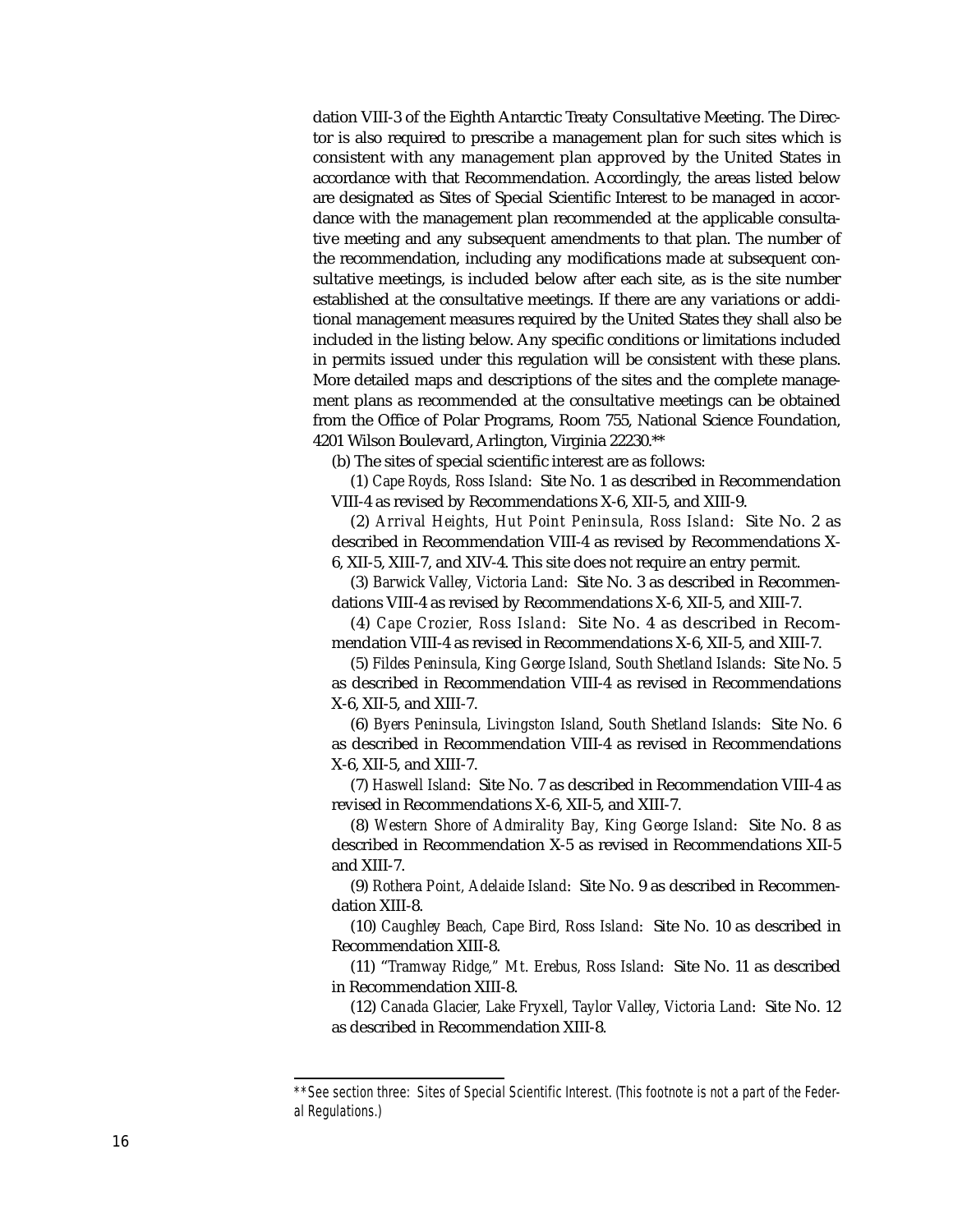(13) *Potter Peninsula, King George Island, South Shetland Islands*: Site No. 13 as described in Recommendation XIII-8.

(14) *Harmony Point, Nelson Island, South Shetland Islands*: Site No. 14 as described in Recommendation XIII-8.

(15) *"Cierva Point" and nearby islands, Danco Coast, Antarctic Peninsula*: Site No. 15 as described in Recommendation XIII-8.

(16) *Bailey Peninsula, Budd Coast, Wilkes Land*: Site No. 16 as described in Recommendation XIII-8.

(17) *Clark Peninsula, Budd Coast, Wilkes Land*: Site No. 17 as described in Recommendation XIII-8.

(18) *White Island, McMurdo Sound*: Site No. 18 as described in Recommendation XIII-8.

(19) *Linnaeus Terrace, Asgard Range,Victoria Land*: Site No. 19 as described in Recommendation XIII-8.

(20) *Biscoe Point, Anvers Island, Palmer Archipelago*: Site No. 20 as described in Recommendation XIII-8.

(21) *Shores of Port Foster, Deception Island, South Shetland Islands*: Site No. 21 as described in Recommendation XIII-8.

(22) *"Yukidori Valley," Langhovde Lutzow–Holm Bay:* Site No. 22 as described in Recommendation XIV-5.

(23) *Svarthamaren Mountain, Mühlig–Hofmann Mountains, Queen Maud Land*: Site No. 23 as described in Recommendation XIV-5.

(24) *Summit of Mt. Melbourne, North Victoria Land*: Site No. 24 as described Recommendation XIV-5.

(25) "*Marine Plain," Mule Peninsula Vestfold Hills, "Princess Elizabeth Land"*: Site No. 25 as described in Recommendation XIV-5.

(26) "*Chile Bay" (Discovery Bay), Greenwich Island, South Shetland Islands*: Site No. 26 as described in Recommendation XIV-5.

(27) *Port Foster, Deception Island, South Shetland Islands*: Site No. 27 as described in Recommendation XIV-5.

(28) *South Bay, Doumer Island, Palmer Archipelago*: Site No. 28 as described in Recommendation XIV-5.

(29) *Ablation Point–Ganymede Heights, Alexander Island*: Site No. 29 as described in Recommendation XV-6.

(30) *Avian Island, North-West Marguerite Bay*: Site No. 30 as described in Recommendation XV–6.

(31) *Mount Flora, Hope Bay, Antarctic Peninsula*: Site No. 31 as described in Recommendation XV-6.

(32) *Cape Shirreff, Livingston Island, South Shetland Islands*: Site No. 32 as described in Recommendation XV-7.

(33) *Ardley Island, Maxwell Bay, King George Island, South Shetland Islands:* Site No. 33 as described in Recommendation XVI-2.

(34) *Lions Rump, King George Island, South Shetland Islands*: Site No. 34 as described in Recommendation XVI-2.

(35) *Western Bransfield Strait, off Low Island, South Shetland Islands*: Site No. 35 as described in Recommendation XVI-3.

(36) *East Dallmann Bay, off Brabant Island*: Site No. 36 as described in Recommendation XVI-3.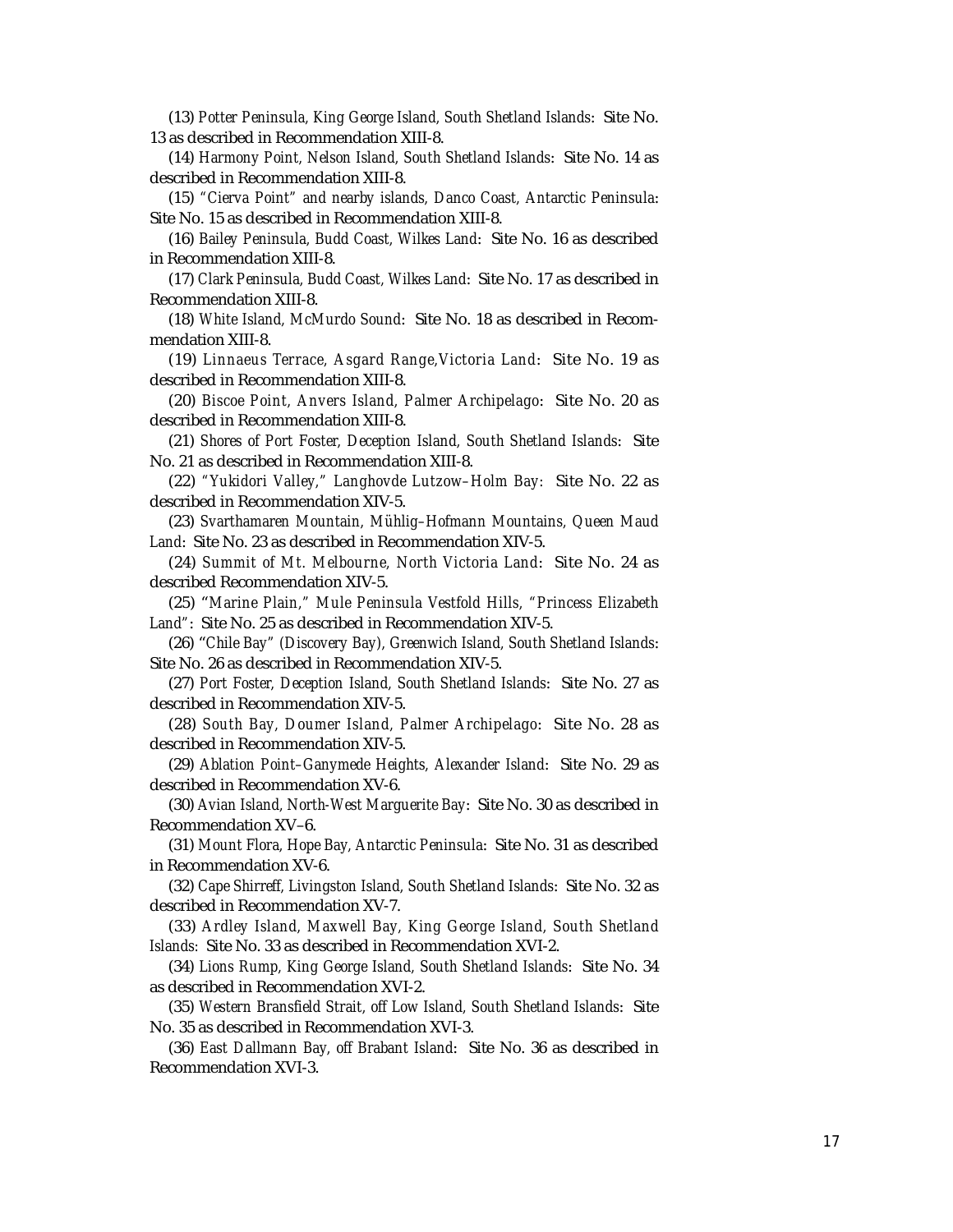# **§ 670.35 [Reserved]**

#### **Subpart I—Import into and Export from the United States**

#### **§ 670.36 Specific issuance criteria for imports.**

Subject to compliance with other applicable law, any person who takes a native mammal or native bird or collects a native plant under a permit issued under these regulations may import it into the United States unless the Director finds that importation would not further the purpose for which it was taken or collected. If the importation is for a purpose other than that for which the native mammal or native bird was taken or the native plant collected, the Director may permit importation upon a finding that importation would be consistent with the purposes of the Act, these regulations, or the permit under which they were taken or collected.

#### **§ 670.37 Specific issuance criteria for exports.**

The Director may permit export from the United States of any native plant taken from a Specially Protected Area or of any native mammal or native bird upon a finding that exportation would be consistent with the purposes of the Act, these regulations, or the permit under which they were taken or collected.

#### **§ 670.38 Contents of permit applications.**

In addition to the information required in Subpart C of this part, an applicant seeking a permit to import into or export from the United States a native plant taken from a Specially Protected Area, a native mammal, or a native bird shall include the following in the application:

(a) Information demonstrating that the import or export would further the purposes for which the species was taken or collected; or

(b) Information demonstrating that the import or export is consistent with the purposes of the Act or these regulations; and

(c) A statement as to which U.S. port will be used for the import or export. The application shall also include information describing the intended ultimate disposition of the imported or exported item.

#### **§ 670.39 Entry and exit ports.**

Any native plant collected in a Specially Protected Area and any native mammal or native bird imported into or exported from the United States must enter or leave the United States at ports designated by the Secretary of Interior in 50 CFR Part 14. The ports presently designated are:

(a) New York, New York.

(b) Miami, Florida.

(c) Chicago, Illinois.

(d) San Francisco, California.

(e) New Orleans, Louisiana.

(f) Seattle, Washington.

(g) Honolulu, Hawaii.

Permits to import or export at nondesignated ports may be sought from the Secretary of Interior pursuant to Subpart C, 50 CFR Part 14.

**§ 670.40 [Reserved]**

Importing and exporting native plants, birds, and mammals is allowed with the proper permit if collection and usage criteria are met.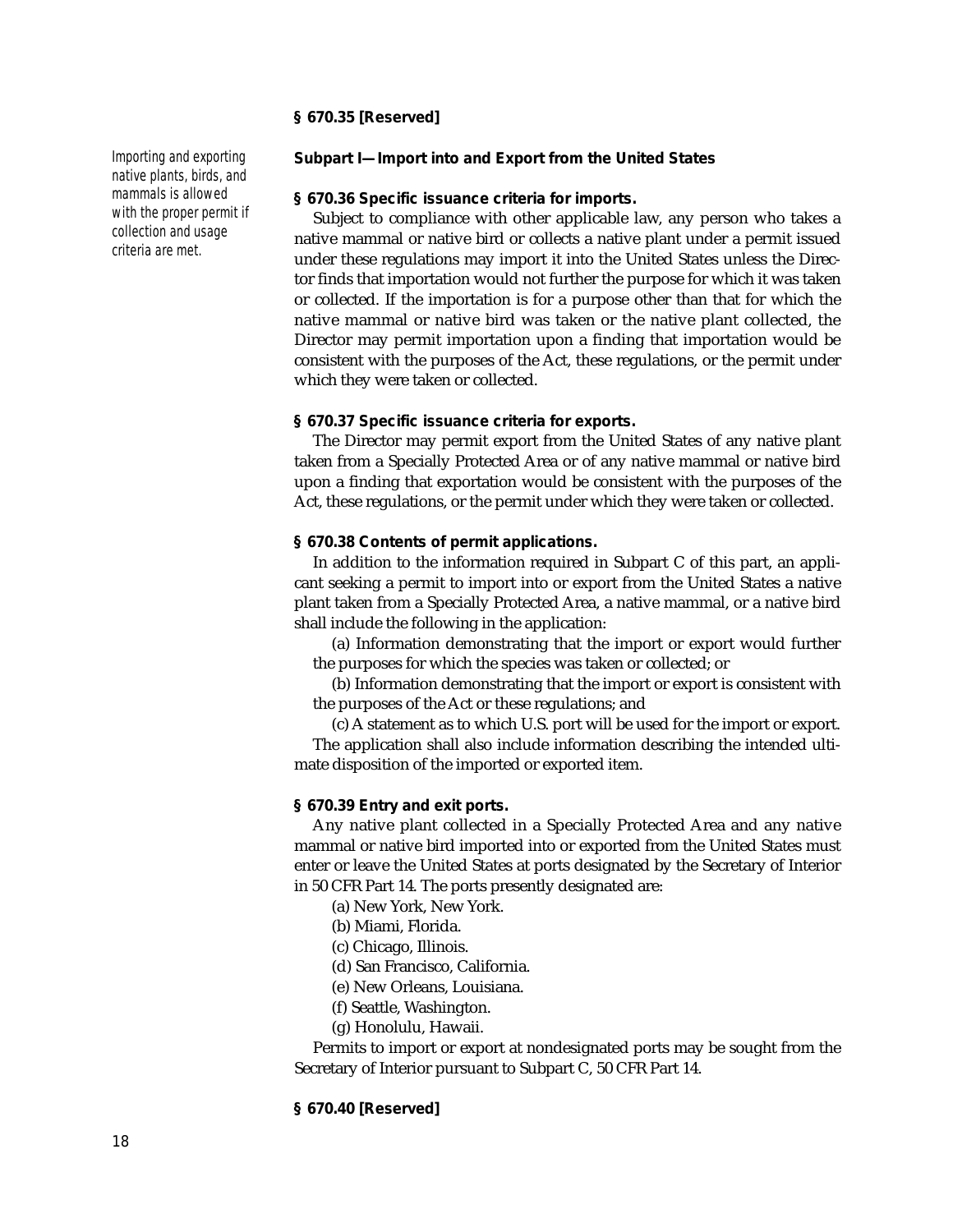#### **Subpart J—Introduction of Nonindigenous Plants and Animals**

#### **§ 670.41 Specific issuance criteria.**

For purposes consistent with the Act, only the following plants and animals may be considered for a permit allowing their introduction into Antarctica:

(a) Sledge dogs;

(b) Domestic animals and plants; and

(c) Laboratory animals and plants including viruses, bacteria, yeasts, and fungi. Living nonindigenous species of birds shall not be introduced into Antarctica.

#### **§ 670.42 Content of permit applications.**

Applications for the importation of plants and animals into Antarctica must describe:

(a) The need for the plants or animals;

(b) How the applicant will ensure that the plants or animals will not harmfully interfere with the natural system; and

(c) How the plants or animals will be removed from Antarctica or destroyed after they have served their purpose.

#### **§ 670.43 Conditions of permits.**

(a) *General.* All permits allowing the introduction of nonindigenous plants and animals will require that the animal or plant be kept under controlled conditions to prevent harmful interference with the natural system and that after serving its purpose the plant or animal shall be removed from Antarctica or destroyed in a manner that protects the natural system of Antarctica.

(b) *Dogs.* In addition to the requirements of paragraph (a) of this section, all dogs imported into Antarctica shall be inoculated against the following diseases:

(1) Distemper;

(2) Contagious canine hepatitis;

(3) Rabies; and

(4) Leptospirosis (L. canicola and L. icterohaemorragicae).

Each dog shall be inoculated at least two months before importation, and a certificate of inoculation shall accompany each dog. No dog shall be allowed to run free in Antarctica.

# **§ 670.44 [Reserved]**

# **Part 671—USE AND RELEASE OF BANNED SUBSTANCES, DESIGNATED POLLUTANTS, AND WASTES**

#### **Subpart A—Introduction**

#### **§ 671.1 Purpose of regulations.**

The purposes of these regulations in Part 671 are to protect the antarctic environment and dependent and associated ecosystems, to preserve Antarctica's value as an area for the conduct of scientific research, and to implement the Antarctic Conservation Act of 1978, Public Law 95-541, consistent with the provisions of the Protocol on Environmental Protection to the Antarctic Treaty, signed in Madrid, Spain, on October 4, 1991.

See § 671.12 for procedures on disposal of introduced materials.

The Protocol on Environmental Protection to the Antarctic Treaty prohibits dogs.

These regulations pertain to any U.S. citizen's use or release of a banned substance, pollutant, or waste in **Antarctica**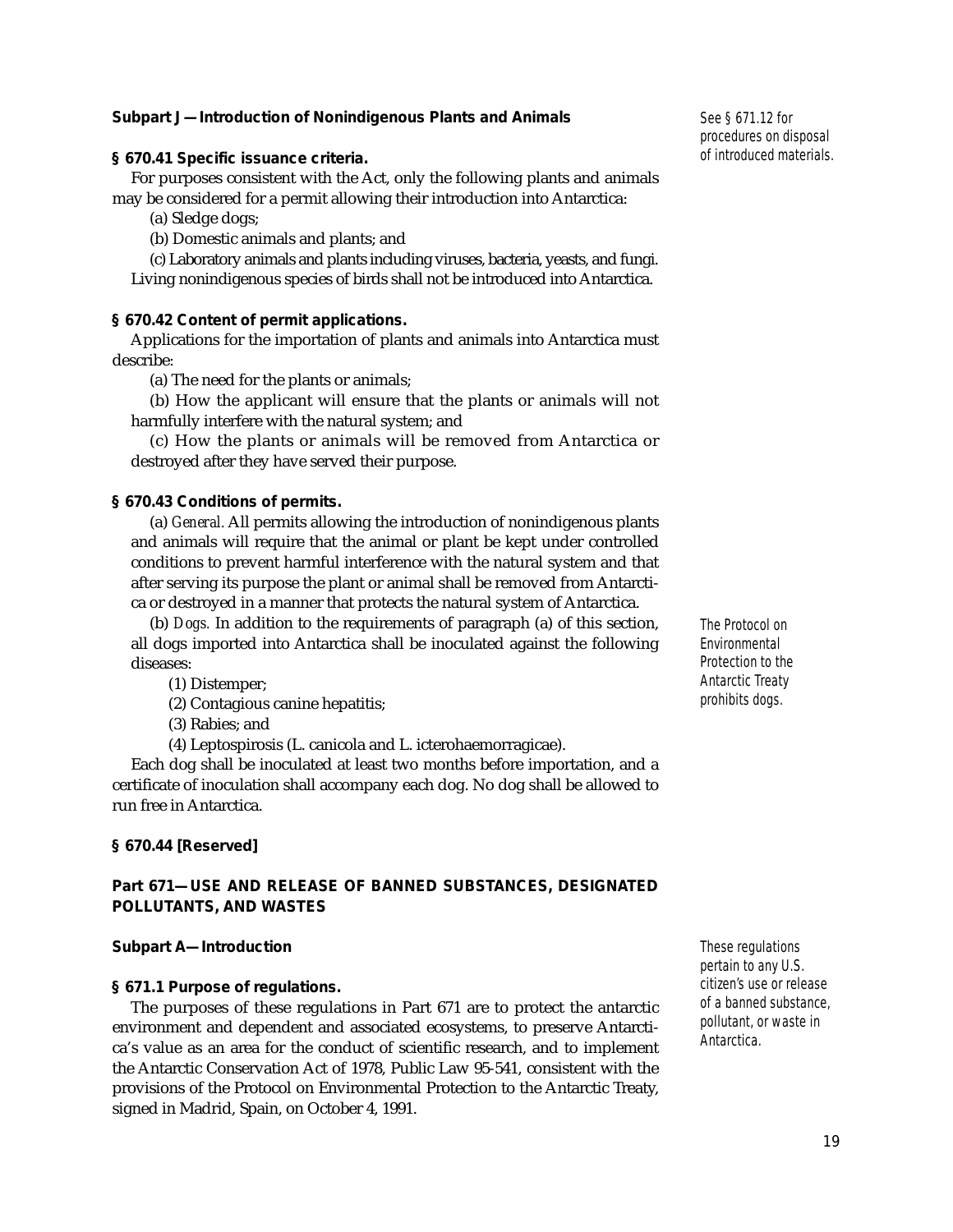# **§ 671.2 Scope.**

These regulations in Part 671 apply to any U.S. citizen's use or release of a banned substance, designated pollutant, or waste in Antarctica.

# **§ 671.3 Definitions.**

(a) *Definitions*. In this part:

"Act" means the Antarctic Conservation Act of 1978, Public Law 95- 541, 92 Stat. 2048 (16 U.S.C. 2401 et seq.).

"Antarctic hazardous waste" means any waste consisting of or containing one or more designated pollutants.

"Antarctica" means the area south of 60 degrees south latitude.

"Banned substance" means any polychlorinated biphenyls (PCB's), nonsterile soil, polystyrene beads, plastic chips or similar loose polystyrene packing material, pesticides (other than those required for scientific, medical, or hygiene purposes), or other substance designated as such under Subpart E of this part.

"Designated pollutant" means any substance designated as such by the Director pursuant to Subpart E of this part; any pesticide, radioactive substance, or substance consisting of or containing any chemical listed by source, generic, or chemical name at 40 CFR 61.01, Table 116.4A of 40 CFR 116.4; Subpart D of 40 CFR Part 261, 40 CFR 302.4, Part 355 and Part 372; and any substance which exhibits a hazardous waste characteristic as defined in Subparts B and C of 40 CFR Part 261; but shall not include any banned substance.

"Director" means the Director of the National Science Foundation or an officer or employee of the Foundation designated by the Director.

"Incinerate" or "Incineration" means the processing of material by mechanisms that (1) involve the control of combustion air and/or fuel so as to maintain adequate temperature for efficient combustion; (2) contain the combustion reaction in an enclosed device with sufficient residence time and mixing for complete processing; and (3) control emission of gaseous or particulate combustion products.

"Master Permit" means a permit issued to a Federal agency, or its agents or contractors, or any other entity, covering activities conducted in connection with the USAP or other group activities in Antarctica.

"NSF" or "Foundation" means the National Science Foundation.

"Open burning" means combustion of any material by means other than incineration.

"Permit" means a permit issued pursuant to Subpart C of this part.

"Private permit" means any permit other than a Master Permit.

"Protocol" means the Protocol on Environmental Protection to the Antarctic Treaty, signed by the United States in Madrid on October 4, 1991, and any and all Annexes thereto, as amended or supplemented from time to time.

"Release" means any spilling, leaking, pumping, pouring, emitting, emptying, discharging, injecting, leaching, dumping, burying, or disposing of a substance, whether intentionally or accidentally.

"Station" means McMurdo Station, Palmer Station, Amundsen–Scott South Pole Station and any other permanent USAP facility in Antarctica designed to accommodate at least 50 persons at any one time.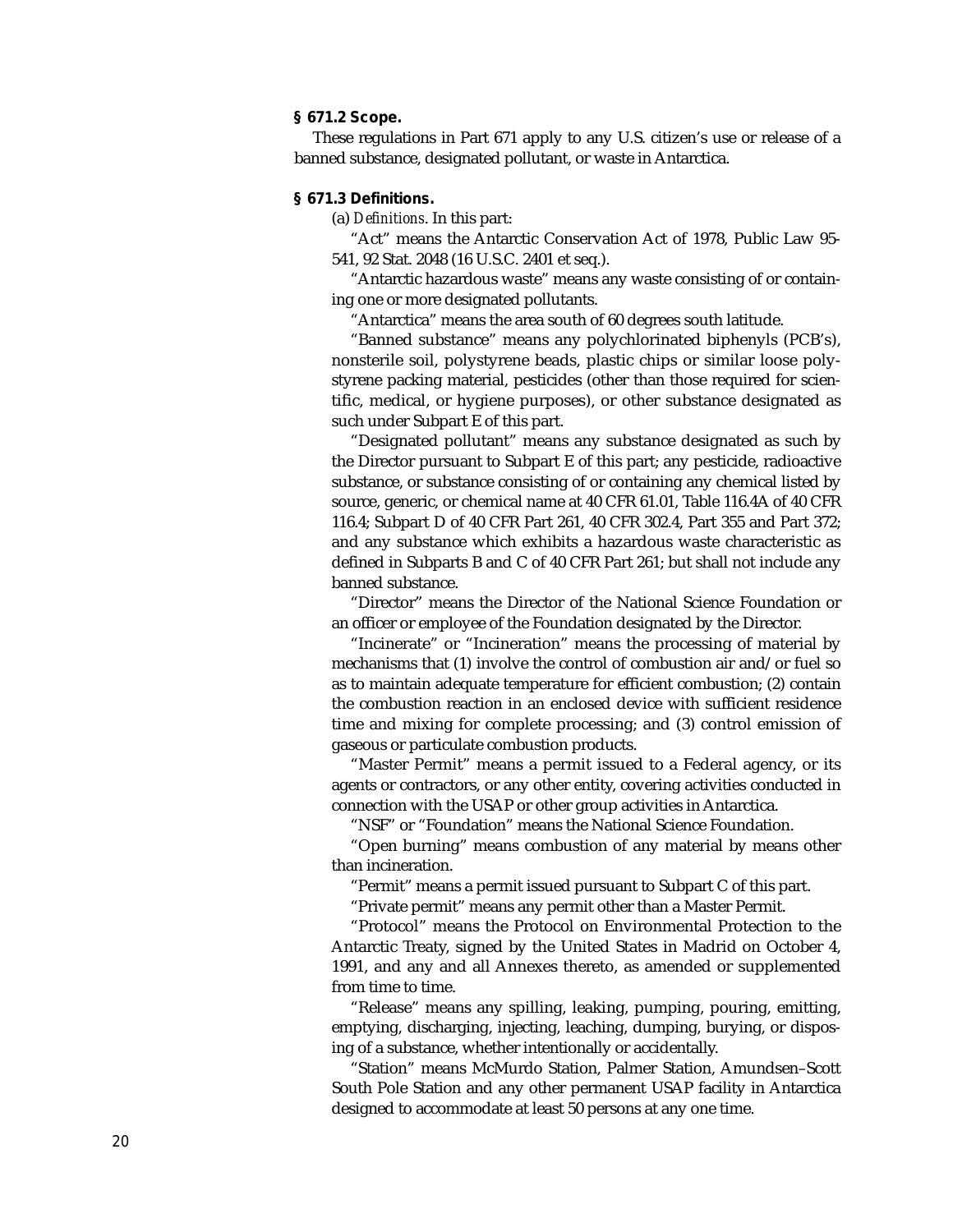"Substance" means any gas, liquid, or solid or mixture thereof, including biological material.

"Treaty" means the Antarctic Treaty signed in Washington, D.C., on December 1, 1959.

"United States" means the several States of the Union, the District of Columbia, the Commonwealth of Puerto Rico, American Samoa, the Virgin Islands, Guam and the Trust Territory of the Pacific Islands, including the Federated States of Micronesia and the Commonwealth of the Northern Mariana Islands.

"United States Antarctic Program" or "USAP" means the United States national program in Antarctica.

"U.S. citizen" means any individual who is a citizen or national of the United States; any corporation, partnership, trust, association, or other legal entity existing or organized under the laws of any of the United States; and any department agency or other instrumentality of the Federal government or of any State, and any officer, employee, or agent of such instrumentality.

"Use" means to use, generate, or create a substance or to import a substance into Antarctica, but does not include the shipboard use of a substance, provided that substance is not released or removed from the vessel.

"Waste" means any substance that will no longer be used for any useful purpose, but does not include substances to be recycled in Antarctica, or substances to be reused in a manner different than their initial use, provided such substances are stored in a manner that will prevent their dispersal into the environment, and further provided that they are recycled, reused, or disposed of in accordance with the provisions of this part within three years. Recycling includes, but is not limited to, the reuse, further use, reclamation or extraction of a waste through a process or activity that is separate from the process or activity that produced the waste.

(b) *Pollutants, generally.* All banned substances, designated pollutants, and waste shall be considered pollutants for purposes of the Antarctic Conservation Act.

#### **Subpart B—Prohibited Acts, Exceptions**

#### **§ 671.4 Prohibited acts.**

Unless one of the exceptions stated in §671.5 is applicable, it is unlawful for any U.S. citizen to:

(a) Use or release any banned substance in Antarctica;

(b) Use or release any designated pollutant in Antarctica, except pursuant to a permit issued by NSF under Subpart C of this part;

(c) Release any waste in Antarctica, except pursuant to a permit issued by NSF under Subpart C of this part; or

(d) Violate any term or condition of a permit issued by NSF under Subpart C of this part, or any term or condition of any of the regulations issued under this part.

#### **§ 671.5 Exceptions.**

A permit shall not be required for any use or release of designated pollutants or waste allowed under the Act to Prevent Marine Pollution from Ships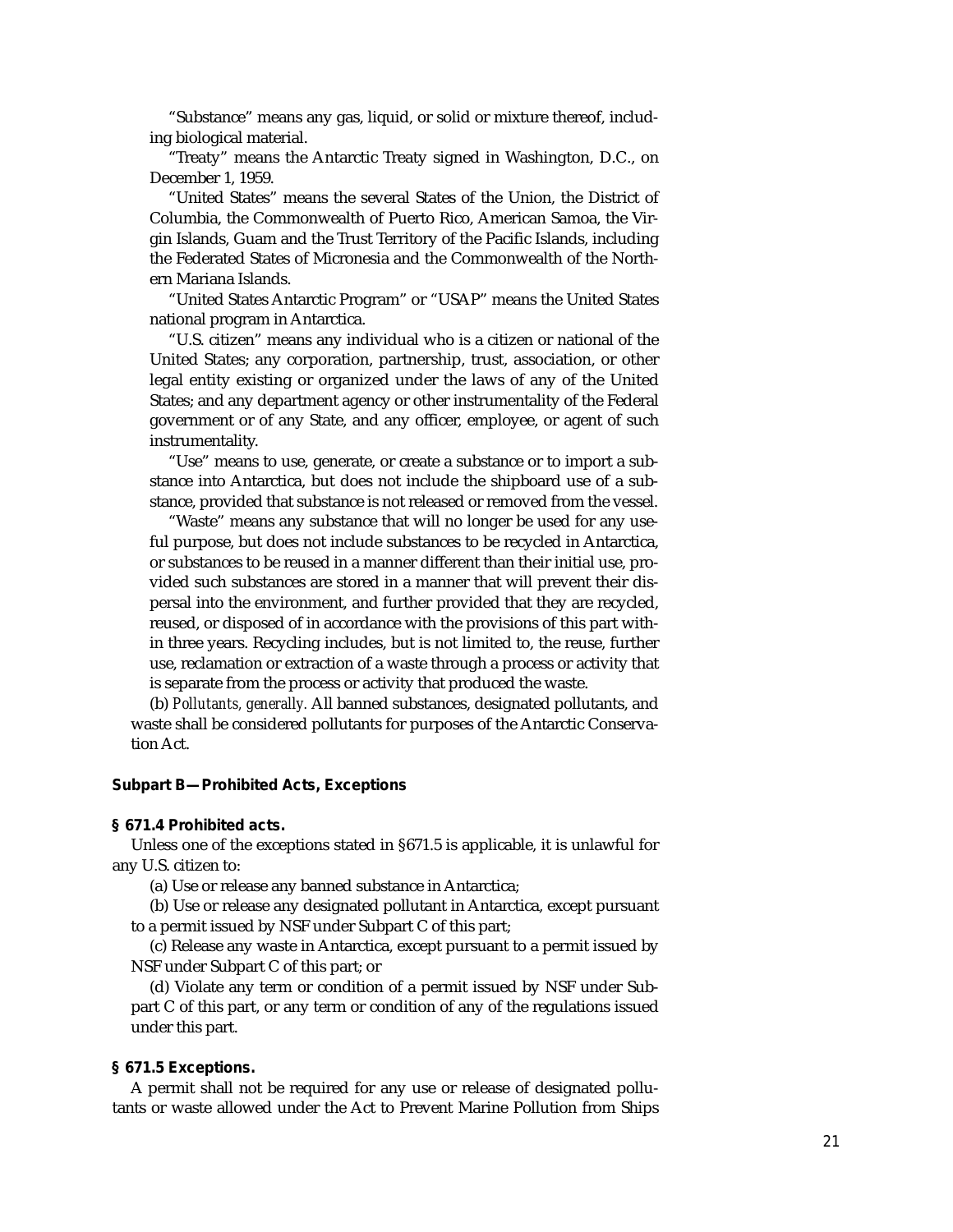(33 U.S.C. 1901 et seq.), as amended, or for any shipboard use of banned substances or designated pollutants, provided such substances are not removed from the vessel in Antarctica.

# **Subpart C—Permits**

# **§ 671.6 Applications for permits.**

(a) *General content of permit applications*. Each application for a permit shall be dated and signed by the applicant, and shall include the following information:

(1) The applicant's name, address, and telephone number; the business or institutional affiliation of the applicant; or the name, address, and telephone number of the president, principal officer, or managing partner of the applicant, as applicable;

(2) A description of the types, expected concentrations, and volumes of wastes and designated pollutants to be released in Antarctica; the nature and timing of such releases; arrangements for waste management, including, without limitation, plans for waste reduction, minimization, treatment and processing, recycling, storage, transportation and disposal; arrangements for training and educating personnel to comply with these waste management requirements and procedures, and arrangements for monitoring compliance; and other arrangements for minimizing and monitoring the environmental impacts of proposed operations and activities;

(3) A description of the types, expected concentrations, and volumes of designated pollutants to be used in Antarctica; the nature and timing of such uses; the method of storage of designated pollutants; and a contingency plan for controlling releases in a manner designed to minimize any resulting hazards to health and the environment;

(4) The desired effective date and duration of the permit; and

(5) The following certification:

"I certify that, to the best of my knowledge and belief, and based upon due inquiry, the information submitted in this application for a permit is complete and accurate. Any knowing or intentional false statement will subject me to the criminal penalties of 18 U.S.C. 1001."

(b) *Address to which application should be sent*. Each application shall be in writing, and sent to: Permits Office, Office of Polar Programs, National Science Foundation, Room 755, 4201 Wilson Boulevard, Arlington, Virginia 22230.

(c) *Sufficiency of application.* The sufficiency of the application shall be determined by the Director. The Director may waive any requirement for information or require such additional information as he determines is relevant to the processing and evaluation of the application.

(d) *Publication of permit applications*. The Director shall publish notice in the *Federal Register* of each application for a permit and the proposed conditions of its issuance (including duration). The notice shall invite the submission by interested parties, the Environmental Protection Agency, and other Federal agencies, within 30 days after the date of publication of notice, of written data, comments, or views with respect to the application. Information received by the Director as a part of any application shall be available to the public as a matter of public record.

A permit is required to use or dispose of a designated pollutant or to dispose of wastes in Antarctica.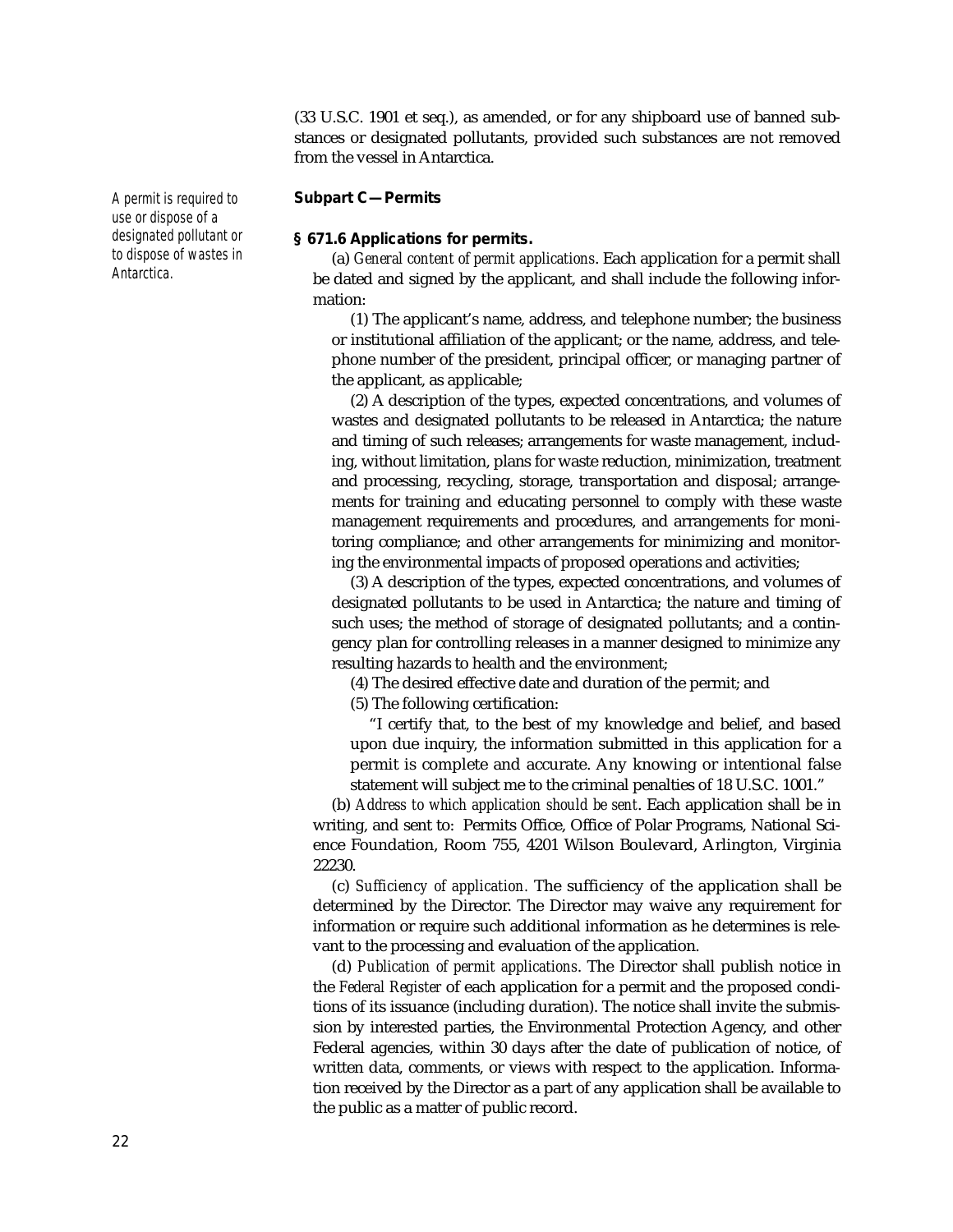#### **§ 671.7 General issuance criteria.**

(a) Upon receipt of a complete and properly executed application for a permit, the Director will decide whether and on what conditions he will issue a permit. In making this decision, the Director will carefully consider any comments or suggestions received from interested parties, the Environmental Protection Agency, and other Federal agencies pursuant to §671.6(d) and will determine whether the permit requested meets the objectives of the Act, the Protocol, and the requirements of these regulations.

(b) Permits authorizing the use or release of designated pollutants or wastes may be issued only if, based on relevant available information, the Director determines that such use or release will not pose a substantial hazard to health or the environment, taking into account available information on the possible cumulative impact of multiple releases.

#### **§ 671.8 Permit administration.**

(a) *Issuance of permits*. The Director may approve an application for a permit in whole or in part and may condition such approval upon compliance with additional terms and conditions. Permits shall be issued in writing, shall be signed by the Director, shall specify duration, and shall contain such terms and conditions as may be established by the Director and as are consistent with the Act and this part.

(b) *Denial*. An applicant shall be notified in writing of the denial of any permit request or part of a request, and the reason for such denial. If authorized in the notice of denial, the applicant may submit further information or reasons why the permit should not be denied. Such further submissions shall constitute amendments of the application.

(c) *Amendment of applications or permits*. An applicant or permit holder desiring to have any term or condition of his application or permit modified must submit full justification and supporting information in conformance with the provisions of this part. Any application for modification of a permit that involves a material change beyond the terms originally requested will be subject to the same procedures as a new application.

(d) *Public notice of issuance or denial*. Within 10 days after the date of the issuance or denial of a permit, the Director shall publish notice of the issuance or denial in the *Federal Register*, including the conditions of issuance or basis for denial, as appropriate.

#### **§ 671.9 Conditions of permit.**

(a) *Conditions*. All permits issued pursuant to Subpart C of this part shall be conditioned upon compliance with the relevant provisions of the ACA, the Treaty, the Protocol, such specific conditions or restrictions as may be imposed by the Director under §671.7, and the provisions of Subpart D hereof.

(b) *Possession of permits*. Permits issued under this part, or copies of them, must be in the possession of persons to whom they are issued or their agents when conducting the authorized action. Any permit issued shall be shown to the Director or to any other person with enforcement authority upon request.

(c)(1) *Reports*. Permit holders must provide the Director with written reports of:

(i) Any nonpermitted release of designated pollutants or waste within fourteen days after the occurrence of such release, including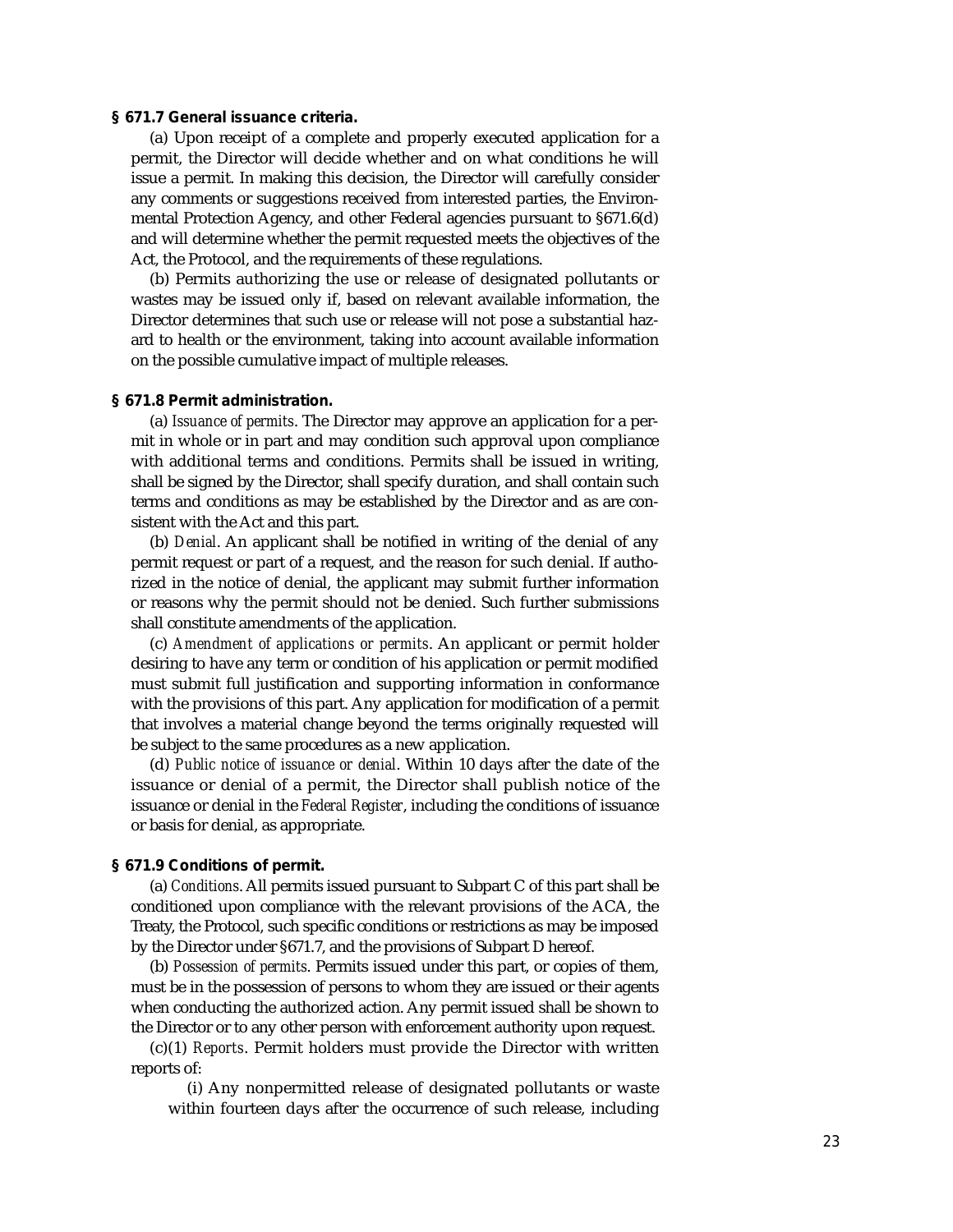the date, quantity, and cause of the release, and plans for remediation;

(ii) The identity and quantity of all designated pollutants removed from Antarctica or otherwise disposed of, and the method of disposal; and

(iii) Any other violations of the terms and conditions of their permits.

(2) The Director may also require permit holders to file reports of activities conducted under their permits. Such reports shall be submitted to the Director not later than June 30 for the preceding 12-month period ending May 31.

#### **§ 671.10 Review, modification, suspension, and revocation.**

(a) The Director may modify, suspend, or revoke, in whole or in part, any permit issued under this part:

(1) In order to make the permit consistent with any change to any regulation in this part made after the date of issuance of the permit;

(2) If there is any change in conditions which makes the permit inconsistent with the Act and any regulation in this part; or

(3) In any case in which there has been any violation of any term or condition of the permit, any regulation in this part, or any provision of the Act.

(b) The Director shall review all unexpired permits issued under this part at least biennially to determine whether those permits should be modified, suspended, or revoked as set forth in paragraph (a) of this section.

(c) Whenever the Director proposes any modifications, suspensions, or revocations of a permit under this §671.10, the permittee shall be afforded the opportunity, after due notice, for a hearing by the Director with respect to such proposed modification, suspension, or revocation. If a hearing is requested, the action proposed by the Director shall not take effect before a decision is issued by him after the hearing, unless the proposed action is taken by the Director to meet an emergency situation.

(d) Notice of the modification, suspension, or revocation of any permit shall be published in the *Federal Register* within 10 days from the date of the Director's decision.

#### **Subpart D—Waste Management**

### **§ 671.11 Waste storage.**

(a) Pending the treatment, disposal, or removal of any wastes pursuant to §671.12, all wastes shall be contained, confined, or stored in a manner that will prevent dispersal into the environment;

(b) All antarctic hazardous wastes generated at or transported to any USAP station may be temporarily stored at such station prior to the treatment, disposal, or removal of any wastes pursuant to §671.12, provided all such antarctic hazardous waste is stored in either closed containers or tanks labeled to indicate their contents and the beginning date of accumulation of such waste and further provided the following conditions are satisfied:

(1) If antarctic hazardous wastes, radioactive wastes, or medical wastes are generated at or transported to McMurdo Station, they may be temporarily stored at that station for a period not to exceed 15 months;

Proper waste management is crucial to the environment, and waste management regulations are strictly enforced.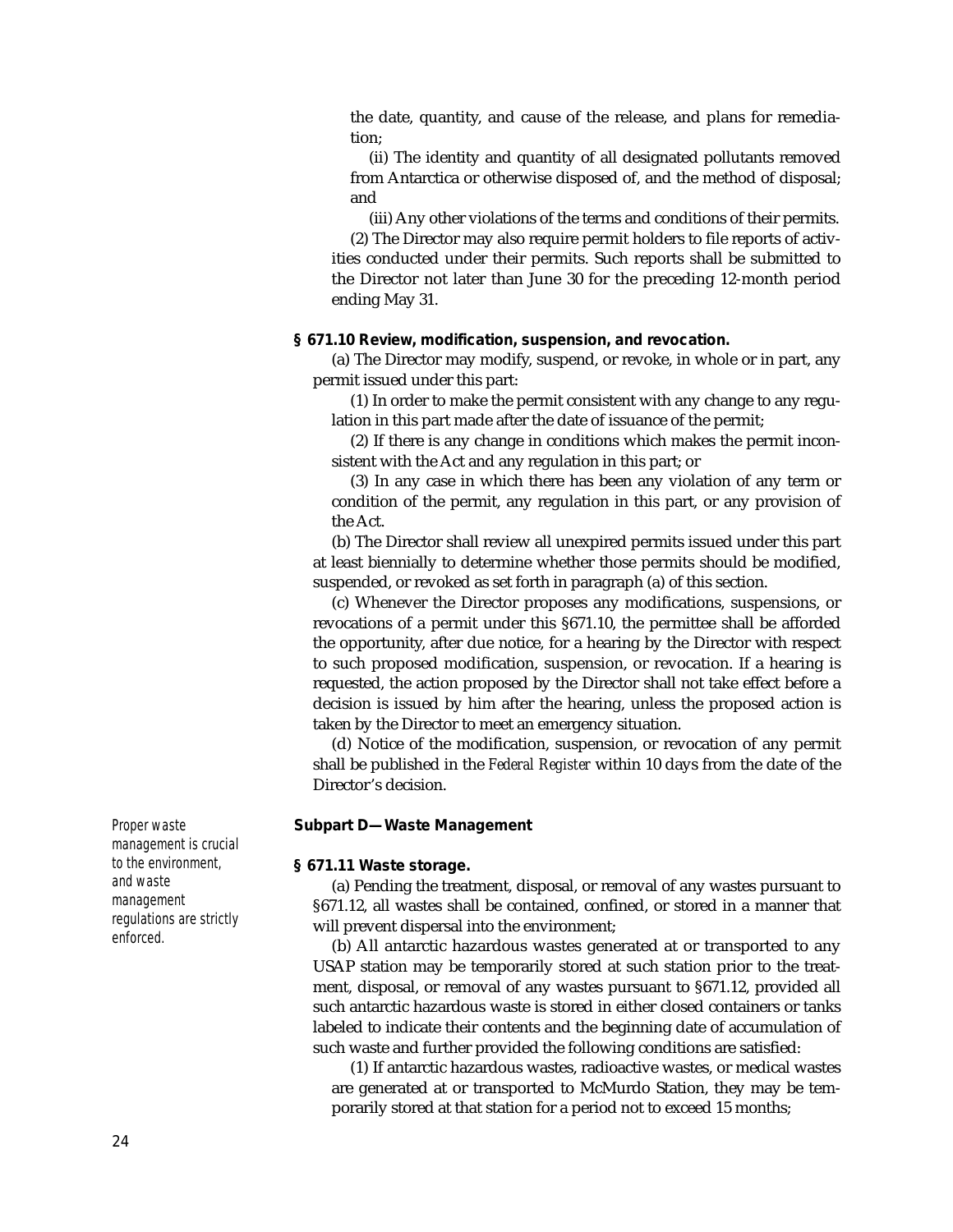(2) If antarctic hazardous wastes, radioactive wastes, or medical wastes are generated at or transported to South Pole Station, they may be temporarily stored at that station while awaiting transport to McMurdo Station, for a period not to exceed 15 months;

(3) If antarctic hazardous wastes, radioactive wastes, or medical wastes are generated at or transported to Palmer Station, they may be temporarily stored at that station while awaiting transport to McMurdo Station or other disposition, for a period not to exceed 28 months;

(4) Containers holding antarctic hazardous wastes must be:

(i) In good, nonleaking condition with sufficient structural integrity for the storage of antarctic hazardous waste;

(ii) Made of or lined with materials which will not react with, and are otherwise compatible with, the antarctic hazardous waste to be stored, so that the ability of the containers to contain such waste is not impaired;

(iii) Stored in a manner that allows access for inspection and response to emergencies; and

(iv) Inspected at least weekly for leakage and deterioration. All inspections must be appropriately documented.

(5) Tank systems used for storing antarctic hazardous wastes must be in good, nonleaking condition with sufficient structural integrity for the storing of hazardous wastes; and systems must be inspected weekly to detect corrosion or releases of waste and to collect data from monitoring and leak detection equipment, to the extent available, to ensure that they are functioning properly. All inspections must be appropriately documented. Prior to the expiration of the 15 month period referred to in §671.11(b)(1), all antarctic hazardous wastes shall be treated or removed from Antarctica in accordance with §671.12.

(6) Ignitable, reactive, or incompatible wastes shall be properly segregated and protected from sources of ignition or reaction, as appropriate.

(c) All antarctic hazardous wastes generated at a location other than a permanent station may be temporarily stored at such location for a period not to exceed 12 months, in closed, nonleaking containers marked to indicate their contents. Such containers must be in good condition and made of or lined with material which will not react with and is otherwise compatible with the antarctic hazardous waste stored therein so as not to impair the ability of the container to contain the waste. Prior to the expiration of the 12-month period referred to above, all such hazardous wastes shall be either:

(1) Treated or processed, disposed of, or removed from Antarctica pursuant to §671.12, or

(2) Removed to a permanent station and temporarily stored at that station in accordance with paragraph (b) of this section.

# **§ 671.12 Waste disposal.**

(a)(1) The following wastes shall be removed from Antarctica:

(i) Radioactive materials;

(ii) Electrical batteries;

(iii) Fuel (both liquid and solid);

(iv) Waste containing harmful levels of heavy metals or acutely toxic

or harmful persistent compounds;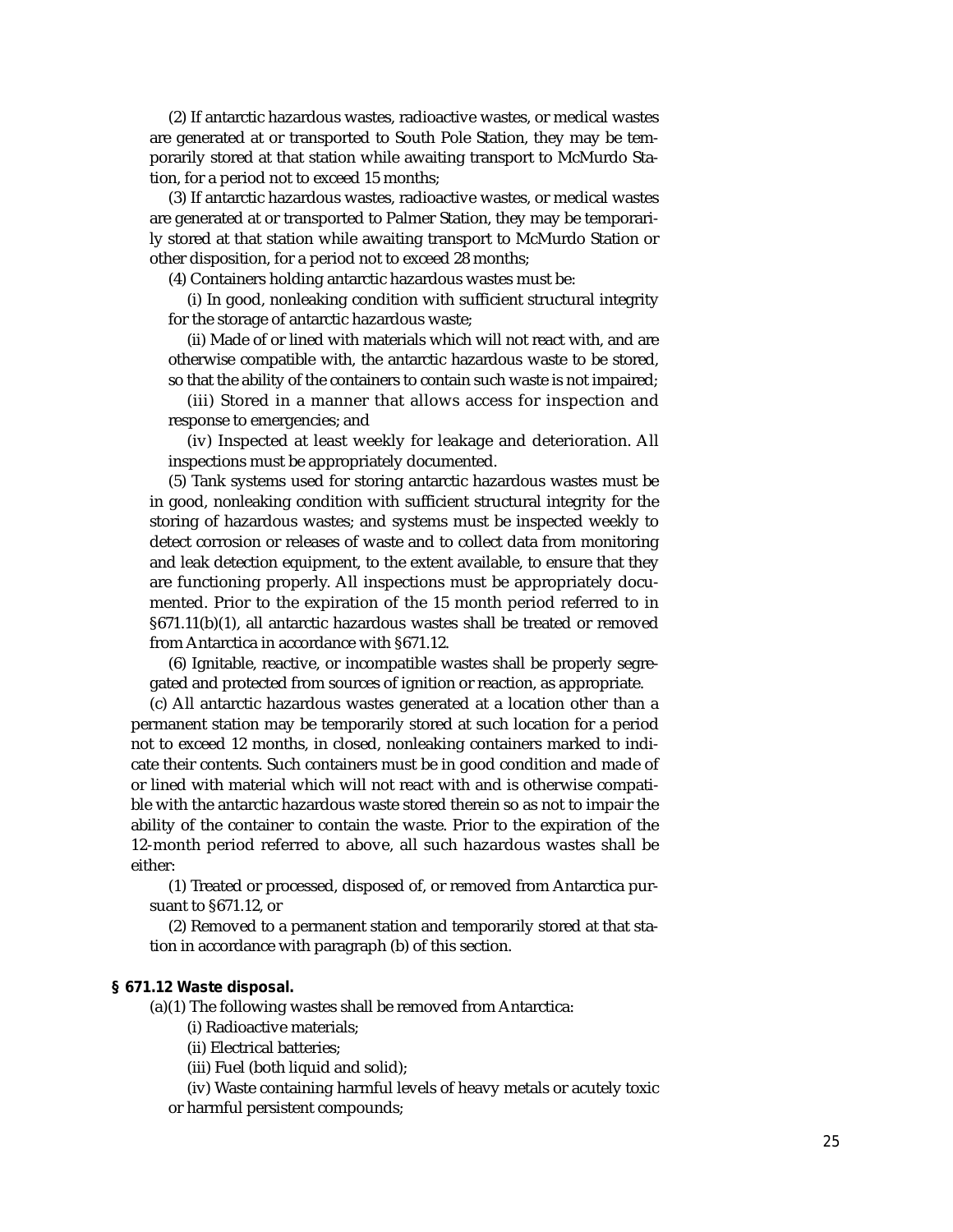(v) Polyvinyl chloride (PVC), polyurethane foam, polystyrene foam, rubber and lubricating oils, treated timbers, and other products containing additives which can produce harmful emissions or releases;

(vi) All other plastic wastes except low-density polyethylene containers (such as bags for storing wastes) provided such containers are incinerated in accordance with paragraph (e) of this section;

(vii) Solid, noncombustible wastes; and

(viii) Fuel, oil, and chemical drums that constitute waste.

(2) Notwithstanding Paragraph  $(a)(1)$ , the obligations set forth in paragraphs (a)(1) (vii) and (viii) of this section shall not apply if the Director determines that the removal of such wastes by any practicable option would cause greater adverse environmental impacts than would be caused by leaving them in their existing locations.

(b) All liquid wastes other than sewage and domestic liquid wastes and wastes referred in paragraph (a) of this section shall be removed from Antarctica to the maximum extent practicable.

(c) Sewage and domestic liquid wastes may be discharged directly into the sea, taking into account the assimilative capacity of the receiving marine environment, and provided that such discharge occurs, wherever practicable, where conditions exist for initial dilution and rapid dispersal, and further provided that large quantities of such wastes (generated in a station where the average weekly occupancy over the austral summer is approximately 30 individuals or more) shall be treated at least by maceration. If biological treatment processes are used, the by-product of such treatment may be disposed of into the sea provided disposal does not adversely affect the local environment.

(d) Residues of introduced animal carcasses, laboratory culture of microorganisms and plant pathogens, and introduced avian products must be removed from Antarctica unless incinerated, autoclaved, or otherwise sterilized.

(e) Combustible wastes not removed from Antarctica other than wastes referred to in paragraph (a) of this section, shall be burnt in incinerators which reduce harmful emissions or discharges to the maximum extent practicable and the solid residue of such incineration shall be removed from Antarctica; provided, however, that the USAP may continue to bury such combustible wastes in snow pits at South Pole Station, but must phase out such practices before March 1, 1995. Any emission or discharge standards and equipment guidelines which may be recommended by the Committee for Environmental Protection constituted or to be constituted pursuant to the Protocol or by the Scientific Committee on Antarctic Research shall be taken into account.

(f) Sewage and domestic liquid wastes and other liquid wastes not removed from Antarctica in accordance with other provisions of this section, shall, to the maximum extent practicable, not be disposed of onto sea ice, ice shelves, or grounded icesheet unless such wastes were generated by stations located inland on ice shelves or on the grounded icesheet. In such event, the wastes may be disposed of in deep ice pits if that is the only practicable option, provided the ice pits are not located on known iceflow lines which terminate at ice-free land areas or in blue ice areas of high ablation.

(g) No wastes may be disposed of onto ice-free areas or into any fresh water system.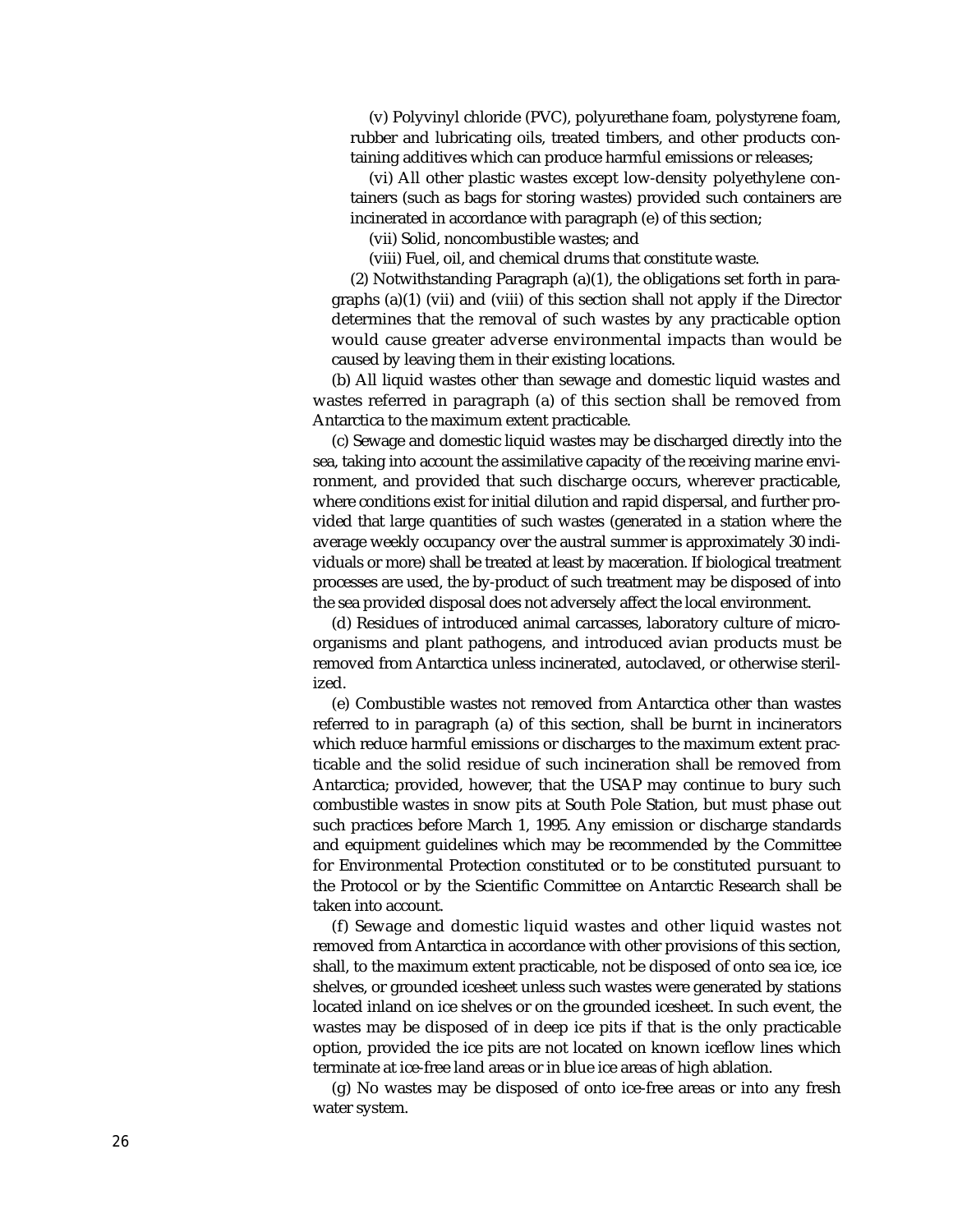(h) Open burning of wastes is prohibited at all permanent stations and shall be phased out at all other locations by March 1, 1994, allowance shall be made for the wind direction and speed and the type of waste to be burnt to limit particulate deposition and to avoid such deposition over areas of special biological, scientific, historic, aesthetic, or wilderness significance.

(i) Each unauthorized release of waste in Antarctic shall be, to the maximum extent practicable, promptly cleaned up by the person responsible for such release.

#### **§ 671.13 Waste management for the USAP.**

(a) In order to provide a basis for tracking USAP wastes and to facilitate studies aimed at evaluating the environmental impacts of scientific activity and logistic support, the USAP shall classify its wastes in one of the following categories:

(1) Sewage and domestic liquid wastes;

(2) Other liquid wastes and chemicals, including fuels and lubricants;

(3) Solid wastes to be combusted;

(4) Other solid wastes; and

(5) Radioactive material.

(b) The USAP shall prepare and annually review and update a waste management plan (including plans for waste reduction, storage, and disposal) specifying for each of its permanent stations, field camps, and ships (other than small boats that are part of the operations of permanent stations or are otherwise taken into account in existing management plans for ships):

(1) Current and planned waste management arrangements, including final disposal;

(2) Current and planned arrangement for assessing the environmental effects of waste and waste management;

(3) Other efforts to minimize environmental effects of wastes and waste management; and

(4) Programs for cleaning up existing waste disposal sites and abandoned work sites.

(c) The USAP shall designate one or more waste management officials to develop and monitor waste management plans and ensure that members of expeditions receive training so as to limit the impact of their activities on the antarctic environment and to inform them of the requirements of the Protocol and of this part.

(d) The USAP shall, to the extent practicable, prepare an inventory of locations of past activities (i.e., traverses, fuel depots, field bases, crashed aircraft) so that such locations can be taken into account in planning future scientific, logistic, and waste management programs.

(e) The USAP shall clean up its past and present waste disposal sites on land and abandoned work sites, except that it shall not be required to:

(1) Remove any structure designated as a historic site or monument; or

(2) Remove any structure or waste in circumstances where the removal would result in greater adverse environmental impact than leaving the structure or waste in its existing location.

(f) The USAP shall circulate waste management plans and inventories described in this section in accordance with the requirements of the Treaty and the Protocol.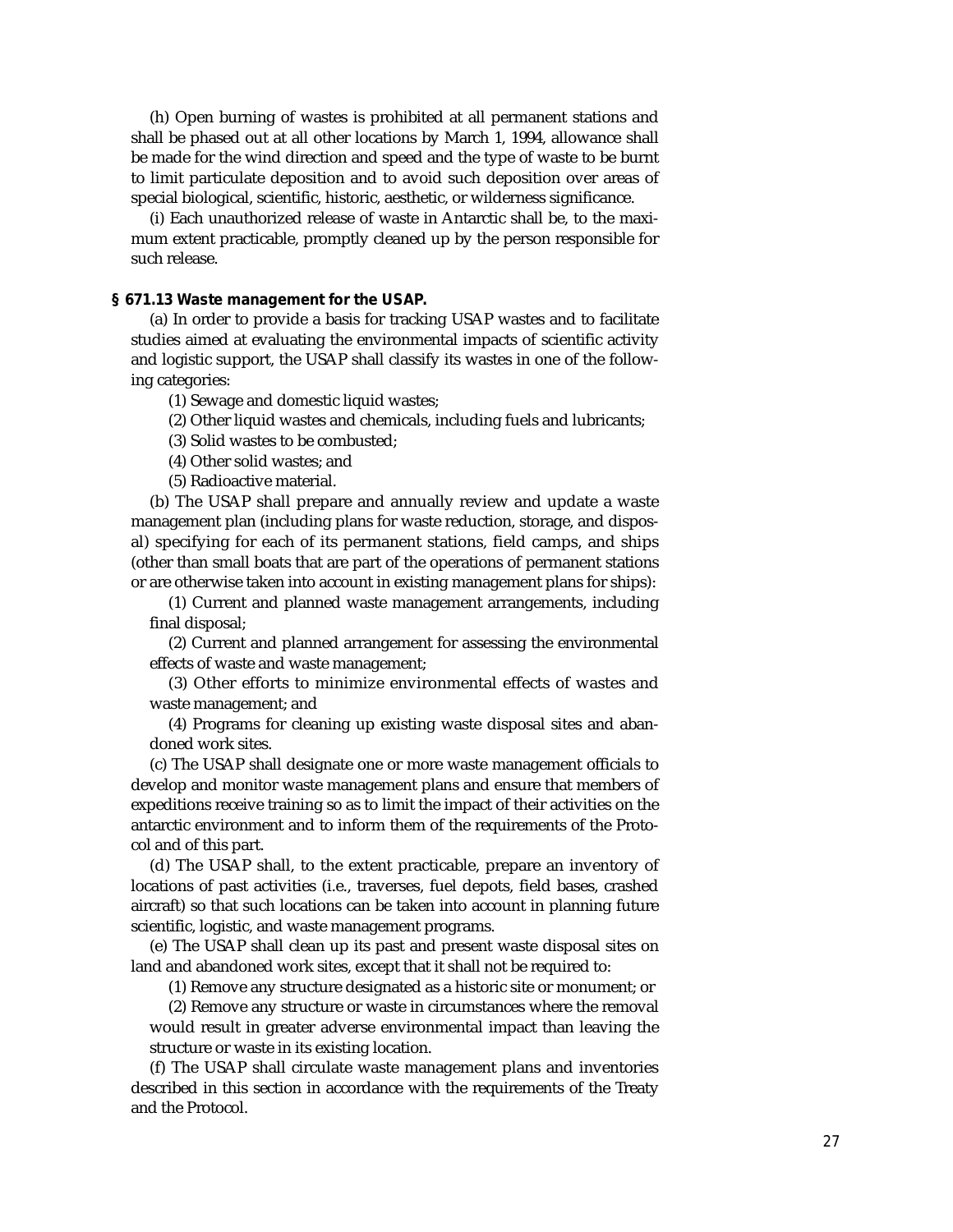Visitors to the Antarctic must be aware of the most up-to-date designations of banned substances and pollutants as determined by the Director.

## **Subpart E—Designation of Banned Substances; Reclassification of Pollutants**

## **§ 671.14 Annual review.**

The Director shall review the list of banned substances and designated pollutants at least annually and may propose the designation or redesignation of any substance as a banned substance, designated pollutant, or other waste, based on the following criteria:

(a) If the Director determines that a substance, including a designated pollutant, poses a substantial immediate hazard to health or the environment and such hazard cannot be eliminated through waste management practices or other methods, or if the Parties to the Protocol or Treaty agree that a substance should be banned from use in Antarctica, the Director may designate such substance a banned substance.

(b) If the Director determines that a substance is liable to create a hazard to health or the environment if improperly treated or processed, stored, transported, or disposed of, the Director may designate such substance a designated pollutant.

(c) If the Director determines that a substance previously designated a banned substance no longer displays the characteristics described in paragraph (a) of this section, the Director may remove such substance from the list of banned substances (to the extent consistent with the provisions of the Protocol), but if the Director determines that such substance has the characteristics described in paragraph (b) of this section, it shall be redesignated a designated pollutant.

(d) If the Director determines that a substance previously designated a designated pollutant no longer displays the characteristics described in paragraph (b) of this section, the Director may remove such substance from the list of designated pollutants.

(e) In making the determinations referred to in paragraphs (a) through (d) of this section, the Director shall take into account all relevant new information obtained through monitoring activities or otherwise.

#### **§ 671.15 Publication of preliminary determination.**

Prior to any designation or redesignation of substances pursuant to §671.14 (including removal of such substances from lists of banned substances or designated pollutants), the Director shall publish notice in the *Federal Register* of any proposed designation or redesignation, including the basis therefore. The notice shall invite the submission by interested parties, the Environmental Protection Agency, and other Federal agencies, within 30 days after the date of publication of notice, of written data, comments, or views with respect to such action.

#### **§ 671.16 Designation and redesignation of pollutants.**

After review of any comments or suggestions received from interested parties, the Environmental Protection Agency and other Federal agencies pursuant to §671.15, the Director will make a final determination to designate and redesignate various substances as set forth above. Within 10 days after the date of such final determination, the Director shall publish notice of any action taken in the *Federal Register*. Such action shall become effective no earlier than thirty days following publication of notice.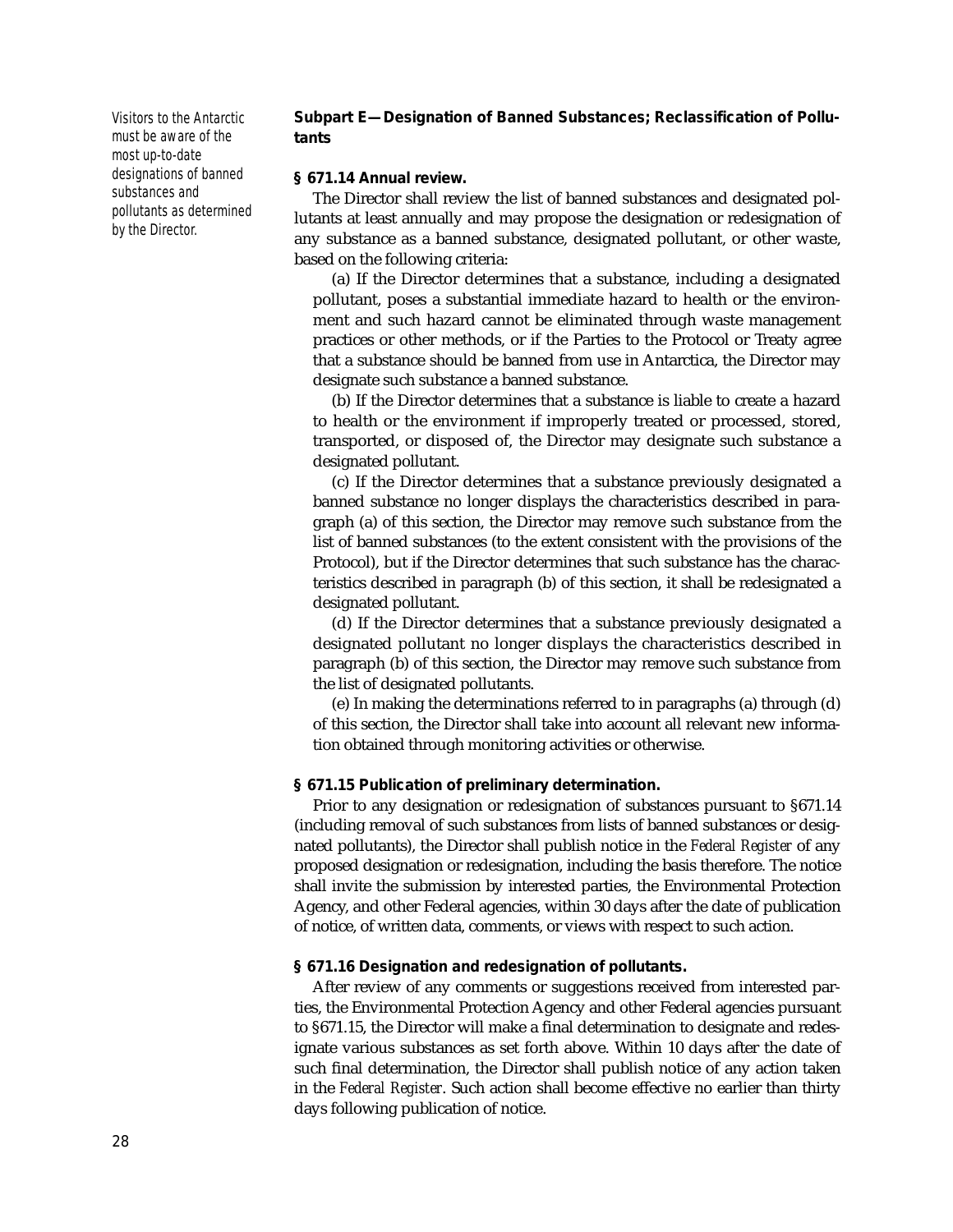## **Subpart F—Cases of Emergency**

## **§ 671.17 Cases of emergency.**

The provisions of this part shall not apply in cases of emergency relating to the safety of human life; or of ships, aircraft, or other equipment and facilities of high value; or the protection of the environment. Notice of any acts or omissions resulting from such emergency situations shall be reported promptly to the Director, who shall notify the Treaty parties in accordance with the requirements of the Treaty and the Protocol and publish notice of such acts or omissions in the *Federal Register*.

## **PART 672—ENFORCEMENT AND HEARING PROCEDURES; TOURISM GUIDELINES**

*Because of its length and complicated nature, Part 672 has been excluded from this book. The rules set forth in Part 672 govern all adjudicatory proceedings for the assessment of civil penalties or imposition pursuant to the Antarctic Conservation Act of 1978 and other ajudicatory proceedings that the Foundation, in its discretion, determines are appropriate for handling under these rules. For further information on enforcement and hearing procedures, contact the Office of Polar Programs.*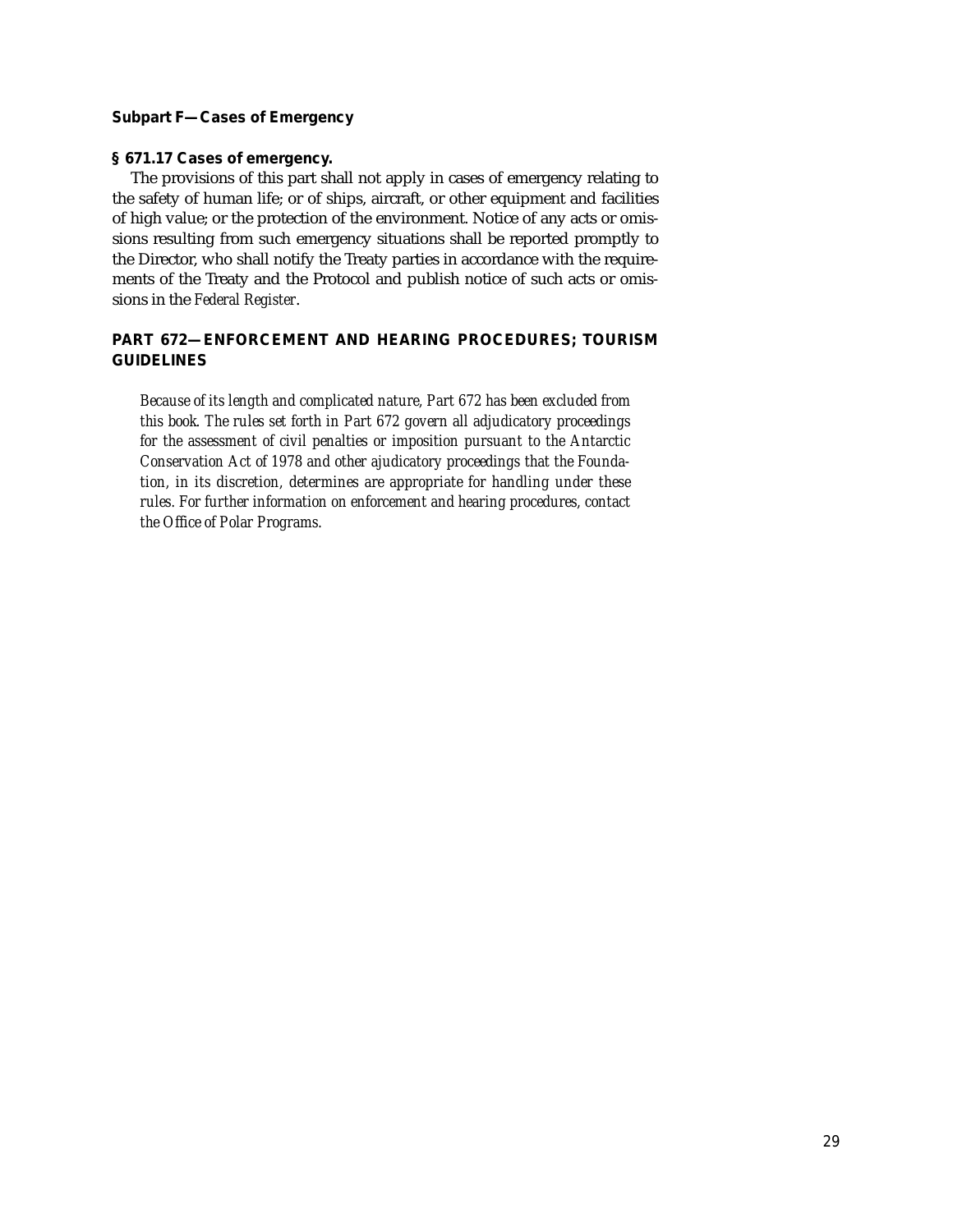# **SECTION TWO: Specially Protected Areas**

#### **Specially Protected Area No. 1**

"Taylor Rookery," Mac. Robertson Land

(1) *Description.* The Area was originally designated a Specially Protected Area because it contains a colony of emperor penguins (*Aptenodytes forsteri*), which is one of the few, and probably the largest, of the known colonies of this species located wholly on land. Almost all other emperor penguin rookeries are located on sea ice. The rookery is also important because of longterm monitoring of the population of the penguins (since 1954). The colony is ideal for counting since it is surrounded by small rocky hills which make it possible to observe every bird without entering the breeding area. A photographic census program has been carried out annually since 1988, and it is believed that this method has resulted in near complete accuracy of counting.

Recommendation IV–4, designation. Recommendation XVII–2, revision of description and management plan



(2) *Aims and objectives.* Management of the Area aims to:

(a) Prevent unnecessary disturbance to the emperor penguin colony at "Taylor Rookery"; and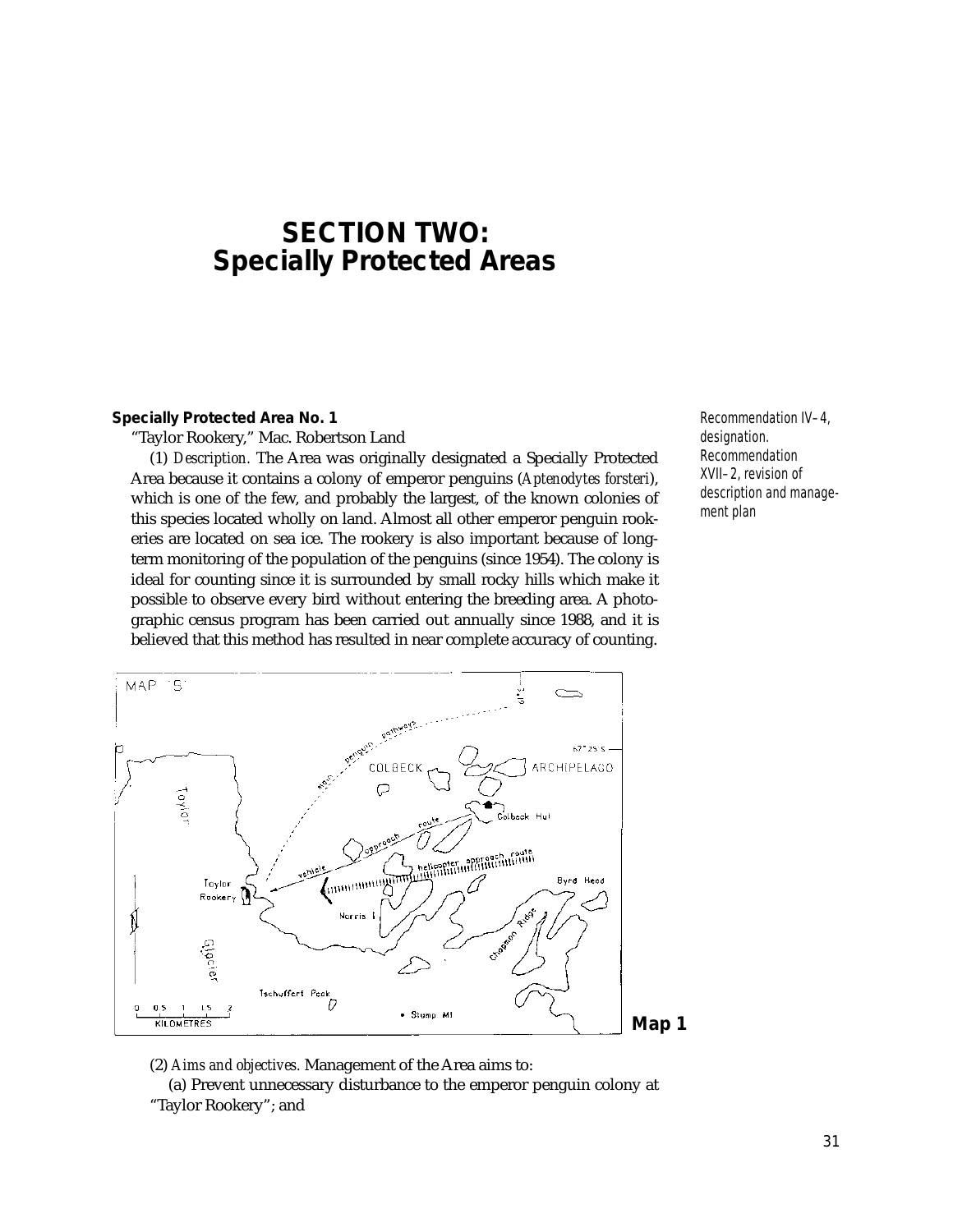(b) Permit research of a compelling scientific nature that cannot be undertaken elsewhere, while ensuring no significant disturbance to the ecosystem of the area including the penguin colony.

(3) *Management activities.* The management plan and activities in the Area should be kept under review to ensure that the values for which the Area was designated are being fully protected. Inspection visits may be made only when considered essential for management purposes.

(4) *Period of designation.* Designated in November l966, for an indefinite period.

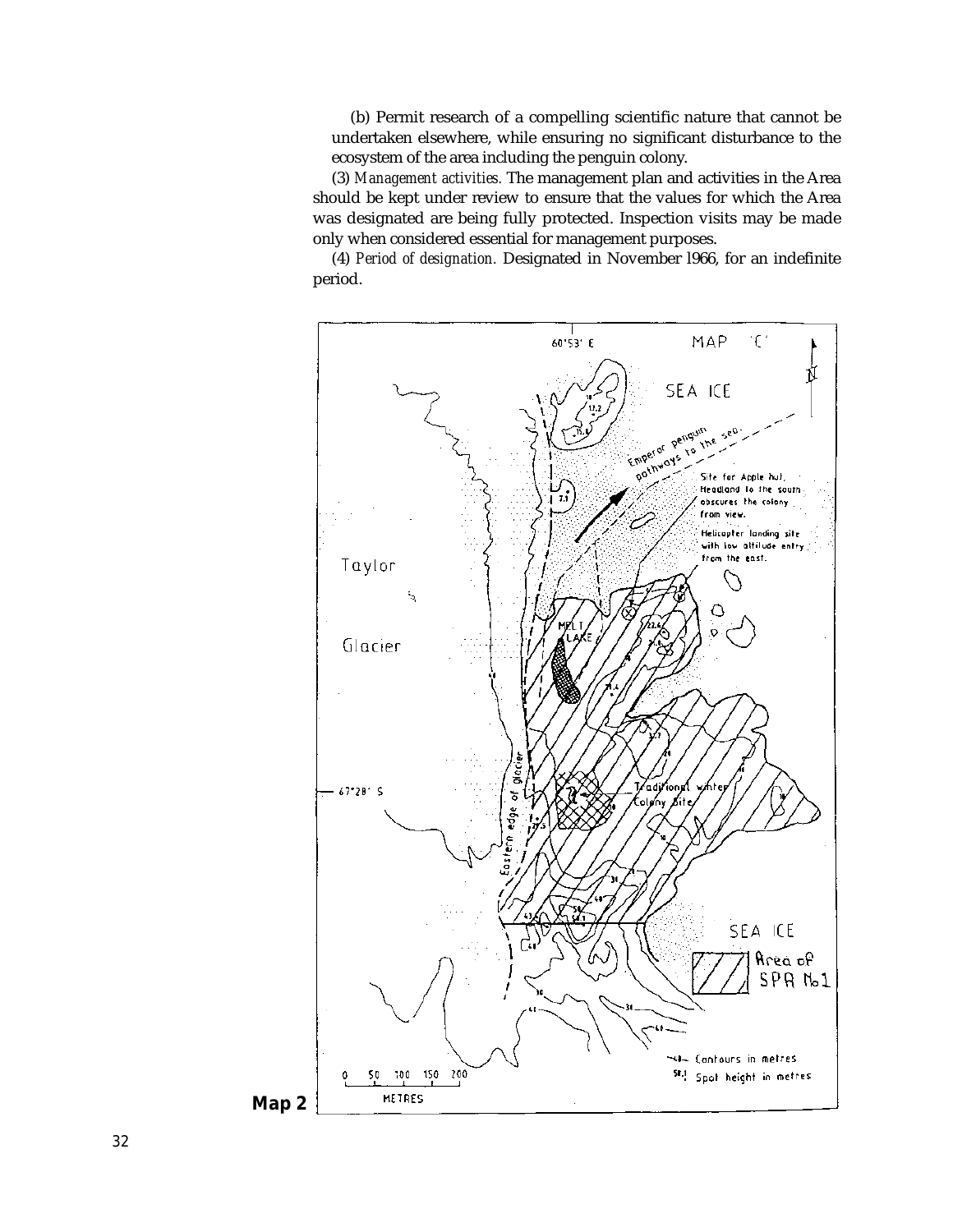(5) *Description of the area.* 

(a) Geographical coordinates and natural features of the Area.

The area consists of the whole of the northernmost rock exposure on the east side of Taylor Glacier, Mac. Robertson Land (67°26' S. 60°50' E.). The rookery is located on a low-lying rock outcrop in the southwest corner of a bay formed by Taylor Glacier to the west, the polar ice cap to the south, and the islands of the Colbeck Archipelago to the east. The Area is surrounded by sea ice to the north and east. The area is some 90 kilometers west of Mawson station. There is ice-free terrain adjacent to the glacier on the western boundary, and to the south the rock rises steeply to meet the ice of the plateau. The rock itself forms a horseshoe around a central flat area of exposed rock and moraine. This area is covered with snow in winter and is occupied by the emperor penguins. The compressed snow melts in summer to form a shallow lake and stream which exits to the northeast. The sides of the horseshoe are rounded ridges of rock which are bare and smoothed by ice. Otherwise the terrain is rough and dissected with cracks and fissures. The average height of the ridges is about 30 meters. The area has a raised beach which is typical of several found along the coast of Mac. Robertson Land. The beach is composed of locally derived pebbles, cobbles, and boulders between 1 centimeter and 1 meter across. It slopes upward from the shoreline to a well-defined platform several meters broad and 3 to 6 meters above sea level.

There are no boundary markers since the Area is easily defined by its natural features.

(b) Access to the Area.

Access to the Area is only in accordance with a permit or authority issued by a contracting party or its authorized representative.

Restrictions apply to the mode of transport to and within the Area and access points are prescribed; see Section 8(a).

(c) Location of structures including scientific stations, research facilities, and refuge facilities both within and near the Area.

There are no structures within the Area, and no permanent structures are permitted. A four-berth refuge is located in the Colbeck Archipelago, approximately 5 kilometers to the northeast of the Area (see map 1). Mawson station (67°36' S. 62°53' E.) is approximately 90 kilometers to the east.

(d) Location of other protected areas in or near the Area.

The Rookery Islands (Specially Protected Area No. 2) are located some 80 kilometers to the east of "Taylor Rookery."

(6) *Identification of restricted zones.* Access to the emperor penguin colony, marked on map 2, is prohibited unless authorized in a permit.

(7) *Maps of the area.* Map 1 shows the location of the field hut on the Colbeck Archipelago, and access routes to the Area; and map 2 shows the Area in greater detail, including the usual location of the penguin colony and the area where activity such as landing helicopters and installing field huts or field camps should take place, when permitted.

(8) *Conditions under which permits may be granted.* Criteria for issuing a permit to enter the Area are that it is issued for a compelling scientific purpose which cannot be undertaken elsewhere; the actions permitted will not jeop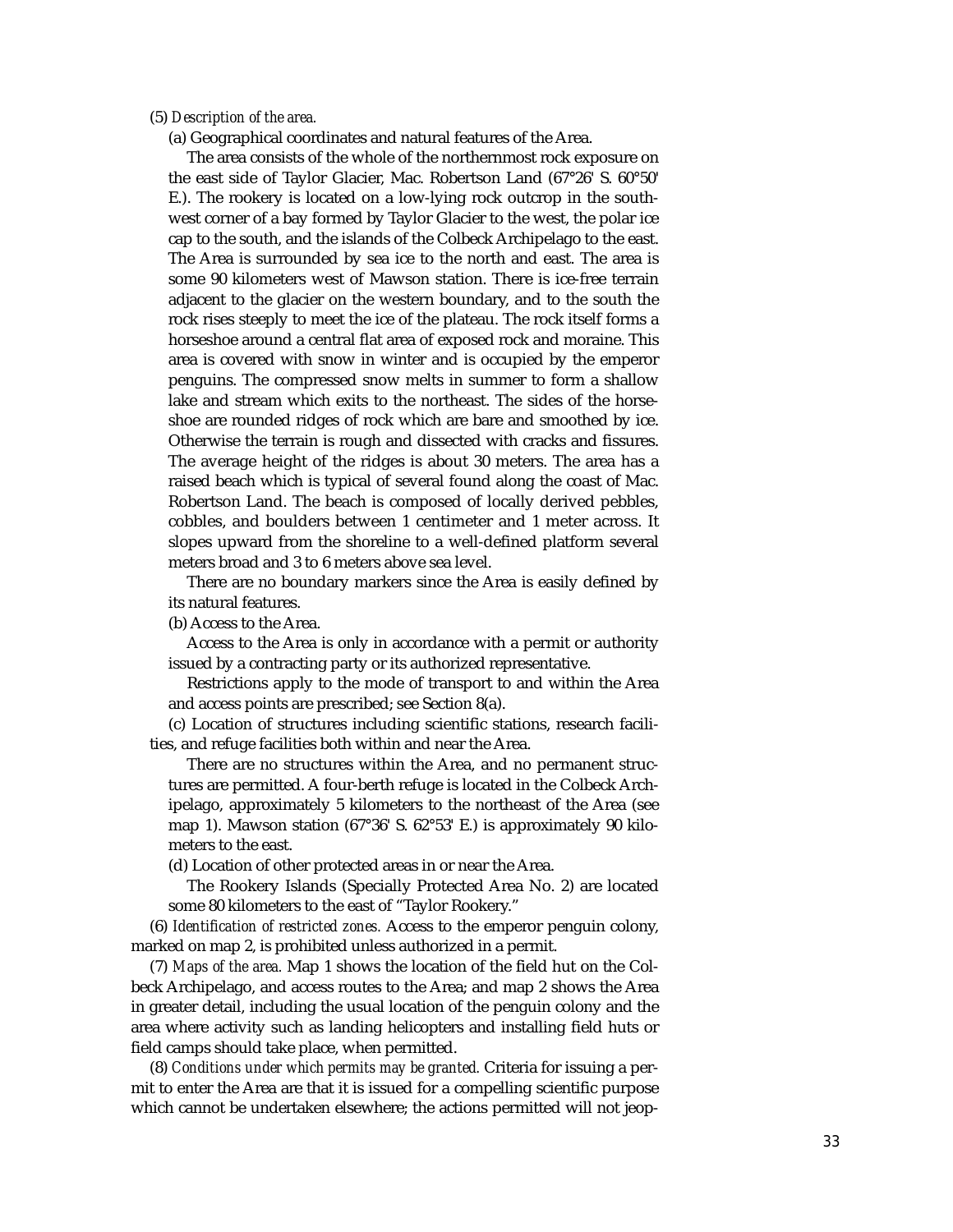ardize the natural ecological system existing in the Area; and the actions permitted are in accordance with the Management Plan for the Area. Conditions applying:

(a) Access to and movement within the Area*.* 

(i) Wherever possible, access should be from the sea ice to the east of Colbeck Archipelago, to avoid disturbance to the birds by crossing their pathways from the rookery to the sea (see map 1). Persons in the vicinity, not approaching the colony, should also be aware of the penguin's pathways and take care to cause as little disturbance to them as possible.

(ii) Travel to the Area may be by over-snow vehicle, which is generally possible only during the period May 1 to December 25, or by helicopter. Vehicle entry to the Area is prohibited. Over-snow vehicles used for transport to the Area are to be left outside the Area, to the east, and entry must be by foot. The approach route for vehicles is marked on map 1.

(iii) Helicopters are not permitted to land in the Area unless sea ice conditions outside the Area are such that it would be hazardous for aircraft to land on ice or for personnel to walk on it. If sea ice conditions are not suitable, helicopters are authorized to land in the Area to the northeast at the point marked "H," where a headland to the south obscures the colony from view (see map 2). Map 1 shows the helicopter route.

(iv) The following conditions apply to the use of helicopters:

• Helicopters are to approach the Area from the east over the sea ice and, where sea ice conditions permit, land outside the Area with access being by foot (see map 2);

• Overflight of the rookery is prohibited;

• When landing outside the Area, helicopters should not land, take off, or fly within 500 meters of the rookery;

• If landing inside the Area is essential as a result of sea ice conditions, helicopters should land in the northeast of the Area at the point marked "H," where a headland to the south obscures the colony from view (see map 2);

• Helicopters approaching to land in the Area must fly as low as possible over the sea ice to avoid disturbing the colony; and

• Helicopters are not to be refueled within the Area.

(v) There are no marked pedestrian routes within the Area; pedestrians should keep well away from the penguins, unless disturbance to the penguins is authorized by permit. Movement in and around the Area should be such that, in general, the routes used by the birds are not crossed.

(vi) Dogs are not to be used for transport to the Area.

(b) Activities that are, or may be, conducted within the Area, including restrictions on time and place*.* 

(i) The penguins are particularly sensitive to disturbance during the following periods:

• When they are incubating eggs, from mid-May to mid-July; and

• From mid-July, when feeding chicks, to mid-December, when the chicks fledge. However, penguins are known to be present at the rookery during every month except February, when no recorded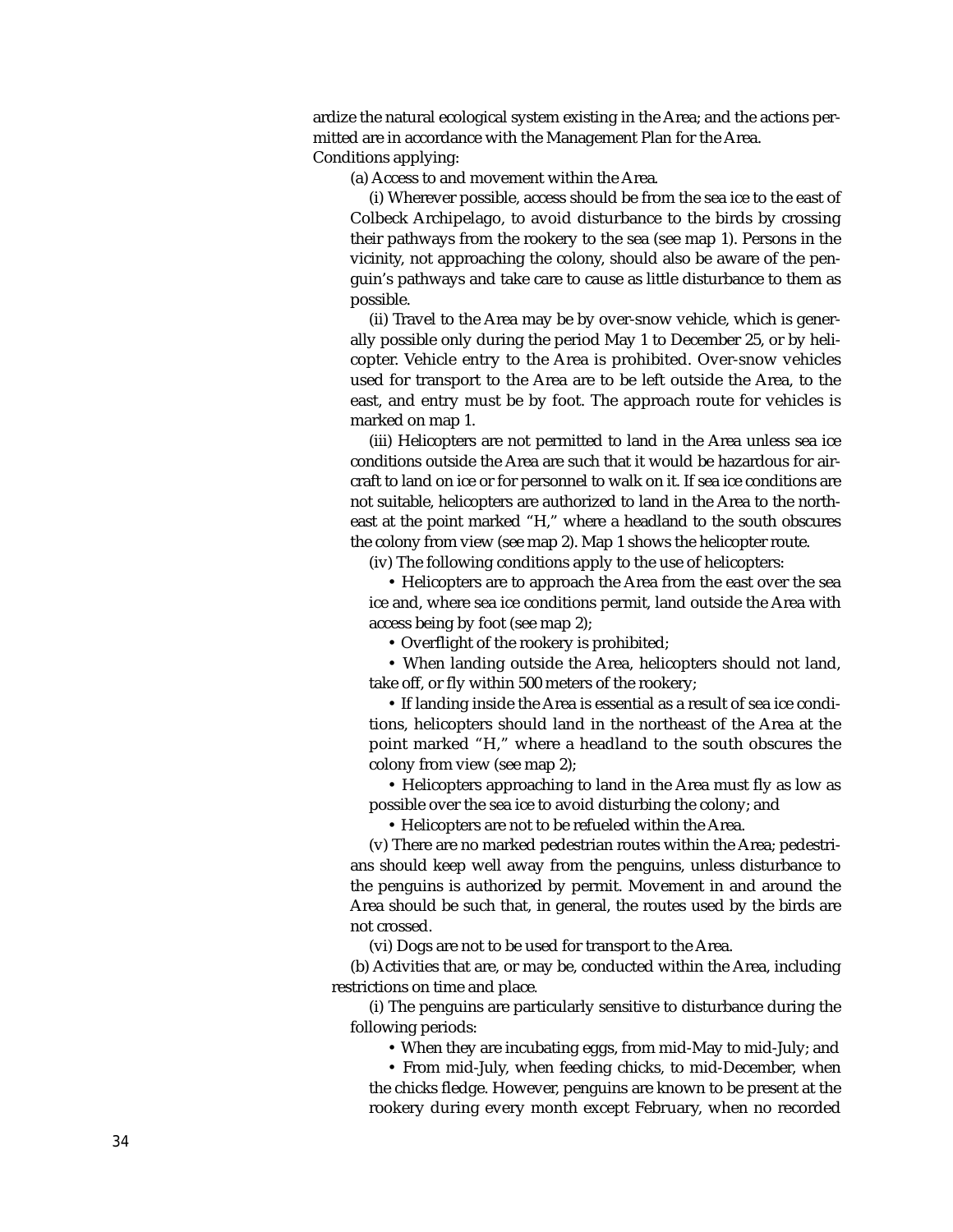expeditions to the rookery have been made; restrictions therefore apply year-round.

(ii) The emperor penguin colony is ideal for counting. Normally the best vantage point for viewing and photographing the penguins is a rocky headland that runs adjacent to Taylor Glacier, on the western side of the rookery. The ideal time for a census is from June 22 to July 5, since during this time only incubating males are present, each representing one breeding pair. An ongoing photographic census program has been carried out since 1988.

(iii) Other activities that may be conducted in the Area:

• Compelling scientific research that cannot be undertaken elsewhere and that will not jeopardize the ecosystem of the Area; and

• Compelling management activities that if not carried out,

would jeopardize the values for which the Area was designated. (c) The installation, modification, or removal of structures*.* 

No structures are to be installed in the Area unless essential for scientific purposes; any structure installed should be removed when it is no longer required. Only the minimum number of personnel necessary to install and to remove the structure should be used. Temporary field huts, if permitted, should be placed well away from the penguin colony at the point marked "X," to the northeast of the Area, where a headland to the south obscures the colony from view (see map 2).

(d) The location of field camps*.* 

See (c) above.

(e) Restrictions on materials and organisms that may be brought into the Area.

(i) No poultry products, including dried food containing egg powder, are to be taken into the Area.

(ii) No depots of food or other supplies are to be left within the Area beyond the season for which they are required.

(iii) Fuel is not to be depoted in the Area, unless required by a visitor for personal use, i.e., for cooking/heating in a field hut, and is to be removed when no longer required.

(f) The taking of or harmful interference with native flora and fauna.

Taking of, or harmful interference with, native flora and fauna is prohibited unless specifically authorized by permit issued in accordance with the Agreed Measures for the Conservation of Antarctic Flora and Fauna or with Article 3 of Annex II to the Protocol on Environmental Protection to the Antarctic Treaty, whichever is appropriate.

(g) The collection or removal of anything not brought into the area by the permit holder.

There is to be no collection or removal of anything not brought into the Area by permit holder unless specifically authorized by permit for scientific or management purposes.

(h) The disposal of waste*.* 

No wastes, including human wastes, are to be left in the Area.

(i) Measures that may be necessary to ensure that the aims and objectives of the Management Plan can continue to be met*.* 

(i) Permits should specify the maximum number of people allowed entry at one time.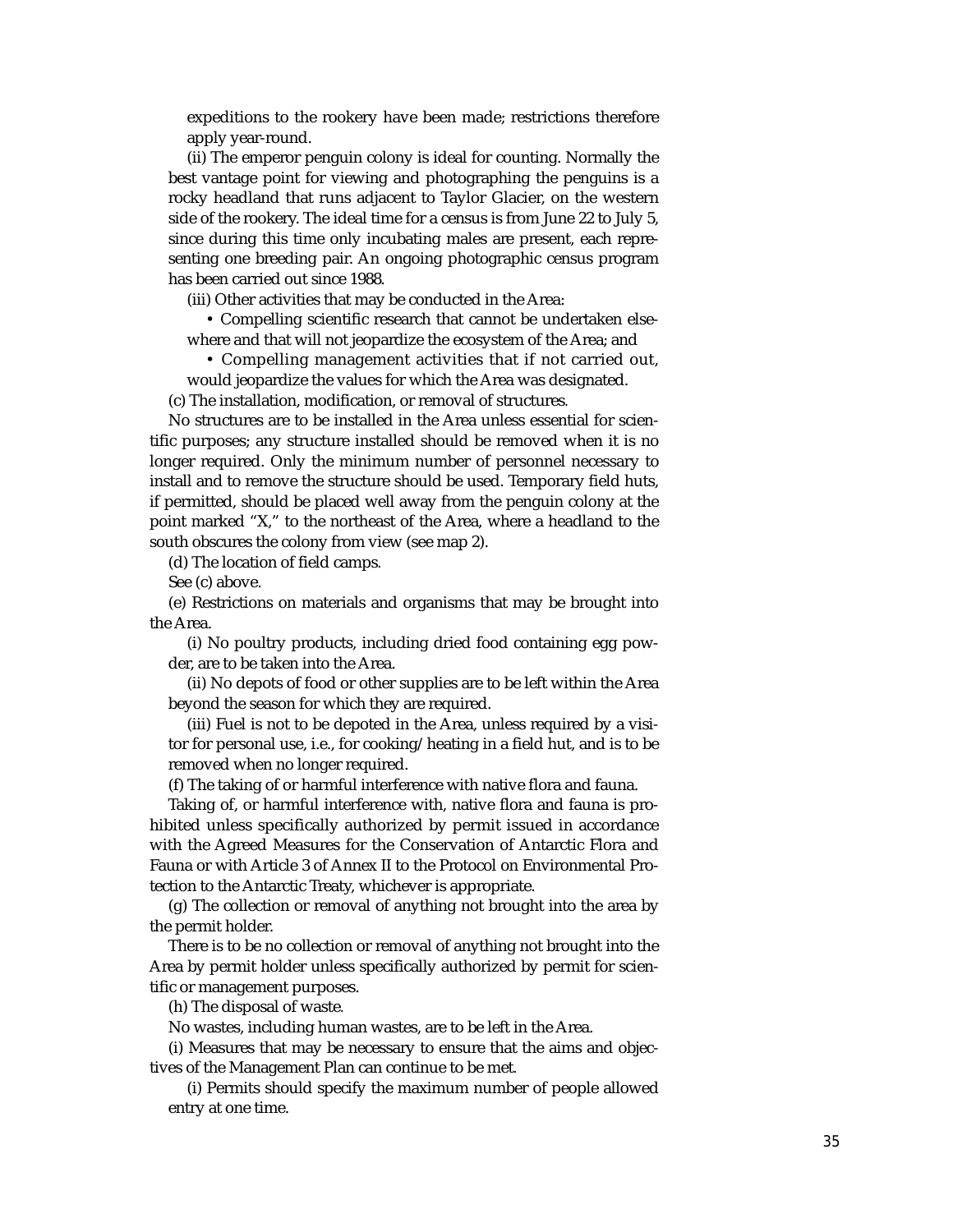(ii) Visits to the Area should be kept to the minimum necessary to achieve the research and management objectives.

(iii) Access should be permitted where necessary to place or remove structures or equipment.

(j) Requirement for reports*.* 

Each permit holder shall submit a report to the permit-issuing authority detailing the activities undertaken within the Area, including a summary of research findings and comments indicating measures taken to ensure compliance with conditions. Where appropriate, the report may make recommendations relevant to the management of the Area, in particular, as to whether the values for which the Area was designed are being adequately protected. The report should be submitted as soon as possible after the visit to the Area has been completed.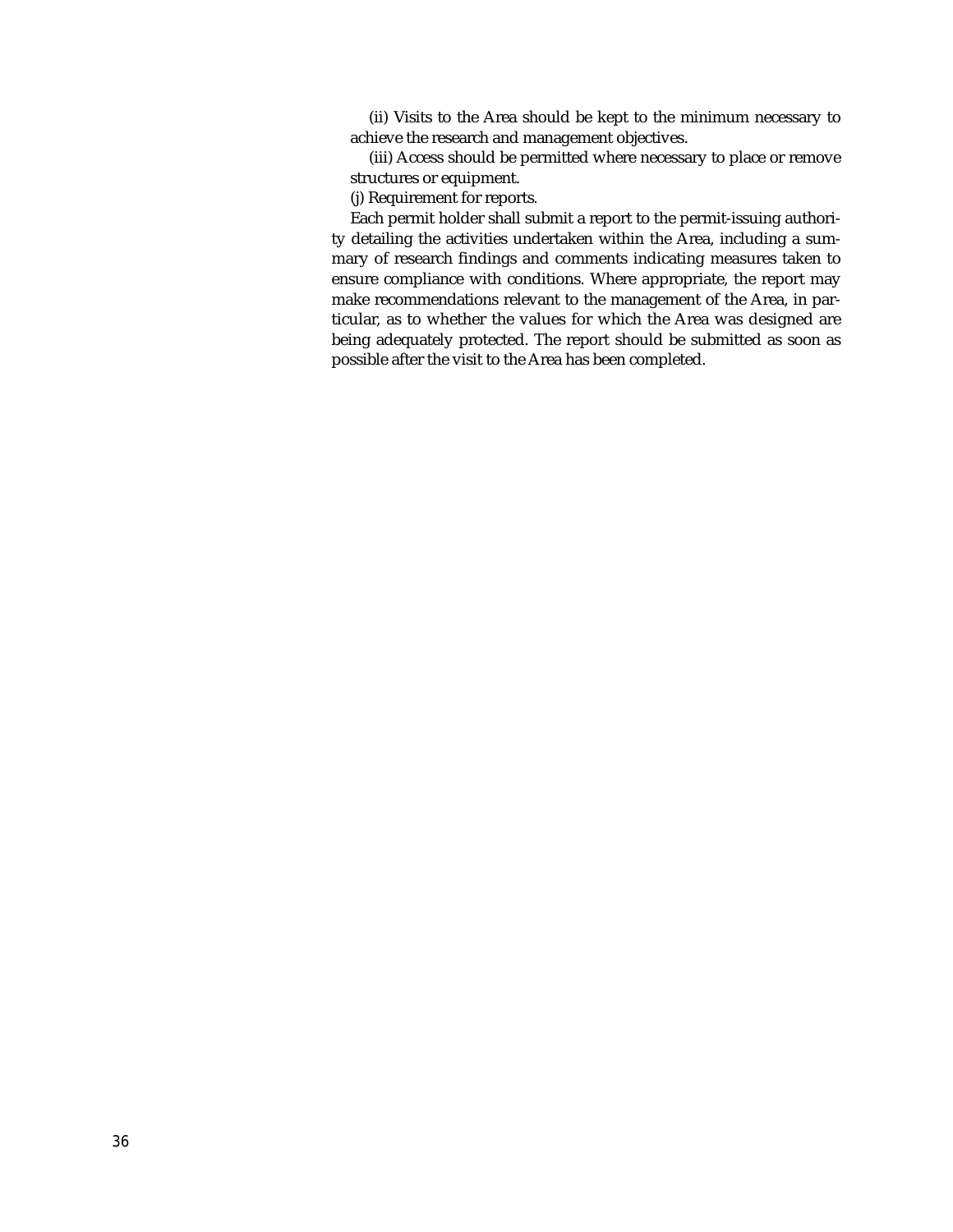Rookery Islands, Holme Bay

(1) *Description.* The Rookery Islands contain breeding colonies of six bird species resident in the Mawson area; Adélie penguin (*Pygoscelis adeliae*), Cape petrel (*Daption capensis*), snow petrel (*Pagodroma nivea*), southern giant petrel (*Macronectes giganteus*), Wilson's storm petrel (*Oceanites oceanicus*), and the Antarctic skua (*Catharacta maccormicki*). The southern giant petrel breeds nowhere else in the region. The designation of the Area aims to safeguard this unusual association of species and ensure the preservation of a sample offshore island habitat.

Recommendation IV–2, designation Recommendation XVII–2, revision of description and management plan

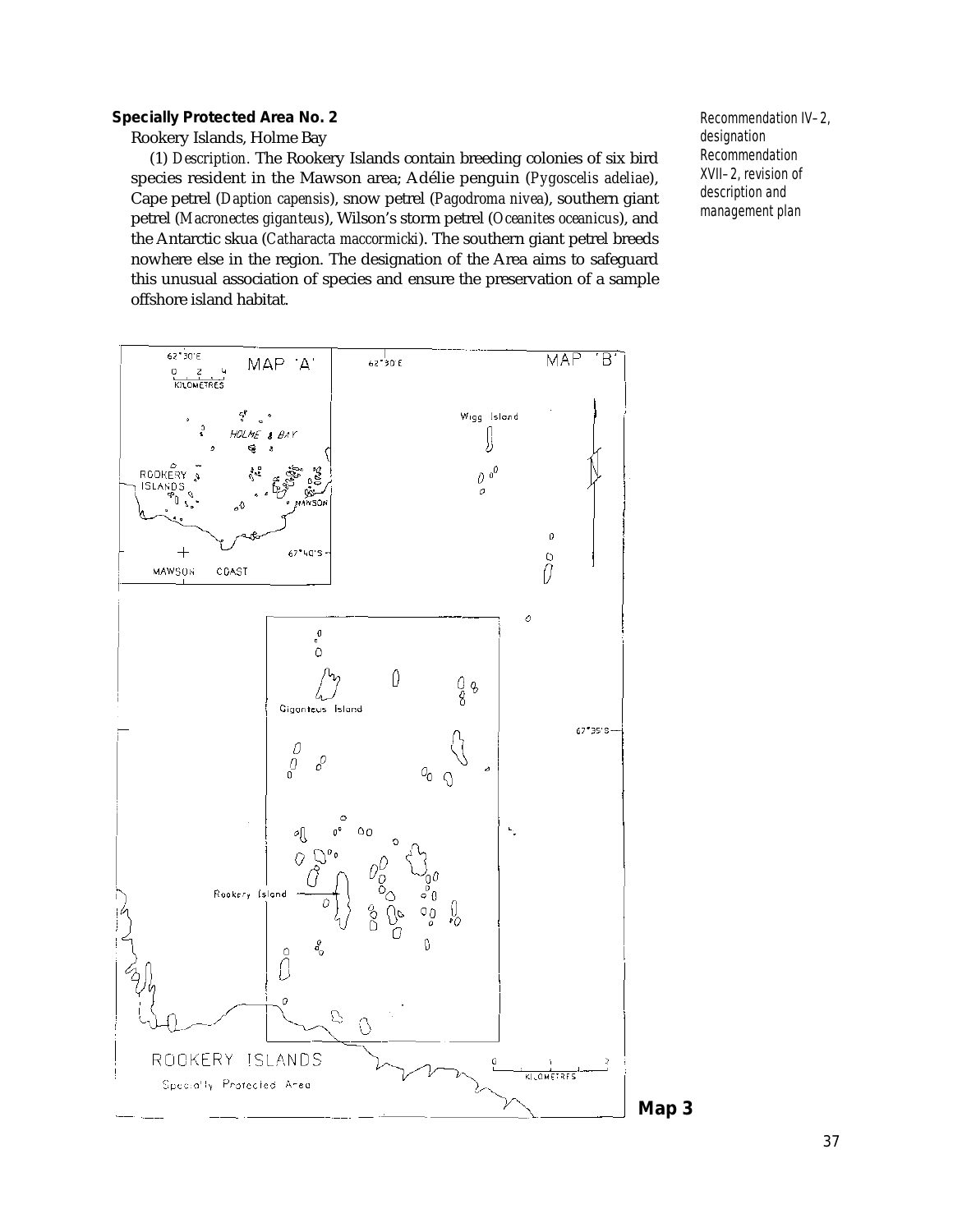(2) *Aims and objectives.* Management of the Area aims to:

(a) Maintain a reference area unmodified by human interference;

(b) Permit research of a compelling scientific nature which cannot be undertaken elsewhere, while ensuring no significant disturbance to the ecosystem of the Area and maintaining the status of the Area as a reference area; and

(c) Ensure that the breeding colony of southern giant petrels is closer to the point of local extinction, is not endangered by human impacts.

(3) *Management activities.* The management plan and activities in the Area should be kept under review to ensure that the values for which the Area was designated are being fully protected. Inspection visits may be made only when considered essential for management purposes.

(4) *Period of designation.* Designated in November 1966 for an indefinite period.

(5) *Description of the area.* 

(a) Geographical Coordinates and natural features of the Area rookery islands are a group of small islands and rocks in the southwestern part of Holme Bay, Mac. Robertson Land, approximately 10 kilometers to the west of the Australian station, Mawson. The Area (67°37' S. 62°33' E.) comprises the islands and rocks lying within the rectangle marked on the map (see Subsection 7). There are no boundary markers delimiting the Site.

There are approximately 75 small islands. They range in size from small rocks, which barely remain above water at high tide to the largest members of the group which are Giganteus Island (approximately 400 meters long, 400 meters wide and 30 meters high) and Rookery Island, which is of similar area but slightly more elongated. Rookery Island is the highest of the group, reaching an altitude of 62 meters. Raised beaches are evident on Giganteus Island.

The Rookery Islands are outcrops of the Mawson charnockite, a rock type which is found over an area of at least 2,000 square kilometers along the Mawson coast of Mac. Robertson Land.

(b) Access to the Area*.* 

Access to the Area is only in accordance with a current permit issued by a contracting party or its authorized representative.

(c) Location of structures including scientific stations, research facilities, and refuge facilities both within and near the Area*.* 

There are no structures within the Area. Mawson station (67°36' S. 62°53' E.) is approximately 10 kilometers to the east.

(d) Location of other protected areas in or near the Area*.* 

"Taylor Rookery" (Specially Protected Area No. 1) is approximately 80 kilometers west of the islands at 67°26' S. 60°50' E.

(6) *Identification of restricted zones.* Access to Giganteus Island is prohibited except where a permit specifies otherwise. See 8(a)(vi) below.

(7) *Maps of the area.* Map 3-A shows the location of the Rookery Islands in the Mawson area, and map 3-B is a more detailed map of the Area.

(8) *Conditions under which permits may be granted.* Criteria for issuing a permit to enter the Area are that it is issued for a compelling scientific purpose which cannot be undertaken elsewhere; the actions permitted will not jeopardize the natural ecological system existing in the Area; and the actions permitted are in accordance with the Management Plan for the Area.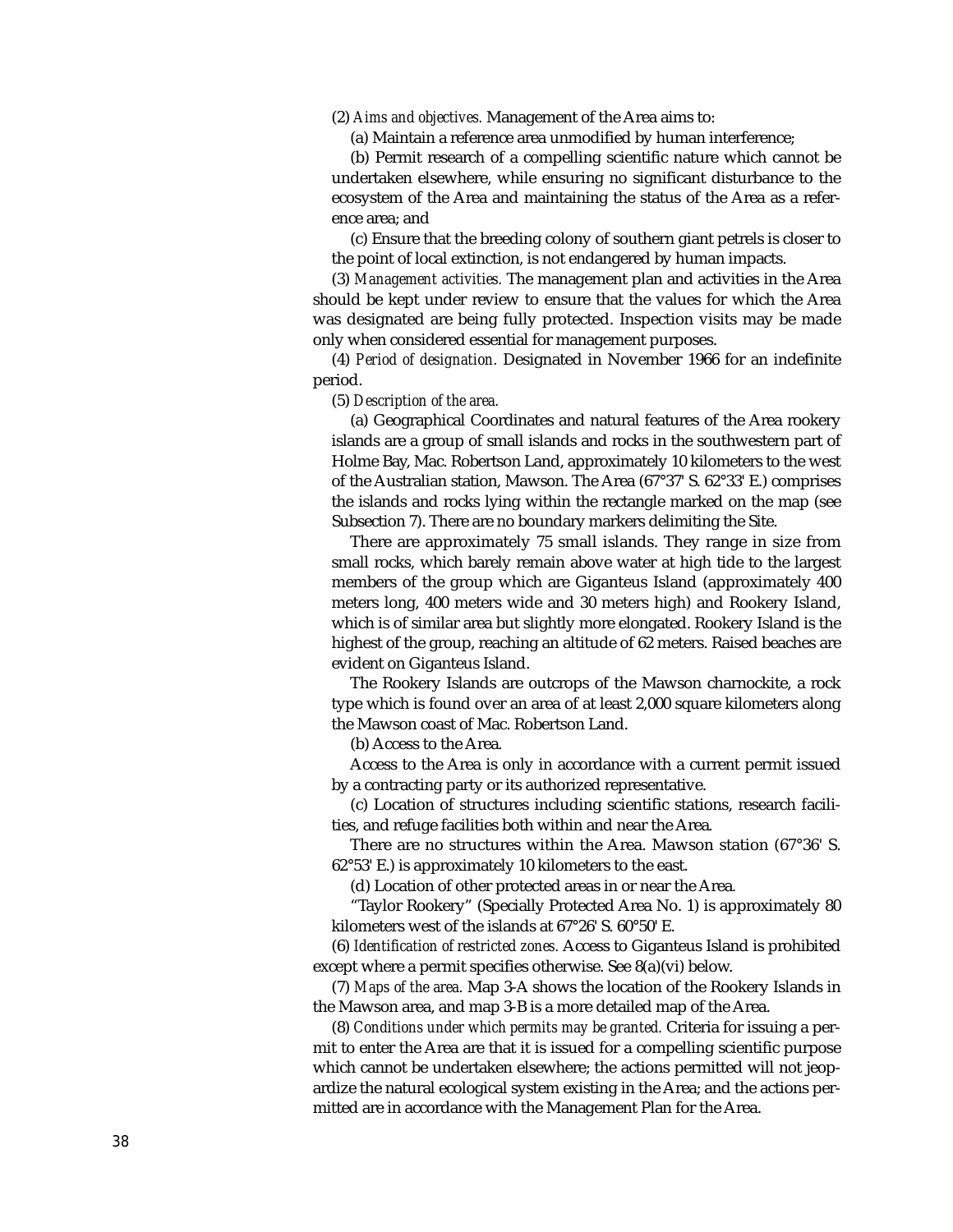Conditions applying:

(a) Access to and movement within the Area.

(i) Travel may be by over-snow vehicle from around November 20 for between 4 and 6 weeks (allowing for seasonal variations in sea ice conditions). Visitors must ensure that vehicles are taken no closer than 200 meters from concentrations of birds and that they are always left at the shoreline.

(ii) As helicopter access may at times be the only reasonable means of reaching the islands, and as the islands are small in size, aircraft may land within 500 meters of breeding colonies. Permission to land a helicopter may be granted for essential scientific purposes only if it can be demonstrated that disturbance will be minimal.

(iii) No refueling is permitted within the Area.

(iv) Overflight of the islands is prohibited except where essential for scientific purposes. Such overflight is to be at an altitude of no less than 500 meters.

(v) Dogs are not to be used for transport within the Area.

(vi) Access to Giganteus Island is prohibited except for the purpose of monitoring the southern giant petrels (*Macronectes giganteus*) or for activities that may be conducted without threat to their population status. As the breeding colony is close to the point of local extinction and the birds are easily disturbed, the number of persons granted entry for this purpose must be strictly limited and include an experienced ornithologist.

(b) Activities that are, or may be, conducted within the Area, including restrictions on time and place.

(i) Compelling scientific activities that cannot be conducted elsewhere.

(ii) Compelling management activities, that if not carried out, would jeopardize the values for which the Area was designated.

(c) The installation, modification, or removal of structures*.* 

No structures, including field huts, are to be installed in the Area unless essential for scientific purposes; any structure installed should be removed when no longer required. Only the minimum number of personnel necessary to install and remove the structure should be used.

(d) Location of field camps*.* 

See (c) above.

(e) Restrictions on material and organisms which may be brought into the Area*.* 

(i) Fuel is not to be depoted in the Area unless required by a researcher for personal use, i.e., for cooking/heating in a field hut, and is to be removed when no longer required.

(ii) No poultry products, including dried food containing egg powder, are to be taken into the Area.

(iii) No food or other supplies should be left within the Area beyond the season for which they are required.

(f) The taking of or harmful interference with native flora and fauna.

Taking of, or harmful interference with, native flora and fauna is prohibited unless specifically authorized by permit in accordance with the Agreed Measures for the Conservation of Antarctic Fauna and Flora or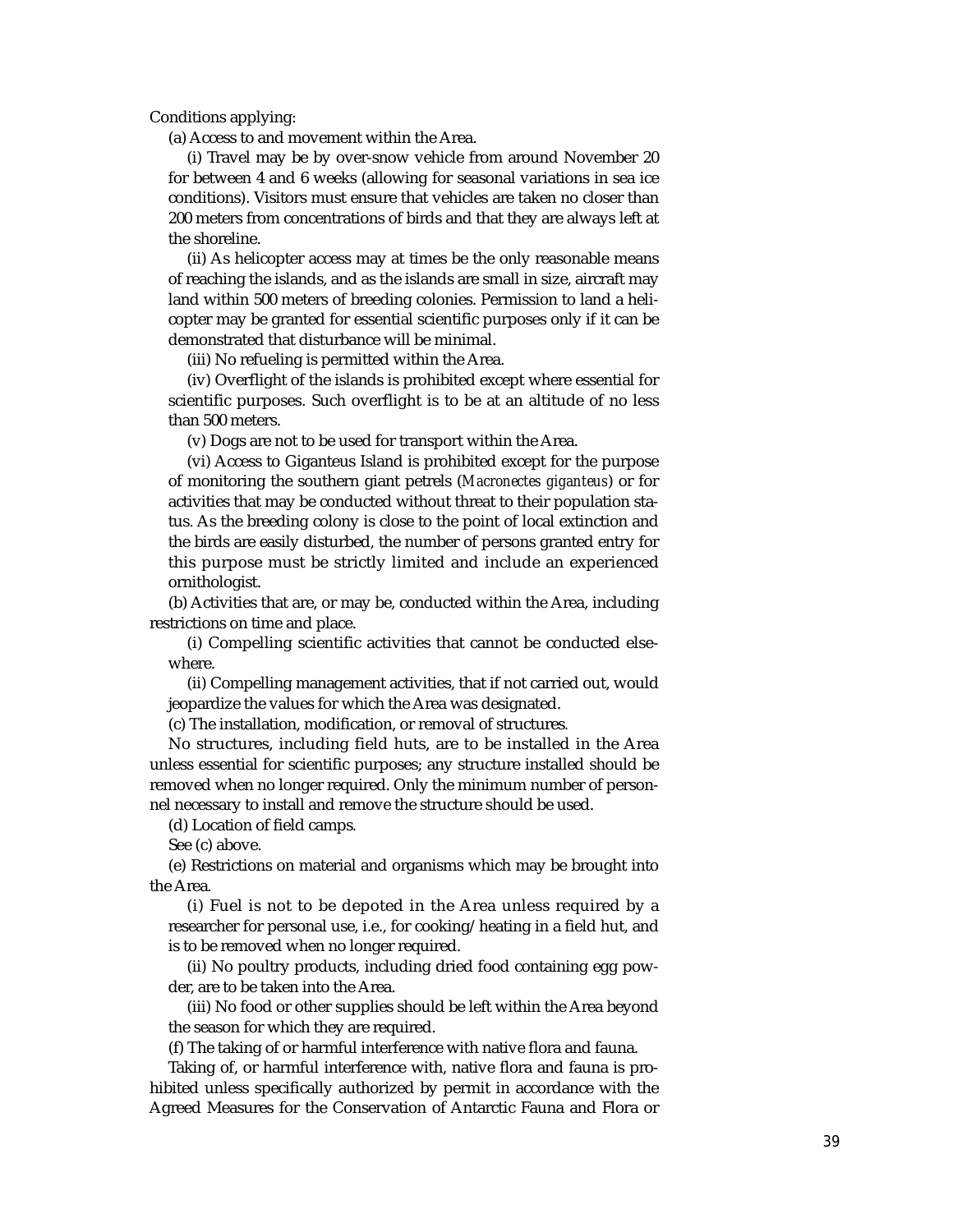with Article 3 of Annex II to the Protocol on Environmental Protection to the Antarctic Treaty, whichever is appropriate.

(g) The collection or removal of anything not brought into the Area by the permit holder*.* 

There is to be no collection or removal of anything not brought into the Area by the permit holder unless specifically authorized by permit for scientific or management purposes.

(h) The disposal of waste*.* 

No wastes, including human waste, are to be left in the Area.

(i) Measures that may be necessary to ensure that the aims and objectives of the Management Plan can continue to be met.

(i) Permits should specify the maximum numbers of personnel who may enter the Area.

(ii) Visits to the Area should be kept to the minimum necessary to achieve research and management objectives.

(iii) Access should be permitted where necessary to place or remove structures or equipment.

(j) Requirements for reports*.* 

Each permit holder shall submit a report to the permit-issuing authority detailing the activities undertaken within the Area, including a summary of research findings and comments indicating measures taken to ensure compliance with conditions. Where appropriate, the report may make recommendations relevant to the management of the Area, in particular, as to whether the values for which the Area was designated are being adequately protected. The report should be submitted as soon as practicable after the visit to the Area has been completed.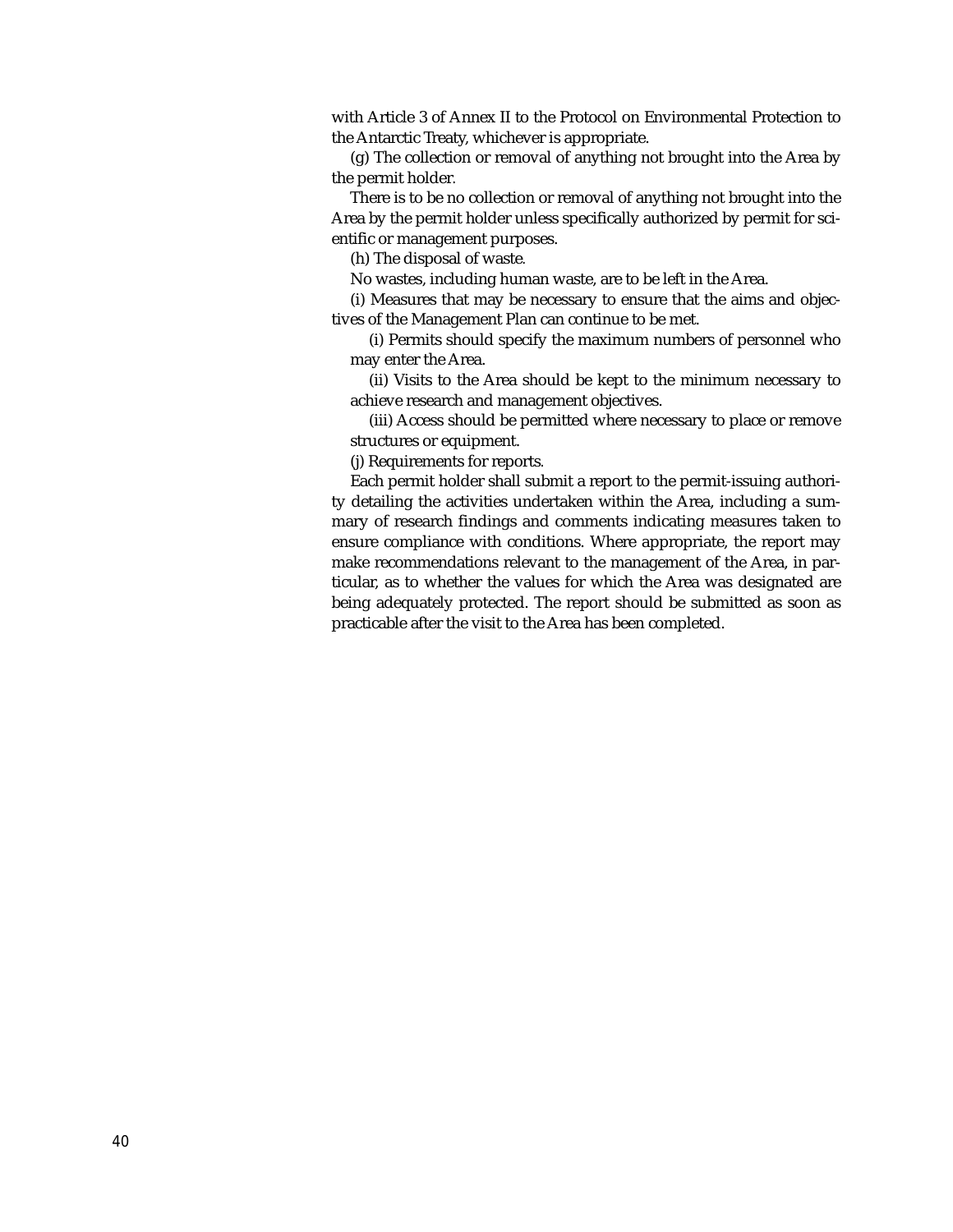Ardery Island and Odbert Island, Budd Coast

(1) *Description.* Ardery and Odbert Islands support several breeding species of petrel and provide a sample of their habitat. There is no other readily accessible place in eastern Antarctica where the four genera of fulmarine petrels (*Thalassoica antarctica, Fulmarus glacialoides, Daption capensis*, and *Pagodroma nivea*) breed in the same place in sufficient numbers to allow comparative study. Study of these four genera at the one location is of high ecological importance both from the point of view of understanding and of monitoring the Southern Ocean ecosystem. It is believed that Ardery Island is unique insofar as it is the only area in the Antarctic that harbors two different subspecies of snow petrels. Studies on morphological or ecological differences between these two subspecies are not possible anywhere else.

In addition both islands have breeding populations of Wilson's storm petrels (*Oceanites oceanicus*) and antarctic skuas (*Catharacta maccormicki*), and Odbert Island supports breeding populations of Adélie penguins (*Pygoscelis adeliae*).



Recommendation XVII–2 revision of description and management plan

designation

Recommendation IV–3,

(2) *Aims and objectives.* Management of the Area aims to:

(a) prevent unnecessary disturbance to the colonies of petrels on Ardery and Odbert Island; and

(b) permit research of a compelling scientific nature which cannot be undertaken elsewhere, while ensuring this has no significant impact on the ecosystem in that area.

(3) *Management activities.* The Management Plan and activities in the Area should be kept under review to ensure that the values for which the Area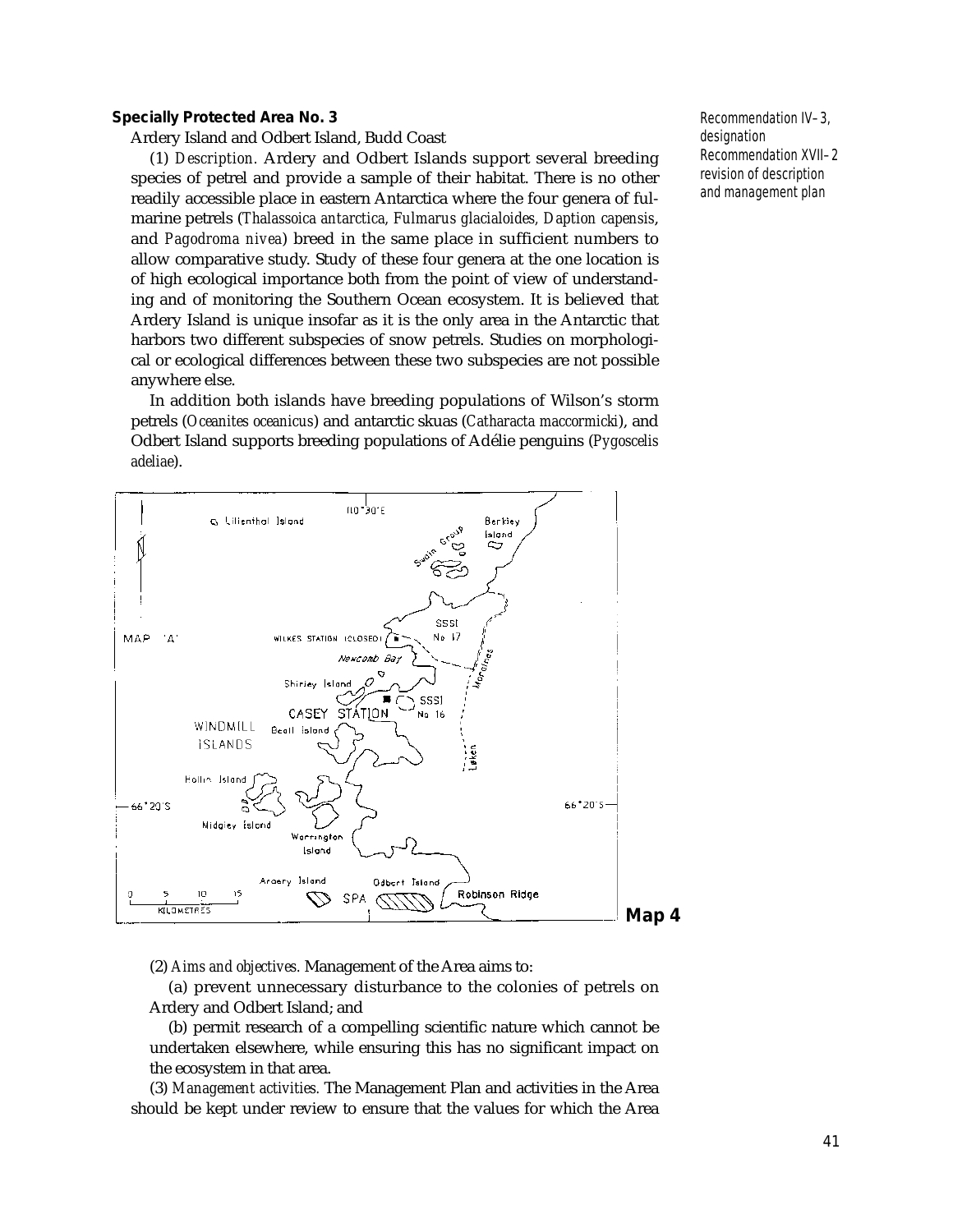was designated are being fully protected. Inspection visits may be made only when considered essential for management purposes.

(4) *Period of designation.* Designated in November 1966 for an indefinite period.

(5) *Description of the area.* 

(a) Geographical coordinates and natural features.

Ardery Islands (66°22' S. 110°28' E.) and Odbert Island (66°22' S. 110°33' E.) form part of the Windmill Islands group lying in the east of Vincennes Bay, off the Budd Coast (see map 4). They are located 5 kilometers and 0.6 kilometer respectively, to the west of Robinson Ridge, south of Casey station. Odbert Island is approximately 2.5 kilometers long and 0.5 kilometer wide. It has a rocky coast that rises steeply from the sea to plateau. The highest point is 100 meters above sea level. The plateau is dissected by a series of valleys that run to the south from the high flat rim on the northern side. These valleys are snow covered in winter. The hill tops remain essentially ice and snow free. In some years the island remains joined to Robinson Ridge on the mainland by sea ice. Ardery Island is a steep ice-free island approximately 1 kilometer long and 0.5 kilometer wide, with an east–west orientation. The highest point is 113 meters above mean sea level.

The terrain on both islands is rugged and dissected by fissures. The cliffs are fractured and have many narrow exposed ledges which in summer are occupied by nesting sea birds. On the hillsides and plateau region, the exposed rock is ice-smoothed and the valley floors are covered with moraine. Both islands have several small tarns which are frozen in winter and filled with melt water in summer. Many of these are ephemeral and dry out toward the end of summer. Others, which are located below snow banks, are fed continuously by melt water.

(b) Access to the Area*.* 

Access to the Area may only be in accordance with a permit or authority issued by a contracting party or its authorized representative.

Defined landing sites for access by sea and helicopter to Ardery and Odbert Islands are shown on maps 5 and 6. On Ardery Island the preferred boat landing site is at Robertson landing, where there are rock anchors present to tie down a boat or other equipment. All three boat landing sites marked on map 5 are within 200 meters of colonies of birds; however, they represent the only safe landing sites on the island, and if landings are undertaken carefully there is no disturbance to the birds.

There are no defined pedestrian routes within the Area; however, pedestrians should avoid disturbance of the birds at all times.

(c) Location of structures including scientific stations, research facilities, and refuge facilities both within and near the Area*.*

There are no structures within the Area, and no permanent structures are permitted.

The islands lie approximately 12 kilometers south of Casey station.

A four-berth refuge hut is located on Robinson's Ridge, 0.5 kilometer from the shore.

(d) Location of other protected areas in or near the Area*.* 

Northeast Bailey Peninsula (66°17' S. 110°32' E.; Site of Special Scientific Interest No. 16) and Clark Peninsula (66°15' S. 110°36' E.; Site of Special Interest No. 17) lie opposite the Windmill Islands.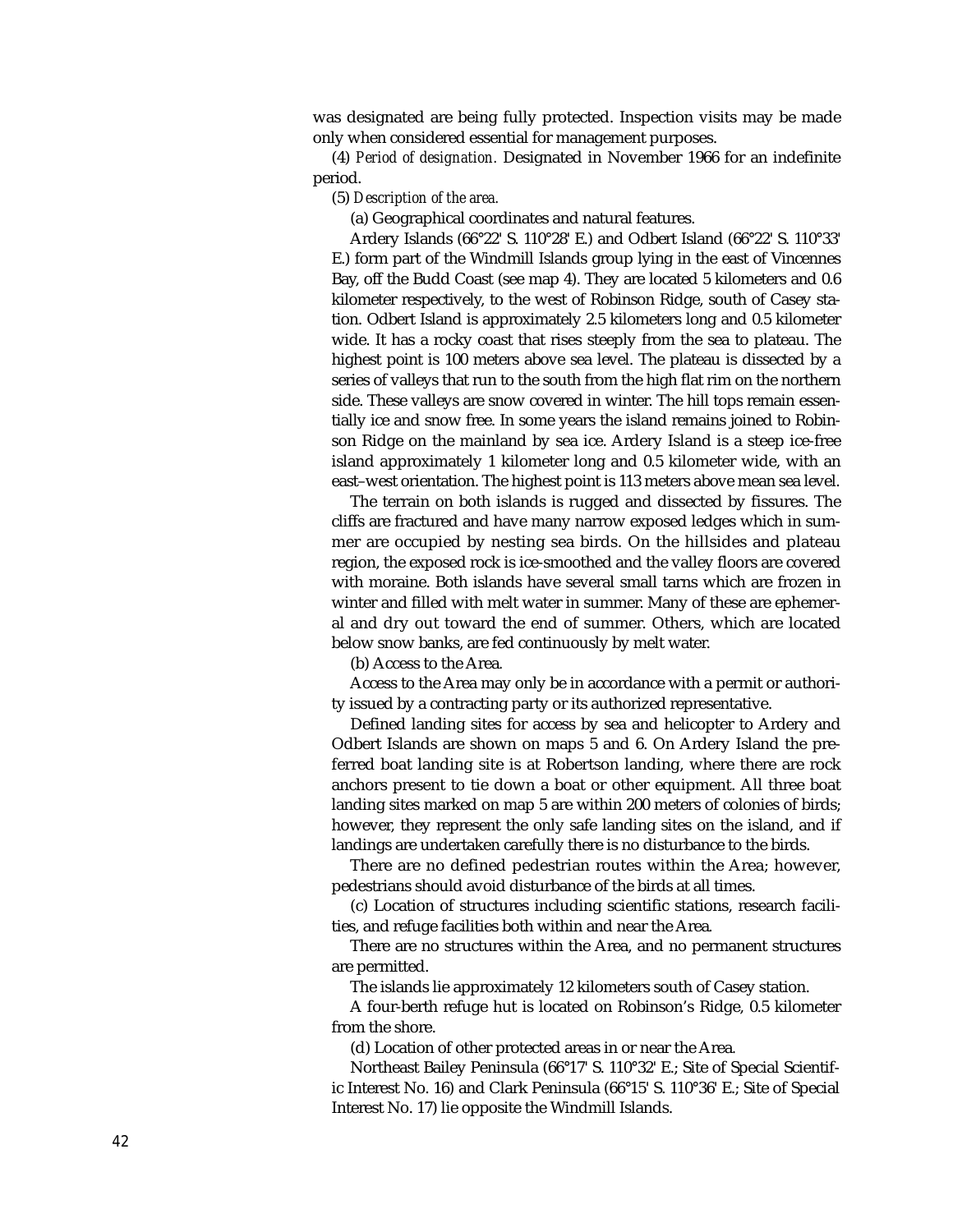

(6) *Identification of restricted zones.* Access to the petrel and Adélie penguin colonies marked on maps 5 and 6 is prohibited unless authorized in a permit.

(7) *Maps of the area.* Three maps of the Area are attached. Map 4 shows the Area and its location. Map 5 (Ardery Island) and map 6 (Odbert Island) show preferred helicopter approaches and landing sites, landing sites for access by water, and the location of the petrel and Adélie breeding colonies.

(8) *Conditions under which permits may be granted.* Criteria for issuing a permit to enter the Area are that it is issued for a compelling scientific purpose which cannot be undertaken elsewhere; the actions permitted will not jeopardize the natural ecological system existing in the Area; and the actions permitted are in accordance with the Management Plan for the Area.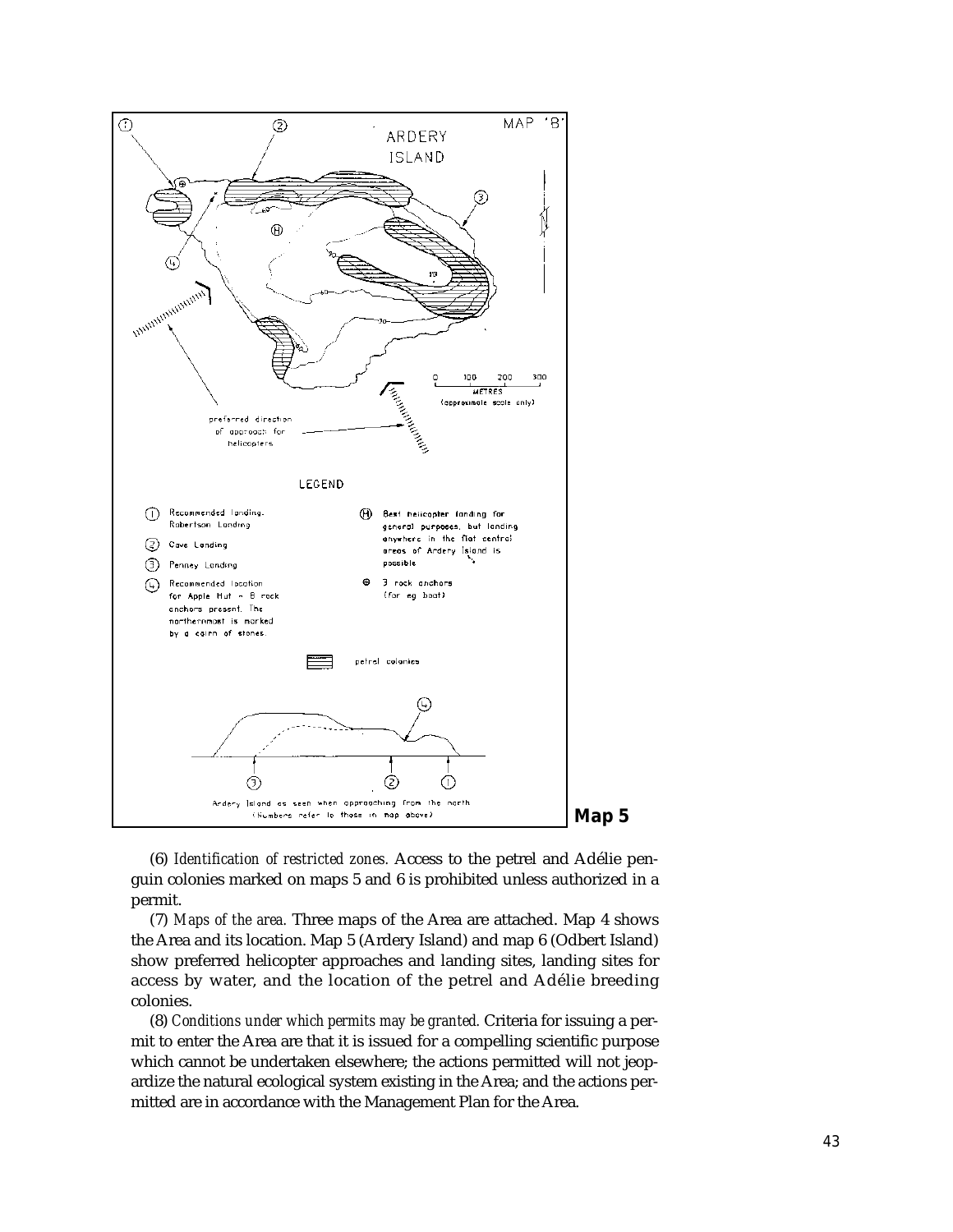

Conditions applying:

(a) Access to and movement within the Area*.* 

(i) Travel to the islands should be by foot, over-snow vehicle, or boat where possible; over-snow vehicles used to visit the islands must be left at the shoreline, and movement within the Area should be by foot.

(ii) If access to the islands is not possible by sea or over sea ice then helicopters may be used subject to the following conditions:

• Overflight of the islands should be avoided at all times, except where it is considered essential for scientific purposes. In these instances overflight must be an altitude or horizontal distance of no less than 500 meters;

• During the breeding season of penguins and petrels, defined here as their period from November 1 to April 1, helicopter movement to the islands should be kept to the minimum;

• Refueling is not to take place within the Area;

• Only personnel who are required to carry out work in the Area should leave the helicopter;

• The approach to Ardery Island should be at a high altitude and from a southern direction as the lowest densities of birds are on the southern cliffs (see map 5);

• The approach to Odbert Island should preferably be from the south, avoiding cliff areas because of the nesting petrels (see map 6).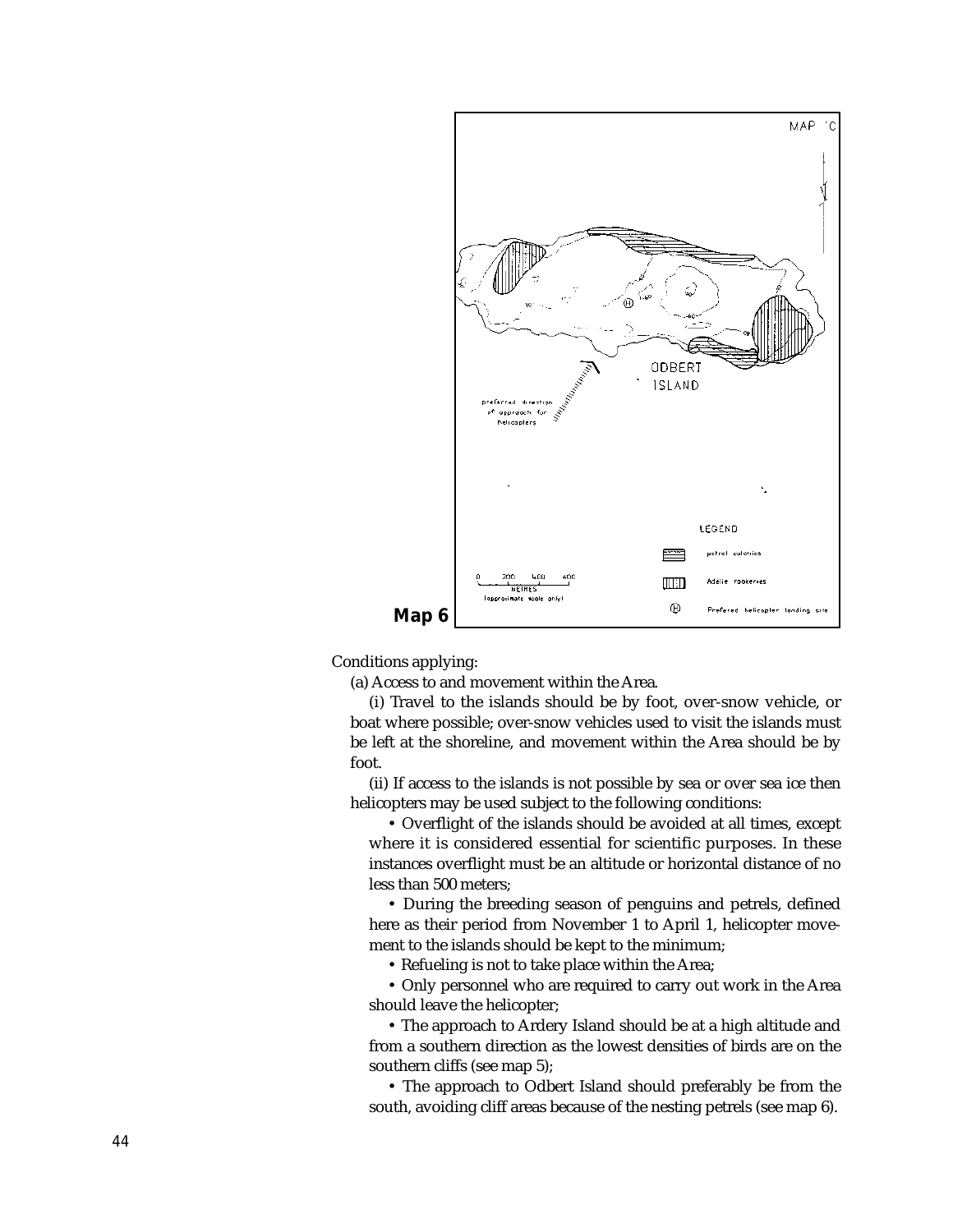(b) Activities that are, or may be, conducted within the Area, including restrictions on time and place*.* 

(i) Compelling scientific activities that cannot be conducted elsewhere;

(ii) Compelling management activities, that, if not carried out, would jeopardize the values for which the Area was designed. Where activities necessitate interference with the birds, care should be taken to cause the least possible disturbance, particularly during the period of November 1 to April 1.

(c) The installation, modification, or removal of structures*.* 

No structures may be erected in the Area unless essential for research purposes. Any structures installed on the islands must be removed when no longer required.

Installation of a field hut on Ardery Island should take place wherever possible before November 1 when the breeding season commences, and removal should be after April 1 when the fledglings have departed. Installation and removal should be over-snow transport unless sea ice conditions prevent this. For use of helicopter see (a) ii above.

(d) The location of field camps*.* 

If required for fieldwork a hut may be erected on Ardery Island at the point specified on map 5. There are eight solid rock anchors available at this spot.

(e) Restrictions on materials and organisms which may be brought into the Area*.* 

(i) Fuel is not to be depoted on the islands, unless required by a researcher for personal use, i.e., for cooking/heating, etc., in a field hut on Ardery Island, and is to be removed at the same time as the hut.

(ii) No poultry products, including dried food containing egg powder, are to be taken into the Area.

(f) The taking of or harmful interference with native flora and fauna.

Taking of, or harmful interference with, native flora and fauna is prohibited unless specifically authorized by permit issued in accordance with the Agreed Measures for the Conservation of Antarctic Flora and Fauna or with Article 3 of Annex II to the Protocol on Environmental Protection to the Antarctic Treaty, whichever is appropriate.

(g) The collection or removal of anything not brought into the Area by the permit holder*.* 

There is to be no collection or removal of anything not brought into the Area by the permit holder unless specifically authorized by permit for scientific or management purposes.

(h) The disposal of waste*.* 

No wastes, including human wastes, are to be left in the Area.

(i) Measures that may be necessary to ensure that the aims and objectives of the Management Plan can continue to be met.

(i) Permits should specify the maximum number of people allowed entry at any one time.

(ii) Visits to the Area should be kept to the minimum necessary to achieve the research and management objectives.

(iii) Access should be permitted where necessary to place or remove structures or equipment.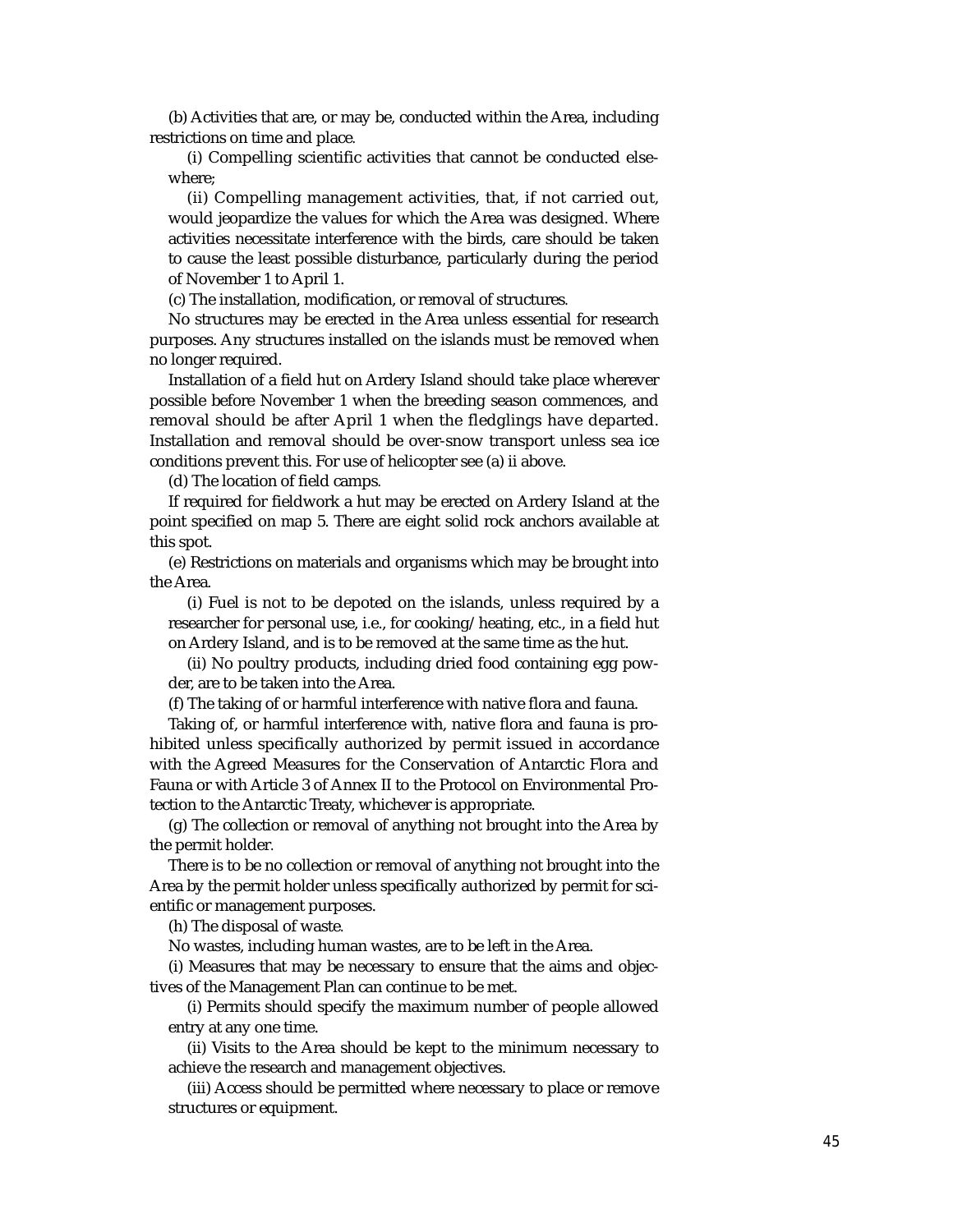(j) Requirement for reports*.* 

Each permit holder shall submit a report to the permit-issuing authority detailing the activities undertaken within the Area, including a summary of research findings, and comments indicating measures taken to ensure compliance with conditions. Where appropriate, the report may make recommendations relevant to the management of the Area, in particular as to whether the values for which the Area was designated are being adequately protected. The report should be submitted as soon as practicable after the visit to the Area has been completed.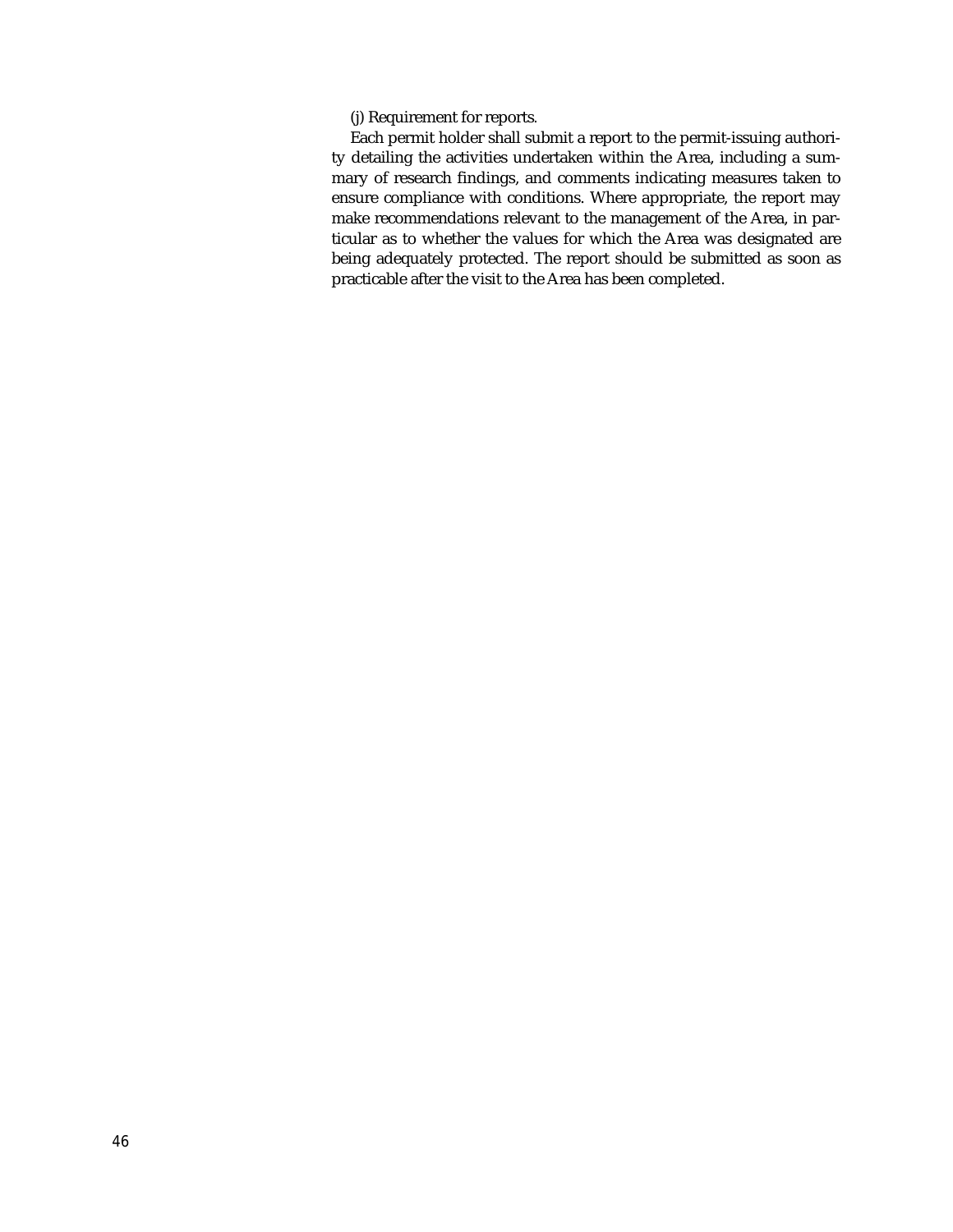Sabrina Island, Balleny Islands

(1) *Description.* A small island some 2 kilometers south of Buckle Island in the Balleny Islands. The Area (66°54' S. long 163°20' E.) is shown on map 7.

(2) *Designation.* On the grounds that the Balleny Islands, as the most Northerly antarctic land in the Ross Sea region, support fauna and flora that reflect many circumpolar distributions at this latitude and that Sabrina Island in particular provides a representative sample of such fauna and flora.



Recommendation IV–4, designation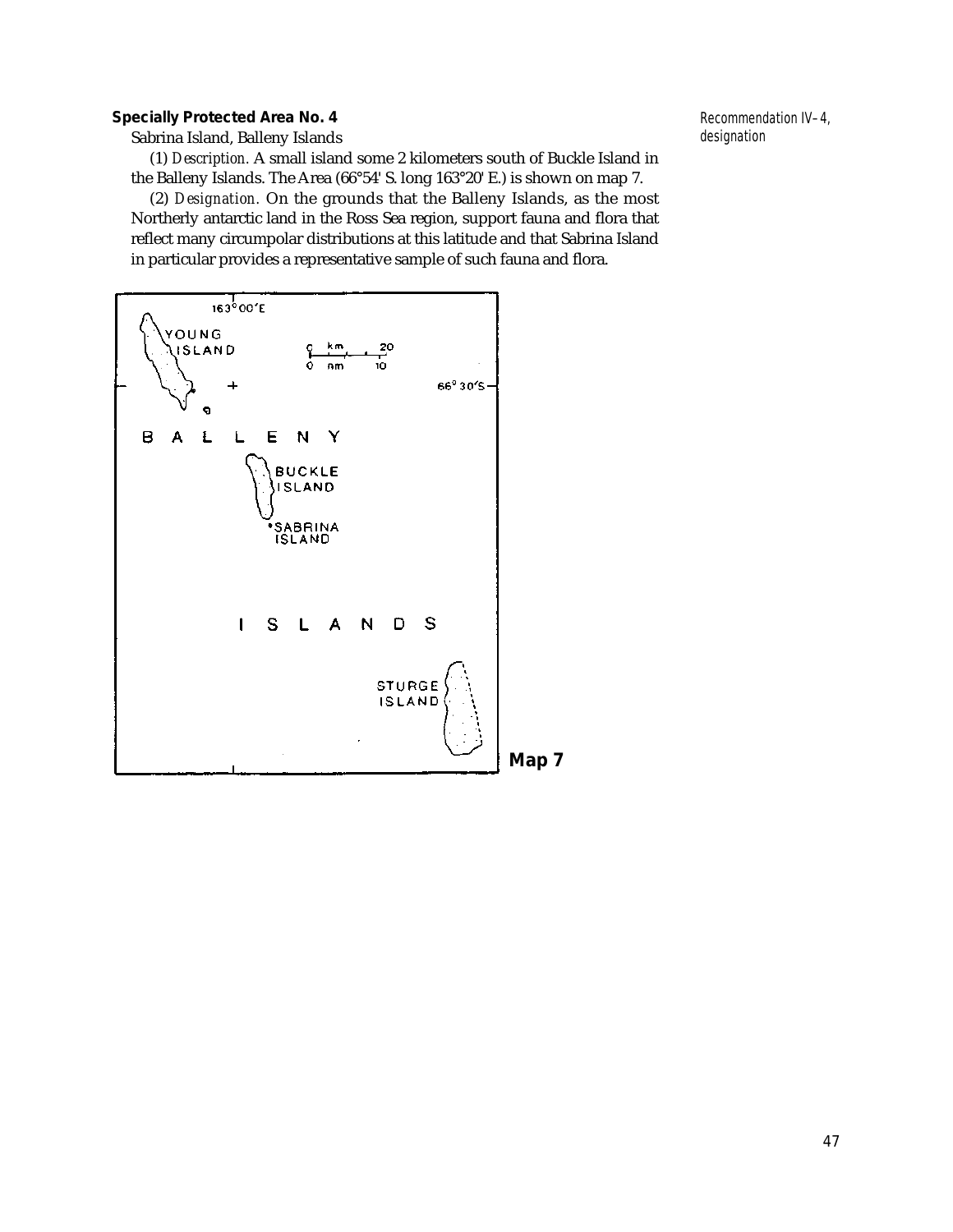Recommendation IV–5, designation

## Beaufort Island, Ross Sea

(1) *Description.* Beaufort Island (76°58' S. 167°03' E.) measures 6 kilometers by 3 kilometers and is located 20 nautical miles north of Ross Island. The area is shown on map 8.



(2) *Designation.* Created on the grounds that Beaufort Island contains substantial and varied avifauna, that it is one of the most important breeding grounds in the region, and that it should be protected to preserve the natural ecological system as a reference area.

## **Specially Protected Area No. 6**

Cape Crozier is now Site of Special Scientific Interest No. 4.

Recommendation IV–6, designation Recommendation VIII–2, termination Recommendation VIII–4, redesignation as Site of Special Scientific Interest No. 4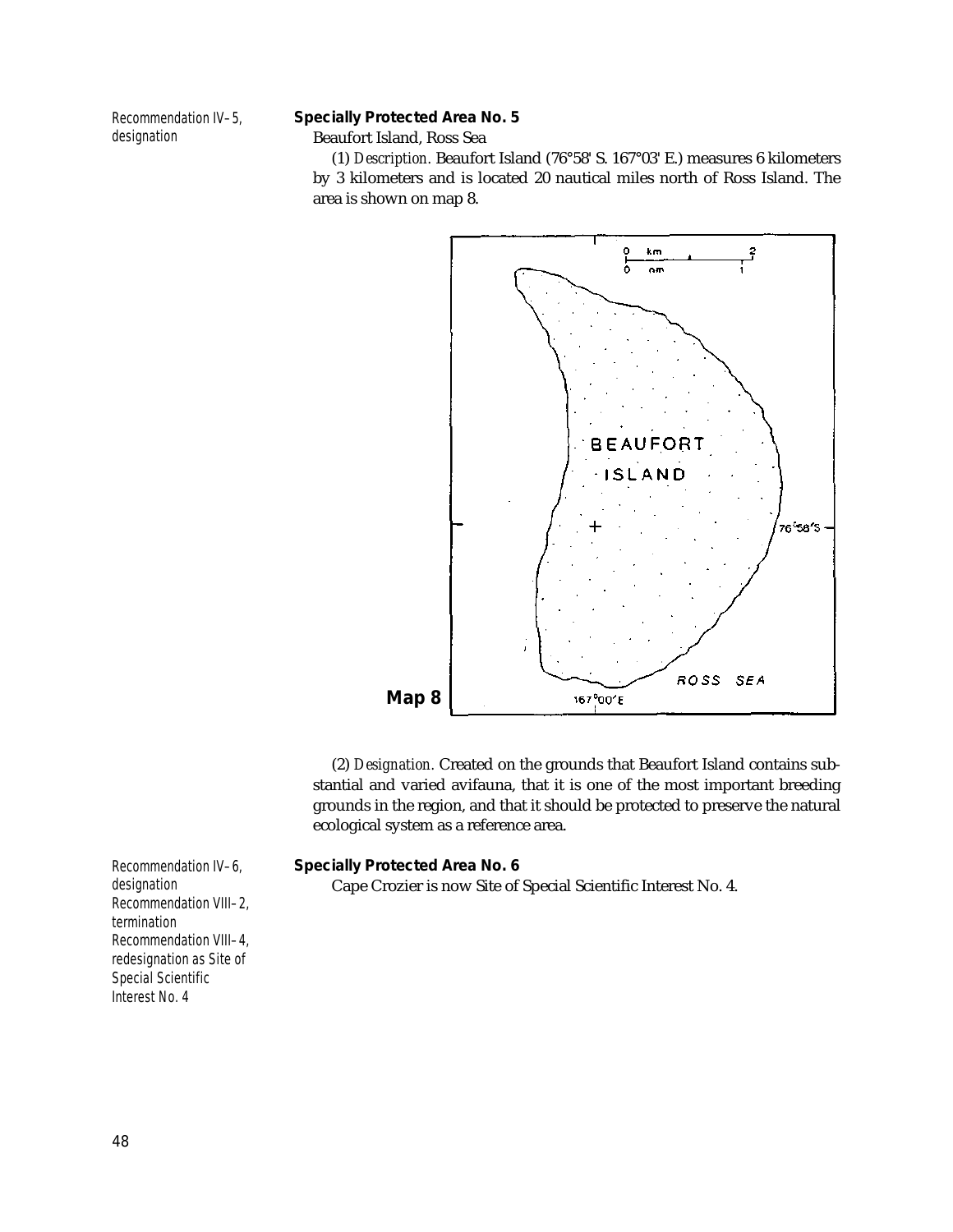Cape Hallett, Victoria Land

(1) *Description.* The Area (72°18' S. 170°19' E.) comprising a roughly rectangular block lies south of the northern coast of Cape Hallett between the road, which runs along the eastern side of Willett Cove and the western margin of the permanent ice sheet and to the north of an east–west line from a projection of the line of the road southward to a point 200 meters south of latitude 72°18' S. to the margin of the permanent ice sheet.

(2) *Designation.* Cape Hallett includes a small patch of particularly rich and diverse vegetation which supports a variety of terrestrial fauna and that the ecosystem, which includes a rich avifauna, is of outstanding scientific interest.



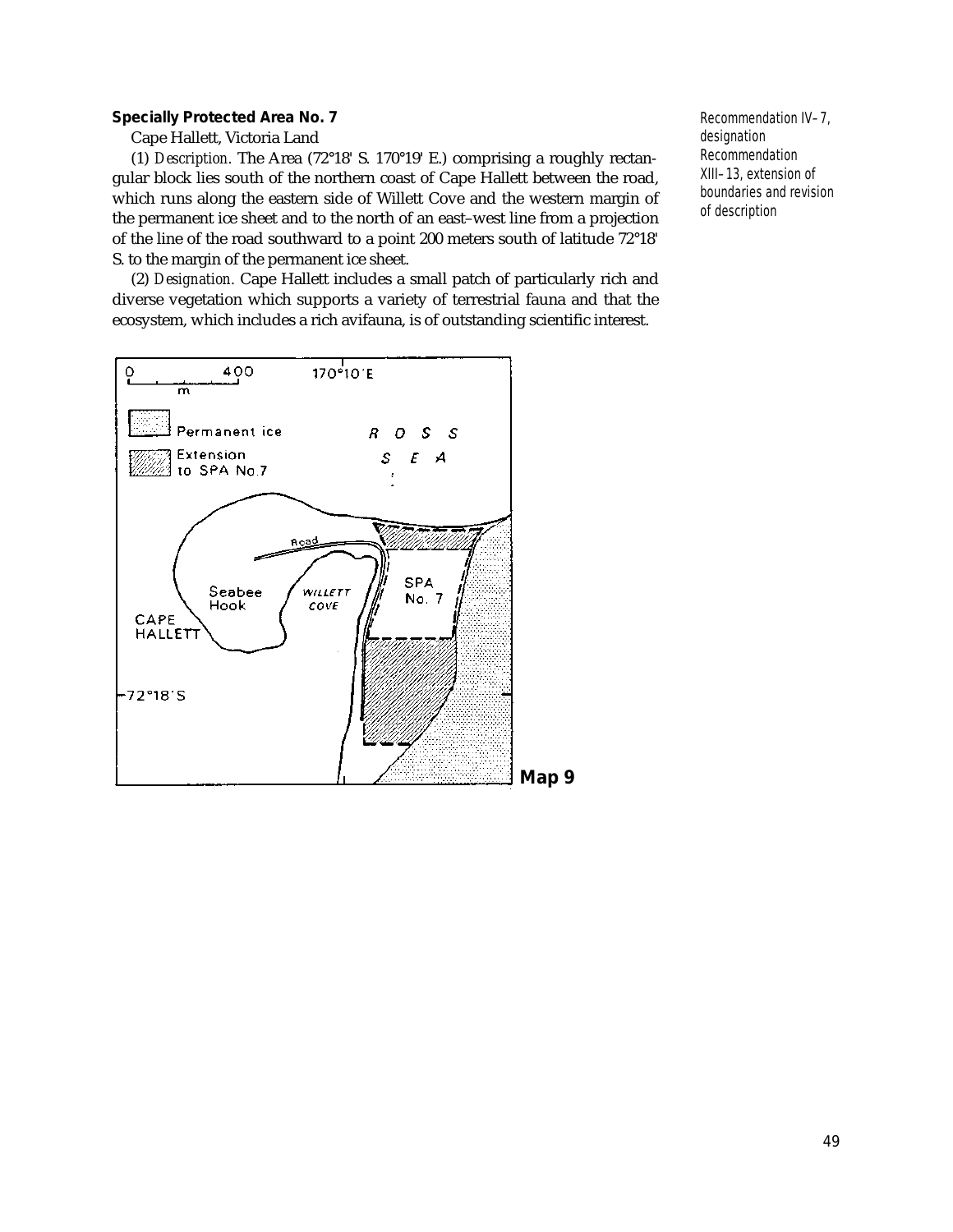Recommendation IV–8, designation Recommendation XVI–6, revision of description and management plan

## **Specially Protected Area No. 8**

Dion Islands, Marguerite Bay, Antarctic Peninsula

(1) *Geographical location.* The Dion Islands (67°52' S. 68°43' W.) are a small group of low-lying rocky islands lying about 13 kilometers south of the southern end of Adelaide Island, in the northwestern part of Marguerite Bay. (2) *Management Plan.* 

(a) *Description of Area*. The Area comprises all of the Dion Islands archipelago, which lie within an area of about 12 square kilometers, together with the intervening sea. The islands and islets are small, rocky, and often precipitous, notably Emperor Island, which is also the highest (46 meters altitude). The main islands are the largest of the Courtier Islands group (approximately 8 hectares), Emperor Island (approximately 5 hectares), and the largest of the Consort Islands group (approximately 3 hectares). Low-lying areas occur on the two largest islands. There are a few small permanent ice patches, but there are no streams or permanent pools.



(b) *Reason for designation*. The Area possesses the only known breeding population of emperor penguins (*Aptenodytes forsteri*) on the west side of the Antarctic Peninsula. It is situated on a low-lying raised beach and rocky headland in the southeastern part of Emperor Island. It is also the most northerly and probably the smallest colony (annual numbers fluctuate between about 50 and 500 pairs) and is one of only two in which breeding occurs on land (see also Specially Protected Area No. 1). It is also the most isolated emperor colony, being about 2,500 kilometers (by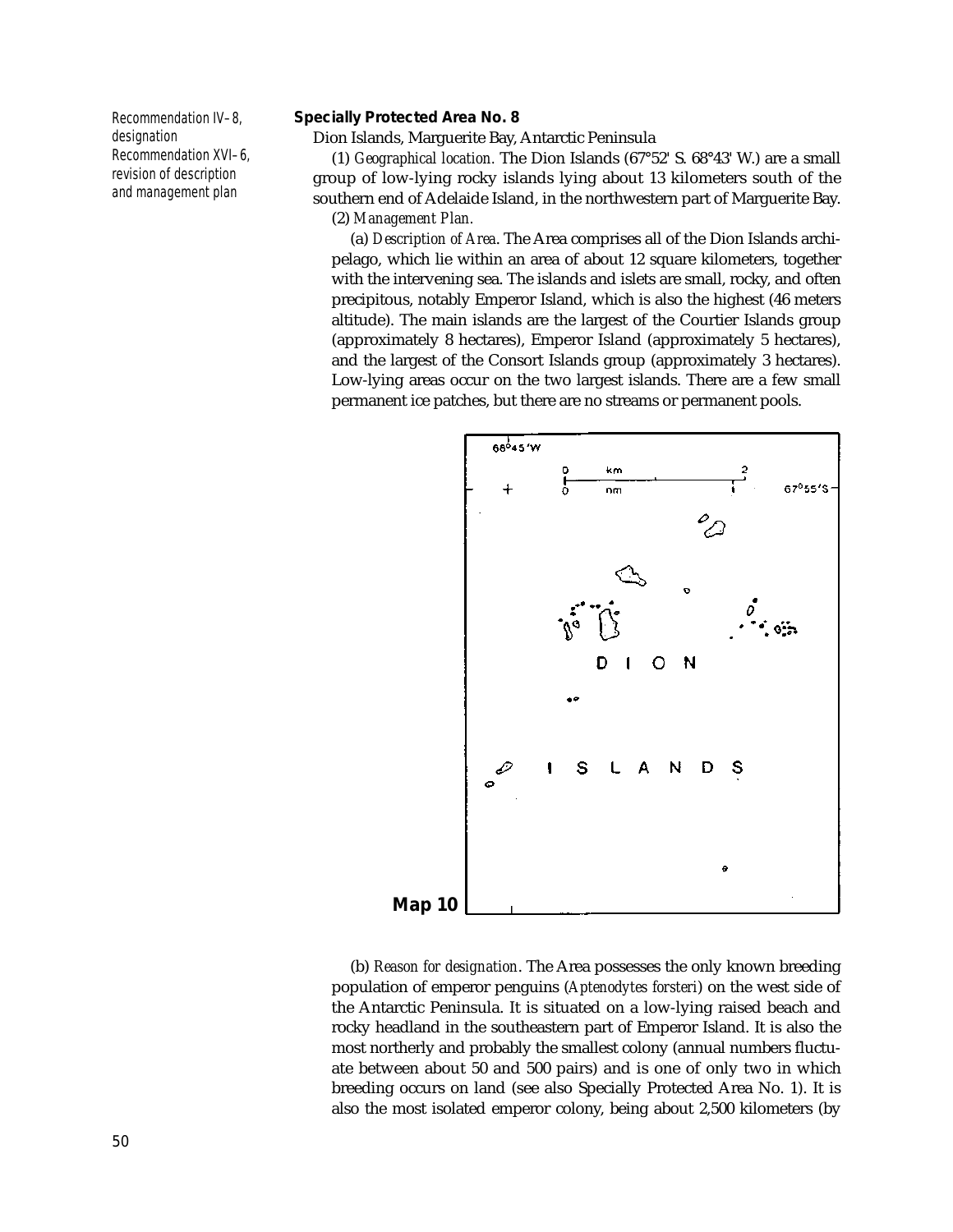sea) from the nearest other known rookery. Other breeding birds within the Area include a small colony of Adélie penguins (*Pygoscelis adeliae*), near the emperor penguin colony, and about 200 pairs of blue-eyed shags (*Phalacrocorax atriceps*) on the precipitous north side of the same island.

(c) *Date of designation and originator*. The Area was designated in November 1966 by the United Kingdom.

(d) *Access points*. None is specified, but access should be from the sea; landing on Emperor Island should be at least 100 meters from the emperor penguin colony or any nonbreeding aggregations of these birds.

(e) *Entry permit requirement*. Entry into the Area is only in strict accordance with a current permit, issued by a participating government or its authorized representative, specifically for a compelling scientific purpose which cannot be served elsewhere, or for site inspection, and which will not jeopardize any aspect of the natural ecosystem or its biota within the Area (see Antarctic Treaty Agreed Measures for the Conservation of Antarctic Fauna and Flora, Article VIII). Details of the visit should be included in the national annual report of Exchange of Information for the same Antarctic season in which the activities were carried out.

(f) *Prohibitions*. For human impact to be avoided or minimized, it is prohibited to:

(i) Land a helicopter within the Area;

(ii) Overfly the Area by any aircraft below 250 meters above the highest point;

(iii) Use any of the Area's coves, bays, or intervening water for anchoring or mooring sea craft, except in accordance with the permit;

(iv) Incinerate, bury, or otherwise dispose of any nonhuman waste within the Area; all such waste must be removed from the Area;

(v) Leave depots of fuel, food, or any other supplies within the Area, unless they are further required within the same season, at the end of which they must be removed;

(vi) Erect any form of building within the Area.

(g) *Pedestrian routes*. None is specified, but every precaution must be taken to avoid disturbance of any breeding bird or seal, particularly emperor penguins, which pedestrians should not approach closer than 50 meters, unless required as specified in the permit.

(h) *Scientific research and sampling*. All activities must conform strictly with those specified in the permit to enter the Area.

(i) *Inspection and maintenance*. Inspection visits to the Area should be made at least once every 5 years to assess the state of the Site and to monitor any significant biological or environmental changes. Other visits should be made as necessary to maintain boundary markers, notices, etc.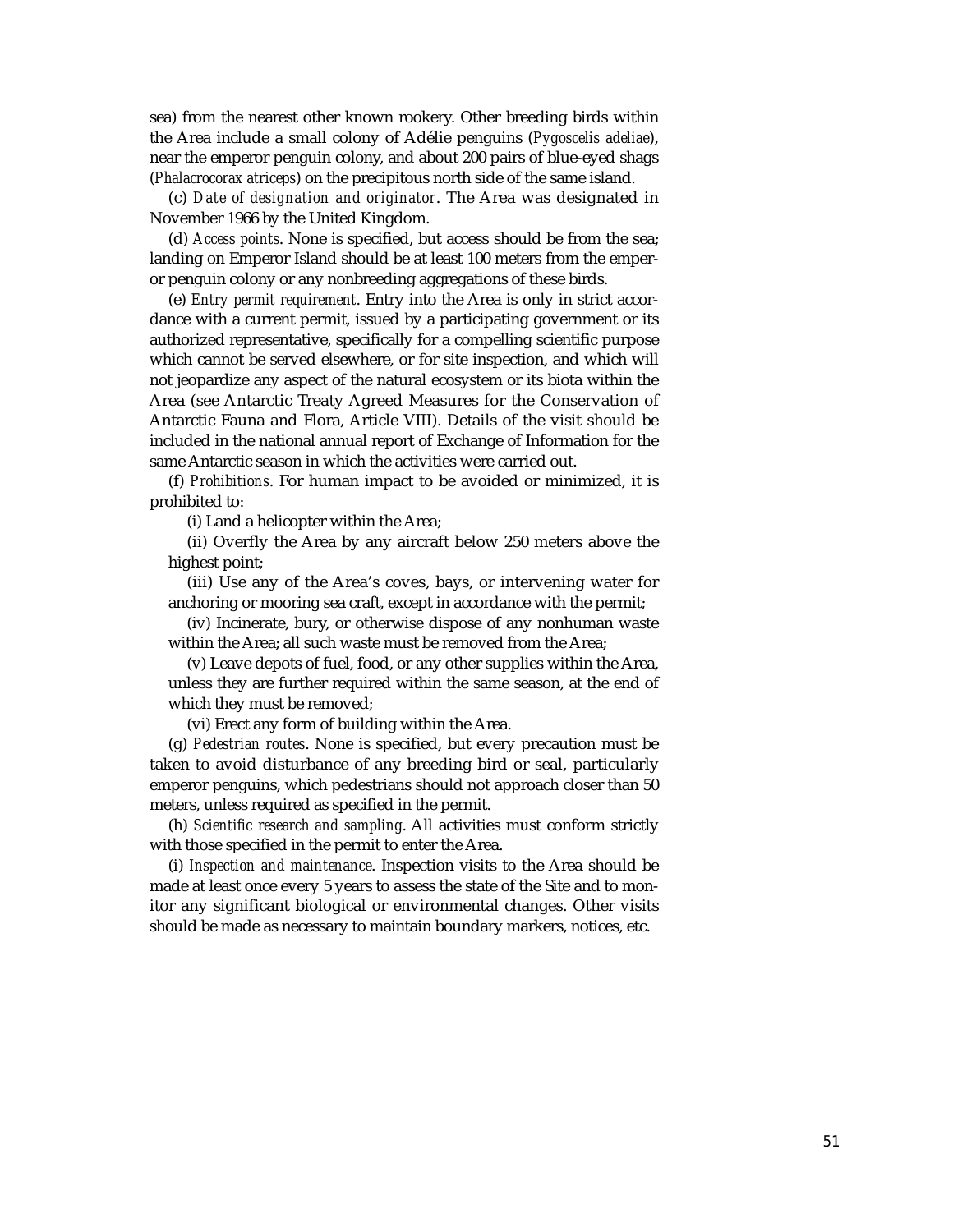Recommendation IV–9, designation Recommendation XVI–6, revision of description and management plan

## **Specially Protected Area No. 9**

Green Island, Berthelot Islands, Antarctic Peninsula

(1) *Geographical location.* Green Island (65°19' S. 64°10' W.) is a small island on the north side of the Berthelot Islands group, lying between the northwest side of Collins Bay and Grandidier Channel, about 3 kilometers off the Graham Coast of the midwestern Antarctic Peninsula.

(2) *Management plan.*

(a) *Description of area*. The Area comprises all of Green Island, a small rocky island lying about 0.25 kilometer to the north of the largest of the Berthelot Islands. It is about 500 meters from north to south and 300 meters from east to west, rising to a dome-shaped peak at about 80 meters' altitude. The island rises steeply on all sides, with high precipitous cliffs on the south and east sides. Along the north side is a gently sloping rock platform. There are several permanent snow patches, with the largest occurring to the south and east of the summit. There are no streams or pools.



(b) *Reason for designation*. Green Island is extensively vegetated on the north-facing slopes and has especially well-developed continuous banks of moss turf formed by *Chorisodontium aciphyllum* and *Polytrichum alpestre* which, over much of their extent, overlie peat of more than 1 meter in depth. Antarctic hair grass (*Deschampsia antarctica*) is frequent in small patches near the shag colony. The island has two important bird colonies. A large blue-eyed shag (*Phalacrocorax atriceps*) colony with about 250 nests occurs on the steep, rocky northwest corner; this is one of the largest shag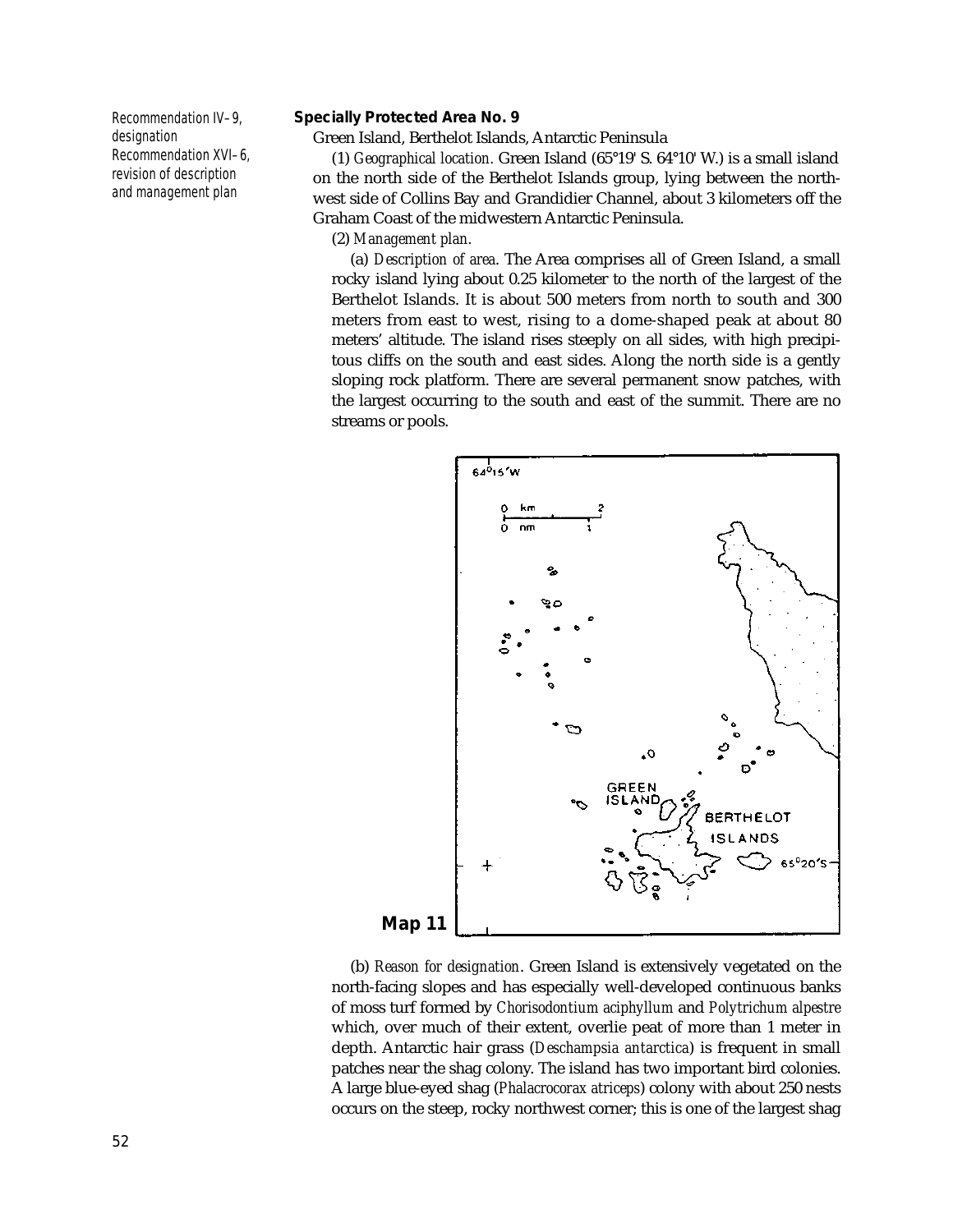colonies on the Antarctic Peninsula. There are also large numbers of brown skuas (*Catharacta lonnbergii*) and a few south polar skuas (*C. maccormicki*) and hybrids, but only a few of the former are known to breed.

(c) *Date of designation and originator*. The Area was designated in November 1966 by the United Kingdom.

(d) *Access points*. None is specified, but landings by boat or helicopter are easiest on the north side of the island.

(e) *Entry permit requirement*. Entry into the Area is only in strict accordance with a current permit, issued by a participating government or its authorized representative, specifically for a compelling scientific purpose that cannot be served elsewhere, or for site inspection, and that will not jeopardize any aspect of the natural ecosystem or its biota within the Area (see Antarctic Treaty Agreed Measures for the Conservation of Antarctic Fauna and Flora, Article VIII). Details of the visit should be included in the national annual report of Exchange of Information for the same antarctic season in which the activities were carried out.

(f) *Prohibitions*. For human impact to be avoided or minimized it is prohibited to:

(i) Land a helicopter within the Area, except on the rock platform near sea level on the north side of the island;

(ii) Overfly the Area by any aircraft below 250 meters above the highest point;

(iii) Use any of the Area's coves for anchoring or mooring sea craft, except in accordance with the permit;

(iv) Incinerate, bury, or otherwise dispose of any nonhuman waste within the Area; all such waste must be removed from the Area;

(v) Leave depots of fuel, food, or any other supplies within the Area, unless they are further required within the same season, at the end of which they must removed;

(vi) Erect any form of building within the Area.

(g) *Pedestrian routes*. None is specified, but every precaution must be taken to cause minimal damage to the luxuriant moss banks and avoid disturbance of any breeding bird or seal, unless required as specified in the permit.

(h) *Scientific research and sampling.* All activities must conform strictly with those specified in the permit to enter the Area.

(i) *Inspection and maintenance.* Inspection visits to the Area should be at least once every 5 years to assess the state of the Site and to monitor any significant biological or environmental changes. Other visits should be made as necessary to maintain boundary markers, notices, etc.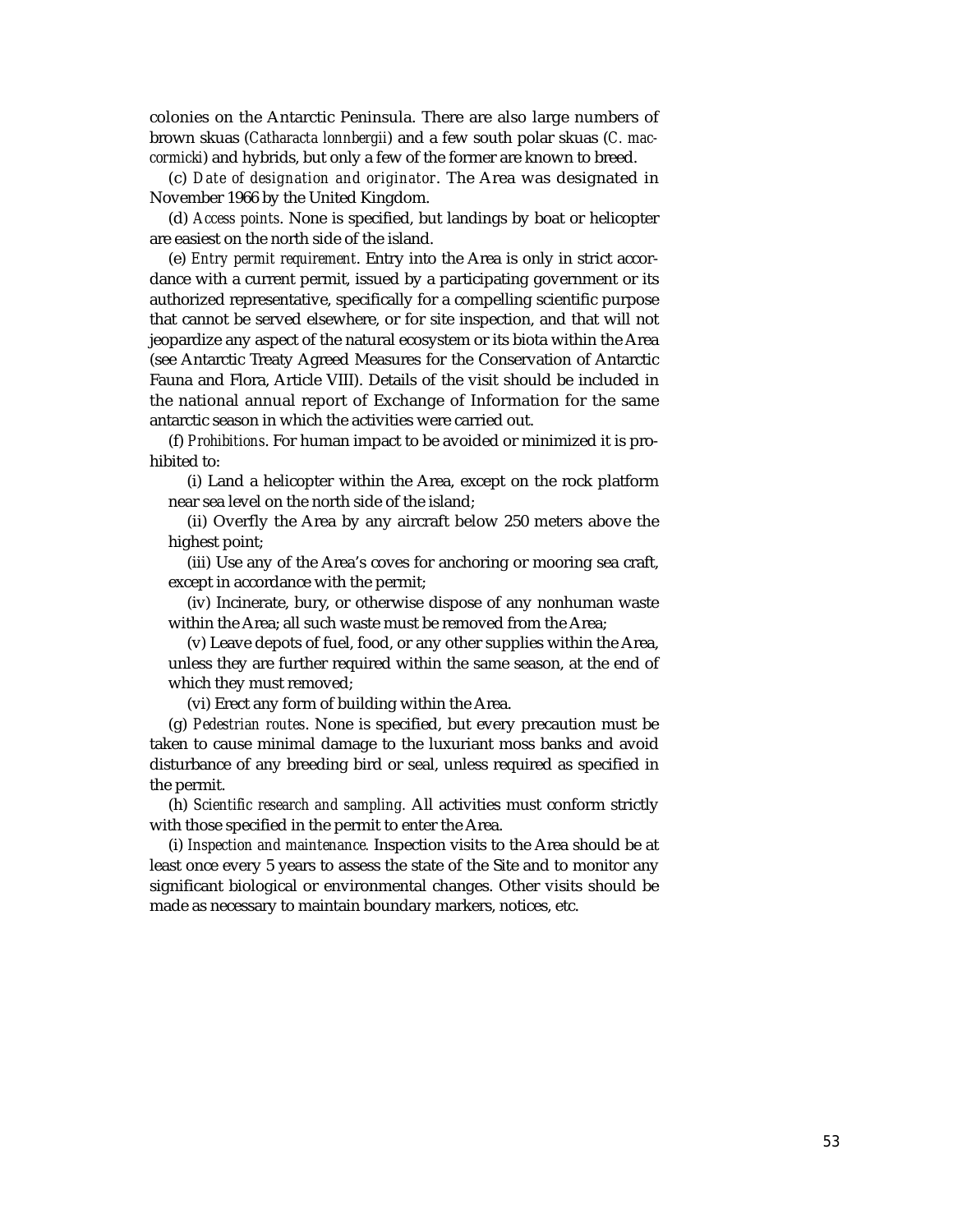Recommendation IV–10, designation Recommendation VIII–2, termination Recommendation VIII–4, redesignation as Site of Special Scientific Interest No. 6

## **Specially Protected Area No. 10**

Byers Peninsula is now Site of Special Scientific Interest No. 6.

## **Specially Protected Area No. 11**

Cape Shirreff, Livingston Island, South Shetland Islands, is now Site of Special Scientific Interest No. 32. Map 12 [reserved]

Recommendation IV–11, designation Recommendation XV–7, termination and redesignation as Site of Special Scientific Interest No. 32

#### **Specially Protected Area No. 12**

Fildes Peninsula is now Site of Special Scientific Interest No. 5.

Recommendation IV–12, designation Recommendation V–5, modification Recommendation VIII–2, termination Recommendation VIII–4, redesignation as Site of Special Scientific Interest No. 5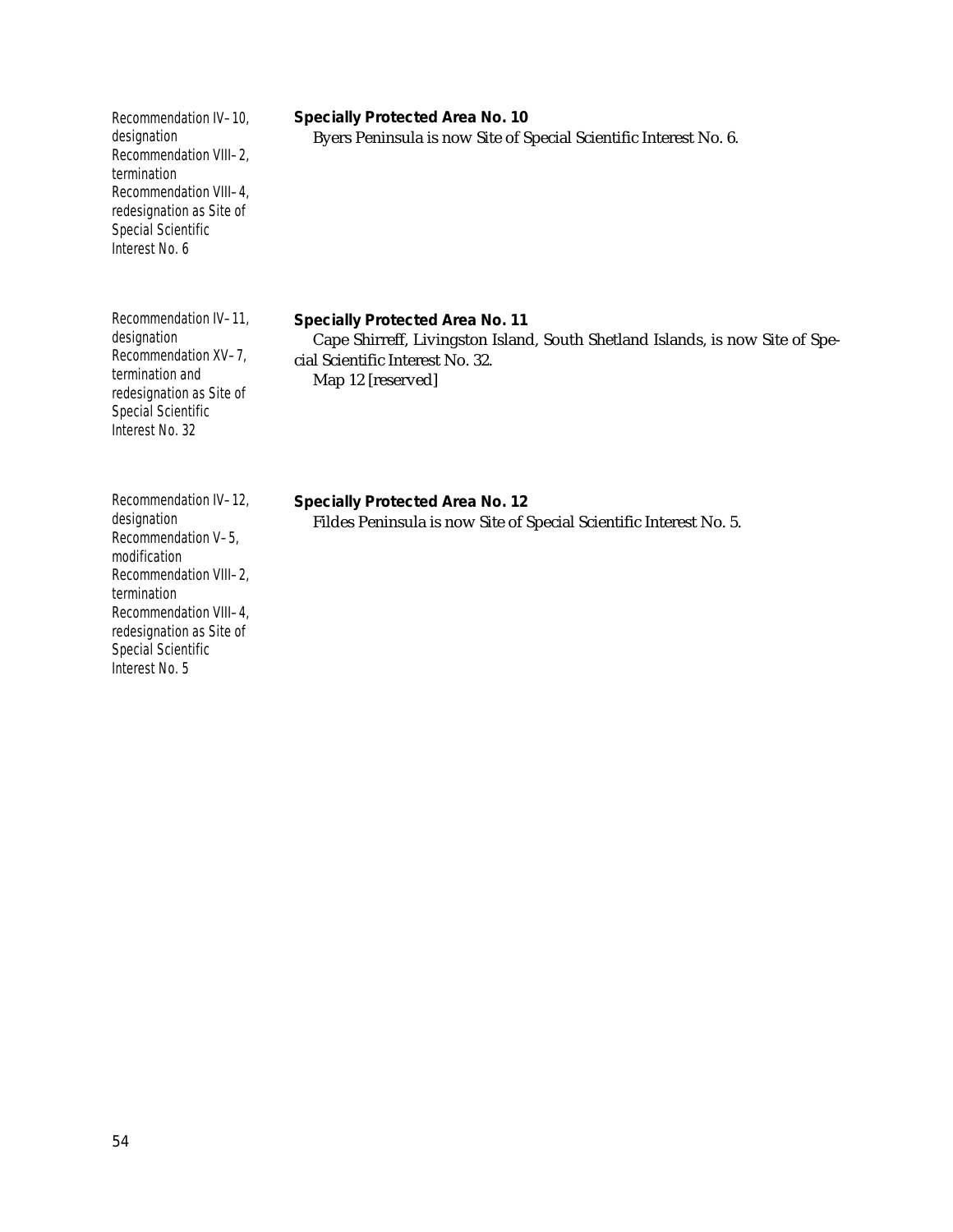Moe Island, South Orkney Islands

(1) *Geographical location.* Moe Island (60°45' S. 45°41' W.) is a small island lying about 0.5 kilometer off the southwest extremity of Singy Island, South Orkney Islands, from which it is separated by Fyr Channel.

(2) *Management Plan.*

(a) *Description of area.* The Area is an irregularly shaped island about 1.8 kilometers from northeast to southwest and 1 kilometer from northwest to southeast. It rises precipitously on the northeastern and southeastern sides to Snipe Peak (226 meters altitude); there is a subsidiary summit above South Point (102 meters altitude) and lower hills on each of three promontories on the western side above Corral Point (92 meters), Conroy Point (89 meters), and Spaull Point (56 meters). Small areas of permanent ice remain on the east- and south-facing slopes, with late-lying snow patches on the steeply dipping western slopes. There are no streams or pools.



(b) *Reason for designation*. Moe Island provides an excellent representative sample of the maritime antarctic terrestrial ecosystem, with particularly well-developed stands of vegetation typical of the South Orkney Islands. The dominant plant communities are *Andreaea–Usnea* fell fields and banks of *Chorisodontium–Polytrichum* moss turf (the main stand of which is continuous over 5 hectares, including large areas of eroded peat, and represents the largest known example of this community type in the Antarctic). The cryptogamic flora and arthropodal fauna are diverse. There

Recommendation IV–13, designation Recommendation XVI–6, revision of description and management plan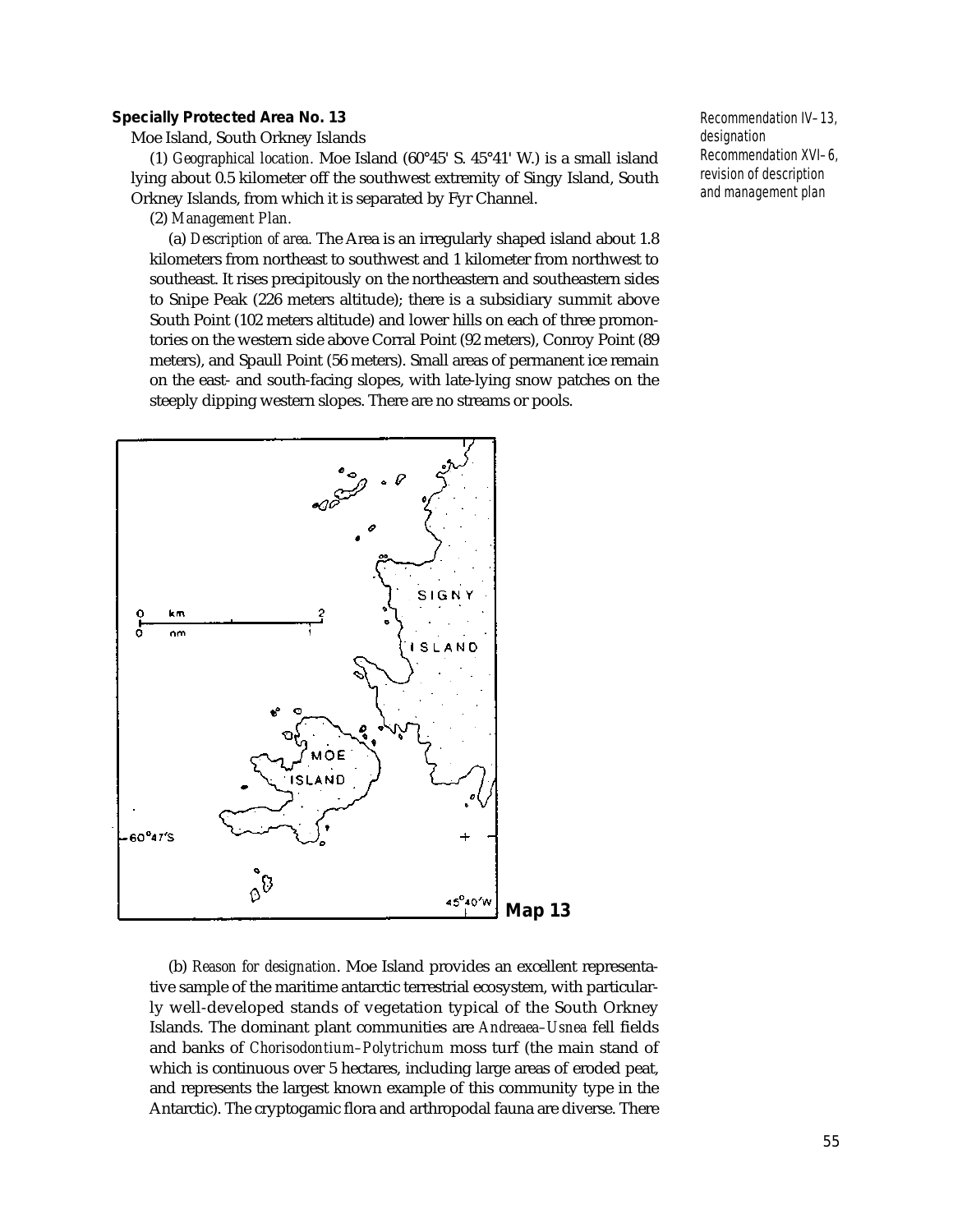are five colonies of chinstrap penguins (*Pygoscelis antarctica*) totaling about 11,000 pairs. Numerous other birds breed on the island, notably about 2,000 pairs of cape petrels (*Daption capensis*) and large numbers of antarctic prions (*Pachyptila desolata*). Weddell seals (*Leptonychotes weddellii*) and leopard seals (*Hydrurga leptonyx*) are sometimes frequent in the bays on the west side of the island. An increasing number of immature bull fur seals (*Arctocephalus gazella*) come ashore on the north side of Landing Cove and are causing some damage to vegetation. However, the nature of the terrain should restrict the animals to this small headland. Because of the longestablished intensive experimental field research and the very extensive destruction of the lowland terrestrial and freshwater ecosystems caused by fur seals on neighboring Signy Island, Moe Island serves as an important control site with which future comparisons may be made with particular regard to biological and environmental change in the region.

(c) *Dates of designation and originator.* The area was designated in November 1966 by the United Kingdom.

(d) *Access points.* None is specified, but preferably and most safely, from the sea at the northeastern corner of Landing Cove.

(e) *Entry permit requirement.* Entry into the Area is only in strict accordance with a current permit, issued by a participating government or its authorized representative, specifically for a compelling scientific purpose that cannot be served elsewhere or for site inspection, and that will not jeopardize any aspect of the natural ecosystem or its biota within the Area (see Antarctic Treaty Agreed Measures for the Conservation of Antarctic Fauna and Flora, Article VIII). Details of the visit should be included in the national annual report of Exchange of Information for the same antarctic season in which the activities were carried out.

(f) *Prohibitions.* For human impact to be avoided or minimized, it is prohibited to:

(i) Land a helicopter within the Area, except on the col between hill 89 m and the western slope of Snipe Peak, to the south of Landing Cove;

(ii) Overfly the Area by any aircraft below 250 meters above the highest point, except for access to the landing area specified in (i), which should be directly from the cove to the north or south avoiding any sea bird colonies;

(iii) Use any of the Area's coves or bays for anchoring or mooring sea craft, except in accordance with the permit;

(iv) Incinerate, bury, or otherwise dispose of any nonhuman waste within the Area; all such waste must be removed from the Area;

(v) Leave depots of fuel, food, or any other supplies within the Area, unless they are further required within the same season, at the end of which they must removed;

(vi) Erect any form of building within the Area.

(g) *Pedestrian routes.* None is specified, but every precaution must be taken to avoid disturbance of any breeding bird or seal or stand of vegetation, unless required as specified in the permit; in particular, stands of *Polytrichum-Chorisodontium* moss banks and areas of eroding peat should be avoided wherever possible.

(h) *Scientific research and sampling.* All activities must conform strictly with those specified in the permit to enter the Area.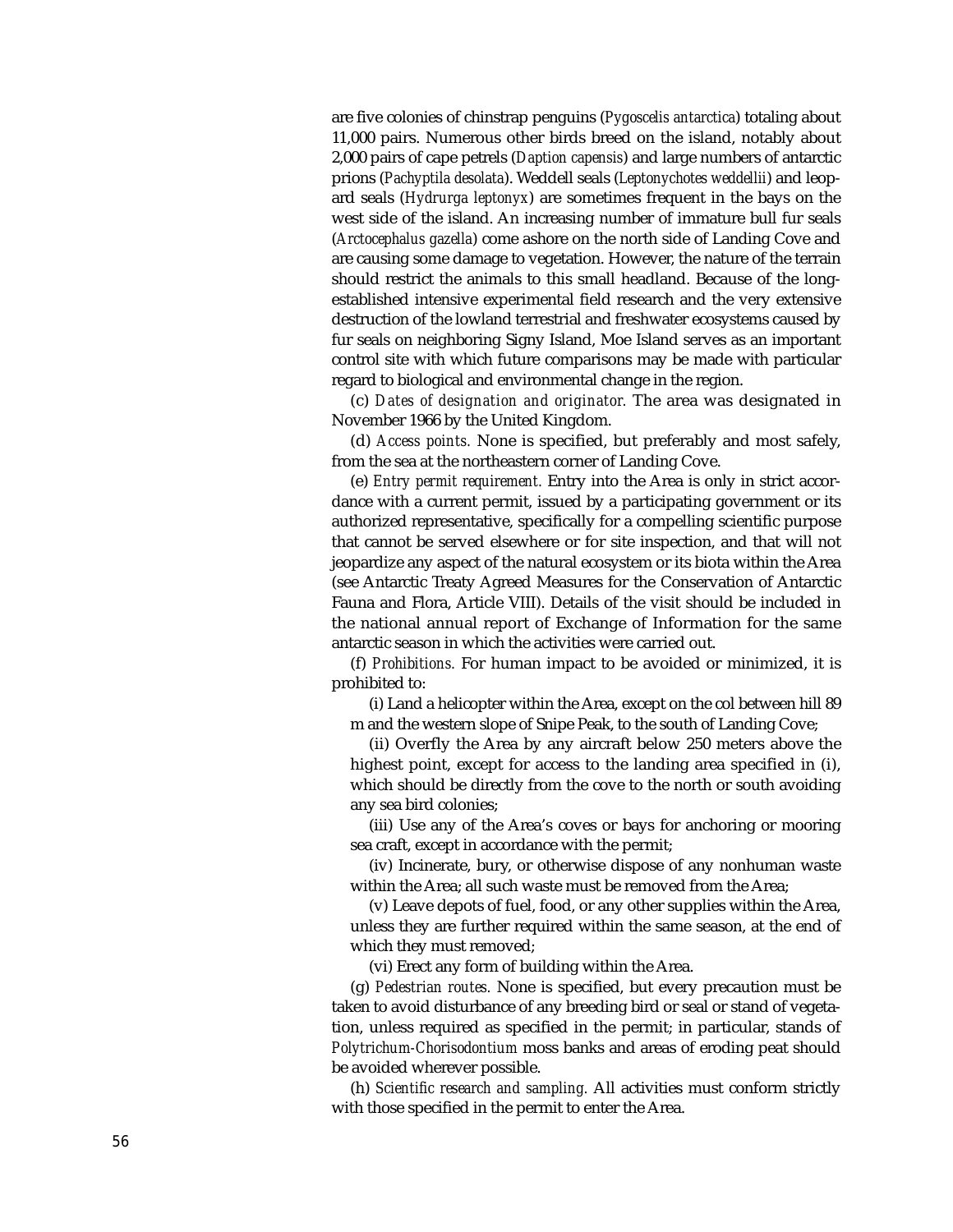(i) *Inspection and maintenance.* Inspection visits to the Area should be made once every year to assess the state of the Site and to monitor any significant biological or environmental changes, particularly with regard to increasing damage caused by fur seals to the island's vegetation. Such visits should also be used to maintain boundary markers, notices, etc.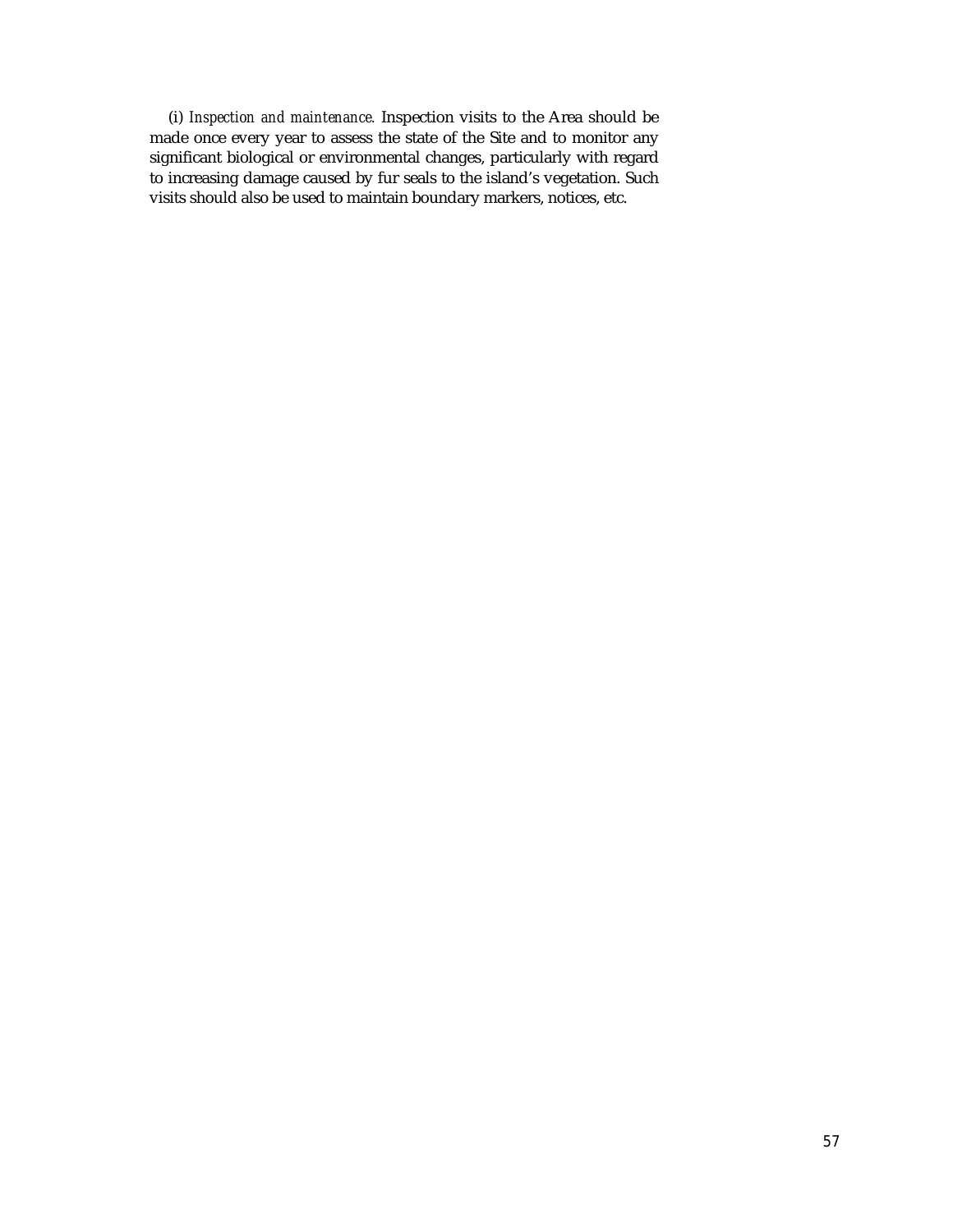Recommendation IV–14, designation Recommendation XVI–6 revision of description and management plan

## **Specially Protected Area No. 14**

Lynch Island, South Orkney Islands

(1) *Geographical location.* Lynch Island (60°40' S. 45°38' W.) is a small island situated at the east end of Marshall Bay, in the middle southern coast of Coronation Island and directly to the north of Signy Island, South Orkney Islands.

(2) *Management Plan.*

(a) *Description of area.* The Area is a small rocky island, about 200 meters from the south coast of Coronation Island, and about 500 meters from east to west and 300 meters from north to south, rising to a flat plateau with a maximum altitude of 33 meters. On the south, east, and west sides there are low cliffs up to 20 meters high and boulder-filled gulleys, while the northern side has a low cliff below a rock terrace at about 5–8 meters altitude. There are no streams or pools, and only a few small late-lying snow patches occur on the southern side of the island.



(b) *Reason for designation*. Lynch Island supports one of the most extensive and dense stands of antarctic hair grass (*Deschampsia antarctica*) known in the Treaty Area. The only other antarctic flowering plant, antarctic pearlwort (*Colobanthus quitensis*), is also abundant. The cryptogamic vegetation is typical of the region, but several species of moss are unusually fertile here (notably *Polytrichum alpinum* and *Muelleriella crassifolia*). Beneath the grass awards on the moist north-facing slope, a shallow loamlike earth resembling tundra brown soil has developed and contains a rich invertebrate fauna. Moist moss in rock crevices on the north side of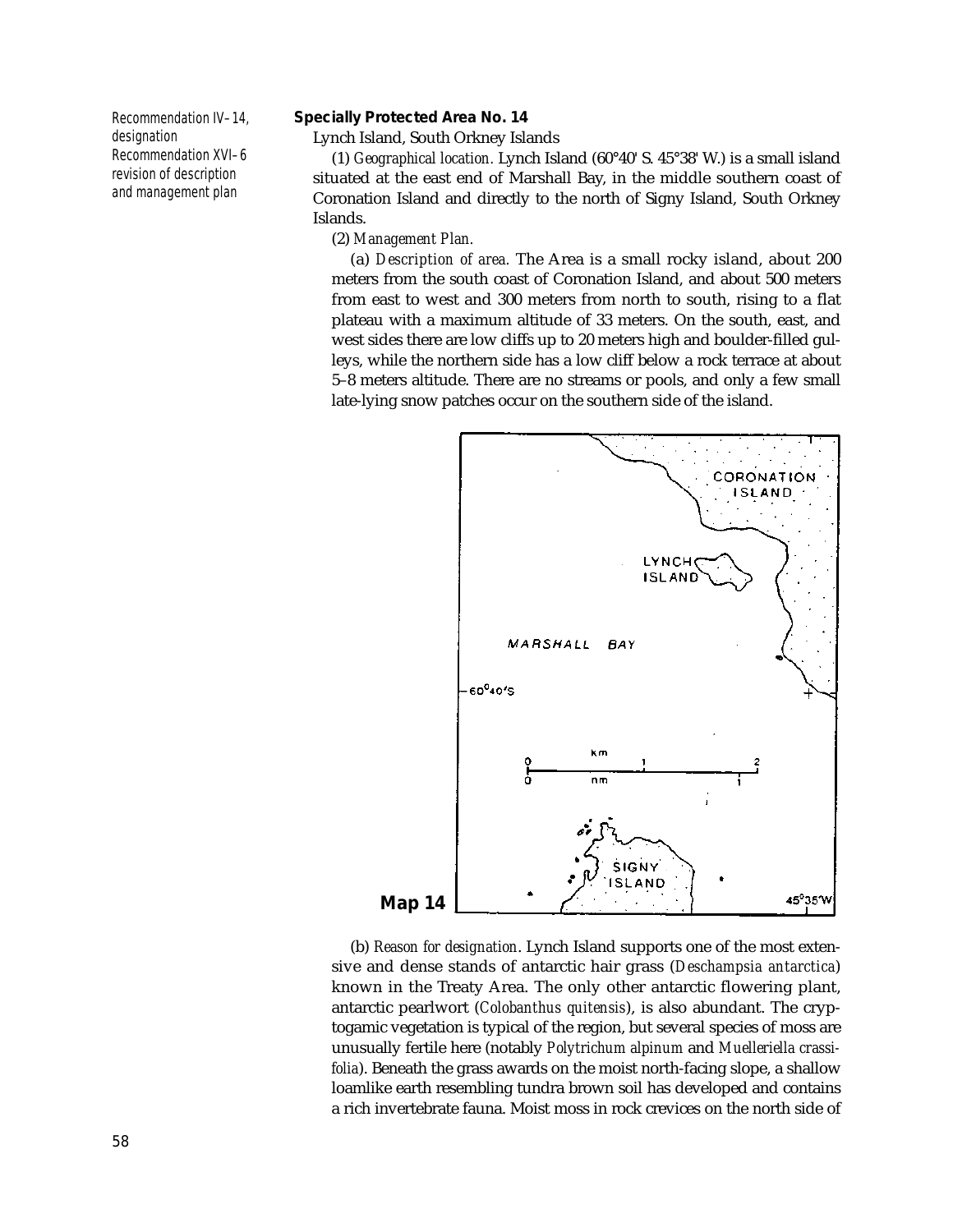the island harbors a rare terrestrial enchytraeid worm. Breeding birds are poorly represented, but most species of antarctic seals are common around the island and occasionally ashore (particularly an increasing number of immature bull fur seals, *Arctocephalus gazella*, which come ashore in summer).

(c) *Date of designation and originator.* The Area was designated in November 1966 by the United Kingdom.

(d) *Access points.* Access should be from the sea, landing at a prominent low rocky promontory or the adjacent cove to the west, on the north side of the island.

(e) *Entry permit requirement.* Entry into the Area is only in strict accordance with a current permit, issued by a participating government or its authorized representative, specifically for a compelling scientific purpose that cannot be served elsewhere or for site inspection, and that will not jeopardize any aspect of the natural ecosystem or its biota within the Area (see Antarctic Treaty Agreed Measures for the Conservation of Antarctic Fauna and Flora, Article VIII). Details of the visit should be included in the national annual report of Exchange of Information for the same antarctic season in which the activities were carried out.

(f) *Prohibitions.* For human impact to be avoided or minimized, it is prohibited to:

(i) Drive any vehicle within the Area;

(ii) Land a helicopter within the Area;

(iii) Overfly the Area by any aircraft below 250 meters above the highest point;

(iv) Use any of the Area's coves or bays for anchoring or mooring sea craft, except in accordance with the permit;

(v) Incinerate, bury, or otherwise dispose of any nonhuman waste within the Area; all such waste must be removed from the Area;

(vi) Leave depots of fuel, food, or any other supplies within the Area, unless they are further required within the same season, at the end of which they must removed;

(vii) Erect any form of building within the Area.

(g) *Pedestrian routes.* None is specified, but every precaution must be taken to avoid disturbance of any breeding bird or seal or stand of vegetation, unless required as specified in the permit; in particular, areas of *Deschampsia* and *Colobanthus* should be avoided wherever possible.

(h) *Scientific research and sampling.* All activities must conform strictly with those specified in the permit to enter the Area.

(i) *Inspection and maintenance.* Inspection visits to the Area should be made at least once every year to assess the state of the Site and to monitor any significant biological or environmental changes, particularly with regard to increasing damage caused by fur seals to the island's grassdominated communities. Such visits should also be used to maintain boundary markers, notices, etc.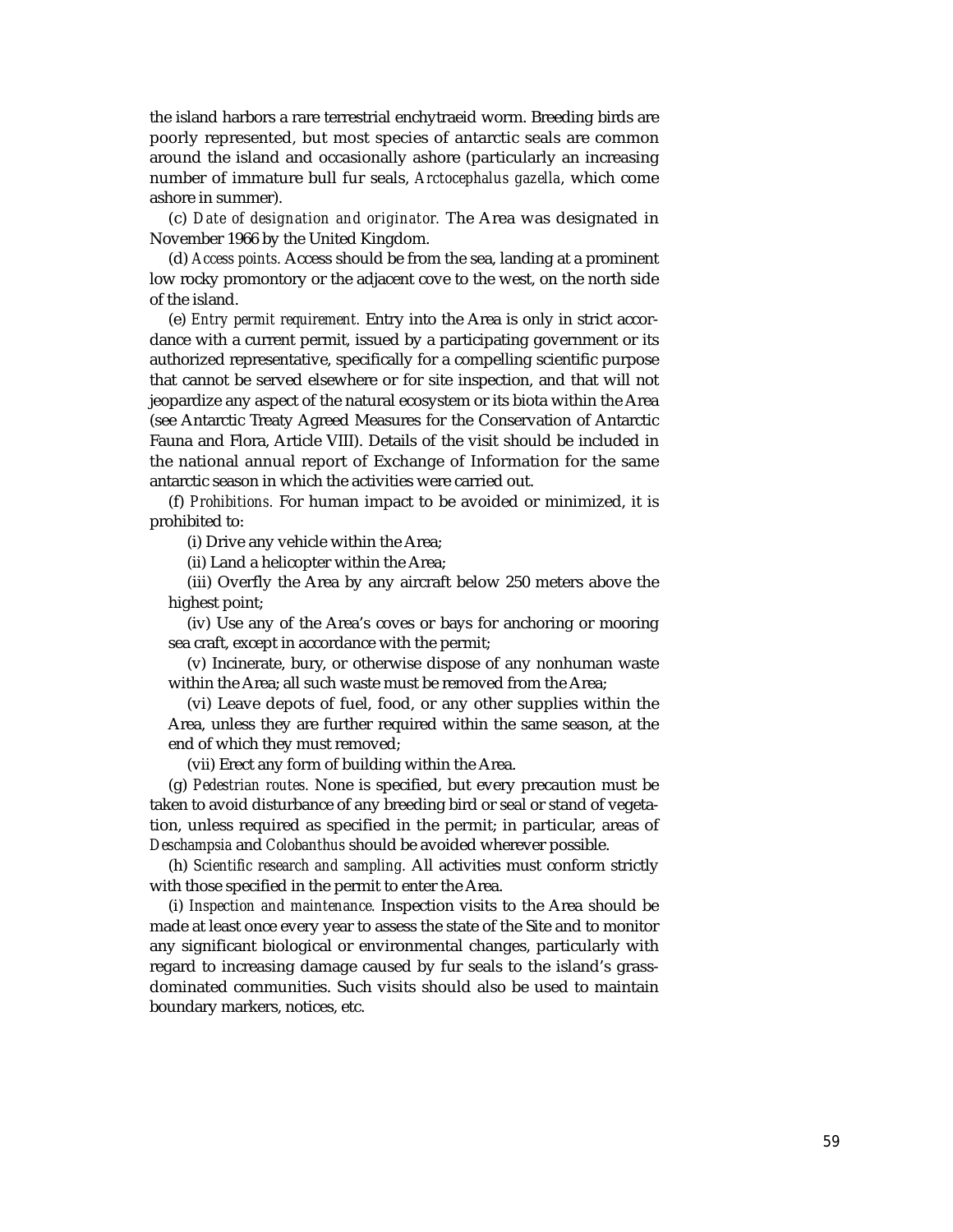Recommendation IV–15, designation Recommendation XVI–6, revision of description and management plan

## **Specially Protected Area No. 15**

Southern Powell Island and Adjacent Islands, South Orkney Islands

(1) *Geographical location.* Powell Island (60°45' S. 45°02' W.) is the third largest of the South Orkney Islands, lying between Coronation Island to the west and Laurie Island to the east.

(2) *Management Plan.*

(a) *Description of area.* The Area includes all of Powell Island south of the latitude of the southern summit of John Peaks (375 meters altitude), together with Michelsen Island (a peninsula rising to 38 meters altitude and separated from a long promontory at the south end of Powell Island by a low isthmus which floods at high tide) and adjacent unnamed rocky islets, Christoffersen Island (96 meters altitude) to the west, Grey Island (43 meters altitude) to the south, and Fredriksen Island (about 300 meters altitude) to the east. All but southern Powell Island ("Crutchley Ice Piedmont") are mainly ice free in summer. All intervening sea is included within the Area.



(b) *Reason for designation.* The Area is of exceptional biological interest, supporting limited stands of vegetation typical of biotically influenced coastal habitats of the region and considerable populations of a diversity of bird and seal species. The bryophyte vegetation is best developed at the extreme northwest corner of the Area on southwest Powell Island, on Christoffersen Island and locally on northern Fredriksen Island; elsewhere there are extensive nitrophilous lichen communities on the rocks and cliffs. There are several biotically contaminated meltpools and streams, especial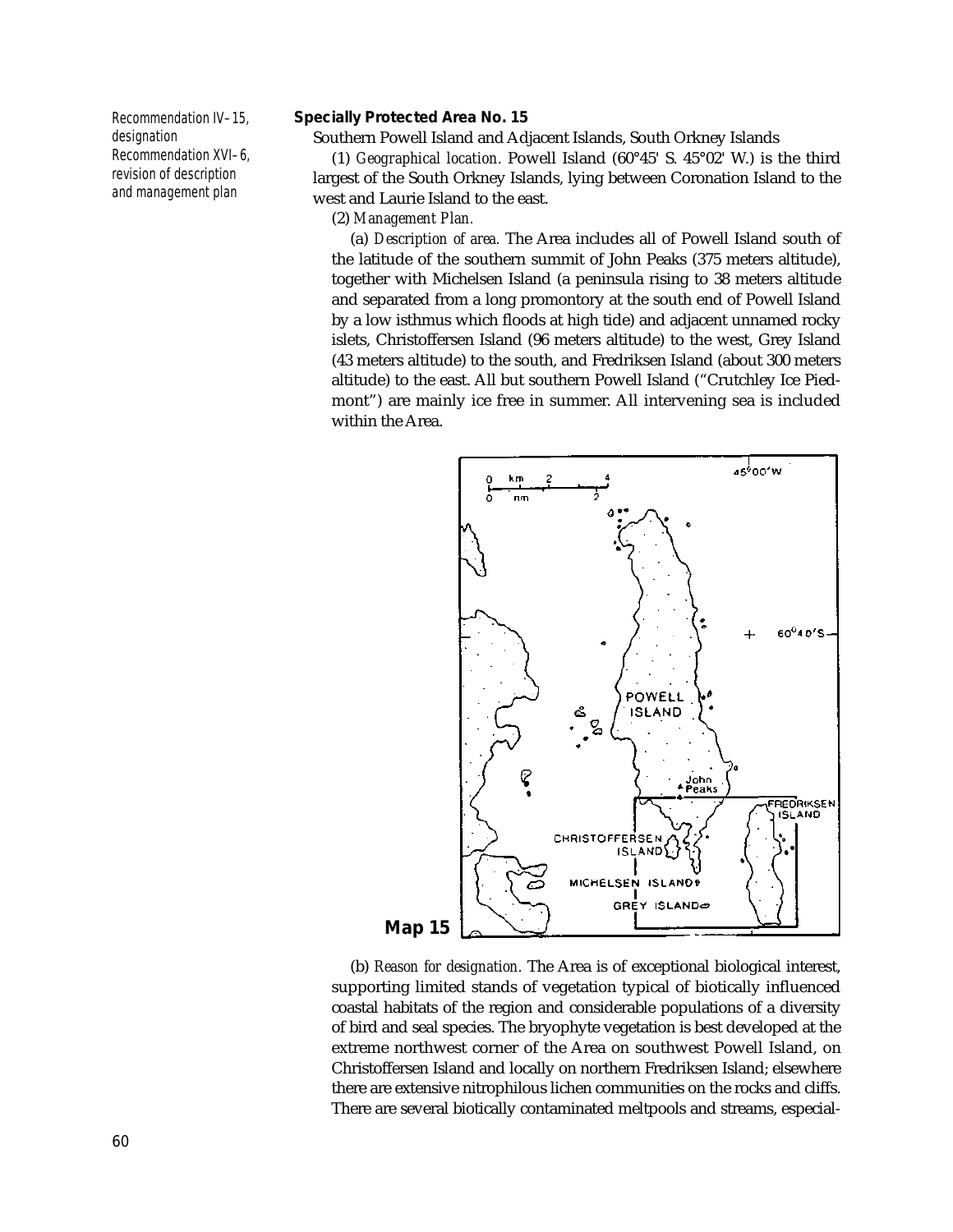ly on the beach on the east side of southern Powell Island where "Crutchley Ice Piedmont" is receding. Large numbers of penguins and petrels breed throughout the Area. There are about 50,000 breeding pairs of chinstrap penguins (*Pygoscelis antarctica*), of which about 80 percent occur on Fredriksen Island, and about the same number of Adélie penguins (*P. adeliae*), of which almost all occur in the southern Powell–Michelsen Island area. There are about 3,000 pairs of gentoo penguins (*P. papua*) breeding on the southern promontory of Powell Island, Michelsen Island, and Christoffersen Island. There are also a few pairs of macaroni penguins (*Eudyptes chrysolophus*). Other breeding birds include southern giant petrels (*Macronectes giganteus*), cape petrels (*Daption capensis*), snow petrels (*Pagodroma nivea*), Wilson's storm petrels (*Oceanites oceanicus*), blue-eyed shags (*Phalacrocorax atriceps*), Dominican gulls (*Larus dominicanus*), antarctic terns (*Sterna vittata*), brown skuas (*Catharacta lonnbergii*), sheath bills (*Chionis alba*), and possibly antarctic prions (*Pachyptila desolata*), and black-bellied storm petrels (*Fregatta tropica*). The isthmus between southern Powell Island and Michelsen Island is the longest-known breeding site in the Antarctic for fur seals (*Arctocephalus gazella*) since their near extermination in the nineteenth century. However, the small number of pups born annually has not increased substantially; a few pups are also born on suitable beaches on Fredriksen IsIand. Other seals are frequent on the beaches, e.g., elephant seals (*Mirounga leonina*), Weddell seals (*Leptonychotes weddellii*), and leopard seals (*Hydrurga leptonyx*), and crab eater seals (*Lobodon carcinophagus*) are occasionally seen on icefloes within the Area.

(c) *Date of designation and originator.* The Area was designated in November 1966 by the United Kingdom.

(d) *Access points.* None is specified, but access should preferably be from the sea.

(e) *Entry permit requirement.* Entry into the Area is only in strict accordance with a current permit, issued by a participating government or its authorized representative, specifically for a compelling scientific purpose that cannot be served elsewhere or for site inspection, and that will not jeopardize any aspect of the natural ecosystem or its biota within the Area (see Antarctic Treaty Agreed Measures for the Conservation of Antarctic Fauna and Flora, Article VIII). Details of the visit should be included in the national annual report of Exchange of Information for the same antarctic season in which the activities were carried out.

(f) *Prohibitions.* For human impact to be avoided or minimized, it is prohibited to:

(i) Drive any vehicle within the Area;

(ii) Land a helicopter within the Area, except on the northeastern part of the beach on the east side of the promontory of southern Powell Island, providing there are no aggregations of wildlife, or on unvegetated areas in the north of Fredriksen Island, both to be at least 0.5 kilometer from any bird or seal colonies or aggregations;

(iii) Overfly the Area by any aircraft below 250 meters above the highest point;

(iv) Use any of the Area's coves or bays for anchoring or mooring sea craft, except in accordance with the permit; ships may anchor only in the strait between Michelsen Island and Fredriksen Island;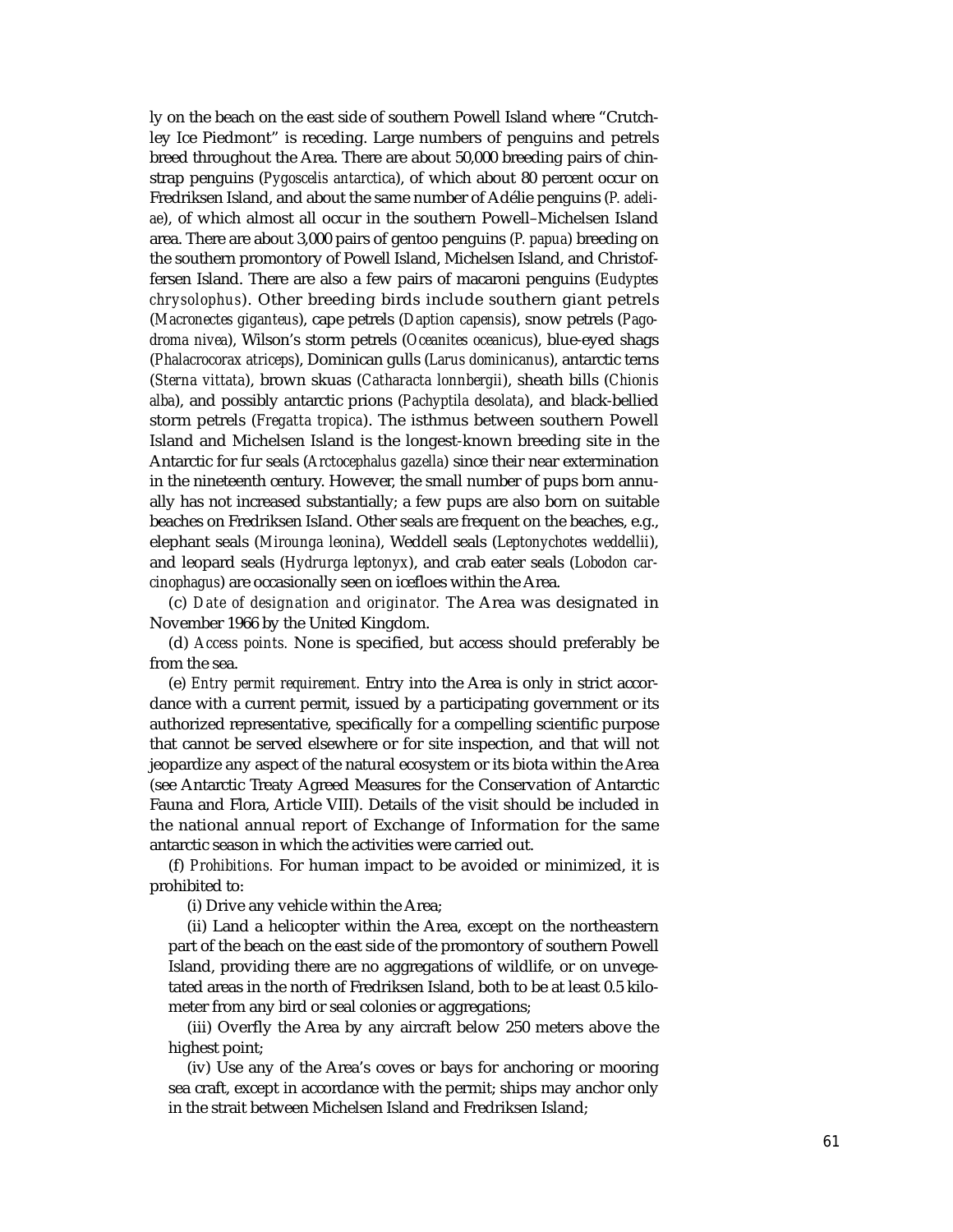(v) Incinerate, bury, or otherwise dispose of any nonhuman waste within the Area; all such waste must be removed from the Area;

(vi) Leave depots of fuel, food, or any other supplies within the Area, unless they are further required within the same season, at the end of which they must removed;

(vii) Erect any form of building within the Area.

(g) *Pedestrian routes.* None is specified, but every precaution must be taken to avoid disturbance of any breeding bird (especially giant petrels, which pedestrians should not approach closer than 100 meters) or seal or stand of vegetation, unless required as specified in the permit.

(h) *Scientific research and sampling.* All activities must conform strictly with those specified in the permit to enter the Area.

(i) *Inspection and maintenance.* Inspection visits to the Area should be at least once every 5 years to assess the state of the Site and to monitor any significant biological or environmental changes. Other visits should be made as necessary to maintain boundary markers, notices, etc.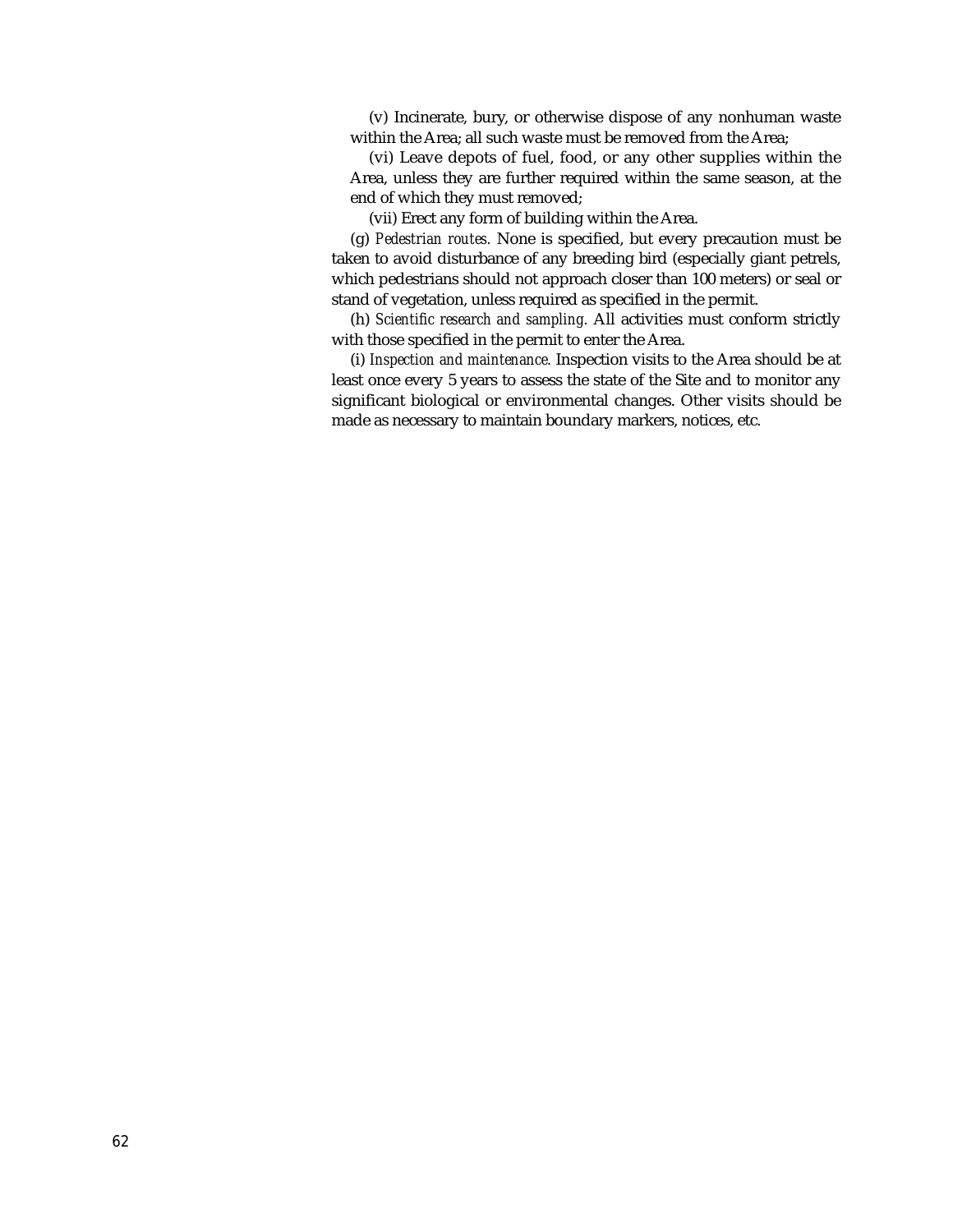#### **Specially Protected Area No. 16**

Coppermine Peninsula, Robert Island, South Shetland Islands

(1) *Geographical location.* Coppermine Peninsula (62°23' S. 59°44' W.) is situated on the west side of Robert Island, which lies between Nelson Island to the east and Greenwich Island to the west, midway along the South Shetland Islands archipelago.

(2) *Management Plan.*

(a) *Description of area.* The Area comprises all land west of a north–south line across the isthmus between Carlota Cove and Coppermine Cove, 100 meters west of a small group of Chilean refuge huts. The peninsula is about 1.7 kilometers from southeast to northwest and up to 0.6 kilometer from northeast to southwest and is largely surrounded by precipitous cliffs. There are three prominent low hills which reach a highest point at about 220 meters. The easternmost lies close to the isthmus; there is a central hill composed of basaltic columns and referred to as "Neptune's Cathedral," and the westernmost is situated above Fort William at the extreme west of the peninsula. The isthmus (mainly outside the Area) is a 250-meter-wide raised beach reaching about 10 meters' altitude. Much of the higher ground is permanently ice covered. There are numerous small streams and pools in summer.



(b) *Reason for designation.* Coppermine Peninsula is a biologically rich area with a diverse biota typical of the South Shetland Islands. It supports a wide range of plant communities with associated invertebrate fauna; the vertebrate fauna is also particularly well represented. The outstanding feature of the vegetation is a 1.5-hectare closed carpet of the mosses *Calliergidium austro-stramineum*, *Calliergon sarmentosum*, and *Drepanocladus*

Recommendation VI–10, designation Recommendation XVI–6, revision of description and management plan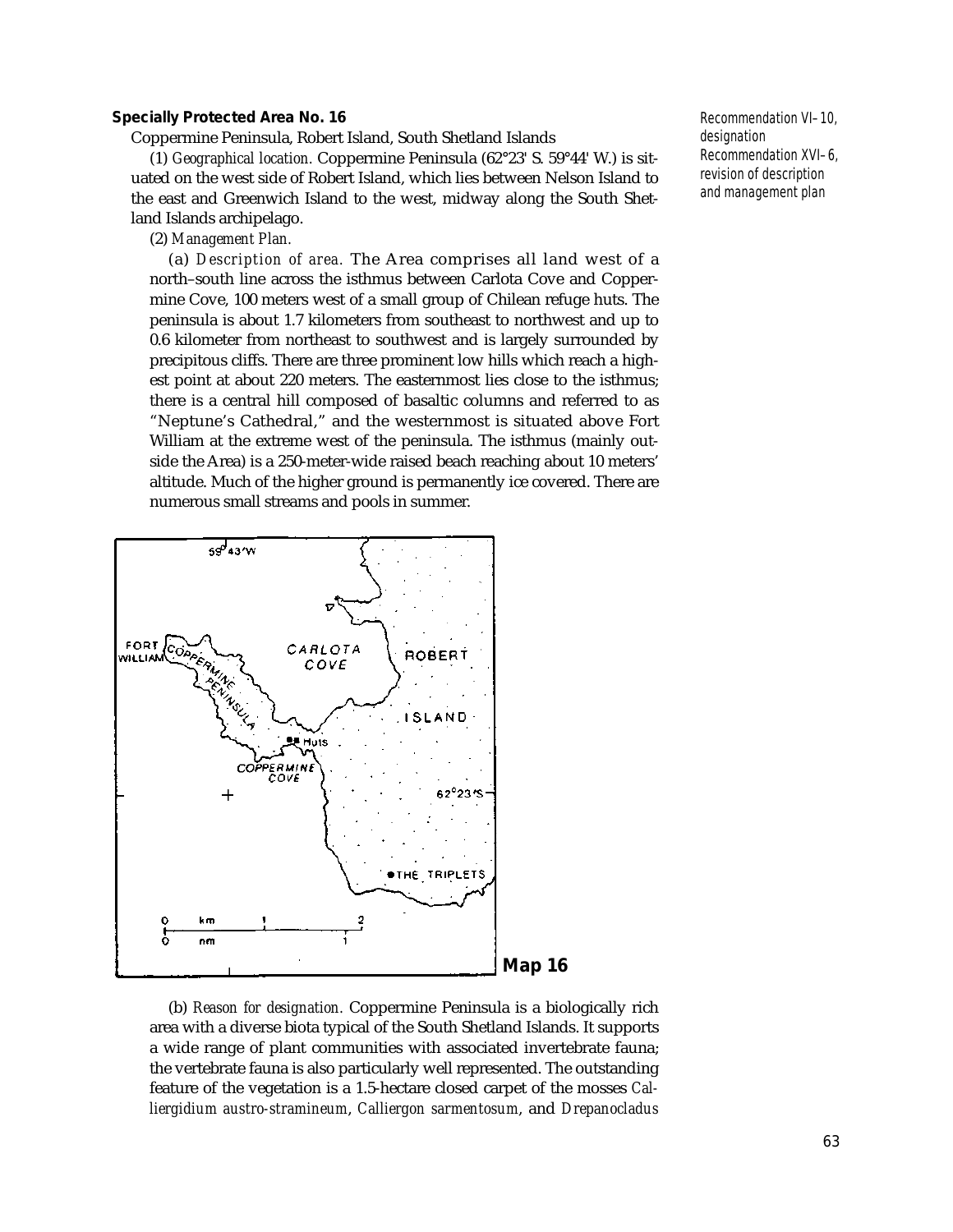*uncinatus*, representing one of the largest continuous moss stands in the Antarctic. It overlies a thick layer of wet moss peat. Large stands of the foliose cyanobacterium *Nostoc commune* occur on moist slopes and in depressions. A large number of bryophyte and lichen species occur within the Area, and antarctic hair grass (*Deschampsia antarctica*) is frequent. A small colony of chinstrap penguins (*Pygoscelis antarctica*) occurs at Fort William. There are about 30 small colonies of southern giant petrels (*Macronectes giganteus*). Other breeding species include about 2,000 nests of Wilson's storm petrels (*Oceanites oceanicus*) in at least 13 colonies, up to 1,000 antarctic terns (*Sterna vittata*) in 9 colonies, 300–400 Dominican gulls (*Larus dominicanus*) in 10 colonies, and numerous brown skuas (*Catharacta lonnbergii*). Seals are common around the peninsula and frequently haul out at the isthmus, notably elephant seals (*Mirounga leonina*), Weddell seals (*Leptonychotes weddellii*), and increasingly large numbers of fur seals (*Arctocephalus gazella*).

(c) *Date of designation and originator.* The Area was designated in November 1966 by Chile.

(d) *Access points.* Access should be from the isthmus outside the Area by sea from Coppermine Cove or Carlota Cove, or by helicopter also to the east of the Area.

(e) *Entry permit requirement.* Entry to the Area is only in strict accordance with a current permit, issued by a participating government or its authorized representative, specifically for a compelling scientific purpose that cannot be served elsewhere or for site inspection, and that will not jeopardize any aspect of the natural ecosystem or its biota within the Area (see Antarctic Treaty Agreed Measures for the Conservation of Antarctic Fauna and Flora, Article VIII). Details of the visit should be included in the national annual report of Exchange of Information for the same antarctic season in which the activities were carried out.

(f) *Prohibitions.* For human impact to be avoided or minimized, it is prohibited to:

(i) Drive any vehicle within the Area;

(ii) Land a helicopter within the Area;

(iii) Overfly the Area by any aircraft below 250 meters above the highest point;

(iv) Use any of the Area's coves or bays for anchoring or mooring sea craft, except in accordance with the permit;

(v) Incinerate, bury, or otherwise dispose of any nonhuman waste within the Area; all such waste must be removed from the Area;

(vi) Leave depots of fuel, food, or any other supplies within the Area, unless they are further required within the same season, at the end of which they must removed;

(vii) Erect any form of building within the Area.

(g) *Pedestrian routes.* None is specified, but every precaution must be taken to avoid disturbance of any breeding bird (especially giant petrels, which pedestrians should not approach closer than 100 meters) or seal or stand of vegetation (especially the extensive carpet of moss on the isthmus), unless required as specified in the permit.

(h) *Scientific research and sampling.* All activities must conform strictly with those specified in the permit to enter the Area.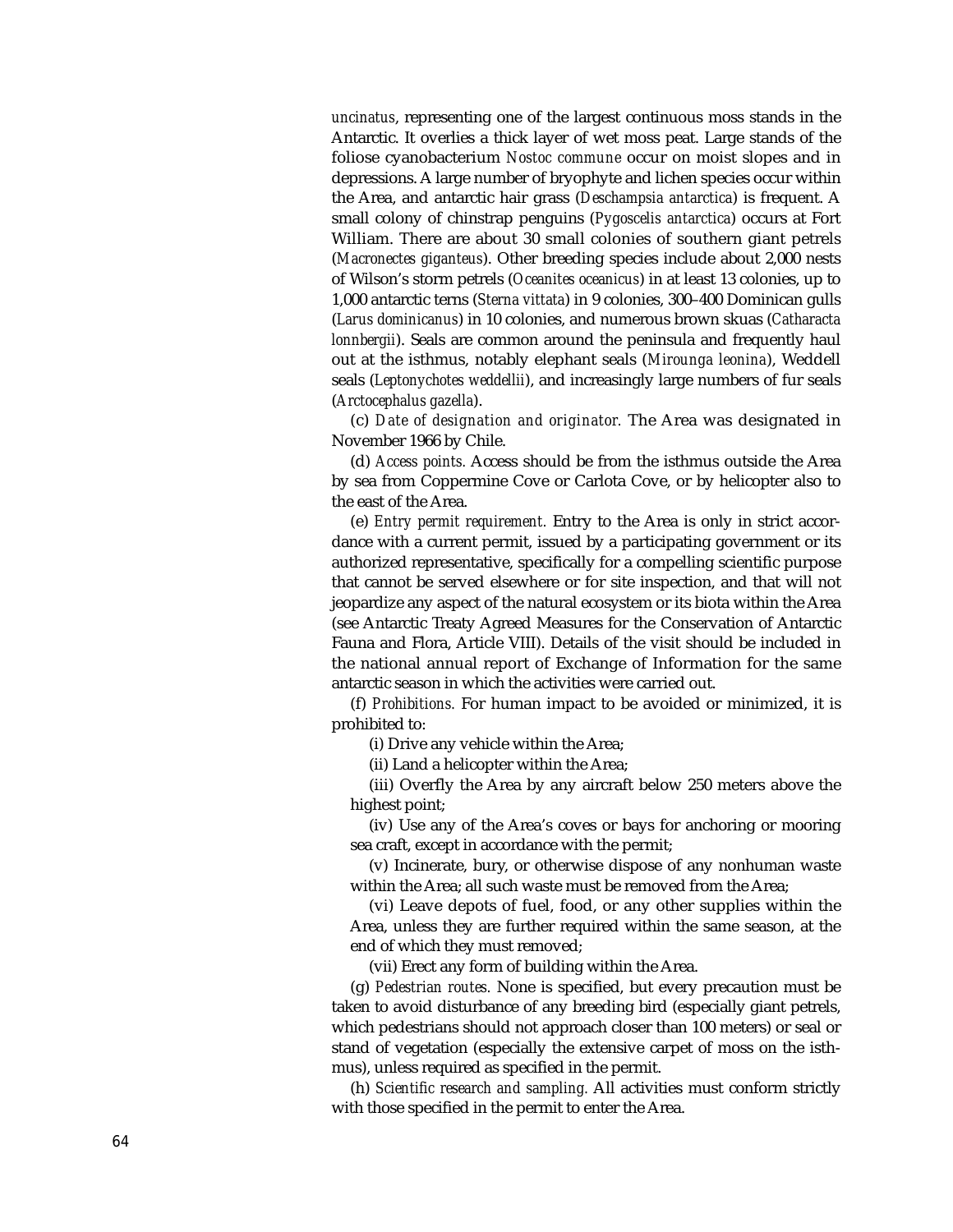(i) *Inspection and maintenance.* Inspection visits to the Area should be at least once every 3 years to assess the state of the Site and to monitor any significant biological or environmental changes. Other visits should also be used to maintain boundary markers, notices, etc.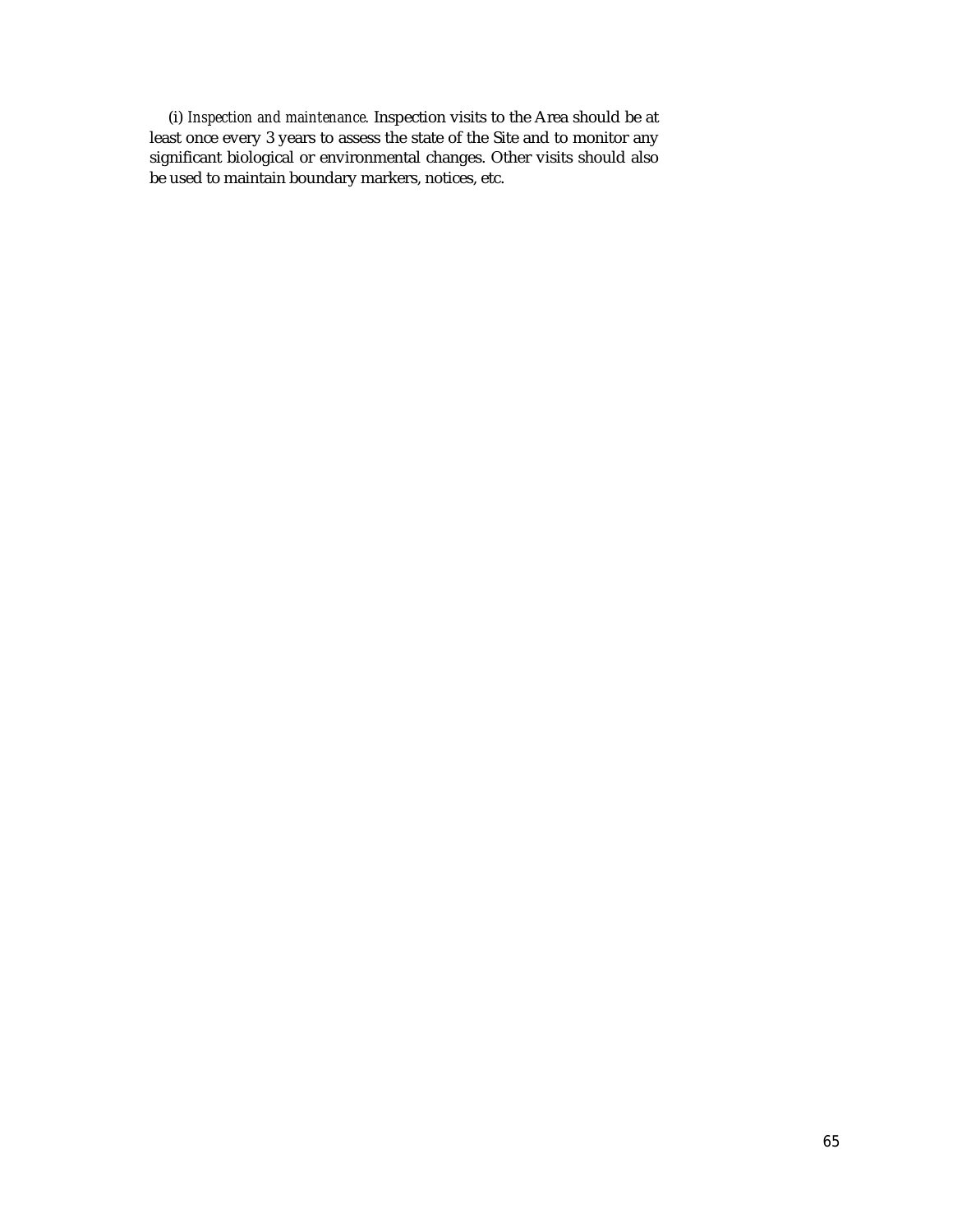Recommendation VIII–1, designation

# **Specially Protected Area No. 17**

Litchfield Island, Arthur Harbor, Palmer Archipelago

(1) *Description.* Litchfield is a small island, about 2.5 square kilometers in area. The Area (64°46' S. 64°06' W.) is shown on map 17.

(2) *Designation*. The area was designated on the grounds that Litchfield Island, together with its littoral, possesses an unusually rich collection of marine and terrestrial life, is unique among the neighboring islands as a breeding place for six species of native birds, and provides an outstanding example of the natural ecological system of the Antarctic Peninsula area.

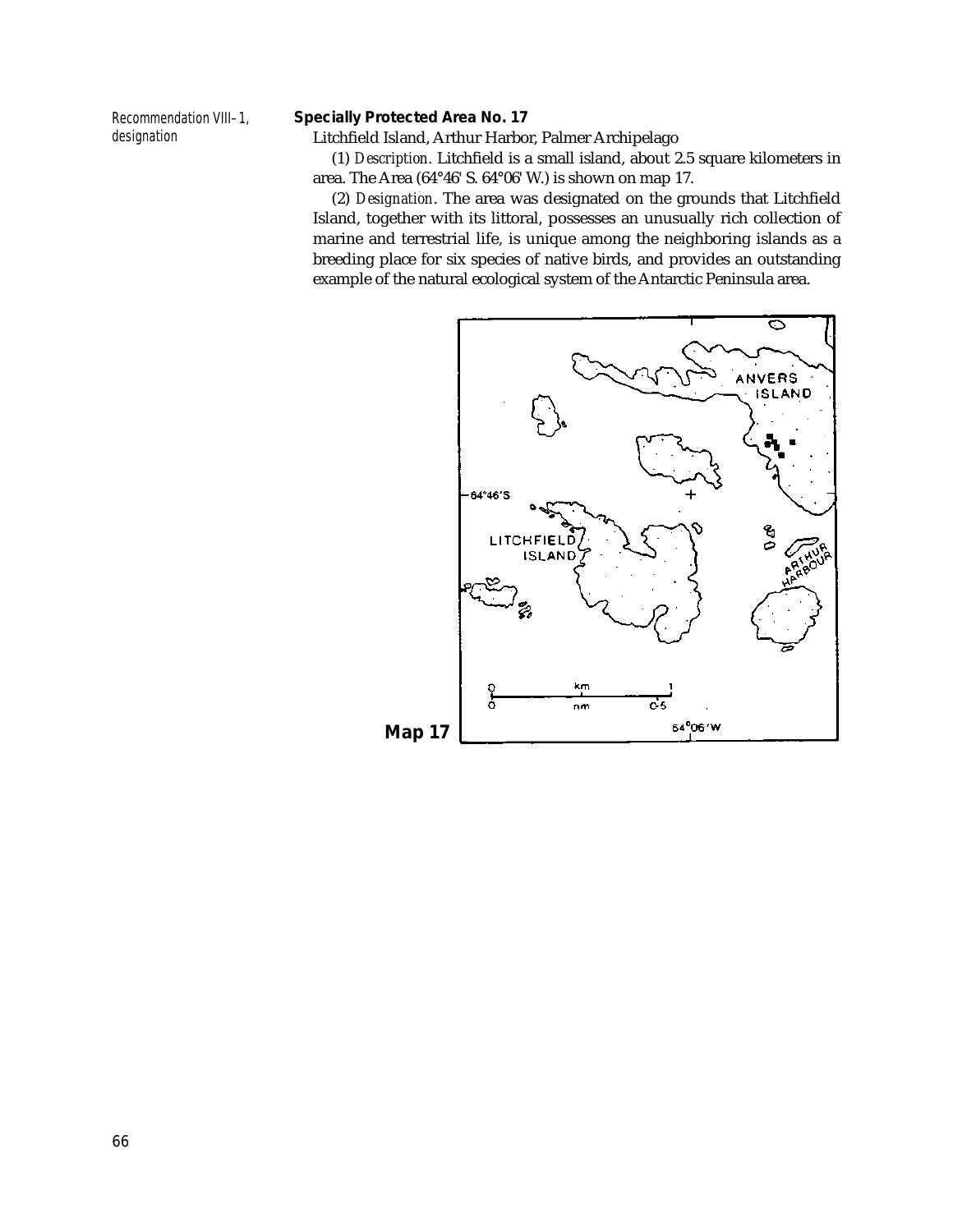#### **Specially Protected Area No. 18**

North Coronation Island, South Orkney Islands

(1) *Geographical location.* Coronation Island (60°37' S. 45°35' W.) is the largest of the South Orkney Islands, situated at the west end of the archipelago.

# (2) *Management Plan.*

(a) *Description of area.* The Area lies on the central north side of Coronation Island. It is bounded to the east by Foul Point (60°32' S. 45°29' W.) and to the west by Conception Point (60°31' S. 45°41' W.); the entire area between these points, together with the intervening sea, is included in the Site. The eastern boundary follows a precipitous ridge 6 kilometers southward to a position at 2,500 feet (approximately 750 meters) altitude immediately to the west of Mount Nivea summit (60°35' S. 45°29' W.), thence west–southwestward for 5.5 kilometers to a position at 3,000 feet (approximately 900 meters) altitude to the northeast of Wave Peak summit (60°37' S. 45°36' W.), and from there 4 kilometers westward across the Brisbane Heights plateau, then 4 kilometers north–northwest to an unnamed summit at 3,532 feet (approximately 1,060 meters) and north for 6 kilometers to Conception Point. The summits of Mount Nivea and Wave Peak and the col known as High Stile are outside the Area. Ommanney Bay and the unnamed bay to the west are included within the Area, south of the boundary between Conception and Foul points (11.5 kilometers).



(b) *Reason for designation.* The Area embraces areas of coastal ice-free terrain (Conception, Prong, and Foul Points), with large sea bird colonies and lichen-dominated cliffs, and permanent ice fields (two major glaciers

Recommendation XIII–10, designation Recommendation XVI–6, revision of description and management plan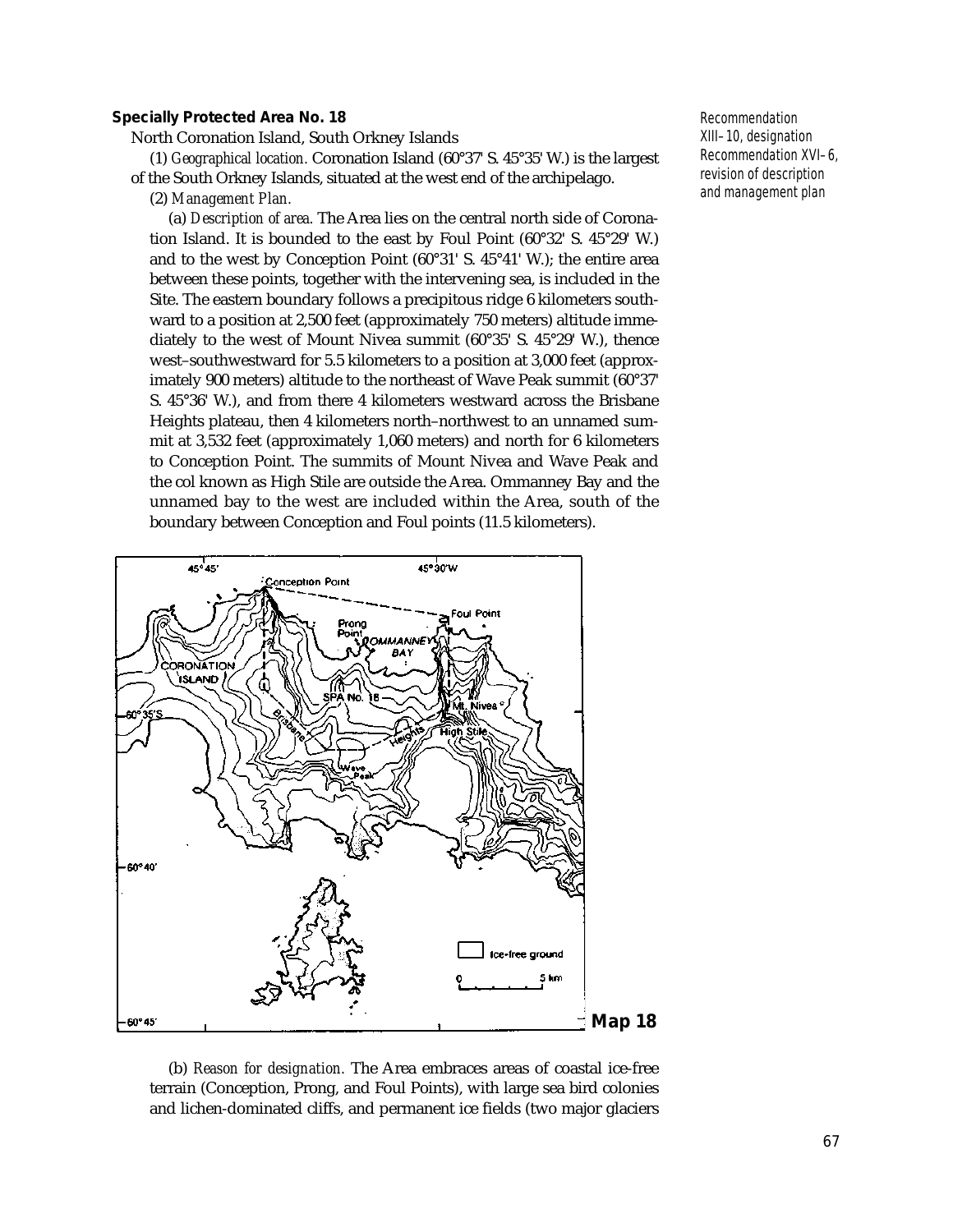and ice cliffs rising to the Brisbane Heights plateau) which provide an excellent representative area of a pristine ice environment near the northern limit of the maritime Antarctic and Antarctic Treaty Area. The interrelated terrestrial, ice, and marine components of the Area are an integrated example of the coastal permanent ice and sublittoral ecosystems typical of the maritime antarctic environment.

(c) *Date of designation and originator.* The Area was designated in October 1985 by the United Kingdom.

(d) *Access points.* None is specified.

(e) *Entry permit requirement.* Entry into the Area is only in strict accordance with a current permit, issued by a participating government or its authorized representative, specifically for a compelling scientific purpose that cannot be served elsewhere or for site inspection, and that will not jeopardize any aspect of the natural ecosystem or its biota within the Area (see Antarctic Treaty Agreed Measures for the Conservation of Antarctic Fauna and Flora, Article VIII). Details of the visit should be included in the national annual report of Exchange of Information for the same antarctic season in which the activities were carried out.

(f) *Prohibitions.* For human impact to be avoided or minimized, it is prohibited to:

(i) Drive any vehicle within the Area; land a helicopter within 0.5 kilometer of any bird or seal colonies or aggregations, or on any of the ice fields;

(ii) Overfly Conception, Prong, or Foul Points below 250 meters above their respective highest points;

(iii) Use any of the Area's coves or bays for anchoring or mooring sea craft, except in accordance with the permit; ships must not enter the Area;

(iv) Incinerate, bury, or otherwise dispose of any nonhuman waste within the Area; all such waste, including human waste in all ice-covered areas, must be removed from the Area;

(v) Leave depots of fuel, food, or any other supplies within the Area, unless they are further required within the same season, at the end of which they must removed;

(vi) Erect any form of building within the Area.

(g) *Pedestrian routes.* None is specified, but every precaution must be taken to avoid disturbance of any breeding bird or seal.

(h) *Scientific research and sampling.* All activities must conform strictly with those specified in the permit to enter the Area.

(i) *Inspection and maintenance.* Inspection visits to the Area should be made no more than once every 5 years to assess the state of the Site and to monitor any significant biological or environmental changes. Other visits should be made as necessary to maintain boundary markers, notices, etc.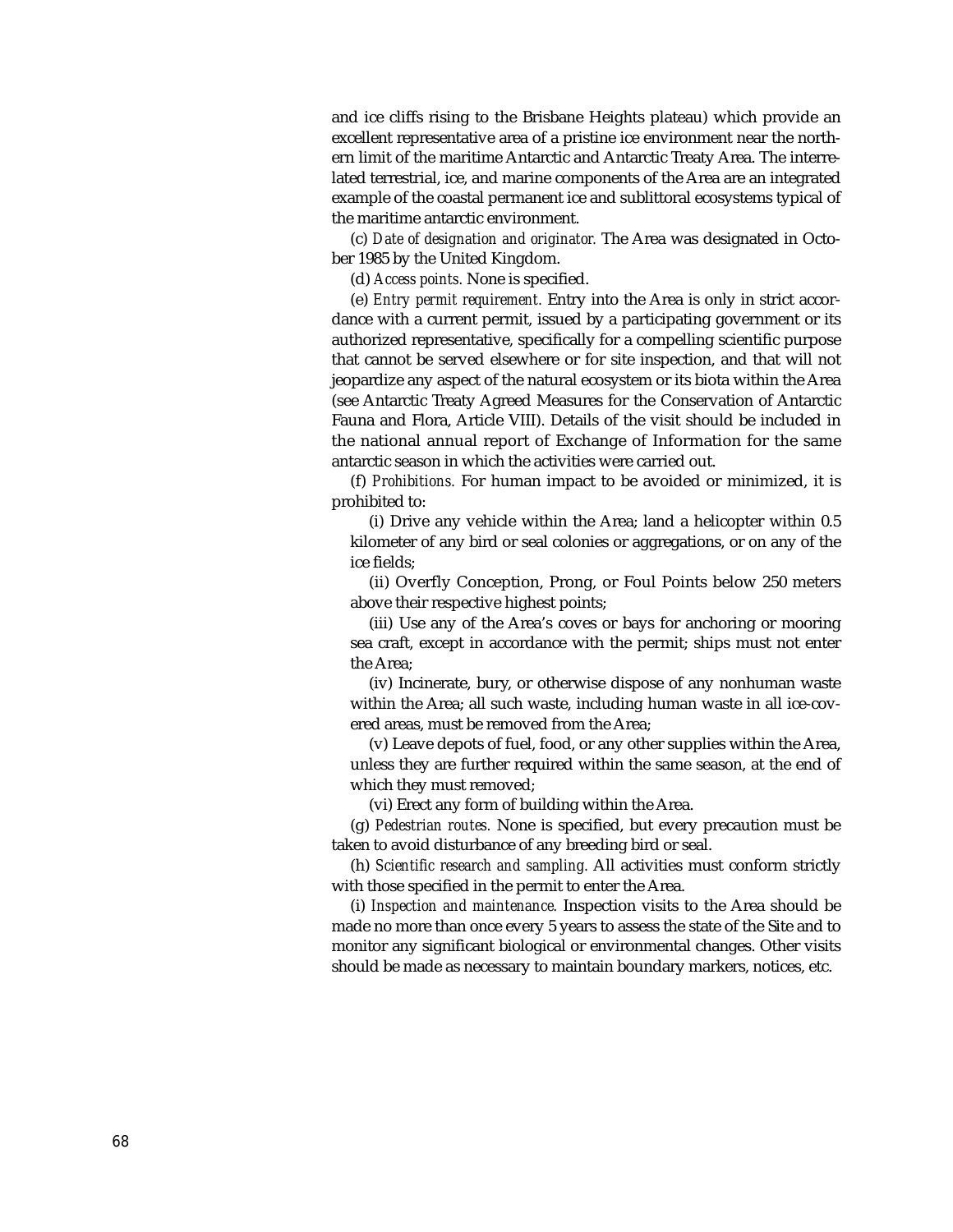#### **Specially Protected Area No. 19**

Lagotellerie Island, Marguerite Bay, Antarctic Peninsula

(1) *Geographical location*. Lagotellerie Island (67°53' S. 67°24' W.) lies about 3 kilometers west of the southern part of Horseshoe Island, Marguerite Bay, southwest Antarctic Peninsula.

(2) *Management Plan.*

(a) *Description of area.* Lagotellerie Island is about 2 kilometers from east to west by about 1 kilometer from north to south and rises steeply to twin summits of approximately 270 and 290 meters' altitude separated by a broad saddle. The north side of the island is largely snow free, with extensive low-lying ground. The south and east sides have precipitous cliffs up to 180 meters high; much of the north side also has steep cliffs dissected by gulleys and traversed by broad rock terraces. There are no permanent streams or pools.



(b) *Reason for designation.* The island has a relatively diverse flora and luxuriant development of plant communities, representative of the southern maritime antarctic region. The north side supports an abundance of antarctic hair grass (*Deschampsia antarctica*), which on some of the terraces forms closed awards up to 10 square meters. antarctic pearlwort (*Colobanthus quitensis*) is also frequent. Both species are close to the southern limit of their range. There is also a rich cryptogamic flora with well-developed communities containing several rare mosses and lichens. Beneath the closed grass and moss stands, a rich loamy earth up to 25 centimeters deep has developed, with a rich invertebrate fauna and microbiota. The island is one of the southernmost sites for the apterous midge *Belgica antarctica*. There is a colony of about 1,000 pairs of Adélie penguins (*Pygoscelis adeliae*) at the southeastern corner of the island. Here, there is also a small colony of about 30 pairs of blue-eyed shags (*Phalacrocorax atriceps*), which is one of the farthest south breeding sites for the species.

Recommendation XIII–11, designation Recommendation XVI–6, revision of description and management plan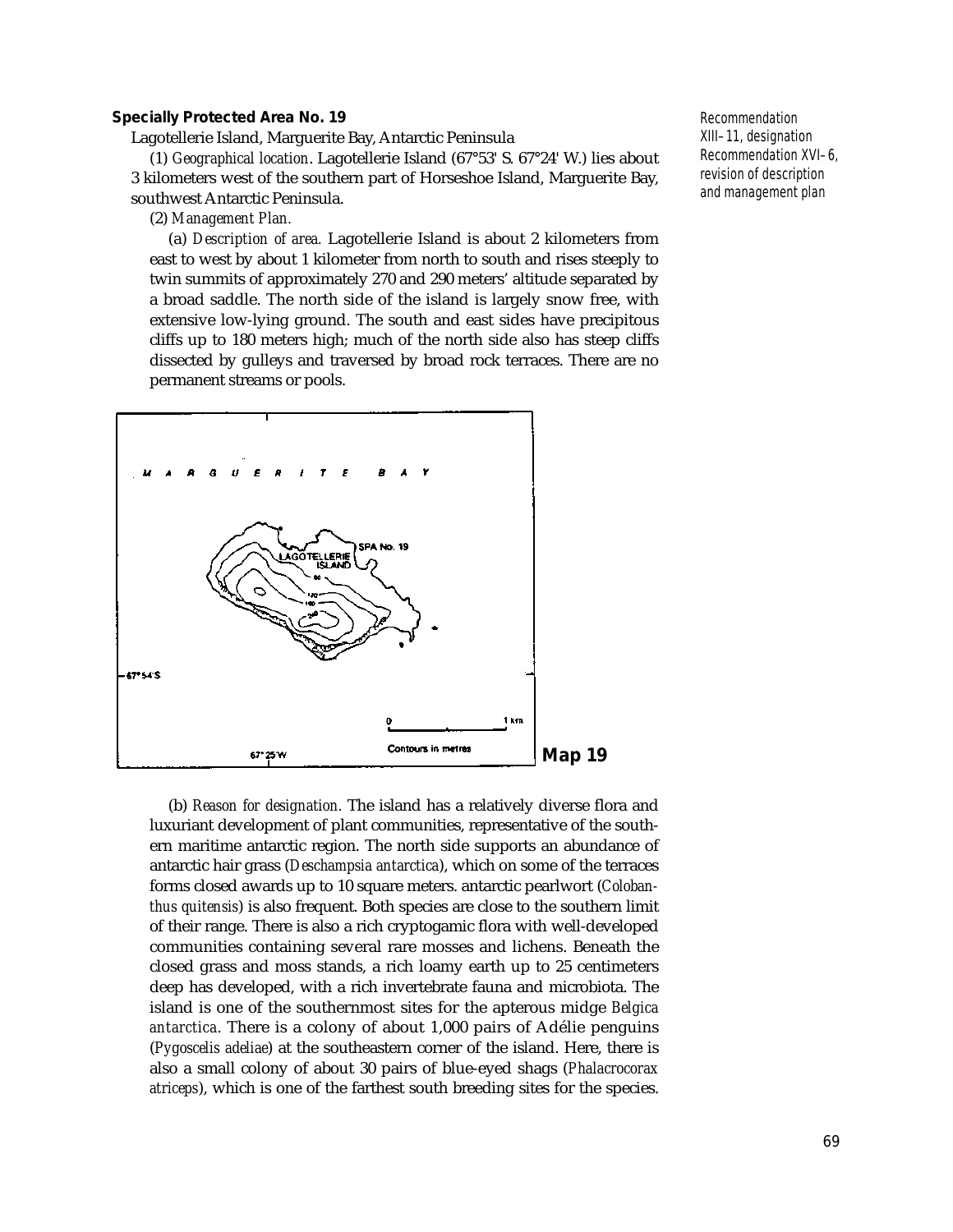Brown and south polar skuas (*Catharacta lonnbergii* and *C. maccormicki*) are abundant and several pairs of each nest on this island.

(c) *Date of designation and originator.* The Area was designated in October 1985 the United Kingdom.

(d) *Access points.* None is specified.

(e) *Entry permit requirement.* Entry into the Area is only in strict accordance with a current permit, issued by a participating government or its authorized representative, specifically for a compelling scientific purpose that cannot be served elsewhere or for site inspection, and that will not jeopardize any aspect of the natural ecosystem or its biota within the Area (see Antarctic Treaty Agreed Measures for the Conservation of Antarctic Fauna and Flora, Article VIII). Details of the visit should be included in the national annual report of Exchange of Information for the same antarctic season in which the activities were carried out.

(f) *Prohibitions.* For human impact to be avoided or minimized, it is prohibited to:

(i) Land a helicopter within the Area, except on the low-lying unvegetated ground in the midnorthern side of the island and on the saddle between the two peaks;

(ii) Overfly the Area by any aircraft below 250 meters above the highest point;

(iii) Use any of the Area's coves for anchoring of mooring seacraft, except in accordance with the permit;

(iv) Incinerate, burn, or otherwise dispose of any nonhuman waste within the Area; all such waste must be removed from the Area;

(v) Leave depots of fuel, food, or any other supplies within the Area, unless they are further required within the same season, at the end of which they must removed;

(vi) Erect any form of building within the Area.

(g) *Pedestrian routes.* None is specified, but every precaution must be taken to avoid disturbance of any breeding bird or seal or stand of vegetation, unless required as specified in the permit.

(h) *Scientific research and sampling.* All activities must conform strictly with those specified in the permit to enter the Area.

(i) *Inspection and maintenance.* Inspection visits to the Area should be at least once every 5 years to assess the state of the Site and to monitor any significant biological or environmental changes. Other visits should be made as necessary to maintain boundary markers, notices, etc.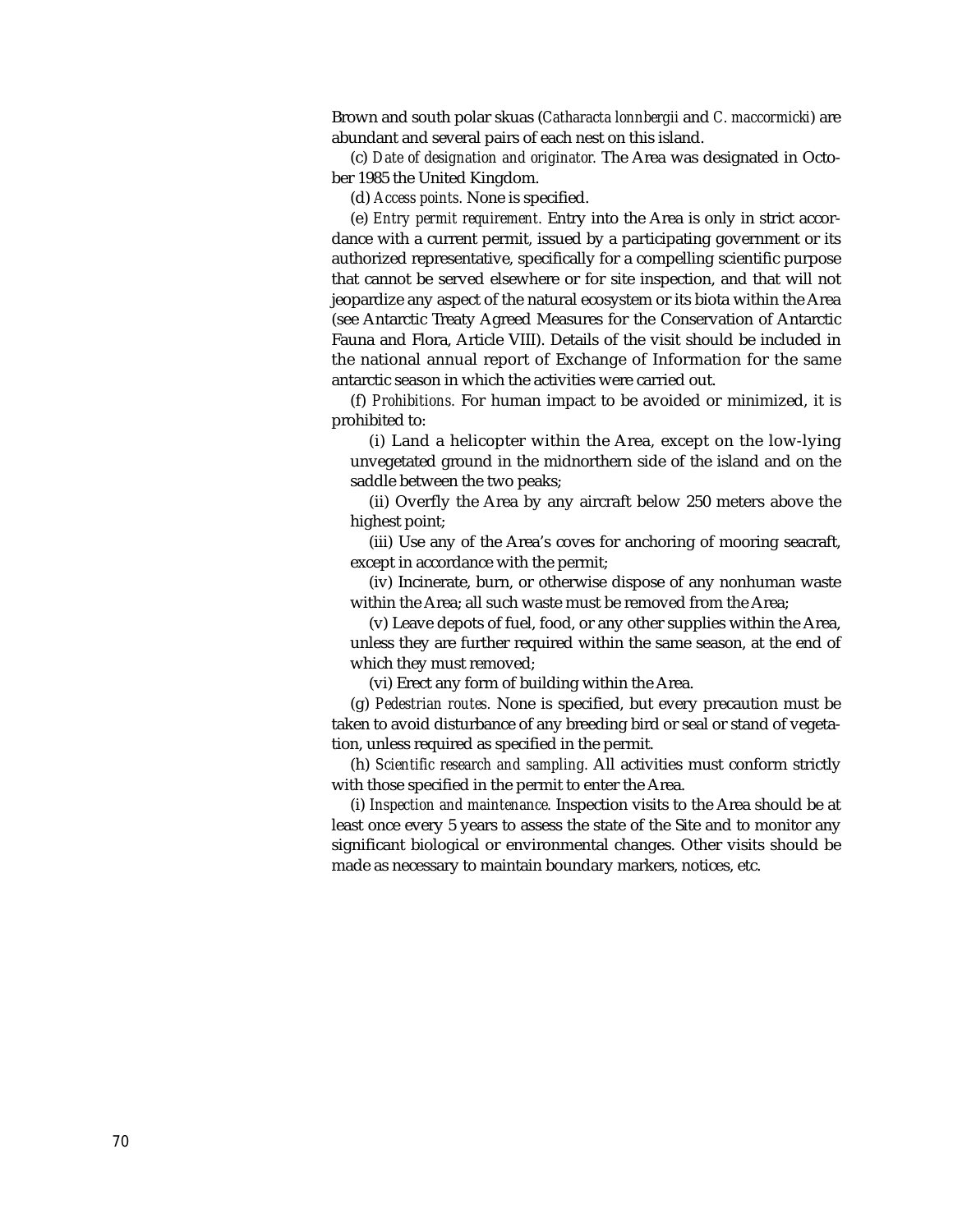#### **Specially Protected Area No. 20**

"New College Valley," Caughley Beach, Cape Bird, Ross Island

(1) *Geographical location.* The Site (77°14' S. 166°23' E.) is in the northern part of the Cape Bird ice-free area. It lies between Northern Rookery and Middle Rookery and is about 250 meters south of the summer research station.

Recommendation XIII–12, designation Recommendation XVII–2, revision of description and management plan



#### (2) *Management Plan.*

(a) *Description of area.* The area consists of the generally west-facing slopes lying between the cliff top above Caughley Beach and a line parallel to and about 100 meters east of the edge of Mount Bird Ice Cap and between a line south of the main stream bed of "Keble Valley" and the south ridge of "New College Valley." It is surrounded to the north, south, and east by Site of Special Scientific Interest number 10 and to the west terminates at the cliff tops above Caughley Beach. Its total area is about 10 hectares.

The ground is largely covered by stones and boulders of volcanic origin, which have been reworked by glacial action. There are a few glacial erratic boulders of different origin.

The major feature of the Site is "New College Valley," which has been cut by the vigorous flows of meltwater received from the Mount Bird Ice Cap during summer. Tributaries to this stream and two other smaller streams in the area are fed by melt from persistent summer snowdrifts and have eroded their own shallow gullies and channels.

A general description of the vegetation is provided by Broady (1984,1989) as part of a broad survey of vegetation at Cape Bird and two other ice-free areas on Ross Island. Longton (1973, 1974) classified the bryophyte community at Caughley Beach as the *Bryum antarcticum* sociation in which *B. antarcticum* is dominant with occasional *B. argenteum*. It is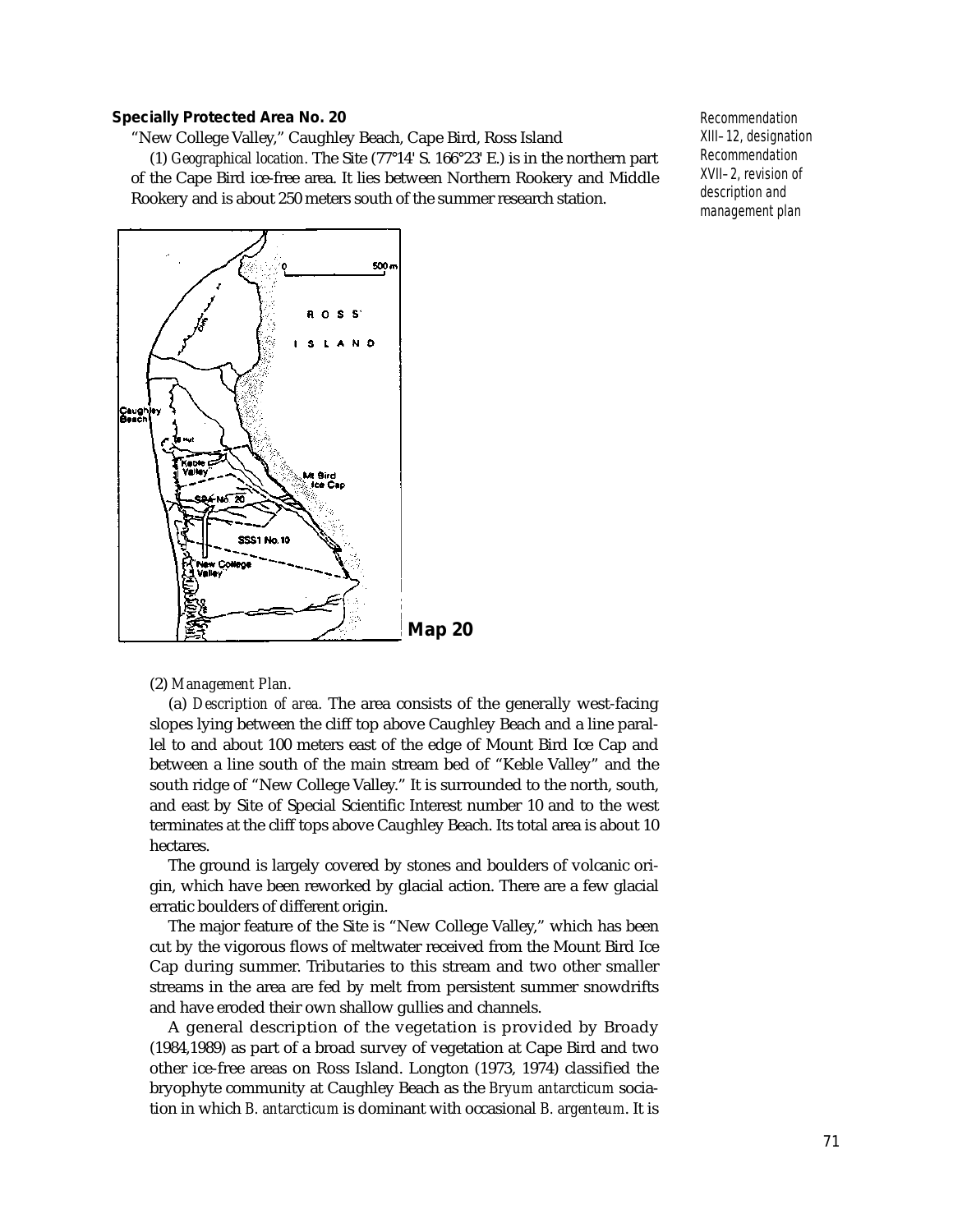not clear from the information presented whether the Site examined was actually inside the Area but, if not, it was certainly very close. Sketch maps of moss and algae stands within the Area are provided by Broady (1984).

Stream vegetation includes luxuriant red–brown oscillatoriacean (Cyanobacteria) mats, rich epilithic green filaments, and crusts of chlorophyll algae, as well as colonies of *Nostoc* (Cyanobacteria).

The more or less northwest-facing slopes of the main valley and smaller gullies support extensive moss stands as scattered small cushions and as confluent growths up to several square meters in extent (total cover more than 200 square meters). Often the plants and surrounding soil become covered with a white mineral encrustation if meltwater supply ceases during the summer and vegetation and soils desiccate. The maximum development of moss is found along the borders of shallow channels taking meltwater from snow drifts. Also scattered cushions no more than 5 centimeters' diameter are found on moist ground where melt percolations are not channeled but seep broadly over the surface. Bryophyte biomass at Caughley Beach (Longton, 1974) was estimated as 14 and 938 grams dry weight per square meter for two stands, with 1.4 percent and 84.7 percent cover, respectively.

The mosses are generally associated with abundant red–brown oscillatoriacean mats and occasionally with colonies of *Nostoc*. Other areas of soaked ground are dominated by either *Nostoc* colonies (approximately 100 square meters) or oscillatoriacean mats (approximately 200 square meters).

Skuas (*Catharacta maccormicki*) nest on the beach below the cliffs to the west of the Site and frequently overfly and land within the Area. Adélie penguins (*Pygoscelis adeliae*) from large nearby rookeries occasionally traverse the area. Nutrient enrichment of soils occurs from deposited guano as well as from windblown particulates from the large penguin rookeries to the north and south.

(b) *Reason for designation.* The area contains some of the most luxuriant stands on Ross Island of moss and algae vegetation and associated microflora and microfauna. Because of the susceptibility of this vegetation to damage from trampling, the designation of the area provides protection for its biota, so that the area may serve as a conservation reserve representative of the adjacent Site of Special Scientific Interest.

(c) *Date of designation and originator.* The Area was designated on October 1984 by New Zealand.

(d) *Access points.* The Site can be reached only by passing through the adjacent Site of Special Scientific Interest. It is best reached by a route directly southeast from the summer research station to the north. Care should be taken to avoid any areas of vegetation along the way.

(e) *Entry permit required.* Entry to the area is only in strict accordance with a current permit, issued by a participating government or its authorized representative, specifically for a compelling scientific purpose that cannot be served elsewhere or for site inspection (but see "Inspection and Maintenance" below), and that will not jeopardize any aspect of the natural ecosystem or its biota within the Area (see Antarctic Treaty Agreed Measures for the Conservation of Flora and Fauna, Article VIII). Details of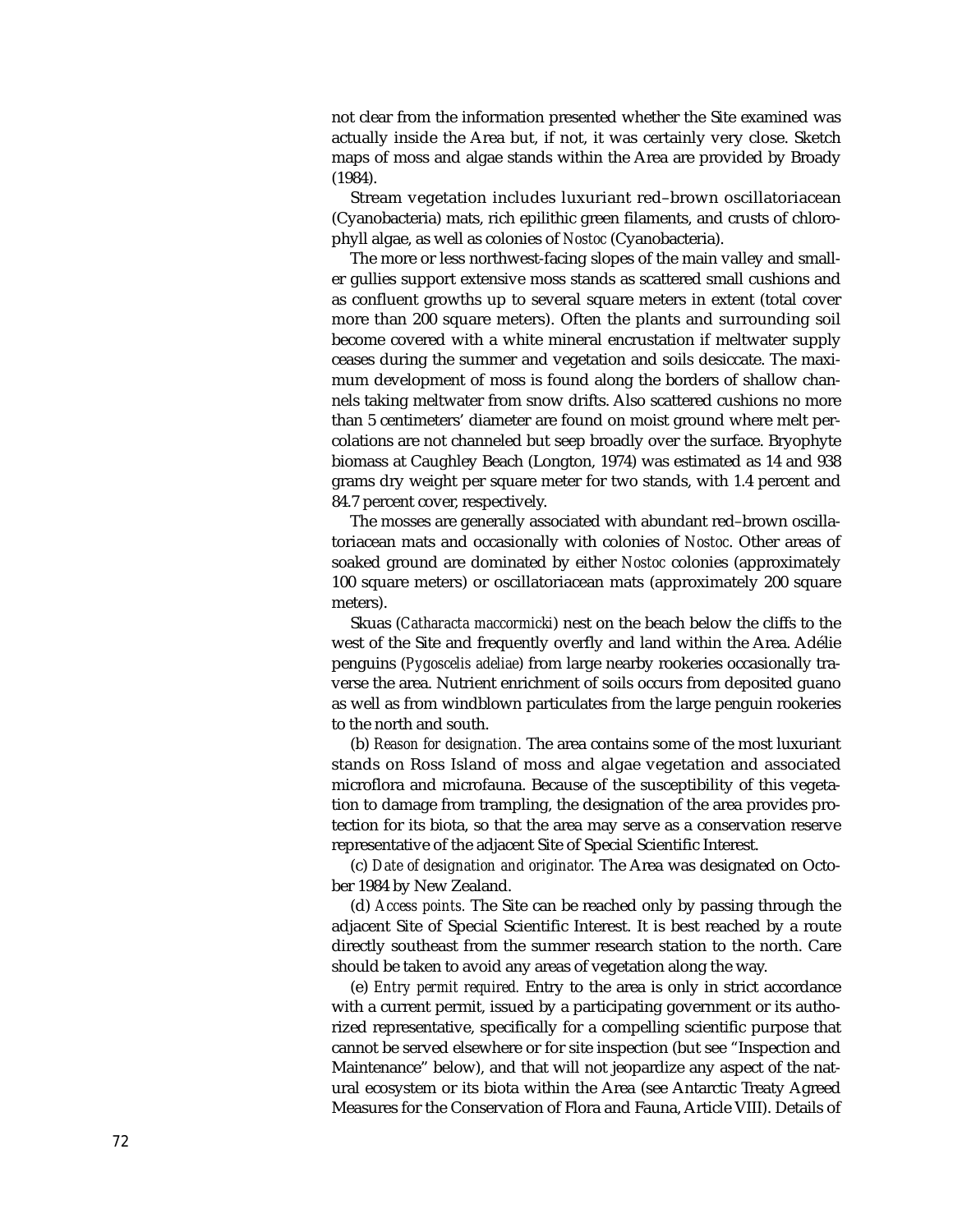the visit should be included in the national annual report of Exchange of Information for the same antarctic season in which the activities were carried out.

(f) *Prohibitions.* For human impact to be avoided or minimized, it is forbidden to:

(i) Drive any vehicle within the Area;

(ii) Land a helicopter within the Area;

(iii) Overfly the Area by an aircraft below 250 meters above the highest point;

(iv) Incinerate, bury, or otherwise dispose of any nonhuman waste within the Area; all such waste must be removed from the Area;

(v) Leave depots of fuel, food, or any other supplies within the Area;

(vi) Erect any form of building within the Area;

(vii) Use any sampling or other equipment within the Area which has not been sterilized using an acceptable method.

(g) *Pedestrian routes.* Every precaution must be taken to keep clear of visible vegetation and also waterlogged ground, whether this has visible vegetation or not. During summer all these areas are easily damaged by trampling. saturated ground, especially where situated on sloping terrain, is very prone to slip when traversed by foot and the marking of deep footprints would be unavoidable. Routes should be taken which pass upslope of persistent summer snow drifts, especially during times of thaw. In this way saturated ground would be most easily avoided.

(h) *Scientific research and sampling.* All activities must conform strictly with those specified in the permit to enter the Area. Only for exceptional purposes would sampling of vegetation be permitted as there are similar areas of vegetation in the adjacent Site of Special Scientific Interest, as well as outside the designated areas to the south of the Site.

Persons permitted to enter the Site should take all reasonable precautions to avoid introducing plants and micro-organisms from else where. All sampling apparatus should be sterilized before use and boots should be thoroughly cleaned before entry.

(i) *Inspection and maintenance.* Inspection visits to the Area should be made once every year to assess the state of the Site and to monitor any significant biological or environmental change. However, entry to the Site is not necessary for these visits as its state can be readily viewed from the surrounding Site of Special Scientific Interest. Also, as the Site is small and contains rich terrestrial moss and algal vegetation, on-site inspection visits could themselves cause damage.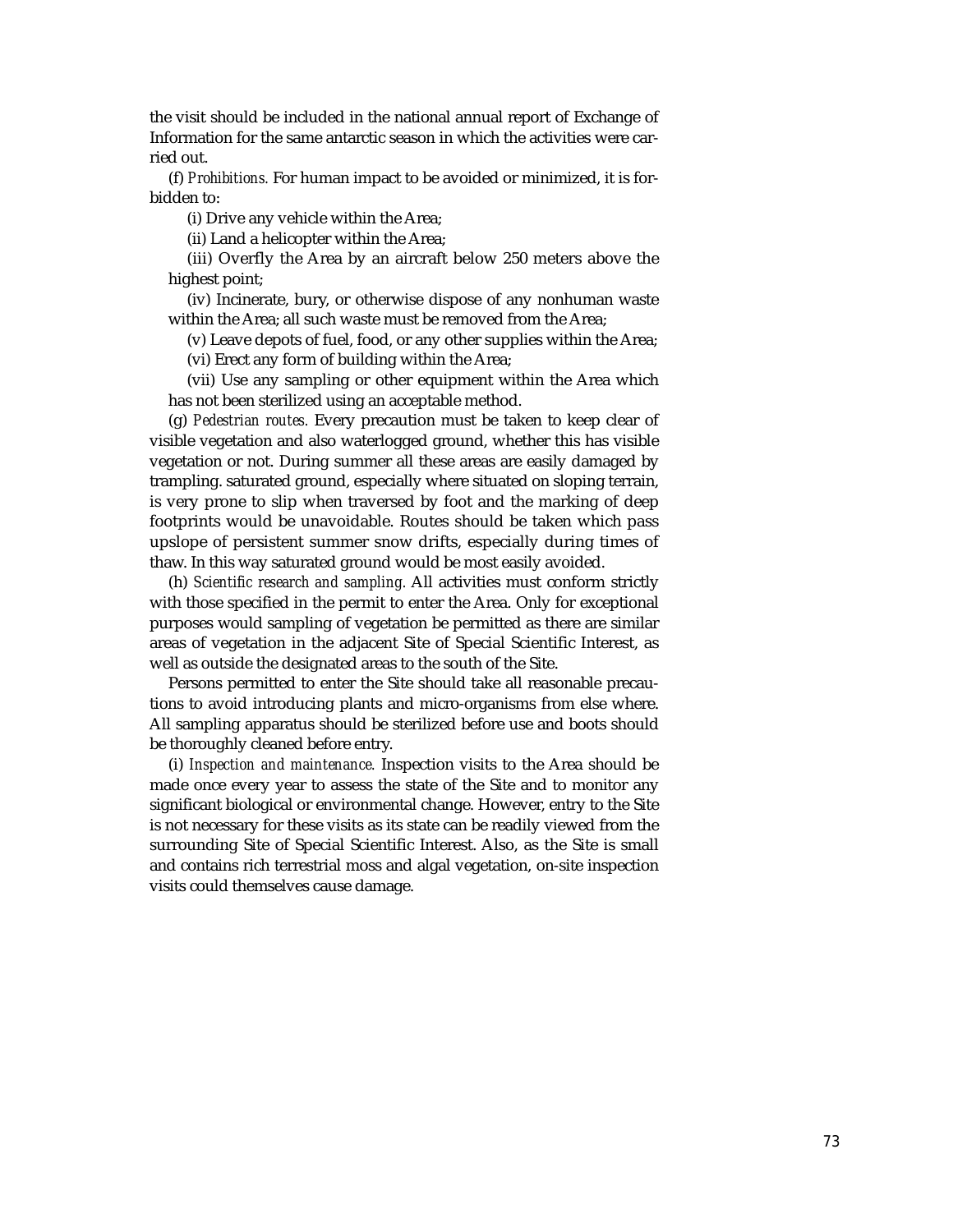Recommendation XVI–4, designation from former Site of Special Scientific Interest No. 30

# **Specially Protected Area No. 21**

Avian Island, Northwest Marguerite Bay

(1) *Geographical location.* Avian Island (67°46' S. 68°54' W.) lies about 0.25 kilometer south of the southwest tip of Adelaide Island in northwest Marguerite Bay.

(2) *Management Plan.*

(a) *Description of site.* The Area consists of Avian Island together with its littoral zone. It is 1.45 kilometers long by 0.8 kilometer at its widest, and rises about 45 meters' altitude. It is largely ice free in summer, and there are several shallow meltpools, the largest being on the eastern raised beach area. Excluded from the Area is the northwestern corner of the island where there is a small refuge hut; this area is bounded by a line



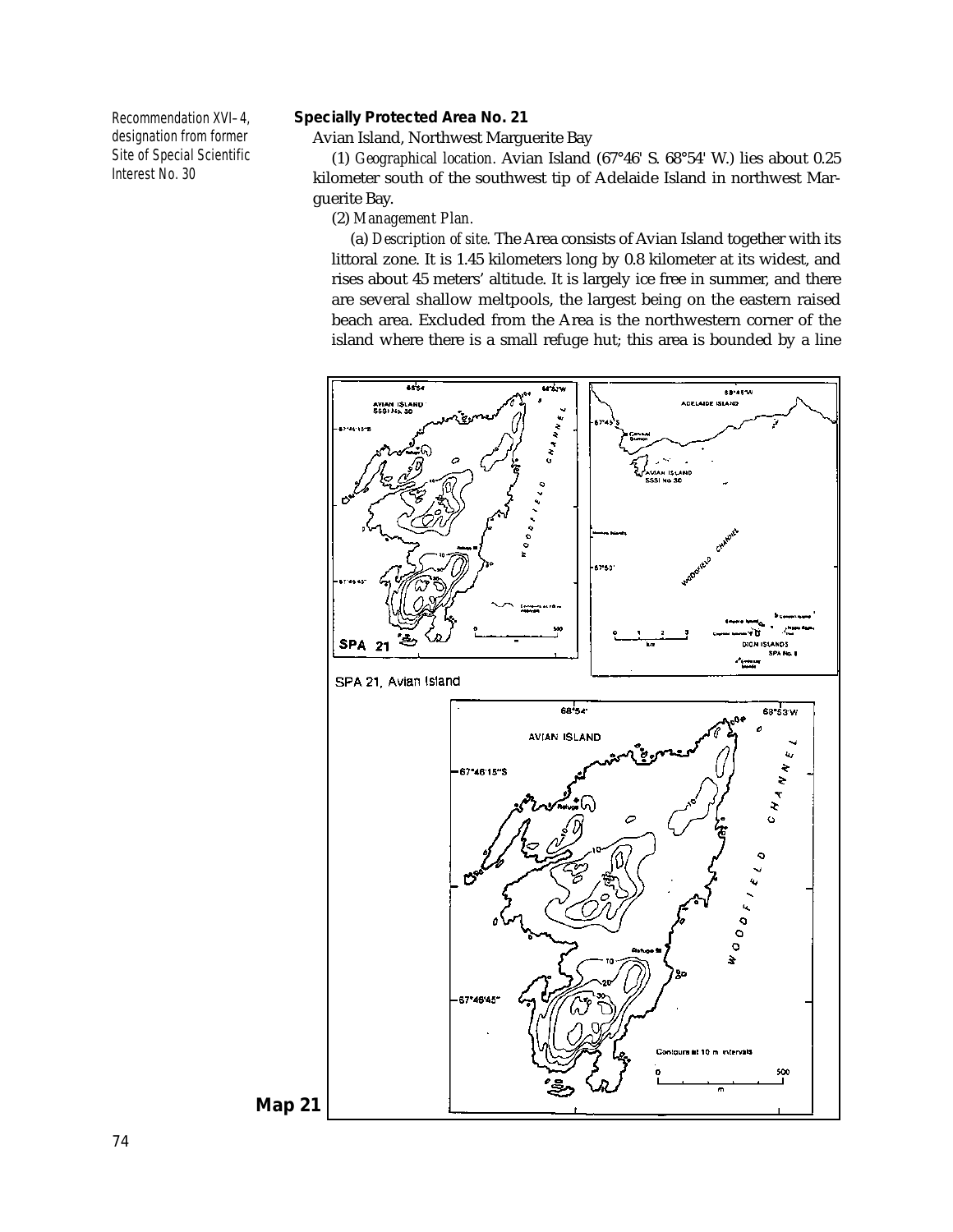extending from the northeast end of the southern of two long inlets at the northwest of the island, due north over the western slope of a low rocky hill, to the north coast of the island. All land to the west of this line is not included in the Area.

(b) *Reason for designation.* The Area is exceptional for its abundance and diversity of breeding seabirds (e.g., Adélie penguins, *Pygoscelis adeliae*, about 40,000 pairs; blue-eyed shags, *Phalacrocorax atriceps*, about 300 pairs; southern giant petrels, *Macronectes giganteus*, about 200 pairs; Dominican gulls, *Larus dominicanus*, about 60 breeding pairs, total adult birds about 200; south polar skuas, *Catharacta maccormicki*, 30 breeding pairs, total adult birds about 200; Wilson's storm petrels, *Oceanites oceanicus*, several hundred pair. The giant petrel colony is the farthest south known breeding population, while the blue-eyed shags are very close to the southern limit of their breeding range. Avian Island is therefore of outstanding ornithological importance and merits protection from human disturbance.

(c) *Outline of research.* None is currently proposed but protection is justified to safeguard the avian populations from potential tourist visits and other disturbance, for the reasons outlined in (b).

(d) *Date of expiry of designation.* 31 December 1999. Date provided by Antarctic Treaty resolution; the U.S. regulation does not specify an expiration date.

(e) *Access points.* None is specified.

(f) *Pedestrian and vehicular routes.* Vehicles should not be used within the Area. No pedestrian routes need to be marked, but every care must be taken to avoid unnecessary disturbance of the avifauna. No helicopter landing should be made anywhere on the island.

(g) *Other kinds of scientific investigations which would not cause harmful interference.* None is specified.

(h) *Scientific sampling.* All activities involving banding, capture, killing, etc., of any birds must conform with the Agreed Measures for the Conservation of Antarctic Fauna and Flora. Any other sampling should be restricted to the minimum required for the purpose of the respective studies.

(i) *Other restraints.* None is specified.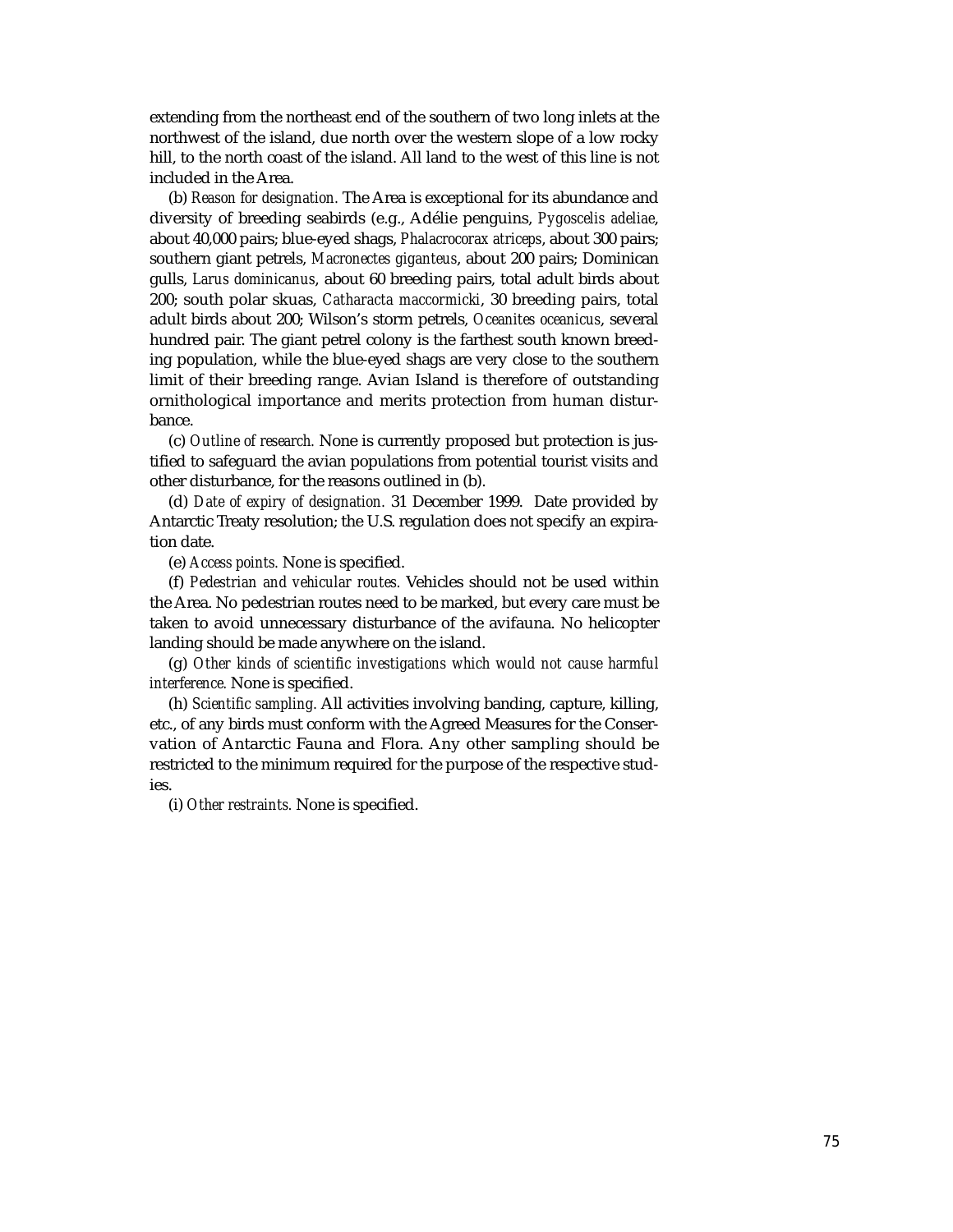Recommendation XVI–8, designation

# **Specially Protected Area No. 22**

Cryptogam Ridge, Mount Melbourne, Victoria Land

(1) *Geographical location.* The Area is found on Mount Melbourne (74°21' S. 164°42' E.) between Wood Bay and Campbell Glacier, Northern Victoria Land, on the western side of the Ross Sea.

(2) *Management Plan.*

(a) *Description of area.* The Area includes most of Cryptogam Ridge on the southern rim of the main summit crater (2,733 meters' altitude) and extends about 1,200 meters by 500 meters. Geothermal activity occurs along about 300–400 meters of the ridge and is marked by discontinuous areas of ice-free ground, surrounded by numerous ice hummocks up to 1 meter high and scattered hollow ice towers up to several meters in diame-

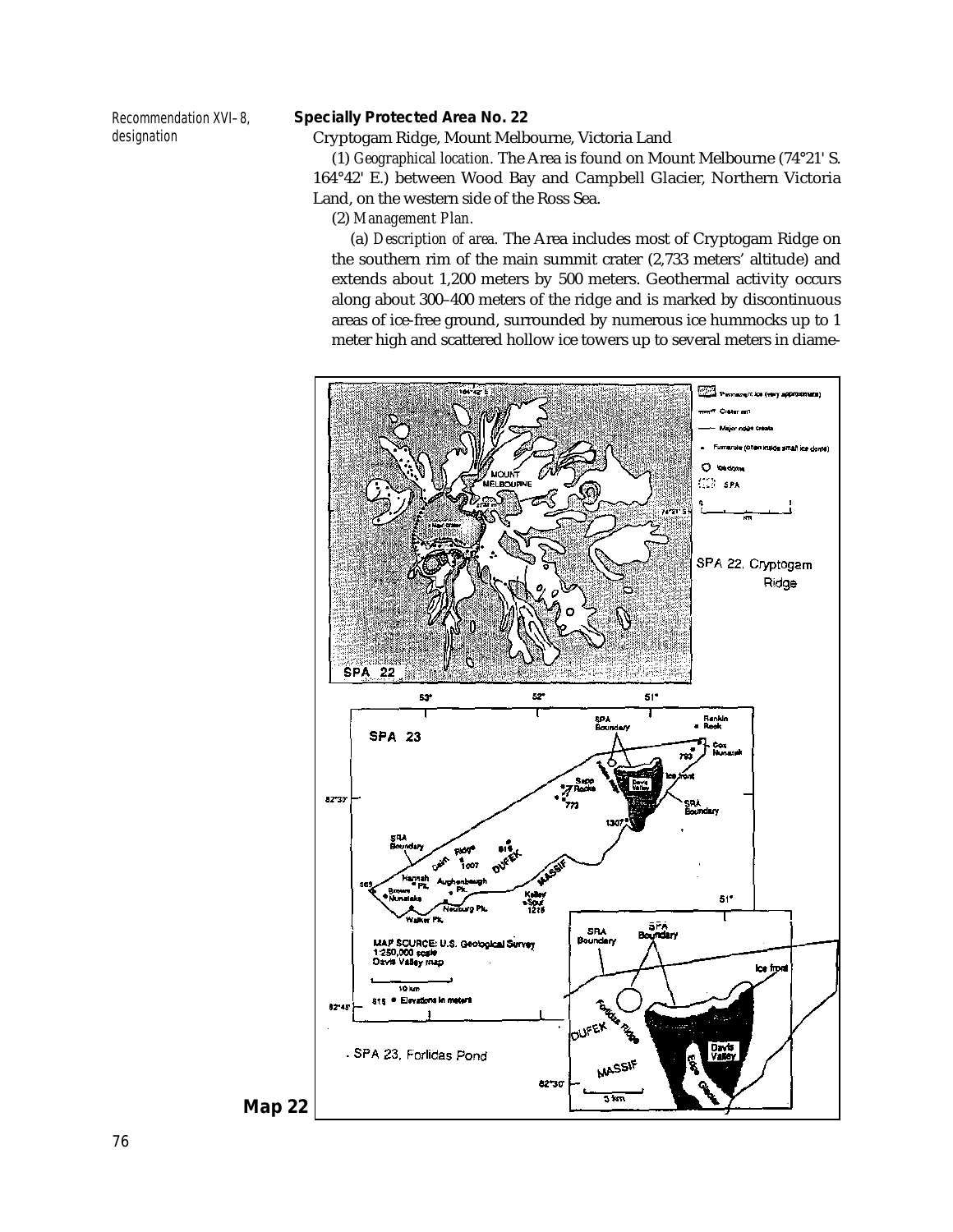ter and 4 meters high. The warm ice-free areas are mostly gently sloping with narrow terraces up to 1.5 meters wide. More general details for the adjacent areas are given for the surrounding Site of Special Scientific Interest Number 24.

(b) *Reason for designation.* The geothermal ground within the Area supports a unique community of bryophytes, algae, and microbiota, including the only known occurrence in the Antarctic of the moss *Campylopus pyriformis* and the very rare continental occurrence of the liverwort *Cephaloziella exiliflora*, otherwise unknown above about 500 meters elsewhere in the Antarctic. This Site is comparable with the only other known high-altitude, geothermally influenced ice-free area near the summit of Mount Erebus. This fragile and sterile habitat is of exceptional biological interest and should be afforded maximum protection from human influence to maintain its unique pristine state.

(c) *Date of designation and originator.* The Area was designated in June 1990 by New Zealand and Italy.

(d) *Access points.* Access should be only from either end of Cryptogam Ridge and not from the ridge slopes.

(e) *Entry permit requirement.* Entry to the Area is only in strict accordance with a current permit, issued by a participating government or its authorized representative, specifically for a compelling scientific purpose that cannot be served elsewhere, or for site inspection, and that will not jeopardize any aspect of the natural ecosystem or its biota within the Area (see Antarctic Treaty Agreed Measures for the Conservation of Antarctic Fauna and Flora, Article VIII). Details of the visit should be included in the national annual report of Exchange of Information for the same antarctic season in which the activities were carried out.

(f) *Prohibitions.* For human impact to be avoided or minimized, it is prohibited to:

(i) Enter the Area without wearing sterile protective overclothing and footwear, to be provided by the supporting national operator;

(ii) Use any sampling or other equipment within the Area which has not been first sterilized using an acceptable method;

(iii) Land a helicopter within the Area; helicopters should land near the summit of Mount Melbourne only at a specified point in or adjacent to the main crater no closer than 200 meters from the boundary of the Area;

(iv) Incinerate, bury, or otherwise dispose of any waste, including all human waste, within the Area; all such waste must be removed from the Area;

(v) Bring into the Area any fuel or food, or leave any form of other supplies within the Area, other than markers required for monitoring studies;

(vi) Erect any form of building within the Area.

(g) *Pedestrian routes.* None is specified, but pedestrians must not use the ridge crest as a way of access to parts of the surrounding Site of Special Scientific Interest. Extreme precautions must be taken to avoid disturbance of all ice-free ground or interference with ice structures within the Area, unless required as specified in the permit.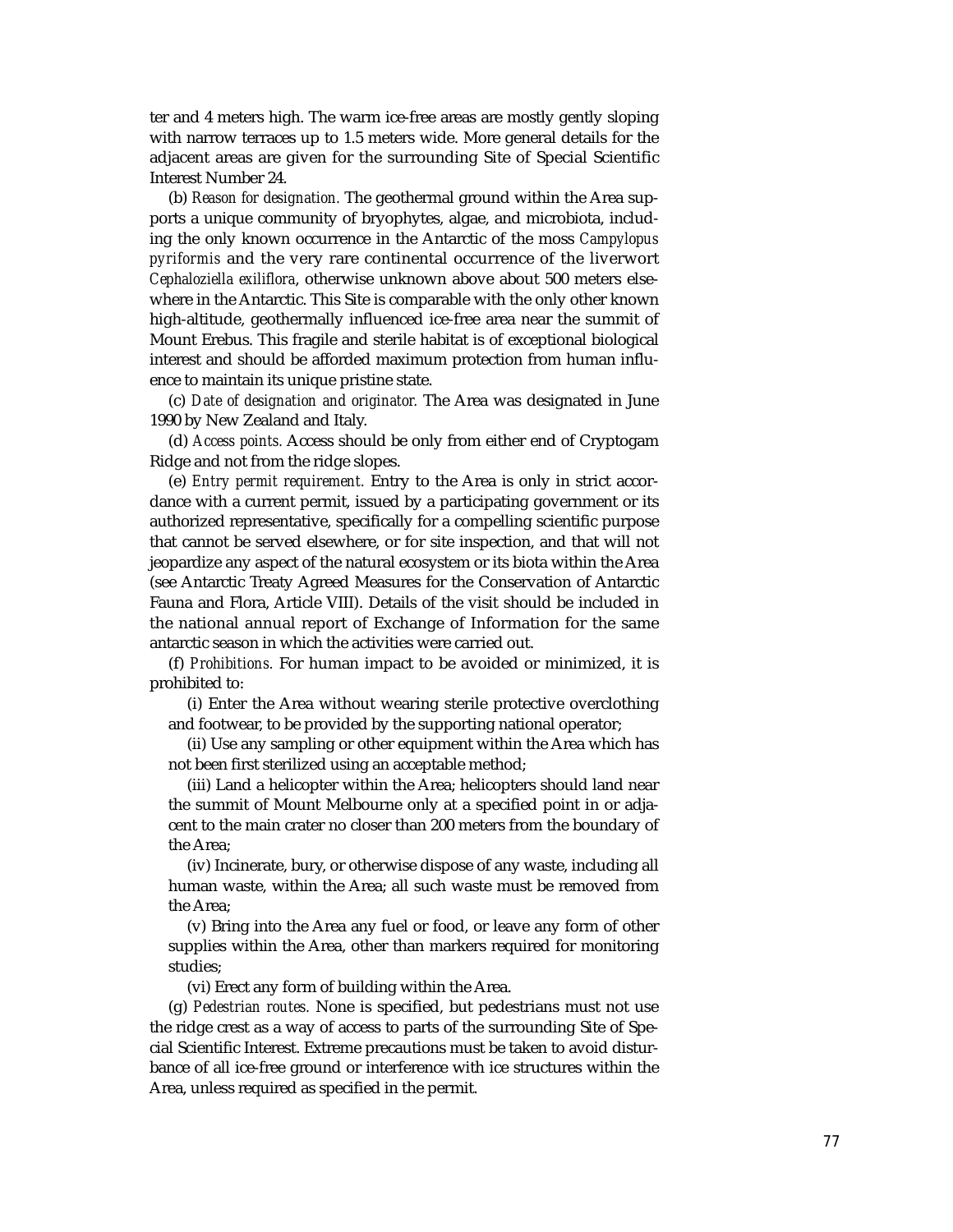(h) *Scientific research and sampling.* Where at all possible, collections and general observations of geothermal soils and organisms should be made from positions outside the Area, unless directly related to the monitoring of Cryptogam Ridge; all activities within the Area must conform strictly with those specified in the permit to enter the Area.

(i) *Inspection and maintenance.* Inspection visits should be made to the Area No more than once every 5 years to assess the state of the Site and to monitor any significant biological or environmental changes. Other visits should be made as necessary to maintain boundary markers, notices, etc.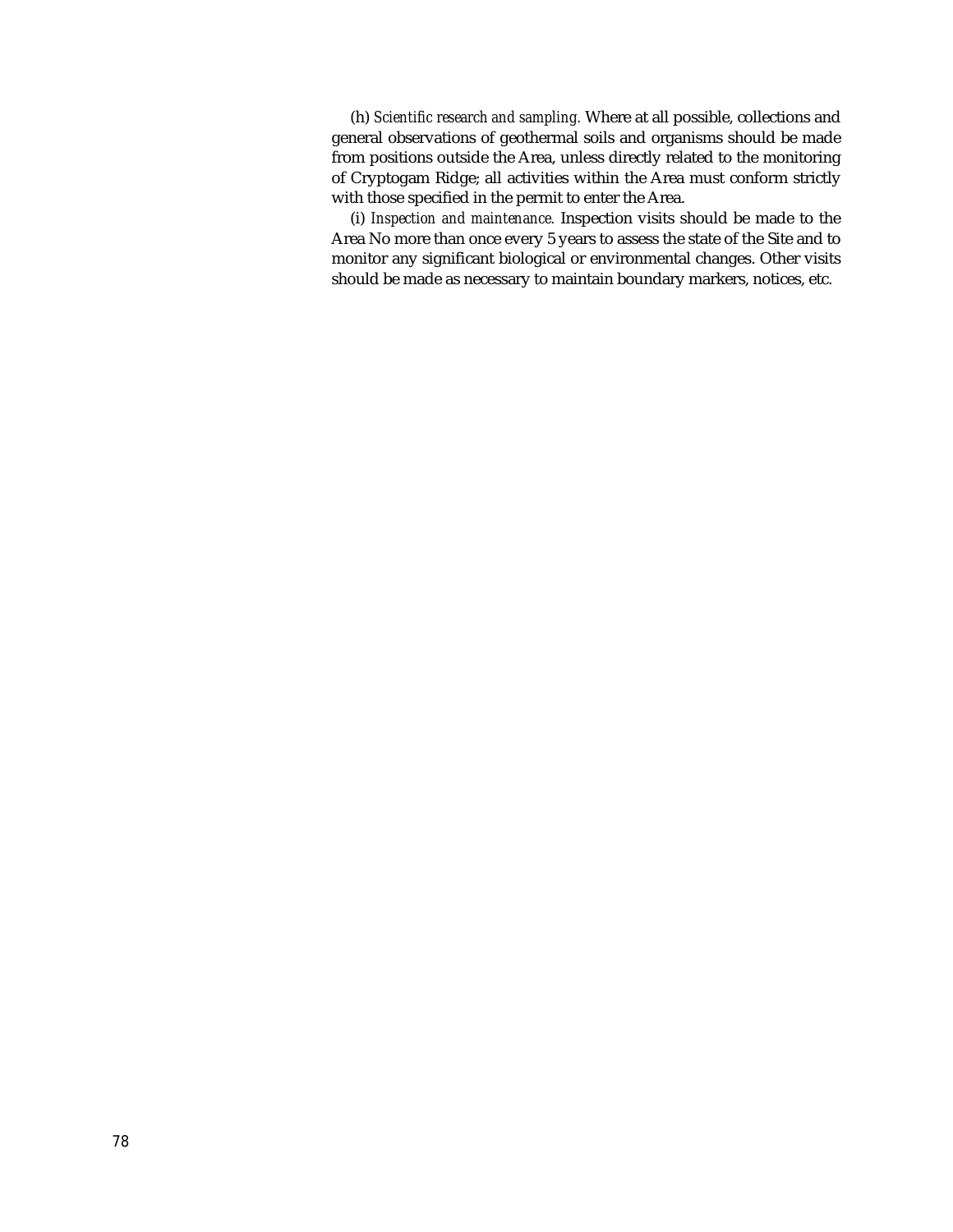#### **Specially Protected Area No. 23**

Forlidas Pond and Davis Valley ponds

(1) *Geographical location.* Forlidas Pond (82°27'15" S. 51°21' W.) is about 100 meters east of the northern edge of Forlidas Ridge and about 1 kilometer northwest of Davis Valley. The unnamed dry valley is separated from Davis Valley by a northeast-trending ridge several kilometers The Area includes smaller ponds that occur along the ice margin at the northern edge of Davis Valley, a short distance east of Forlidas Pond.

(2) *Management Plan.*

(a) *Description of area.* The Area consists of two parts shown on map 22 about 500 meters apart:

(i) All that area within 500 meters of the center of Forlidas Pond;

(ii) All that area within a 500-meter radius of several meltwater ponds at the ice margin along the northern edge of Davis Valley.

(b) *Reason for designation.* The Area contains some of the most southerly freshwater ponds known in Antarctica containing plant life which would be threatened by possible contamination by human activity. The only visitors to Forlidas Pond have been geologists and geophysicists in 1957 and possibly one or two other parties. The ponds in Davis Valley were visited in 1978 by geologists. No botanists or zoologists have visited the Area. These ponds are located in Specially Reserved Area No. 1, north side of Dufek Massif, which could attract visitors such as scientists or tourists. They should be protected as examples of unique near-pristine freshwater ecosystems and their catchments.

(c) *Date of designation and originator.* The Area was designated in October 1991 by the United States.

(d) *Access points.* None is specified.

(e) Entry permit requirements.

Entry to the Area is only in strict accordance with a current permit, issued by a participating government or its authorized representative, specifically for a compelling scientific purpose that cannot be served elsewhere or for site inspection, and that will not jeopardize any aspect of the natural ecosystem or its biota within the Area. Details of visits should be included in national annual reports of Exchange of Information for the same antarctic season in which the activities were carried out.

(f) *Prohibitions.* None is specified, but camping and the landing of helicopters should be avoided within 1 kilometer of the Area.

(g) *Pedestrian routes.* None is specified, but every precaution must be taken to avoid disturbance of biota, soil, water, and periglacial features, unless required as specified in the permit.

(h) *Scientific research and sampling.* Taking of samples of biota or soils should be done only for a compelling scientific purpose and must conform strictly with the activities specified in the permit to enter the Area.

(i) *Inspection and maintenance.* Inspection visits should be made when the opportunity arises to assess the state of the Area and to monitor biological and environmental change, as well as to maintain boundary markers, notices, etc.

Recommendation XVI–9, designation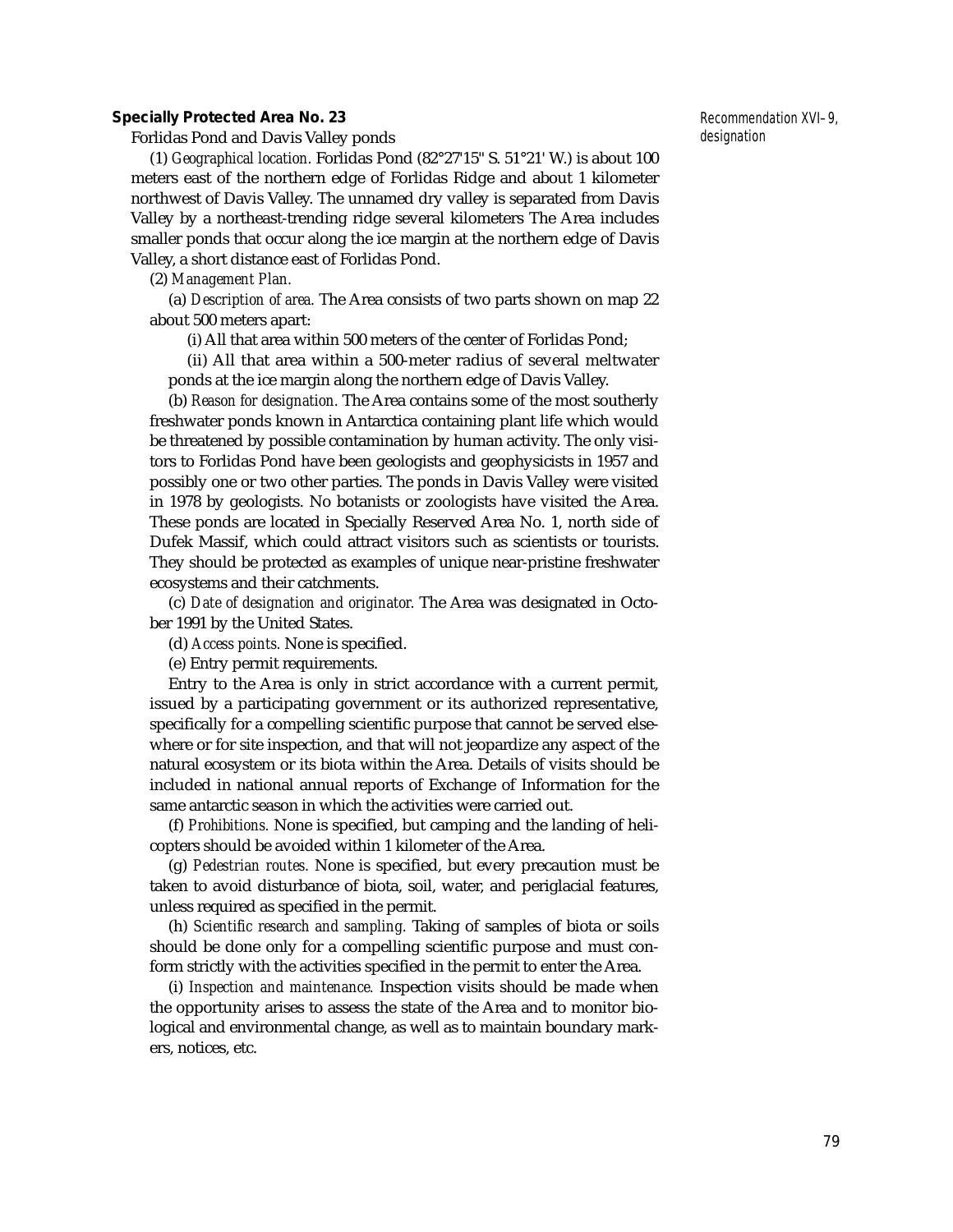# **SECTION THREE: Sites of Special Scientific Interest**

# **Site of Special Scientific Interest No. 1: Management Plan**

Cape Royds, Ross Island

(1) *Description of Site.* Cape Royds is situated at the western extremity of Ross Island, McMurdo Sound (77°33' S. 166°08' E.), about 37 kilometers north–northwest of McMurdo station. The Site consists of all that area of Cape Royds west of a line drawn from the south coast of the Cape through Flagstaff Hill to the southeastern tip of Pony Lake, as well as the west shoreline of this lake; and south of a line drawn from the western extremity of Pony Lake 280° true to the coast; including the littoral and sublittoral zones

Recommendation VIII–4, designation Recommendation X–6, extension of expiry date Recommendation XII–5, extension of expiry date

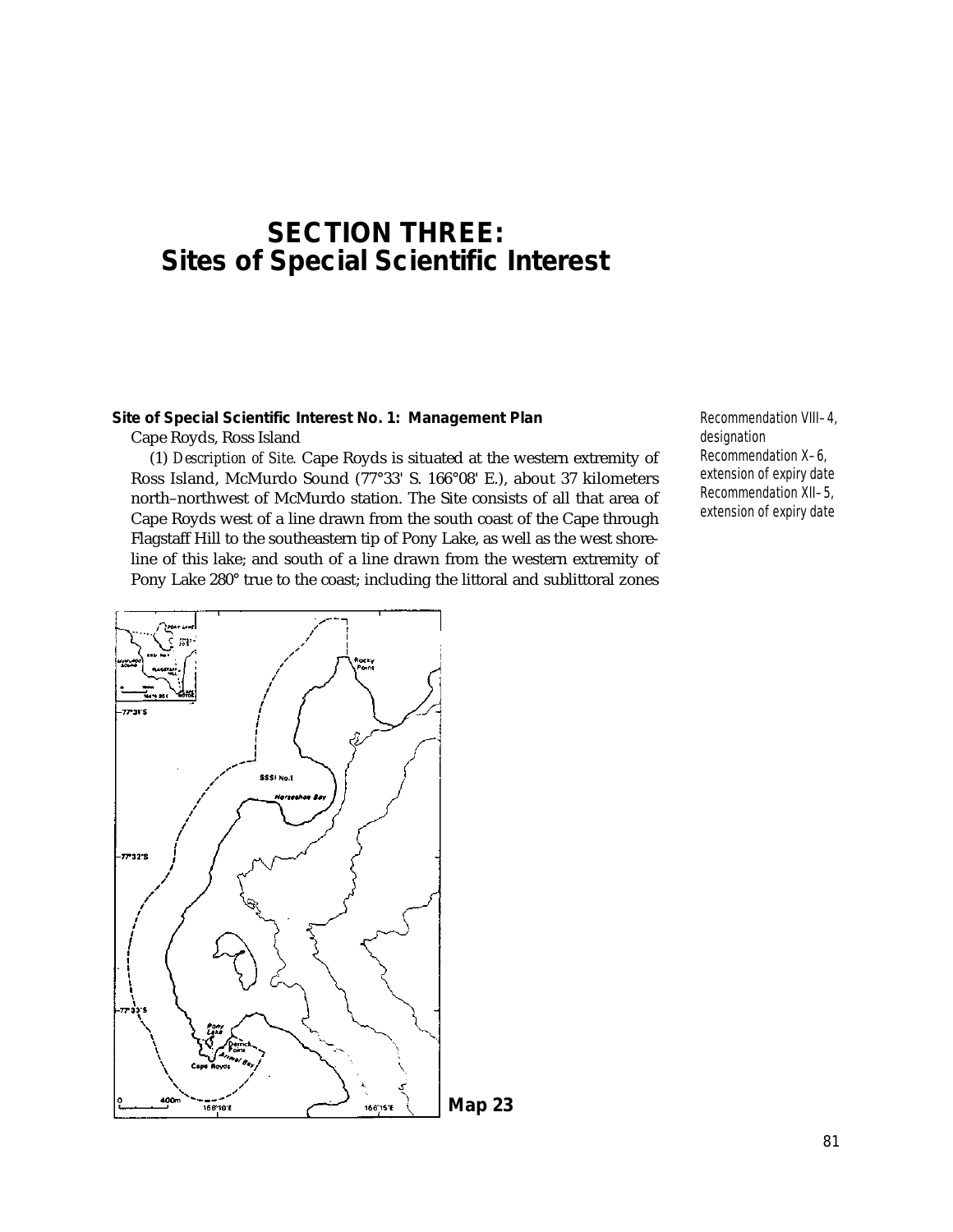from Derrick Point on the east side of Arrival Bay about 4 kilometers northward to Rocky Point to the north of Horseshoe Bay, extending 500 meters offshore from the highwater mark. The boundaries of the Site are shown on map 23.

(2) *Reason for designation.* The structure and dynamics of the Cape Royds ecosystem, and the relationship with the penguin rookery are the subjects of scientific research. The research area and the main seaward access by Adélie penguins to the rookery should be protected by the creation of a reserve. The coastline of Cape Royds is an important feeding ground for Adélie penguins. The coast between Flagstaff Point and Green Lake is the main access route for birds traveling to and from the rookery. Proposed future research on the Cape Royds coastline incorporates further research on the dynamics of the Cape Royds inshore marine ecosystem. The Cape Royds penguin rookery and historic Site provide an attraction for sightseers from the nearby station complexes at Scott Base and McMurdo. Regular visits are made to the area by tourists from vessels that sail into McMurdo Sound. The Site will help control any possible impact from these activities in the future.

(3) *Outline of research.* The coastal area of Cape Royds is the Site of continuing New Zealand research studies on Nototheniid fish population structure and dynamics. These studies, which began in 1981, involve the capture, measurement, tagging, and release of *Trematomus bernacchii*. The Adélie penguin rookery population at Cape Royds has been continuously monitored since 1965, and these studies will also continue.

(4) *Date of expiry of designation.* 31 December 2000. Date provided by Antarctic Treaty resolution; the U.S. regulation does not specify an expiration date.

(5) *Access points.* The Site should not be entered during the period of penguin occupation (approximately mid-October to mid-March) except by the marked tracks. Only scientists engaged in the scientific studies should approach the penguin colonies at this period. Photographs of the colonies, except for scientific purposes, should be taken from the boundaries of the Site. Access points to the seaward portions of the Site are unrestricted. Boat access from tourist ships or casual visitors should be via the northernmost cove in Backdoor Bay.

(6) *Pedestrian and vehicular routes.* No vessels, vehicles, or helicopters of any description should enter the Site except in event of emergency. Pedestrians should keep to the marked tracks and not move through areas populated by penguins, except as necessary in the course of scientific investigations.

(7) *Other kinds of scientific investigations which would not cause harmful interference.* None is specified.

(8) *Scientific sampling.* This activity should be restricted to the minimum required in connection with the research program.

(9) *Other restraints.* Any activity that would detract from the scientific research for which the area has been designated should be avoided. In particular, the following activities should be avoided:

(i) Landscaping and removing surface material;

(ii) Constructing of huts and buildings; and

(iii) Depositing any pieces of equipment or material that would in any way hinder reoccupation of nests by penguins.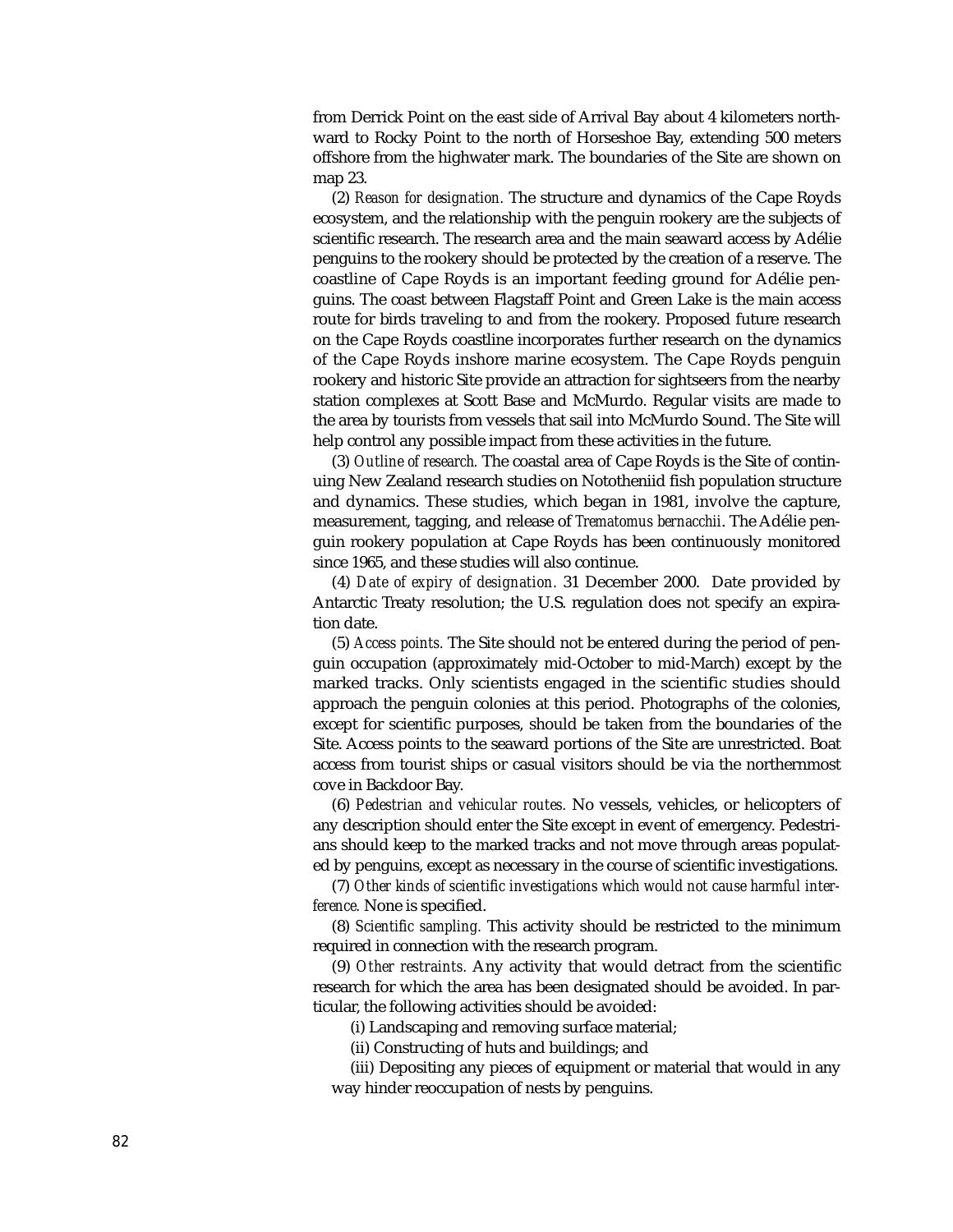#### **Sites of Special Scientific Interest No. 2: Management Plan**

Arrival Heights, Hut Point Peninsula, Ross Island

(1) *Description of Site.* All that area of Arrival Heights enclosed with a line drawn from trigometric station T510 northwest over First crater to the 500 foot contour, then north along this contour to a point immediately west of Second Crater, then around the lip of this crater and south to trigometric station T510. The boundary, which is demarcated, is shown on map 24.

Recommendation X–6, extension of expiry date Recommendation XII–5, extension of expiry date Recommendation XIII–7, extension of expiry date

Recommendation VIII–4,

designation



(2) *Reason for designation.* This area is an electromagnetically and natural "quiet site" offering ideal conditions for the installation of sensitive instruments for recording minute signals associated with upper atmosphere programs.

(3) *Outline of research.* Upper atmosphere investigations associated with auroral and geomagnetic studies will be undertaken.

(4) *Date of expiry of designation.* U.S. regulation does not specify an expiration date.

(5) *Access points.* None is defined, but movement within the area by vehicles or personnel other than those directly concerned with the investigations should be kept to the minimum necessary for implementing the program.

(6) *Pedestrian and vehicular routes.* Vehicles and pedestrians should keep to the tracks shown on map 24.

(7) *Other kinds of scientific investigations which would not cause harmful interference.* Scientific investigations other than those associated with the upper atmosphere program should be kept to a minimum.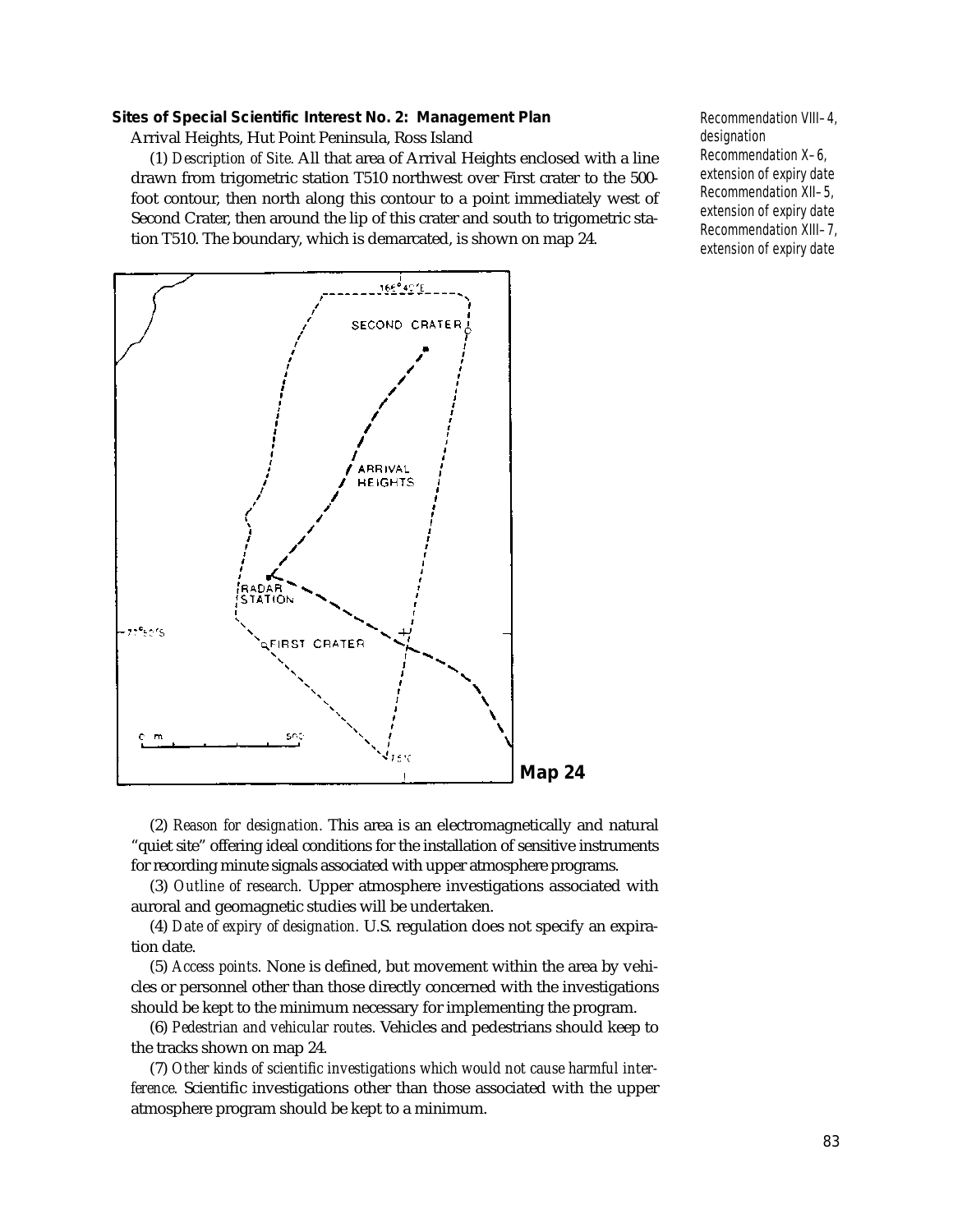# (8) *Scientific sampling.* Not applicable.

(9) *Other restraints.* No radio frequency transmitting equipment other than low-power transceivers for local essential communication may be installed within this Site. Every precaution should be taken to ensure that electrical equipment is adequately suppressed and correctly installed to keep manmade electrical noise to an absolute minimum.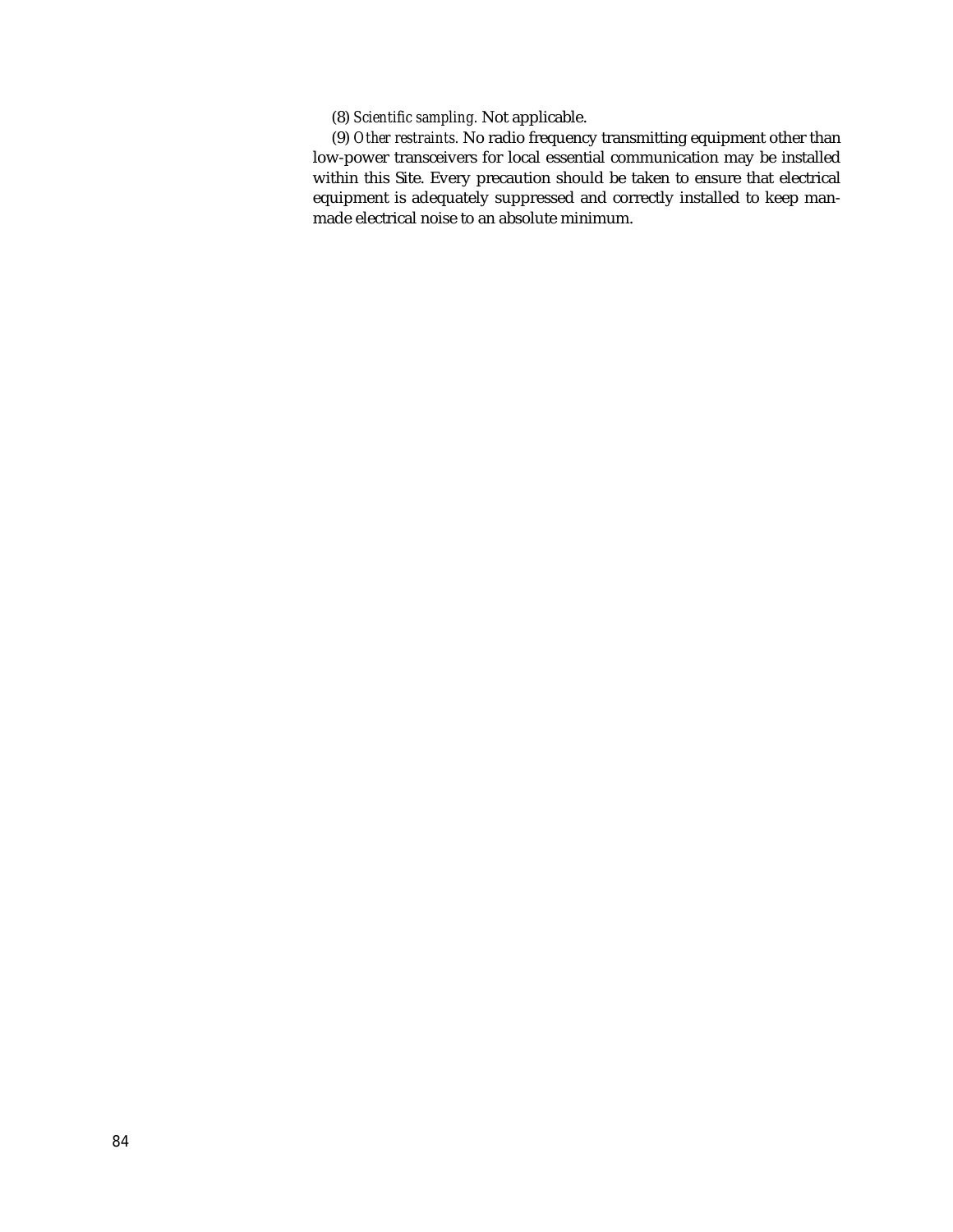# **Site of Special Scientific Interest No. 3: Management Plan**

Barwick Valley, Victoria Land

(1) *Description of Site.* The Site includes the greater part of Barwick Valley and Victoria Land and contains parts of several glaciers, exposed soils, a lake about 3 kilometers wide and 16 kilometers long, and a connecting stream about 5 kilometers long leading to Lake Vashka. It is bordered on the south, west, and north by the Olympus, Willett, and Clare Ranges, respectively. The boundary of the Site approximates to an irregular pentagon enclosing about 325 square kilometers. The Site is defined by lines joining Skew Peak (77°13' S. 160°43' E.), Sponsors Peak (77°18' S. 161°24' E.), a point on the Insel Range (77°24' S. 161°26' E.), a point in the Apocalypse Peaks (77°24' S. 160°46' E.), Mount Bastion (77°19' S. 160°34' E.), and Skew Peak again. The boundaries are shown on map 25.



(2) *Reason for designation.* Barwick Valley is one of the least disturbed and contaminated of the Dry Valleys of Victoria Land, which are environmentally unique and possess extreme polar desert ecosystems. The Site is important as a reference base against which to measure changes in comparable ecosystems of the other dry valleys where a considerable variety of scientific investigations have been conducted regularly over the past decade. It is also expected to be of use in connection with global environmental monitoring.

(3) *Outline of research.* Investigations are proposed of the microbiology, bacteriology, and mycology (especially of yeasts and molds) and of the terrestrial and aquatic ecosystems, with special programs to establish baseline measurements for biological and environmental monitoring.

(4) *Date of expiry of designation.* 31 December 2000. Date provided by Antarctic Treaty resolution; the U.S. regulation does not specify an expiration date.

Recommendation VIII–4, designation Recommendation X–6, extension of expiry date Recommendation XII, extension of expiry date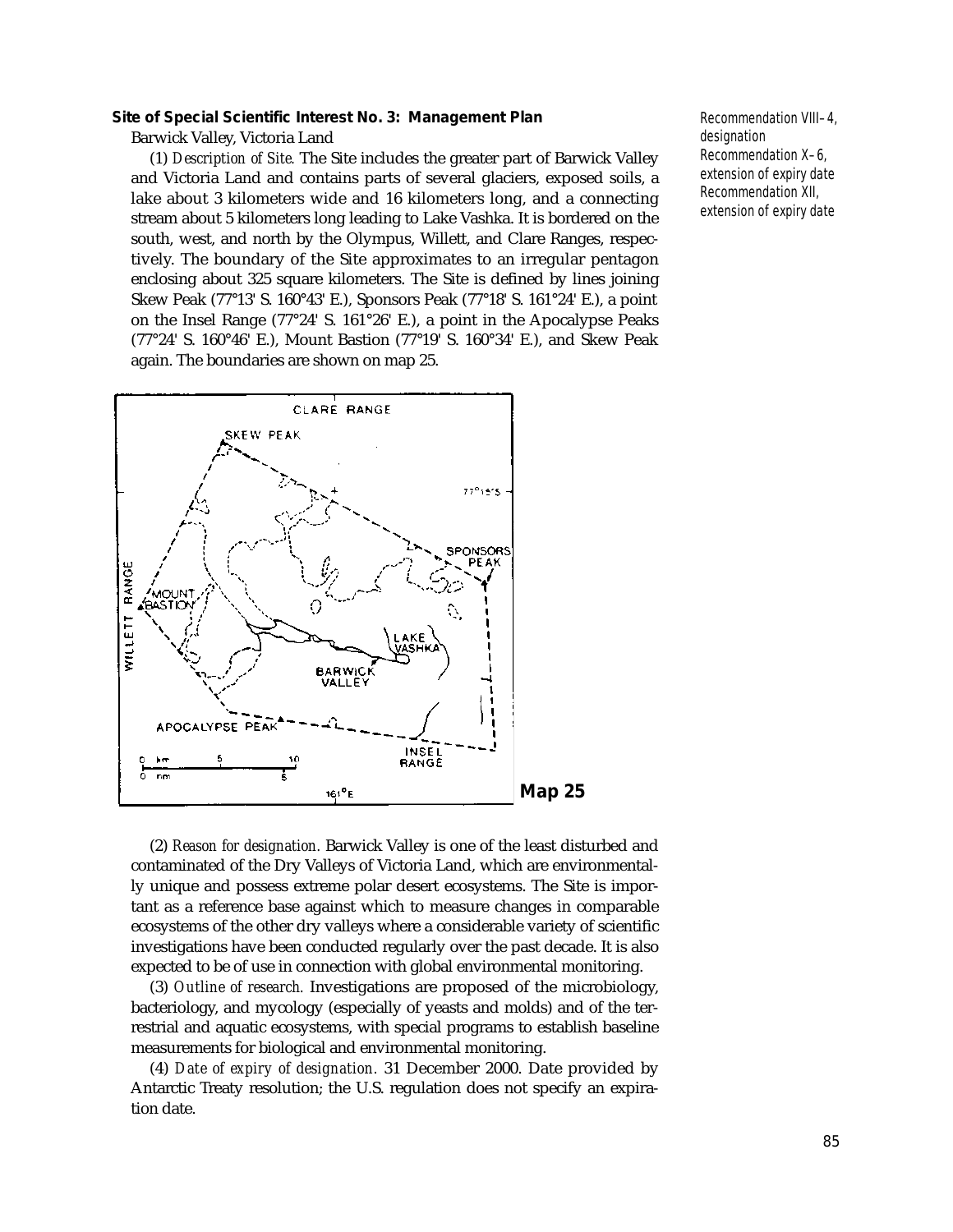(5) *Access points.* Access should be by helicopter to Wright Valley, thence into the Barwick Valley Site on foot past Lake Vashka.

(6) *Pedestrian and vehicular routes.* Vehicles should not be used. Pedestrian routes should keep to well-drained ground avoiding streams and the lake margins as much as possible.

(7) *Other kinds of scientific investigations which would not cause harmful interference.* Geological, pedological, and glaciological studies, except those which would introduce exotic species and those which would disrupt or damage the existing ecosystems, are to be undertaken.

(8) *Scientific sampling.* Scientific sampling in the Site should be restricted to that which can be accomplished without introducing new organisms, including micro-organisms, and without disturbing the environment.

(9) *Other restraints.* Overflight of the Site should be avoided. Aircraft landing and vehicle parking should be kept well outside the boundaries of the Site. Field activities should be kept to a minimum. Permanent field camps, landfill disposal, and other activities which would introduce new materials or organisms, including micro-organisms, into the Site should be avoided. All materials carried into the Site should be removed.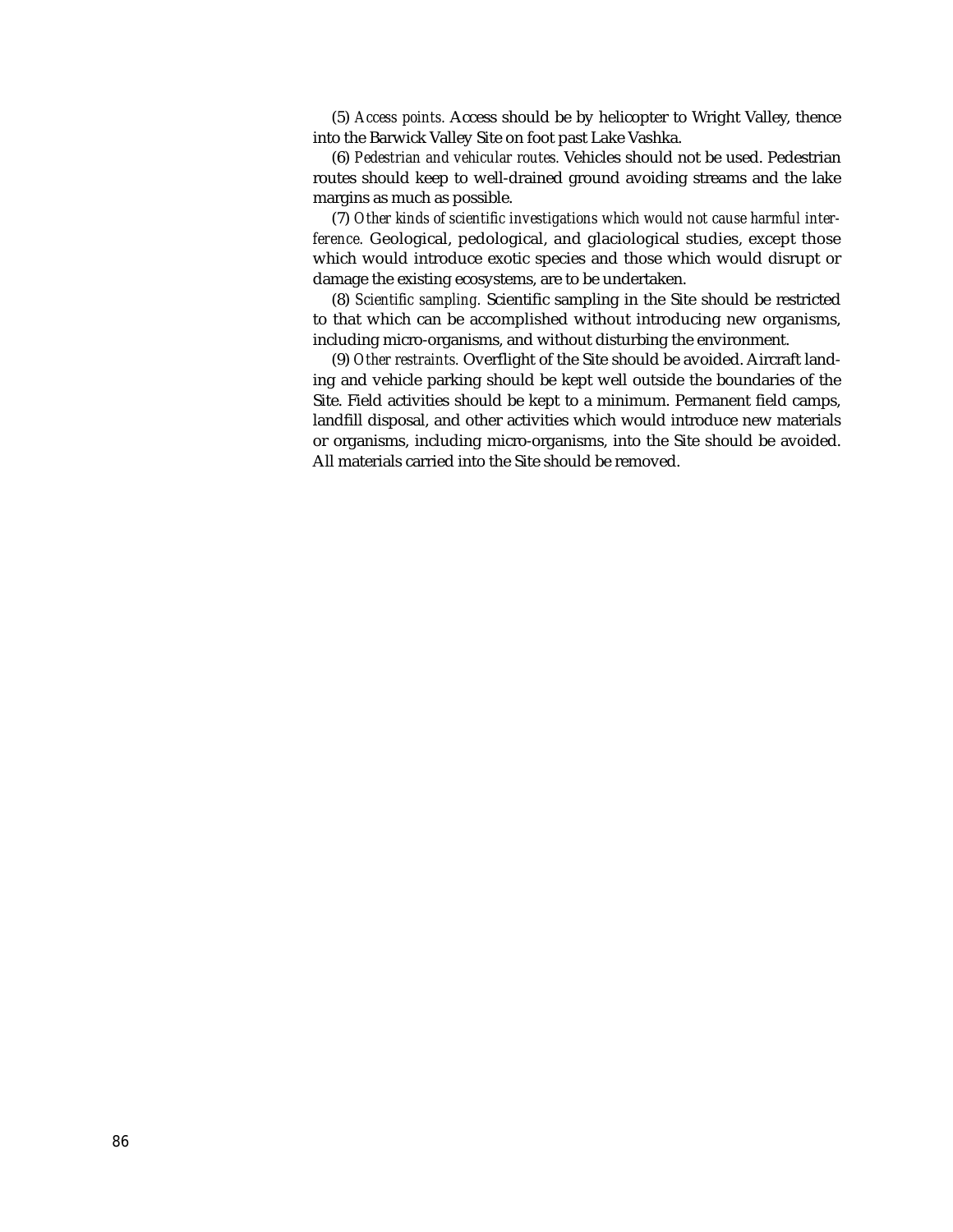# **Site of Special Scientific Interest No. 4: Management Plan**

Cape Crozier, Ross Island

(1) *Description of Site.* The Site comprises 40 square kilometers and includes the land areas where the Adélie Penguins (*Pygoscelis adeliae*) nest and the adjacent fast ice where the emperor penguins (*Aptenodytes forsteri*) annually breed. It is bounded by lines joining four points (77°28' S. 169°20' E., 77°28' S. 169°28' E., 77°31' S., 169°28' E., 77°31' S. 169°20' E.);and also includes the land area lying north of a line from one point (77°28' S. 169°20' E.) to the summit of Post Office Hill and northeast of a line that bears 315° true from the summit of Post Office Hill to the coast. The boundaries of the Site are indicated on map 26.



(2) *Reason for designation.* The penguin colonies are the subject of longterm studies of population dynamics and social behavior, and are relatively accessible by air from McMurdo station and Scott base. Access to the Site should be restricted to scientists engaged in investigations within the Site.

(3) *Outline of research.* Studies of the emperor and Adélie penguin populations and their ethology, life cycles, physiological adaptation, and natural population fluctuations are to be undertaken. Possible changes in their biological characteristics that may be due to man-induced changes in the environment will be studied.

(4) *Date of expiry of designation.* U.S. regulation does not specify an expiration date.

(5) *Access points*. Access should be at points on the boundary closest to the refuge hut and the helicopter landing place.

(6) *Pedestrian and vehicular routes.* Helicopters and low-flying aircraft should avoid the Site. Vehicles should not enter the Site and should

Recommendation VIII–4, designation from former Specially Protected Area No. 6

Recommendation XII–5, extension of expiry date Recommendation XIII–7, extension of expiry date Recommendation XVI–7, extension of expiry date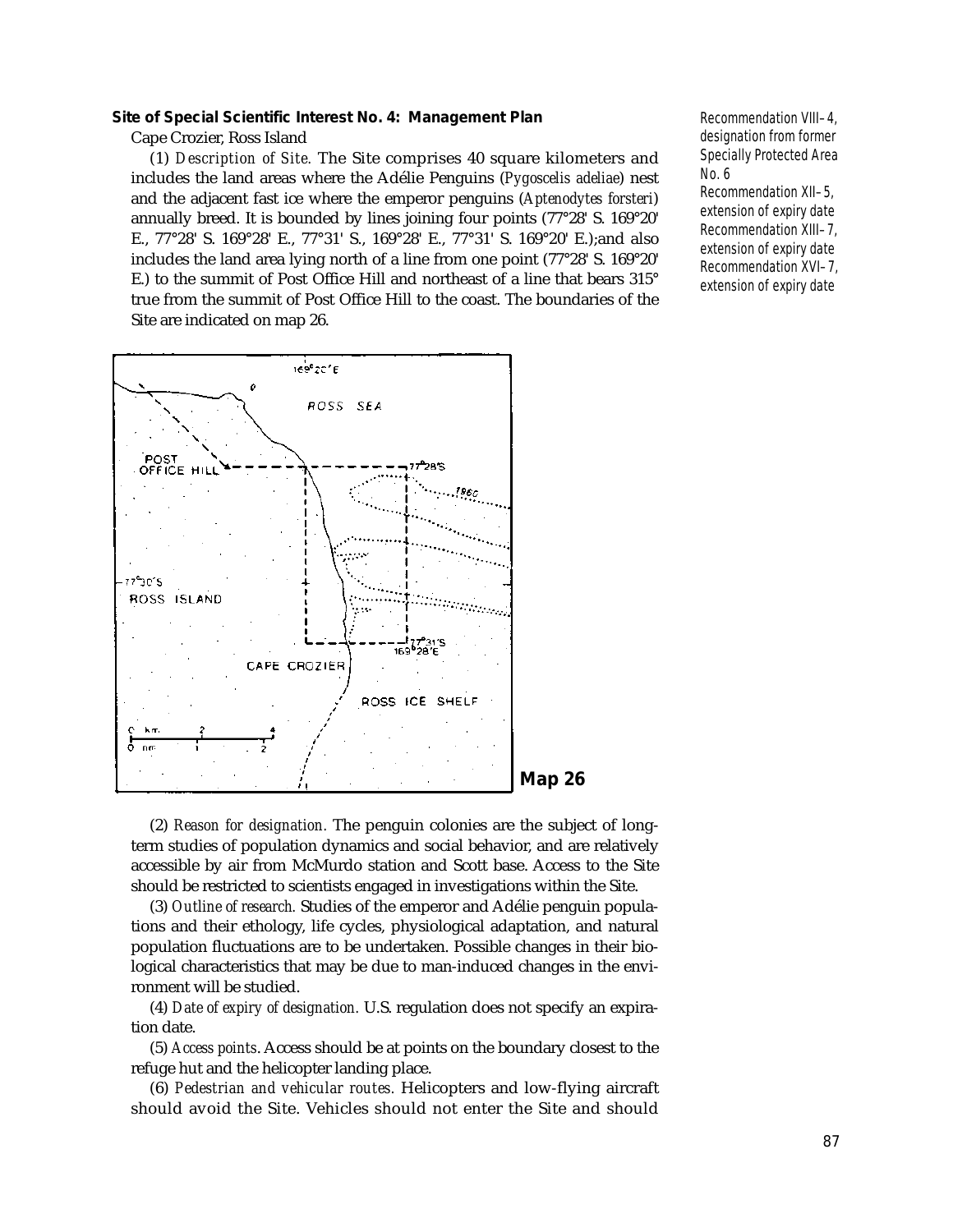approach the Site boundary, when serving authorized activities, on courses at right angles to the boundary orientation. Pedestrian movement within the Site should be limited to the shortest routes consistent with the scientific activity.

(7) *Other kinds of scientific investigations which would not cause harmful interference.* Biological, pedological, and geological observations except those which would cause harm to the birds or interfere with the breeding success of the penguin colonies may be undertaken. As far as possible such studies should be made at time when the Adélie penguin colony is absent or when the emperor penguin colony is at least 1 kilometer from the locality under scientific consideration.

(8) *Scientific sampling.* Taking samples of the bird populations by killing, capture, or taking of eggs should be done only for a compelling scientific purpose and in accordance with the Agreed Measures for the Conservation of Antarctic Fauna and Flora. Close inspection of birds, including photography, or taking blood or other biological samples, should be kept to a minimum.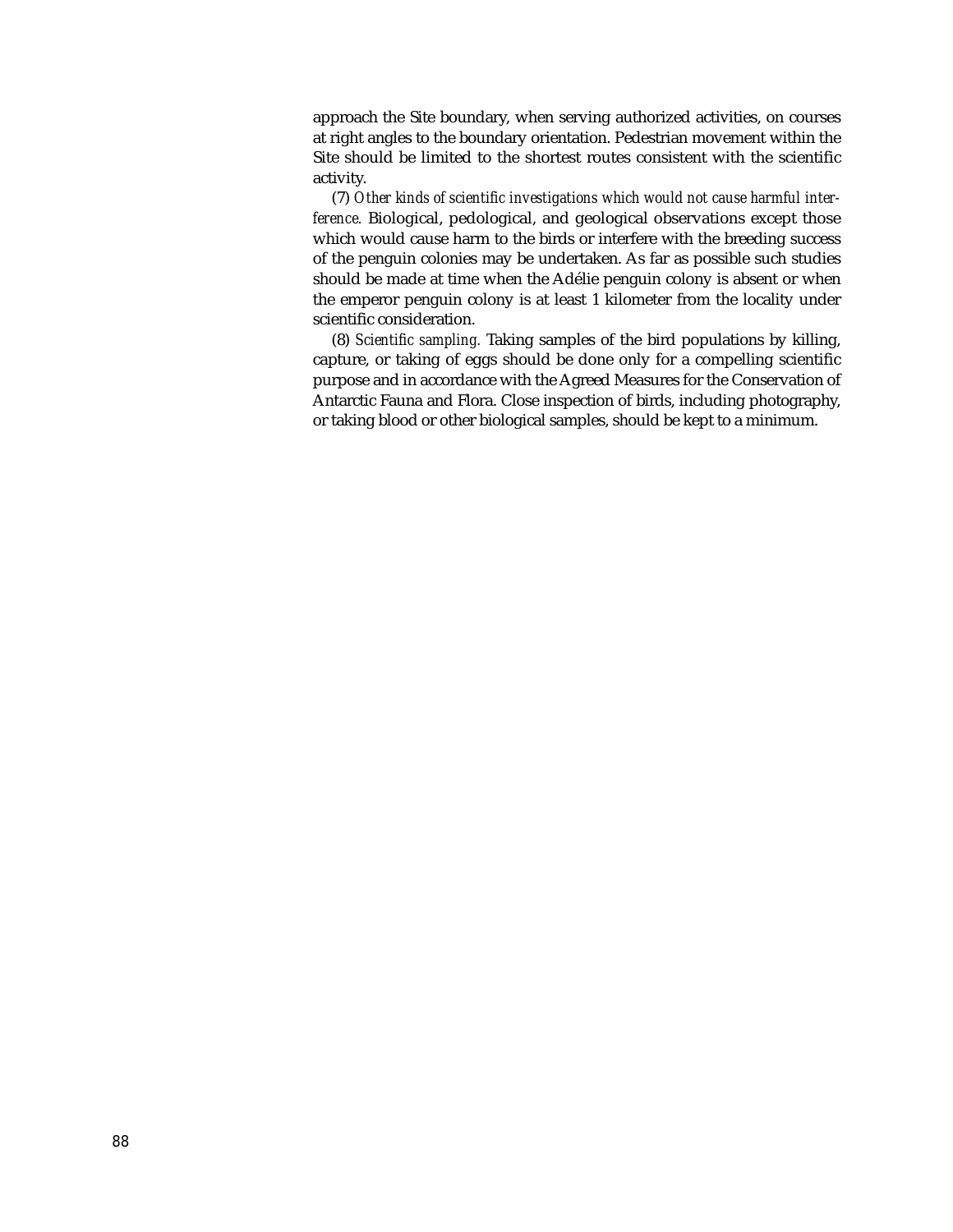#### **Site of Special Scientific Interest No. 5: Management Plan**

Fildes Peninsula, King George Island, South Shetland Islands (1) *Description of Site.* The two areas on Fildes Peninsula shown on map 27.



Recommendation VIII–4, designation from former Specially Protected Area No. 12

Recommendation X–6, extension of expiry date Recommendation XII–5, extension of expiry date Recommendation XIII–7, extension of expiry date Recommendation XVI–7, extension of expiry date

(2) *Reason for designation.* The unique fossil ichnolites found in these areas are located close to two permanent scientific stations that have been visited frequently by tourist groups. The areas also contain representative sequences of Tertiary strata.

(3) *Outline of research.* The main object of the research program is to describe the Tertiary stratigraphic sequences and to understand the geological evolution of this part of the Antarctic Peninsula.

(4) *Date of expiry of designation.* U.S. regulation does not specify an expiration date.

(5) *Access points.* None is defined.

(6) *Pedestrian and vehicular routes.* Vehicles and helicopters should not enter the Site except in an emergency.

(7) *Other kinds of scientific investigations which would not cause harmful interference.* Scientific research other than geological should be kept to a minimum.

(8) *Scientific sampling.* Samples of rocks should be taken only for compelling scientific purposes.

(9) *Other restraints.* Buildings and other facilities should not be erected in the Site.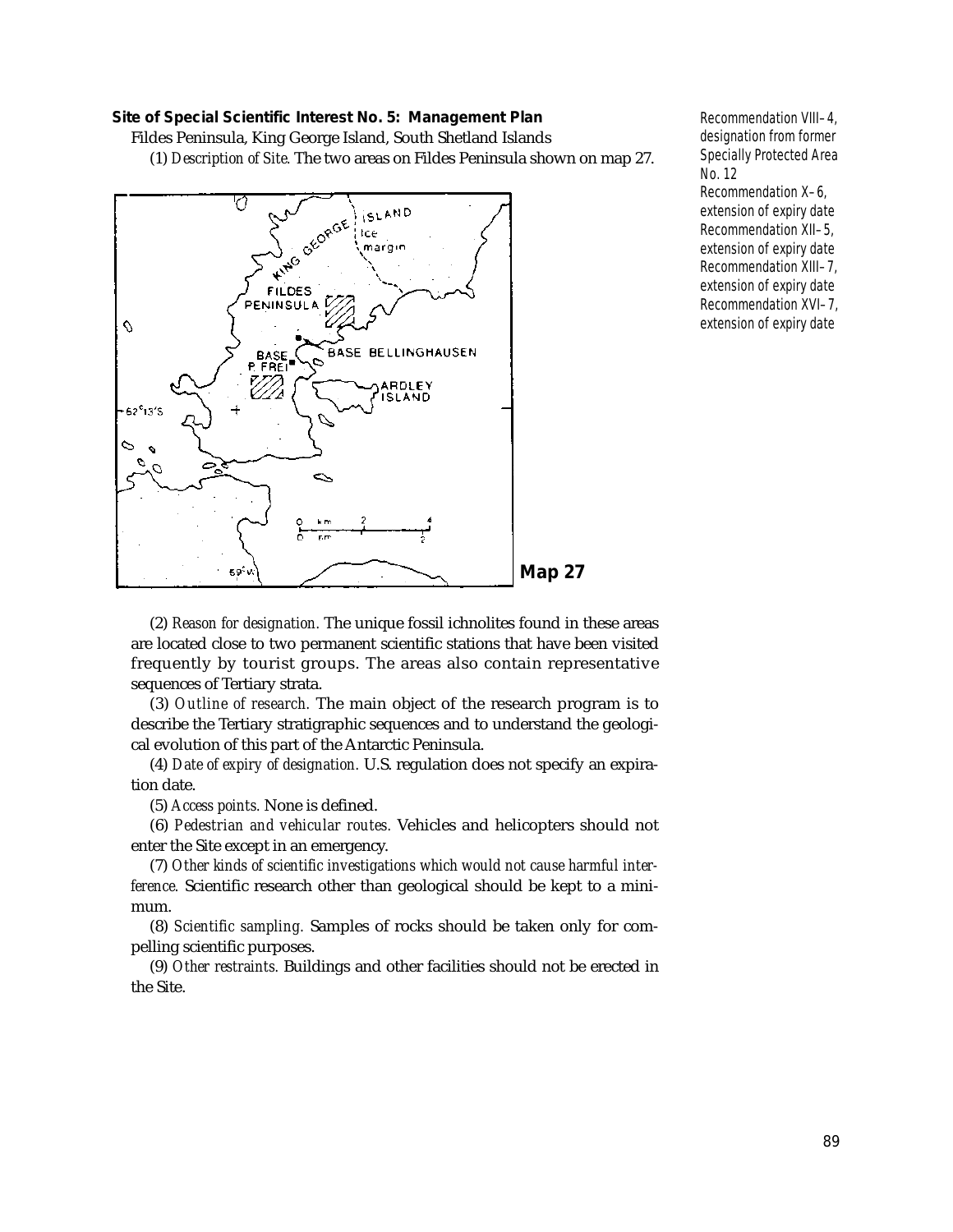Recommendation VIII–4, designation from former Specially Protected Area No. 10

Recommendation X–6, extension of expiry date Recommendation XII–5, extension of expiry date Recommendation XIII–7, extension of expiry date Recommendation XVI–5, revision of management plan

#### **Sites of Special Scientific Interest No. 6: Management Plan**

Byers Peninsula, Livingston Island, South Shetland Islands

This Site currently comprises three areas of varying shape and size on Byers Peninsula designated solely for their sedimentary and paleontological interest. However, the peninsula is also of considerable biological and archeological importance. The following amended management plan is proposed:

(1) *Description of Site.* Byers Peninsula is an extensive, largely ice-free area at the western end of Livingston Island, South Shetland Islands, centered on latitude 62°38' S. longitude 61°05' W. The Site comprises the entire area of Byers Peninsula extending from the ice margin on the west side of Rotch Dome (to a point directly north of Stackpole Rocks) westward to the west end of Ray Promonotory. The littoral zone of the peninsula is included within the Site. The nearby offshore islets and islands are not included in the Site. Most of the Site is low and undulating, below 100 meters' altitude, except for Ray Promontory which has a more rugged topography, rising to over 200 meters at Penca Hill and Start Hill. Numerous volcanic plugs, lakes, pools, and streams occur between Ray Promontory and the Rotch Dome ice field. Coastal areas often have broad beaches several hundred meters wide, with raised beaches behind.



(2) *Reason for designation.* The fossils found in this area provide evidence of the former link between Antarctica and the other southern continents. A long-term paleontological research program has been in progress since the mid-1960's. It is important to protect these Jurassic and Cretaceous rocks from being used as building materials or taken as souvenirs.

The Site is of special biological importance. It has a sparse but diverse flora of both calcicolous and calcifuge plants and cyanobacteria associated with the lavas and basalts, respectively. Basaltic plugs are particularly well vegetated. Several rare cryptogams and the two native vascular plants (*Colobanthus quitensis* and *Deschampsia antarctica*) occur at several sites. There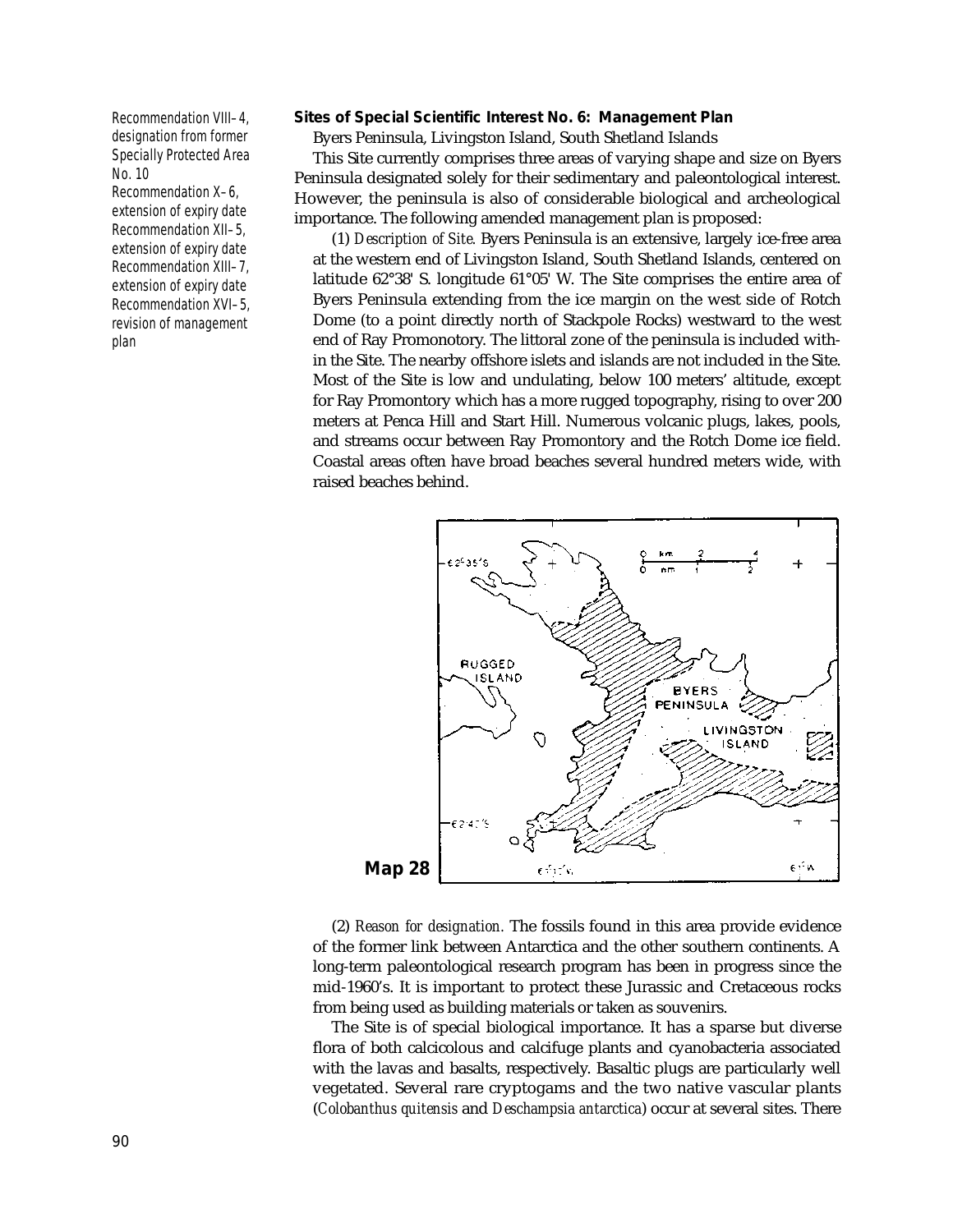are several coastal and inland lakes, the latter having a particularly important biota, including aquatic mosses, and serving as breeding sites for the midge *Parochlus steineni,* the only native winged insect in the Antarctic and with exceptionally restricted distribution. The only other antarctic dipteran, the apterous *Belgica antarctica*, occurs in stands of wet moss.

The Site is also unique in possessing the greatest concentration of historical sites in Antarctica, namely the remains of refuges, together with contemporary artifacts, and shipwrecks of early nineteenth century sealing expeditions.

It is important that both the biological and archeological features are also afforded protection.

(3) *Outline of research.* A long-term geological and paleontological research program was established in 1964. The main objectives are the description of sediments and fossils found in this area. Botanical, zoological, limnological, ornithological, and archeological investigations have also been undertaken throughout the Site at various times since the late 1950's.

(4) *Date of expiry of designation.* U.S. regulation does not specify an expiration date.

(5) *Access points.* None is defined.

(6) *Pedestrian and vehicular routes.* Vehicles should not enter the Site, except in an emergency. Helicopters should land only on unvegetated ground at least 500 meters from any bird or seal concentrations or freshwater bodies.

(7) *Other kinds of scientific investigations which would not cause harmful interference.* Scientific research other than archeological, biological, and geological should be kept to a minimum.

(8) *Scientific sampling.* Samples of rocks or biological specimens should be taken only for compelling scientific purposes.

(9) *Other restraints*. Buildings and other facilities should not be erected in the Site. All nonhuman waste should be removed from the Site. No combustible waste should be incinerated within the Site. There should be no interference of any sealers' refuges (huts, caves, etc.) nor removal of any associated artifacts (including implements, timbers, fabrics, etc.) from these features or from the beaches. No skeletal remains of any animal should be moved within or removed from the Site.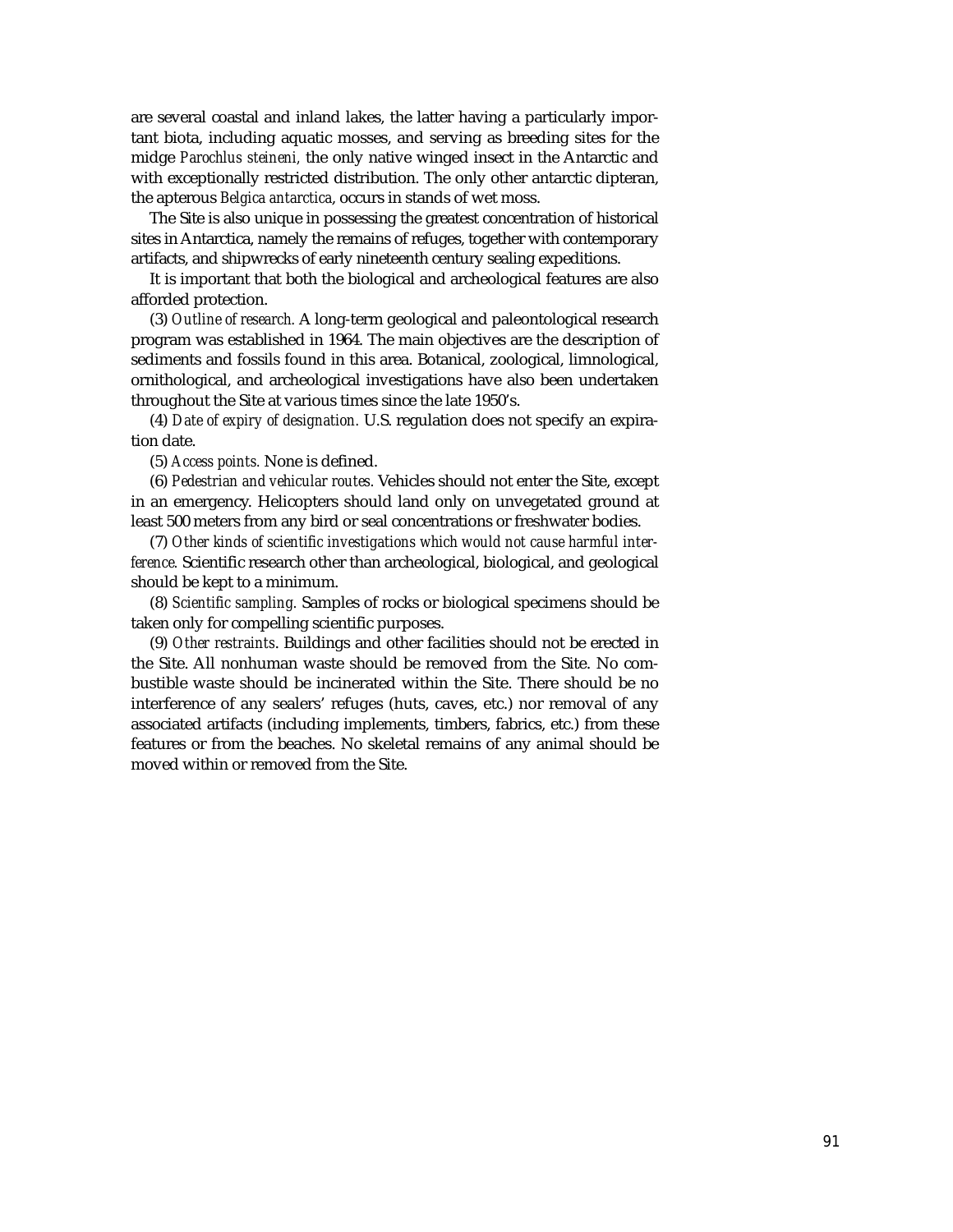Recommendation VIII–4, designation Recommendation X–6, extension of expiry date Recommendation XII–5, extension of expiry date Recommendation XIII–7, extension of expiry date Recommendation XVI–7, extension of expiry date

# **Site of Special Scientific Interest No. 7: Management Plan**

Haswell Island

(1) *Description of Site.* The Site consists of Haswell Island (66°31' S. 93°00' E.), about 1 square kilometer in area, the largest of a group of islands lying close to Mirny station, together with its littoral zone and the area of fast ice, when present, lying within the delimitation shown on map 29.



(2) *Reason for designation.* The Site is an exceptionally prolific and representative breeding locality for all the species of birds that occur in this part of the Antarctic: five species of petrel (*Procellariiformes*), one species of skua (*Catharacta skua*), and one species of penguin (*Pygoscelis adeliae*). The Site provides exceptional opportunities for research and needs protection in view of its close proximity to a large antarctic station.

(3) *Outline of research.* A long-term biological program associated with the bird colonies and studies of the inshore marine biology are expected to continue in the Site.

(4) *Date of expiry of designation.* U.S. regulation does not specify an expiration date.

(5) *Access points.* The Site may be entered from any direction but access should cause minimum disturbance to the bird colonies.

(6) *Pedestrian and vehicular routes.* Vehicles should not enter the Site. Pedestrians should not move through the populated areas except as necessary in the course of scientific investigations. Helicopters and low-flying aircraft should avoid the bird colonies in accordance with the Agreed Measures for the Conservation of Antarctic Fauna and Flora.

(7) *Other kinds of scientific investigations which would not cause harmful interference.* Any scientific investigation that will not cause significant distur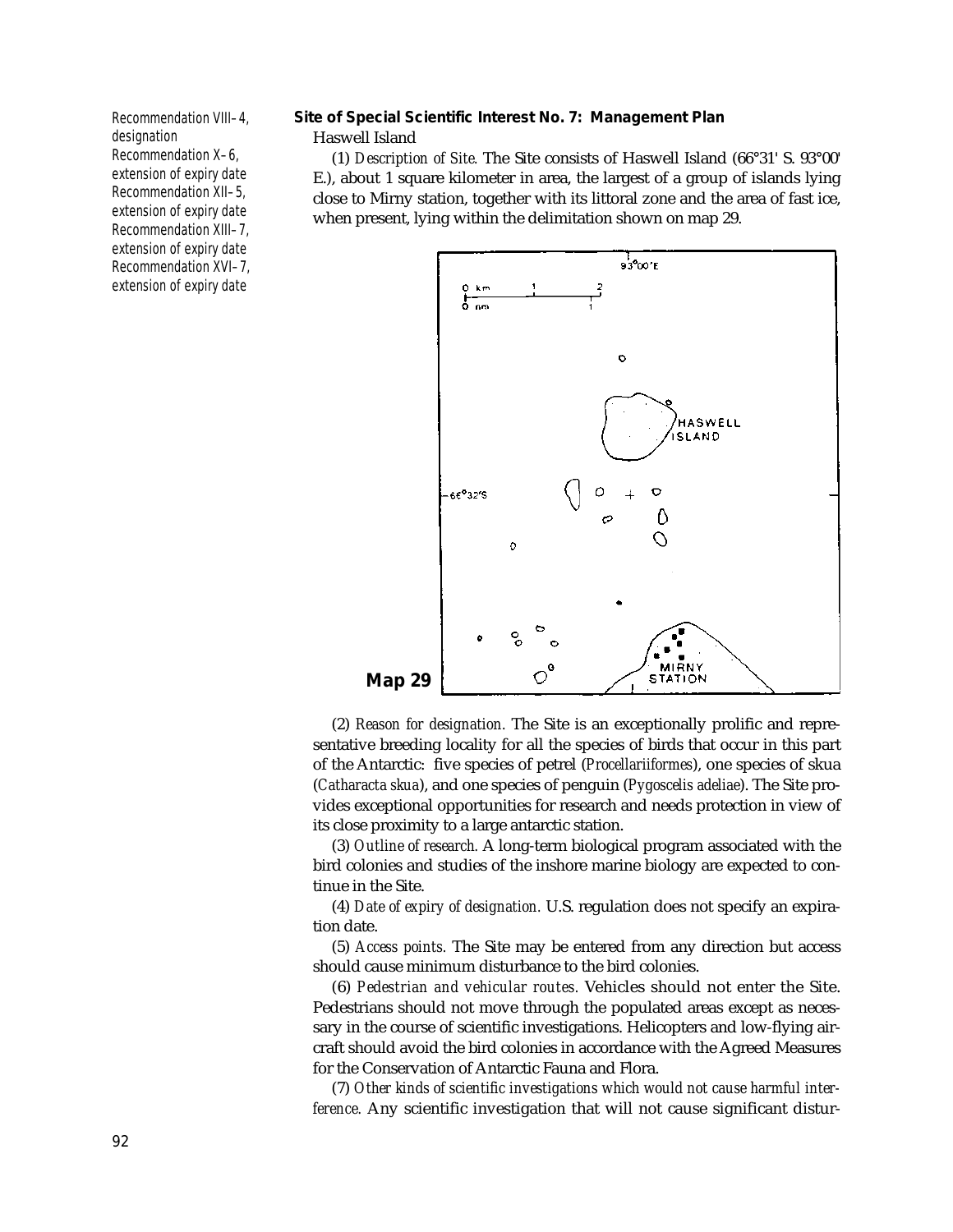bance to the biological programs for which the Site has been designated may be undertaken.

(8) *Scientific sampling.* Taking samples of the bird population by killing, capture, or taking of eggs should be done only for a compelling scientific purpose and in accordance with the Agreed Measures for the Conservation of Antarctic Fauna and Flora.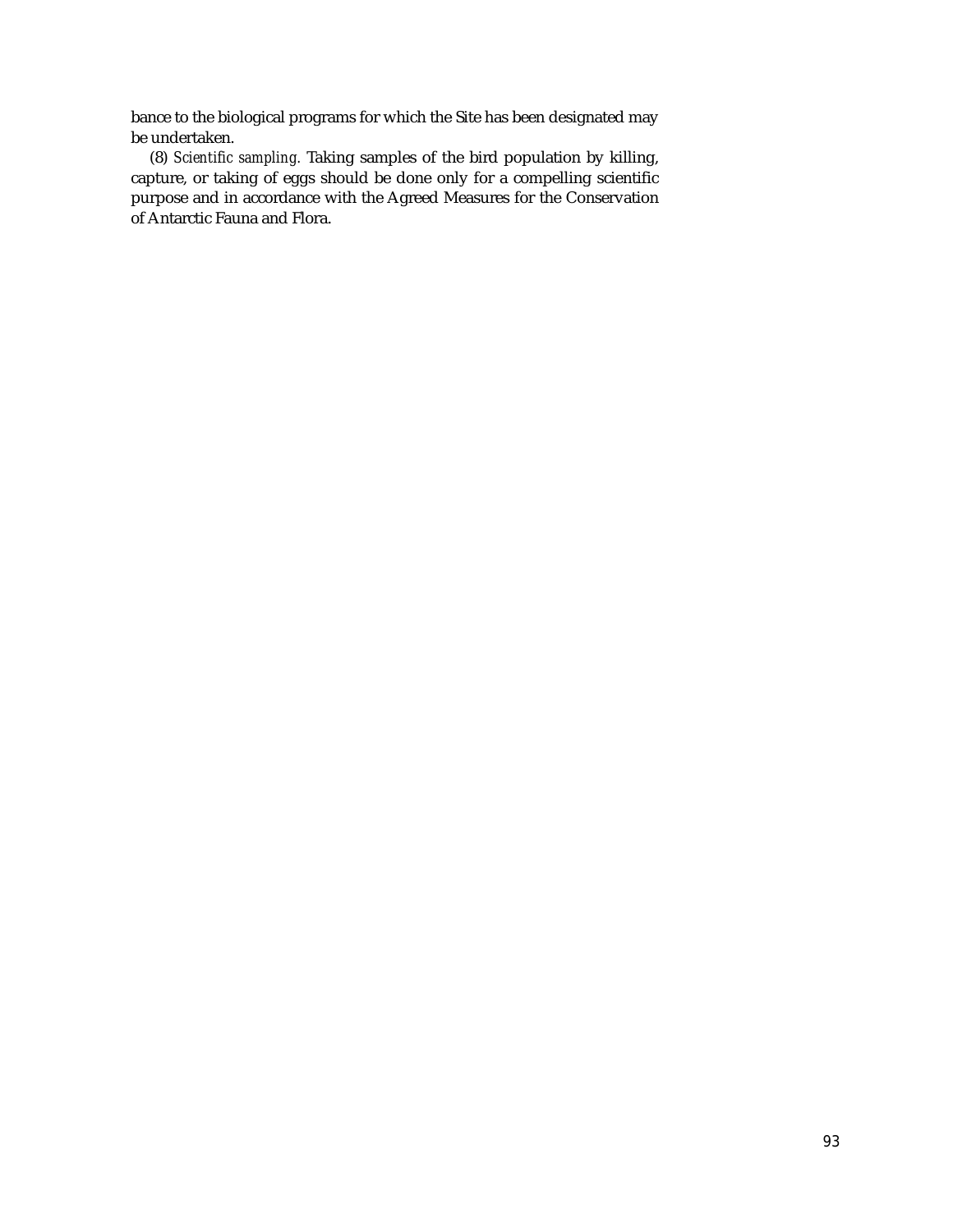Recommendation X–5, designation Recommendation XII–5, extension of expiry date Recommendation XIII–7, extension of expiry date

#### **Site of Special Scientific Interest No. 8: Management Plan**

Western Shore of Admiralty Bay, King George Island

(1) *Description of Site.* All that area on the western shore of Admiralty Bay, south of Ezcurra Inlet, south of a line connecting Jardine Peak and the shoreline immediately to the north of a prominent group of rocks characterized by a covering of orange lichens bearing approximately 68° from Jardine Peak, and east of a line joining Jardine Peak, the Tower and a point on shore line bearing 180° from the Tower.



(2) *Reason for designation.* This area is one of exceptional scientific interest close to a research station frequently visited by tourist ships. It supports an exceptional assemblage of antarctic birds and mammals. Long-term research programs could be jeopardized by accidental interference, especially during the breeding season of these animals.

(3) *Outline of research.* The area supports a breeding colony of elephant seals and the three species of pygoscelid penguins in association with eight species of flighted birds. The purpose of the investigations is to gain insight into the dynamics of a typical, but particularly rich, antarctic coastal ecosystem. Studies of the functioning of the inshore and coastal zone in relation to the ecosystem will include quantitative studies of the circulation of matter and energy between the coastal and marine environments.

(4) *Date of expiry of designation.* 31 December 2000. Date provided by Antarctic Treaty resolution; the U.S. regulation does not specify an expiration date.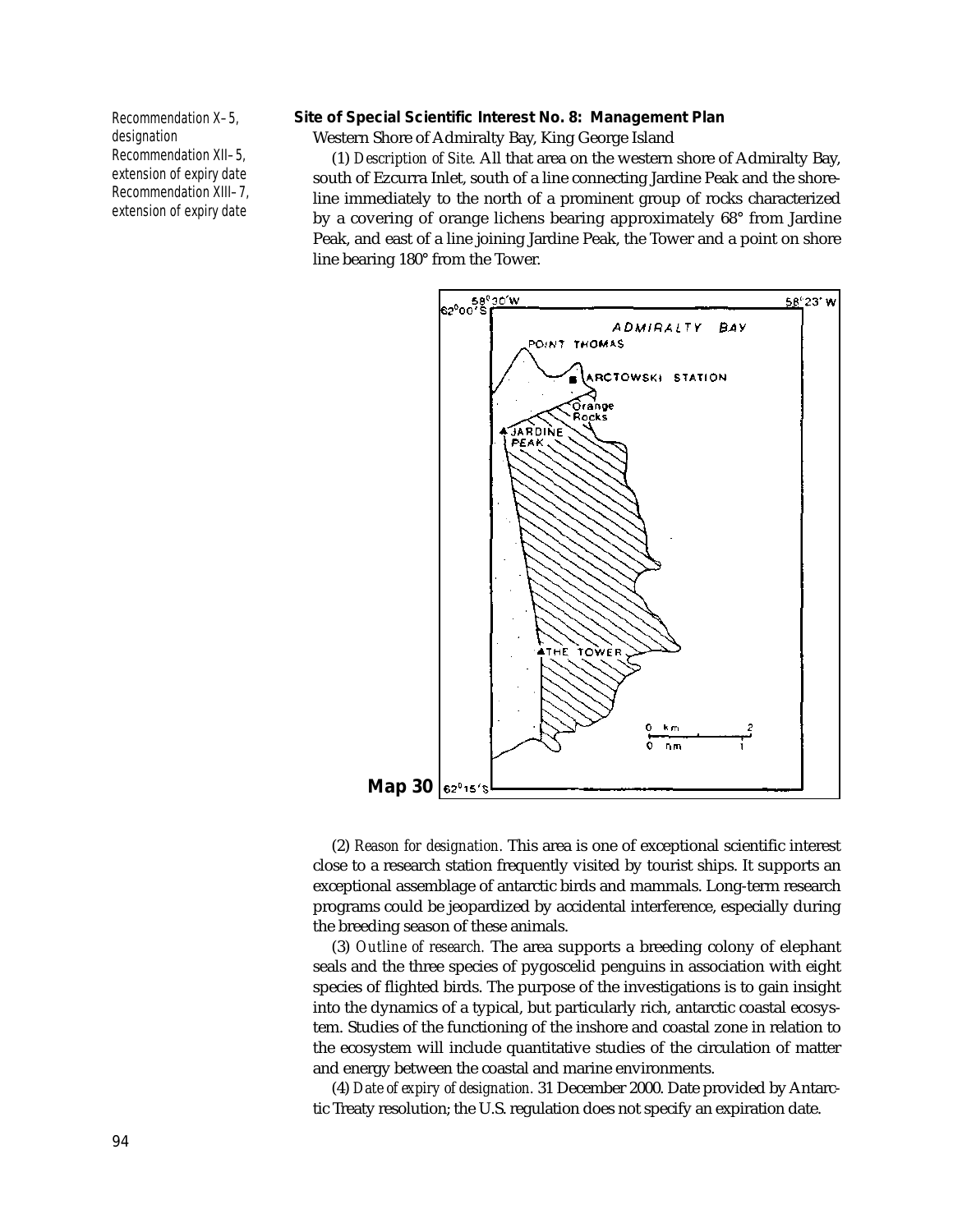(5) *Access points.* The Site should be entered only from the vicinity of Point Thomas.

(6) *Pedestrians and vehicular routes.* Vehicles should not enter the Site. Pedestrians should not move through the populated areas, especially during the breeding season, except as necessary in the course of scientific investigations.

(7) *Other kinds of scientific investigations which would not cause harmful interference.* Scientific investigation that will not cause significant disturbance to the biological programs mentioned in subsection (3) above may be undertaken.

(8) *Scientific sampling.* Scientific sampling, other than that associated with the research program described above, should be kept to a minimum and in accordance with the Agreed Measures for the Conservation of Antarctic Fauna and Flora.

(9) *Other restraints.* Helicopters and low-flying aircraft should avoid the breeding colonies of birds in accordance with the Agreed Measures for the Conservation of Antarctic Fauna and Flora.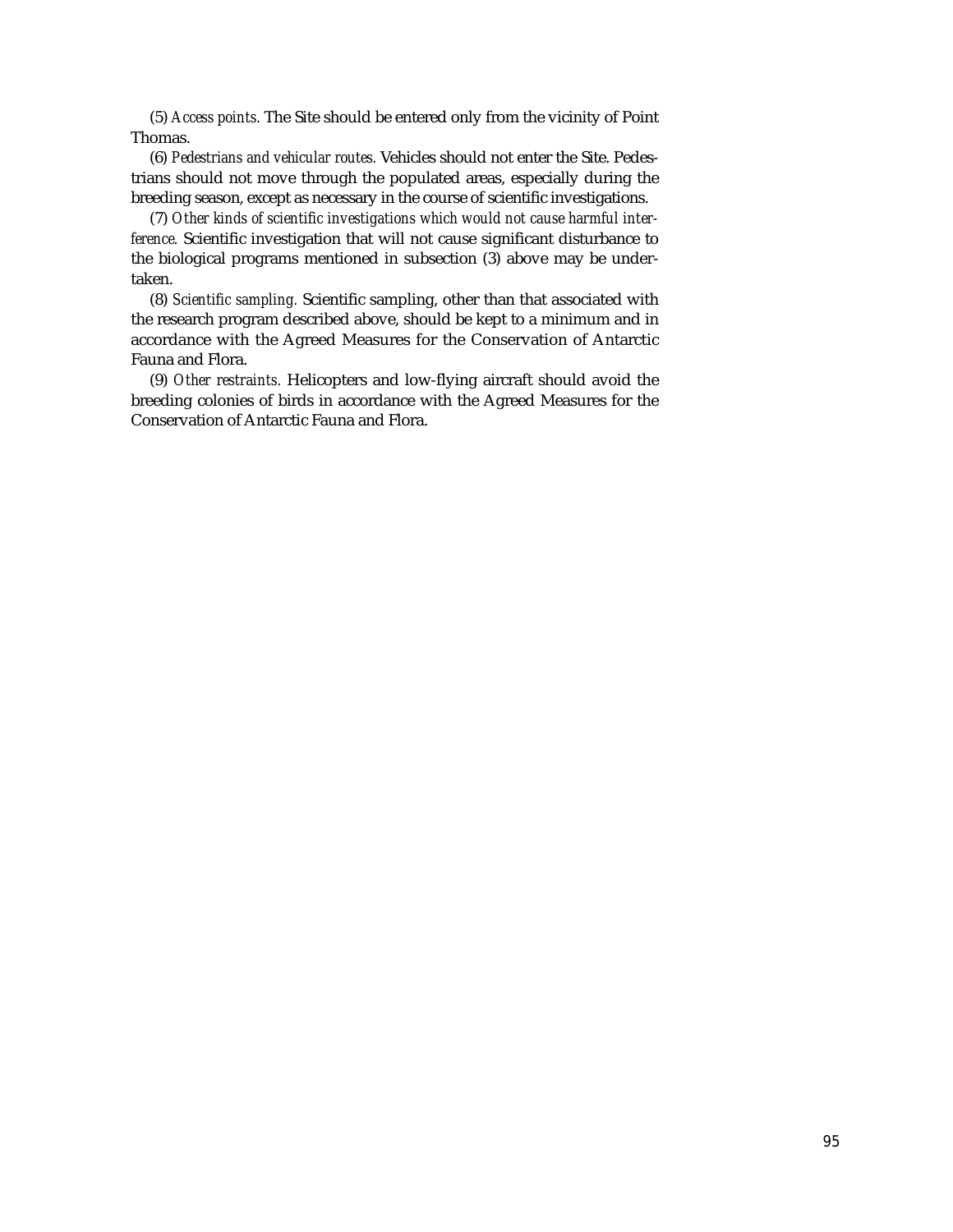Recommendation XIII–8, designation

# **Site of Special Scientific Interest No. 9: Management Plan**

Rothera Point, Adelaide Island

(1) *Description of Site*. Rothera Point (67°34' S. 68°08' W.) is situated in Ryder Bay, at the southeast corner of "Square Peninsula" on the east side of Adelaide Island, southwest Antarctic Peninsula. The Site is the northeastern one-third of the point and is representative of the area as a whole. The British station Rothera lies about 350 meters west of the western boundary of the Site. The boundaries of the Site are shown on map 31.



(2) *Reason for designation.* This Site serves to monitor the impact of man on an antarctic fell-field ecosystem. The vegetation is not rich or well developed, and the soils are shallow and confined to small pockets; there is no significant avifauna. Some monitoring studies have been in progress since before the establishment of the research station in 1975.

(3) *Outline of research.* Investigations incorporating the monitoring of terrestrial and freshwater macrobiota and microbiota, as well as soils and heavy metal deposition within the Site (control area) and near the Site (impact area), will continue with a view to assessing the impact of the neighboring research station.

(4) *Date of expiry of designation.* 31 December 2000. Date provided by Antarctic Treaty resolution; the U.S. regulation does not specify an expiration date.

(5) *Access points.* None is designated.

(6) *Pedestrian and vehicular routes.* Vehicles and helicopters are excluded. Pedestrians should enter the Site only in connection with monitoring activities. Pedestrian access is allowed to the beaches seaward of the Site.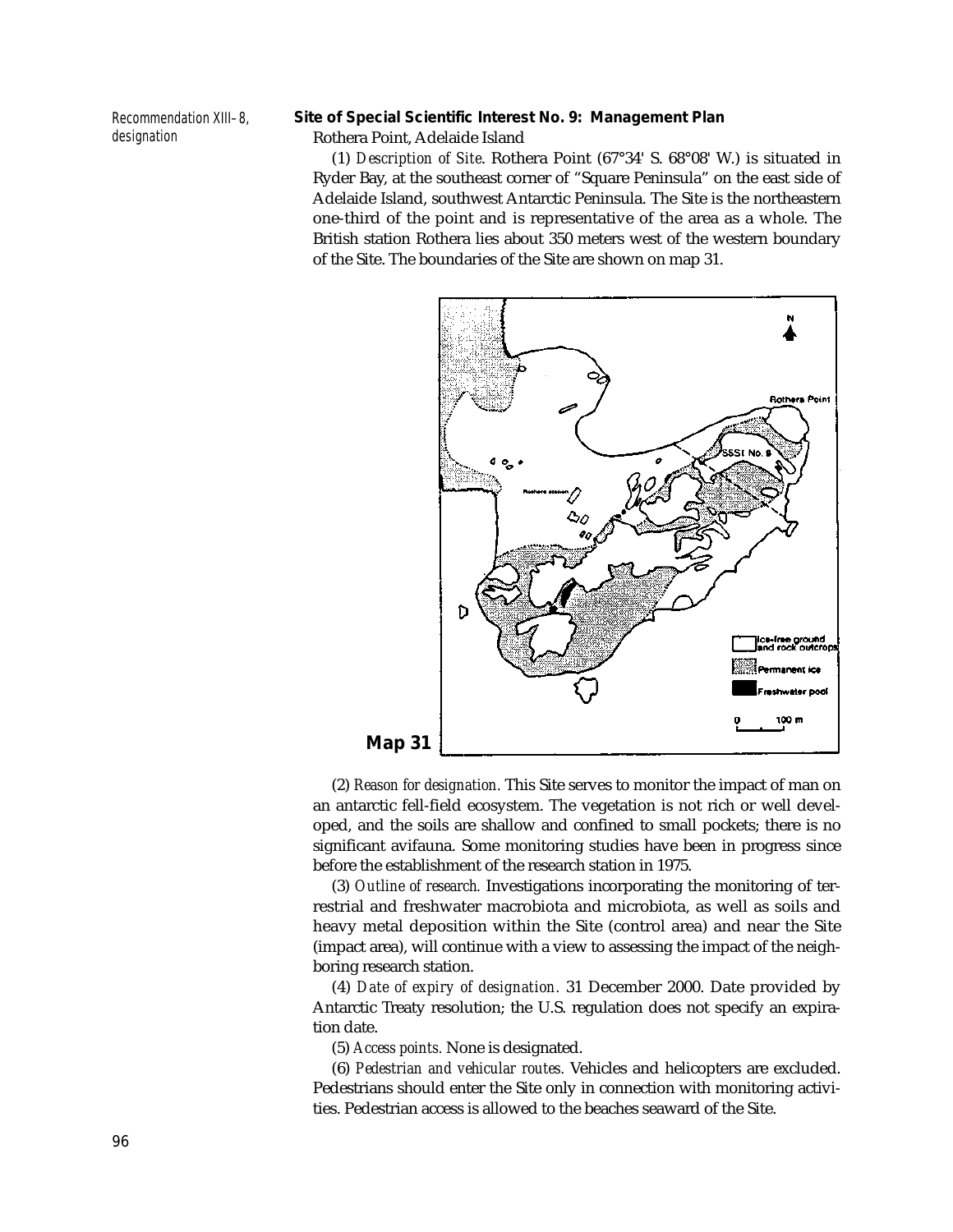(7) *Other kinds of scientific investigations which would not cause harmful interference.* Investigation that would not adversely affect the purpose for which the Site has been designated may be undertaken.

(8) *Scientific sampling.* This should be restricted to the minimum required in connection with the monitoring program.

(9) *Other restraints.* Sledge dogs associated with the research programs at Rothera station must not be permitted to enter the Site. Human wastes must not be deposited in the Site.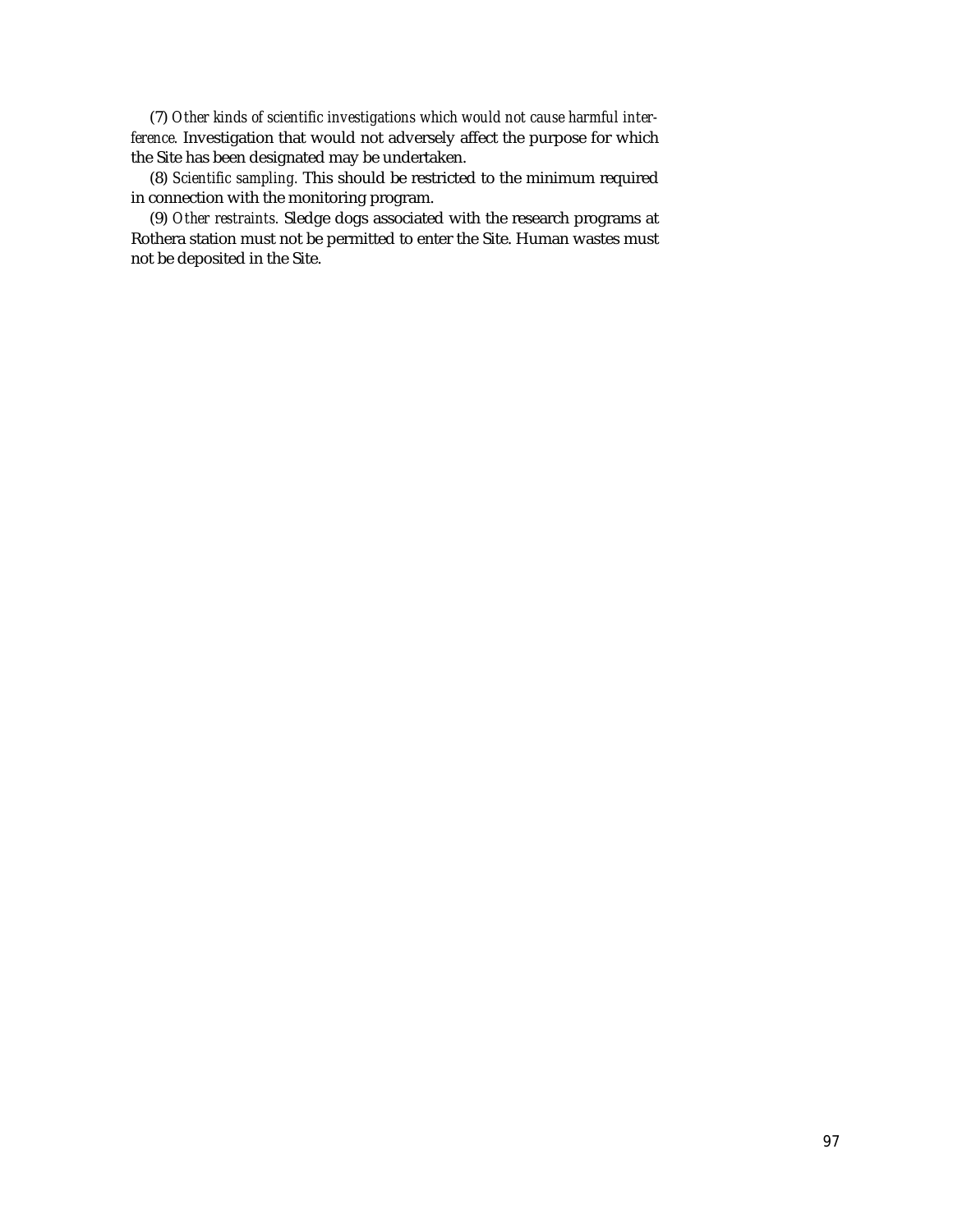Recommendation XIII–8, designation Recommendation XVI–7, extension of expiry date

# **Site of Special Scientific Interest No 10: Management Plan**

Caughley Beach, Cape Bird, Ross Island

(1) *Description of Site.* Caughley Beach and its hinterland lie between the areas known as the Cape Bird Northern and Middle Penguin Rookeries, about 1 kilometer north of Cape Bird, northern Ross Island (77°10' S. 166°40' E.). The proposed Site encompasses the area between the top of the coastal cliffs of Caughley Beach and the Mt. Bird Ice Cap and between a line 200 meters south of the New Zealand Antarctic Research Program's summer station and a line 500 meters north of Cape Bird Middle Adélie Penguin Rookery. The Site surrounds Specially Protected Area No. 20 on three sides and its boundaries are shown on map 32.



(2) *Reason for designation.* The Cape Bird area is the Site of the most extensive stands of moss, algae, and lichens in southern Victoria Land. The terrestrial ecosystem within the Site is the subject of long-term research. Designation of the Site will protect biological experiments and monitoring sites and provide a buffer zone around the Specially Protected Area's conservation zone.

(3) *Outline of research.* Investigations incorporate monitoring of plant colonization sites, bacteriology, mycology and phycology of terrestrial and aquatic ecosystems, physiology of terrestrial and freshwater fauna, and nitrogen cycling. The research is designed to provide a better understanding of the biogeochemical processes in antarctic ecosystems.

(4) *Date of expiry of designation.* U.S. regulation does not specify an expiration date.

(5) *Access points.* There are no restrictions on access points other than that section of the Caughley Beach cliff top which is a designated boundary shared with the Specially Protected Area.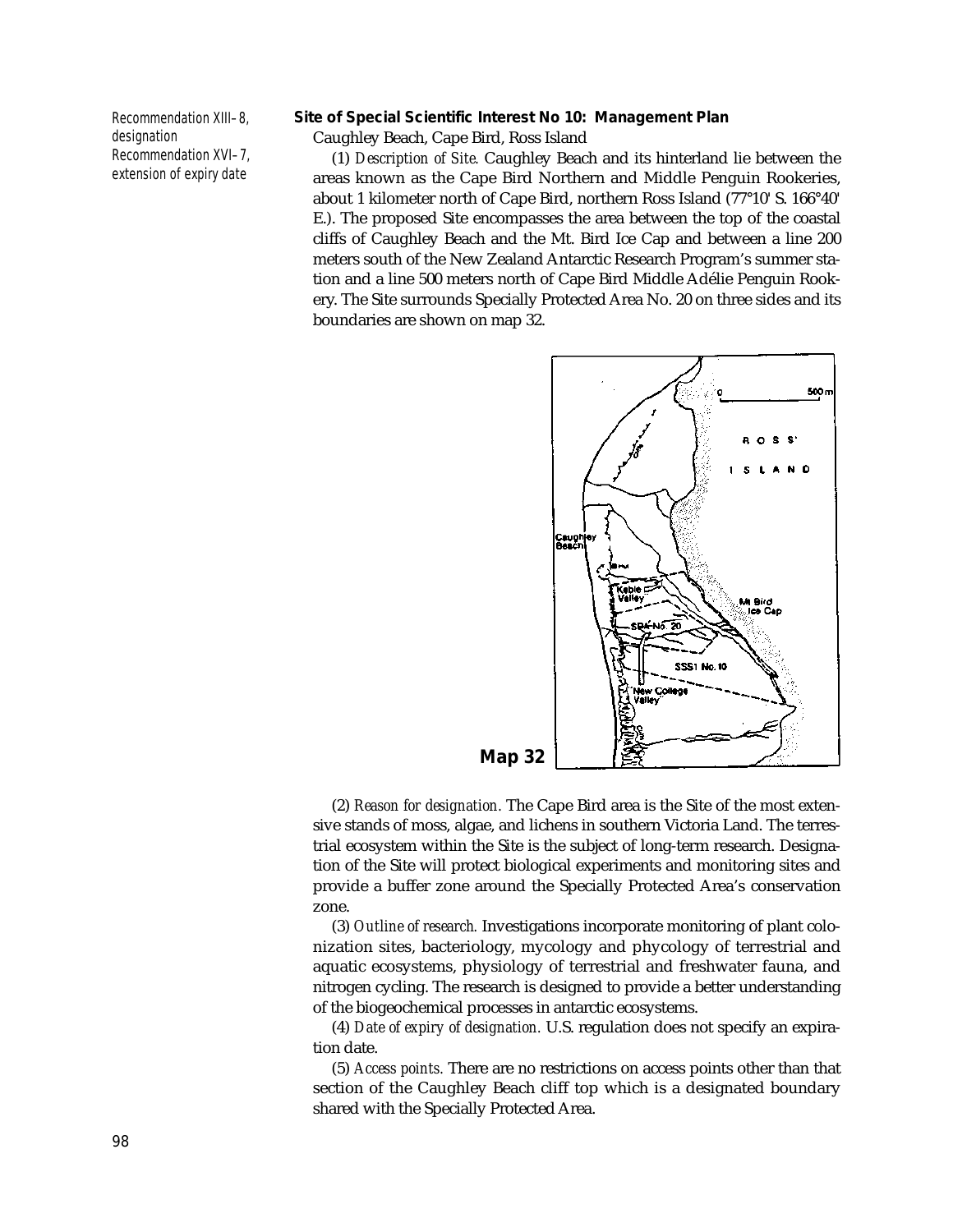(6) *Pedestrian and vehicular routes.* Vehicles and helicopters are excluded. Pedestrians should keep to ridge lines and well-drained ground.

(7) *Other kinds of scientific investigations which would not cause harmful interference.* Research studies and access to the U.S. Naval Astrofix may be permitted with the provision that exotic biota are not introduced and ecosystems are not damaged or disrupted.

(8) *Scientific sampling.* Sampling should be restricted to the minimum required and should not be undertaken to the detriment of the functioning of existing ecosystems or of the purposes for which the Site has been designated.

(9) *Other restraints.* None is specified.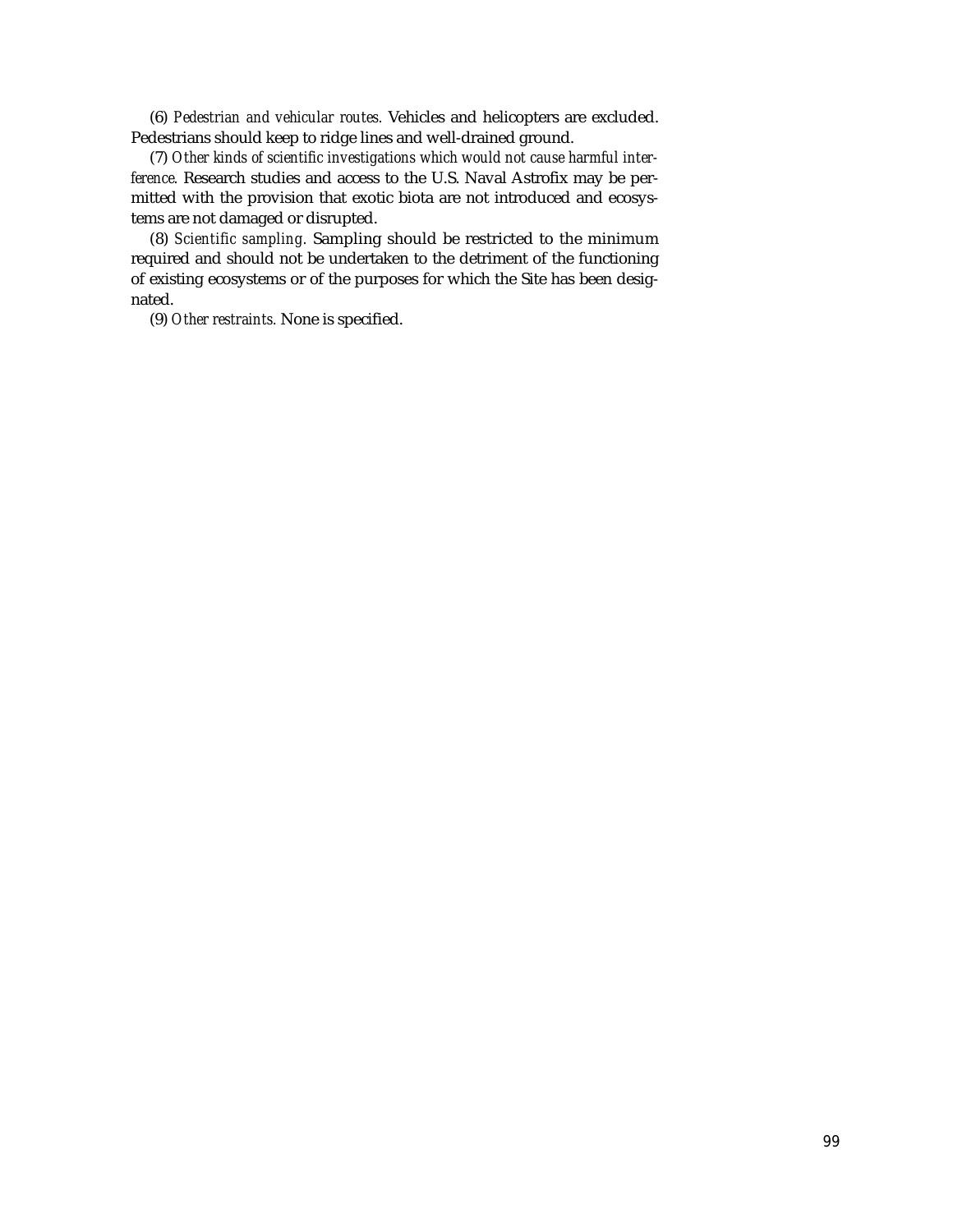Recommendation XIII–8, designation Recommendation XVI–7, extension of expiry date

## **Site of Special Scientific Interest No. 11: Management Plan**

"Tramway Ridge," Mt. Erebus, Ross Island

(1) *Description of Site.* Mt. Erebus (3,795 meters) Ross Island, South Victoria Land, is one of two active volcanoes on continental Antarctica. "Tramway Ridge" is situated between altitudes 3,350 and 3,400 meters, 1 kilometer northwest of the Mt. Erebus crater (77°32' S. 167°8' E.). The Sites comprises an extensive area of gently sloping warm ground located 1 kilometer northwest of the main crater of Mt. Erebus at the lower end of "Tramway Ridge." The boundary of the Site is a square with sides of 100 meters and encompasses the entire warm ground area of lower "Tramway Ridge." The 1-hectare Site is divided into two areas of permitted use. The northern area "A" is designated as a reference site with all access prohibited except for pressing research reasons. The southern area "B" is designated as a research site to accommodate ongoing research programs and sample collection. The boundaries of the Site are shown on map 33.



(2) *Reason for designation.* Mt. Erebus provides one of only two known high-altitude areas of fumarolic activity and associated vegetation in the Antarctic. The warm ground of the Site and its associated vegetation are of interest to botanists, phycologists, and microbiologists. The Site serves as a study area for descriptive purposes and provides a reference site for future studies. For research status of the Site to be preserved and to protect the Site against trampling damage and alien introductions that may find conditions here favorable for survival, the area has been designated as a Site of Special Scientific Interest.

(3) *Outline of research.* Botanical, phycological, and microbiological studies of the Site and its associated vegetation, with particular reference to the presence of warm ground in an extremely rigorous environment may be undertaken.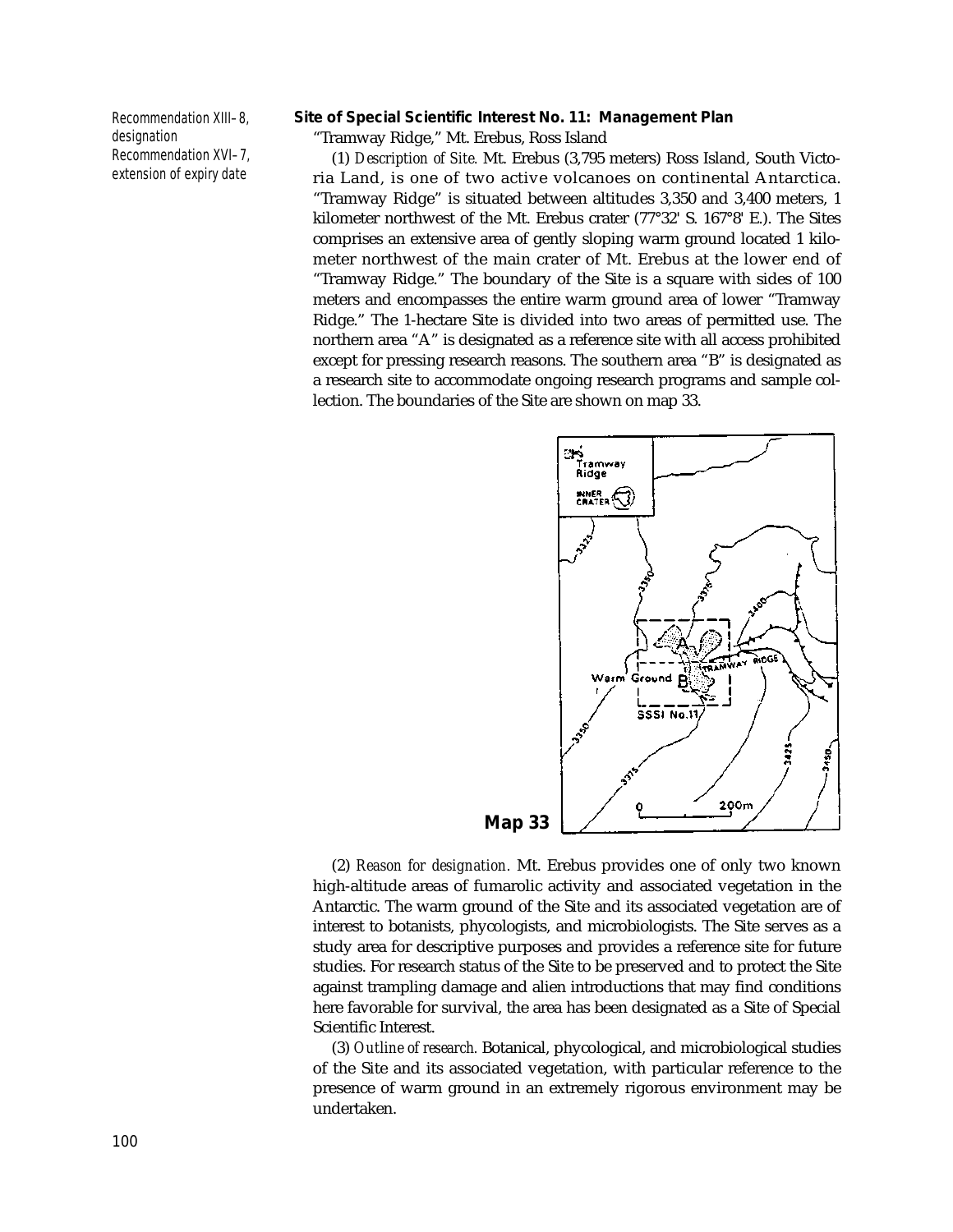(4) *Date of expiry of designation.* U.S. regulation does not specify an expiration date.

(5) *Access points.* There are no restrictions on access points.

(6) *Pedestrian and vehicular routes.* Vehicles and helicopters are excluded. Pedestrians should ensure great care is taken to avoid, wherever possible, walking on any visible vegetation and areas of heated ground.

(7) *Other kinds of scientific investigations which would not cause harmful interference.* Scientific investigations that will not cause disturbance to the environment and its biota or to the biological programs may be undertaken.

(8) *Scientific sampling.* Samples are not to be taken from area "A." Sampling from area "B" should be restrained and not be undertaken to the detriment of the sustainability of the biological communities or the interests of future investigations.

(9) *Other restraints.* Sterile protective overclothing should be worn and footwear should be sterilized before entering the Site to minimize the risk of introducing alien biota to the geothermal areas. Human wastes must not be deposited within the Site.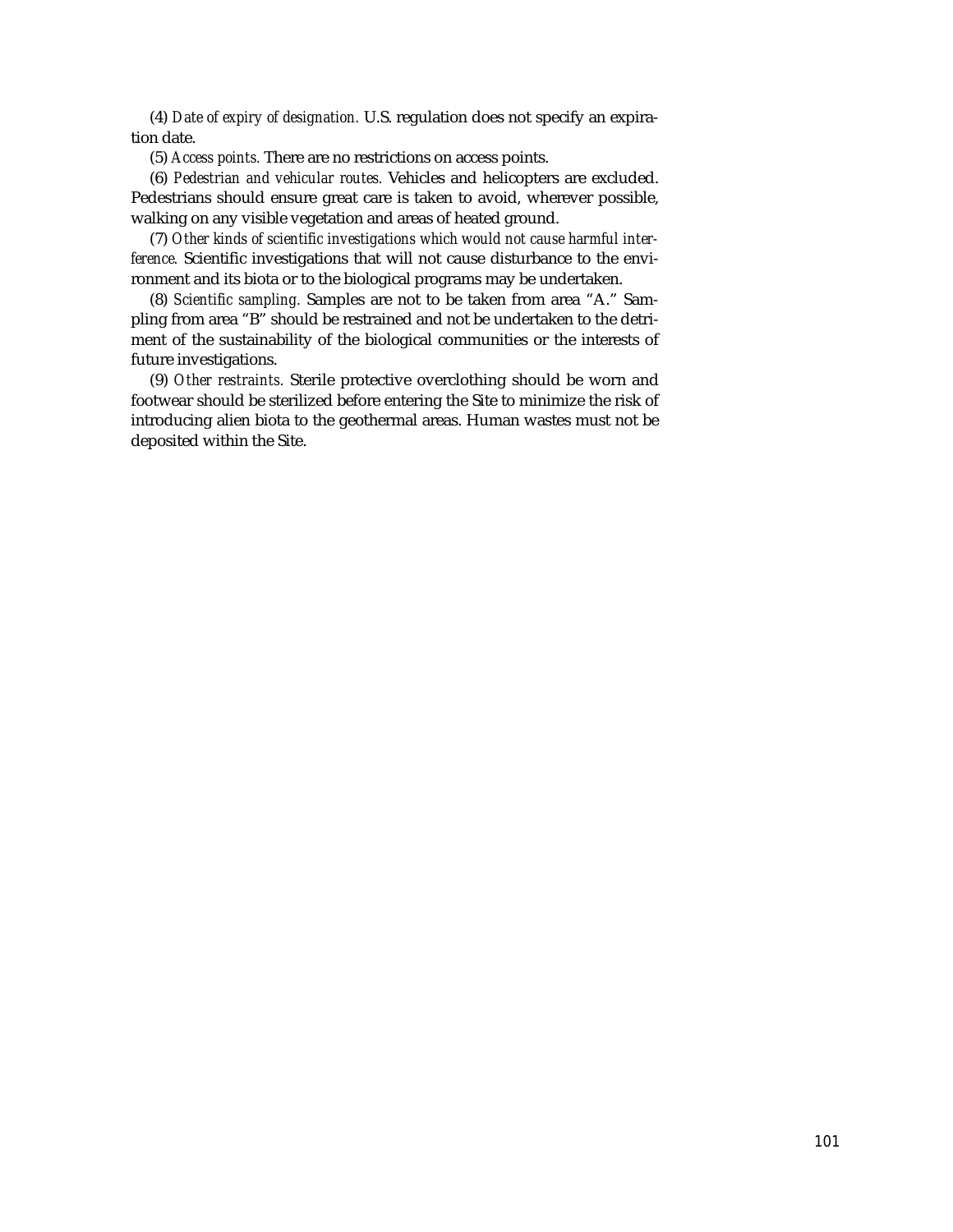Recommendation XIII–8, designation Recommendation XVI–7, extension of expiry date

## **Site of Special Scientific Interest No. 12: Management Plan**

Canada Glacier, Lake Fryxell, Taylor Valley, Victoria Land

(1) *Description of Site.* The Site lies between Canada Glacier and Lake Fryxell in lower Taylor Valley, south Victoria Land (77°37' S. long 163°05' E.). The Site encompasses an area of 1 square kilometers located between the tongue of Canada Glacier and the shoreline of Lake Fryxell. Surface features include old moraine deposits and ancient lake levels. During summer months small meltwater streams drain from the glacier to the lake creating an extensive area of flushes. The central flush area is about 100 meters west of the New Zealand Antarctic Research Program field hut. The boundaries of the Site are shown on map 34.



(2) *Reason for designation.* The Site contains some of the richest plant growth (algae and mosses) in the southern Victoria Land Dry Valleys. With the concentration of research activity within this area, there is a need to regulate human impact with regard to trampling, water quality, and sampling.

(3) *Outline of research.* The Site is the center of scientific research for freshwater and terrestrial biological research and a reference site for other dry valley biological ecosystems.

(4) *Date of expiry of designation.* U.S. regulation does not specify an expiration date.

(5) *Access points.* Access should be from the northeast side of the Site.

(6) *Pedestrian and vehicular routes.* Vehicles are excluded; access to the Site by helicopter is allowed, but landings should be restricted to the helicopter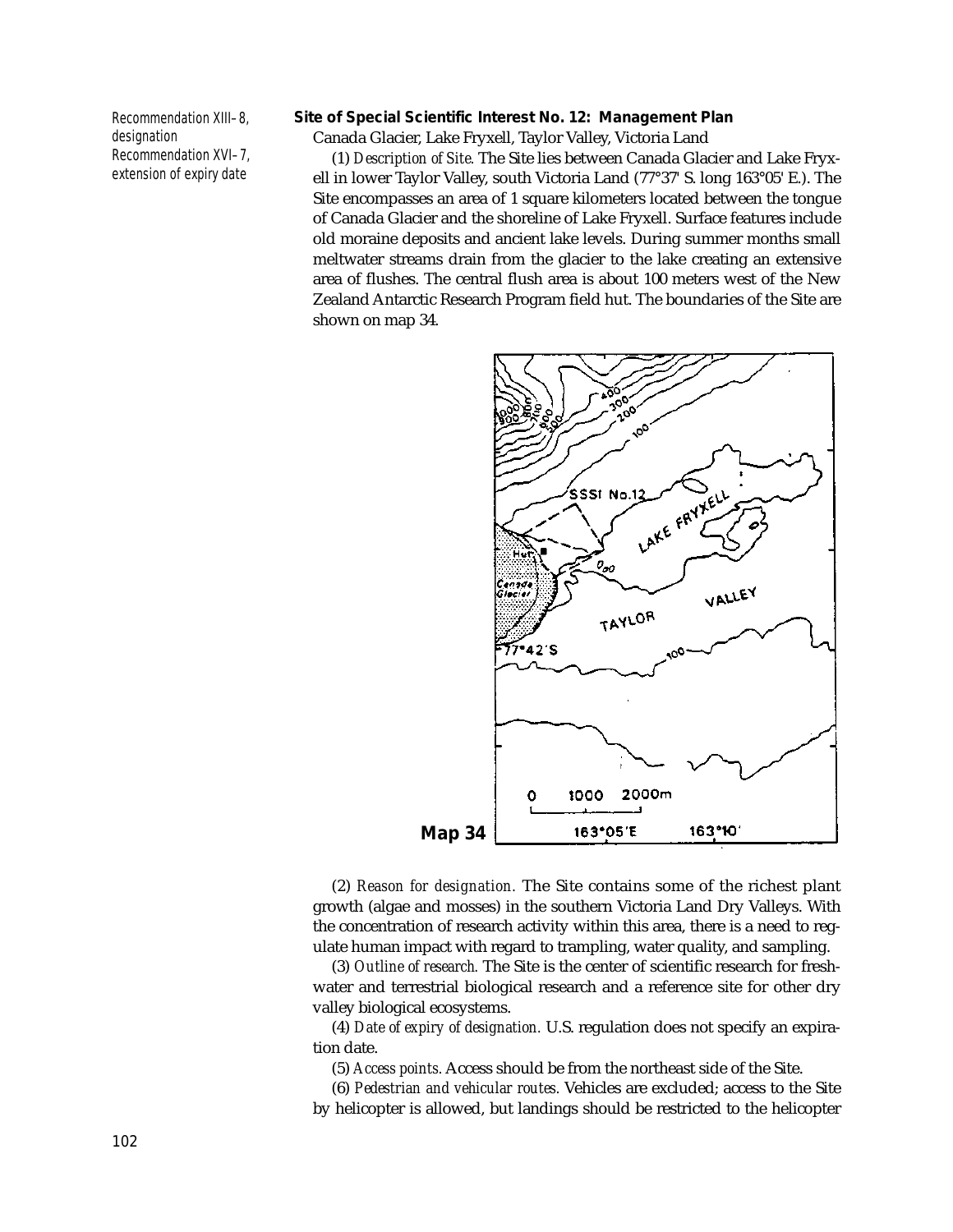landing pad 50 meters northeast of the New Zealand Antarctic Research Program hut. Pedestrian movement within the Site should be restricted to designated paths and shortest routes consistent with scientific activity.

(7) *Other kinds of scientific investigations which would not cause harmful interference.* None is specified.

(8) *Scientific sampling.* Sampling should be restricted to the minimum required and should not be undertaken to the detriment of the environment and its biota. It should be accomplished without causing introduction to new biota, including micro-organisms.

(9) *Other restraints.*

(a) Collection of ice for water supply should be taken from the edge of the glacier immediately south of the area of rich algal growth.

(b) All human wastes must be containerized and returned to Scott or McMurdo stations.

(c) Tent sites are to be restricted to within a 50 meters radius of the hut.

(d) Entry into the area of rich moss growth west of the hut is prohibited except for compelling scientific purposes.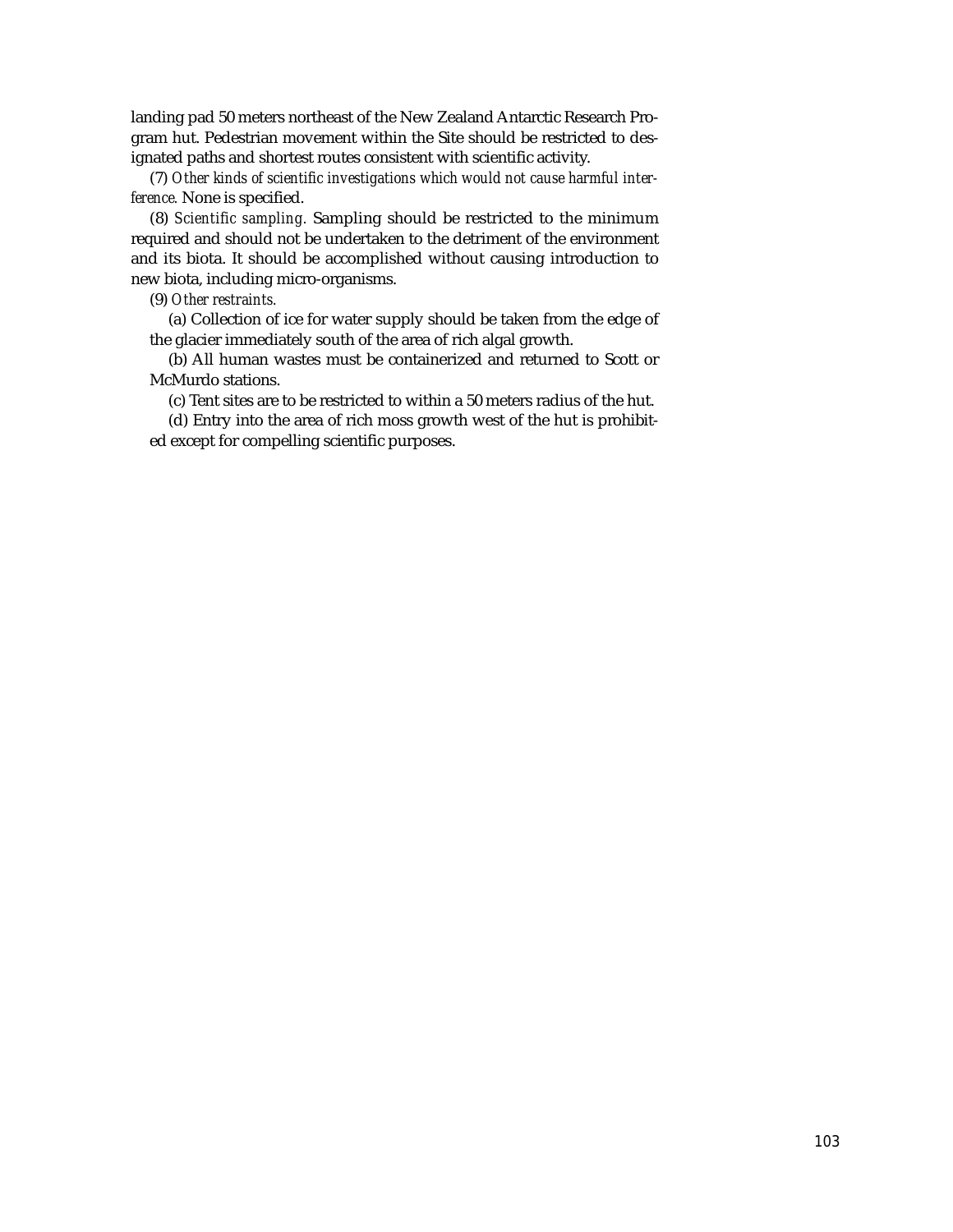Recommendation XIII–8, designation

## **Site of Special Scientific Interest No. 13: Management Plan**

Potter Peninsula, King George Island, South Shetland Islands

(1) *Description of Site.* The Site is located on the east side of Maxwell Bay, southwest King George Island between "Mirounga Point" and the east side of Stranger Point (62°l5' S. long 58°37' W.). The Site occupies the coastal zone of variable width up to 500 meters from the shoreline (low-water mark) and rising to about 70 meters altitude at Stranger Point. It is mainly an area of raised beaches, mostly pebble covered and backed by basalt cliffs, terminal or lateral moraines, and small glaciers. The coastline is very irregular and alternates with small bays and rocky headlands. The boundaries of the Site are shown on map 35.



(2) *Reason for designation.* This area has a diverse avian and mammal fauna and locally rich vegetation and is located close to an Argentine research station (Jubany) frequently visited by tourist cruises. Long-term research programs could be endangered by accidental interference, especially during breeding periods.

(3) *Outline of research.* The Site contains a fairly large breeding population of elephant seals (*Mirounga leonina*). Various research projects are being carried out, including population censuses, tagging, studies of population structure, birth and mortality rates, growth rates, and analysis of blood samples for the study of protein polymorphism. The status of fur seals (*Arctocephalus gazella*) and other seals is also being monitored. Studies of breeding sea birds are also being made on Adélie penguins (*Pygoscelis adeliae*), gentoo penguins (*P. papua*), giant petrels (*Macronectes giganteus*), Dominican gulls (*Larus dominicanus*), sheath bills (*Chionis alba*), brown skuas (*Catharacta lonnbergii*) and antarctic terns (*Sterna vittata*). This work includes nest censuses, fledgling development, predation, and analysis of egg albumen to determine protein polymorphism. All the investigations have the objective of assessing the population dynamics of the different species and the biotic and abiotic factors that regulate them.

(4) *Date of expiry of designation.* 31 December 2000. Date provided by Antarctic Treaty resolution; the U.S. regulation does not specify an expiration date.

(5) *Access points.* Access to the Site is restricted to the northern end in the vicinity of "Mirounga Point."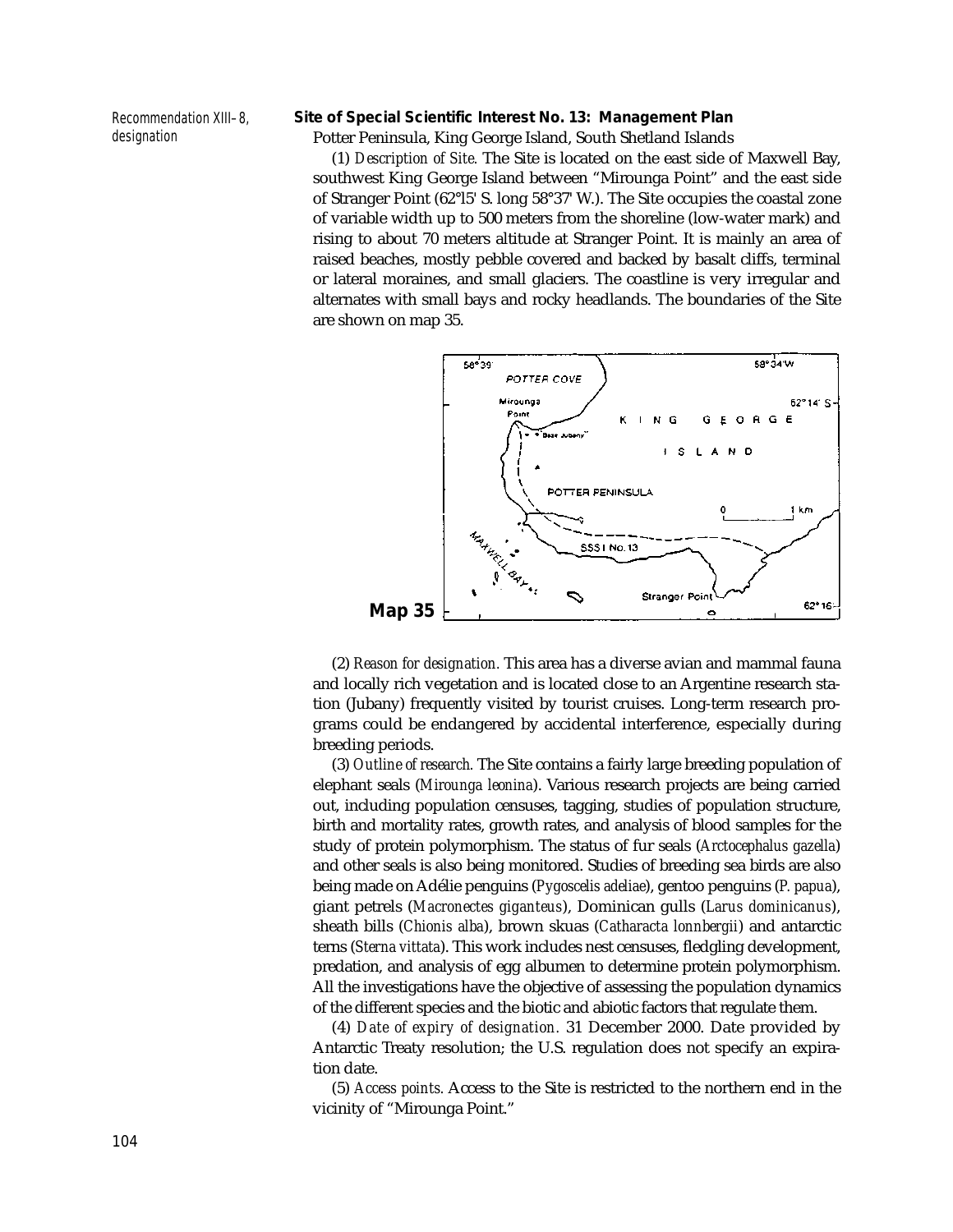(6) *Pedestrian and vehicular routes.* Pedestrians and vehicles must use established routes particularly during the breeding season. No vehicles or helicopters should be used near any of the breeding sites.

(7) *Other kinds of scientific investigation which would not cause harmful interference.* None is specified.

(8) *Scientific sampling.* Scientific sampling, both by killing or capturing, must be the minimum required for the research program described above and must conform with the Agreed Measures for the Conservation of the Antarctic Fauna and Flora.

(9) *Other restraints.* None is specified.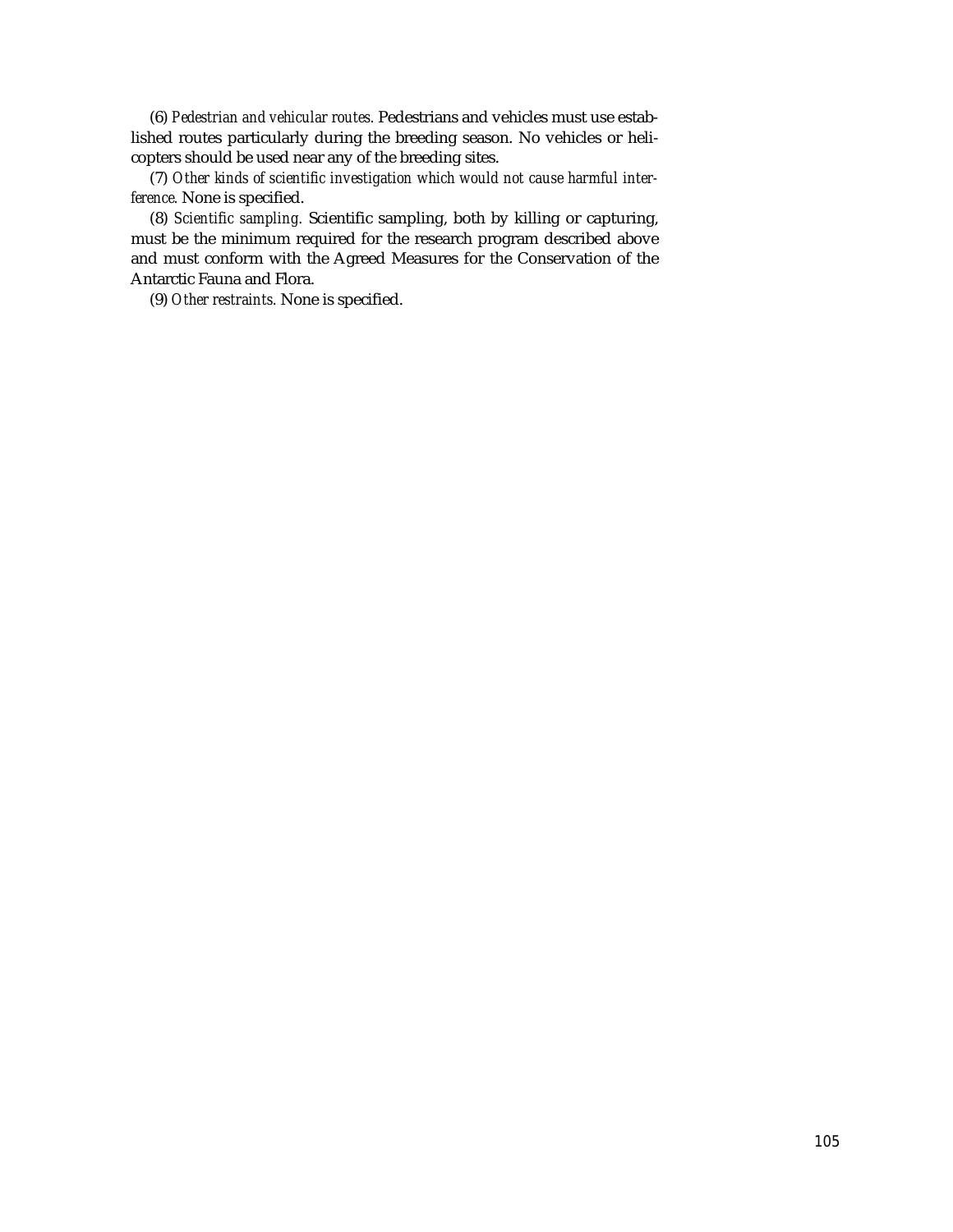Recommendation XIII–8, designation

## **Site of Special Scientific Interest No. 14: Management Plan**

Harmony Point, Nelson Island, South Shetland Islands

(1) *Description of Site.* The Site is on the northwest coast of Nelson Island, between King George Island to the northeast and Robert Island to the southwest (62°18'S. long 59°14'W.). The Site includes Harmony Point and the Toe, the adjacent ice-free land, and intertidal zone within the rectangle shown on map 36.



(2) *Reason for designation.* This area is of special scientific interest, being situated in an area rich in avian species. Vegetation cover is extensive, is often dense, and comprises a relatively rich flora including both species of vascular plants. Its five rocky coasts are inhabited by large numbers of marine invertebrates. Long-term research programs could be disrupted by accidental interference, the destruction of the vegetation and substratum, and the perturbation of nesting areas.

(3) *Outline of research.* Argentine and Chilean research in the area includes the following ornithological activities: nest censuses, juvenile mortality studies, growth studies, banding, and studies on predators, i.e., leopard seal (*Hydrurga leptonyx*), giant petrel (*Macronectes giganteus*), and skuas (*Catharacta*). The relationships between the flora and nesting areas of the various bird species are being studied. In the tide pools ecological studies are continuing. The results are compared with those from other research sites in order to understand the relationships among different littoral systems.

(4) *Date of expiry of designation.* 31 December 2000. Date provided by Antarctic Treaty resolution; the U.S. regulation does not specify an expiration date.

(5) *Access points.* Access to the Harmony Point area is restricted to access from the sea, across the pebble beach situated to the southwest of Inca Point, 400 meters south–southwest of the refuge. Special access points are not specified for the Toe.

(6) *Pedestrian and vehicular routes.* Pedestrians must use established routes, particularly during the bird breeding season. Helicopters must not overfly any of the bird breeding areas below the height stated in the Agreed Measures, and should land only in the vicinity of the refuge or landing beach, and should not land anywhere on the Toe. There is no vehicular access.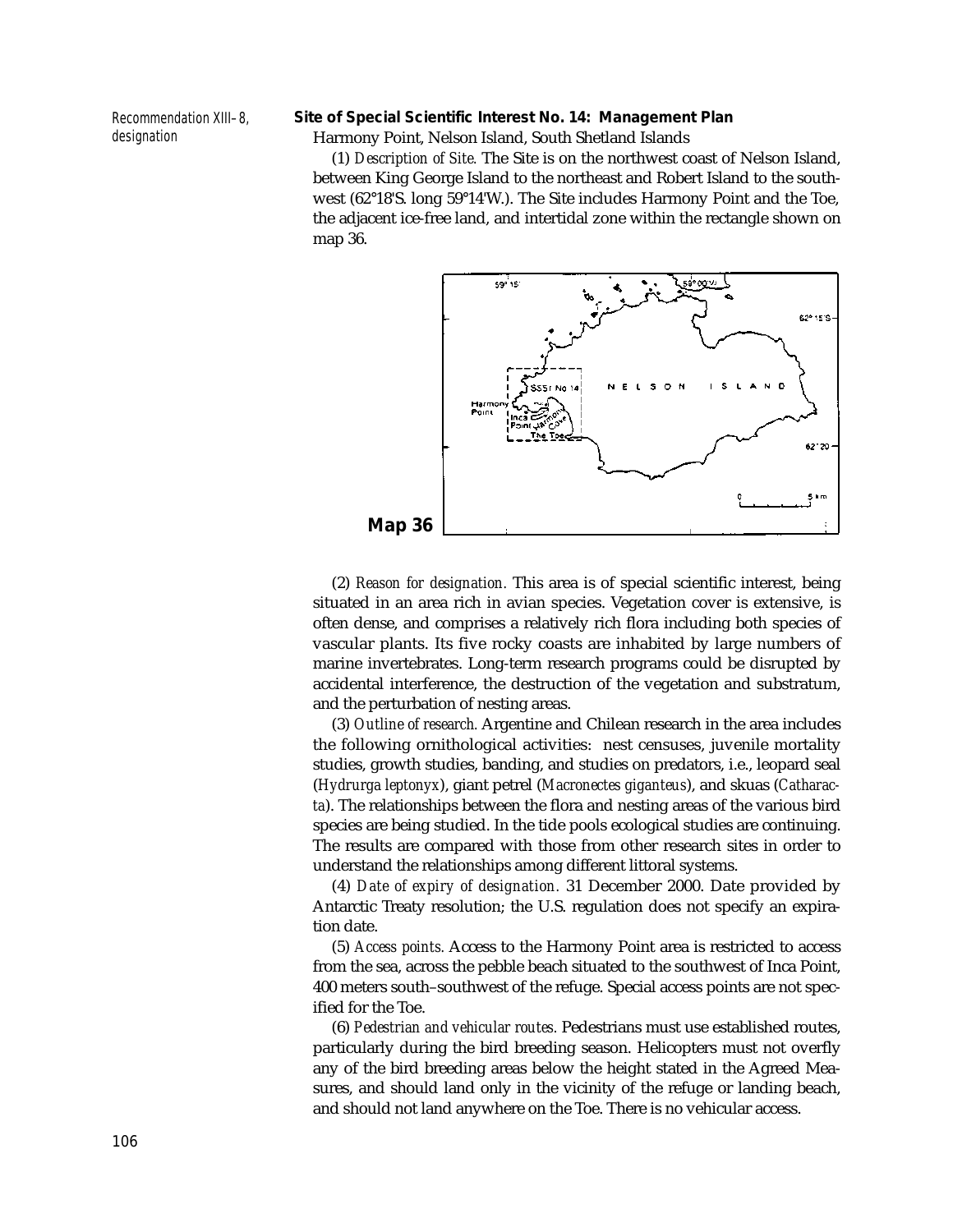(7) *Other kinds of scientific investigations which would not cause harmful interference.* None is specified.

(8) *Scientific sampling.* All sampling, including killing or capturing of fauna, must be the minimum required for the approved scientific programs and must conform to the Agreed Measures for the Conservation of the Antarctic Fauna and Flora.

(9) *Other restraints.* No refuse should be deposited within the Site, or at sea beyond the Site in a manner that may allow it to be washed ashore within the Site. The refuge should be maintained in a habitable state, and all refuse and unwanted materials associated with it should be removed from the Site.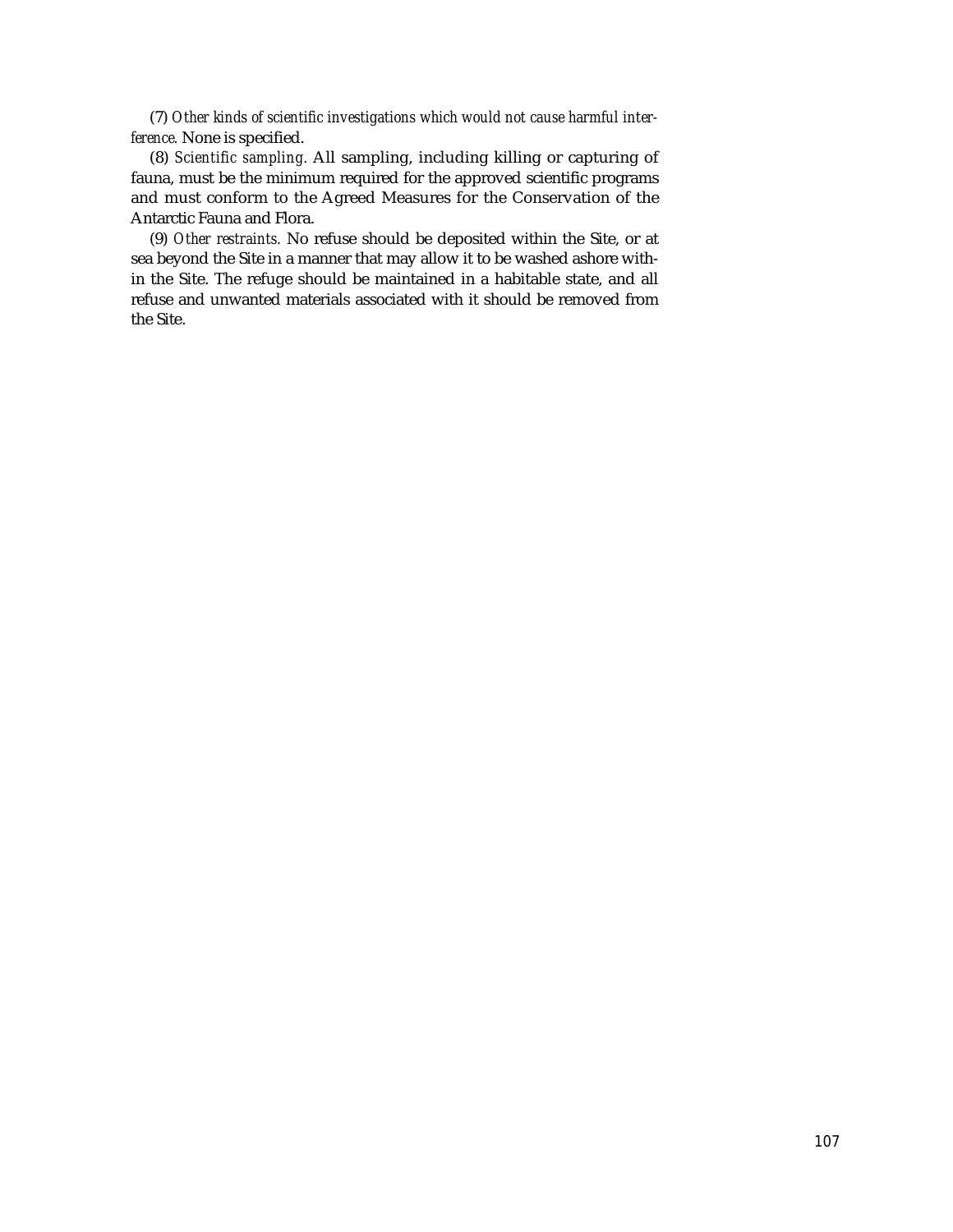Recommendation XIII–8, designation

## **Site of Special Scientific Interest No. 15: Management Plan**

"Cierva Point" and nearby islands, Danco Coast, Antarctic Peninsula

(1) *Description of Site.* "Cierva Point" (64°l0' S. 60°57' W.) is at the northwest of the peninsula on the south side of Cierva Cove at the north end of Hughes Bay. (It should not be confused with Spring Point on the south side of Brialmont Cove in Hughes Bay.) The Site comprises the "Cierva Point" peninsula encompassing the land west of an imaginary line from the southeast of the north side of the Point through the summit of Mojon Hill to the southeast of the south side of the Point. Also included are Sterneck Island and Midas Island and Moss Islands, which lie mainly between Midas Island and "Cierva Point." Although the intertidal zone of each of these areas is included in the Site, the subtidal marine environment is not included. Base Primavera and all its associated installation and areas of disturbance are excluded from the Site.



(2) *Reason for designation.* The area has a special scientific value in that it sustains important avian populations, extensive vegetation, and a diverse flora, including the two antarctic flowering plants and several liverworts, and invertebrate fauna; its littoral possesses abundant tidal pools inhabited by large numbers of marine invertebrates. Long-term research programs could be endangered by accidental interference, destruction of the vegetation and soil, pollution of rock pools, and perturbation of breeding birds.

(3) *Outline of research.* Eight species of bird are being studied. The studies include nesting censuses, growth of fledglings, banding, mortality of young by predation, and study of predators, especially leopard seals (*Hydrurga leptonyx*) and giant petrels (*Macronectes giganteus*). The relationship between the vegetation and bird colonies is being studied. Studies of antarctic hair grass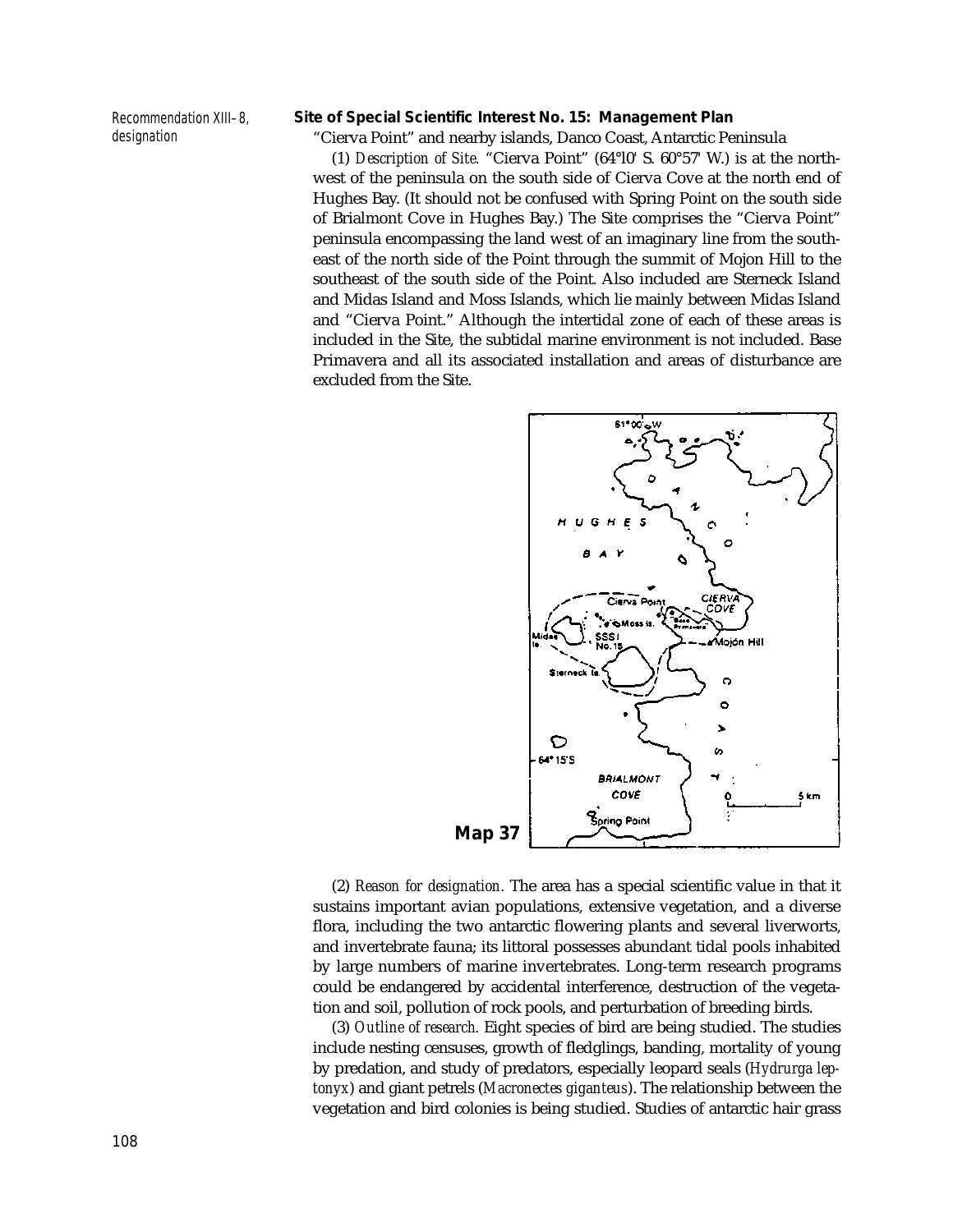(*Deschampsia antarctica*) and antarctic pearlwort (*Colobanthus quitensis*) are being undertaken. The ecology of the relatively diverse fauna of the intertidal pools is being studied in detail.

(4) *Date of expiry of designation.* 31 December 2000. Date provided by Antarctic Treaty resolution; the U.S. regulation does not specify an expiration date.

(5) *Access points.* Access to "Cierva Point" should be at one point only, a landing area to the west of the research station. No access points are specified for any of the islands.

(6) *Pedestrian and vehicular routes.* Pedestrians must keep to established routes, particularly in densely vegetated areas and in bird breeding areas.

(7) *Other kinds of scientific investigations which would not cause harmful interference.* Any research that will not have a detrimental impact on the environment.

(8) *Scientific sampling.* All sampling must be the minimum required for approved scientific projects and must conform to the Agreed Measures for the Conservation of the Antarctic Fauna and Flora. No sampling of any kind (e.g., for souvenirs) is permitted for any other reason, especially by tourists.

(9) *Other restraints.* No waste of any description should be disposed of within the Site or at sea in a manner which will allow it to be washed ashore within any part of the Site.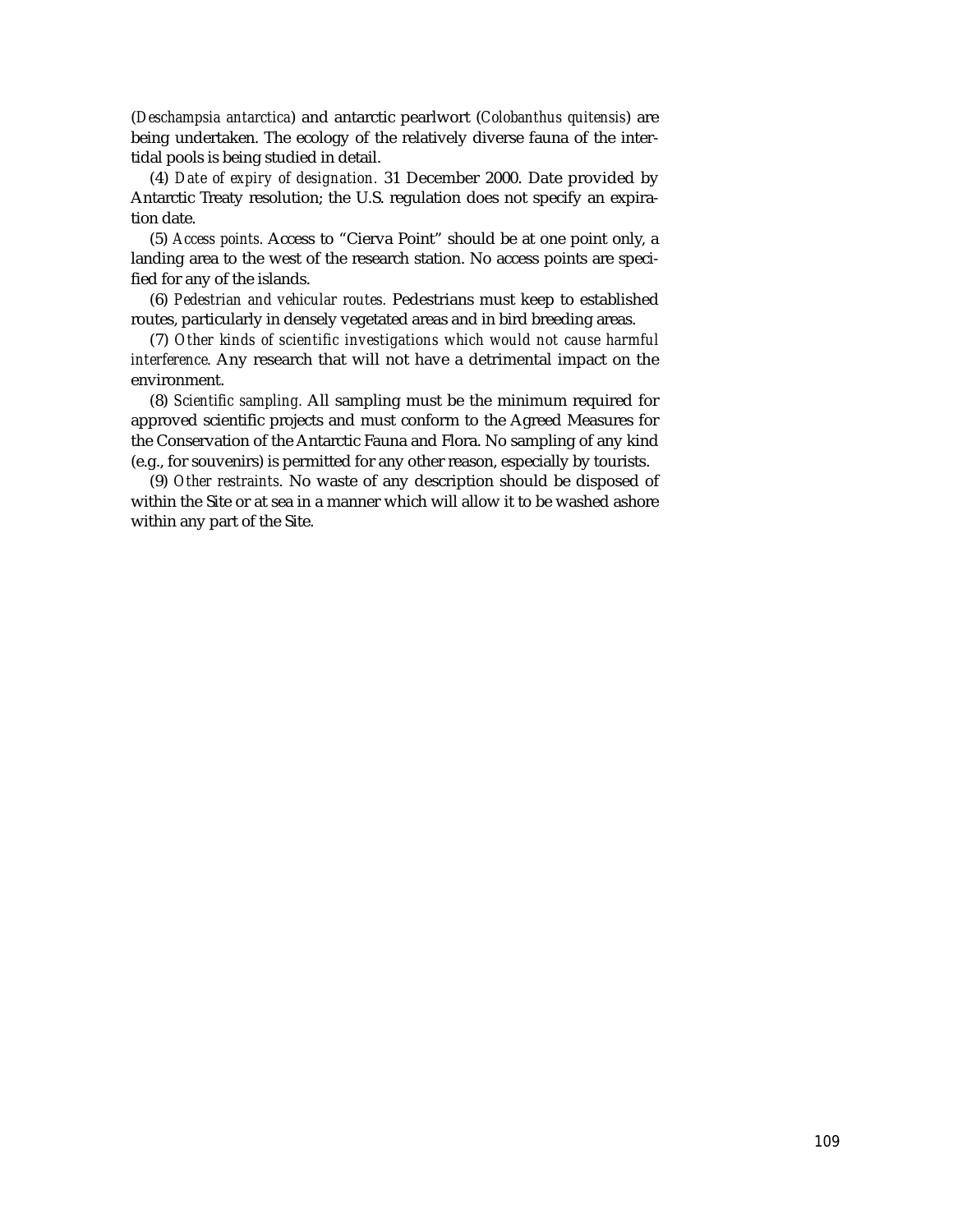Recommendation XIII–8, designation

# **Site of Special Scientific Interest No. 16: Management Plan**

Bailey Peninsula, Budd Coast, Wilkes Land

(1) *Description of Site.* Bailey Peninsula is situated between Newcomb and O'Brien Bays at the west end of Vincennes Bay, opposite the Windmill Islands, on Budd Coast (66°17' S. 110°32' E). The Site consists of an irregular area of rock exposed during summer, surrounding the Casey station transmitter building. The boundary, which is demarcated, is shown on map 38.

(2) *Reason for designation.* The Site is not unique in the Windmill Islands region context but is representative of a diverse assemblage of vegetation; it contains contrasting habitats and water bodies; has extremely rich (by continental antarctic standards) lichen and moss communities; and has an important stand of liverwort. Proximity to Casey station minimizes logistic problems with respect to field research and, at the same time, maximizes the potential for disturbance of study areas. It is primarily for this reason that this Site, where research is concentrated, requires protection.



(3) *Outline of research.* The Site contains three extensive and contrasting moss fields that are the subject of taxonomic, ecological, and physiological studies which commenced during the summer of 1982–83. Additional studies include population ecology of invertebrates, associated with the vegetation, and soil/water chemistry. Permanent lichen growth monitoring sites have also been established, as have sites monitoring annual growth increments in mosses.

(4) *Date of expiry of designation.* 31 December 2000. Date provided by Antarctic Treaty resolution; the U.S. regulation does not specify an expiration date.

(5) *Access points.* None is specified, although access to the transmitter building near the southeast end of the Site should be via the ice/snow of the over-snow access route to Law Dome, several kilometers to the south.

(6) *Pedestrian and vehicular routes.* Access to the area should be restricted as far as possible to that necessary to conduct scientific work and operate the transmitter building. Vehicles should be restricted to existing access routes. These are clearly demarcated. No helicopter landing is permitted within the Site. Particular care should be taken to avoid damage to bryophytes and lichens, to avoid disrupting soils and periglacial features, and to avoid causing changes to water quality or drainage. Selected study reference areas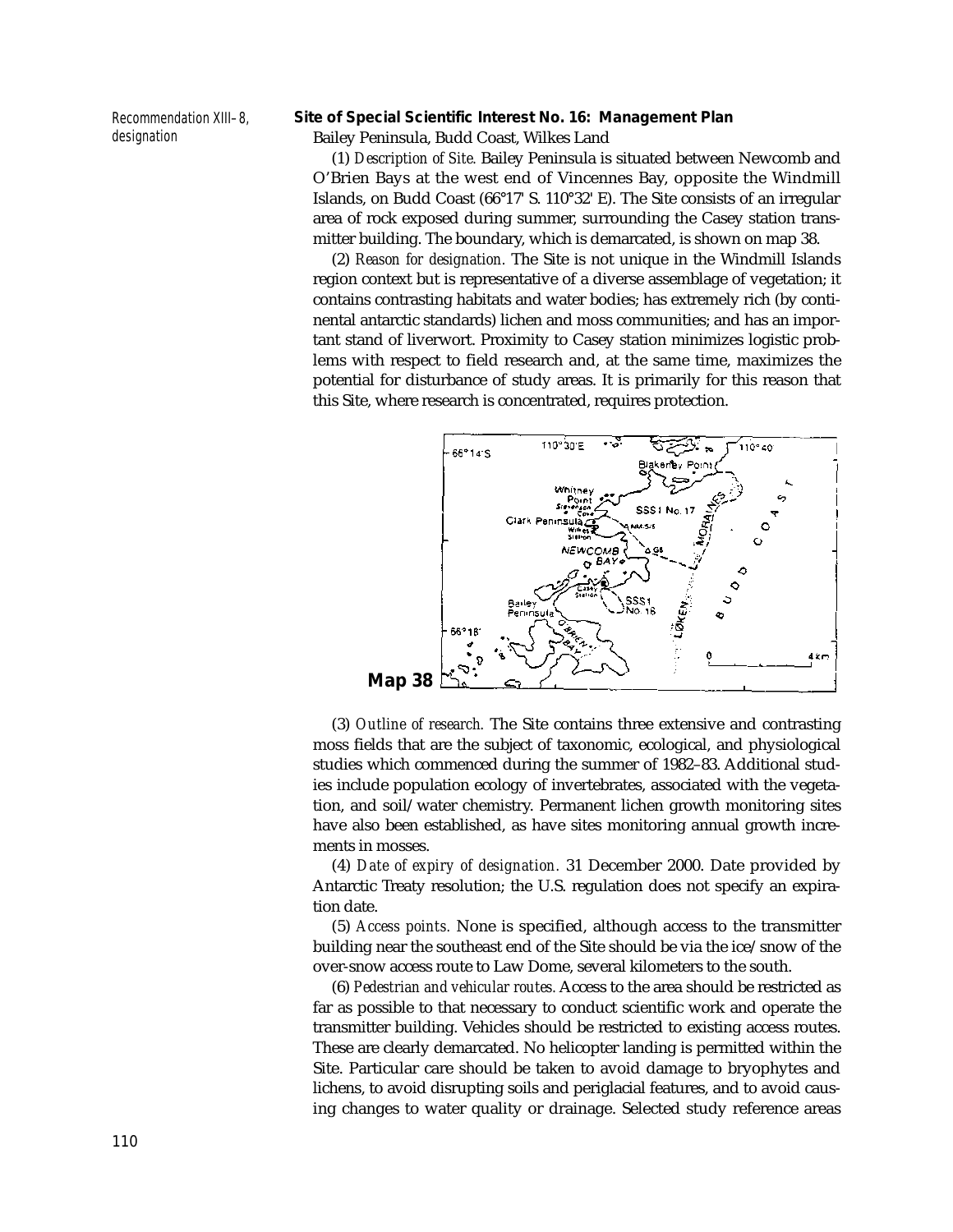(e.g., three contrasting moss communities) have been delimited by marked stakes without causing disturbance to the environment. Access to these areas should be restricted to scientists participating in the study program.

(7) *Other kinds of scientific investigations which would not cause harmful interference.* Scientific research other than the programs for which the Site has been designated should be kept to a minimum.

(8) *Scientific sampling.* Sampling should be kept to the minimum and should not affect the existing research programs.

(9) *Other restraints.* No storage or disposal of any products relating to human occupancy of the station should occur in the Site.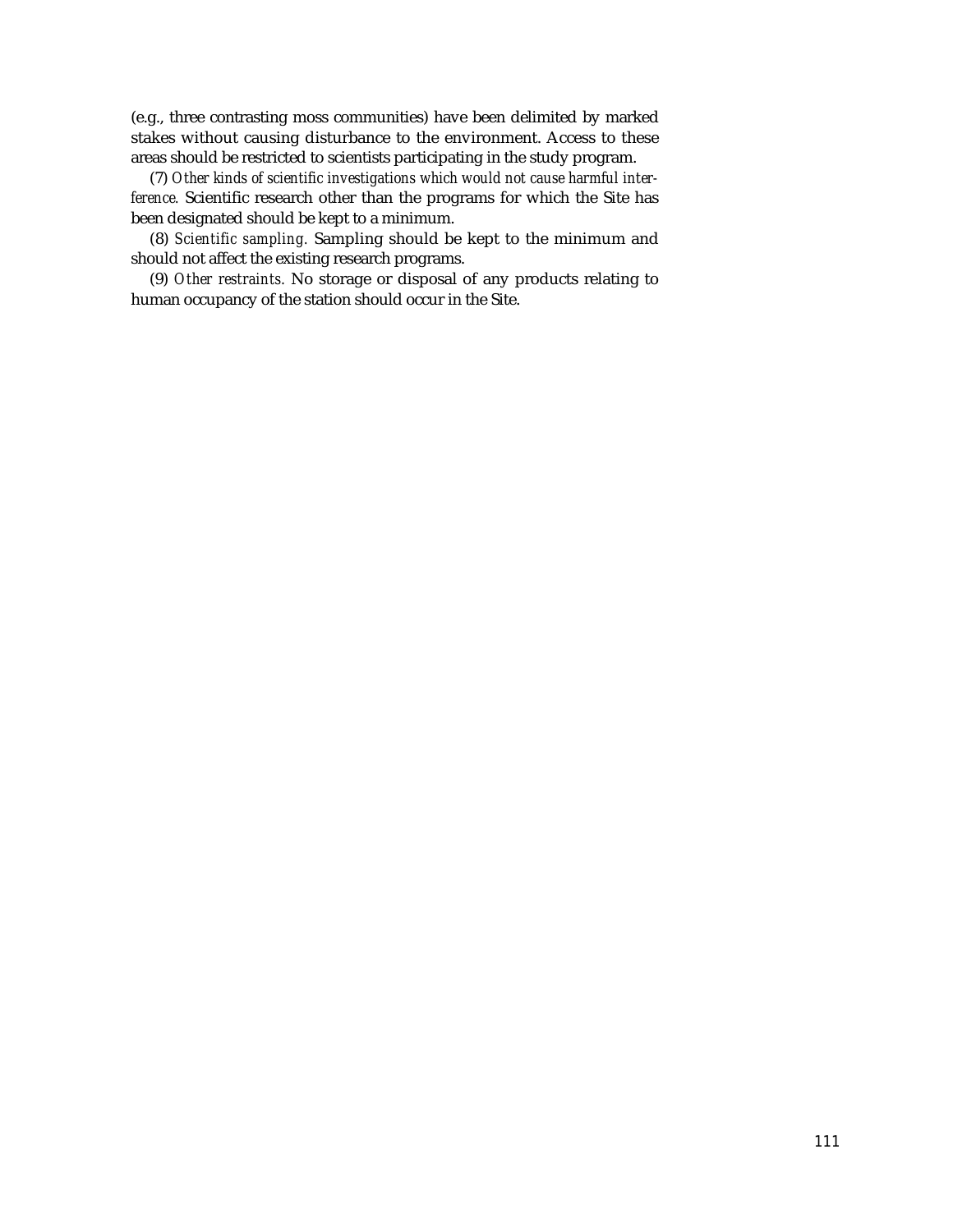Recommendation XIII–8, designation

## **Site of Special Scientific Interest No. 17: Management Plan**

Clark Peninsula, Budd Coast, Wilkes Land

(1) *Description of Site.* Clark Peninsula is situated on the north side of Newcomb Bay at the west end of Vincennes Bay, opposite Windmill Islands, on Budd Coast (66°15' S. 110°36' E.). The Site comprises all land on Clark Peninsula within the southern boundary line connecting the east site of Stevenson Cove to trigonometrical station NM/5/6, trigonometrical station G3, and a point to the east–southeast on Loken Moraines. The western boundary is the eastern most limit of Loken Moraines as far north as a point due east of Blakeney Point, and thence to the coast. The boundary of the Site is indicated by prominent markers, and is shown on map 38.

(2) *Reason for designation.* Within the Site moss and lichen communities are being used as control sites to monitor environmental impact at Casey station. These remote study areas provide baseline data with which to compare changes associated with the research station.

(3) *Outline of research.* Lakes in a valley running southwest from Stevenson Cove toward the former Wilkes station contain cope pods which are not known elsewhere in the Windmill Islands area and are the subject of ongoing studies. The Adélie penguin colony at Whitney Point has been the site of intensive studies. This well-studied Site will provide a baseline for comparison with changes in other colonies in the region. Monitoring studies commenced during the summer of 1982–83. Physiological studies of mosses are underway. Ecological studies of bryophyte and lichen vegetation and associated invertebrate fauna, algae, and fungi and studies of moss growth and development in relation to taxonomic interpretation will be undertaken.

(4) *Date of expiry of designation.* 31 December 2000. Date provided by Antarctic Treaty resolution; the U.S. regulation does not specify an expiration date.

(5) *Access points.* None is specified.

(6) *Pedestrian and vehicular routes.* Access to Wilkes station is via a welldefined route on the southern side of the Site. Pedestrian and vehicular traffic should keep to this route and in particular should not stray northward of it. Vehicular traffic within the Site should be restricted to over-snow access to Wilkes station. Helicopters should not land within the Site. It is unlikely that pedestrian traffic will cause undue disturbance to the Site. However, travel should, where possible, be via snow avoiding ice-free areas.

(7) *Other kinds of scientific investigations which would not cause harmful interference.* Scientific research other than the programs for which the Site has been designated should be kept to a minimum.

(8) *Scientific sampling.* Sampling should be the minimum required for the approved research programs.

(9) *Other restraints*. Field refuge huts, if deemed necessary for facilitation of scientific studies, should be placed with care so as to avoid any potential contamination of the environment or interference with plant or animal life. Maintenance of the existing state of the Site is important for fulfillment of the stated research objectives.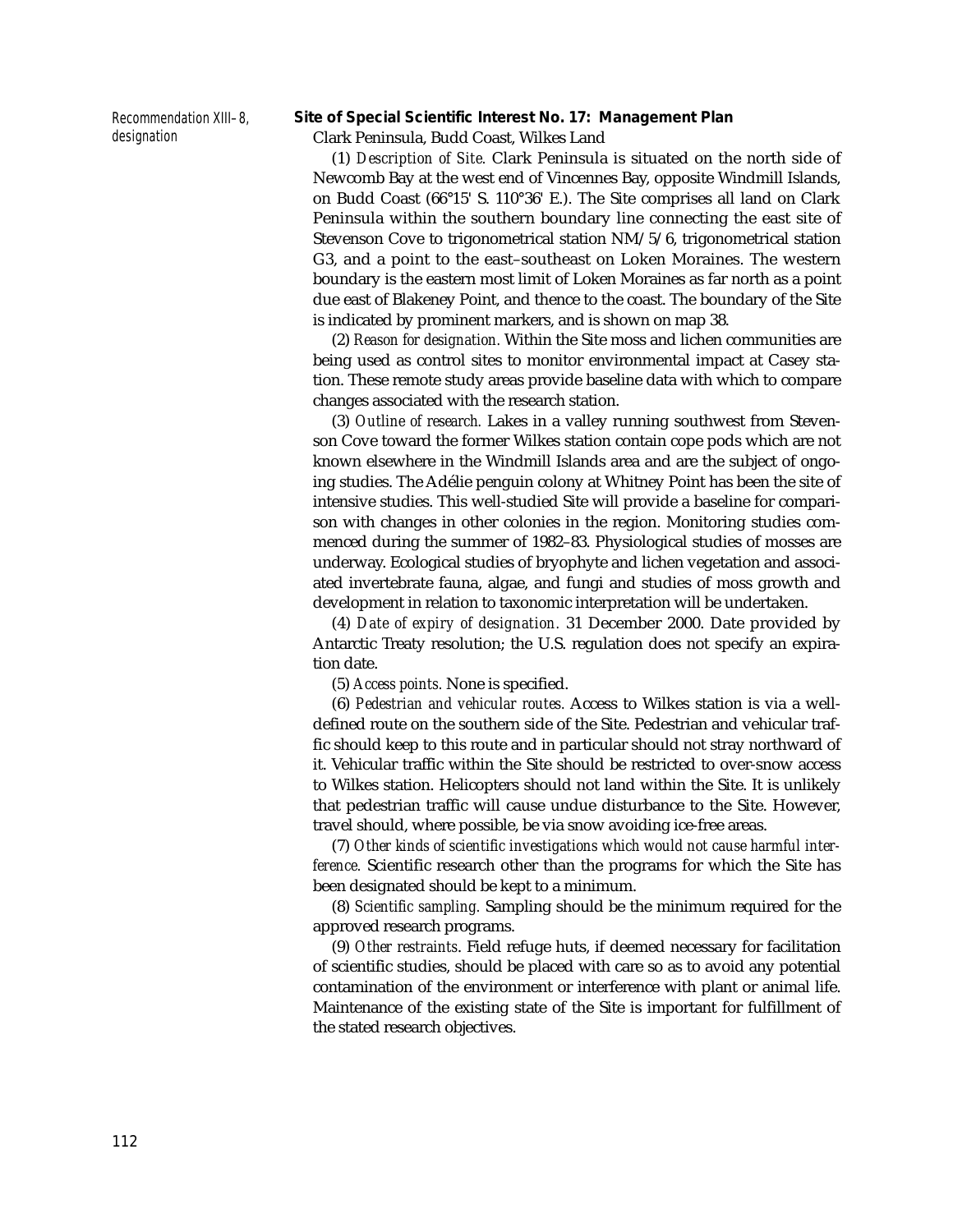## **Site of Special Scientific Interest No. 18: Management Plan**

White Island, McMurdo Sound

(1) *Description of Site.* White Island (78°10' S., 167°25' E.) rises out of the Ross Ice Shelf, about 30 kilometer south-southeast of Hut Point, Ross Island. The Site includes the northwest coastline of White Island from Cape Spencer-Smith in the north to a point protruding into the Strait between White and Black Islands in the southwest. It extends from high water mark to 5 kilometers offshore, across the Ross Ice Shelf. The boundary of the Site is shown on map 39.

Recommendation XIII–8, designation Recommendation XVI–7, extension of expiry date



(2) *Reason for designation.* This Site supports a small breeding population of Weddell seals (Leptonychotes weddellii) which is physically isolated from the rest of mainland Antarctica by shelf ice. It is one of very few areas where Weddell seals feed under shelf ice. It is also one of the most southerly Weddell seal populations and has been studied year round.

(3) *Outline of research*. The unique Weddell seal population is the focus of continuing research in this area. Several hypotheses have been proposed to explain how this population originated and has remained isolated, 25 kilometers from the nearest open water.

(4) *Date of expiry of designation.* U.S. regulation does not specify an expiration date.

(5) *Access points.* None is designated.

(6) *Pedestrian and vehicular routes.* Vehicles should approach no closer than 50 meters to the seal population and helicopters and low-flying aircraft should avoid the area, approaching no lower than 250 meters altitude.

(7) *Other kinds of scientific investigations which would not cause harmful interference.* None is specified.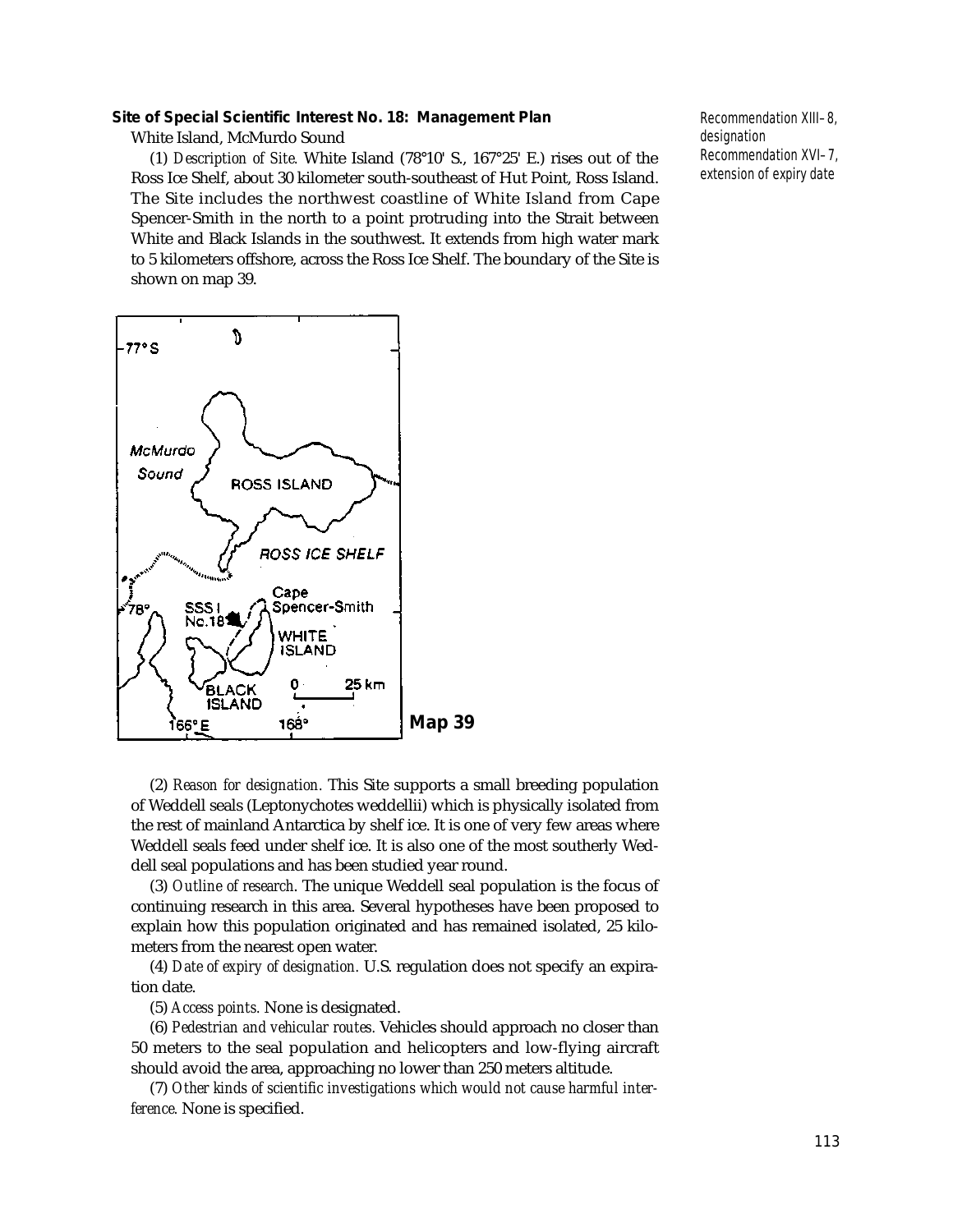(8) *Scientific sampling.* Taking samples of Weddell seals by killing or capture should be done only for compelling scientific purpose and in accordance with the Agreed Measures for the Conservation of Antarctic Fauna and Flora.

(9) *Other restraints*. No underwater explosives may be used for any purpose.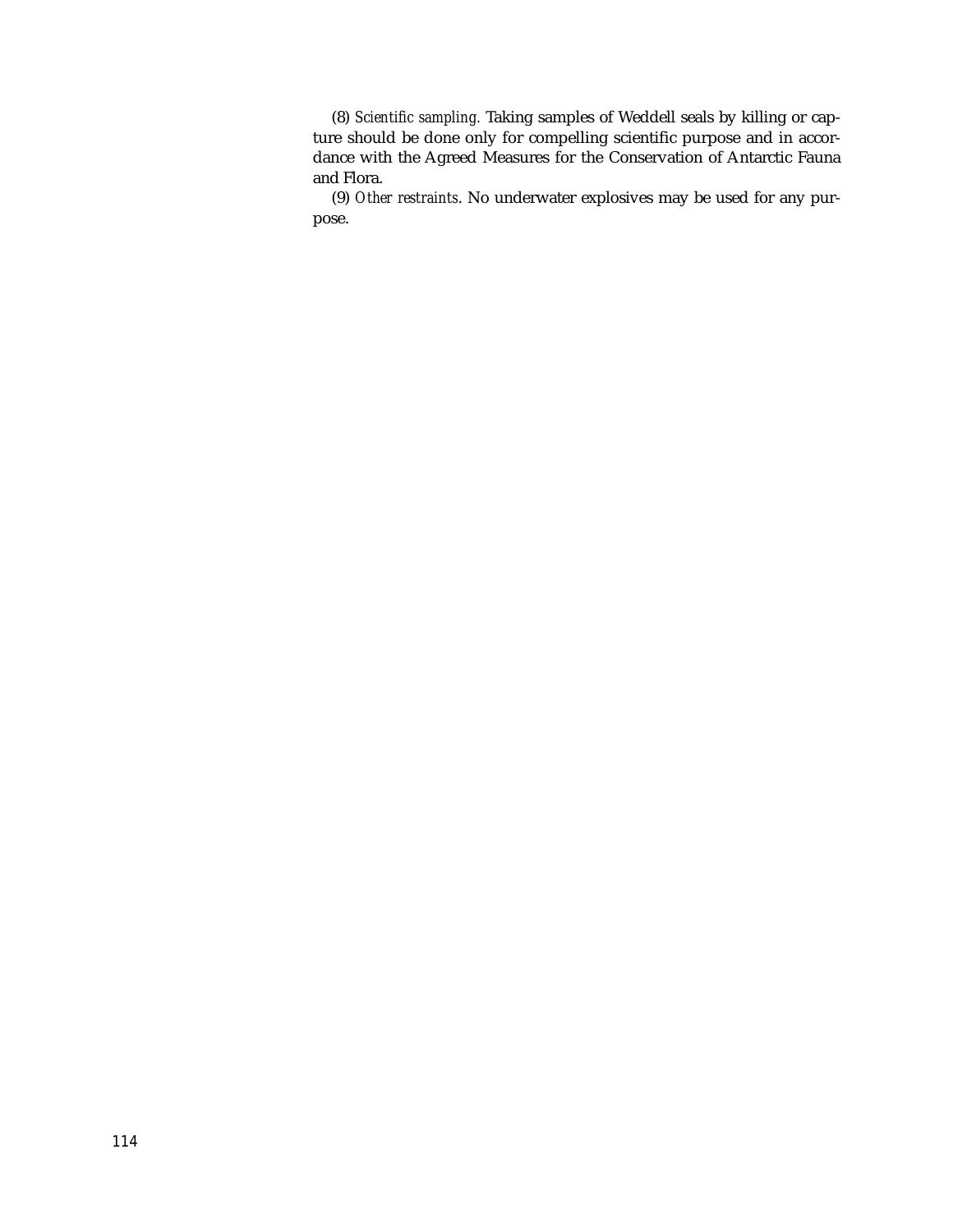#### **Site of Special Scientific Interest No. 19: Management Plan**

Linnaeus Terrace, Asgard Range, Victoria Land

(1) *Description of Site.* The Site (77°36' S. 161°07' E.) lies at the east end of the Asgard Range to the north of Oliver Peak. It is between Don Juan Pond in South Fork Valley, southeast of Wright Valley, and Inland Forts, a small mountain range southeast of the Asgard Range. The Site includes the flat terrace north and east of Oliver Peak, between about 1500 meters' and 1650 meters' altitude. Its boundaries are shown on map 40.



(2) *Reason for designation.* Linnaeus Terrace is one of the richest localities for the unique cryptoendolithic communities that colonize the Beacon Sandstone. Exposed rock surfaces exhibit a range of biological and physical weathering forms.

(3) *Outline of research.* Numerous scientific investigations have been and will continue to be conducted at the Site. The lichen flora has been extensively surveyed. The Site is typical for the monotypic green algal genus *Hemichloris* (*H. antarctica*). Microbiological studies of the cryptoendolithic ecosystem and year-round meteorological and micrometeorological measurements have been undertaken.

(4) *Date of expiry of designation.* 31 December 2000. Date provided by Antarctic Treaty resolution; the U.S. regulation does not specify an expiration date.

(5) *Access points.* No access points are specified for pedestrians but access by helicopter should be at the designated and marked landing site only.

Recommendation XIII–8, designation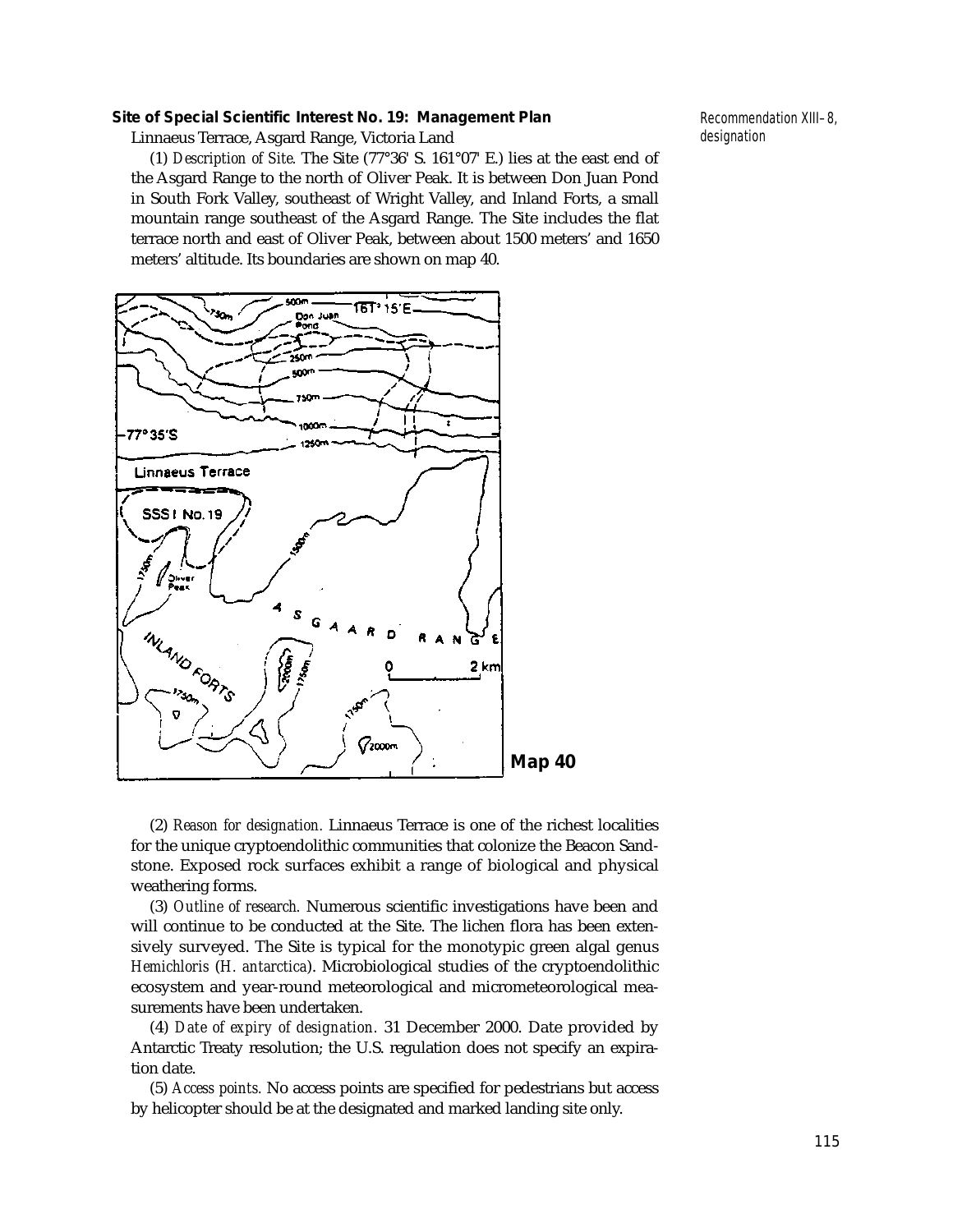(6) *Pedestrian and vehicular routes.* Vehicles should not enter the Site. Pedestrian traffic should be kept to a minimum.

(7) *Other kinds of scientific investigations which would not cause harmful interference*. All other scientific activities should be kept to an absolute minimum.

(8) *Scientific sampling.* Scientific sampling and field activities should be restrained and cause minimal disturbance to the environment. Rocks should not be moved from their natural position. Great care should be exercised to avoid accidental breakage of fragile rock formations and disturbing periglacial features.

(9) *Other restraints.* Camping should be limited to the designated camping area in the immediate vicinity of the landing pad. Urinations should be limited to a marked spot about 20 meters east of the landing pad. Other human waste and all refuse should be removed from the Site.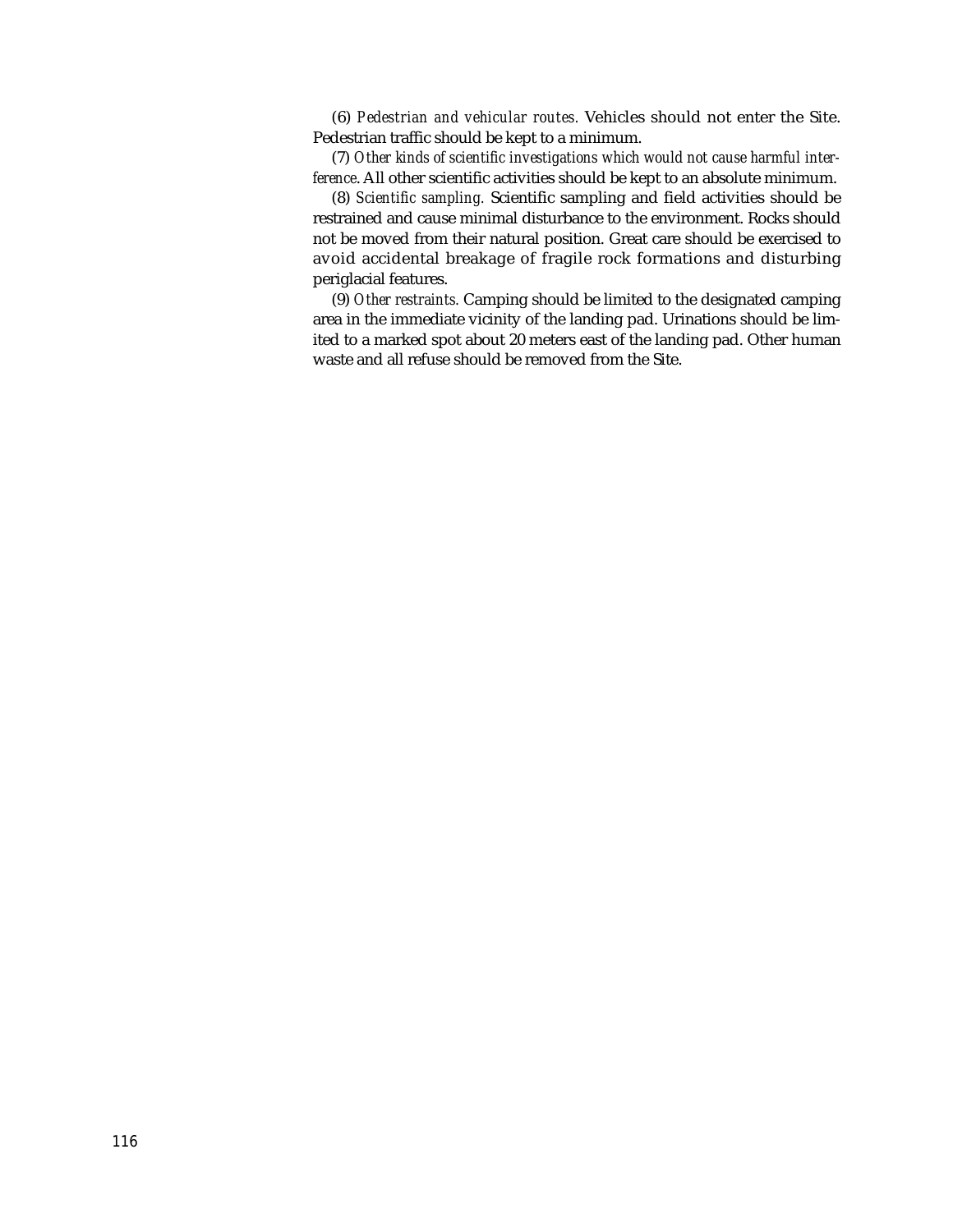## **Site of Special Scientific Interest No. 20: Management Plan**

Biscoe Point, Anvers Island, Palmer Archipelago

(1) *Description of Site.* Biscoe Point (64°49' S. 63°49' W.) is situated on the southeast side of Biscoe Bay on the south side of Anvers Island in the Palmer Archipelago off the midwest coast of the Antarctic Peninsula. The Site includes the rocky promontory ending in Biscoe Point, the smaller headland immediately to the north, and the small islet off the southwest of Biscoe Point. A narrow area of land between the two promontories is included, as is the inshore marine environment within the Site boundaries, which are shown on map 41.



(2) *Reason for designation.* This Site contains a large (approximately 5,000 square meters) but discontinuous stand of the two native vascular plants, antarctic hair grass (*Deschampsia antarctica*) and, less commonly, antarctic pearlwort (*Colobanthus quitensis*). A relatively well-developed loam occurs beneath closed swards of the grass and contains a rich biota, including the apterous midge *Belgica antarctica*. Long-term research programs could be jeopardized by interference from nearby Palmer station and from tourist ships.

(3) *Outline of research.* Several plant community studies are in progress. Most of the available surfaces support the two antarctic vascular plants which form several communities, particularly on the north-facing slope. Some communities are dominated by the vascular plants, particularly the grass; in others the co-dominants or subordinate taxa are mosses or lichens. The discontinuous vascular plant stand occurs on more or less flat, mesic terrain with fine mineral soil. It contains large (up to 20 square meters) patches of dead vascular plants which appear to be produced by environmental fluctuations, such as desiccation, flooding, and frost during some summers.

Recommendation XIII–8, designation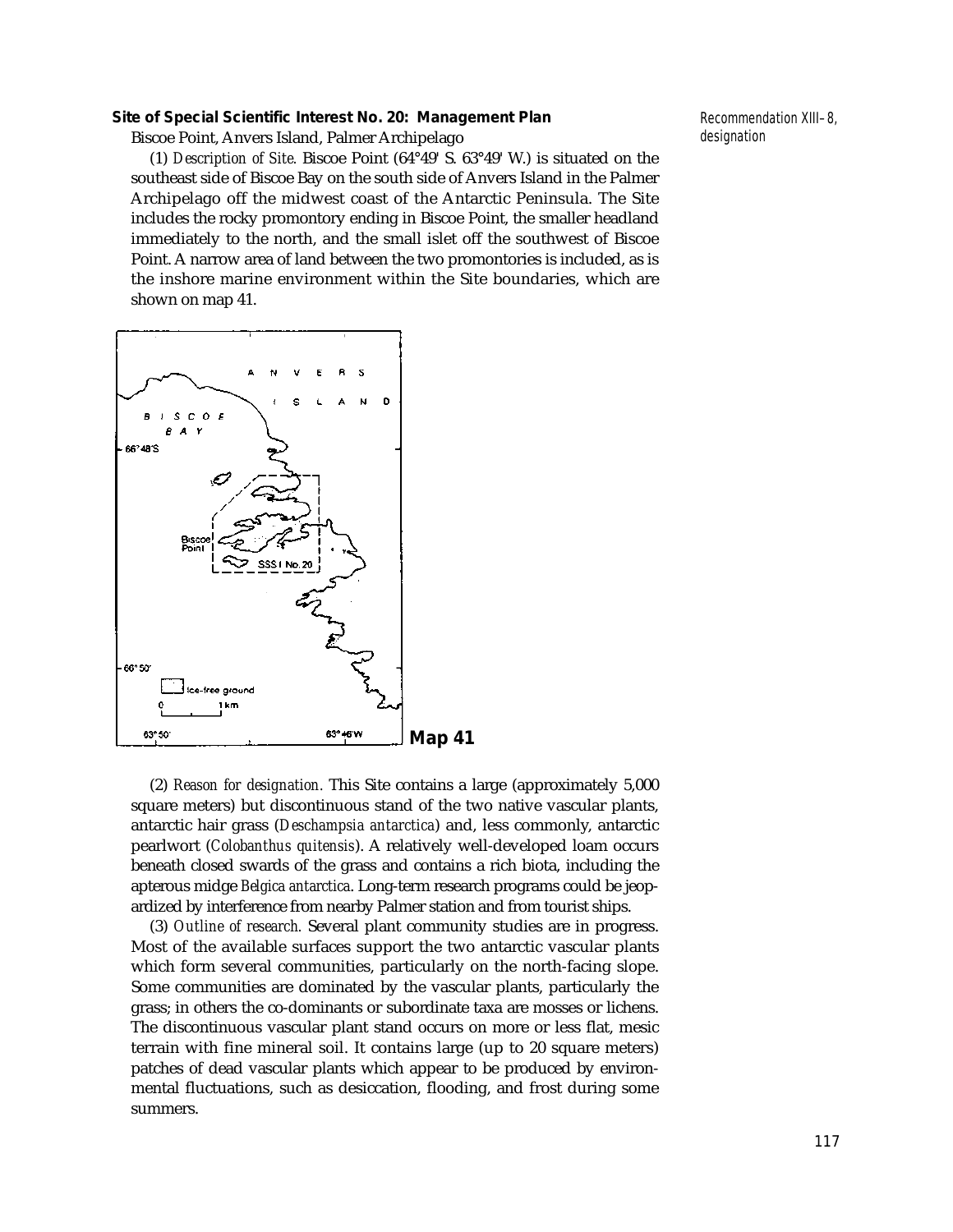(4) *Date of expiry of designation.* 31 December 2000. Date provided by Antarctic Treaty resolution; the U.S. regulation does not specify an expiration date.

(5) *Access points.* None is specified.

(6) *Pedestrian and vehicular routes.* Vehicles should not enter the Site and helicopter landing should be made outside the Site. Boat landings are permitted at any point. Tourists and other casual visitors should not enter the Site.

(7) *Other kinds of scientific investigations which would not cause harmful interference.* Besides the botanical studies outlined above, the Site offers excellent opportunities for research on invertebrate fauna and pedology. The littoral and sublittoral, particularly of the cove between the two promontories, could be used for comparative studies with the more perturbed marine environment associated with Palmer station in Arthur Harbour.

(8) *Scientific sampling.* Sampling the biota and soils should be the minimum required for the research program, and should not cause undue disturbance to the environment particularly the closed stands of vascular plants.

(9) *Other restraints.* Any long-term experiments left *in situ* should be checked regularly for maintenance and all artifacts removed when they are no longer required. No refuse should be deposited within the Site or at sea beyond the Site in a manner which may allow it to be washed ashore within the Site.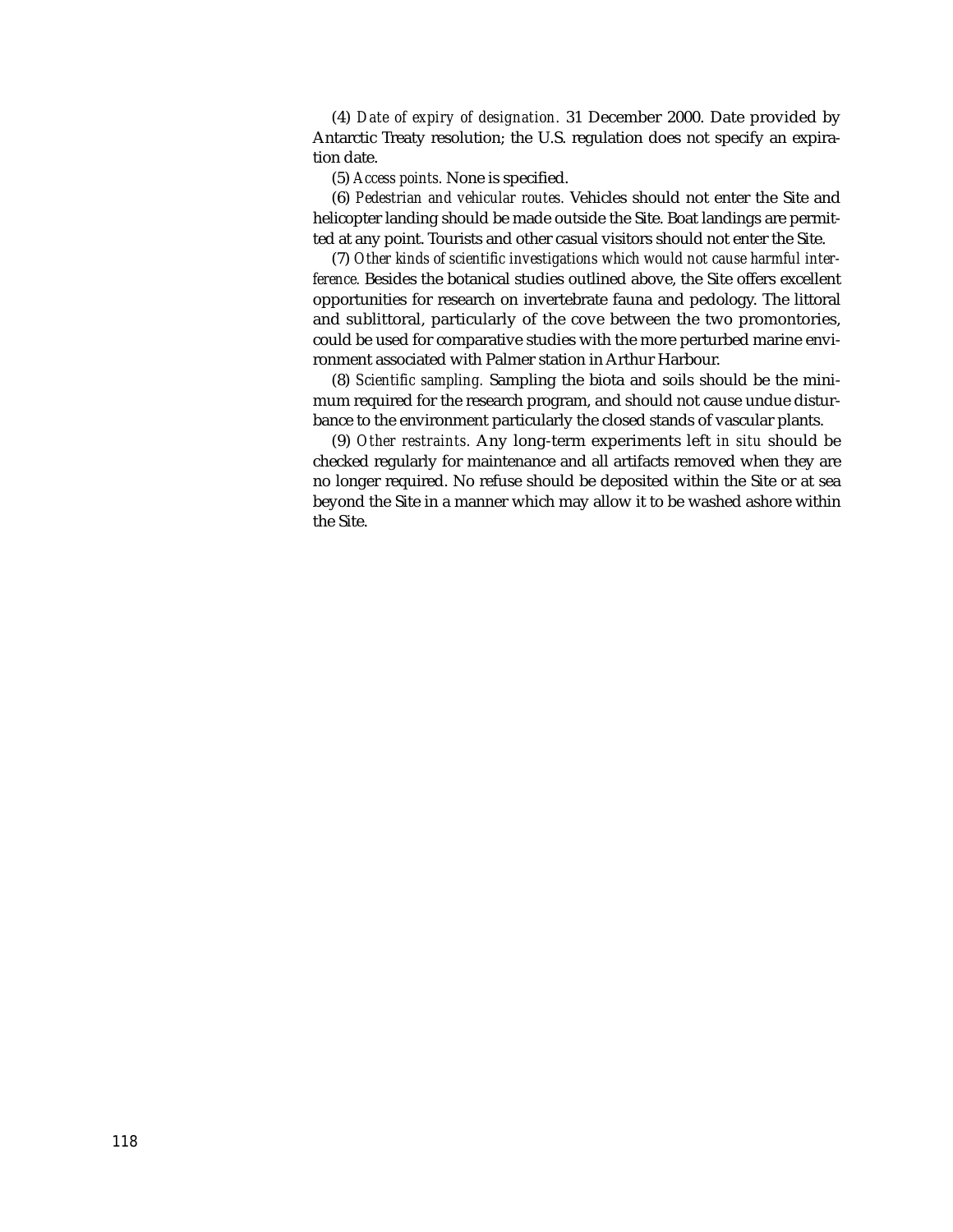## **Site of Special Scientific Interest No. 21: Management Plan**

Shores of Port Foster, Deception Island, South Shetland Islands

(1) *Description of Site.* The Site includes five areas on the coast of Port Foster, Deception Island (62°55' S. 60°37' W.):

Area A. From the west side of Entrance Point to the west side of Collins Point on the south side of Neptune's Bellows, and extending 500 meters inland from the shore.

Area B. Mid-Fumarole Bay, southwest of Wensleydale Point extending for 500 meters along the shore, to the line of precipitous lava cliffs about 100 meters inland.

Area C. The "island" created during the 1967 eruption in Telefon Bay and including the low land, containing a lake, which currently joins the new island to the main island.

Area D. A strip 100 meters wide extending from the high-water mark of the heated shoreline of Pendulum Cove inland to a series of gullies about 750 meters inland. The area lies about 300 meters south of the former Chilean station Pedro Aguirre Cerda.

Area E. Kroner Lake including the land within 50 meters of its shore. The boundaries of these areas of the Site are shown on map 42.



(2) *Reason for designation.* Deception Island is exceptional because of its volcanic activity, having had major eruptions in 1967, 1969, and 1970. Parts of the island were completely destroyed, new areas were created, and others were covered by varying depths of ash. Few areas of the interior were unaffected. The island offers unique opportunities to study colonization processes

Recommendation XIII–8, designation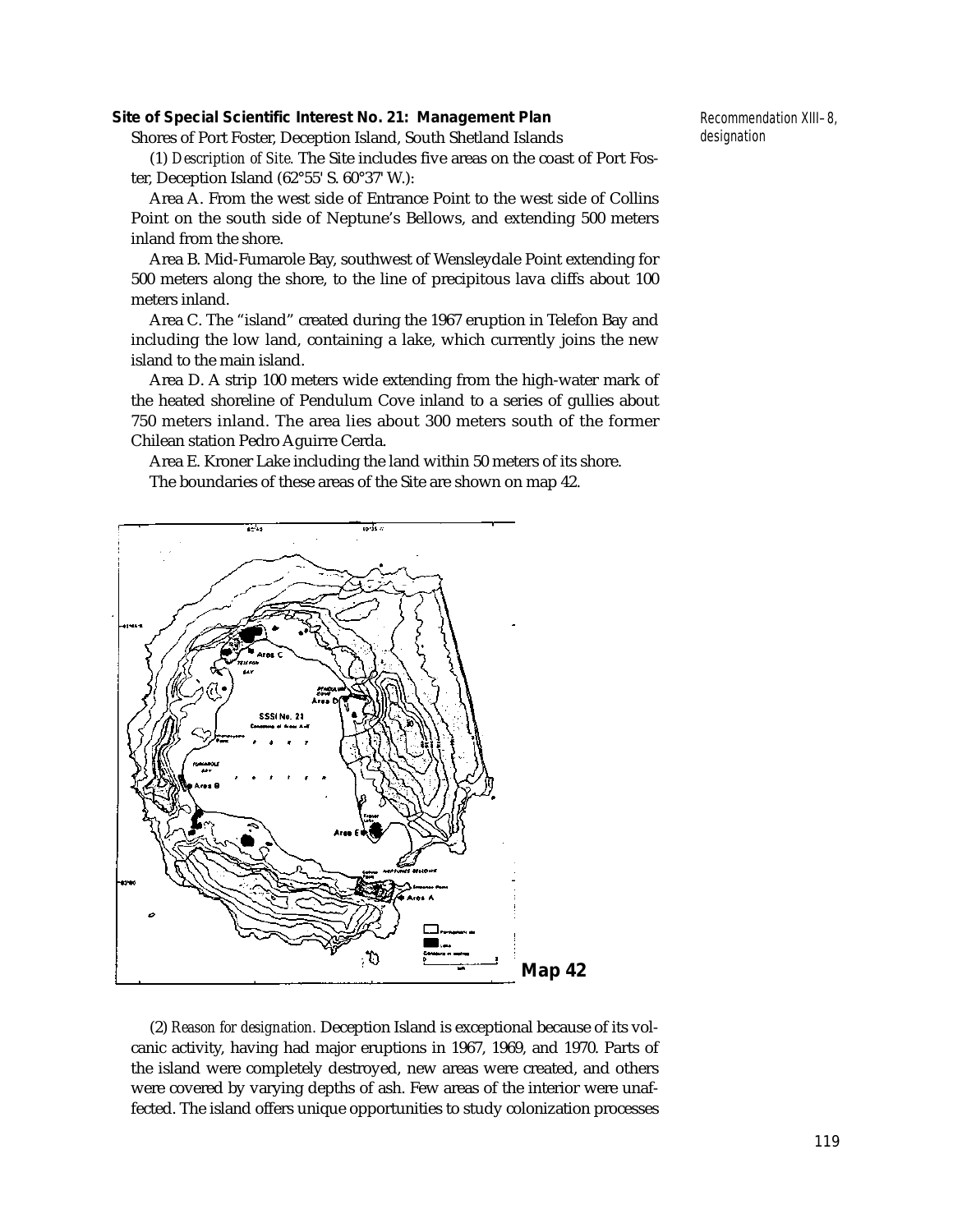in an antarctic environment (the South Sandwich Islands and Bouvetoya are at a more advanced stage of colonization while Mt. Erebus and Mt. Melbourne are at considerable altitude and the biota are restricted to microorganisms. Each of the areas has been selected for different reasons:

Area A contains stands of closed vegetation buried by shallow ash that have regenerated as isolated colonies. The beach area was occupied in summer 1981 by about 200 fur seals.

Area B was unaffected by the three eruptions and contains the most diverse flora on the island, including a few endemic and rare mosses and lichens.

Area C provides an entirely new substrate of known age, the colonization of which has been studied since its creation.

Area D includes two areas of heated ground—on the beach close to the shore and inland in a gully—where unique bryophyte communities have developed containing several species not known elsewhere in the Antarctic.

Area E is a small shallow crater lake with geothermal activity, the water and shore being warm to hot and the benthos colonized by various thermophilic algae.

(3) *Outline of research.* Several studies of the terrestrial and freshwater biota have been carried out before and after the eruptions, and changes in the biota and recolonization of new surfaces are being studied. These will continue but will also be extended to other areas of the island, while the succession of organisms associated with heated ground and the biota of the various types of lakes will be investigated in greater detail.

(4) *Date of expiry of designation.* 31 December 2000. Date provided by Antarctic Treaty resolution; the U.S. regulation does not specify an expiration date.

(5) *Access points.* No access points are stated.

(6) *Pedestrian and vehicular routes.* Entry to the Areas should be limited to research scientists. Tourists should be excluded. No vehicles, including helicopters, should be used within any area of the Site. Pedestrians should exercise great care when walking over the terrain, which is loose and soft, where the substrate and vegetation are extremely vulnerable to damage by trampling.

(7) *Other kinds of scientific investigations which would not cause harmful interference.* Other research which would not interfere with that outlined above may be carried out.

(8) *Scientific sampling.* The collection of specimens should be the minimum required for the research being undertaken.

(9) *Other restraints.* For minimization of microbial and cryptogamic contamination of the substrate, the soles of footwear should be cleaned and disinfected (for example, by rinsing with alcohol) before entering the Areas.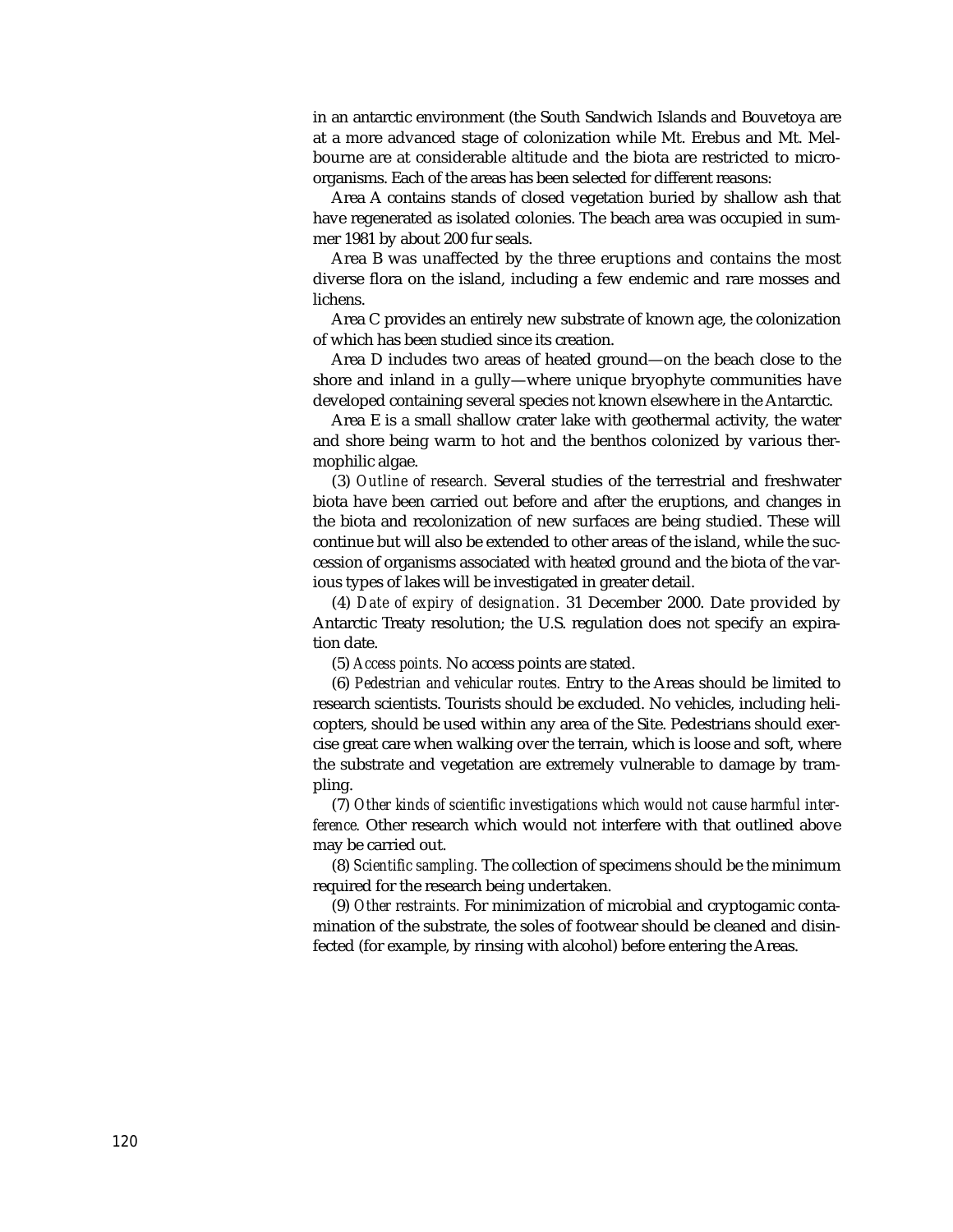#### **Site of Special Scientific Interest No. 22: Management Plan**

"Yukidori Valley," Langhovde, Lutzow–Holm Bay

(1) *Description of Site.*

(a) *Physical features*

"Yukidori Valley" (69°14'30" S. 39°46'00" E.) is situated in the middle part of Langhovde, on the east coast of Lutzow–Holm Bay, Greater Antarctica.

The Site encompasses an area of 3 kilometers by 0.5–1.5 kilometers located between a tongue of the ice cap and the sea at the western end of the valley; it extends up to 50 meters offshore near the mouth of the stream. The location of the Site and its boundaries are shown on maps 43 and 44.



*Topography*. The valley is about 3 kilometers in length from east to west and 0.5 to 1.5 kilometers in width and contains a prominent melt stream and two lakes; the head of the valley, about 200 meters above sea level, abuts the edge of the ice cap. Lake Higashi Yukidori lies north of the head of the valley. The stream flows from the ice cap toward the sea through Vshaped and U-shaped sectors of the valley and enters Lake Yukidori, in the middle of the valley, 125 meters above sea level; it then flows from the southwest corner of the lake and runs through the lower valley formed by steep cliffs. Fluvioglacial terraces in the lower part of the valley consist of fine sand and gravel. There is a dissected deltaic fan formed at the mouth of the stream.

Recommendation XIV–5, designation Recommendation XVI–7, extension of expiry date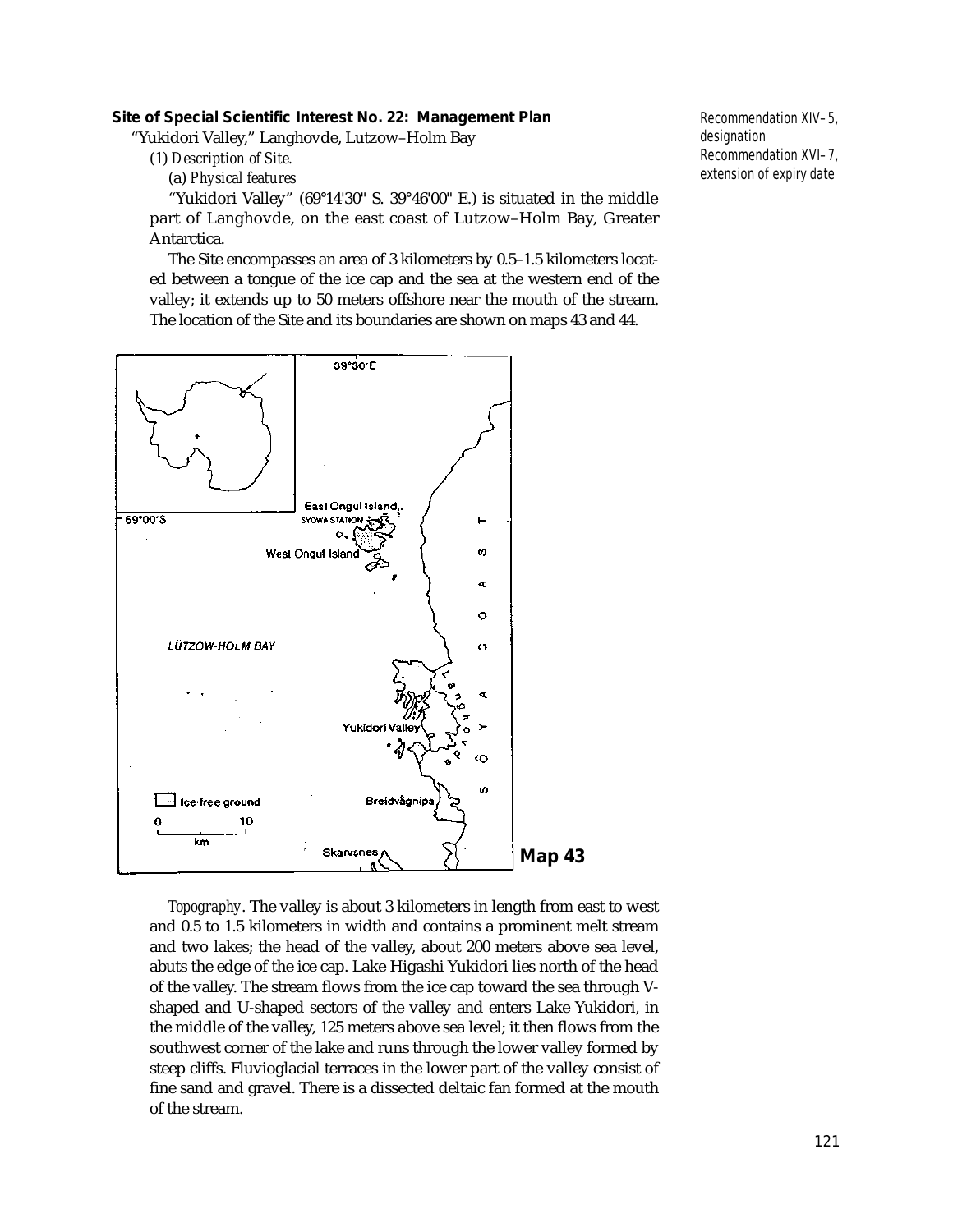

*Geology and soils.* The valley is underlain by well-layered sequences of late Proterozoic metamorphic rocks, consisting of garnet–biotite gneiss, biotite gneiss, pyroxene gneiss, and hornblende gneiss with metabasite. The foliation of the gneisses strikes N 10° E. and dips monoclinally to the east.

Meteorology. A continuous climatic record has been maintained since 1957 at Syowa station, Ongul Island, 30 kilometers north of the Site (published as "Antarctic Meteorological Data" by the Japan Meteorological Agency).

(b) *Biological features*

*Terrestrial*. Almost all of the plant species recorded from the Langhovde area occur within the Site. They include the mosses *Bryum pseudotriquetrum* (= *B. algens*), *B. argenteum*, *Ceratodon purpureus*, *Pottia heimii*, *Grimmia lawiana*, and the lichens *Usnea sphacelata* (= *U. sulphurea*), *Umbilicaria antarctica*, *U. decussata*, *Alectoria* (= *Pseudephebe*) *minuscula*, *Xanthoria elegans.* There are no liverworts or vascular plants. Two species of free-living mites (*Nanorchestes antarcticus* and *Tydeus erebus*) have been reported.

*Inland waters*. Sixty-four species of microalgae, including cyanobacteria and green algae, have been reported from Lake Yukidori and the adjacent area. Among them were one new species of *Cosmarium* (*C. yukidoriense*) and three new varieties of *C. clepsydra*.

*Birds and seals.* Several pairs of the south polar skua (*Catharacta maccormicki*) and numerous snow petrels (*Pagodroma nivea*: Note "Yukidori" is Japanese for the snow petrel) breed in the Site. The excrement of snow petrels is especially important as a major supply of nutrients for lichens and mosses. There is no information on seals.

(2) *Reason for designation.* "Yukidori Valley" is representative of the typical continental antarctic fell-field ecosystem. The area has been chosen for an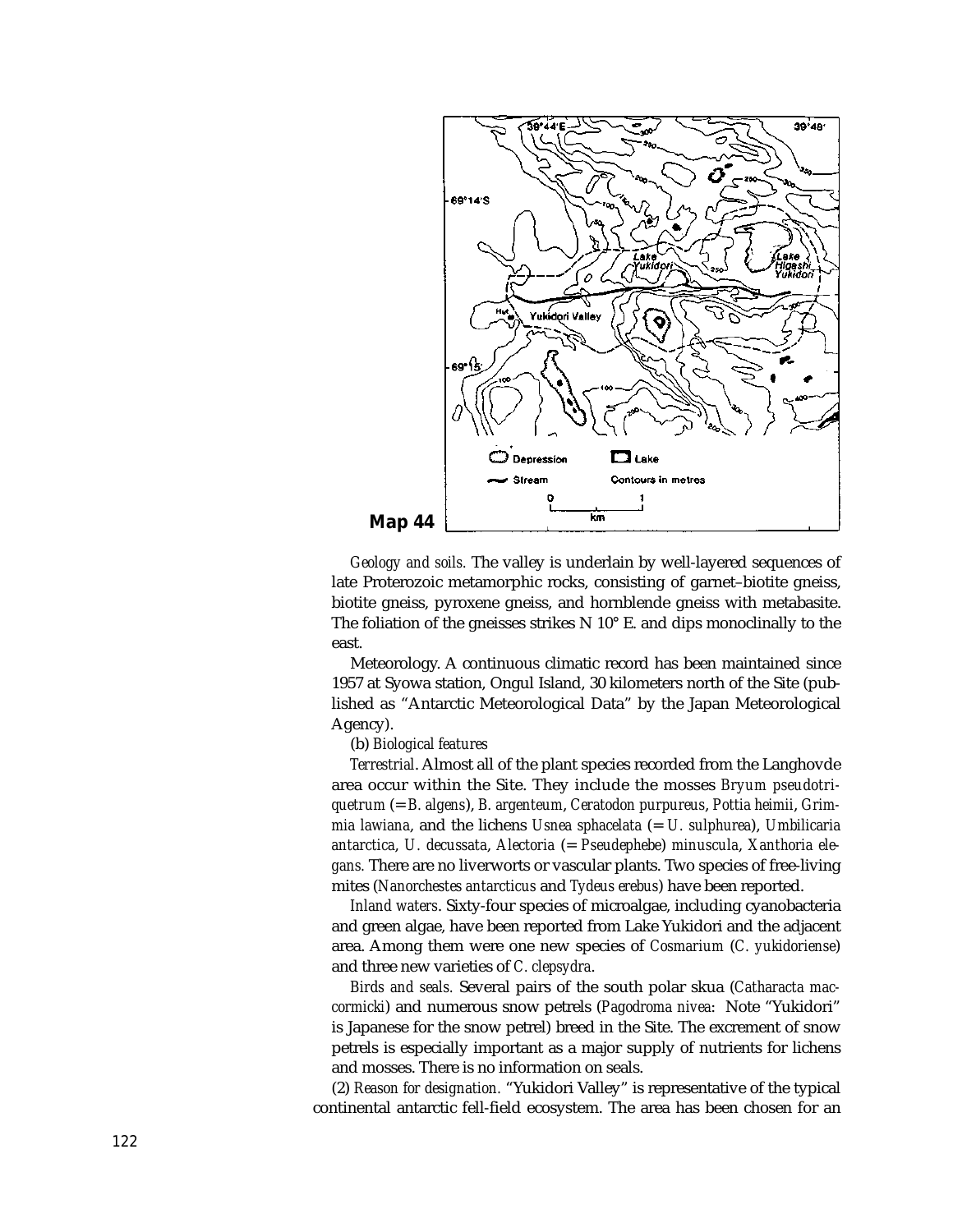ongoing biological research program and for long-term monitoring studies. It is therefore necessary to afford protection to the Site so as to minimize human impacts. With more extensive expeditions in the ice-free areas, pedestrial traffic is increasing in the vicinity of the exceptional stands of vegetation. A biological research hut has been constructed near the beach at the mouth of the valley, 250 meters from the western boundary of the Site, for the purpose of minimizing impact on the fauna, flora, and terrain of the Site. Pedestrian access has been limited, and no vehicular access has been permitted since the construction of the hut. The valley has not been subjected to any environmental disturbance, with the exception of carefully controlled small-scale biological sampling of lake water, soil, lichens, mosses, invertebrates, and sea birds.

(3) *Outline of research.* Field surveys of geoscience and biological science have been carried out in the Langhovde area, including the Site, since the first Japanese Antarctic Research Expedition in 1957.

A preliminary biological survey of the Site was made during Japanese Antarctic Research Expeditions 15 and 16 (1973–75). This survey obtained information on the pristine state of the terrestrial ecosystem to compare with that influenced by man around Syowa station on East Ongul Island. The studies were mainly undertaken in summer and terminated after two seasons. A 3-year intensive study of the ecosystem commenced during the 1985–86 season. The present program is planned to gain a deeper understanding of the terrestrial ecosystems in this Site; it consists of several ecological studies on fauna and flora in relation to the climatic and edaphic environmental conditions. Long-term monitoring of fauna and flora in some selected areas has been conducted from the early stages of the investigation and will be continued.

(4) *Date of expiry of designation.* U.S. regulation does not specify an expiration date.

(5) *Access points.* None is specified.

(6) *Pedestrian and vehicular routes.* Pedestrians should enter the Site only in connection with research activities. Surface vehicles should not be operated and helicopters should not land within the Site.

(7) *Other kinds of scientific investigations which would not cause harmful interference.* Research of other disciplines that would not affect the continuing biological studies for the protection of which the Site has been designated may be undertaken.

(8) *Scientific sampling.* This activity should be restricted to the minimum required in connection with the program. No rock samples may be obtained.

(9) *Other restraints.* None is specified.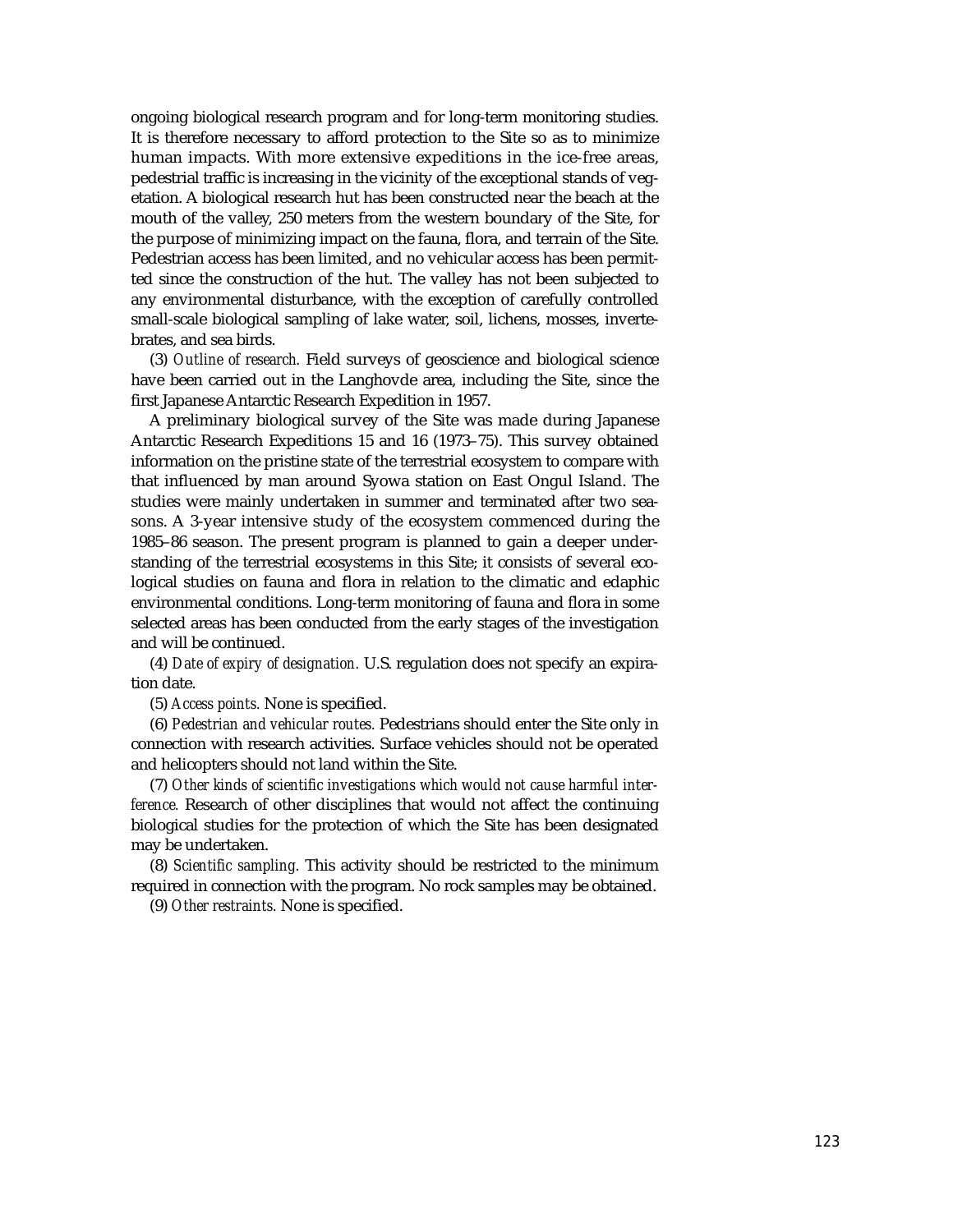Recommendation XIV–5, designation

### **Site of Special Scientific Interest No. 23: Management Plan**

Svarthamaren Mountain, Mühlig–Hofmann Mountains, Queen Maud Land (1) *Description of Site.*

(a) *Physical features*

Svarthamaren Mountain is an ice-free area (71°53' S. 5°10' E.) situated in Mühlig–Hofmann Mountains, Queen Maud Land. The distance from the ice front is about 200 kilometers. The Site consists of about 3.9 square kilometers of the northeastern-facing cliffs and screes north of the summit of Svarthamaren Mountain. The location of the Site and its boundaries are shown in maps 45 and 46.



*Topography.* Svarthamaren Mountain is surrounded by ice and is about 6 kilometers long along a northwest–southeast axis, with the highest point at 2,195 meters above sea level. The northern part of the northeast side is dominated by screes (slope 31–34°), extending 240 meters upward from the base of the mountain at about 1,600 meters above sea level. Above these screes are almost vertical cliffs. Beneath the screes is a narrow area of flat ground bordered by glacier ice. The major features of this Site are two rock amphitheaters inhabited by breeding antarctic petrels.

*Geology and soils.* The main rock types are coarse- and medium-grained charnockitoids and small amounts of zenoliths. Banded gneisses, biotite amphibolites, and granites of the amphibolite facies mineralogy are included in the charnockitoids. The slopes are covered by decomposed feldspathic sand.

*Meteorology.* Data exist for the period January 13 to February 15, 1985 (prevalent air temperature ranged between –5°C and –15°C). An automatic weather station was set up by the Norwegian Antarctic Research Expedition 1984–85 in an analogous situation at Jutulsessen Mountain, 100 kilometers west of Svarthamaren, to obtain long-term weather statistics.

(b) *Biological features*

*Terrestrial.* The flora and vegetation at Svarthamaren Mountain are sparse compared with other areas in Mühlig–Hofmannfjella and Gjelsvikfjella to the west of the Site. This condition is apparently due to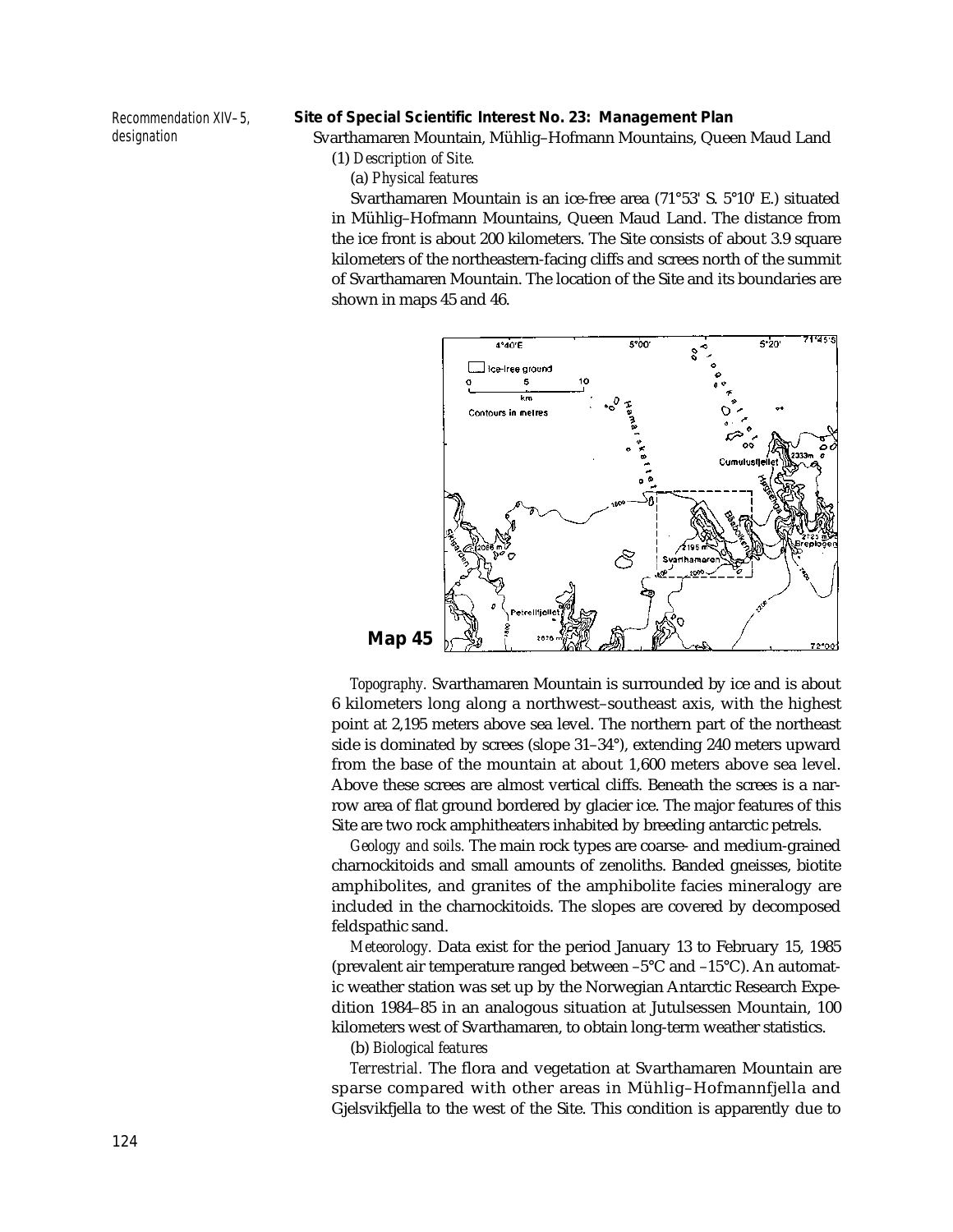

the elevation of Svarthamaren, the shortage of meltwater, and the excessive nutrient deposition from the bird colonies. The only plant species occurring in abundance, but peripherally to the most manured areas, is the foliose green alga, *Prasiola crispa.* There are a few lichen species on glacier-borne erratics 1–2 kilometers away from the bird colonies: *Candelariella hallettensis* (= *C. antarctica*), *Rhizoplaca* (= *Lecanora*) *melanophthalma*, *Umbilicaria* spp., and *Xanthoria* spp. Areas covered with *Prasiola* are inhabited by Collembola (*Cryptopygus sverdrupi*) and a rich fauna of mites (*Eupodes angardi*, *Tydeus erebus*), protozoans, nematodes, and rotifers.

*Inland waters*. A shallow pond measuring about 20 by 30 meters, lying below the middle and largest bird subcolony, is heavily polluted by petrel carcasses, and supports a strong growth of a yellowish–green unicellular algae, *Chlamydomonas* sp. Smaller concentrations of algae occur on the fringes of a small frozen lake below the northern face of the mountain. No invertebrates have been recorded.

*Birds.* There are important breeding colonies of seabirds. The northeast slopes of Svarthamaren are occupied by a densely populated colony of antarctic petrels (*Thalassoica antarctica*), divided into three separate subcolonies. Fewer than 10 breeding colonies of antarctic petrels are described in the literature, and the Svarthamaren colony is by far the largest known. The colony was first closely examined in January/February 1985 by Norwegian ornithologists. The total number of breeding pairs was estimated to be 208,000. In addition, 500–1,000 pairs of snow petrels (*Pagodroma nivea*) and 50 pairs of south polar skuas (*Catharacta maccormicki*) were breeding in the area. The antarctic petrels nest in the two rocky amphitheaters with a mean density of 0.75 nest per square meter. Most of the snow petrels nest in separate parts of the scree characterized by larger rocks. The south polar skuas nest on the narrow strip of flat, snow-free ground below the screes.

(2) *Reason for designation*. The Svarthamaren antarctic petrel colony is the largest known seabird colony situated on the inland Antarctic continent, and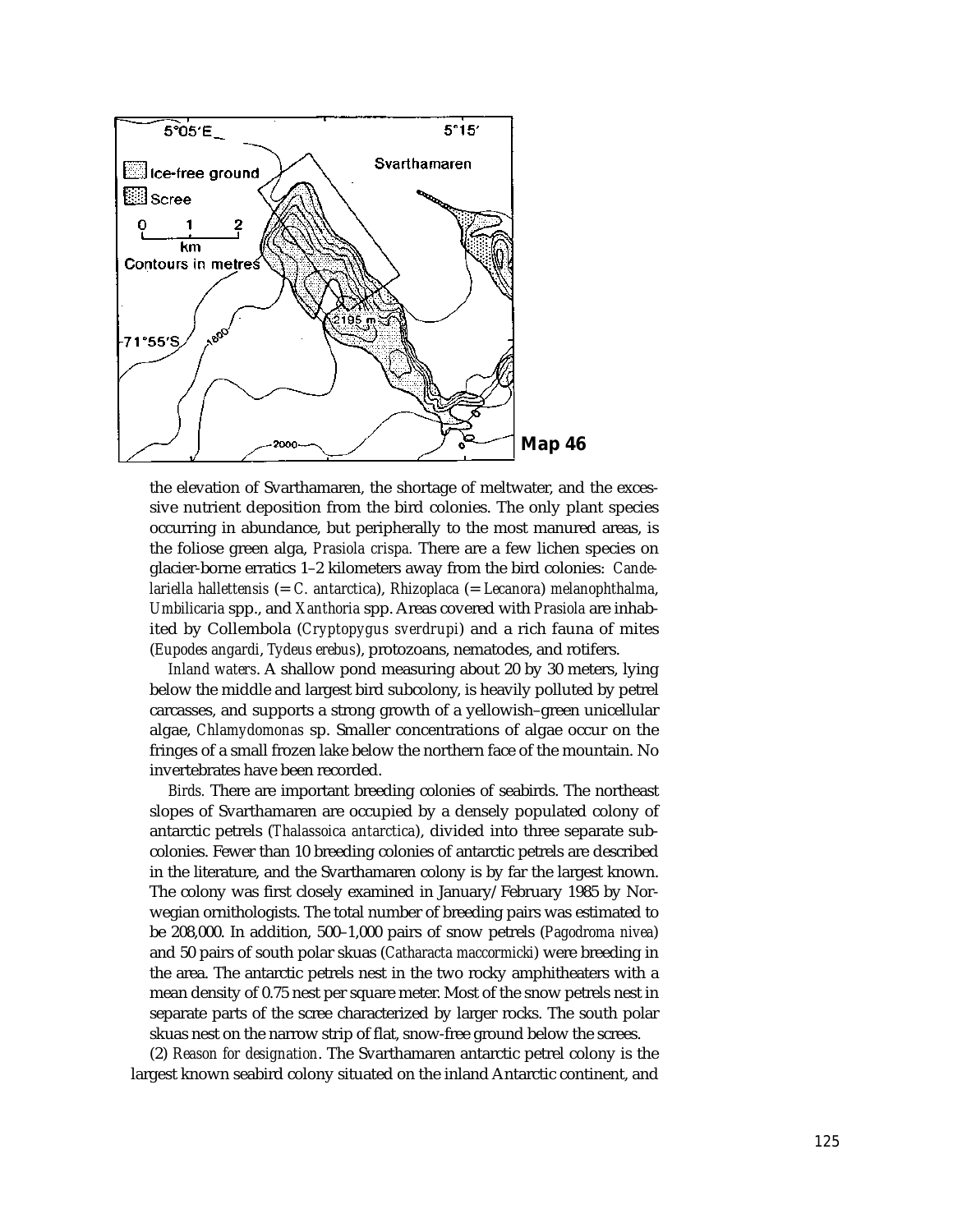probably represents a significant proportion of the world population of this species.

The Site is of exceptional scientific interest and provides for research on the antarctic petrel, snow petrel, and south polar skua and for the study of adaptations in seabirds breeding inland on the Antarctic continent.

(3) *Outline of research*. A study of the breeding biology and ecophysiological adaptations in the antarctic petrel was initiated in 1985. This is planned to continue during future Norwegian Antarctic Research Expeditions. The accessibility of the Site is limited by its location far inland.

The antarctic petrel colony was discovered by Soviet geologists in January 1961 when a party landed in the area with an AN-2 aircraft and unexpectedly encountered thousands of birds. During the period January 9 to February 16, 1985, 10 of the scientists of the Norwegian Antarctic Research Expedition worked in Mühlig–Hofmannfjella and Gjelsvikfjella and established a base camp (Camp Norway 5) on the glacier approximately 500 meters northeast of the northernmost slope of the Site.

Three ornithologists, a botanist, and an invertebrate zoologist worked in the area, and researchers of other disciplines surveyed this and nearby areas. Helicopter landings during the period were kept to a minimum. A wooden laboratory hut has been left to be used by future parties.

(4) *Date of expiry of designation*. U.S. regulation does not specify an expiration date.

(5) *Access points.* The Site may be entered from any direction, but access should cause minimum disturbance to the bird colonies.

(6) *Pedestrian and vehicular routes.* Vehicles should not enter the Site. Pedestrians should not move through the populated areas except in the course of scientific investigations. Helicopters and low-flying aircraft should avoid the bird colonies in accordance with the Agreed Measures for the Conservation of Antarctic Fauna and Flora.

(7) *Other kinds of scientific investigations which will not cause harmful interference.* Any scientific investigation that will not cause significant disturbance to the biological programs for which the Site has been designated may be undertaken.

(8) *Scientific sampling.* Taking samples of the bird population by killing, capture, or taking of eggs should be done only for a compelling scientific purpose and in accordance with the Agreed Measures for the Conservation of Antarctic Fauna and Flora.

(9) *Other restraints.* None is specified.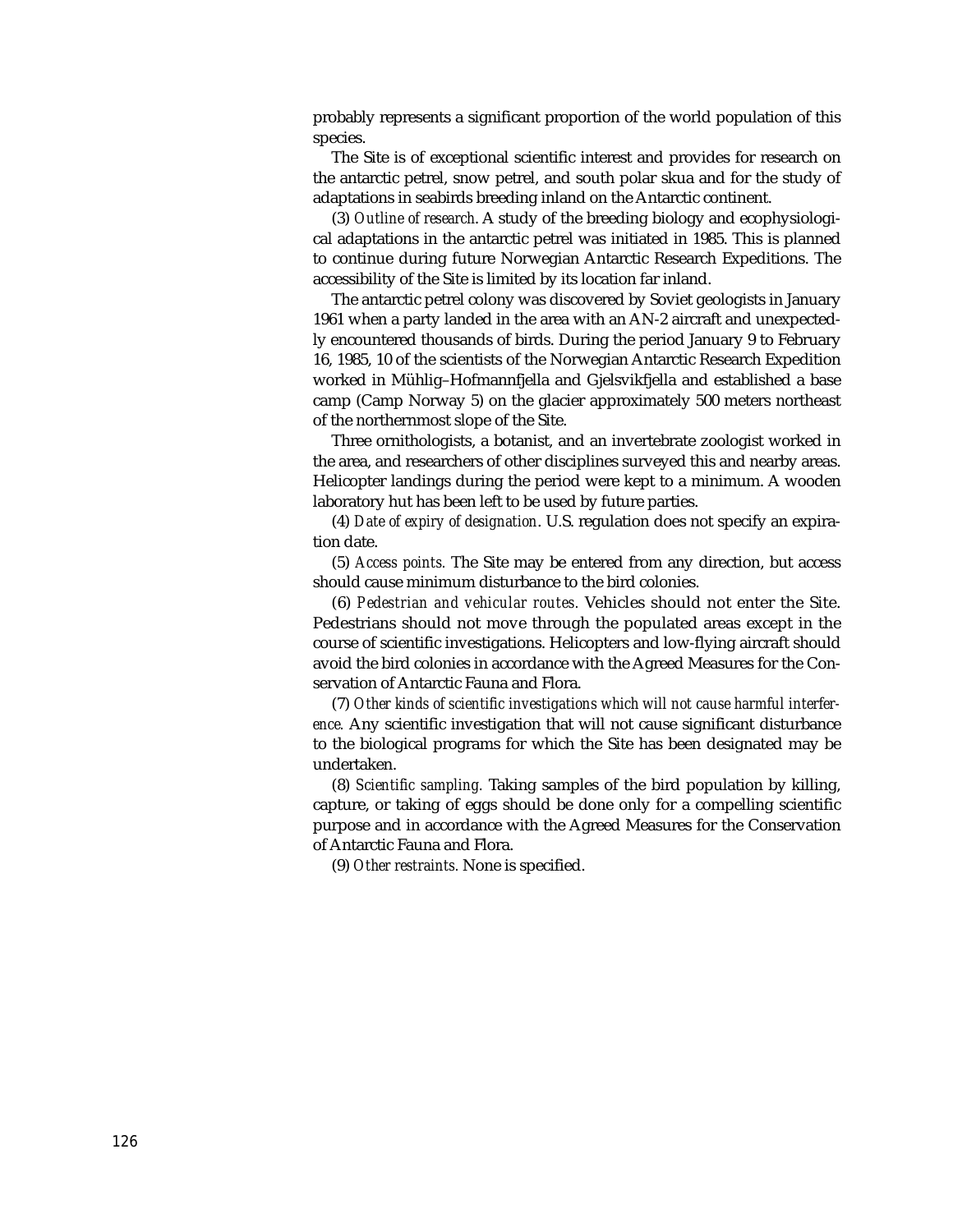#### **Site of Special Scientific Interest No. 24: Management Plan**

Summit of Mt. Melbourne, North Victoria Land

(1) *Description of Site.*

(a) *Physical Features*

Mt. Melbourne, North Victoria Land (74°21' S. 164°42' E.) is situated between Wood Bay and Terra Nova Bay, on the west side of Ross Sea, and Campbell Glacier, about 10 kilometers to the west. The Site comprises all terrain above the 2,200-meter contour surrounding the main crater of Mt. Melbourne. The location of the Site is shown in map 47.



*Topography.* In profile, Mt. Melbourne is an almost perfect low-angle volcanic cone rising to 2,732 meters above sea level, showing only slight dissection and little or no glacial erosion. Many smaller basaltic cones and mounds occur near the base and on the flanks of the mountain. The summit caldera is about 1 kilometer in diameter and forms a névé for a glacier flowing westward. The two areas of ice-free steaming ground (at A, Cryptogam Ridge, and B on map 48 are on the edge of the caldera, with a third area (C) 250 meters lower on the northern slopes. Cryptogam Ridge, on the southern side of the main crater, is an area of geothermal activity. About 300–400 meters of this ridge is ice free, with the remainder covered by numerous ice hummocks. These hummocks are hollow, contain fumaroles, and are 1–6 meters in diameter and up to 4 meters high.

*Geology and soils*. Mt. Melbourne is part of the McMurdo Volcanics, which are a line of dormant and extinct volcanoes running along the coast of Victoria Land. The Mt. Melbourne area is more likely to be late Quater-

Recommendation XIV–5, designation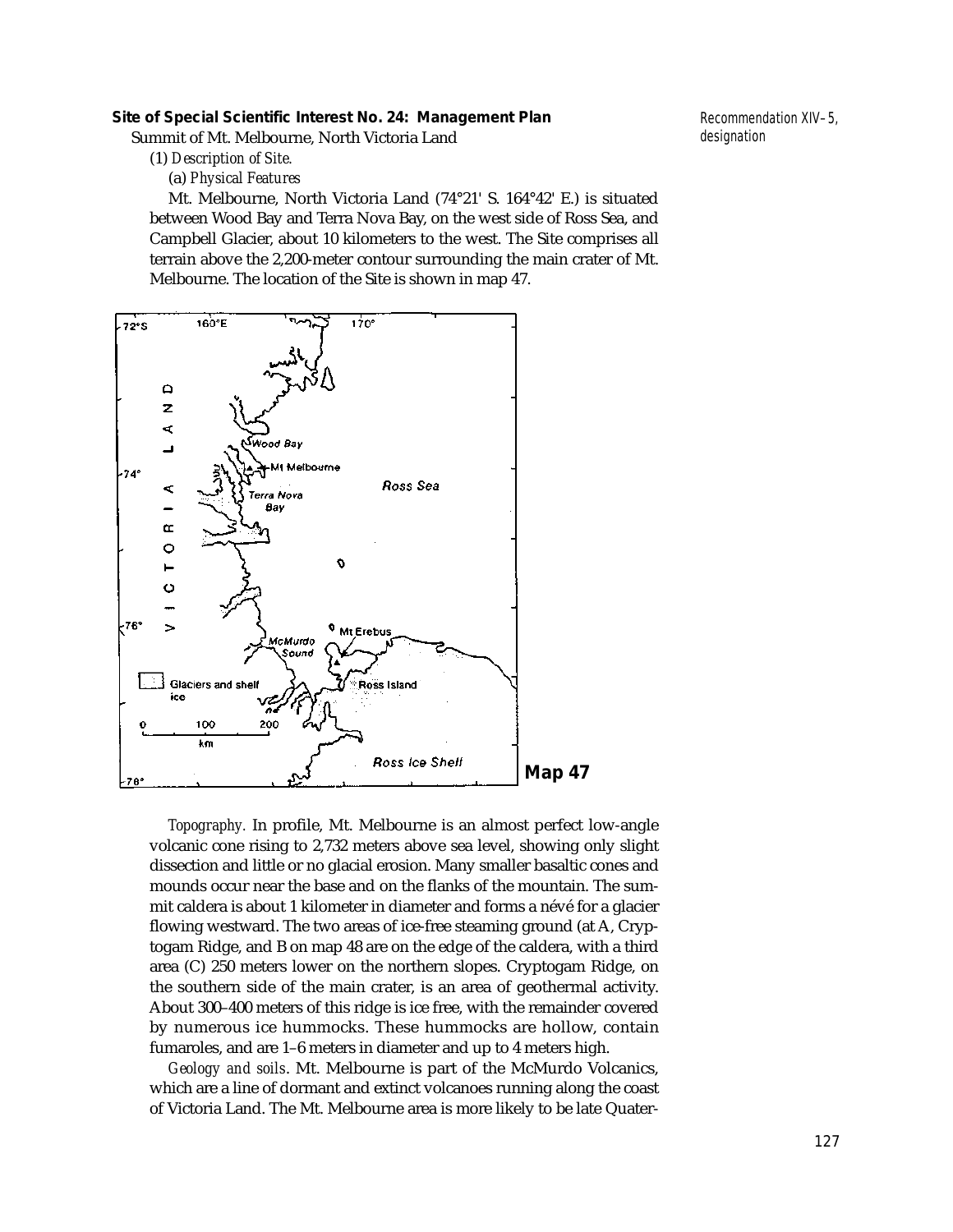

nary than late Tertiary in age, and the most recent eruption may have been only about 150 years ago. The mountain is a large low-angle stratovolcano containing basalt, trachyandesite, and trachyte flows and including pyroclastics. Small basalt scoria cones are scattered around the base, some of which appear to be very recent as they are undissected. Several older slightly dissected cones occur on the summit caldera.

Surface ground temperatures vary markedly over distances of centimeters on ice-free warm ground, up to a recorded maximum of 47°C. Random probing to depths of 1 meter and detailed temperature transects to depths of 15 centimeters indicate substrate temperatures of up to 60°C. Within the ice pinnacles, soil surface temperatures range from 10°C to over 40°C. Frost heave occurs at some warm areas.

Although the substratum is classified as azonal, there are two distinct soil zones within some areas of hot ground probably caused by heat, moisture, and gases from below. A typical profile comprises an upper 0–5 centimeter layer of dark sandy soil with a lower 6–30-centimeter horizon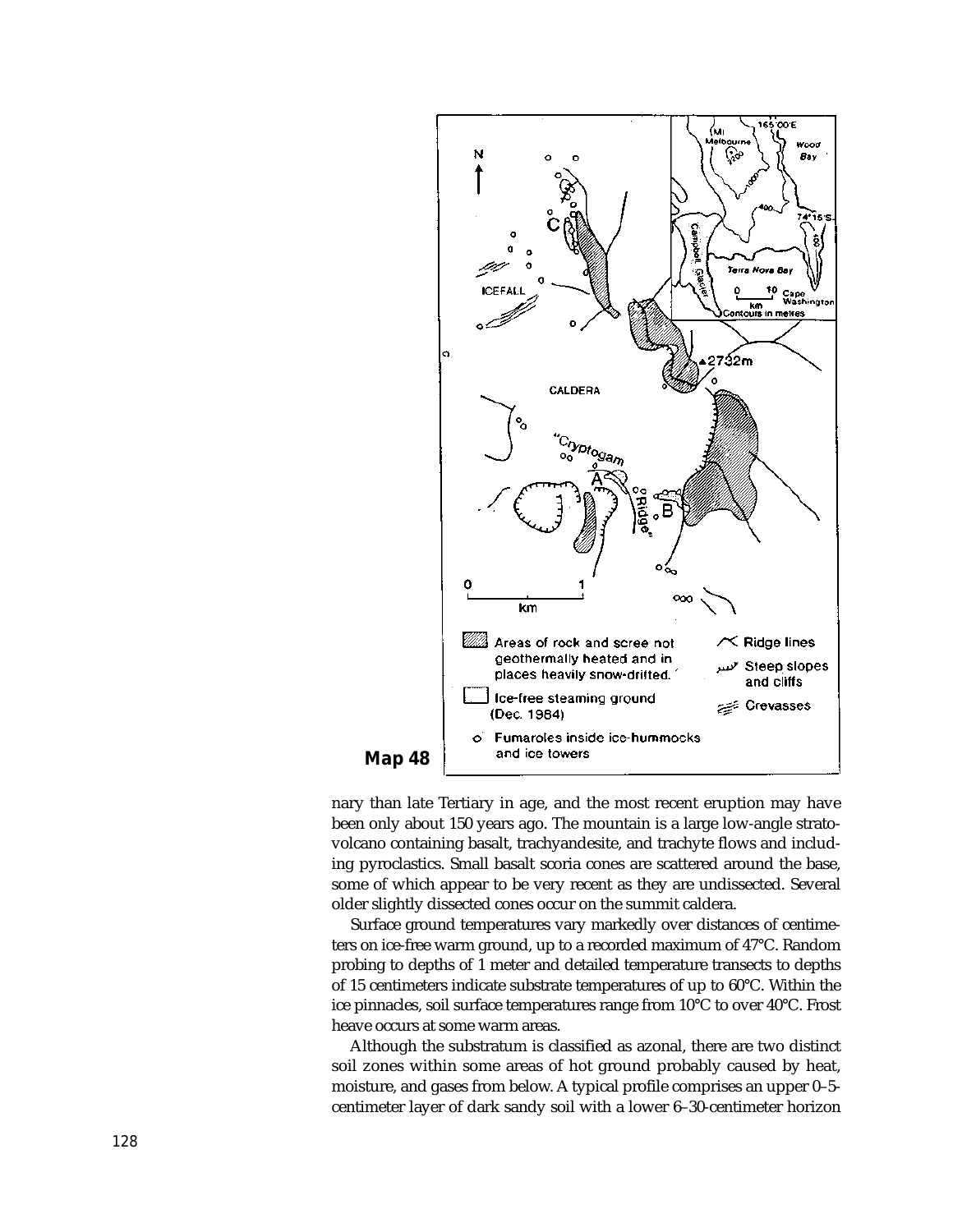consisting of large lighter-colored scoria gravels. The upper layer contains organic matter in which there is microbiological activity, including cyanophaecean nitrogen fixation. No clay minerals have been detected.

No detailed data are available for the Site. Field party records, during 1 week in late November 1984, indicate summer air temperatures in the caldera area of –6°C to –20°C, with an absolute minimum of –32°C.

## (b) *Biological features*

*Terrestrial*. The warmest areas of ground support patches of yellow–green moss, liverwort, and brownish crusts of algae. The Site contains a unique bryophyte community comprising the moss *Campylopus pyriformis* and the liverwort *Cephaloziella exiliflora. C. pyriformis* is not known elsewhere in the antarctic biome, and *C. exiliflora* is known from only three other (low-altitude) areas of continental Antarctica. Other than at a similar geothermal site at the summit of Mt. Erebus (protonemata only), this is the highest altitude at which bryophytes have been found in Antarctica. A single unidentified lichen has been observed as a component of black crusts over small areas of warm soil. The unusual occurrence of shallow peat is evidence of bryophyte growth having taken place over at least several decades.

Algae grow over wide areas of the warm ground and on the surface of warm rocks in some fumaroles. The microflora comprises a range of unicellular and filamentous algar, including the green *Chroococcus sp., Tolypothrix sp*. and *Stigonema sp*. and the cyanobacteria *Mastigocladus laminosus* and *Pseudococcomyxa simplex.* Thermotolerant and thermophilic microorganisms have been isolated from the soil. The only invertebrate reported is a testate amoeba, *Corythion dubium*, among the vegetation. The occurrence of plant life is made possible only by the water droplets formed by the condensation of steam. Very small "pools" up to about 50 square centimeters and about 1 centimeter deep have been observed on occasions where dripping condensate gathered in small depressions.

*Birds.* No observations of birds have been made near the summit of the volcano.

(2) *Reason for designation.* The Site is of exceptional scientific interest because of its extensive ice-free geothermal areas, at high altitude, supporting a unique cryptogamic flora and microbiota and accumulations of organic matter. The closest documented, high-altitude fumarolic ground is 400 kilometers to the south of the summit of Mt. Erebus (see Site of Special Scientific Interest No. 11, "Tramway Ridge," Mt. Erebus), but there the organisms differ significantly from those on Mt. Melbourne. Elsewhere in Antarctica vegetation on steam-warmed ground is known only in low-altitude maritime areas of the Antarctic Peninsula region where, again, the vegetation differs significantly from the Mt. Melbourne community. The Site is scientifically significant for botanists, microbiologists, volcanologists, and geophysicists. Uncontrolled human activity within this area could cause severe damage by trampling plants, compacting soil and altering soil temperature gradients, changing rates of steam release, and possibly causing the introduction of alien micro-organisms and cryptogamic plants.

(3) *Outline of research.* There has been little previous research activity in the Site. The studies that have been undertaken have involved investigations of geothermal and volcanic activity and a survey of the plant and microbial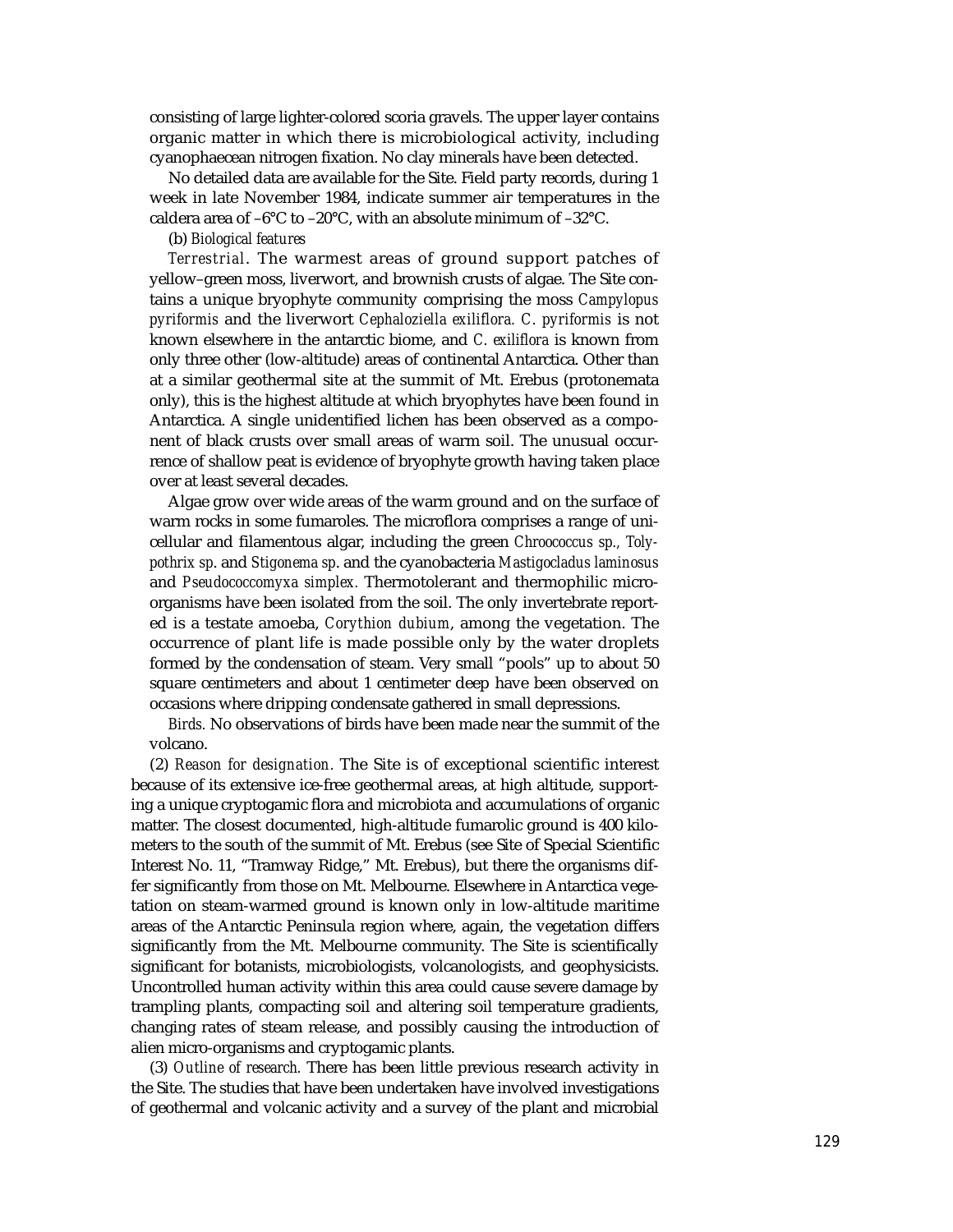communities. Future research is likely to include studies of soil microbiology and microfauna, vegetation, volcanology, and the geophysics of the area.

Mt. Melbourne was first sighted in 1841 by James Ross and first climbed in January 1967 by a New Zealand party. Since then the summit area has been visited by New Zealand parties in December 1972 and November 1984. The 1984 party surveyed the biota on Cryptogam Ridge. Brief visits were also made in January 1983 by a U.S. party and more recently by West German (1984–85) and Italian (1985–86) parties.

(4) *Date of expiry of designation.* U.S. regulation does not specify an expiration date.

(5) *Access points.* Access to the Site is normally by helicopter and landings should be made only on the glacier ice in the caldera, thereby avoiding any of the vegetated or other sensitive areas.

(6) *Pedestrian and vehicular routes.* No vehicle should be used within the Site. Pedestrians should avoid, whenever possible, walking on any obvious areas of warm ground or disturbing any vegetation. Entry to the Cryptogam Ridge area of the Site should be made only from either end of the ridge. Entering the ridge directly up its slopes should be avoided.

(7) *Other kinds of scientific investigations which would not cause harmful interference.* Low-impact studies having a minimal effect on the environment of the Site.

(8) *Scientific sampling.* Samples should be taken only for compelling scientific reasons.

(9) *Other restraints.* For the prevention of the introduction of foreign organisms, sterile protective overclothing should be worn, and footwear should be sterilized before entering the Site. Sterilized sampling equipment should also be used. All wastes should be removed from the Site.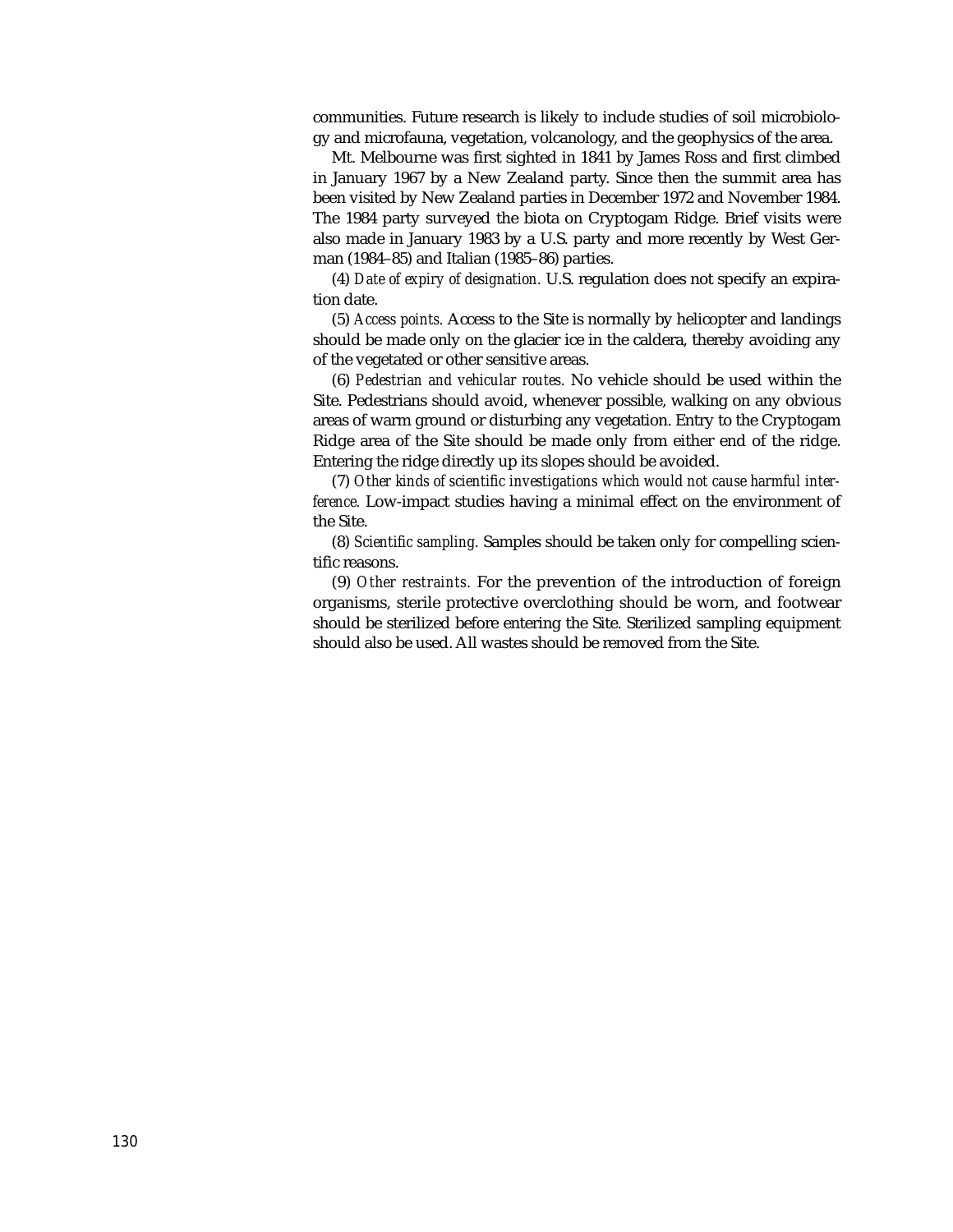### **Site of Special Scientific Interest No. 25: Management Plan**

"Marine Plain," Mule Peninsula, Vestfold Hills, "Princess Elizabeth Land"

(1) *Description of Site.* 

(a) *Physical features* 

"Marine Plain" (23.4 square kilometers, 68°38' S. 78°08' E.) opens into an arm of Crooked Fjord on the southern side of Mule Peninsula, the southernmost of the three major peninsulas that make up the Vestfold Hills. The Vestfold Hills comprise an essentially ice-free oasis (approximately 400 square kilometers) of bedrock, glacial debris, lakes, and ponds at the eastern side of Prydz Bay, "Princess Elizabeth Land."

The boundary of the Site is as follows: commencing at latitude 68°36'30" S. longitude 78°09'00" E., it runs southeasterly to latitude 68°36'45" S., longitude 78°10'30" E.; thence southeasterly to latitude 68°37'30" S. longitude 78°10'30" E.; then south along the parallel of longitude 78°12'30" E. to its intersection by the low-water mark on the northern shore of Crooked Fjord; from here it follows the low-water mark of the northern shore of Crooked Fjord to its intersection with the meridian of longitude 78°03'00" E.; thence north along the meridian of longitude 78°03'00" E. to its intersection with the parallel of latitude 68°37'30" S., then northeasterly to latitude 68°37'00" S., longitude 78°05'00" E., and finally northeastward to the point of commencement.

*Topography.* The Site includes Burton Lake (surface at sea level) as a major component of the western part of the region. An extensive lowlevel (less than 20 meters above sea level) area occupies the center of the Site with a north–south orientation. In the northeast is another area below 10 meters. Areas above 10 meters are mostly low, rugged hills of Precambrian rock acting as divides between the lower part and characterized at their base by a marked change in their slope, probably representing an old (Holocene?) shoreline. The surface of the lower areas below 20 meters is marked by a series of concave-to-the-south recessional moraine ridges.



Recommendation XIV–5, designation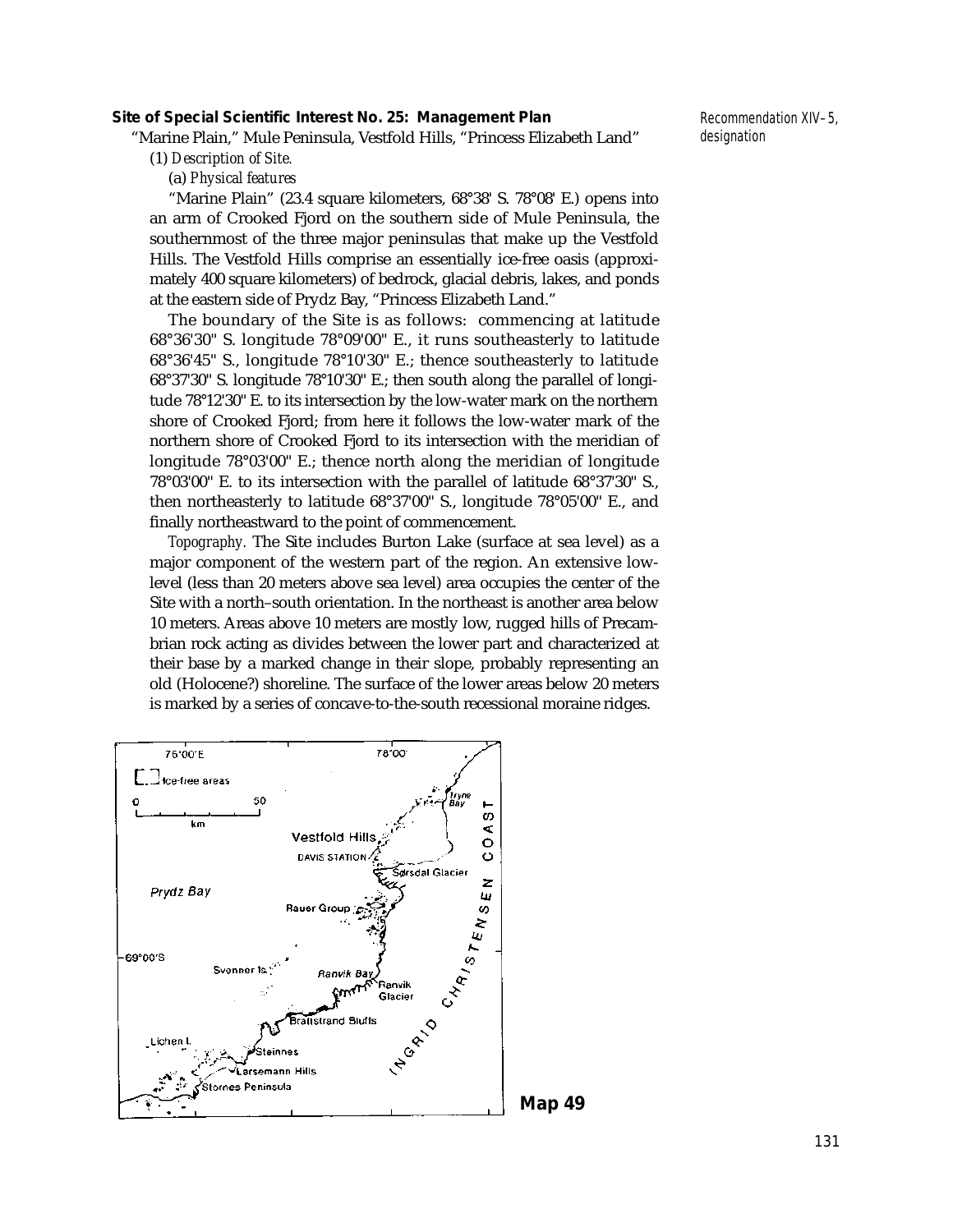

*Geology.* The Precambrian rock consists for the most part of 3,000-million-year-old-gneisses from both igneous and metamorphic protoliths intruded in the course of at least three intervals between 1,800 and 1,375 million years ago by numerous metabasalt dykes with a rough north–south orientation. These dykes are a major feature of the Vestfold Hills. Low-lying areas consist of at least 8 meters of early Pliocene (40–46 million years) diatomites and, less commonly, lenticular sandstone overlying the Precambrian rock and occupying the sites of what were embayments in the early Pliocene. In the western part of the central area below 20 meters above sea level, the Pliocene deposits are overlain by a thin veneer of Holocene (6,490–130 years ago) glacial debris covering an area of 8–10 square kilometers, in places containing a few mollusks (*Laternula elliptica* King and Broderip) *in situ*. Low scarps in the Pliocene adjacent to small lakes have yielded remains of a new genus, species and probably family—all extinct—of dolphin, and there is evidence of another larger, fossil form.

*Meteorology.* No data are available from the area, but conditions are similar to those at Davis station, 6 kilometers to the northwest.

(b) *Biological features*

*Terrestrial.* Reconnaissance studies have reported few species and no significant stands of vegetation within the Site.

*Inland waters.* There are many small lakes and ponds.

*Marine.* Burton Lake opens to Crooked Fjord at its southwestern corner and is affected by tides in summer. It has been the site of biological research for several years.

*Birds and seals.* No bird or seal surveys have been conducted, but it is relatively devoid of birds and sea mammals. Wilson's storm petrels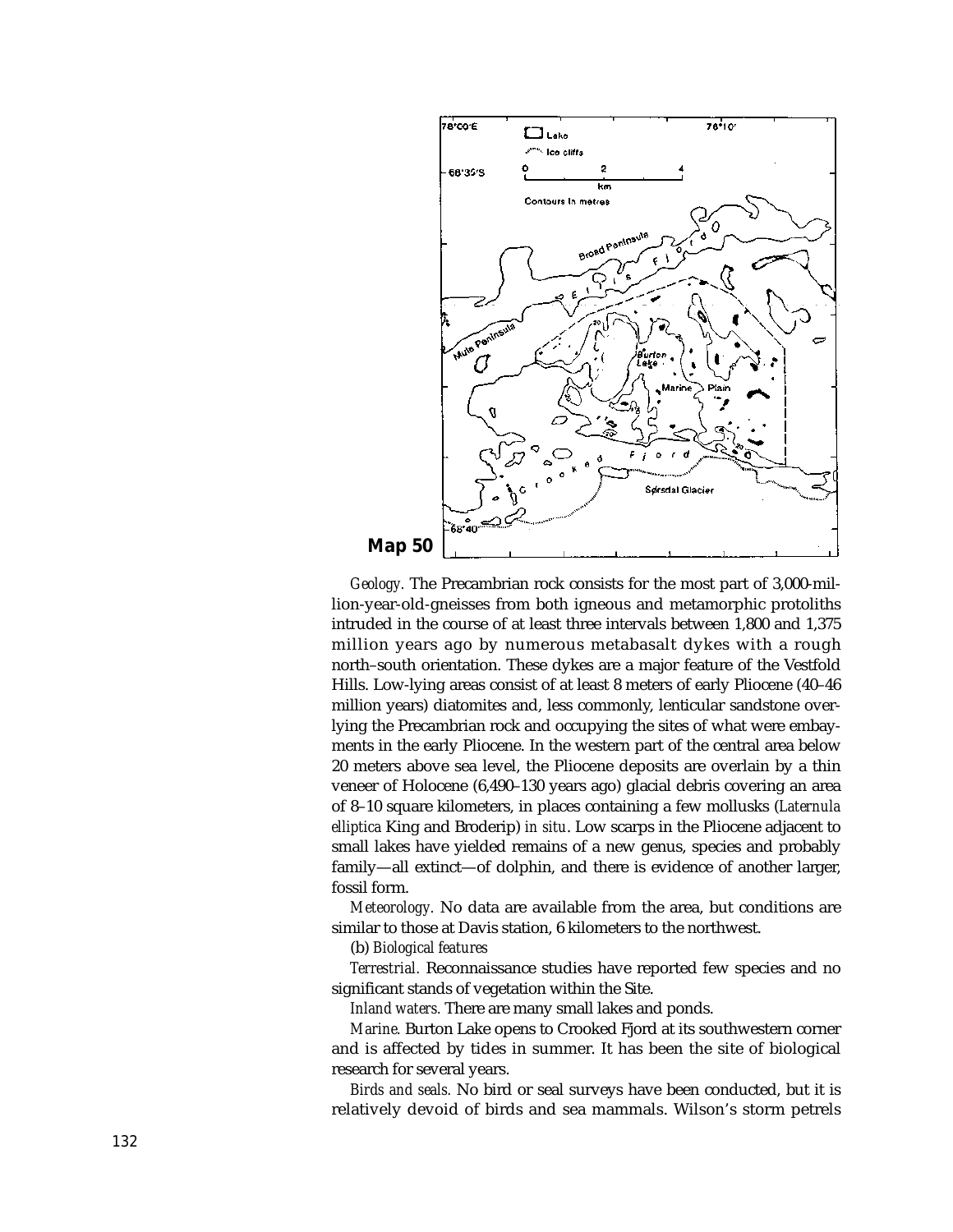(*Oceanites oceanicus*) and snow petrels (*Pagodroma nivea*) occur sporadically and nest in the Precambrian hills.

(2) *Reason for designation.* The Site is of exceptional scientific interest because of its vertebrate fossil fauna. In addition to the dominant important fossils such as mollusks and diatoms, which define the age of the Pliocene marine sediments, the Site has yielded well-preserved vertebrate remains of a new species, genus, and probably family of fossil dolphin and evidence of at least one other vertebrate species.

Burton Lake, as a hypersaline lake that is still in seasonal connection with sea, presents the opportunity for important limnological research. It represents a unique stage in the biological and physicochemical evolution of a terrestrial water body from the marine environment. Burton Lake, together with several of the smaller lakes, provides important examples of the spectrum of lake types in the Vestfold Hills.

Davis (68°85' S. 77°58' E.), a permanently occupied Australian scientific station, is located on Broad Peninsula, the central peninsula of the Vestfold Hills, 6 kilometers to the northwest of the Site. It is the focus of continuing biological, including limnological, studies within the Vestfold Hills. As a result of its proximity to Davis station, the scientific value of the Site could be diminished by accidental interference. The Site lies on the frequently used pedestrian route to the Mule Peninsula lakes (Clear, Laternula, Cemetery, and McCallum) from Ellis Rapids, and it is critical that fossil fauna should be protected from unrecorded sampling or collection.

(3) *Outline of research.* A paleontological research program has commenced following the initial discovery of vertebrate fossils at the Site in 1985. The program consists of the collection of well-preserved fossil mollusks and diatoms and, in particular, fossil vertebrates, with the aim of documenting the fauna of the epoch. Oxygen isotope studies on the well-preserved bivalve fauna will be employed to help quantify water temperature at that time.

Burton Lake is the subject of detailed year-round research as part of a program aimed at understanding the evolution of the hydrological system in the Vestfold Hills, by looking at various stages of isolation from the marine environment.

(4) *Date of expiry of designation.* U.S. regulation does not specify an expiration date.

(5) *Access points.* Access should, where possible, be from the sea ice in Ellis Fjord or Crooked Fjord, or by helicopter at places where no disturbance can be caused by the aircraft to water bodies, vegetation, or sediment deposits. If these means of access are not possible, access by land, either by vehicle or on foot, should be via Ellis Rapids at the eastern end of Ellis Fjord.

(6) *Pedestrian and vehicular routes.* Vehicles should not be used within the Site except for over-snow travel by motorized toboggan. Pedestrians or vehicles must not damage areas of vegetation, or disturb steep inclines marking sediment outcrops or the lake margins near these outcrops.

(7) *Other kinds of scientific investigations which would not cause harmful interference.* Research on the ecology of Wilson's storm petrels, snow petrels, mosses and lichens, and other biota and investigation of water bodies other than Burton Lake may be undertaken. Other scientific investigations that do not disturb the palaeontological, ecological, and limnological programs being conducted, may also take place.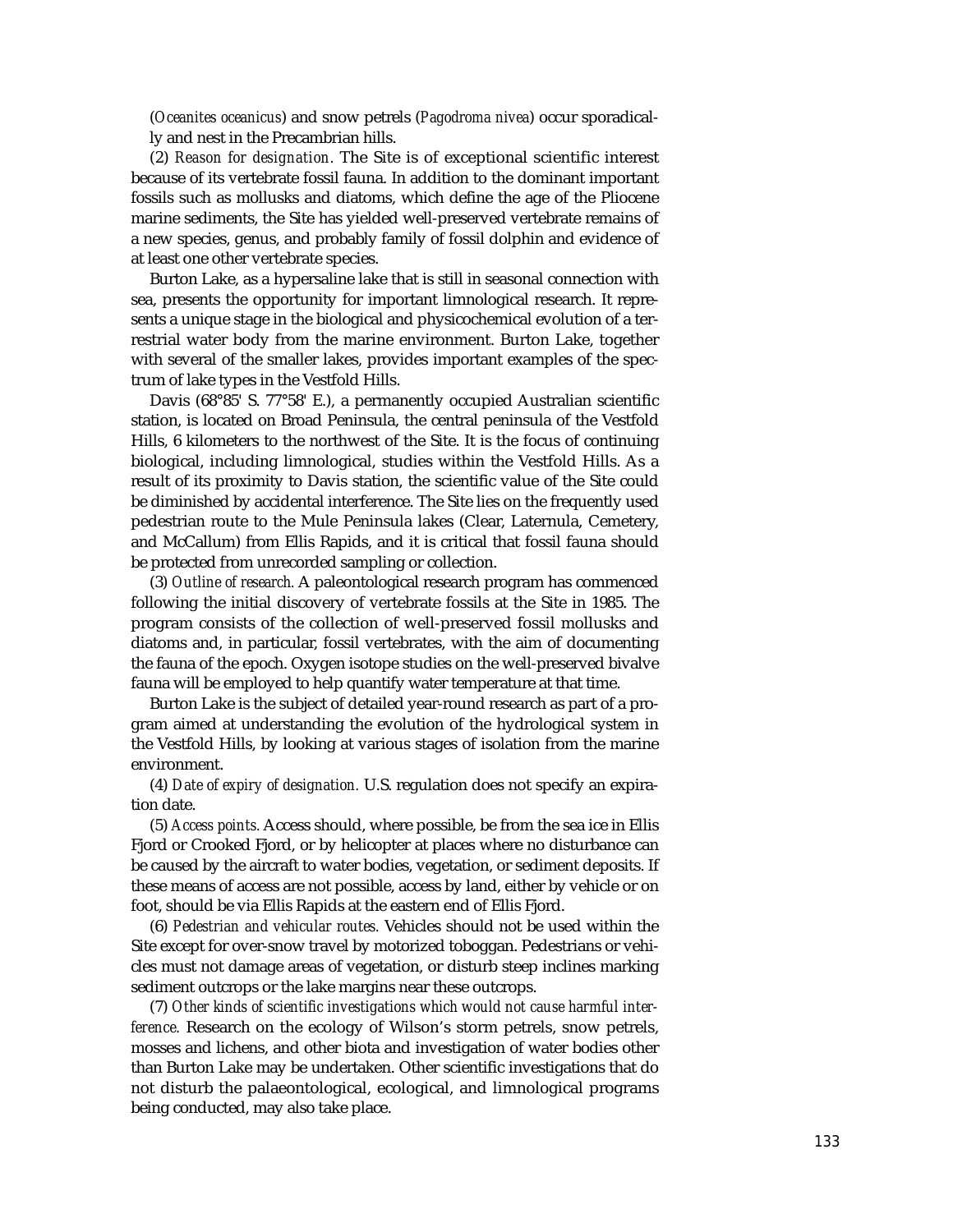(8) *Scientific sampling.* Scientific sampling should be restricted to that required for the programs described in (3) and (7) above.

(9) *Other restraints.* All waste materials taken into, or generated within the Site should be removed as soon as practicable. No fuel depots should be made within the Site, nor should refueling operations be undertaken. No permanent buildings should be erected within the Site. Power boats should not be used on Burton Lake, and use of other boats should be restricted to the minimum necessary to support programs consistent with this plan.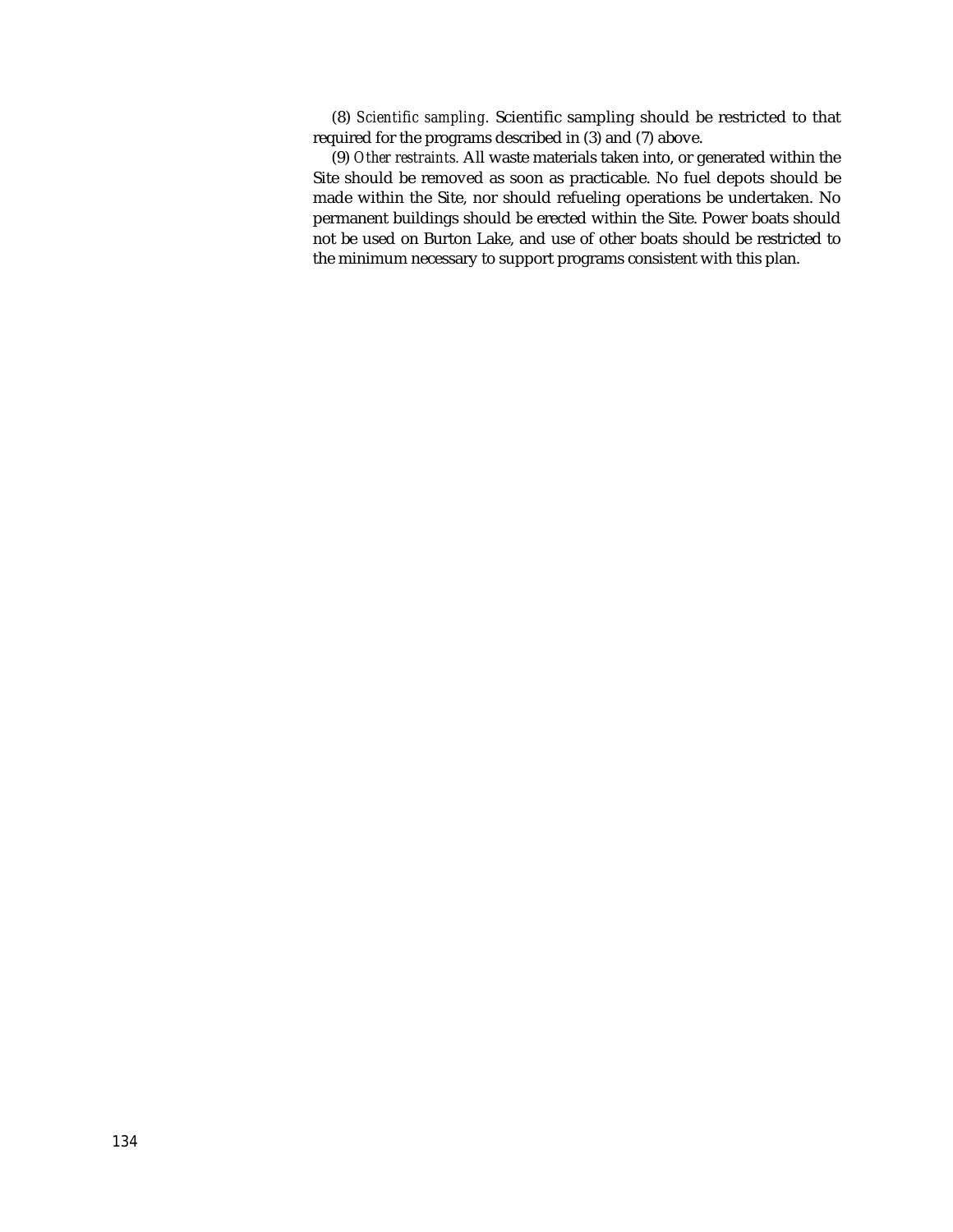#### **Site of Special Scientific Interest No. 26: Management Plan**

"Chile Bay" (Discovery Bay), Greenwich Island, South Shetland Islands

(1) *Description of the Site.* 

(a) *Physical features*

The Site comprises two small areas of benthic habitat in "Chile Bay" located as follows: Benthic habitat A—Between 50- and 100-meter depths and the coordinates latitude 62°28.9' S. longitude. 59°41'12" W. and latitude 62°29.3' S. longitude 59°41'43" W.; Benthic habitat B—Between 100 and 200-meter depths and between the coordinates latitude 62°28.3' S. 59°40'15" W. and latitude 62°28.7' S. longitude 59°40'47" W.

The bottom of both Sites consists of coarse to fine silt. The lithological and mineralogical composition of the sediments shows their provenance from the outcrops and littoral deposits surrounding "Chile Bay," i.e., porphyritic andesite, aphanitic andesite, diorite, and andesitic volcanic breccia and tuffs. This material is transported to the coastline mainly by glaciers, solifluction, and mud flows. These processes are intensified in the inner part of the bay where the glacier terminates. "Chile Bay" has a transverse submarine barrier, possibly a submerged moraine separating habitats A and B dividing the bay into an inner and an outer part. Sediments in the inner bay are protected from the action of waves and currents, thereby preserving the grain size distribution, sorting, and shape of the contained material.

(b) *Biological features*

The benthic assemblages have high species diversity and biomass. Bottom topography and sediment features influence the structure of the communities and distribution pattern. Two assemblages have been recognized. One, dominated by the polychaete *Maldane sarsi antarctica*, is located in the outer part of the bay, mainly below a 100-meter depth; other characteristic species are *Genaxinus bongranii*, *Cyamonactra denticulum, Typhlotanais greenwichensis,* and *Pycogonida* spp. The inner assemblage, on the other hand, is not dominated by any one species but contains *Yoldia eightsii* and *Eudorella gracilor* as characteristic fauna.

(2) *Reason for designation.* In "Chile Bay" there has been continued quantitative and qualitative benthic research since 1967. Data being accumulated provide a baseline for long-term investigations. The Site is of exceptional scientific interest and therefore requires long-term protection from possible harmful interference.

(3) *Outline of research.* A long-term research program was started in 1967 in connection with the study of benthic fauna re-establishment within Port Foster, Deception Island, following the volcanic eruption of December 1967.

"Chile Bay" has been designated a control area. These studies are performed yearly in the summer. Community studies to observe biota changes will be augmented with other relevant studies to suit the requirements of a long-term biological monitoring program.

(4) *Date of expiry of designation.* U.S. regulation does not specify an expiration date.

(5) *Access points.* Although access points as such are not applicable, free passage of ships through these areas is not in any way prejudiced.

(6) *Pedestrian and vehicular routes.* Not applicable.

Recommendation XIV–5, designation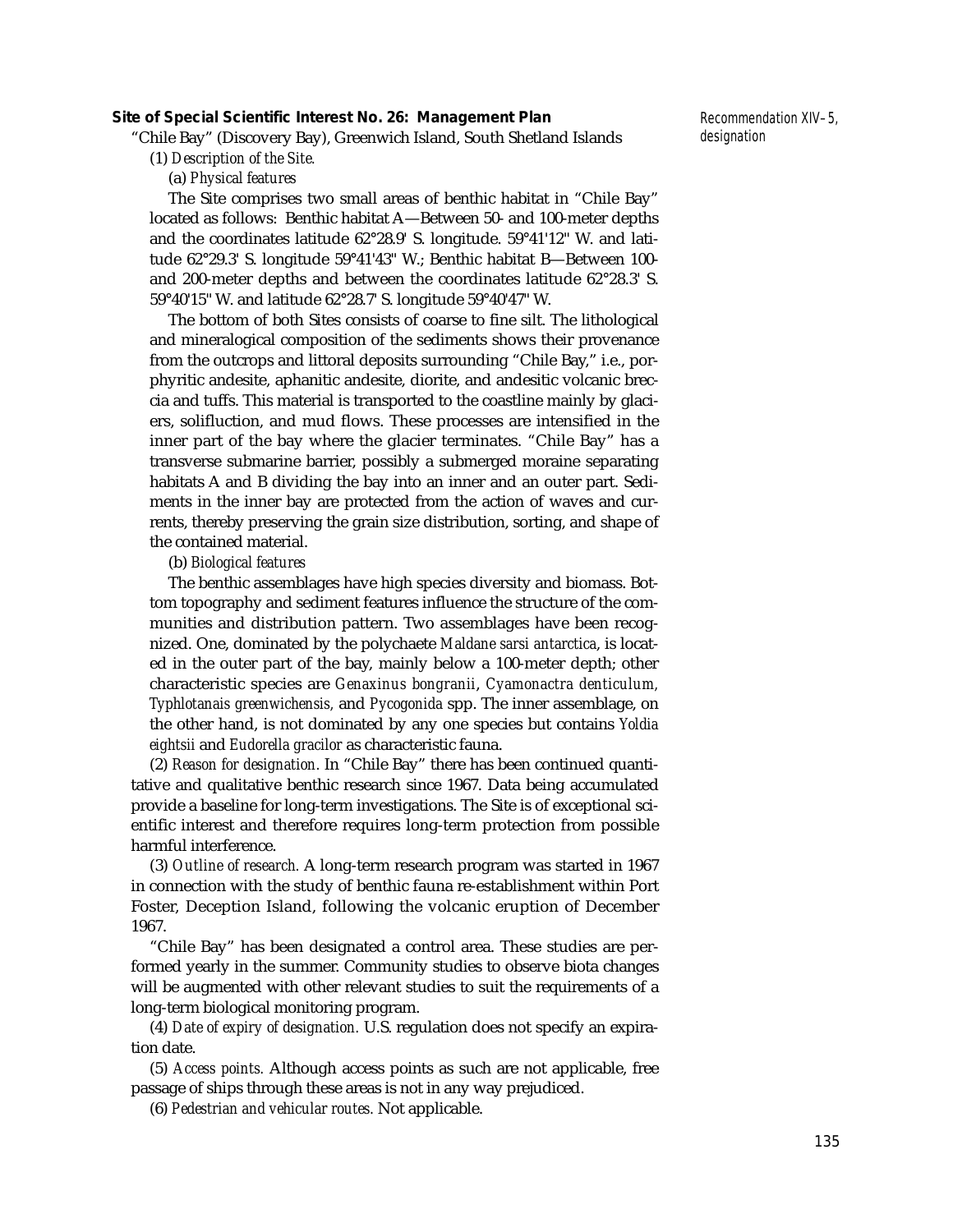

(7) *Other kinds of scientific investigations that would not cause harmful interference.* Scientific research other than that disturbing benthic habitats and communities.

(8) *Scientific sampling.* Samples from the benthic habitats should be taken only for compelling scientific purposes.

(9) *Other restraints.* The dumping of waste from ships and bottom hauling should be avoided. Anchoring should be avoided except in compelling circumstances. Siting of bottom devices should be avoided.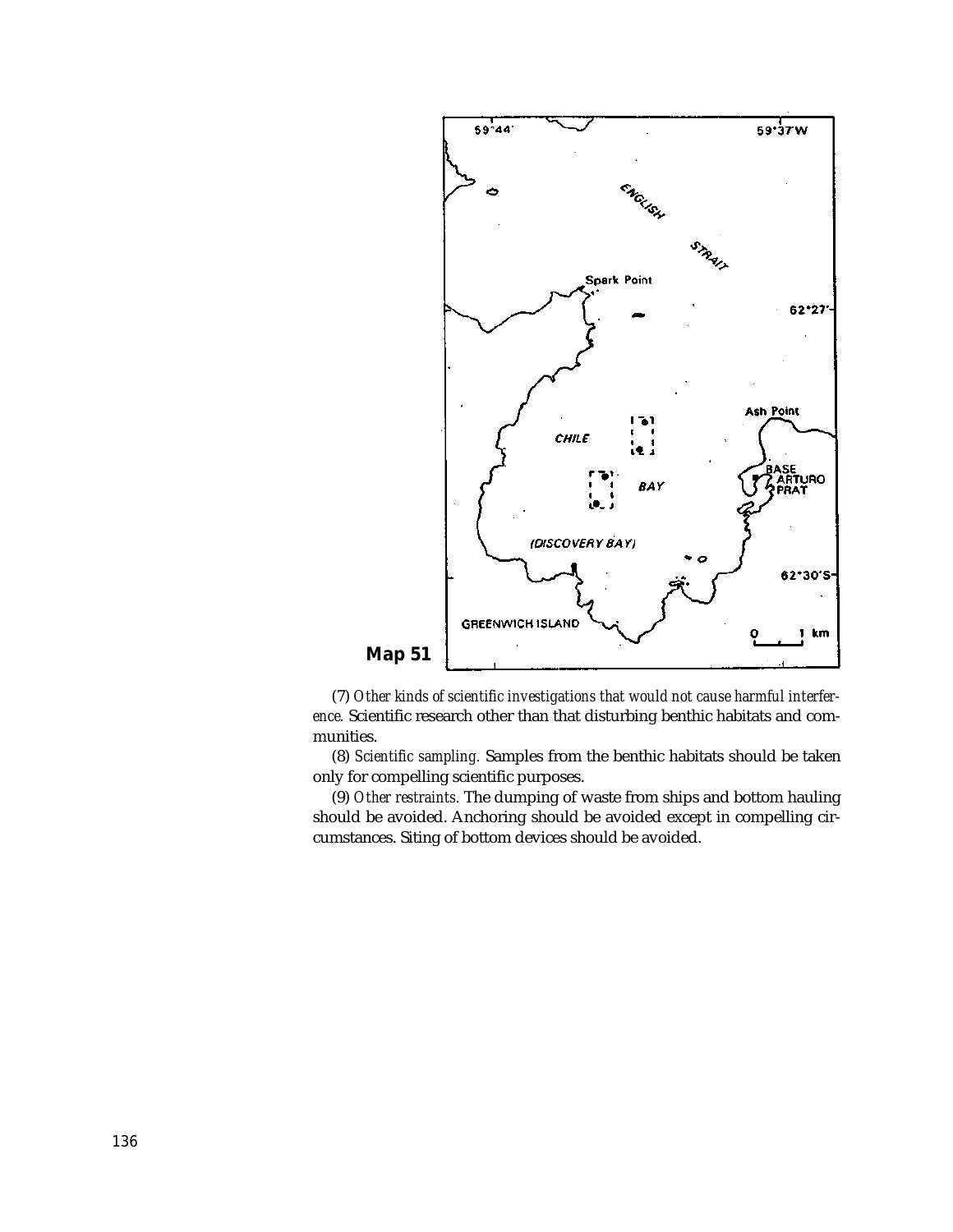#### **Site of Special Scientific Interest No. 27: Management Plan**

Port Foster, Deception Island, South Shetland Islands

(1) *Description of Site.* 

(a) *Physical features*

The Site comprises two small areas of benthic habitat located in Port Foster as follows: Benthic habitat A—Between 50- and 150-meter depths and coordinates latitude 62°55.5' S. longitude 60°38'00" W. and latitude 62°56.2' S. longitude 60°37'00" W.; Benthic habitat B—Between 100- and 150-meter depths and the coordinates latitude 62°57.2' S. longitude 60°37'20" W. and latitude 62°57.9' S. longitude 60°36'20" W.

Deception Island is a caldera formed by subsidence of a group of Cenozoic volcanoes superimposed along radial faults. Port Foster is an almost entirely enclosed body of water that receives large volumes of fresh water during periods of melt. In several places there is geothermal activity. The bottom of habitat A consists of coarse- to medium-sized, poorly sorted volcanic sediment, and that of habitat B of medium to fine, better sorted volcanic ash.



#### (b) *Biological features*

The composition of the benthic assemblages has varied greatly since the volcanic eruption of December 1967. The most recent data indicate a high dominance of polychaetes, both in terms of numbers and biomass. The most conspicuous macrofauna in dredge samples include the nemerteans *Lineus* sp. and *Paraborlasia corrugatus*, the isopod *Serolis kemp*, the bivalve *Yoldia eightsii*, the echinoids *Abatus agassizi* and *Sterechinus neumayeri*, the asteroids *Lysasterias perrieri* and *Odontaster validus*, the ophiuroid *Ophionotus victoriae,* and the holothurian *Ypsilothuria* sp.

Recommendation XIV–5, designation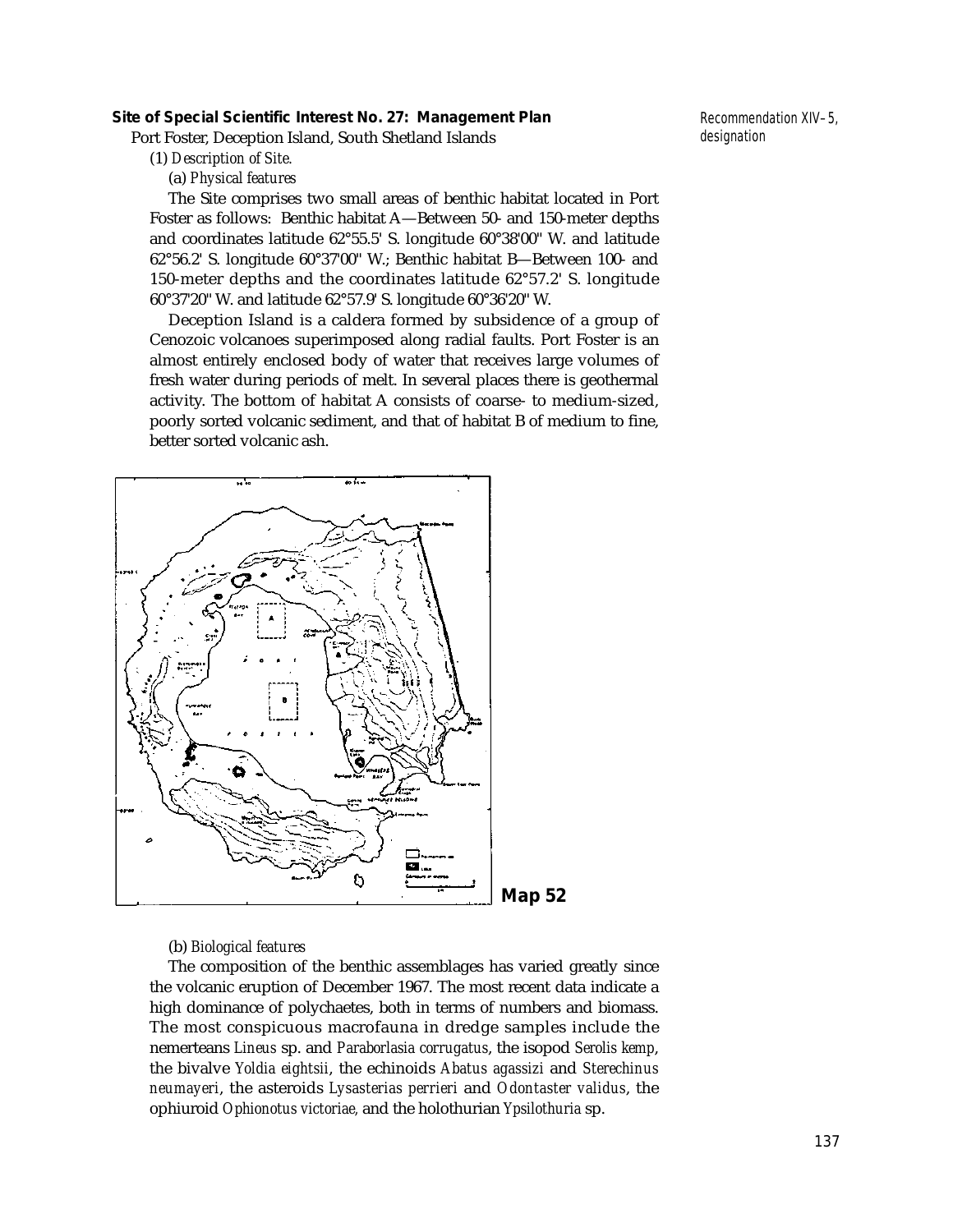(2) *Reason for designation.* The area is of exceptional ecological interest because of its actively volcanic character. The two habitat areas are subject to long-term research programs, and the purpose in designating them is, as far as is possible, to reduce the risk of accidental interference which could jeopardize these scientific investigations.

(3) *Outline of research.* Following the volcanic eruption of December 1967, at Deception Island, a long-term program of research was initiated at Port Foster to study the mechanism and paths of the re-establishment of the benthic communities. Community studies to observe biota changes, augmented with other relevant studies to suit the requirement of a long-term biological monitoring program, are performed periodically.

(4) *Date of expiry of designation.* U.S. regulation does not specify an expiration date.

(5) *Access points.* Although access points as such are not designated, free passage of ships through these areas is not in any way prejudiced.

(6) *Pedestrian and vehicular routes.* Not applicable.

(7) *Other kinds of scientific investigation that would not cause harmful interference.* Scientific research other than that disturbing benthic habitats and communities may be undertaken.

(8) *Scientific sampling*. Samples from the benthic habitats should be taken only for compelling scientific purposes.

(9) *Other restraints.* The dumping of waste from ships and bottom trawling should be avoided. Anchoring should be avoided except in compelling circumstances. Siting of bottom devices should be avoided.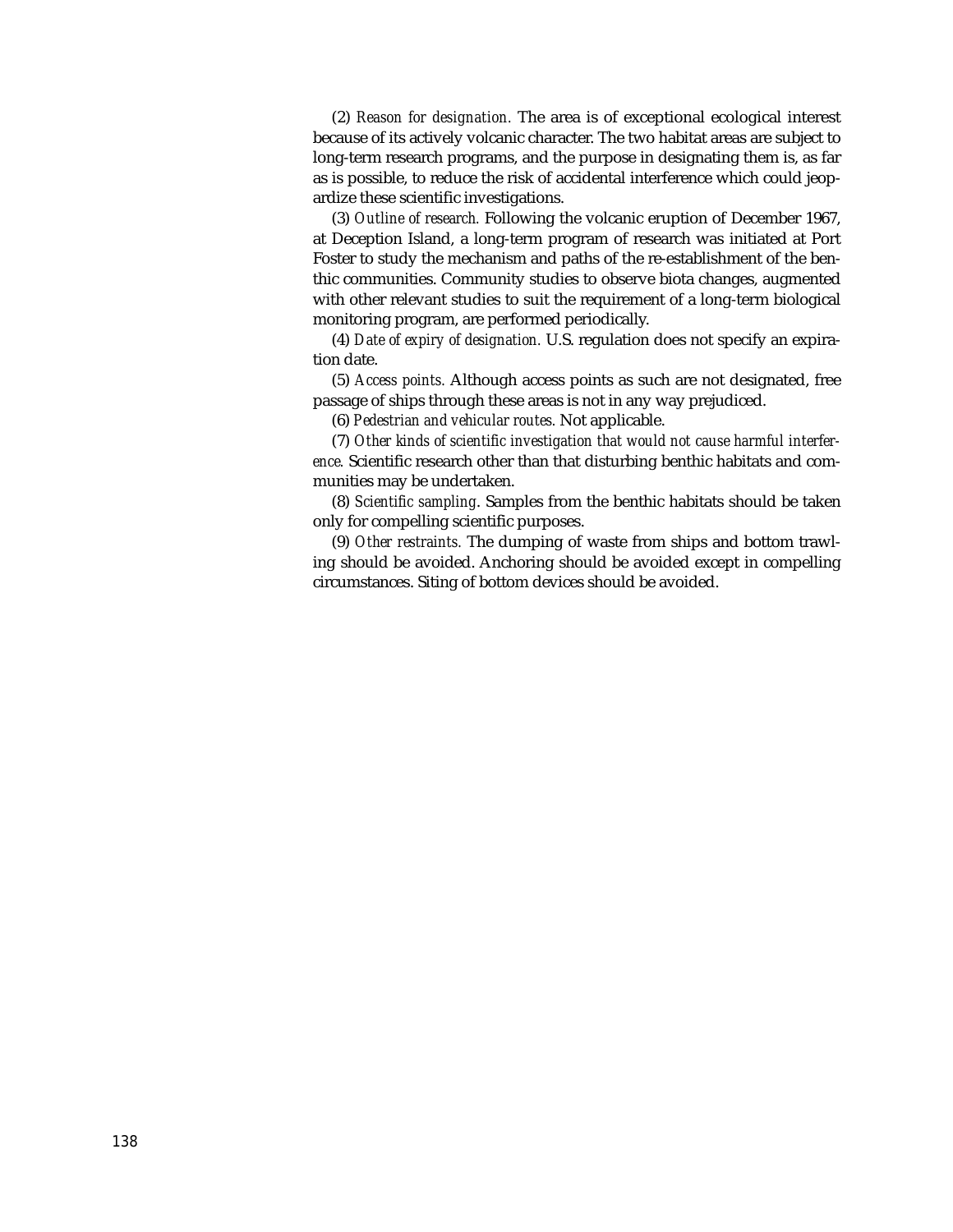#### **Site of Special Scientific Interest No. 28: Management Plan**

South Bay, Doumer Island, Palmer Archipelago

(1) *Description of Site.* 

(a) *Physical features*

Doumer Island lies at the southwest entrances to Neumayer Channel. It is separated from Wiencke Island by the Peltier Channel. South Bay lies on the south coast of Doumer Island. The Site consists of a small area of coastal and subtidal benthos down to a 45-meter depth as follows: latitude 64°51'42" S. to the North, between longitude 63°34'00" W. and longitude 63°35'20" W. and to the south by a diagonal line that starts at a point 100 meters north of the Refuge (Sub-base Yelcho) on the southern shore of South Bay and extends to latitude 64°51'58" S. and longitude 63°34'00" W. Boundaries are shown on maps 53 and 54.



#### Recommendation XIV–5, designation

#### (b) *Biological features*

Four different kinds of bottom surface have been described: rocky with algae growth, from 0- to 30-meter depth; predominantly rock, covered by algae, silt, and large quantities of sponges, from 30- to 110-meter depth; mixed bottoms with predominantly deposits of mud and few rock outcrops with sponges, from 100- to 150-meter depth; and soft bottoms of silt and mud, from 150- to 200-meter depth, corresponding to the deepest depression and occurring near the center of the bay just outside the Site. The benthic macrofauna richness increases with depth and is accentuated in bottoms with a steep slope. Ice scour exerts a strong influence on the patterns of distribution and the abundance of benthic fauna. Seals, in particular Weddell seals, *Leptonychotes weddellii,* visit the area to feed. Cetaceans, such as killer whales, *Orcinus orca* and humpback whales, *Megaptera novaeangliae,* enter the bay. Many antarctic seabirds occur transiently in the Site.

(2) *Reason for designation.* The Site is the subject of a long-term research program on marine ecology, and the purpose of designating it is to reduce,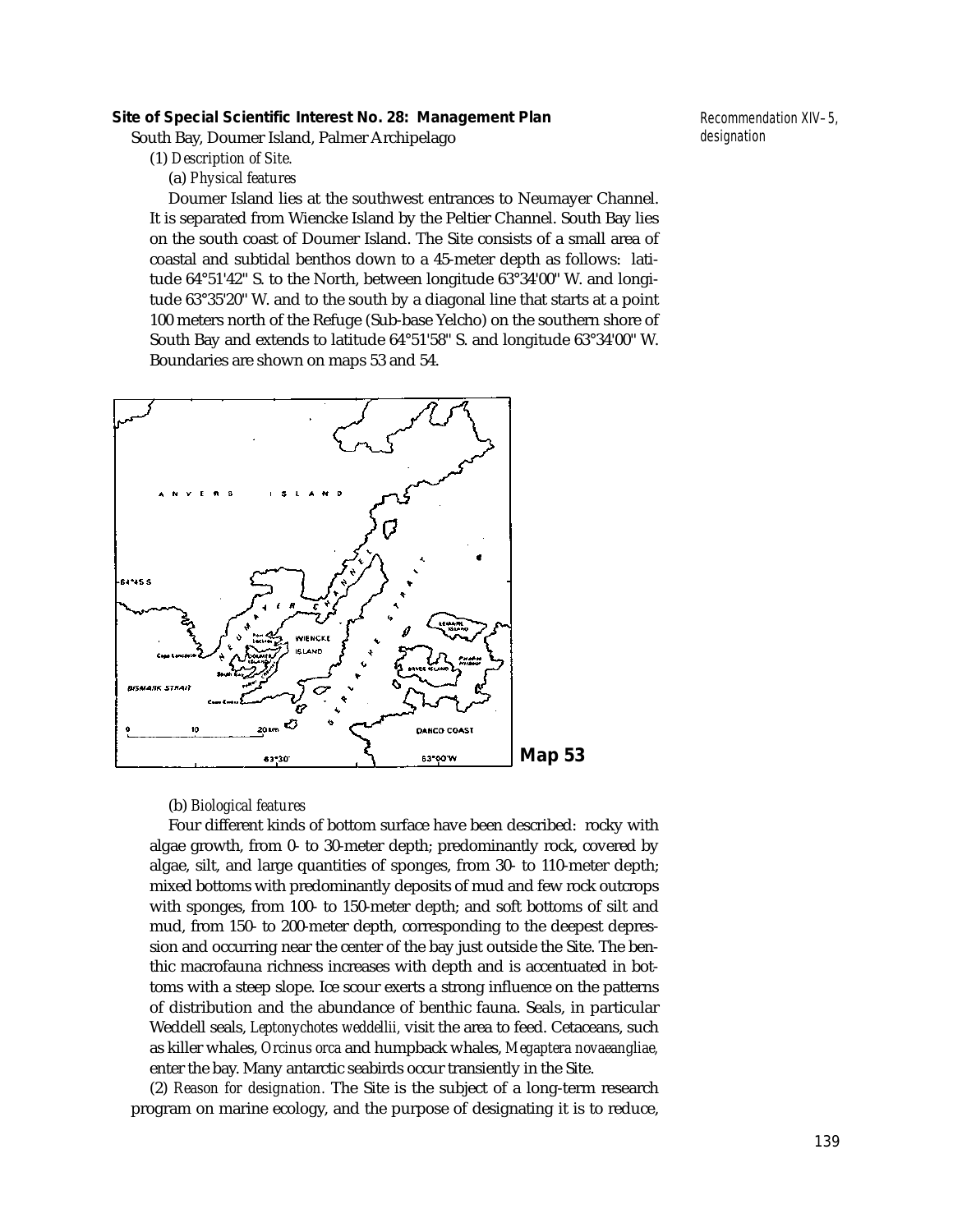

as far as is possible, the risk of accidental interference that might jeopardize these scientific investigations.

(3) *Outline of research.* The research covers the study of the relationships of the marine organisms in the area. This research was started by scuba diving in 1972. Since 1981 advanced experiments to elucidate community structure and functioning have been in progress and will continue in the future.

(4) *Date of expiry of designation.* U.S. regulation does not specify an expiration date.

(5) *Access points.* None is specified. The area is not affected by the passage of boats.

(6) *Pedestrian and vehicular routes.* Not applicable.

(7) *Other kinds of scientific investigation that would not cause harmful interference.* Scientific research other than that disturbing benthic habitats and communities.

(8) *Scientific sampling.* Collection of samples should be made only for compelling scientific purposes.

(9) *Other restraints.* The dumping of wastes from ships or boats and bottom trawling should be avoided. Anchoring should be avoided except for compelling reasons.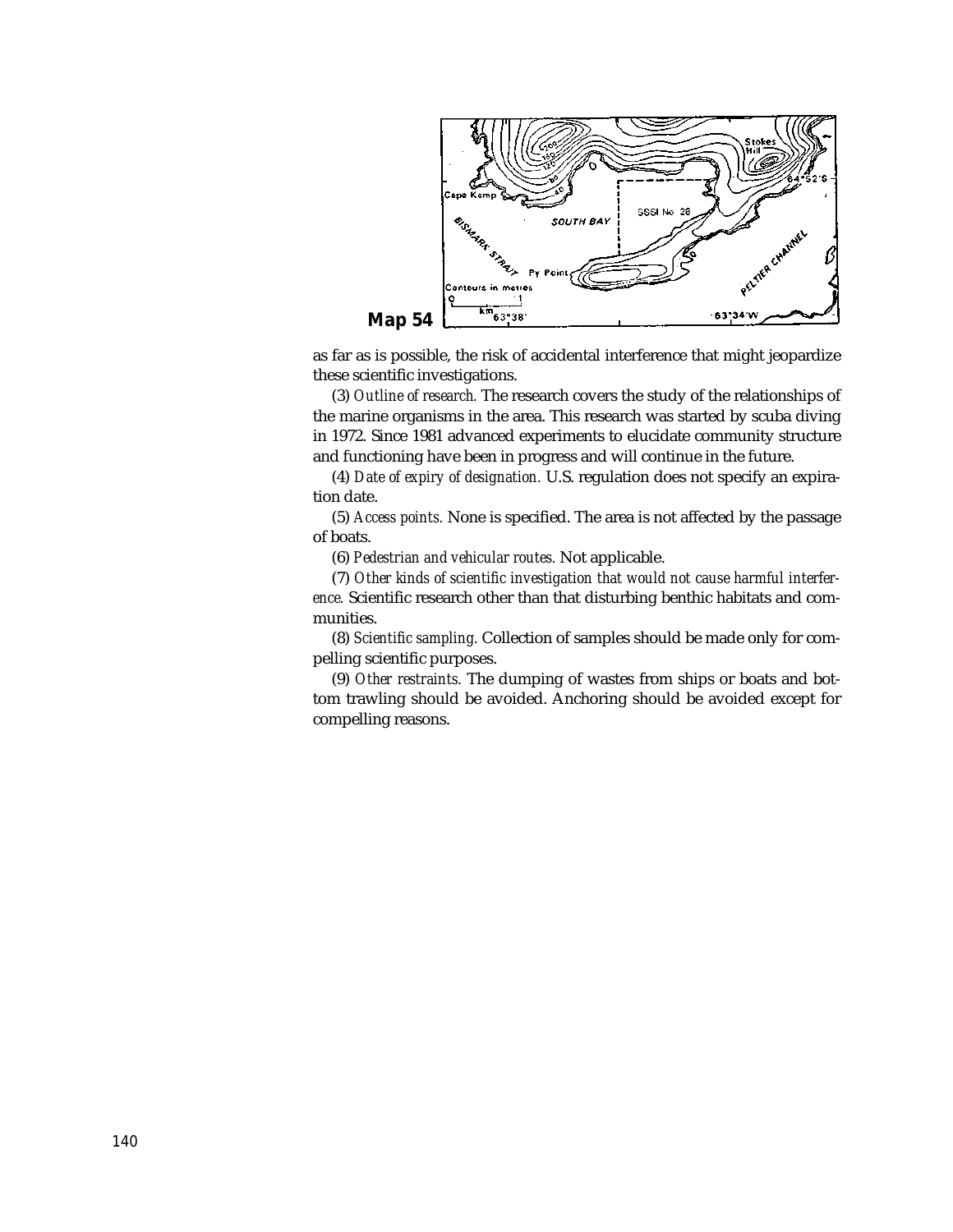#### **Site of Special Scientific Interest No. 29: Management Plan**

Ablation Point–Ganymede Heights, Alexander Island

Recommendation XV–6, designation

(1) *Description of Site.* The Ablation Valley–Ganymede Heights massif and its valley systems (70°40' S. 68°25' W.) are situated on the mideast coast of Alexander Island overlooking the shelf ice of George VI Sound and about 120 kilometers from open sea to the north. The Site extends from latitude 70°45' S. to 70°55' S. and from longitude 68°40' W. to the George Vl Sound coastline.

The largely ice-free area comprises three main and two lesser valley systems separated by often precipitous ridges and plateaus 650–760 meters high. The Site is bounded by Grotto Glacier to the north, Jupiter Glacier to the south and west, and George Vl Sound to the east. The area extends 18 kilometers from north to south and 10 kilometers from east to west, rising to a maximum altitude of 1,070 meters.



(2) *Reason for designation.* The Site represents one of the largest ablation areas in west Antarctica. It has a complex geology, the main rock types being conglomerates, arkostic sandstones, and shales with subordinate pebbly mudstones and sedimentary breccias. The vase of the succession is formed of a spectacular melange, including large blocks of lava and agglomerate. This outcrops on the valley floors and at the base of several cliffs. It possesses a wide range of geomorphological features, including raised beaches, moraine systems, and patterned ground. There are several permanently frozen freshwater lakes and many ice-free ponds supporting a diverse flora (including aquatic briophytes) and fauna. There are a few major streams and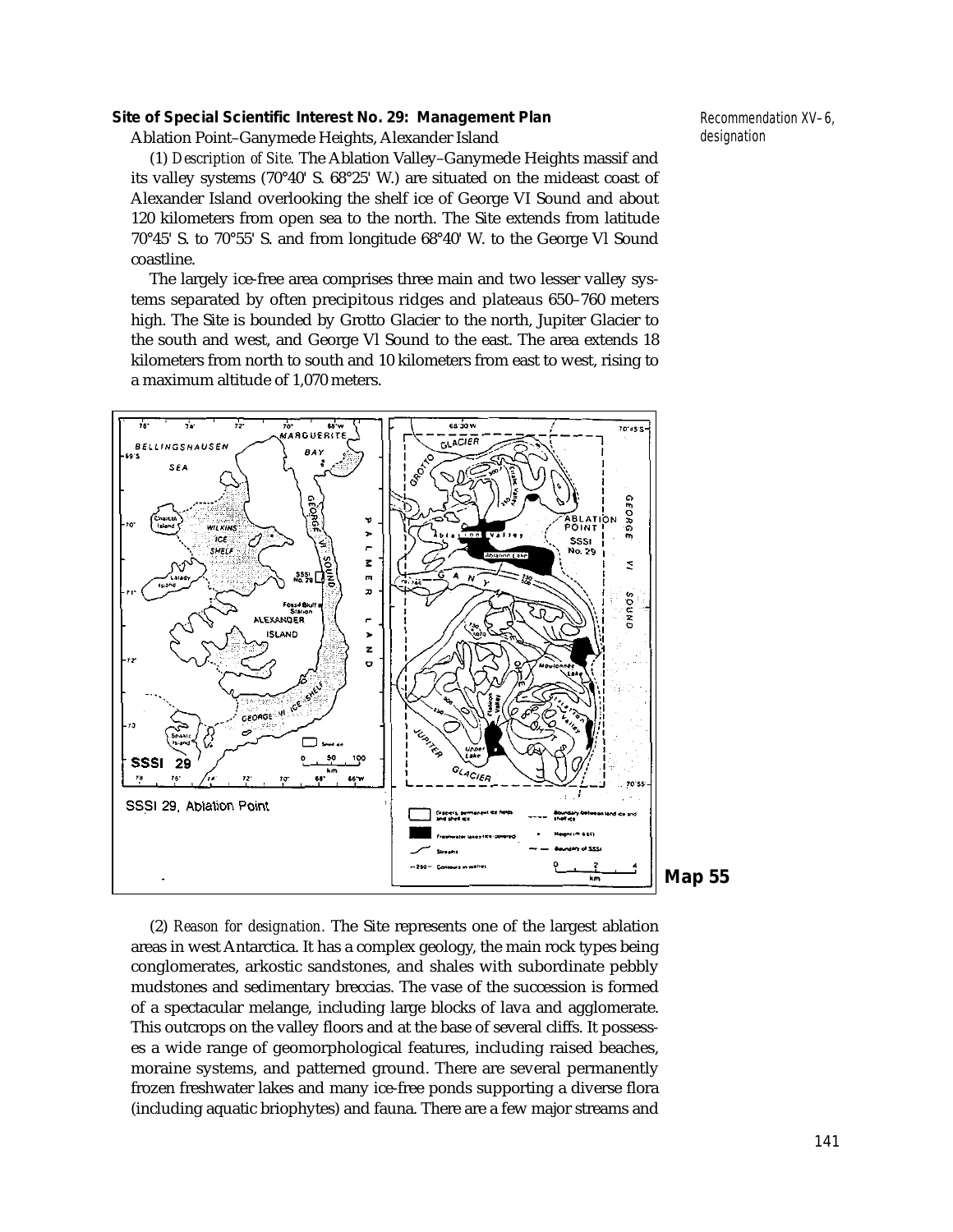many smaller ones in summer. The vegetation is generally sparse, with a unique moss and liverwort-dominated community type being restricted to "oases" where water issues from otherwise dry barren hillsides. The terrestrial and freshwater ecosystems are vulnerable to human impact and therefore merit protection from the uncontrolled human presence.

(3) *Outline of research.* Several detailed geological, geomorphological, glaciological, and limnological studies have been made by British Antarctic Survey scientists within the Site, and it is proposed to undertake terrestrial ecological research throughout the area.

(4) *Date of expiry of designation.* U.S. regulation does not specify an expiration date.

(5) *Access points.* None is specified, but the most convenient point is by landing on Ablation Lake. Access is not possible from the shelf ice of George VI Sound because of the dangerous and variable condition of the pressure ice.

(6) *Pedestrian and vehicular routes.* Vehicles may be used on land with the utmost care, avoiding areas of vegetation, patterned ground, and streams whenever possible. Pedestrians should avoid, as far as possible, areas of oasis vegetation, patterned ground, streams, and lake margins.

(7) *Other kinds of scientific investigations which would not cause harmful interference.* None is specified.

(8) *Scientific sampling.* Scientific sampling within the Site should be minimal and restricted to that which can be accomplished as far as possible without introducing new organisms, including micro-organisms, and without disturbing the environment.

(9) *Other restraints.* All materials, including combustibles, introduced into the Site should be removed after each visit. Solid human waste should be disposed of into the sea through tide cracks.

**Site of Special Scientific Interest No. 30** [Reserved]

Recommendation XV–6, designation Recommendation XVI–4, termination and redesignation as a Specially Protected Area No. 21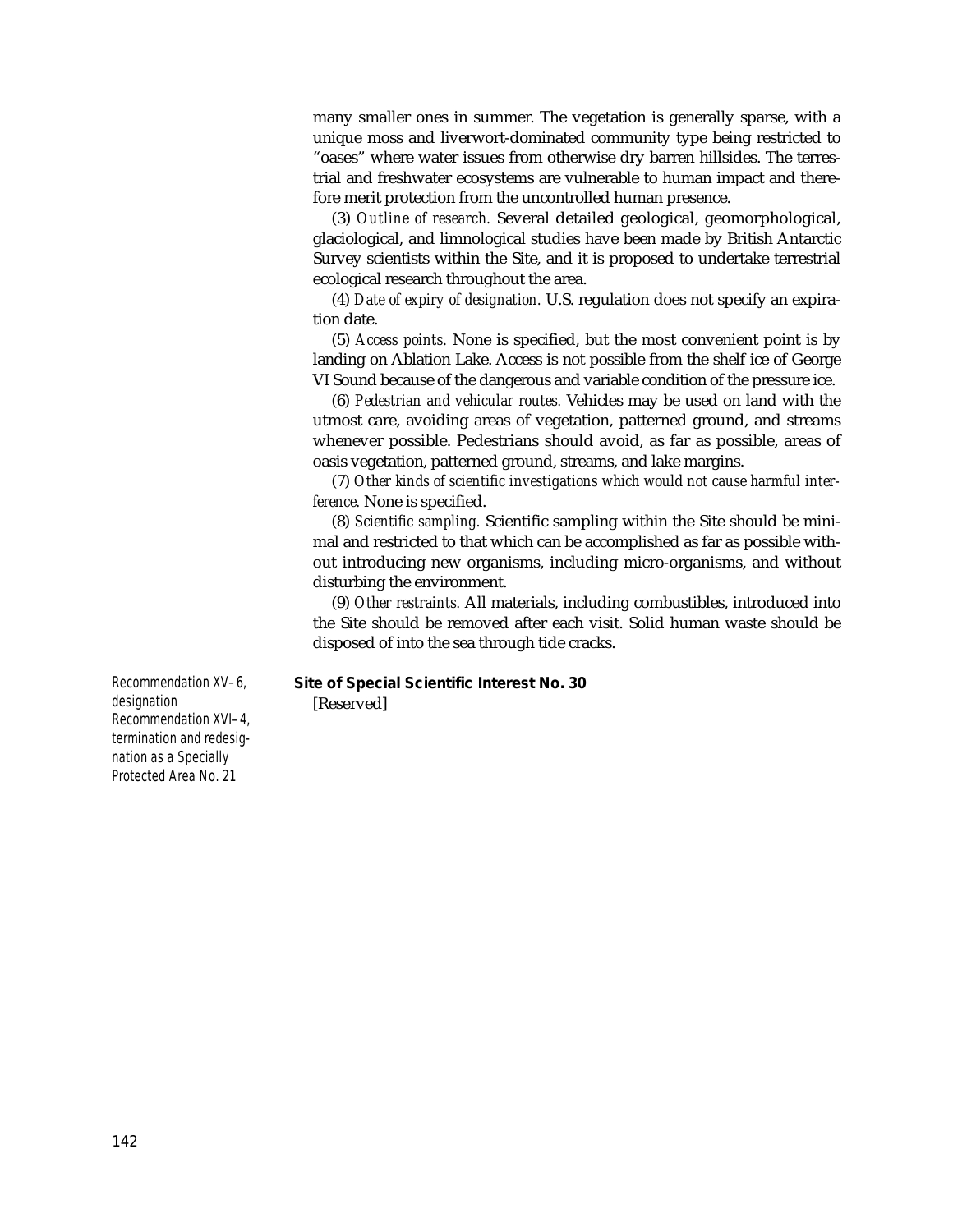#### **Site of Special Scientific Interest No. 31: Management Plan**

Mount Flora, Hope Bay, Antarctic Peninsula

(1) *Description of Site.* Mount Flora (63°25' S. 57°01' W.) is situated about 1 kilometer south of Hope Bay and about 1 kilometer southeast of the Argentine station Esperanza, at the northern tip of Trinity Peninsula. The Site comprises the upper slopes of Mount Flora above 250 meters' altitude where the plant beds of sandstone and siltstone outcrops as a distinct black band between the lower band of conglomerates and light-colored volcanic rocks that cap the mountain.

Recommendation XV–6, designation



(2) *Reason for designation.* The Site is of exceptional scientific importance for its rich fossil flora. It was one of the first fossil floras discovered in Antarctica and has played a significant stratigraphic role in deducing the geological history of the Antarctic Peninsula. Its long history as an easily accessible site and the large amount of fossiliferous debris occurring in scree has made it vulnerable to souvenir collectors, and the amount of material available for serious research has been considerably depleted. For this reason the Site merits urgent protection.

(3) *Outline of research.* None is specified. Designation as a Site of Special Scientific Interest is justified by the exceptional scientific interest of the Site and the vulnerability of its fossils to overcollecting.

(4) *Date of expiry of designation.* U.S. regulation does not specify an expiration date.

(5) *Access points.* None is specified.

(6) *Pedestrian and vehicular routes.* None is specified.

(7) *Other kinds of scientific investigations which would not cause harmful interference.* None is specified.

(8) *Scientific sampling.* The collection of fossiliferous rocks should be restricted to the minimum required for the perspective research studies. Unnecessary destruction of *in situ* rock and boulders should be avoided.

(9) *Other restraints.* None is specified.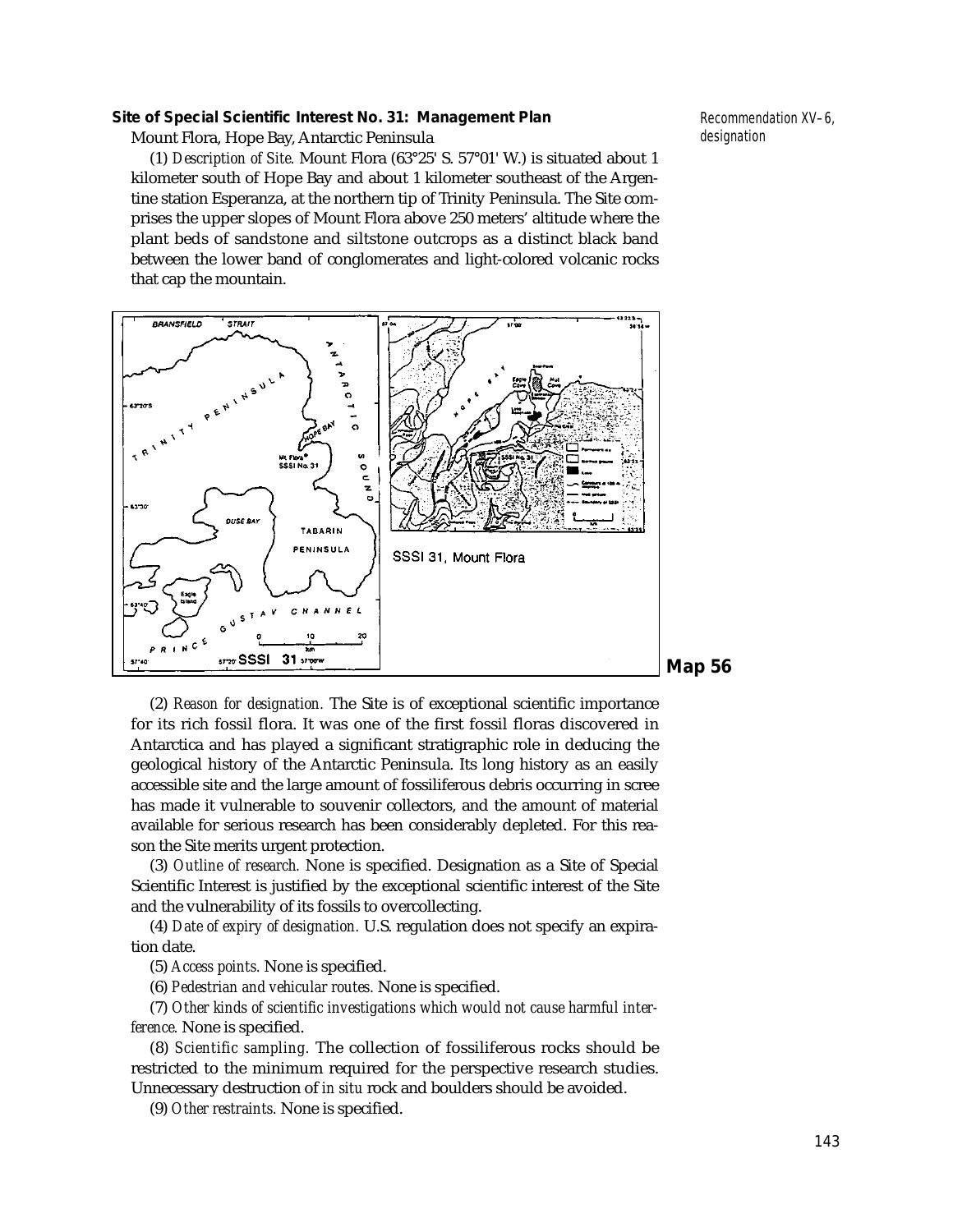Recommendation XV–7, designation from former Specially Protected Area No. 11

## **Site of Special Scientific Interest No. 32: Management Plan**

Cape Shirreff, Livingston Island, South Shetland Islands

(1) *Description of Site.* Cape Shirreff is a low, ice-free peninsula toward the western end of the north coast of Livingston Island, situated at latitude 62°27' S. longitude 60°47' W. between Barclay Bay and Hero Bay. Telmo Island is the largest of a small group of ice-free rock islets, approximately 2 kilometers west of Cape Shirreff. The Site includes the entire area of the Cape Shirreff peninsula north of the glacier ice tongue margin and most of the Telmo Island group (see map 57).



(2) *Reason for designation.* The presence of both antarctic fur seal and penguin breeding colonies and of krill fisheries within the foraging range of these species, make this a critical site for inclusion in the ecosystem monitoring network being established to help meet the objectives of the Convention on the Conservation of Antarctic Marine Living Resources. The purpose of the designation is to allow planned research and monitoring to proceed, while avoiding or reducing, to the greatest extent possible, other activities that could interfere with or affect the results of the research and monitoring programs or alter the natural features of the Site.

(3) *Outline of research.* Long-term studies are being planned better to assess and monitor the feeding ecology, growth and condition, reproductive success, behavior, vital rates, and abundance of pinnipeds and sea birds that breed in the area. The results of these studies will be compared with environmental data, offshore sampling data, and fishery statistics to identify possible cause–effect relationships.

(4) *Date of expiry of designation*. U.S. regulation does not specify an expiration date.

(5) *Access points*. The Cape Shirreff part of the Site may be entered at any point where pinniped or seabird rookeries are not present on or near the beach. Access to the islands in the Telmo group is unrestricted but should be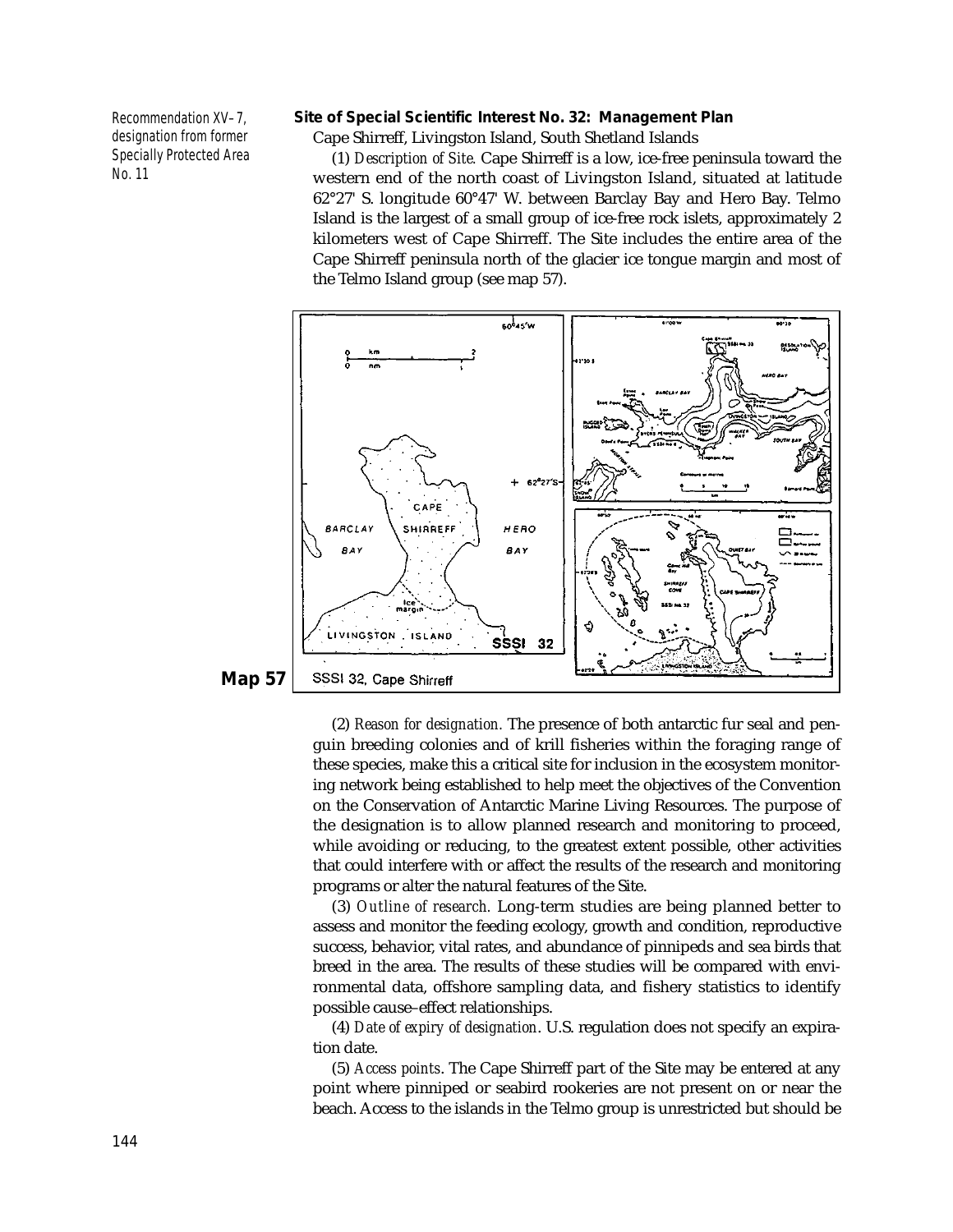at the least densely populated areas and cause minimal disturbance to the fauna. Those gaining access for other than the aforementioned types of research should avoid disturbing pinnipeds and seabirds.

(6) *Pedestrian and vehicular routes.* Boats, helicopters, fixed-winged aircraft, and land vehicles should avoid the Site except for operations directly supporting authorized scientific activities.

During these operations, boats and aircraft should travel routes that avoid or minimize disturbance of pinnipeds and sea birds. Land vehicles should not be used except to transport needed equipment and supplies to and from the field camp to be established. As far as possible, establishment and resupply of the field camp should be done before or after the pinniped and seabird breeding seasons. Pedestrians should not walk through wildlife population areas, especially during the breeding season, or disturb other fauna or flora except as necessary to conduct authorized research.

(7) *Other kinds of scientific investigations which would not cause harmful interference.* Geological, glaciological, and other studies that can be done outside of the pinniped and seabird breeding seasons, and that will not damage or destroy pinniped or seabird breeding areas or access to those areas, would not adversely affect the planned assessment and monitoring studies. Likewise, the planned assessment and monitoring studies would not be affected adversely by periodic biological surveys or studies of other species that do not result in killing, injuring, or disturbing pinnipeds or seabirds or in damaging or destroying pinniped or sea bird breeding areas or access to those areas.

(8) *Scientific sampling.* Killing, capturing, handling, photographing, and taking eggs, blood, or other biological samples from pinnipeds and sea birds should be limited to that necessary to characterize and monitor individual and population parameters that may change in detectable ways in response to changes in food availability or other environmental factors. Sampling should be done and reported in accordance with the Agreed Measures for the Conservation of Antarctic Fauna and Flora and the Convention for the Conservation of Antarctic Seals.

#### (9) *Other restraints.*

(a) Only structures directly supporting authorized scientific research and monitoring programs may be built within the Site to house research personnel and their equipment and shall be occupied only within the period of September 1 to June 1.

(b) All nonburnable or nonbiodegradable materials brought to the Site should be removed when no longer in use. Landfill disposal of nonbiodegradable materials and the burning of nonorganic materials is not permitted.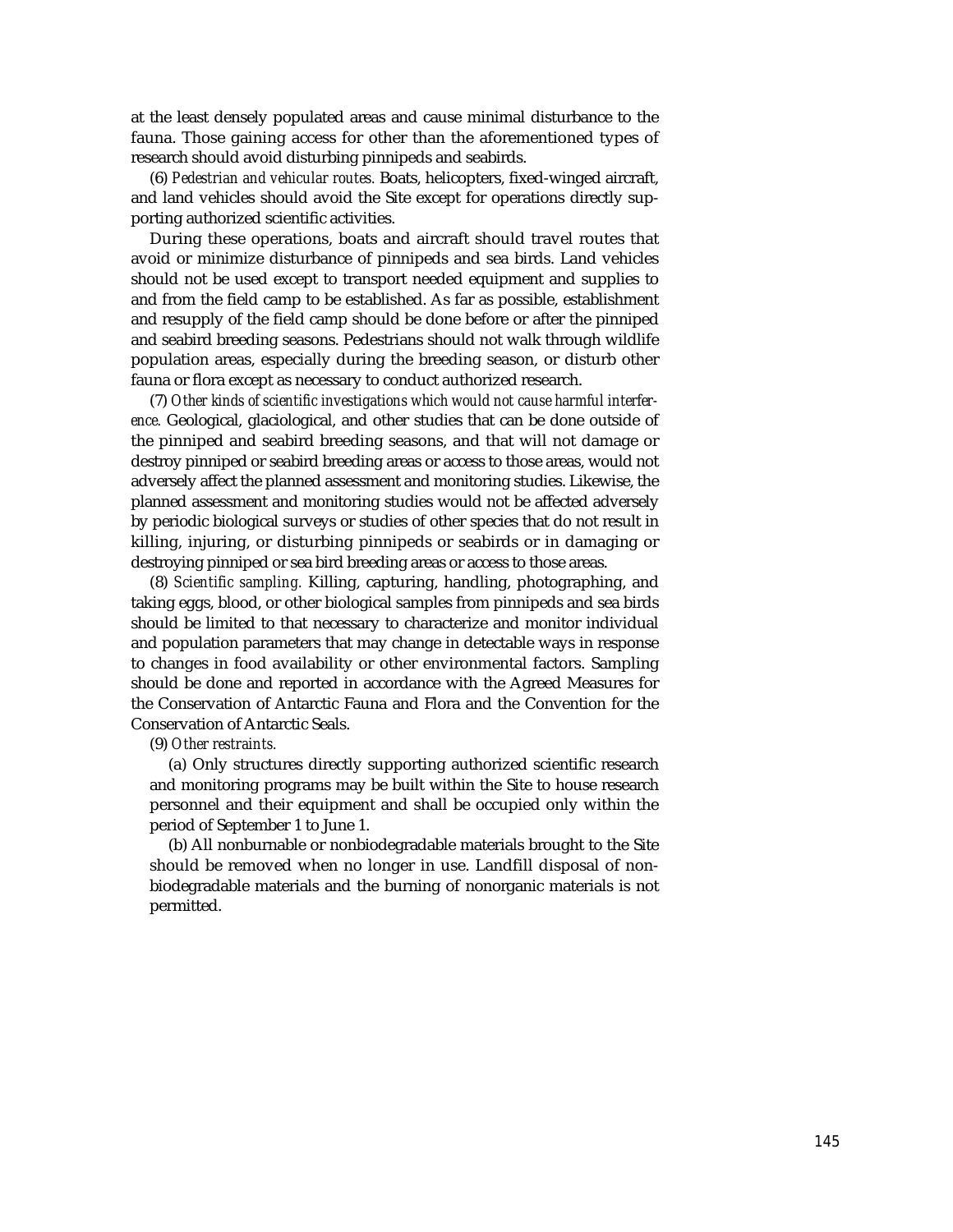Recommendation XVI–2, designation

## **Site of Special Scientific Interest No. 33: Management Plan**

Ardley Island, Maxwell Bay, King George Island

(1) *Description of Site.* Ardley Island (62°13' S. 58°54' W.) is situated about 500 meters east of the coast of Fildes Peninsula, Maxwell Bay, King George Island. It is about 1 kilometer southeast of the Russian station Bellingshausen and the Chilean station Teniente Marsh and approximately 0.5 kilometer east of the Chinese station Great Wall.

The Site comprises the entire island and its associated littoral zone, including the isthmus between the island and Fildes Peninsula to the west. The island is about 2.0 kilometers long and 1.5 kilometers, at its widest, and rises about 50 meters in altitude. It comprises mainly Tertiary andesitic–basaltic lavas and tufts, and there are some raised beach terraces. It is snow and icefree in summer. There is a small (about 100-meter-long) freshwater pond on the southwest of the island. There is a refuge hut (Germany) near Braillard Point, and two more refuge huts (Argentina, Chile) are situated near the middle of the northern coast of the island, the Chilean camp comprising several huts.



SSSI 33 Ardley Island

(2) *Reason for designation.* The Site is of exceptional biological interest. It has a diverse avifauna with 12 breeding species and is of particular importance for its breeding colonies of gentoo penguins (*Pygoscelis papua*); the average number of breeding pairs is about 4,000, which is the largest concentration of gentoos within the South Shetland Islands and probably in the Antarctic. There are also about 1,200 pairs of breeding Adélie penguins (*P. adeliae*) and a small number of chinstrap penguins (*P. antarctica*). Other breeding species of particular importance are southern giant petrels (*Macronectes giganteus*), Wilson's storm petrels (*Oceanites oceanicus*), and black-bellied storm petrels (*Fregatta tropica*).

The island possesses some of the best developed and most extensive plant communities in the South Shetland Islands, notably the climax fell-field ecosystem dominated by macrolichens (*Himantormia lugubris*, *Usnea* spp.). Such vegetation is extremely sensitive to human intervention and is very easily damaged.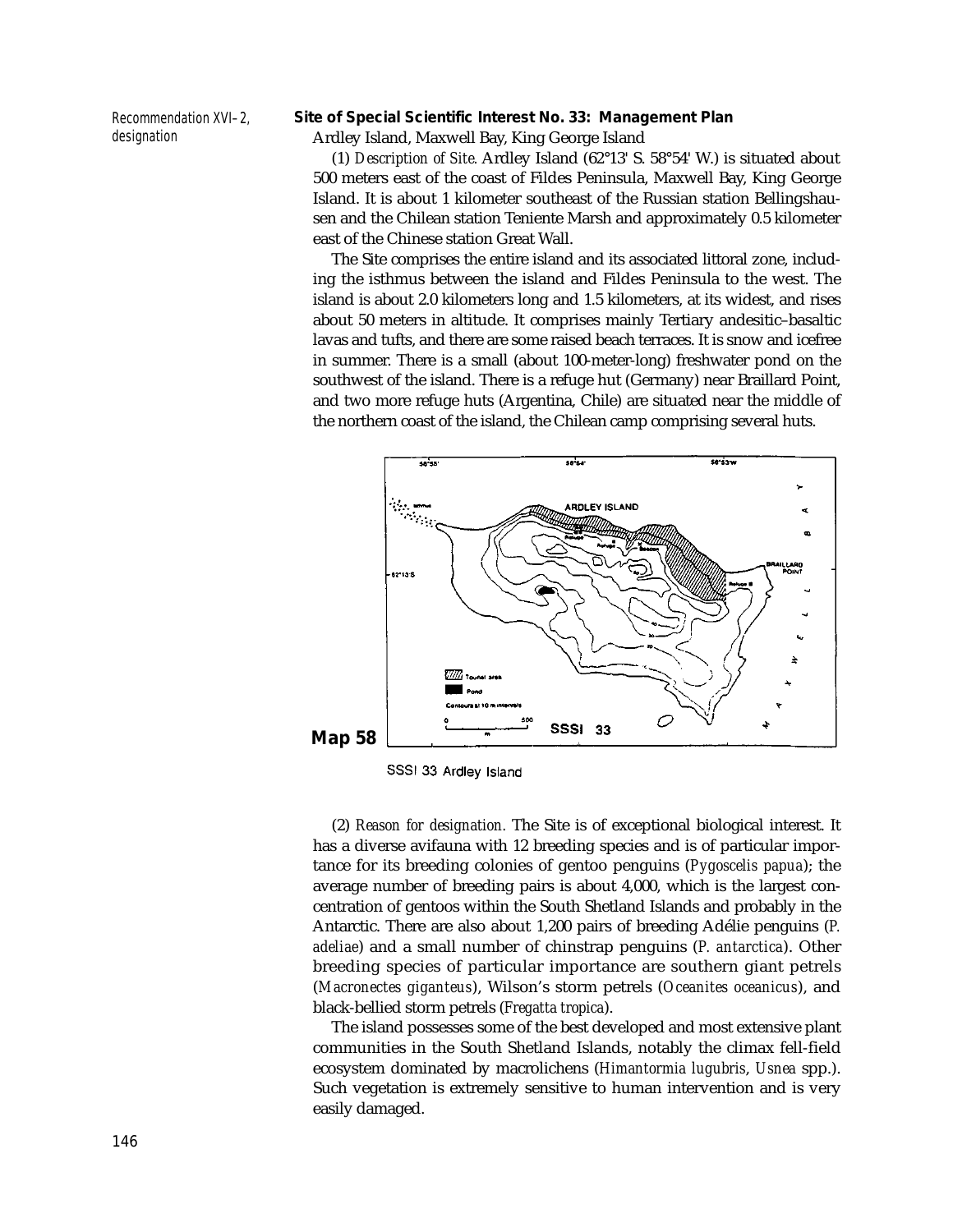(3) *Outline of research.* Detailed ornithological and botanical research has been undertaken on Ardley Island for many years by Chilean and German scientists, with brief studies made also by scientists from other national stations in the area.

Results of a 10-year census and breeding study, commencing in 1979, of pygoscelid penguins have revealed large between-season fluctuations in numbers and the breeding success of each species. Also, the giant petrel breeding population has declined by about 80 percent in recent years. There is strong evidence that these population fluctuations are a direct response to disturbance by large numbers of visitors and to vehicles and low-flying aircraft. The effects of these impacts will continue to be monitored as an integral part of the long-term ornithological research being undertaken at this Site.

Detailed investigations of the phytosociology of the island's vegetation and of the physiology of selected lichen species have been undertaken. Further terrestrial botanical, zoological, and littoral research is planned. Because of the extreme importance of this area to biological research, it is imperative that it is protected from the severe threat of human intervention so as to minimize its impact on this exceptional ecosystem.

(4) *Date of expiry of designation.* U.S. regulation does not specify an expiration date.

(5) *Access points.* None is specified, although not more than five persons should enter the Site from the sea anywhere east of a north–south line running through the beacon on the midnorth coast of the island.

(6) *Pedestrian and vehicular routes.* Pedestrian activity should be restricted whenever possible to areas with minimal vegetation and should avoid any bird breeding sites, except as required for approved research studies. Tourists and non-scientific-station and ship personnel should visit only the area designated for this purpose (see 9) in order to minimize disturbance of biota. The use of any type of vehicle, including amphibious craft on land, is not permitted. Helicopters should not land on or overfly the island below a 300-meter altitude. Aircraft landing at and taking off from Teniente Marsh airfield should avoid overflying the island.

(7) *Other kinds of scientific investigations which would not cause harmful interference.* Other kinds of scientific investigations may be permitted as long as they cause minimum impact on the biota and ecosystems. All markers and structures associated with field experiments must be removed as soon as the research is completed.

(8) *Scientific sampling.* All activities involving banding, capturing, killing, etc., of any bird must conform with Agreed Measures for the Conservation of Antarctic Fauna and Flora. Any other sampling should be restricted to the minimum required for the purpose of the respective studies.

(9) *Other restraints.* Large groups of visitors to the Site should be limited to a maximum of 20 persons at any time. Such groups of persons should have access only to the "tourist area" marked on the map, i.e., the north coast of the island as far as 300 meters west of Braillard Point and 300 meters west of the Chilean refuge, up to an altitude of 20 meters above sea level. Groups should be accompanied by a guide, provided from the national station approving the visit, who will be responsible for their conduct and who is fully conversant with the Site Management Plan, the Agreed Measures for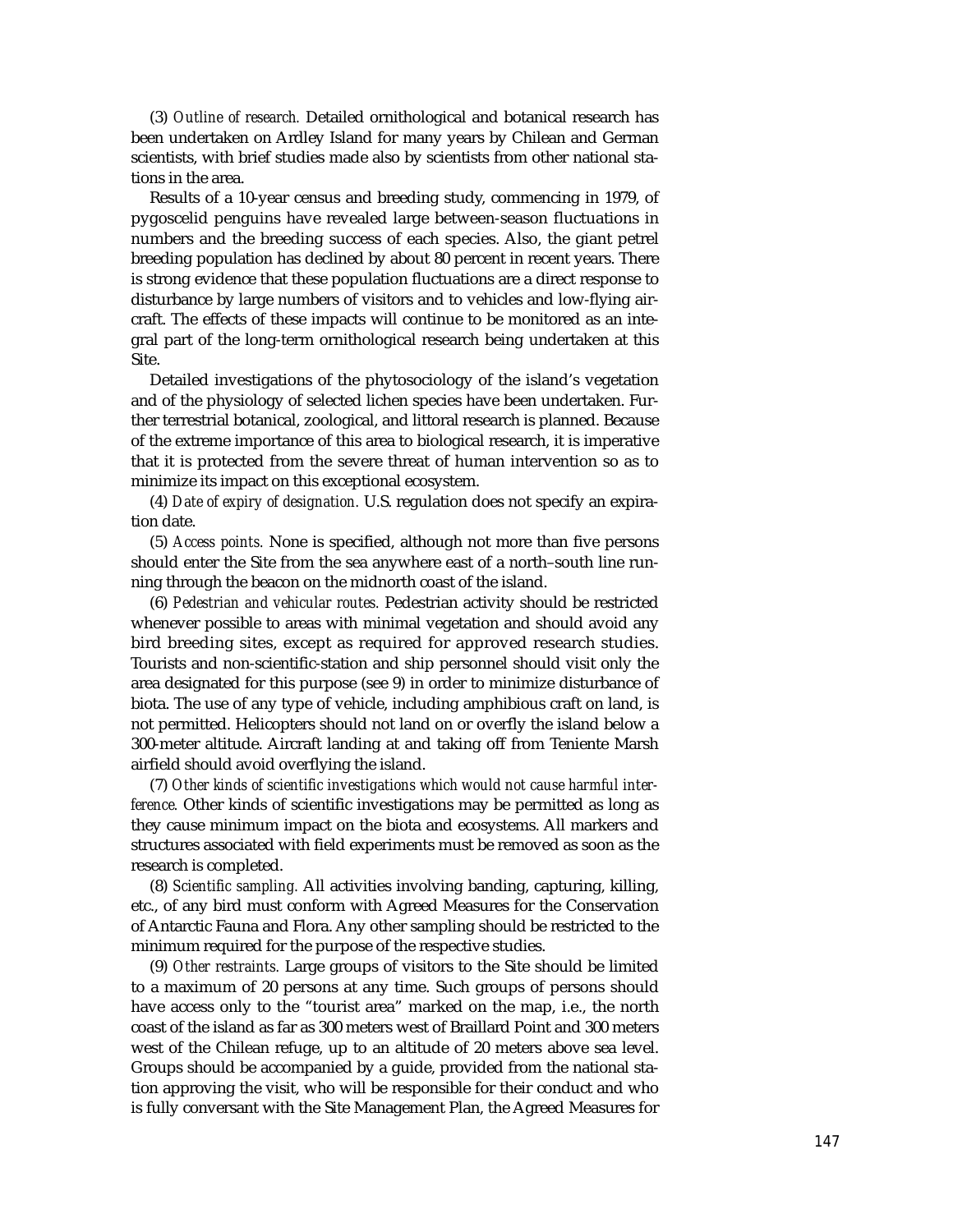the Conservation of Antarctic Fauna and Flora, and the current research programs. There should be no access to dogs whether or not they are required for sledding purposes. All human waste materials should be removed from the Site and returned to the station of origin; no combustible materials should be incinerated within the Site.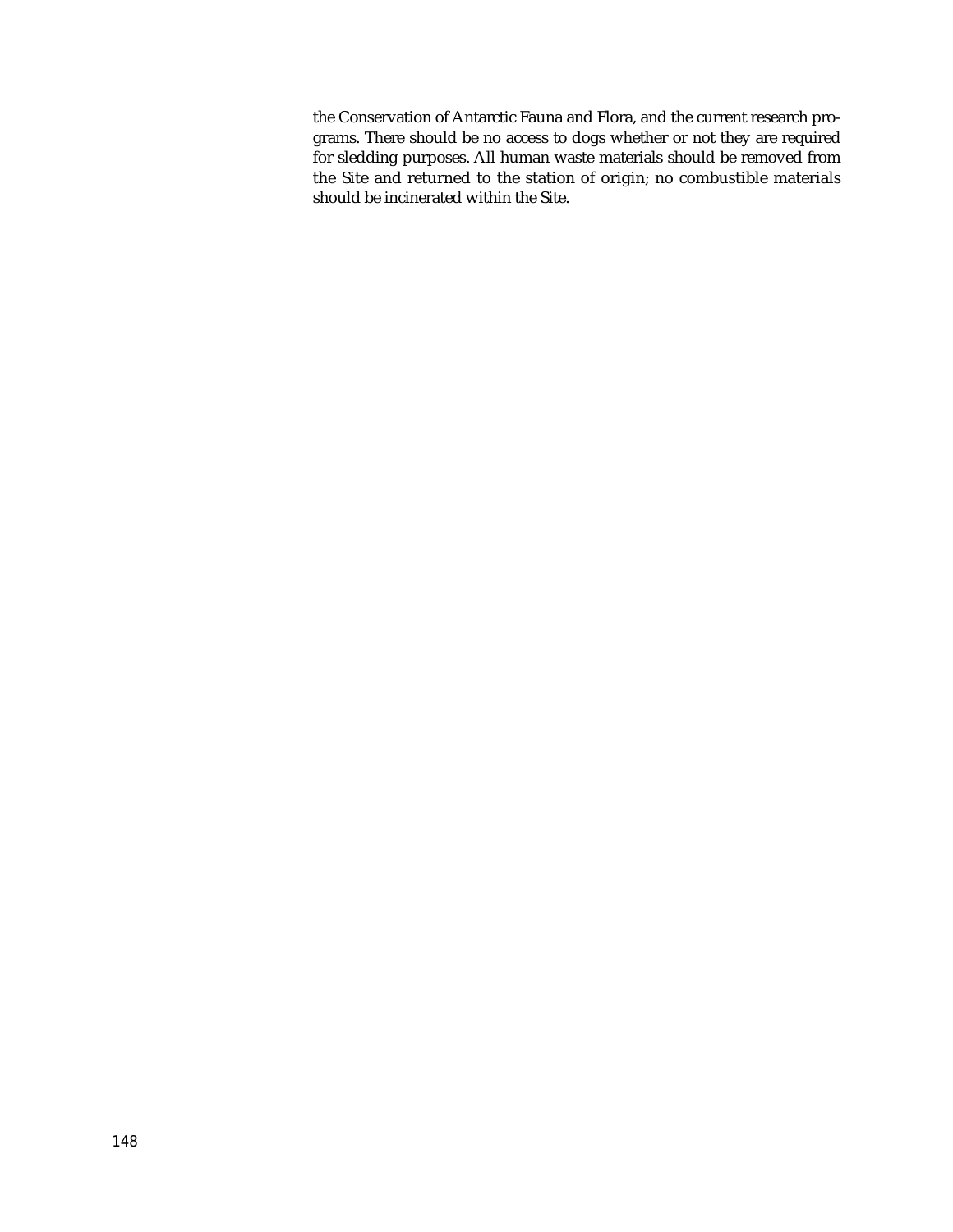#### **Site of Special Scientific Interest No. 34: Management Plan**

Lions Rump, King George Island, South Shetland Islands

Recommendation XVI–2, designation

(1) *Description of area*. The Site is situated on the south coast of King George Bay, King George Island, South Shetland Islands, and is bounded by the following coordinates: latitude 62°07'48" S. longitude 58°09'17" W., latitude 62°07'49" S. longitude 58°07'14" W., latitude 62°08'19" S. longitude 58°07'19" W., latitude 62°08'16" S. longitude 58°09' 15" W.

The area is named after Lions Rump, a prominent rocky hill between the southern extremity of King George Bay and "Lion Cove." It includes the littoral and sublittoral extending from the eastern end of "Lajkonik Rock" to the northernmost end of Twin Pinnacles Island and from that point to the easternmost end of the columnar plug "Lions Head" to the east of "White Eagle Glacier." On land, the Site includes the coastline of raised beaches, freshwater pools and the streams on the south side of King George Bay and around "Lion Cove," moraines, and slopes leading up to the lower ice tongue of "White Eagle Glacier" and westward to a small moraine protruding through the ice cap southeast of "Sukiennice Hills." Lions Rump comprises Tertiary lavas and tufts with thin brown coal intercalations and silicified wood fragments. The moraine west of "Lion Cove" consists of several Holocene stages of glacier advance and retreat. A small refuge is situated near the shore close to the main stream within the Site, about 300 meters west of Lions Rump.



SSSI 34, Lions Rump

(2) *Reason for designation.* The Site is representative of the terrestrial, limnological, and littoral ecosystems of King George Island, possessing diverse biota and rock formations. There is a rich flora, especially of lichens, and the two native vascular plants, *Colobanthus quitensis* and *Deschampsia antarctica*, are frequent. Twelve species of birds breed within the Site, including many colonies of three species of pygoscelid penguins, Adélie, chinstrap, and gentoo. There are large numbers of elephant seals and fur seals on the beaches.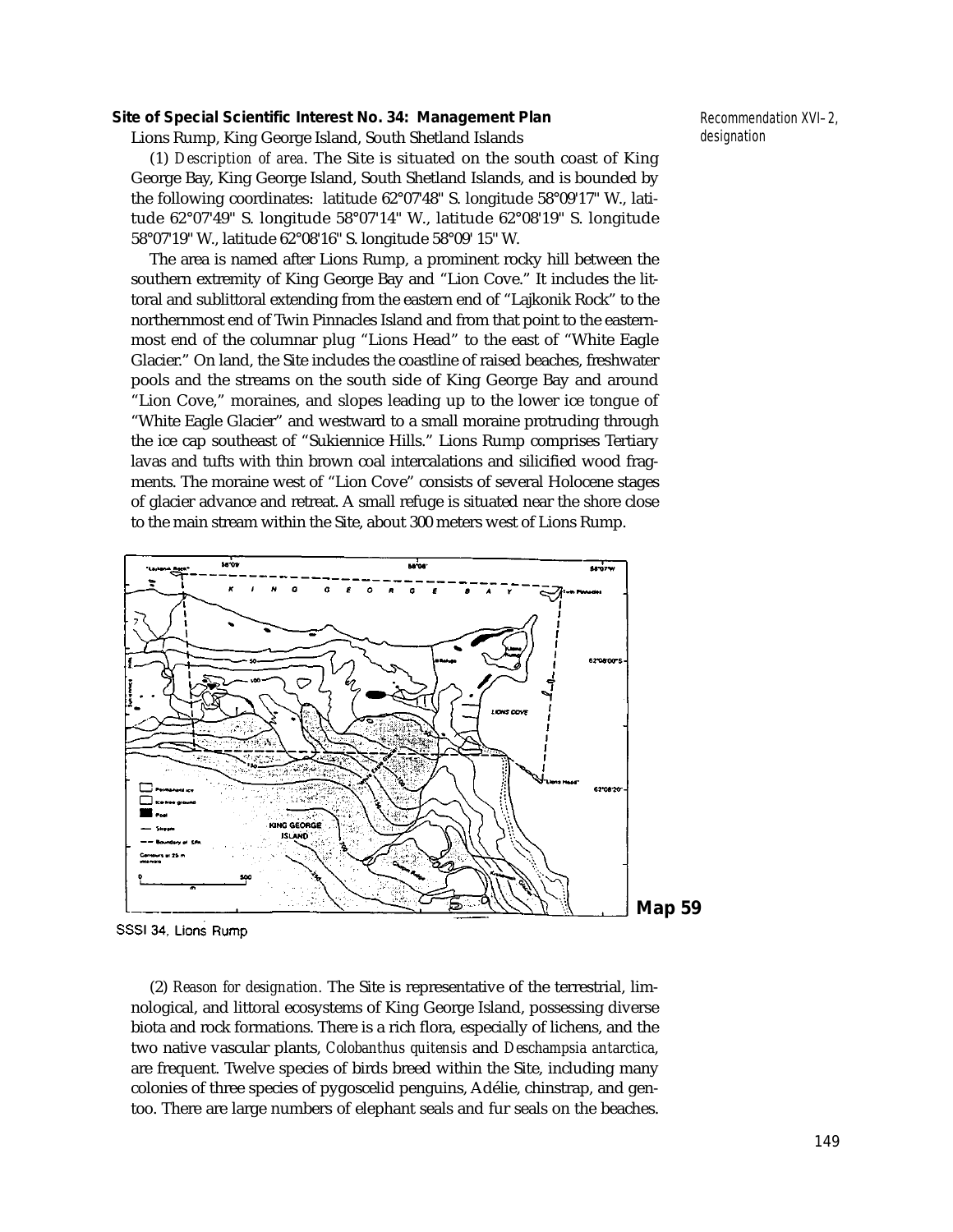It is a rich part of the coastal ecosystem that has not been disturbed by human activity, other than various biological, geological, and geomorphological studies which have been undertaken within the Site.

(3) *Date of designation and originator.* The Site was designated in July 1990 by Poland.

(4) *Date of expiry of designation.* U.S. regulation does not specify an expiration date.

(5) *Access points.* Access from the sea should be close to the outflow of the main stream within the Site about 300 meters west of Lions Rump. Helicopter landings should be restricted to the area south of the southern boundary of the Site, so as not to disturb the fauna.

(6) *Entry permit requirement.* Entry into the Site should be in strict accordance with a current permit, issued by a participating government or its authorized representative, specifically for a compelling scientific purpose that cannot be served elsewhere or for Site inspection, and that will not jeopardize any aspect of the natural ecosystem or its biota with the Site (see Antarctic Treaty Agreed Measures for the Conservation of Antarctic Fauna and Flora, Article VIII).

However, access to the Site shall be unlimited to parties wishing to traverse or pass through the Site only to carry out *bona fide* scientific research inland of the Site. Such parties shall pass through the Site as speedily as is reasonable and shall not disturb any part of the Site. Details of the visit should be included in the national annual report of Exchange of Information for the same antarctic season in which the activities were carried out. Research parties passing through the Site as permitted above should also report their visits in the same way.

(7) *Prohibitions.* For human impact to be avoided or minimized, it is prohibited to:

(i) Drive any vehicle within the Site;

(ii) Land a helicopter within the Site;

(iii) Overfly the Site by any aircraft below 250 meters above the highest point;

(iv) Anchor or moor any seacraft within the Site, except in accordance with the permit;

(v) Incinerate, bury, or otherwise dispose of any human waste within the Site; all such waste must be removed from the Site;

(vi) Leave depots of fuel, food, or any other supplies within the Site, unless they are further required within the same season, at the end of which they must be removed;

(vii) Erect any form of building additional to the existing refuge within the Site.

(8) *Pedestrian routes.* None is specified, but precautions must be taken to avoid disturbance to any breeding bird or seal or stand of vegetation, unless required as specified in the permit.

(9) *Scientific research and sampling.* All activities must conform strictly with those specified in the permit to enter the Site.

(10) *Inspection and maintenance*. Inspection visits to the Site should be made at least once every 5 years to assess its state and to monitor significant biological or environmental changes. Other visits should be made as necessary to maintain boundary markers, notices, etc..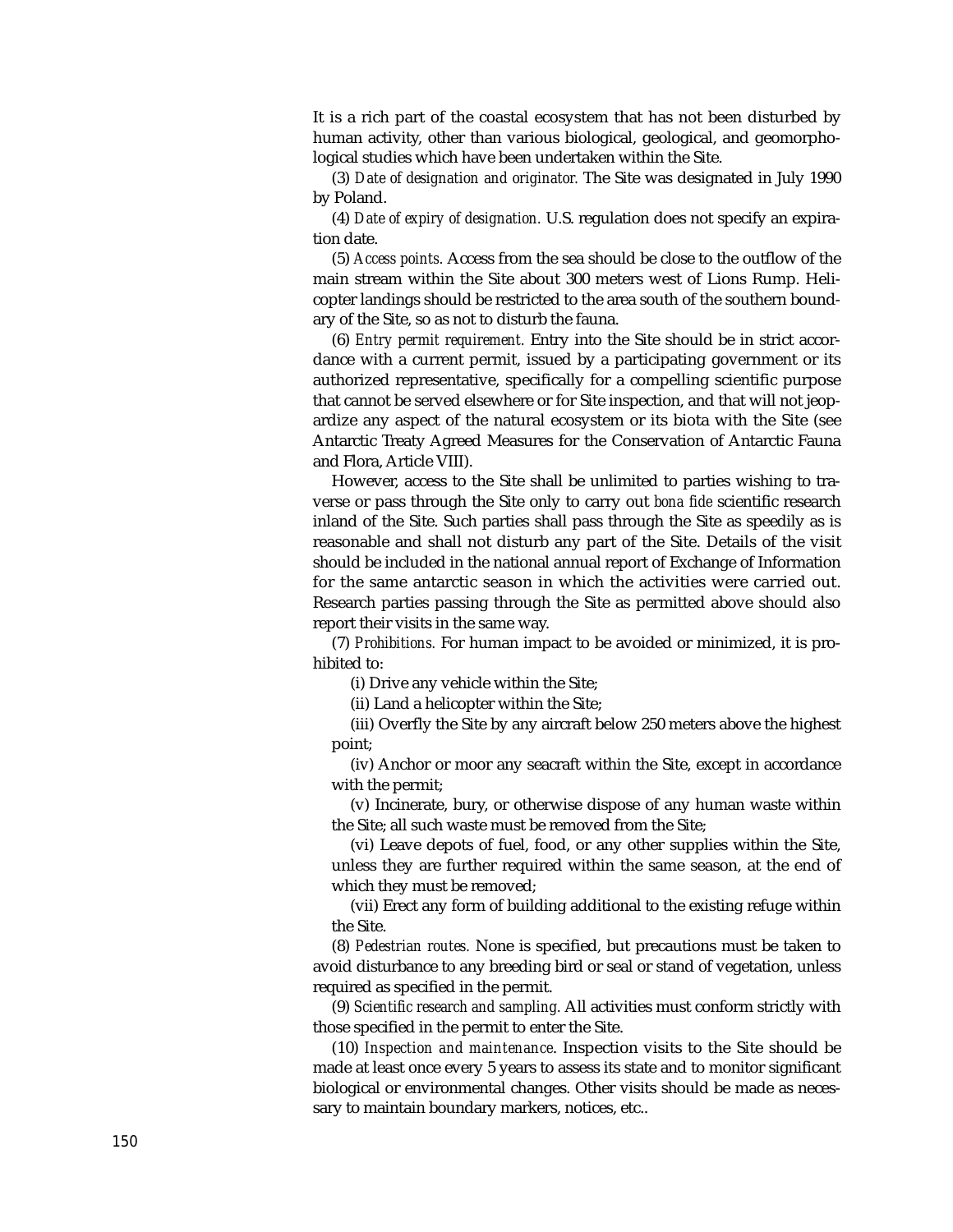#### **Marine Site of Special Scientific Interest No. 35: Management Plan**

Western Bransfield Strait, off Low Island, South Shetland Islands

(1) *Description of Site*. The Site is located off the southern shore of Low Island, western South Shetland Islands, between latitudes 63°20' S. and 63°35' S. and between longitudes 61°45' W. and 62°30' W. (with reference to U.S. Defense Mapping Agency Hydrographic Topographic Center chart number 29121). A small portion of the Low Island landmass/snowmass projects into the northern boundary of this domain; here the northern limit of the Site will be associated intertidal zone. East, west, and south of the island the bottom slopes gently from the intertidal zone to depths of approximately 200 meters and then drops off rapidly near the boundary limits of the Site.

The bottom consists of a sand/mud/cobbled-rock matrix and supports a rich benthos, e.g., numerous fish species, invertebrates (sponges, anemones, annelids, mollusks, crustaceans, asteroids, ophiuroids, echinoids, holothurioids, brachiopods, tunicates), and marine plants, in several distinct commu-



Recommendation XVI–3, designation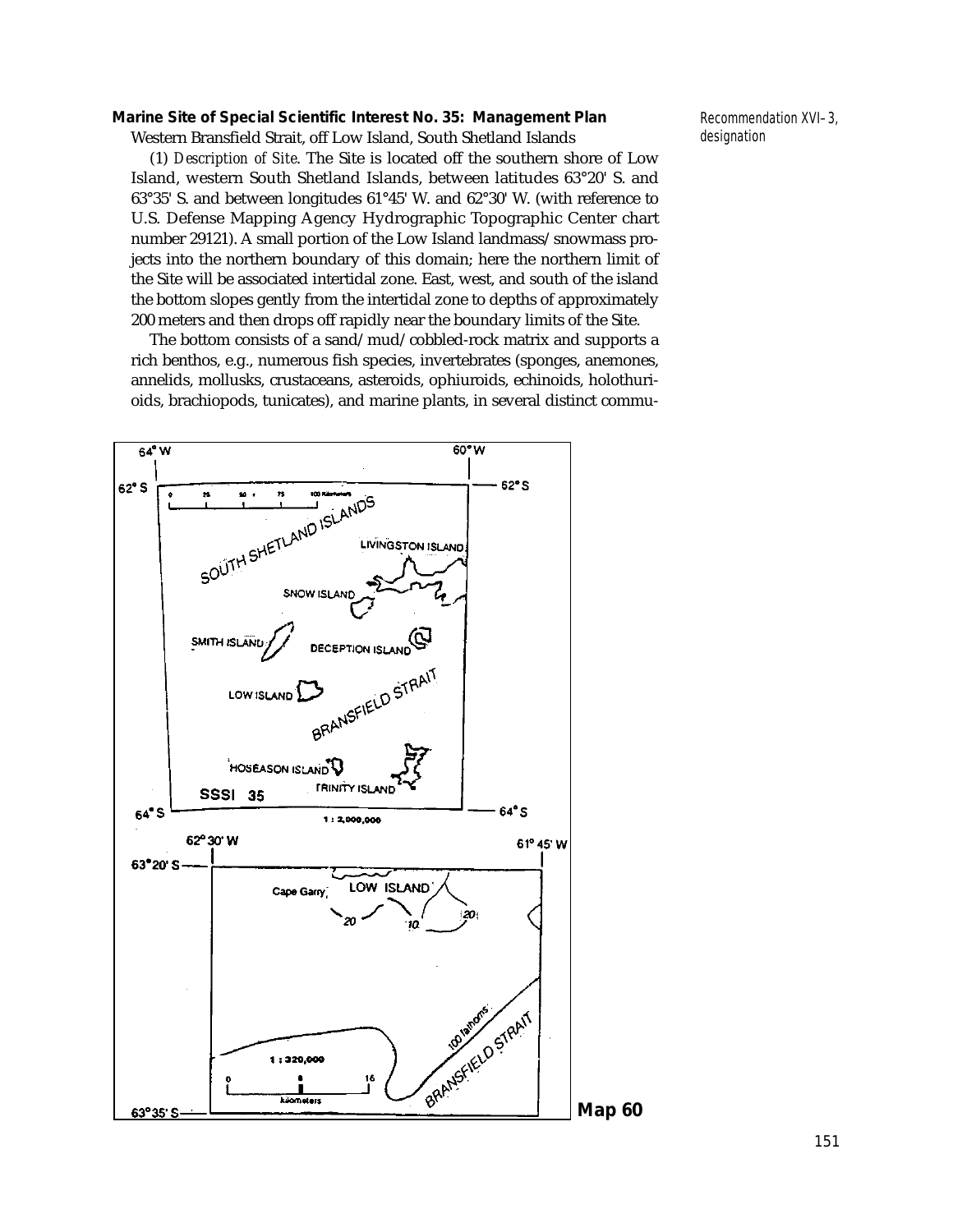nities. Fish species commonly collected near Low Island include *Notothenia gibberifrons, Chaenocephalus aceratus, Harpagifer bispinis, Parachaenichthys charcoti, Trematomus newnesi*, and *N. coriiceps neglecta*. Species rarely found at Low Island include *Pseudochaenichthys georgianus*, *Champsocephalus gunnari*, and *Chionodraco rastrospinosus*. In addition, the Low Island shelf appears to be a major spawning ground for several fish species (e.g., *N. coriiceps neglecta* and the ice fish *C. aceratus*).

(2) *Reason for designation.* The shallow shelf south of Low Island is one of only two known sites in the vicinity of Palmer station that are suitable for bottom trawling for fish and other benthic organisms. From an ecological standpoint, the Low Island site offers unique opportunities to study the composition, structure, and dynamics of several accessible marine communities. The Site, and in particular, its benthic fauna, is of exceptional scientific interest and requires long-term protection from potential harmful interference.

(3) *Outline of research.* Studies of this area by scientists from Palmer station began in the early 1970's. The current research program uses fish from Low Island to study the biochemical adaptations that enable proteins to function at low temperatures and physiological adaptation of muscle and energy metabolism to low temperatures. These studies are conducted each year during the austral summer.

(4) *Date of expiry of designation.* U.S. regulation does not specify an expiration date.

(5) *Access points.* Any boundary point may be used for entry. Free passage of ships through this Site is permitted.

(6) *Pedestrian and vehicular routes.* Not applicable.

(7) *Other kinds of scientific investigations that would not cause harmful interference.* Ecological studies of the sea floor and its benthos by any method should be restricted to the minimum necessary for research activities and should be carried out with minimal disturbance of the Site.

(8) *Scientific sampling.* Sampling of the sea floor and its benthos by any method should be restricted to the minimum necessary for research activities and should be carried out with minimal disturbance of the Site.

(9) *Other restraints.* Ships should, where possible, avoid anchoring within the boundaries of the Site.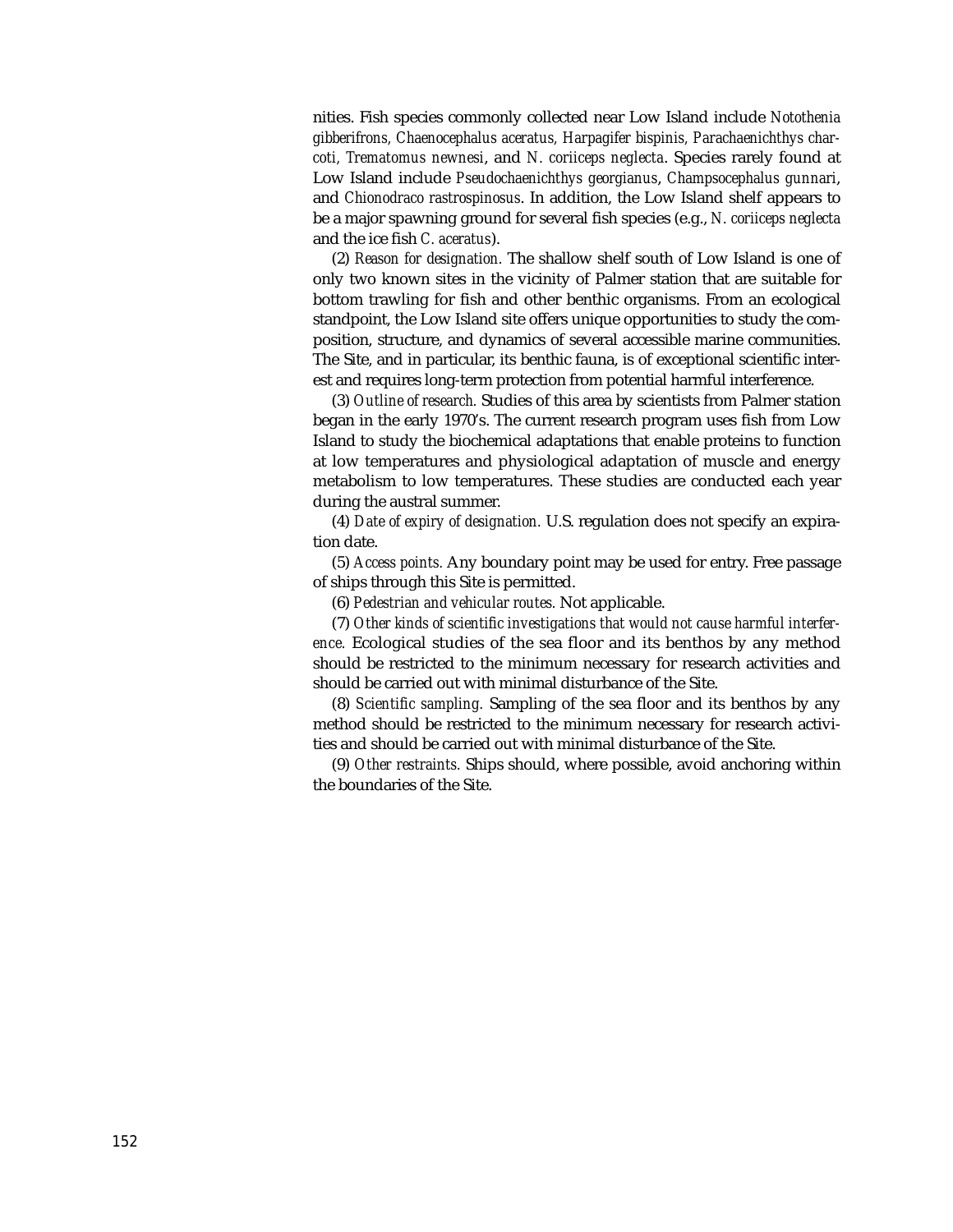## **Marine Site of Special Scientific Interest No. 36: Management Plan**

East Dallmann Bay, off Brabant Island

(1) *Description of Site.* The Site is located in East Dallmann Bay off the western shore of Brabant Island, Palmer Archipelago, between latitudes 64°00' S. and 64°20' S. and from longitude 62°50' W. east to the intertidal zone of the island's western shore (with reference to U.S. Defense Mapping Agency Hydrographic/Topographic Center, chart number 29121). West of Brabant Island the bottom forms a gently sloping shelf from the intertidal zone to depths of approximately 200 meters and then drops off rapidly near the western boundary of the Site.

The bottom consists of a sand/mud/cobbled-rock matrix. The benthic community includes numerous fish species, invertebrates (sponges, anemones, annelids, mollusks, crustaceans, asteroids ophiuroids, echinoids, holothurioids, tunicates) and marine plants. Fish species commonly collected at East Dallmann Bay include *Notothenia gibberifrons, Chaenocephalus aceratus, Champsocephalus gunnari, Pseudochaenichthys georgianus,* and *Chionodraco rastrospinosus.* Specimens of *Trematomus newnesi* and *N. coriiceps neglecta* are rare in this area.

(2) *Reason for designation.* The shallow shelf west of East Dallmann Bay is one of only two known sites near Palmer station that are suitable for bottom



Recommendation XVI–3, designation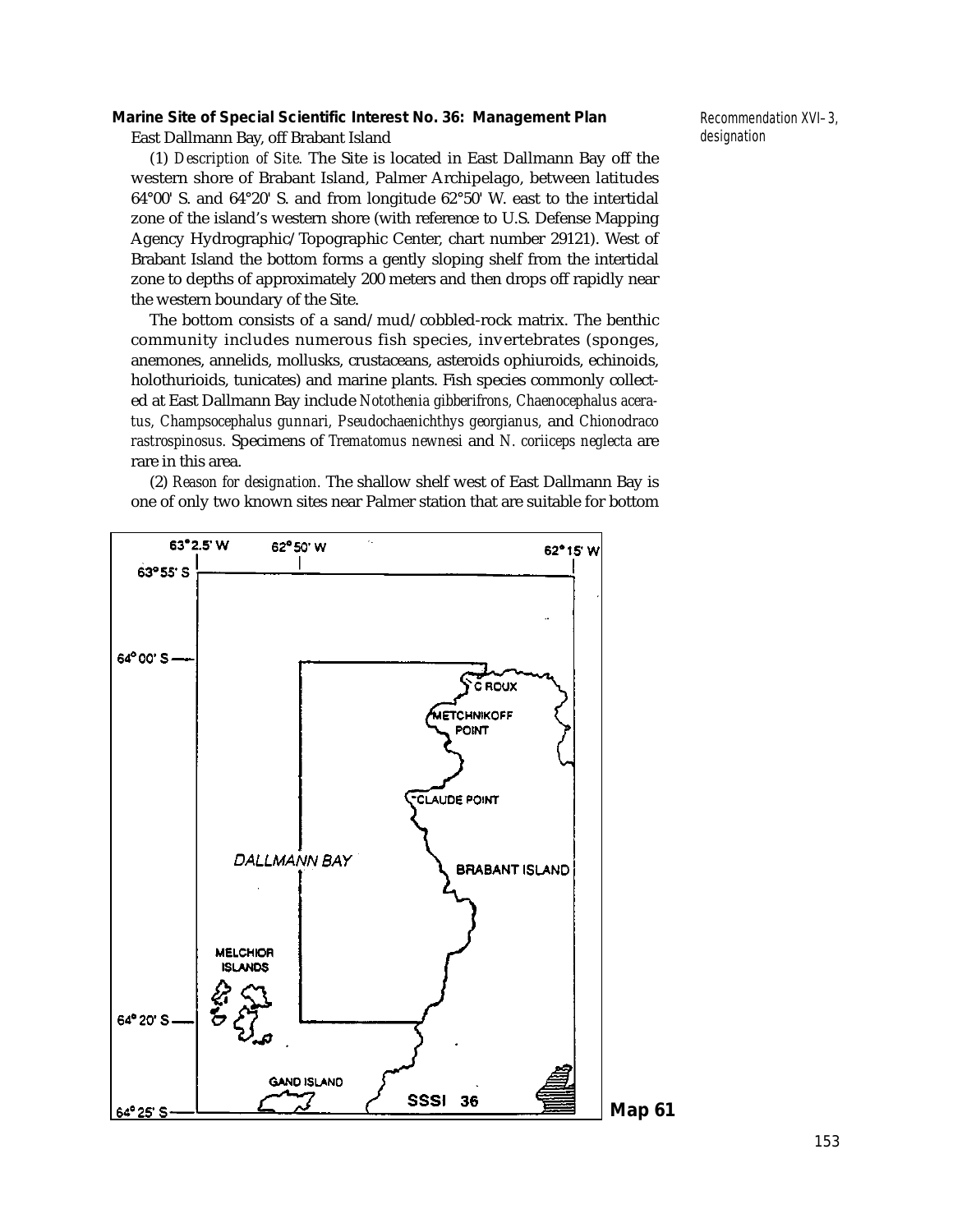trawling for fish and other benthic organisms. The Site and, in particular, its benthic fauna are of exceptional scientific interest and require long-term protection from potential harmful interference.

(3) *Outline of research.* Studies of this area by scientists from Palmer station began in the early 1970's. The current research program uses fish from East Dallmann Bay to study the biochemical adaptations that enable proteins to function at low temperatures and the physiological adaptation of muscle and energy metabolism to low temperatures.

(4) *Date of expiry of designation.* U.S. regulation does not specify an expiration date.

(5) *Access points.* Any boundary point may be used for entry. Free passage of ships through this area is permitted.

(6) *Pedestrian and vehicular routes.* Not applicable.

(7) *Other kinds of scientific investigations which would not cause harmful interference.* Ecological studies of the composition, structure, and dynamics of the marine communities would not be harmful.

(8) *Scientific sampling.* Sampling of the sea floor and its benthos by any method should be restricted to the minimum necessary for research activities and should be carried out with minimal disturbance of the Site.

(9) *Other restraints.* Ships should, where possible, avoid anchoring within the boundaries of the Site.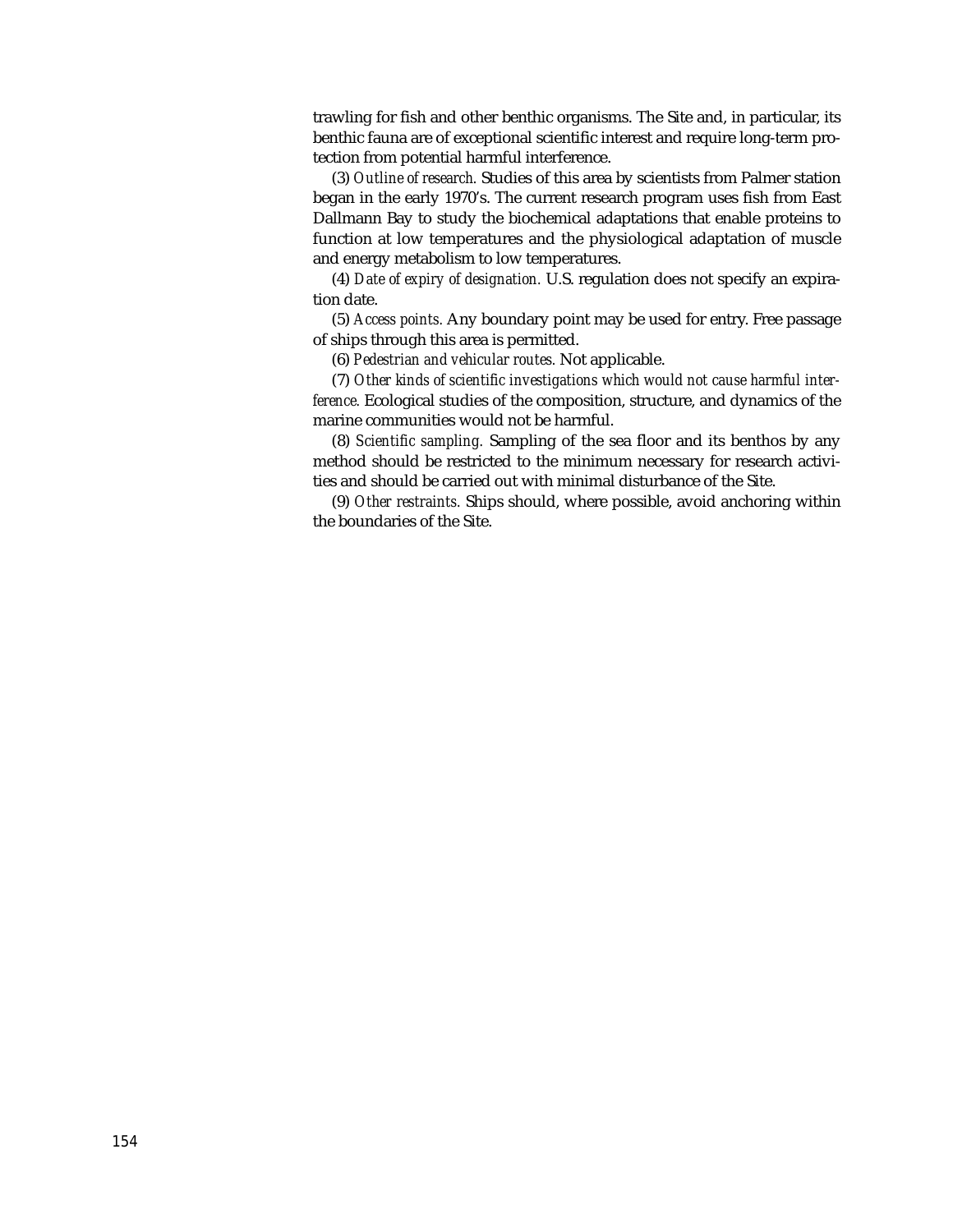#### **New Classification System for Area Protection and Management**

Annex V to the Protocol on Environmental Protection to the Antarctic Treaty calls for a reclassification of antarctic sites that require restrictions on entry and/or special management to protect historical, cultural, environmental, or scientific values. These areas have been grouped into two classes in order to simplify classification:

"Antarctic Specially Protected Areas," areas that require a management plan and permit for entry; and

"Antarctic Specially Managed Areas," areas which require the preparation of and adherence to a management plan, but do not require a permit for entry.

After the Protocol on Environmental Protection to the Antarctic Treaty is implemented through federal legislation in the United States, Sites of Special Scientific Interest and Specially Protected Areas would be reclassified as Antarctic Specially Protected Areas. Treaty parties will designate other areas as an Antarctic Specially Managed Areas; these areas may include any marine area that would benefit from special classification to assist in the planning and coordination of activities, avoid possible conflicts, improve cooperation among Antarctic Treaty member nations, or minimize environmental impact.

Management plans for Antarctic Specially Protected Areas and Antarctic Specially Managed Areas are now under preparation among Antarctic Treaty member nations including the United States. As these plans are developed, they will be implemented by NSF under current Federal law and regulation.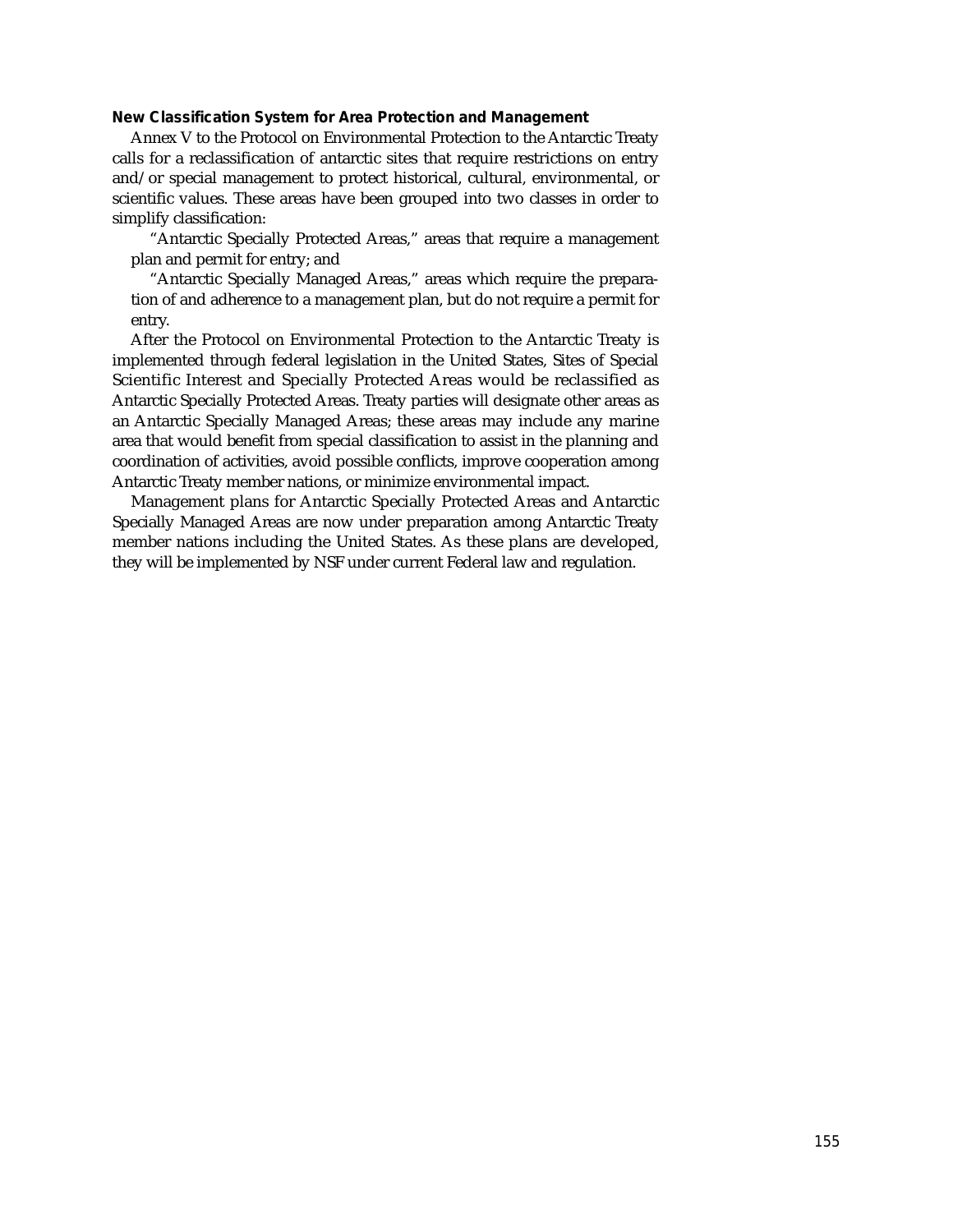# **SECTION FOUR: Historic Monuments in Antarctica**

*The need to protect historic monuments and sites became apparent as the number of expeditions to the Antarctic increased. At the Seventh Antarctic Treaty Consultative Meeting it was agreed that a list of historic monuments and sites be created. So far 60 sites have been identified. All of them are monuments—human artifacts rather than sites or areas—and, many of them are in close proximity to scientific stations. Provision for protection of these sites is contained in Annex V, Article 8, on the grounds that the Antarctic Specially Protected Area permit system is the best means of ensuring protection of historic monuments where direct oversight is not possible.* 

# **List of Historic Monuments Identified and Described by the Proposing Government or Governments**

(1) *Flag mast* erected in December 1965 at the South Geographical Pole by the First Argentine Overland Polar Expedition.

(2) *Rock cairn and plaques* at Syowa station (69°00' S. 39°35' E.) in memory of Shin Fukushima, a member of the 4th Japanese Antarctic Research Expedition, who died in October 1960 while performing official duties. The cairn was erected on January 11, 1961 by his colleagues. Some of his ashes repose in the cairn.

(3) *Rock cairn and plaque* on Proclamation Island, Enderby Land, erected in January 1930 by Sir Douglas Mawson. The cairn and plaque (65°51' S. 53°41' E.) commemorate the landing on Proclamation Island of Sir Douglas Mawson with a party from the British, Australian, and New Zealand Antarctic Research Expedition of 1929–31.

(4) *Station building* to which a bust of V.I. Lenin is fixed, together with a plaque in memory of the conquest of the Pole of Inaccessibility by Soviet Antarctic explorers in 1958 (83°06' S. long 54°58' E.).

(5) *Rock cairn and plaque* at Cape Bruce, Mac. Robertson Land, erected in February 1931 by Sir Douglas Mawson. The cairn and plaque (67°25' S. 60°47' E.) commemorate the landing on Cape Bruce of Sir Douglas Mawson with a party from the British, Australian, and New Zealand Antarctic Research Expedition of 1929–31.

(6) *Rock cairn* at Walkabout Rocks, Vestfold Hills, "Princess Elizabeth Land," erected in 1939 by Sir Hubert Wilkins. The cairn (68°22' S. 78°33' E.) houses a canister containing a record of his visit.

(7) *Stone with inscribed plaque*, erected at Mirny Observatory (66°33' S. 93°01'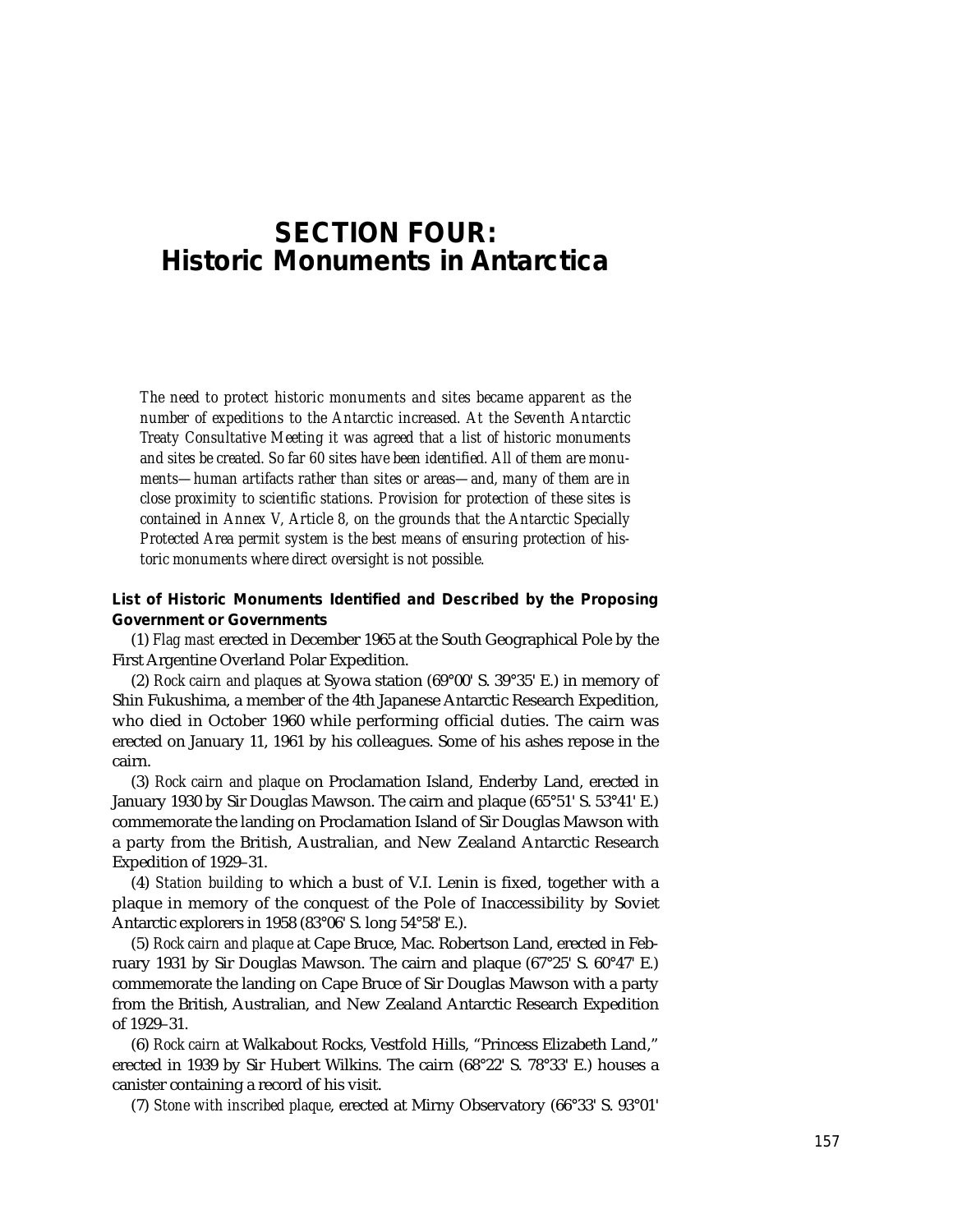E.), Mabus Point, in memory of driver-mechanic Ivan Khmara, who perished on fast ice in the performance of official duties in 1956.

(8) *Metal monument-sledge* at Mirny Observatory (66°33' S. 93°01' E.), Mabus Point, with plaque in memory of driver-mechanic Anatoly Shcheglov, who perished in the performance of official duties.

(9) *Cemetery* on Buromskiy Island (66°32' S. 93°01' E), near Mirny Observatory, in which are buried Soviet, Czechoslovak, and German Democratic Republic citizens, members of Soviet Antarctic Expeditions, who perished in the performance of official duties on August 3, 1960.

(10) *Building (magnetic observatory)* at Dobrowolsky station (66°16' S. 100°45' E.), Bunger Hills, with plaque in memory of the opening of Oasis station in 1956.

(11) *Heavy tractor* at Vostok station (78°28' S. 106°48' E.) with plaque in memory of the opening of the station in 1957.

(12) *Cross and plaque* at Cape Denison (67°00' S. 142°42' E.), George V Land, erected in 1913 by Sir Douglas Mawson on a hill situated 300 meters west by south, from the main hut of the Australasian Antarctic Expedition of 1911–14. The cross and plaque commemorate Lieutenant B.E.S. Ninnis and Dr. X. Mertz, members of the expedition, who died in 1913 while engaged in the work of the expedition.

(13) *Hut* at Cape Denison (67°00' S. 142°42' E.), George V Land, built in January 1912 by Sir Douglas Mawson for the Australasian Antarctic Expedition of 1911–14. This was the main base of the expedition.

(14) *Remains of rock shelter* at Inexpressible Island (74°54' S. 163°43' E.), Terra Nova Bay, constructed in March 1912 by Victor Campbell's Northern Party, British Antarctic Expedition, 1910–13. The party spent the winter of 1912 in this shelter and a nearby ice cave.

(15) *Hut* at Cape Royds (77°38' S. 166°07' E.), Ross Island, built in February 1908 by Ernest Shackleton. The hut was restored in January 1961 by Antarctic Division of New Zealand Department of Scientific and Industrial Research.

(16) *Hut* at Cape Evans (77°38' S. 166°24' E.), Ross Island, built in January 1911 by Captain Robert Falcon Scott. The hut was restored in January 1961 by Antarctic Division of New Zealand Department of Scientific and Industrial Research.

(17) *Cross* on Wind Vane Hill (77°38' S. 166°24' E.), Cape Evans, Ross Island, erected by the Ross Sea Party of Ernest Shackleton's Trans-Antarctic Expedition, 1914–16, in memory of three members of the party who died in the vicinity in 1916.

(18) *Hut* at Hut Point. (77°51' S. 166°37' E.), Ross Island, built in February 1902 by Captain Robert Falcon Scott. The hut was partially restored in January 1964 by the New Zealand Antarctic Society, with assistance from the U.S. Government.

(19) *Cross* at Hut Point (77°51' S. 166°37' E.), Ross Island, erected in February 1904 by the British Antarctic Expedition, 1901–04, in memory of T. Vince, a member of that expedition who died in the vicinity.

(20) *Cross* on Observation Hill (77°51' S. 166°40' E.), Ross Island, erected in January 1913 by the British Antarctic Expedition, 1910–13, in memory of Captain Robert Falcon Scott's party, which perished on the return journey from the South Pole, March 1912.

(21) *Stone hut* at Cape Crozier (77°32' S. 169°18' E.), Ross Island, constructed in July 1911 by Edward Wilson's party (British Antarctic Expedition, 1910–13) during the winter journey to collect emperor penguin eggs.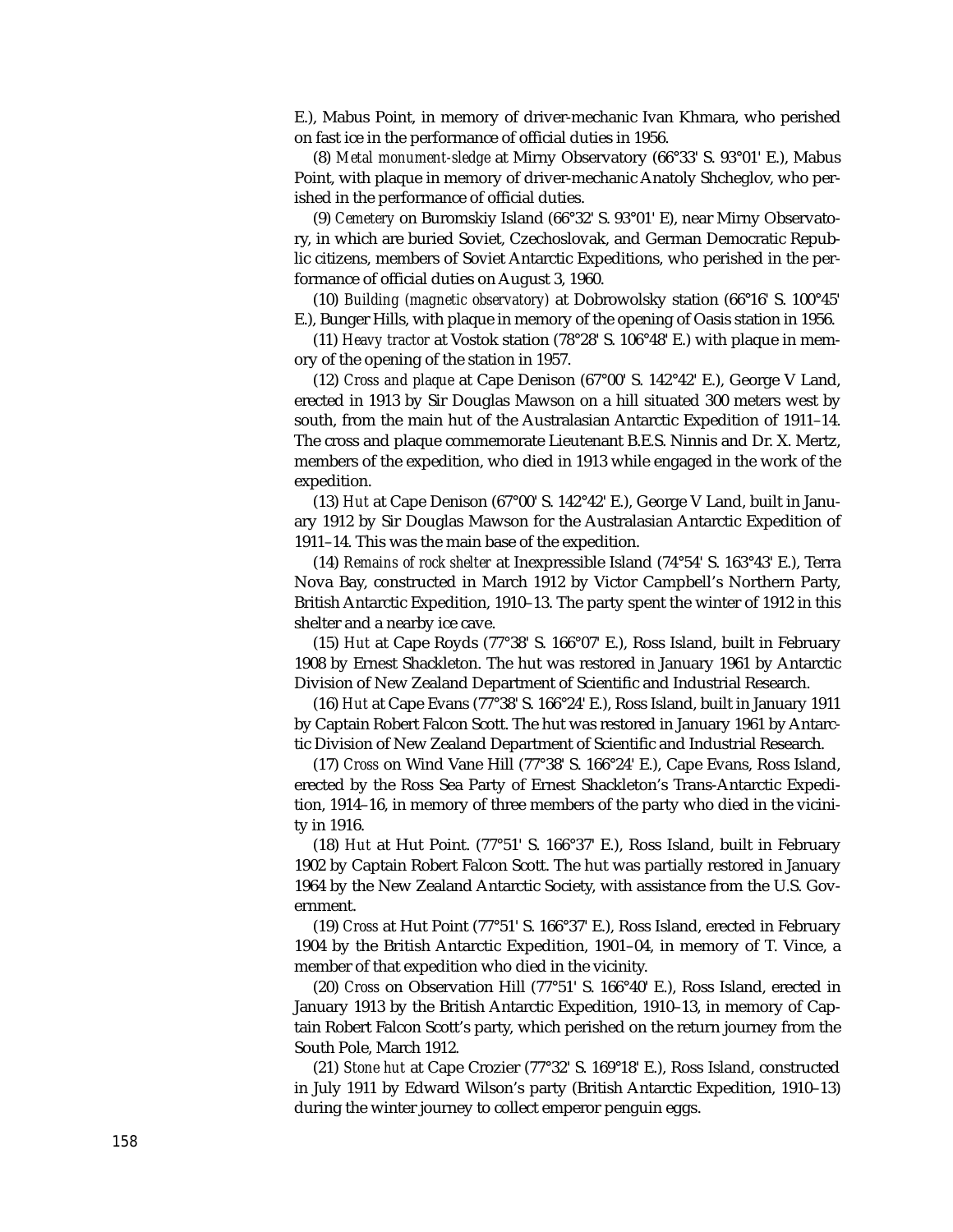(22) *Hut* at Cape Adare (71°17' S. 170°15' E.) built in February 1899 during *Southern Cross* expedition led by C.E. Borchgrevink. There are three huts at Cape Adare: two date from Borchegrevink's expedition and one from Scott's Northern Party, 1910–11. Only the southernmost Borchgrevink hut survives in a reasonable state of repair.

(23) *Grave* at Cape Adare (71°17' S. 170°15' E.) of Norwegian biologist Nicolai Hanson, a member of C.E. Borchgrevink's *Southern Cross* expedition, 1899–1900. This is the first known grave in the Antarctic.

(24) *Rock cairn*, known as "Amundsen's Cairn," on Mount Betty (85°11' S. 163°45' W.), Queen Maud Range. This was erected by Roald Amundsen on January 6, 1912 on his way back to Framheim from the South Pole.

(25) *Hut and plaque* on Peter I Oy, built by the Norwegian Captain Nils Larsen in February 1929 at Framnaesodden (68°47' S. 90°42' W.). The plaque is inscribed "Norvegia-ekspedisjonen 2/2 1929."

(26) *Abandoned installations of Argentine station* General San Martin on Barry Island (68°08' S. 67°08' W.), Debenham Islands, Marguerite Bay, with cross, flag mast, and monolith built in 1951.

(27) *Cairn with plaque* on Megalestris Hill (65°10' S. 64°10' W.), Petermann Island, erected in 1909 by the second French expedition led by J.B. Charcot. It was restored by the British Antarctic Survey in 1958.

(28) *Rock cairn* at Port Charcot (65°03' S. 64°01' W.), Booth Island, with wooden pillar and plaque inscribed with the names of the first French expedition led by J.B. Charcot, who wintered here in 1903 aboard *Le Francais.*

(29) *Lighthouse* named "Primero de Mayo" erected on Lambda Island (64°18' S. 62°59' W.), Melchior Islands, by Argentina in 1942. This was the first Argentine lighthouse in the Antarctic.

(30) *Shelter* at Paradise Harbor (64°49' S. 62°51' W.) erected in 1950 near the Chilean Base Gabriel González Videla to honor Gabriel González Videla, the first Head of State to visit the Antarctic.

(31) *Memorial plaque* marking the position of a cemetery on Deception Island (62°59' S. 60°34' W.), where some 40 Norwegian whalers were buried in the first half of the twentieth century. The cemetery was swept away by a volcanic eruption in February 1969.

(32) *Concrete monolith* erected in 1947 near Arturo Prat Base on Greenwich Island (62°29' S. 59°40' W.). This monolith served as the point of reference for Chilean Antarctic hydrographic work.

(33) *Shelter and cross with plaque* near Arturo Prat Base, Greenwich Island (62°30' S. 59°41' W.). The shelter was named in memory of Lieutenant-Commander González Pacheco, who died tragically while in charge of the station in 1960.

(34) *Bust* of the Chilean naval hero Arturo Prat erected in 1947 at the base of the same name on Greenwich Island (62°30' S. 59°41' W.).

(35) *Wooden cross and statue* of the Virgin of Carmen erected in 1947 near Arturo Prat Base on Greenwich Island (62°30' S. 59°41' W.). There is also nearby a metal plaque of the Lions International Club.

(36) *Metal plaque* at Potter Cove (62°13' S. 58°42' W.), King George Island, erected by Eduard Dallmann to commemorate the visit of his German expedition on March 1, 1874.

(37) *Statue of Bernardo O'Higgins*, erected in 1948 in front of the station of the same name (63°19' S. 57°54' W.) to honor the first ruler of Chile to envision the importance of Antarctica.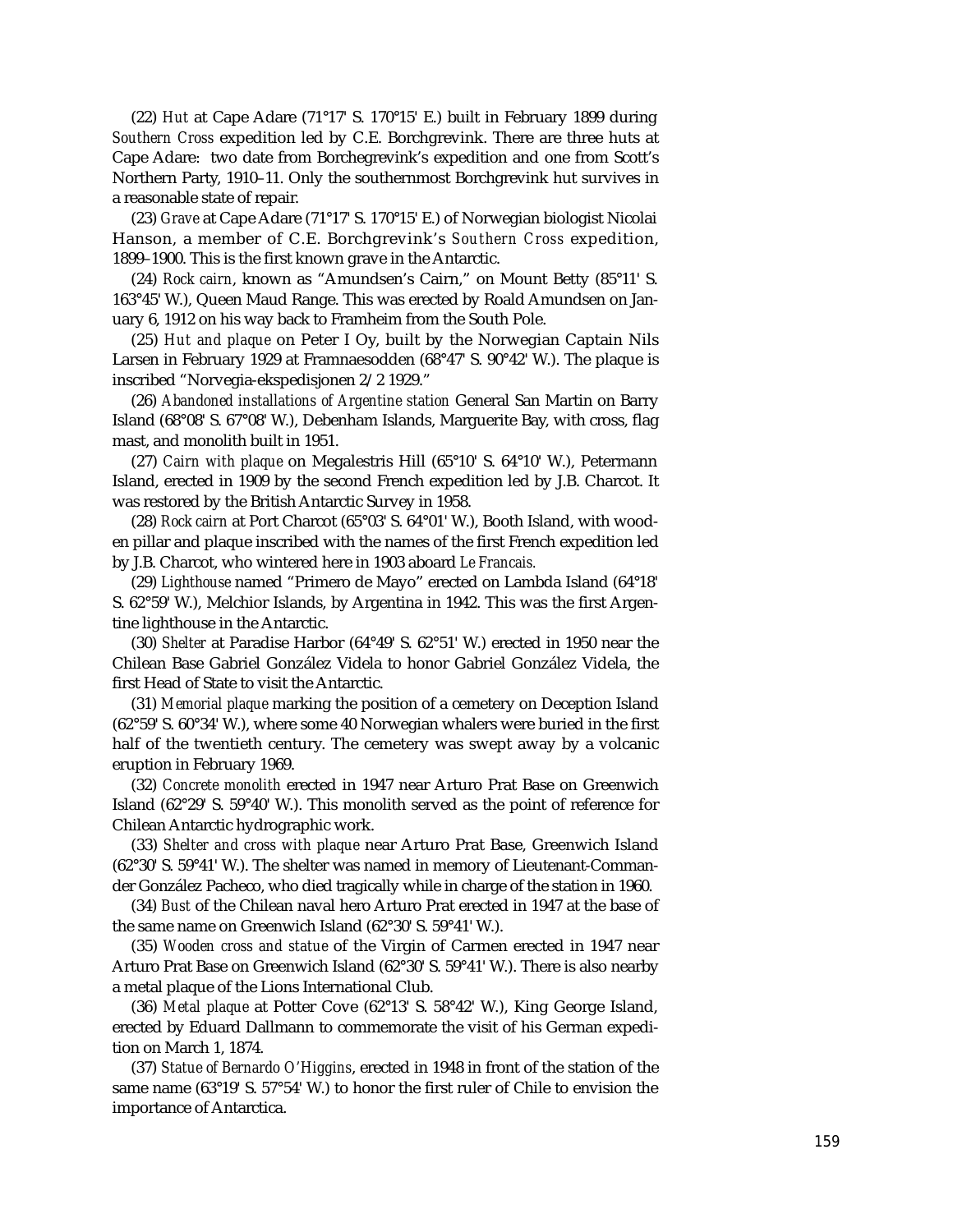(38) *Hut* on Snow Hill Island (64°24' S. 57°00' W.) built in February 1902 by the main party of the Swedish South Polar Expedition, led by Otto Nordenskjold.

(39) *Stone hut* at Hope Bay (63°24' S. 56°59' W.) built in January 1903 by a party of the Swedish South Polar Expedition.

(40) *Bust of General San Martin, grotto with a statue of the Virgin of Lujan, and a flag mast* at "Base Esperanza" (63°24' S. 56°59' W.), Hope Bay, erected by Argentina in 1955; together with a graveyard with stele in memory of members of Argentine expeditions who died in the area.

(41) *Stone hut* on Paulet Island (63°35' S. 55°47' W.) built in February 1903 by C.A. Larsen, Norwegian captain of the wrecked vessel *Antarctic* of the Swedish South Polar Expedition led by Otto Nordenskjold, together with the grave of a member of that expedition.

(42) *Area at Scotia Bay*, Laurie Island (60°46' S. 44°40' W.), South Orkney Islands, in which are found a stone hut built in 1903 by the Scottish Expedition led by W.S. Bruce; the Argentine Meteorological and Magnetic Observatory, built in 1905; and a graveyard with seven tombs dating from 1903.

(43) *Cross* erected in 1955, at a distance of 1300 meters northeast of the Argentine Base General Belgrano at "Piedrabuena Bay," Filchner Ice Shelf (77°49' S. 38°02' W.).

(44) *Plaque* erected at the temporary Indian station Dakshin Gangotri, Princess Astrid Coast (70°45' S. 11°38' E.), Queen Maud Land, listing the names of the members of the First Indian Antarctic Expedition, which landed nearby on January 9, 1982.

(45) *Plaque* on Brabant Island, on Metchnikoff Point (64°02' S. 62°34' W.), mounted at a height of 70 meters on the crest of the moraine separating this point from the glacier and bearing the following inscription: "This monument was built by Francois de Gerlache and other members of the joint services expedition 1983–85 to commemorate the first landing on Brabant Island by the Belgian Antarctic Expedition 1897–99:

Adrien de Gerlache (Belgium) leader Roald Amundsen (Norway)

Henryk Arctowski (Poland)

Frederick Cook (United States) and

Emile Danco (Belgium)

camped nearby from 30 January to 6 February 1898."

(46) *All the buildings and installations of Port Martin base* (66°49' S. 141°24' E.), Terre Adélie, constructed in 1950 by the 3rd French expedition and partly destroyed by fire the night of January 23–24, 1952.

(47) *Wooden building* called Base Marret on the Ile des Petrels off Terre Adélie (66°40' S. 140°01' E.) where seven men under the command of Mario Marret wintered in 1952 following the fire at Port Martin base.

(48) *Cross* erected on the northeast headland of the Ile des Petrels (66°40' S. 140°01' E.), Terre Adélie, in memory of Andre Prudhomme, head meteorologist in the 3rd International Geophysical Year expedition, who disappeared during a storm on January 7, 1959.

(49) *Concrete pillar* erected by the First Polish Antarctic Expedition at Dobrowolski station on the Bunger Hills  $(66^{\circ}16.3^{\circ} S. 100^{\circ}45^{\circ} E., h = 35.4$ meters) to measure acceleration due to gravity  $g = 982,349.4$  milligals, plus or minus 0.4 milligals in relation to Warsaw, according to the Potsdam system, in January 1959.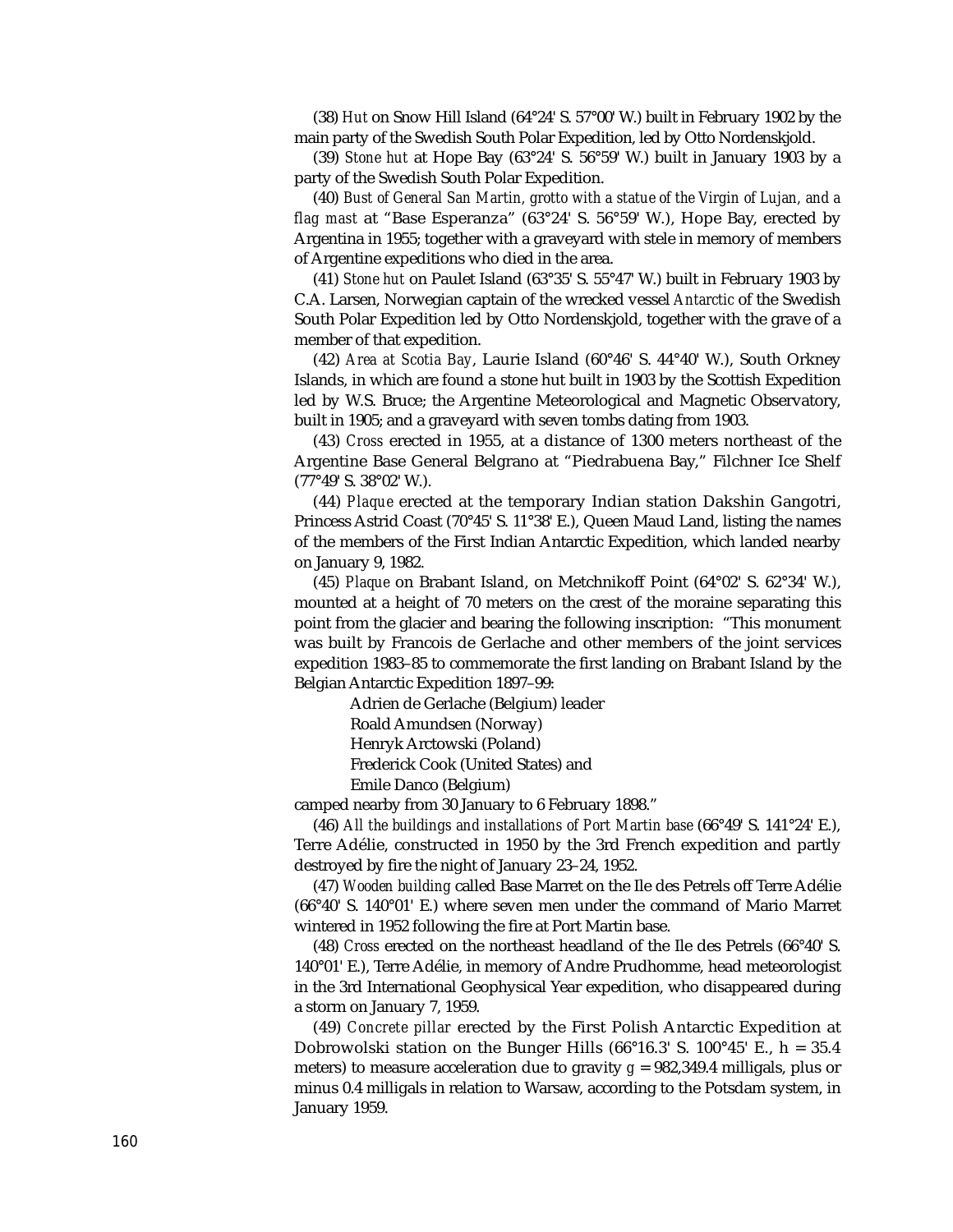(50) *Plaque* bearing the Polish eagle, the national emblem of Poland, the dates 1975 and 1976, and this text in Polish, English, and Russian: "In memory of the landing of members of the first Polish Antarctic marine research expedition on the vessels *Professor Siedlecki* and *Tazar* in February 1976." The plaque is on a shore cliff on Fildes Peninsula, King George Island, Maxwell Bay, southwest of the Chilean and Russian stations.

(51) *Grave* of Wladzimierz Puchalski, surmounted by an iron cross, on a hill to the south of Arctowski station on King George Island. W. Puchalski was an artist, a producer of documentary nature films, who died on January 19, 1979 whilst working at the station.

(52) *Monolith* erected to commemorate the establishment on February 20, 1985, by the People's Republic of China of the Great Wall station (62°13' S. 58°58' W.) on Fildes Peninsula, King George Island, in the South Shetland Islands. Engraved on the monolith is this inscription in Chinese: "Great Wall station, First Chinese Antarctic Research Expedition, 20 February 1985."

(53) *Monolith and commemorative plaques* celebrating the rescue of survivors of the British ship *Endurance* by the Chilean Navy cutter *Yelcho* displaying the following words:

"Here, on 30 August 1916, the Chilean Navy cutter *Yelcho*, commanded by Pilot Luis Pardo Villalon, rescued the 22 men from the Shackleton Expedition who survived the wreck of the *Endurance* living for four and one half months in this Island."

The monolith and the plaques have been placed on Elephant Island (61°03' S. 54°50' W.) and their replicas on the Chilean bases Arturo Prat (62°30' S. 59°49'W.) and Lieutenant Rodolfo Marsh (62°12' S. 62°12' W.). Bronze busts of the pilot Luis Pardo Villalon were placed on the three above-mentioned monoliths during the XXIVth Chilean Antarctic Scientific Expedition in 1987–1988.

(54) *Richard E. Byrd Historic Monument*, McMurdo station (77°51' S. 166°40'E.). A bronze bust on black marble, the monument stands 1.55 meters high by 0.625 meter square, on a wood platform, and bears inscriptions describing the polar achievements of Richard Evelyn Byrd. The monument was erected at McMurdo station in 1965.

(55) *East Base*, Stonington Island (68°11' S. 67°00' W.); buildings and artifacts and their immediate environs. These structures were erected and used during two U.S. wintering expeditions: the Antarctic Service Expedition (1939–1941) and the Ronne Antarctic Research Expedition (1947–1948). The historic area is 1000 meters in the north–south direction (from the beach to Northeast Glacier adjacent to Back Bay) and 500 meters in the east–west direction.

(56) *Waterboat Point*, Danco Coast, Antarctic Peninsula (64°49' S. 62°52' W.); the remains and immediate environs of the Waterboat Point hut, situated close to the unoccupied Chilean station, Presidente Gabriel González Videla. The Waterboat Point hut, of which only the base of the boat, roots of door posts, and an outline of the hut and extension still exist, was occupied by the United Kingdom two-man expedition of Bagshawe and Lester in 1921–1922. This was, and indeed remains, the smallest expedition to ever overwinter in Antarctica.

(57) *Commemorative plaque* at Yankee Harbor, McFarlane Strait, Greenwich Island, South Shetland Islands, near the Chilean refuge located at latitude 62°32' S. longitude 59°45' W., to the memory of Captain Robert McFarlane, who in 1820 explored the Antarctic Peninsula Area in the brigantine *Dragón*.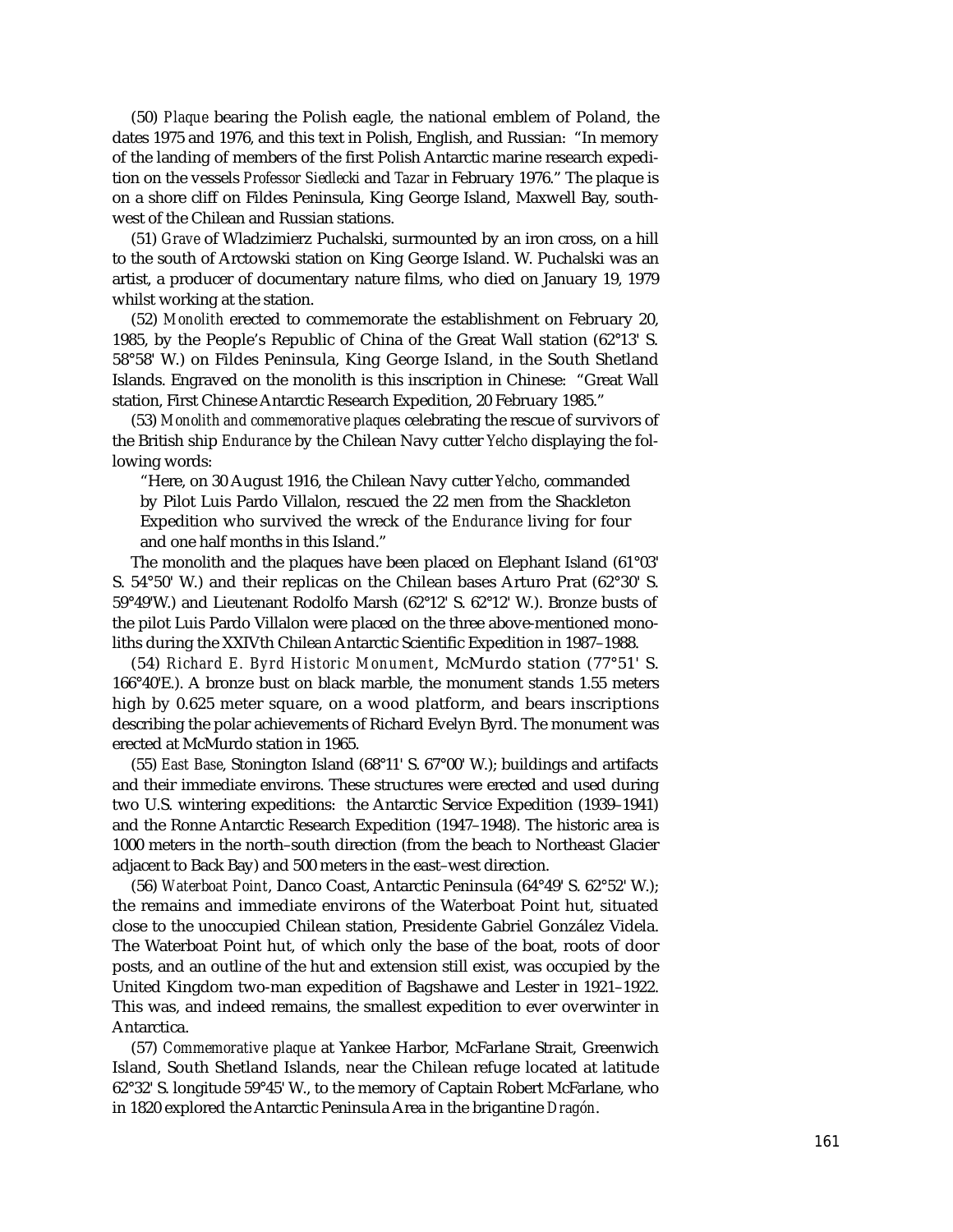(58) *Cairn* with memorial plaque erected at Whalers Bay, Deception Island, South Shetland Islands, in the vicinity of the whalers' cemetery (historic monument number 31, 62°59' S. 60°34' W.), to honor captain Adolfus Amandus Andresen, antarctic pioneer who was first to establish a whaling operation at Deception Island in 1906.

(59) *Cairn* on Half Moon Beach, Cape Shirreff, Livingston Island, South Shetland Islands, commemorating the officers, soldiers, and seamen on board the *San Telmo*, which sank in September 1819; possibly the first people to live and die in the wastes of the Antarctic.

(60) *Wooden plaque and rock cairn*, southern coast of Seymour Island (64°16' S. 56°39' 10" W.). On November 10, 1903, the rescue crew of the Argentine corvette *Uruguay* placed the plaque where they met members of the Swedish expedition led by Dr. Otto Nordenskjöld. The plaque reads: "10.XI.1903 'Uruguay' (Argentine Navy) in its journey to give assistance to the Swedish Antarctic Expedition." In January 1990 Argentina erected the rock cairn in memory of the event.

This list was developed at Antarctic Treaty Consultative Meetings VII, XII, XIII, XIV, XV, XVI, and XVII.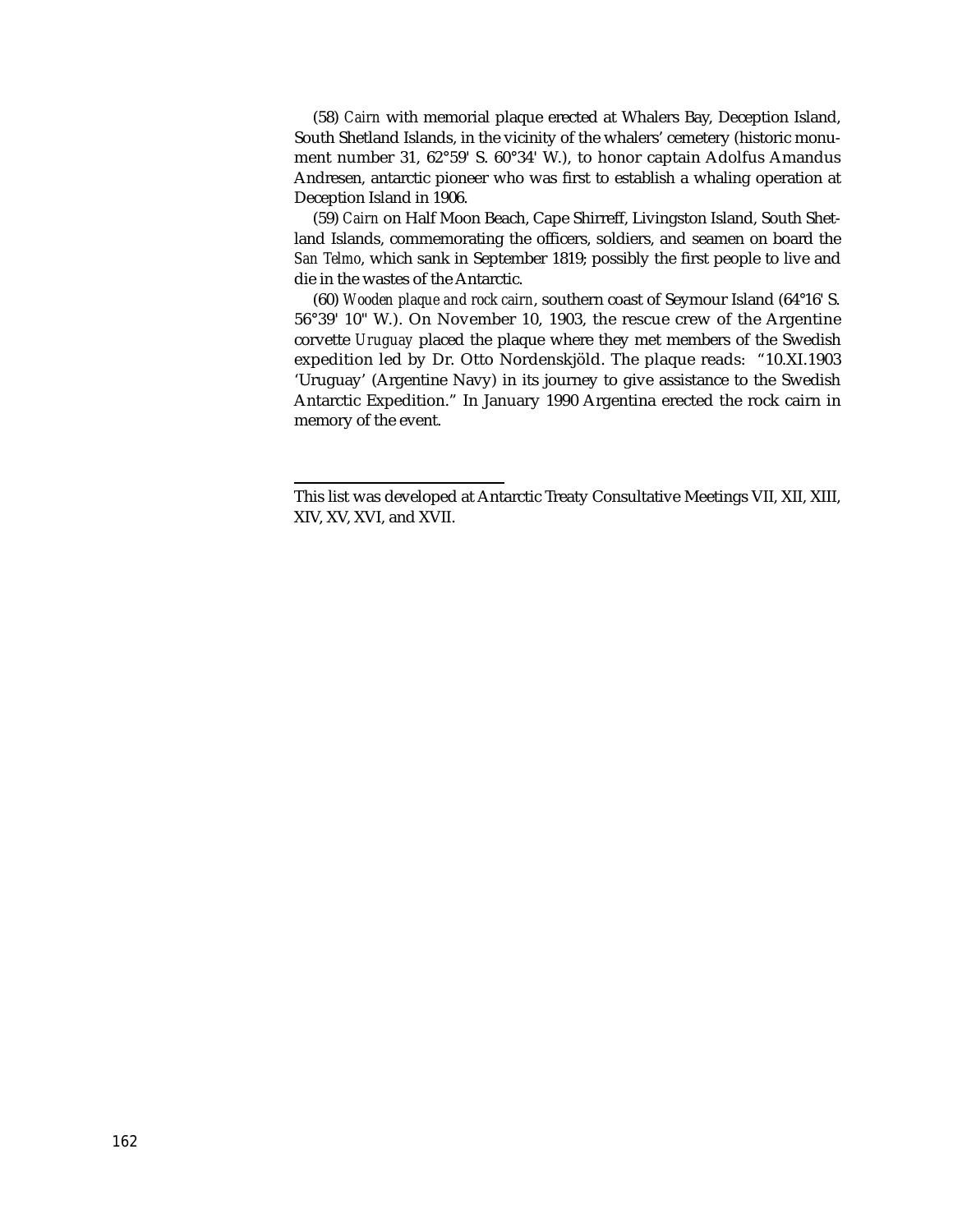# **SECTION FIVE: Antarctic Conservation Act Application and Permit Form (NSF Form 1078)**

According to Regulations Pursuant to the Conservation Act of 1978, a permit is required to "take" native animals or birds, enter Specially Protected Areas and Sites of Special Scientific Interest, introduce nonindigenous species, or export into the United States any antarctic fauna and flora.

Applicants should note that processing a permit application takes a minimum of 45 days due to the required 30-day public comment period [Section  $670.9(g)$ ]. Questions on the Conservation Act and requests for application forms should be directed to:

Permit Office Office of Polar Programs, Room 755 National Science Foundation 4201 Wilson Boulevard Arlington, Virginia 22230

Phone: 703–306–1033 Fax: 703–306–0139 E-mail: nkennedy @ nsf.gov

A copy of the Antarctic Conservation Act Application and Permit Form follows. Permits also are discussed in the summary section of this book.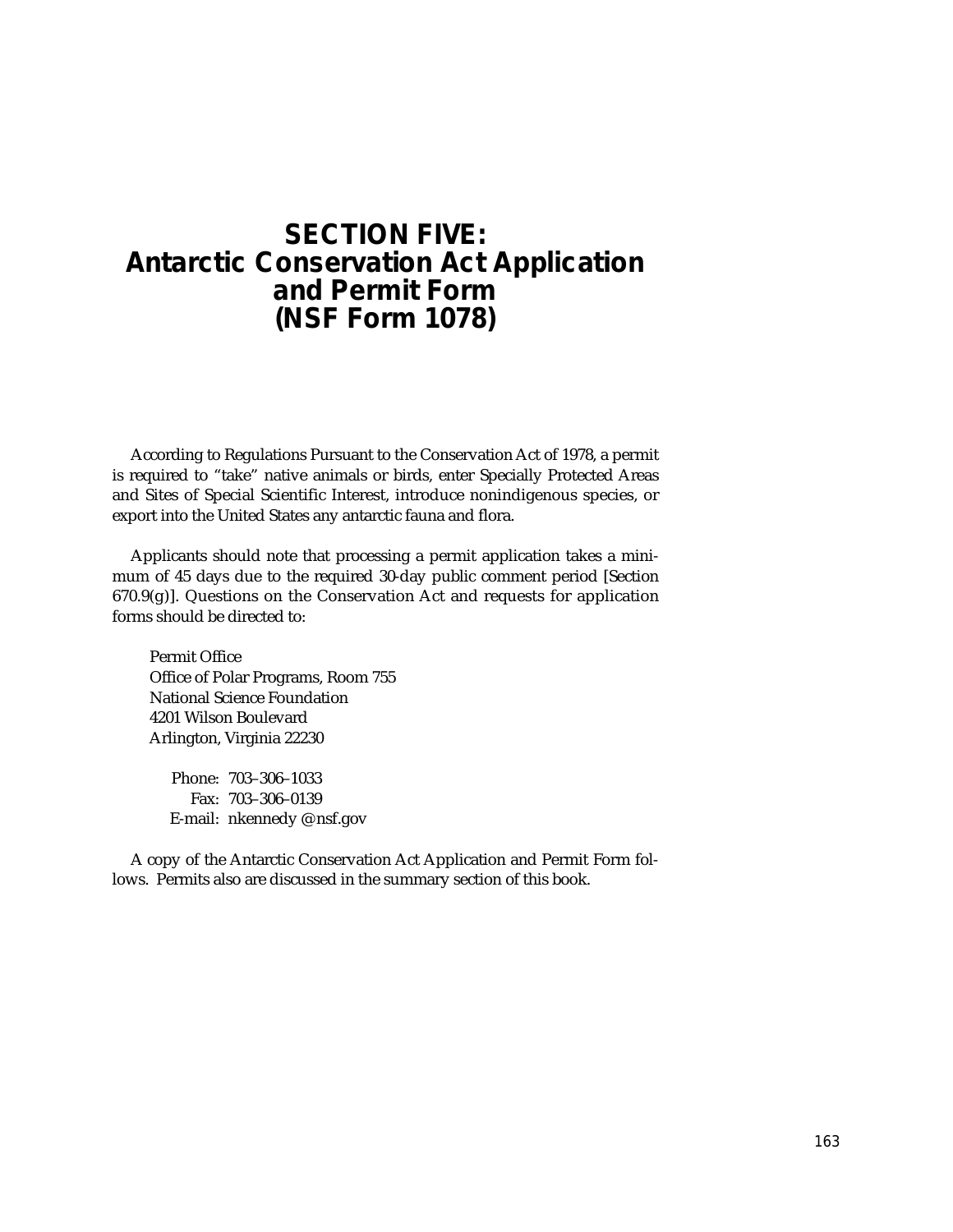| <b>NATIONAL SCIENCE FOUNDATION</b><br><b>ARLINGTON, VIRGINIA 22230</b>                                                                                                                                                    |                    |      | <b>ANTARCTIC CONSERVATION ACT</b><br><b>APPLICATION AND PERMIT FORM</b>                                                                                            |                                                                                     |                            | PROPOSAL NO.                   |                                       |  |
|---------------------------------------------------------------------------------------------------------------------------------------------------------------------------------------------------------------------------|--------------------|------|--------------------------------------------------------------------------------------------------------------------------------------------------------------------|-------------------------------------------------------------------------------------|----------------------------|--------------------------------|---------------------------------------|--|
| 1. TYPE OF PERMIT REQUESTED<br><b>O TAKE</b><br><b>DIMPORT INTO USA-PORT OF ENTRY</b><br>$\Box$ EXPORT FROM USA                                                                                                           |                    |      | <b>ENTER SPECIALLY PROTECTED AREA</b><br><b>C ENTER SITE OF SPECIAL SCIENTIFIC INTEREST</b><br><b>E INTRODUCE NON-INDIGENOUS SPECIES INTO</b><br><b>ANTARCTICA</b> |                                                                                     |                            |                                |                                       |  |
| 2. NAME, ADDRESS, PHONE/FAX NO. AND E-MAIL ADDRESS OF APPLICANT (IF A CORPORATION, FIRM, PARTNERSHIP,<br>INSTITUTION, OR AGENCY, EITHER PUBLIC OR PRIVATE, COMPLETE BLOCK 3).                                             |                    |      |                                                                                                                                                                    |                                                                                     |                            |                                |                                       |  |
| 3. NAME AND ADDRESS OF PRESIDENT OR PRINCIPAL OFFICER                                                                                                                                                                     |                    |      |                                                                                                                                                                    | 4. IF APPLICANT IS AN INDIVIDUAL, INCLUDE BUSINESS.<br>OR INSTITUTIONAL AFFILIATION |                            |                                |                                       |  |
| 5. NAME OF APPLICANT'S AGENTS (FIELD PARTY MEMBERS), IF ANY (USE<br>"TBA" IF NAMES UNKNOWN)                                                                                                                               |                    |      |                                                                                                                                                                    |                                                                                     | 6. DESIRED EFFECTIVE DATES |                                |                                       |  |
| 7. LOCATION(S)—INCLUDE MANNER OF TAKING AND PROPOSED ACCESS TO THE LOCATION                                                                                                                                               |                    |      |                                                                                                                                                                    |                                                                                     |                            |                                |                                       |  |
| 8. SPECIMEN INFORMATION                                                                                                                                                                                                   |                    |      |                                                                                                                                                                    |                                                                                     |                            |                                |                                       |  |
| <b>SPECIES</b>                                                                                                                                                                                                            | NUM-<br><b>BER</b> | AGE. | SEX.                                                                                                                                                               | <b>SIZE</b>                                                                         | <b>CONDITION</b>           | <b>IMPORT TO</b><br><b>USA</b> | <b>ULTIMATE</b><br><b>DISPOSITION</b> |  |
|                                                                                                                                                                                                                           |                    |      |                                                                                                                                                                    |                                                                                     |                            |                                |                                       |  |
| <b>CERTIFICATION</b><br>$\mathbf{r}$                                                                                                                                                                                      |                    |      |                                                                                                                                                                    |                                                                                     |                            |                                |                                       |  |
| I certify that the information submitted in this application for a permit is complete and accurate to the best of my knowledge and belief. Any false statement will subject                                               |                    |      |                                                                                                                                                                    |                                                                                     |                            |                                |                                       |  |
| me to the criminal penalties of 18 U.S.C. 1001.<br>DATE<br><b>SIGNATURE</b>                                                                                                                                               |                    |      |                                                                                                                                                                    |                                                                                     |                            |                                |                                       |  |
|                                                                                                                                                                                                                           |                    |      | FOR NSF USE ONLY                                                                                                                                                   |                                                                                     |                            |                                |                                       |  |
| This application for a permit under the Antarctic Conservation Act, P.L. 95-541, and NSF regulations contained in thie 45 part 670 of the Code of Federal Regulations is<br>approved subject to the following conditions: |                    |      |                                                                                                                                                                    |                                                                                     |                            |                                |                                       |  |
| THIS PERMIT EXPIRES ON: _<br>(Date)                                                                                                                                                                                       |                    |      |                                                                                                                                                                    |                                                                                     |                            |                                |                                       |  |
| TYPED NAME AND TITLE AND SIGNATURE OF NSF AUTHORIZING OFFICIAL                                                                                                                                                            |                    |      |                                                                                                                                                                    |                                                                                     |                            | <b>DATE</b>                    |                                       |  |
| NSF Form 1078 (2-94)                                                                                                                                                                                                      |                    |      |                                                                                                                                                                    |                                                                                     |                            |                                | <b>CONTINUE ON REVERSE SIDE</b>       |  |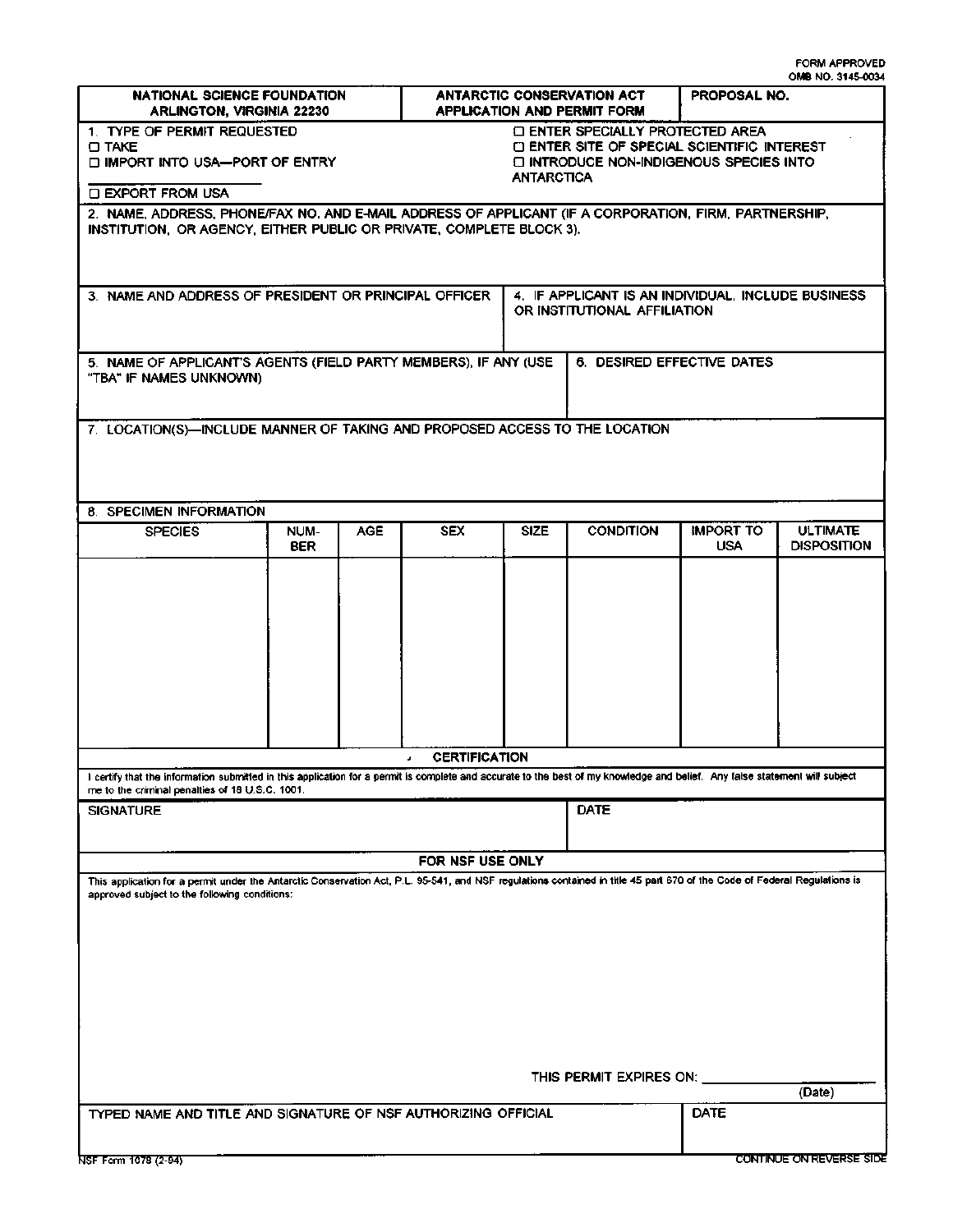9. DESCRIPTION OF ACTIVITY FOR WHICH PERMIT IS NEEDED AND JUSTIFICATION FOR PROJECT. ALSO INCLUDE HERE ADDITIONAL INFORMATION RELATING TO THE SPECIFIC ACTION FOR WHICH THE PERMIT IS BEING SOUGHT.

 $\bar{z}$ 

 $\Delta \phi$  and  $\phi$  is a set of  $\phi$  . The set of  $\phi$ 

 $\Delta \phi$  and  $\phi$  is a set of  $\phi$  . The  $\phi$ 

 $\mathcal{L}(\mathcal{A})$  and  $\mathcal{L}(\mathcal{A})$  and  $\mathcal{L}(\mathcal{A})$  and

 $\mathcal{L}(\mathbf{X})$  and  $\mathcal{L}(\mathbf{X})$  are  $\mathcal{L}(\mathbf{X})$  . Then

 $\mathcal{L}(\mathbf{z})$  and  $\mathcal{L}(\mathbf{z})$  .

 $\Delta \phi = 0.01$  and  $\Delta \phi = 0.01$ 

 $\sim 10$ 

The information requested in this application is solicited pursuant to the Antarctic Conservation Act of 1978, P.L. 95-541, and NSF regulations contained in title 45 part 670 of the Code of Federal Regulations, and will be used in administration of the overall program. Although provision of any of the requested information is voluntary, failure to provide full and complete information necessary for eligibility determination may reduce the possibility of receiving a permit.

| <b>MAIL THIS</b>   | OFFICE OF POLAR PROGRAMS (PERMIT OFFICE) |  |
|--------------------|------------------------------------------|--|
| <b>APPLICATION</b> | NATIONAL SCIENCE FOUNDATION, ROOM 755    |  |
| TO:                | ARLINGTON, VIRGINIA 22230                |  |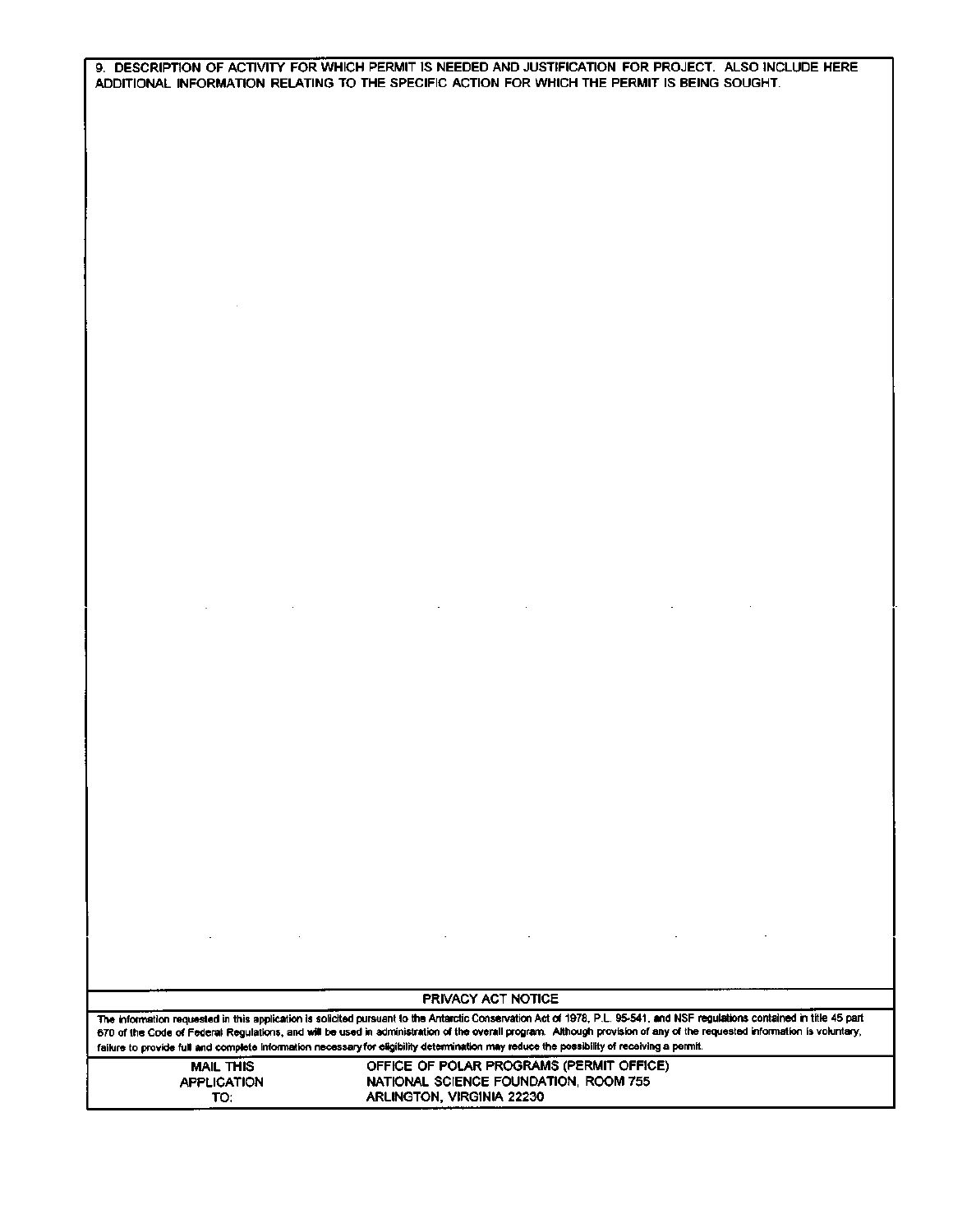# **APPENDIX A: Agreed Measures for the Conservation of Antarctic Fauna and Flora**

*At the First Antarctic Treaty Consultative Meeting in 1961 it was ruled that the general rules of conduct for the preservation and conservation of living resources in Antarctica needed to be considered further. It was from this consideration that the Agreed Measures were developed. The Agreed Measures include information on the treatment of native mammals, the designation of Specially Protected Areas and Sites of Special Scientific Interest, and consultative parties' information exchange. The Agreed Measures follow with the exception of Annexes A–D, which are described but not included. The Agreed Measures were adopted in 1964 as Recommendation VIII at the Third Antarctic Treaty Consultative Meeting.*

# **Recommendation III–VIII: Agreed Measures for the Conservation of Antarctic Fauna and Flora**

The Representatives, taking into consideration Article IX of the Antarctic Treaty, and recalling Recommendation I-VIII of the First Consultative Meeting and Recommendation II-II of the Second Consultative Meeting, recommend to their Governments that they approve as soon as possible and implement without delay the annexed "Agreed Measures for the Conservation of Antarctic Fauna and Flora."

### **Agreed Measures for the Conservation of Antarctic Fauna and Flora**

#### **Preamble**

The Governments participating in the Third Consultative Meeting under Article IX of the Antarctic Treaty,

*Desiring* to implement the principles and purposes of the Antarctic Treaty;

*Recognizing* the scientific importance of the study of antarctic fauna and flora, their adaptation to their rigorous environment, and their inter-relationship with that environment;

*Considering* the unique nature of these fauna and flora, their circum-polar range, and particularly their defenselessness and susceptibility to extermination;

*Desiring* by further international collaboration within the framework of the Antarctic Treaty to promote and achieve the objectives of protection, scientific study, and rational use of these fauna and flora; and

*Having particular regard* to the conservation principles developed by the Sci-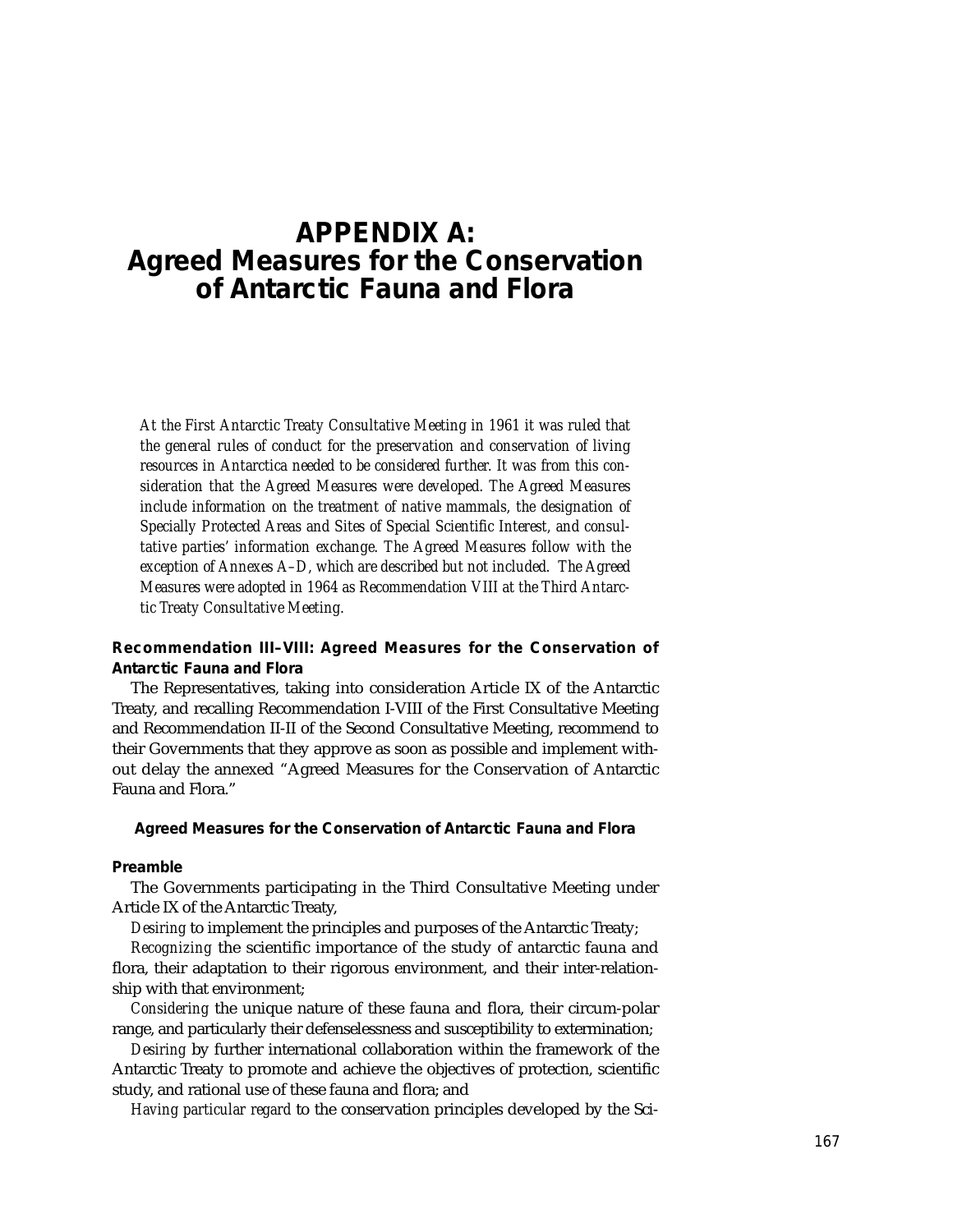entific Committee on Antarctic Research (SCAR) of the International Council of Scientific Unions;

Hereby consider the Treaty Area as a Special Conservation Area and have agreed on the following measures:

## **Article I**

#### **[Area of Application]**

(1) These Agreed Measures shall apply to the same area to which the Antarctic Treaty is applicable (hereinafter referred to as the Treaty Area) namely the area south of 60 degrees south latitude, including all ice shelves.

(2) However, nothing in these Agreed Measures shall prejudice or in any way affect the rights, or the exercise of the rights, of any State under international law with regard to the high seas within the Treaty Area, or restrict the implementation of the provisions of the Antarctic Treaty with respect to inspection.

(3) The Annexes to these Agreed Measures shall form an integral part thereof, and all references to the Agreed Measures shall be considered to include the Annexes.

#### **Article II**

#### **[Definitions]**

For the purposes of these Agreed Measures:

(a) "Native mammal" means any member, at any stage of its life cycle, of any species belonging to the Class Mammalia indigenous to the Antarctic or occurring there through natural agencies of dispersal, excepting whales.

(b) "Native bird" means any member, at any stage of its life cycle (including eggs), of any species of the Class Aves indigenous to the Antarctic or occurring there through natural agencies of dispersal.

(c) "Native plant" means any kind of vegetation, at any stage of its life cycle (including seeds), indigenous to the Antarctic or occurring there through natural agencies of dispersal.

(d) "Appropriate authority" means any person authorized by a participating government to issue permits under these Agreed Measures. The functions of an authorized person will be carried out within the framework of the Antarctic Treaty. They will be carried out exclusively in accordance with scientific principles and will have as their sole purpose the effective protection of Antarctic fauna and flora in accordance with these Agreed Measures.

(e) "Permit" means formal permission in writing issued by an appropriate authority as defined at paragraph (d) above.

(f) "Participating government" means any Government for which these Agreed Measures have become effective in accordance with Article XIII of these Agreed Measures.

# **Article III**

#### **[Implementation]**

Each participating government shall take appropriate action to carry out these Agreed Measures.

#### **Article IV**

#### **[Publicity]**

The participating governments shall prepare and circulate to members of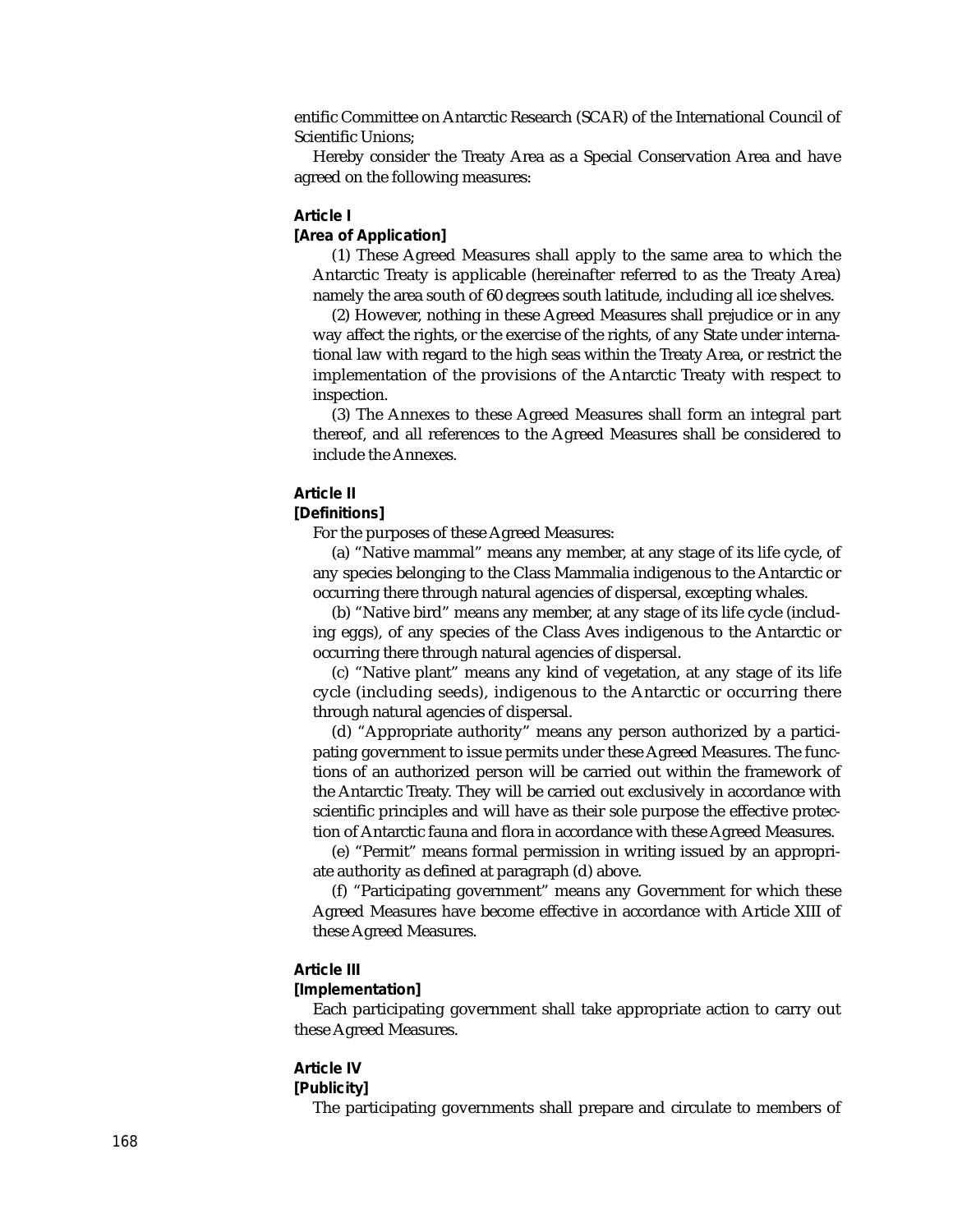expeditions and stations information to ensure understanding and observance of the provisions of these Agreed Measures, setting forth in particular prohibited activities, and providing lists of specially protected species and specially protected areas.

# **Article V**

#### **[Cases of extreme emergency]**

The provisions of these Agreed Measures shall not apply in cases of extreme emergency involving possible loss of human life or involving the safety of ships or aircraft.

## **Article VI**

## **[Protection of native fauna]**

(1) Each participating government shall prohibit within the Treaty Area the killing, wounding, capturing or molesting of any native mammal or native bird, or any attempt at any such act, except in accordance with a permit.

(2) Such permits shall be drawn in terms as specific as possible and issued only for the following purposes:

(a) to provide indispensable food for men or dogs in the Treaty Area in limited quantities, and in conformity with the purposes and principles of these Agreed Measures;

(b) to provide specimens for scientific study or scientific information;

(c) to provide specimens for museums, zoological gardens, or other educational or cultural institutions or uses.

(3) Permits for Specially Protected Areas shall be issued only in accordance with the provisions of Article VIII.

(4) Participating governments shall limit the issue of such permits so as to ensure as far as possible that:

(a) no more native mammals or birds are killed or taken in any year than can normally be replaced by natural reproduction in the following breeding season;

(b) the variety of species and the balance of the natural ecological systems existing within the Treaty Area are maintained.

(5) The species of native mammals and birds listed in Annex A of these Measures shall be designated "Specially Protected Species," and shall be accorded special protection by participating governments.

(6) A participating government shall not authorize an appropriate authority to issue a permit with respect to a Specially Protected Species except in accordance with paragraph 7 of this Article.

(7) A permit may be issued under this Article with respect to a Specially Protected Species, provided that:

(a) it is issued for a compelling scientific purpose; and

(b) the actions permitted will not jeopardize the existing natural ecological system or the survival of that species.

#### **Article VII**

#### **[Harmful interference]**

1. Each participating government shall take appropriate measures to minimize harmful interference within the Treaty Area with the normal living conditions of any native mammal or bird, or any attempt at such harmful interference, except as permitted under Article VI.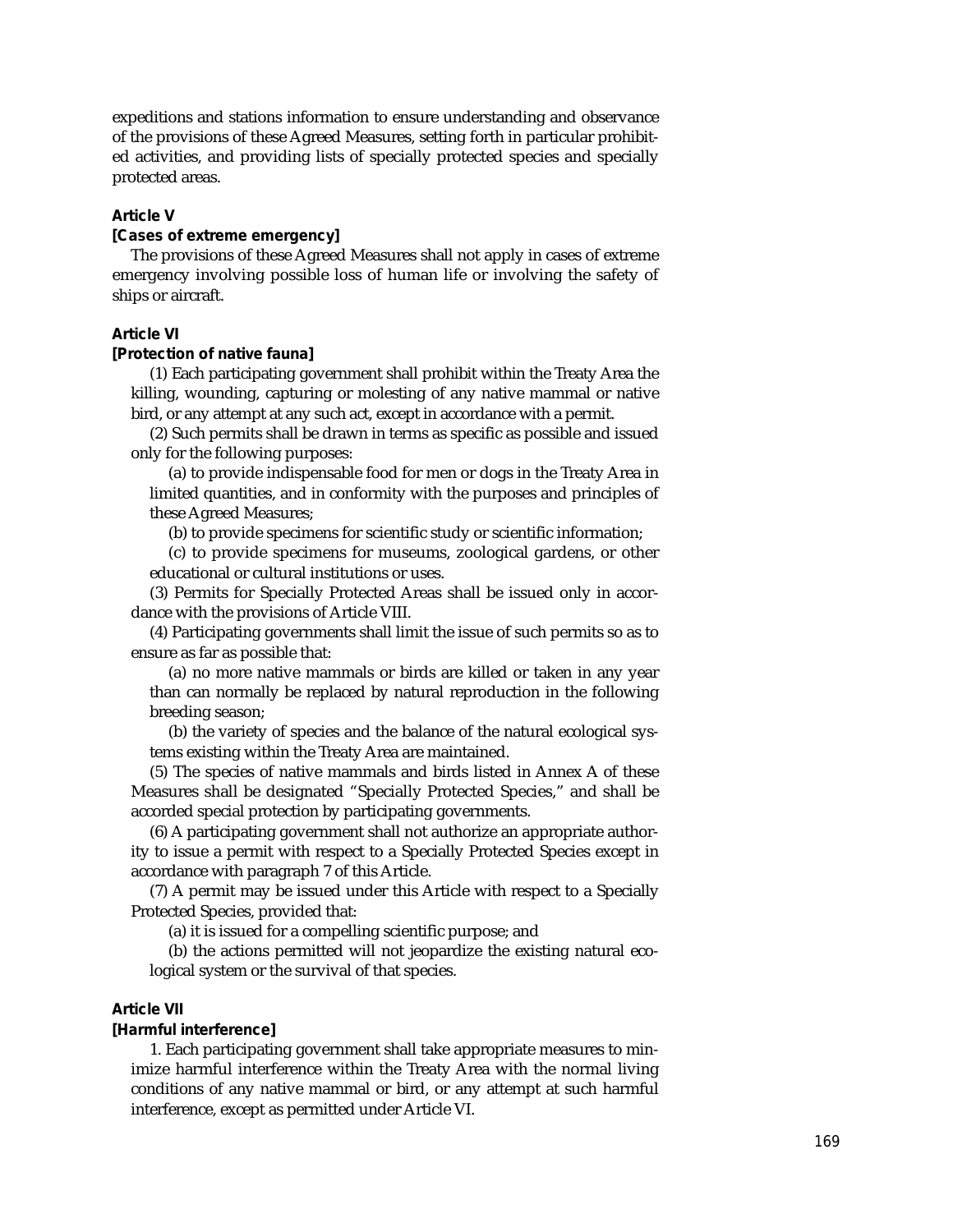2. The following acts and activities shall be considered harmful interference:

(a) allowing dogs to run free;

(b) flying helicopters or other aircraft in a manner which would unnecessarily disturb bird and seal concentrations, or landing close to such concentrations (e.g. within 200 meters);

(c) driving vehicles unnecessarily close to concentrations of birds and seals (e.g. within 200 meters);

(d) using explosives close to concentrations of birds and seals;

(e) discharge of firearms close to bird and seal concentrations (e.g. within 300 meters);

(f) any disturbing of bird and seal colonies during the breeding period by persistent attention from persons on foot.

However, the above activities, with the exception of those mentioned in (a) and (e) may be permitted to the minimum extent necessary for the establishment, supply and operation of stations.

3. Each participating government shall take all reasonable steps towards the alleviation of pollution of the waters adjacent to the coast and ice shelves.

#### **Article VIII**

**[Specially Protected Areas]**

1. The areas of outstanding scientific interest listed in Annex B shall be designated "Specially Protected Area" and shall be accorded special protection by the participating governments in order to preserve their unique natural ecological system.

2. In addition to the prohibitions and measures of protection dealt with in other Articles of these Agreed Measures, the participating governments shall in Specially Protected Areas further prohibit:

(a) the collection of any native plant, except in accordance with a permit; (b) the driving of any vehicle;

(c) entry by their nationals, except in accordance with a permit issued under Article VI or under paragraph 2(a) of the present Article or in accordance with a permit issued for some other compelling scientific purpose.

3. A permit issued under Article IV shall not have effect within a Specially Protected Area except in accordance with paragraph 4 of the present Article.

4. A permit shall have effect within a Specially Protected Area provided that:

(a) it was issued for a compelling scientific purpose which cannot be served elsewhere;

(b) the actions permitted thereunder will not jeopardize the natural ecological system existing in that Area; and

\*(c) the actions permitted thereunder are in accordance with any Management Plan accompanying the description of a Specially Protected Area.

<sup>\*</sup>Subparagraph C is added in accordance with Recommendation XV-8. (This footnote is not part of the Agreed Measures.)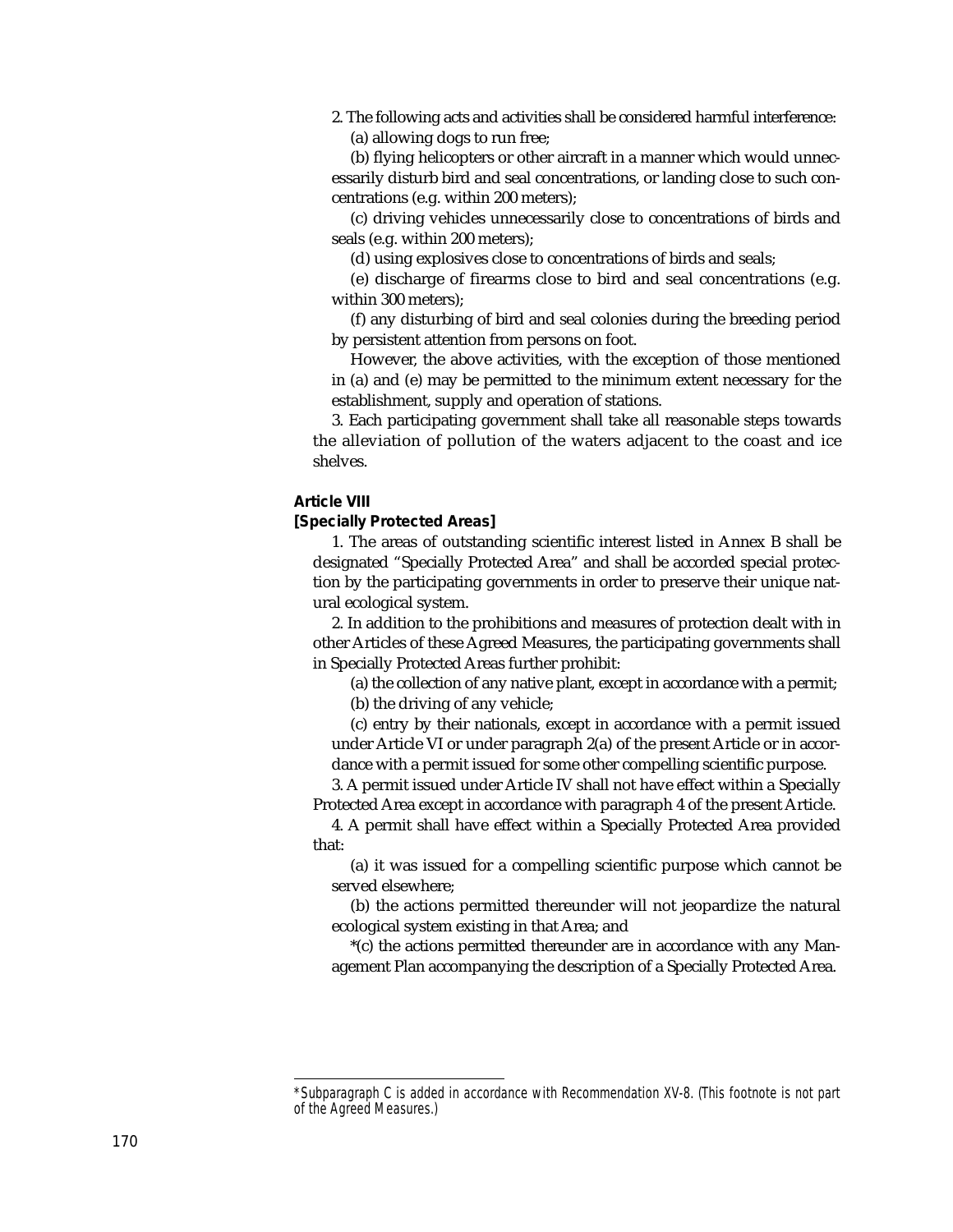## **Article IX**

#### **[Introduction of nonindigenous species, parasites and diseases]**

1. Each participating government shall prohibit the bringing into the Treaty Area of any species of animal or plant not indigenous to that Area, except in accordance with a permit.

2. Permits under paragraph 1 of this Article shall be drawn in terms as specific as possible and shall be issued to allow the importation only of the animals and plants listed in Annex C. When any such animal or plant might cause harmful interference with the natural system if left unsupervised within the Treaty Area, such permits shall require that it be kept under controlled conditions and, after it has served its purpose, it shall be removed from the Treaty Area or destroyed.

3. Nothing in paragraphs 1 and 2 of this Article shall apply to the importation of food into the Treaty Area so long as animals and plants used for this purpose are kept under controlled conditions.

4. Each participating government will ensure that all reasonable precautions shall be taken to prevent the accidental introduction of parasites and diseases into the Treaty Area. In particular, the precautions listed in Annex D shall be taken.

## **Article X**

## **[Activities contrary to the principles and purposes of these Measures]**

Each participating government undertakes to exert appropriate efforts, consistent with the Charter of the United Nations, to the end that no one engages in any activity in the Treaty Area contrary to the principles or purposes of these Agreed Measures.

#### **Article XI**

# **[Ships' crews]**

Each participating government whose expeditions use ships sailing under flags of nationalities other than its own shall, as far as feasible, arrange with the owners of such ships that the crews of these ships observe these Agreed Measures.

#### **Article XII**

#### **[Exchange of information]**

1. The participating governments may make such arrangements as may be necessary for the discussion of such matters as:

(a) the collection and exchange of records (including records of permits) and statistics concerning the numbers of each species of native mammal and bird killed or captured annually in the Treaty Area;

(b) the obtaining and exchange of information as to the status of native mammals and birds in the Treaty Area, and the extent to which any species needs protection;

(c) the number of native mammals or birds which should be permitted to be harvested for food, scientific study, or other uses in the various regions;

(d) the establishment of a common form in which this information shall be submitted by participating governments in accordance with paragraph 2 of this Article.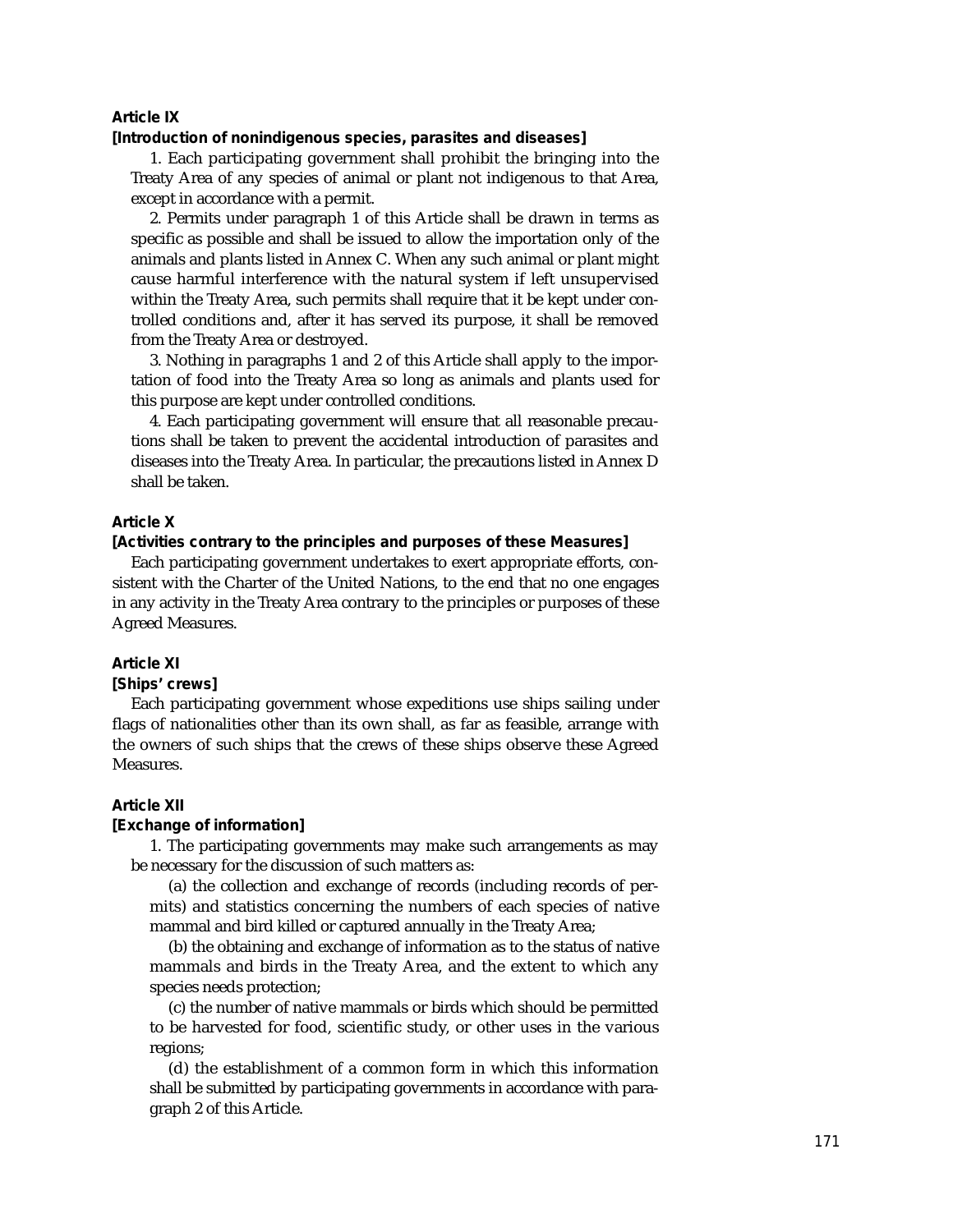2. Each participating government shall inform the other Governments in writing before the end of November each year of the steps taken and information collected in the preceding period of 1st July to 30th June relating to the implementation of these Agreed Measures. Governments exchanging information under paragraph 5 of Article VII of the Antarctic Treaty may at the same time transmit the information relating to the implementation of these Agreed Measures.

# **Article XIII**

#### **[Formal provisions]**

1. After the receipt by the Government designated in Recommendation I-XIV(5) of notification of approval by all Governments whose representatives are entitled to participate in meetings provided for under Article IX of the Antarctic Treaty, these Agreed Measures shall become effective for those Governments.

2. Thereafter any other Contracting Party to the Antarctic Treaty may, in consonance with the purposes of Recommendation III-VII, accept these Agreed Measures by notifying the designated Government of its intention to apply the Agreed Measures and to be bound by them. The Agreed Measures shall become effective with regard to such Governments on the date of receipt of such notification.

3. The designated Government shall inform the Governments referred to in paragraph 1 of this Article of each notification of approval, the effective date of these Agreed Measures and of each notification of acceptance. The designated Government shall also inform any Government which has accepted these Agreed Measures of each subsequent notification of acceptance.

# **Article XIV**

# **[Amendment]**

1. These Agreed Measures may be amended at any time by unanimous agreement of the Governments whose Representatives are entitled to participate in meetings under Article IX of the Antarctic Treaty.

2. The Annexes, in particular, may be amended as necessary through diplomatic channels.

3. An amendment proposed through diplomatic channels shall be submitted in writing to the designated Government which shall communicate it to the Governments referred to in paragraph 1 of the present Article for approval; at the same time, it shall be communicated to the other participating governments.

4. Any amendment shall become effective on the date on which notifications of approval have been received by the designated Government and from all of the Governments referred to in paragraph 1 of this Article.

5. The designated Government shall notify those same Governments of the date of receipt of each approval communicated to it and the date on which the amendment will become effective for them.

6. Such amendment shall become effective on that same date for all other participating governments, except those which before the expiry of two months after that date notify the designated Government that they do not accept it.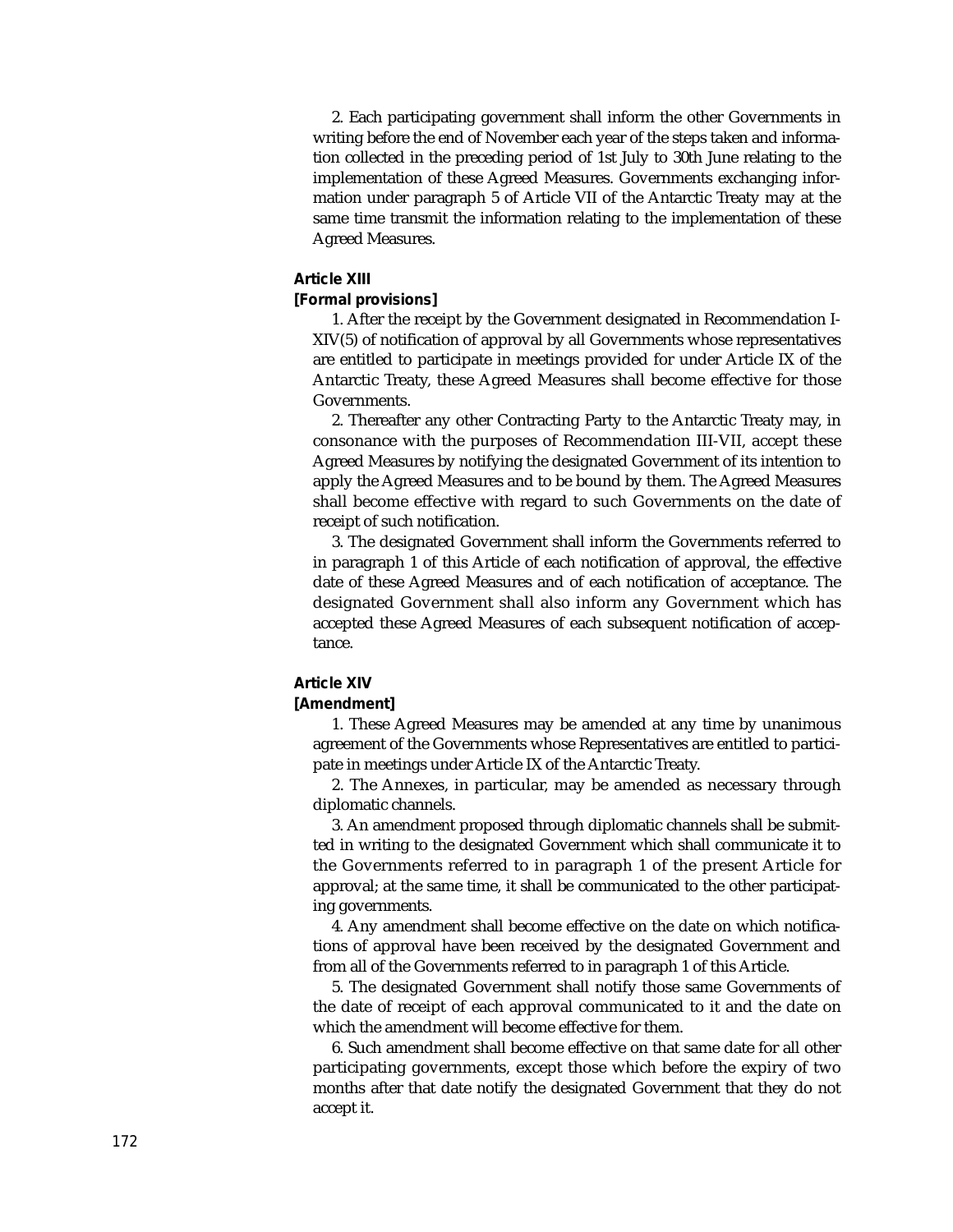## **ANNEXES TO THESE AGREED MEASURES**

There are four annexes to the Agreed Measures:

ANNEX A: Specially Protected Species {lists all species of the genus *Arctocephalus*, Fur Seals; *Ommatophoco rossii*, Ross Seal};

ANNEX B: Specially Protected Areas {lists, describes, and provides maps for the 19 specially protected areas designated under the original Agreed Measures (see Section Two of this book)};

ANNEX C: Importation of Animals and Plants {is incorporated into the U.S. Regulations (see Section One of this book)}; and

ANNEX D: Precautions to Prevent Accidental Introduction of Parasites and Diseases into the Treaty Area {is incorporated into the U.S. Regulations (see Section One of this book)}.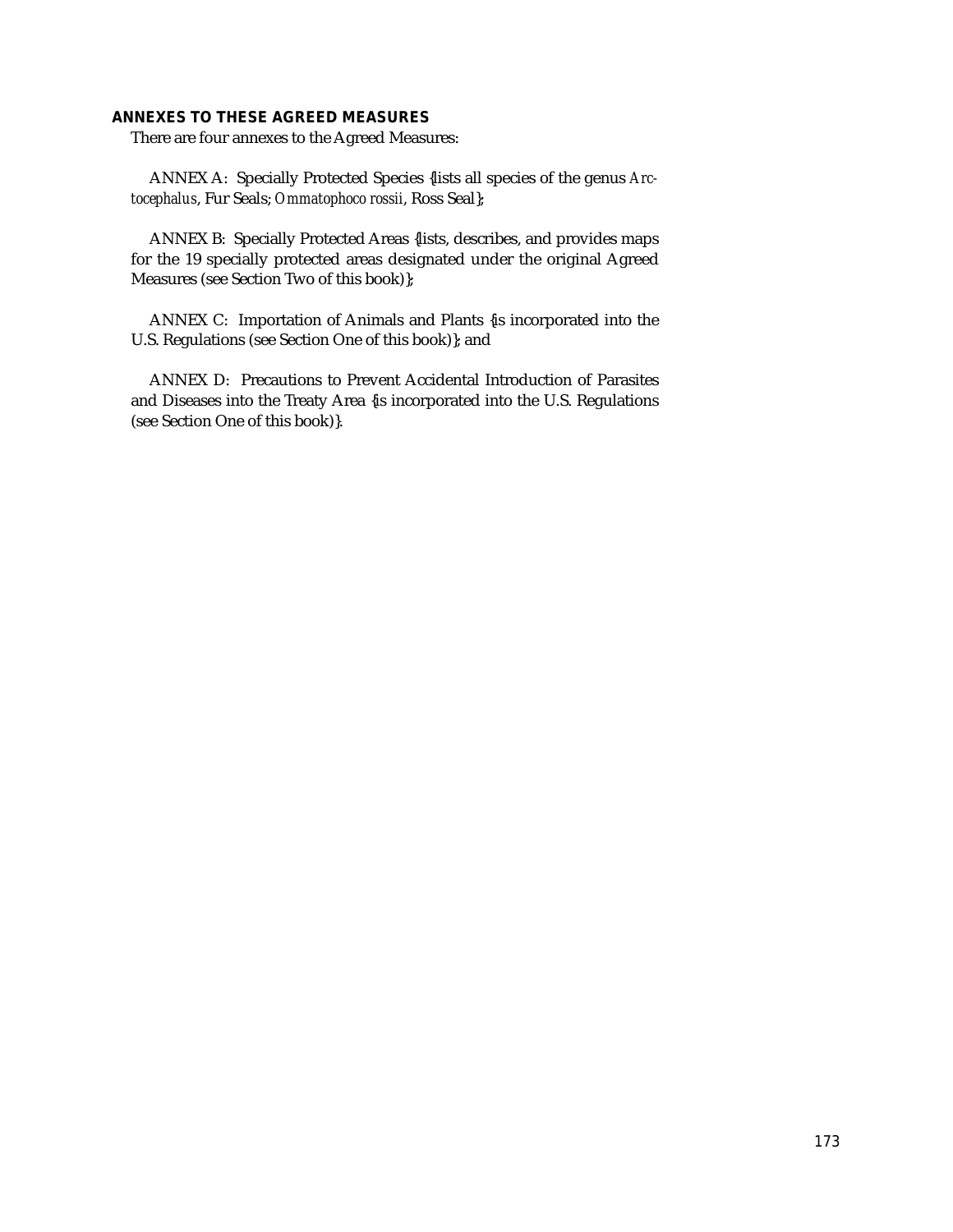# **APPENDIX B: The Antarctic Conservation Act of 1978**

# **Public Law 95-541 95th Congress**

# **An Act**

## **To implement the Agreed Measures for the Conservation of Antarctic Fauna and Flora, and for other purposes.**

*Be it enacted by the Senate and House of Representatives of the United States of America in Congress assembled,* that this Act may be cited as the "Antarctic Conservation Act of 1978."

### **SEC. 2. FINDINGS AND PURPOSE.**

(a) FINDINGS.—The Congress finds that—

(1) the Antarctic Treaty and the Agreed Measures for the Conservation of Antarctic Fauna and Flora, adopted at the Third Antarctic Treaty Consultative Meeting, have established a firm foundation for the continuation of international cooperation and the freedom of scientific investigation in Antarctica; and

(2) the study of antarctic fauna and flora, their adaptation to their rigorous environment, and their interrelationships with that environment has special scientific importance for all mankind.

(b) PURPOSE.—The purpose of this Act is to provide for the conservation and protection of the fauna and flora of Antarctica, and of the ecosystem upon which such fauna and flora depend, consistent with the Antarctic Treaty, the Agreed Measures for the Conservation of Antarctic Fauna and Flora, and Recommendation VII-3 of the Eighth Antarctic Treaty Consultative Meeting.

#### **SEC. 3. DEFINITIONS.**

For purposes of this Act—

(1) The term "Agreed Measures" means the Agreed Measures for the Conservation of Antarctic Fauna and Flora—

(A) as recommended to the Consultative Parties for approval at the Third Antarctic Treaty Consultative Meeting; and

(B) as amended from time to time in accordance with Article IX (1) of the Treaty.

**Oct. 28, 1978 [H.R. 7749]**

**Antarctic Conservation Act of 1978.**

**16 USC 2401 note. 16 USC 2401. 12 UST 794. 17 UST 991.**

**16 USC 2402.**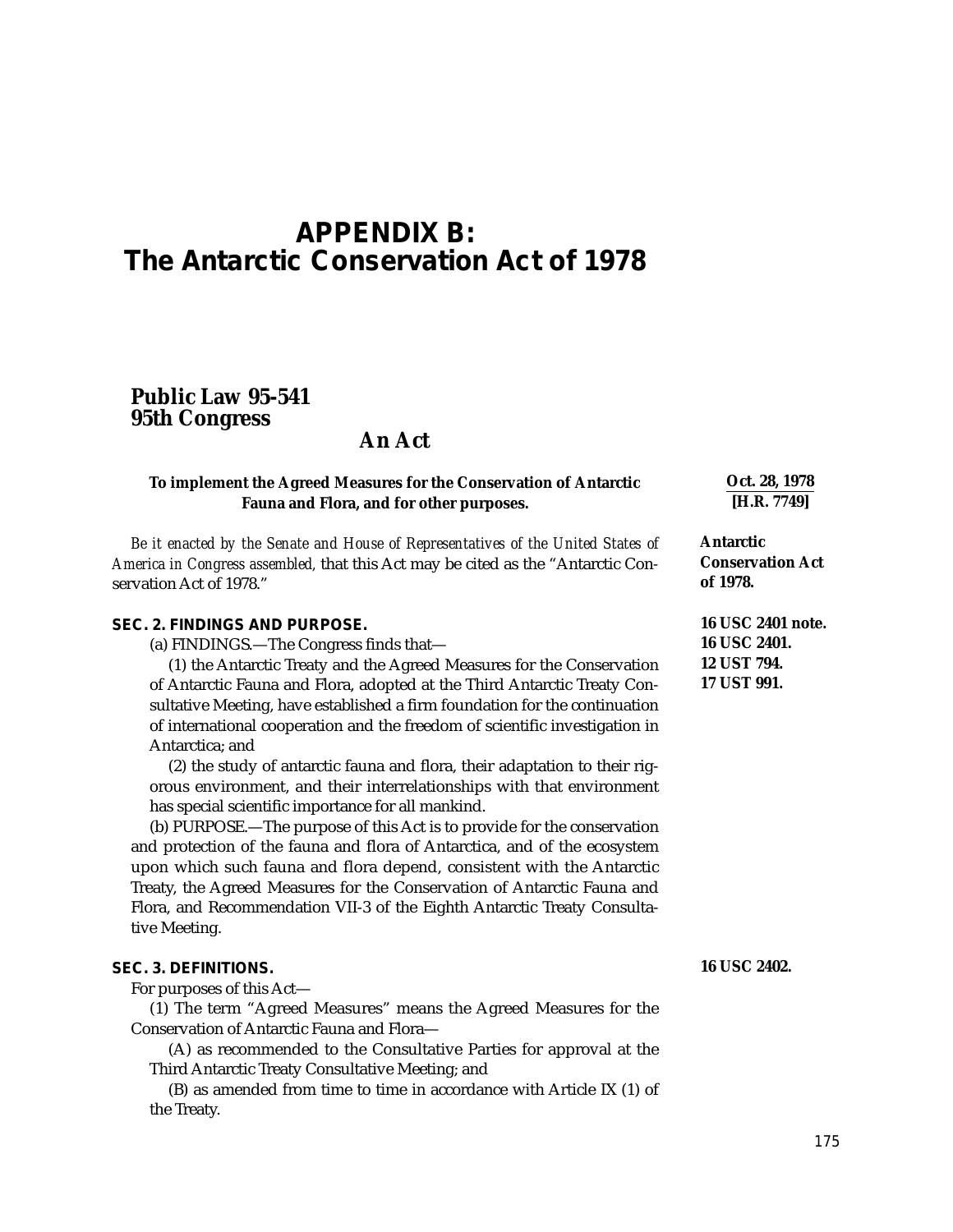(2) The term "Antarctica" means the area south of 60 degrees south latitude.

(3) The term "collect" means to cut, sever, or move, or to attempt to engage in any such conduct.

(4) The term "Director" means the Director of the National Science Foundation or an officer or employee of the Foundation designated by the Director.

(5) The term "foreign person" means—

(A) any individual who is a citizen or national of a foreign nation,

(B) any corporation, partnership, trust, association, or other legal entity existing or organized under the laws of any foreign nation, and

(C) any department, agency, or other instrumentality of any foreign nation and any officer, employee, or agent of any such instrumentality.

(6) The term "native bird" means any member, at any stage of its life cycle (including eggs), of any species of the class Aves which is designated as a native species by the Director under Section 6(b)(1), and includes any part of any such member.

(7) The term "native mammal" means any member, at any stage of its life cycle, of any species of the class Mammalia, other than any species regulated by the International Whaling Commission, which is designated as a native species by the Director under Section 6(b)(1), and includes any part of such member.

(8) The term "native plant" means any member of any species of plant at any stage of its life cycle (including seeds) which is designated as such by the Director under Section 6(b)(1), and includes any part of any such member.

(9) The term "pollutant" means any substance designated as such by the Director under Section 6(b)(6).

(10) The term "site of special scientific interest" means any area designated as such by the Director under Section 6(b)(3).

(11) The term "specially protected area" means any area designated as such by the Director under Section 6(b)(4).

(12) The term "specially protected species" means any species of native mammal or native bird designated as such by the Director under Section  $6(b)(5)$ .

(13) The term "take" means to harass, molest, harm, pursue, hunt, shoot, wound, kill, trap, or capture, or to attempt to engage in any such conduct.

(14) The term "Treaty" means the Antarctic Treaty signed in Washington, D.C., on December 1, 1959.

(15) The term "United States" means the several States of the Union, the District of Columbia, the Commonwealth of Puerto Rico, American Samoa, the Virgin Islands, Guam, and the Trust Territory of the Pacific Islands, including the Government of the Northern Mariana Islands.

(16) The term "U.S. citizen" means—

(A) any individual who is a citizen or national of the United States;

(B) any corporation, partnership, trust, association, or other legal entity existing or organized under the laws of any of the United States; and

(C) any department agency, or other instrumentality of the Federal Government or of any State, and any officer, employee, or agent of any such instrumentality.

**12 UST 794.**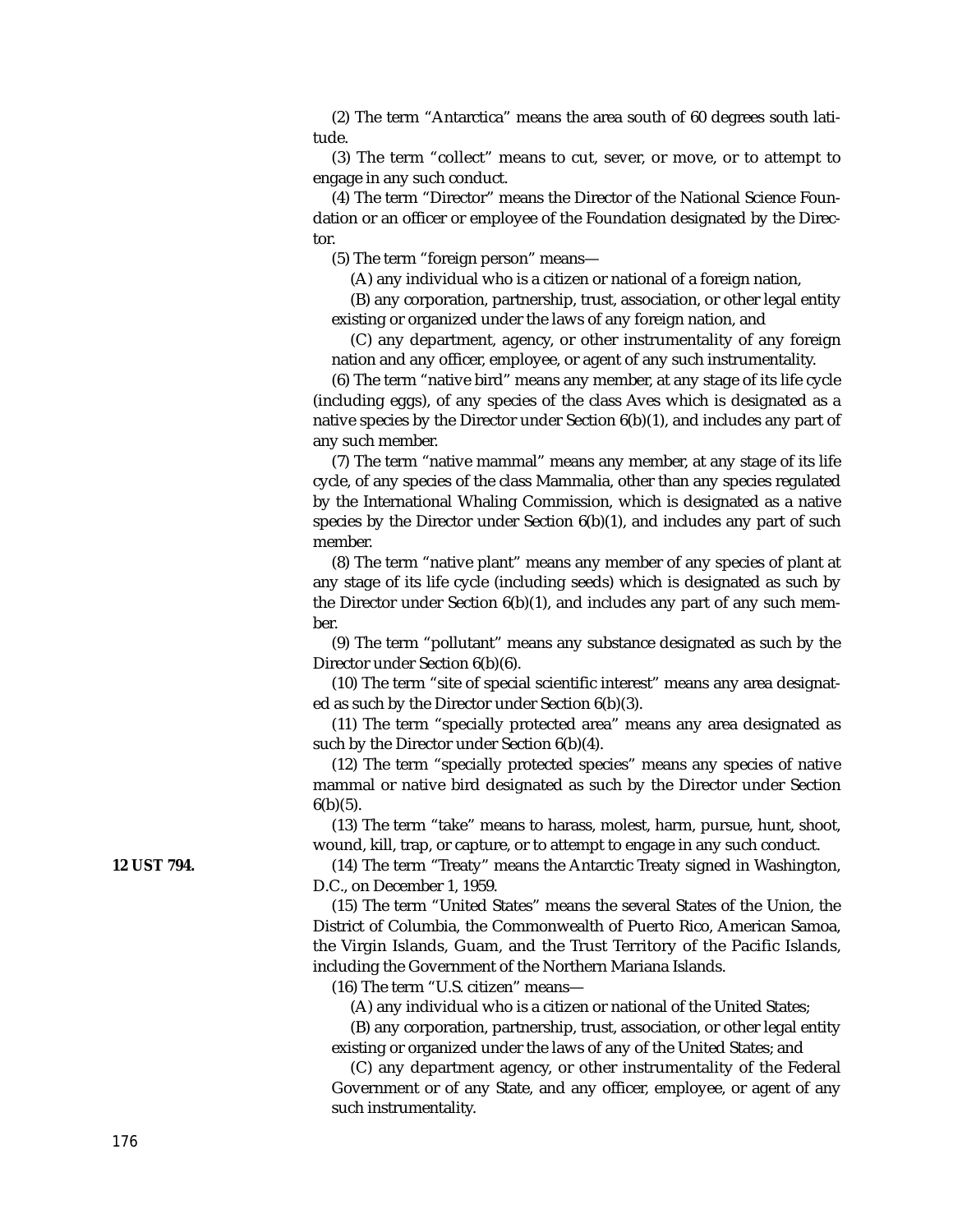#### **SEC. 4. PROHIBITED ACTS.**

(a) IN GENERAL.—It is unlawful—

(1) for any U.S. citizen, unless authorized by regulation prescribed under this Act or a permit issued under Section 5—

(A) to take within Antarctica any native mammal or native bird,

(B) to collect within any specially protected area any native plant,

(C) to introduce into Antarctica any animal or plant that is not indigenous to Antarctica,

(D) to enter any specially protected area or site of special scientific interest, or

(E) to discharge, or otherwise to dispose of, any pollutant within Antarctica;

(2) for any U.S. citizen wherever located, or any foreign person while within the United States, unless authorized by regulation prescribed under this Act or a permit issued under Section 5—

(A) to possess, sell, offer for sale, deliver, receive, carry, transport, or ship by any means whatsoever, or

(B) to import into the United States, to export from the United States, or to attempt to so import or export, any native mammal or native bird taken in Antarctica or any native plant collected in any specially protected area;

(3) for any U.S. citizen wherever located, or any foreign person while within the United States, to violate any regulation prescribed under this Act; or

(4) for any person, whether or not a U.S. citizen, to violate any term or condition of any permit issued under Section 5.

No act described in paragraphs (1) through (4) shall be unlawful if committed, under emergency circumstances, to prevent the loss of human life.

(b) EXCEPTION.—Subsection (a) shall not apply to—

(1) any native mammal, native bird, or native plant which is held in captivity on the date of the enactment of this Act; or

(2) any offspring of any such mammal, bird, or plant.

With respect to any act prohibited by Subsection (a) which occurs after the 180th day after such date of enactment, there shall be a rebuttable presumption that the native mammal, native bird, or native plant involved in such act was not held in captivity on such date or was not an offspring referred to in paragraph (2).

#### **SEC. 5. PERMITS.**

(a) IN GENERAL.—The Director may issue permits which authorize acts otherwise prohibited by Section 4(a).

(b) APPLICATIONS FOR PERMITS.—

(1) Applications for permits under this section shall be made in such manner and form, and shall contain such information, as the Director shall by regulation prescribe.

(2) The Director shall publish notice in the Federal Register of each application which is made for a permit under this section. The notice shall invite the submission by interested parties, within 30 days after the date of publication of the notice, of written data, comments, or views with **16 USC 2404.**

**Regulation.**

**Publication in Federal Register.**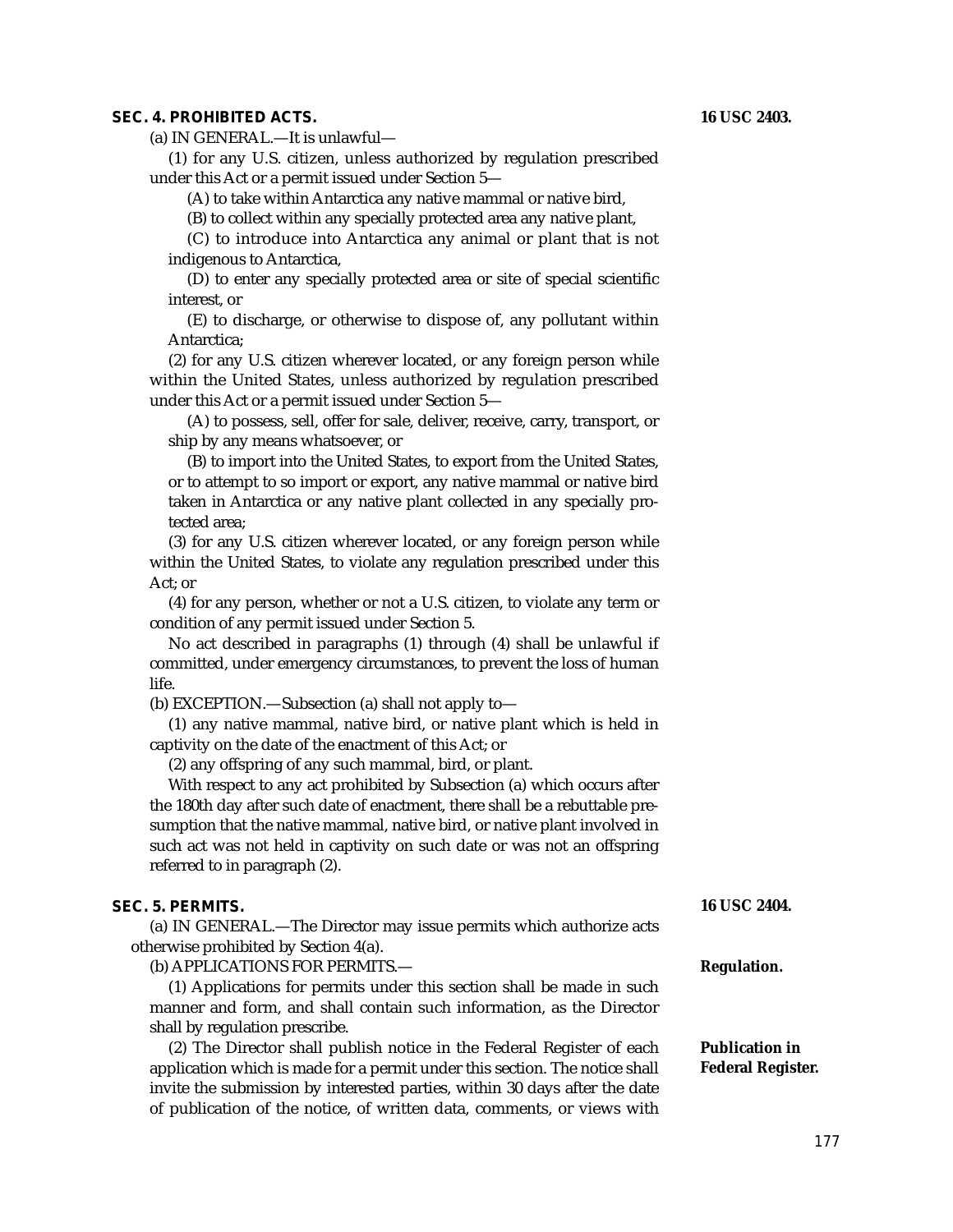respect to the application. Information received by the Director as a part of any application shall be available to the public as a matter of public record.

(c) ACTION BY APPROPRIATE SECRETARIES ON CERTAIN PERMIT APPLICATIONS.—

(1) If the Director receives an application for a permit under this section requesting authority to undertake any action with respect to—

(A) any native mammal which is a marine mammal with the meaning of Section 3(5) of the Marine Mammal Protection Act of 1972 (16 U.S.C. 1362(5)); or

(B) any native mammal, native bird, or native plant which is an endangered species or threatened species under the Endangered Special<sup>1</sup> Act of 1973 (16 U.S.C. 1531 et seq.); or

(C) any native bird which is protected under the Migratory Bird Treaty Act (16 U.S.C. 701 et seq.);

the Director shall submit a copy of the application to the Secretary of Commerce or to the Secretary of the Interior, as appropriate (hereinafter in this subsection referred to respectively as the "appropriate Secretary").

(2) After receiving a copy of any application from the Director under paragraph (1) the appropriate Secretary shall promptly determine, and notify the Director, whether or not any action proposed in the application also requires a permit or other authorization under any law administered by the appropriate Secretary.

(3) If the appropriate Secretary notifies the Director that any action proposed in the application requires a permit or other authorization under any law administered by the appropriate Secretary, the Director may not issue a permit under this section with respect to such action unless such other required permit or authorization is issued by the appropriate Secretary and a copy thereof is submitted to the Director. The issuance of any permit or other authorization by the appropriate Secretary for the carrying out of any action with respect to any native mammal, native bird, or native plant shall not be deemed to entitle the applicant concerned to the issuance by the Director of a permit under this section.

(d) ISSUANCE OF PERMITS.—As soon as practicable after receiving any application for a permit under this section, or, in the case of any application to which Subsection (c) applies, as soon as practicable after the applicable requirements of such subsection are complied with, the Director shall issue, or deny the issuance of, the permit. Within 10 days after the date of the issuance or denial of a permit under this subsection, the Director shall publish notice of the issuance or denial in the Federal Register.

(e) TERMS AND CONDITIONS OF PERMITS.—

(1) Each permit issued under this section shall—

(A) if applicable, specify—

(i) the number and species of native mammals, native birds, or native plants to which the permit applies.

(ii) if any such mammal or bird is authorized to be taken, transported, carried, or shipped, the manner (which manner must be determined by the Director to be humane) in which such action

**Publication in Federal Register.**

<sup>1</sup> So in original. Probably should be "Species."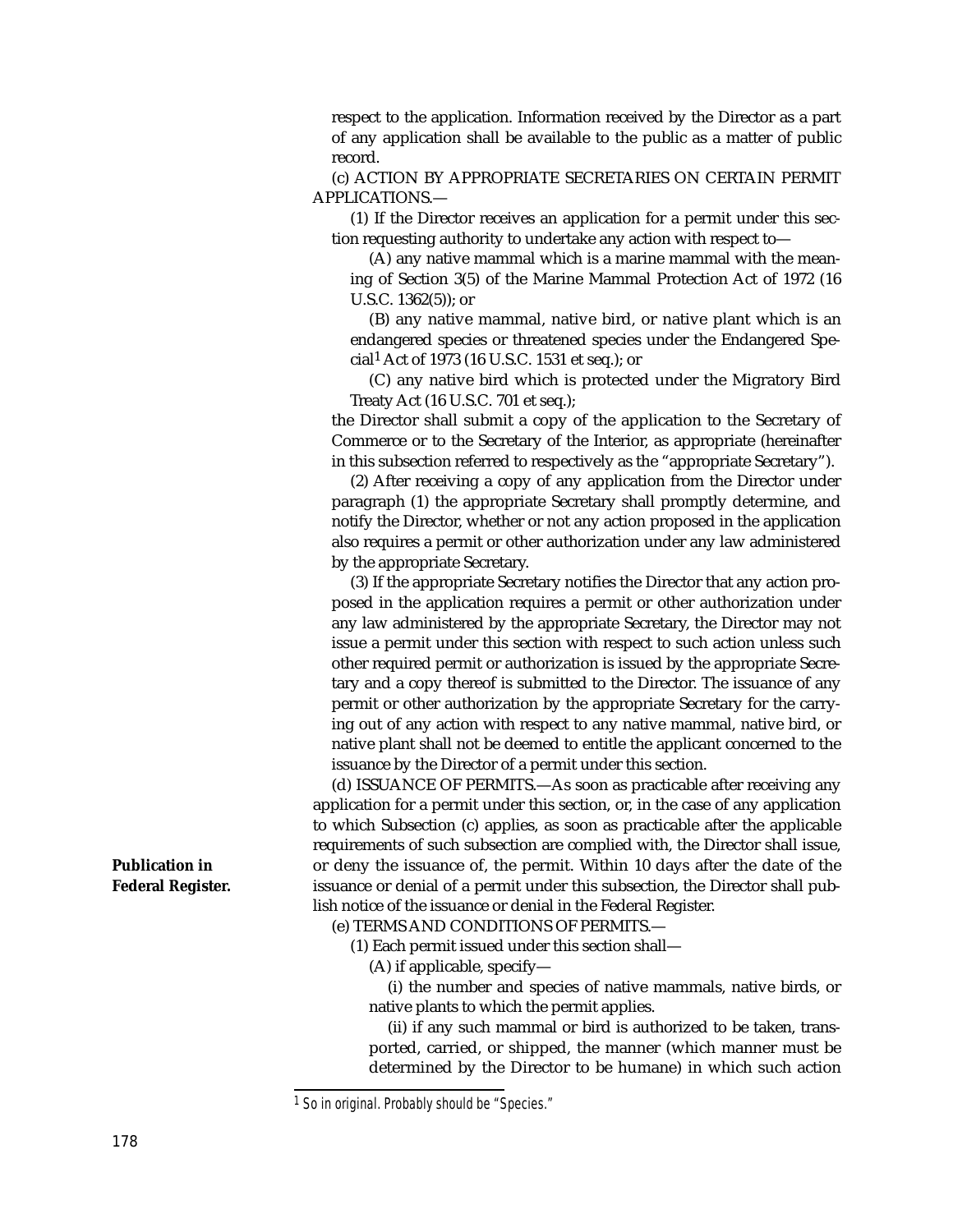must be accomplished and the area in which such taking must occur, and

(iii) if any such plant is authorized to be collected, the location and manner in which it must be collected;

(B) the period during which the permit is valid; and

(C) such other terms and conditions as the Director deems necessary and appropriate to ensure that any act authorized under the permit is carried out in a manner consistent with the purpose of this Act, the criteria set forth in paragraph (2), if applicable, and the regulations prescribed under this Act.

(2) The terms and conditions imposed by the Director in any permit issued under this section that authorizes any of the following acts shall be consistent with the following criteria:

(A) Permits authorizing the taking within Antarctica (other than within any specially protected area) of any native mammal or native bird (other than a specially protected species of any such mammal or bird)—

(i) may be issued only for the purpose of providing—

(I) specimens for scientific study or scientific information, or

(II) specimens for museums, zoological gardens, or other educational or cultural institutions or uses; and

(ii) shall ensure, as far as possible, that—

(I) no more native mammals and native birds are taken in any year than can normally be replaced by net natural reproduction in the following breeding season, and

(II) the variety of species and the balance of the natural ecological systems with2 Antarctica and3 maintained.

(B) Permits authorizing the taking of specially protected species may be issued only if—

(i) there is a compelling scientific purpose for such taking; and

(ii) the actions allowed under any such permit will not jeopardize any existing natural ecological system, or the survival, of such species.

(C) Permits authorizing the entry into any specially protected area— (i) may be issued only if—

(I) there is a compelling scientific purpose for such entry which cannot be served elsewhere, and

(II) the actions allowed under any such permit will not jeopardize the natural ecological system existing in such area; and

(ii) shall not allow the operation of any surface vehicle within such area.

(D) Permits authorizing the entry into any site of special scientific interest shall be consistent with the management plan prescribed under Section 6(b)(3) for such site.

(e) JUDICIAL REVIEW4.—Any applicant for a permit may obtain judicial review of the terms and conditions of any permit issued by the Director under this section or of the refusal of the Director to issue such a permit.

**5 USC 701** *et seq.*

**Criteria.**

<sup>2</sup> So in original. Probably should be "within."

<sup>3</sup> So in original. Probably should be "are."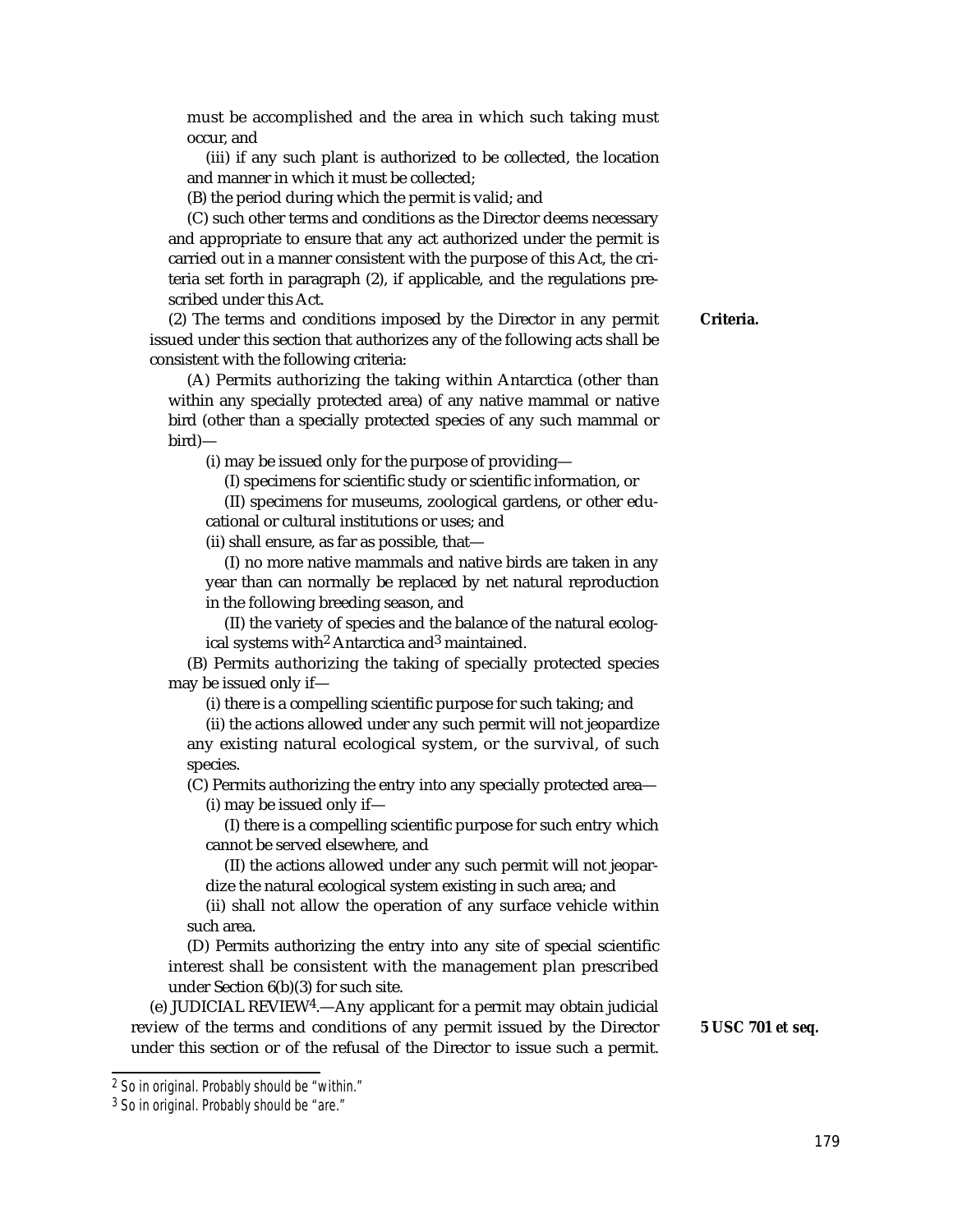Such review, which shall be pursuant to chapter 7 of title 5, U.S. Code, may be initiated by filing a petition for review in the U.S. District Court for the district wherein the applicant for a permit resides, or has his principal place of business, or in the U.S. District Court for the District of Columbia, within 60 days after the date on which such permit is issued or denied.

(f) MODIFICATION, SUSPENSION, AND REVOCATION.

(1) The Director may modify, suspend, or revoke, in whole or part, any permit issued under this section—

(A) in order to make the permit consistent with any change made after the date of issuance of the permit, to any regulation prescribed under Section 6;

(B) if there is any change in conditions which makes the permit inconsistent with the purpose of this Act; or

(C) in any case in which there has been any violation of any term or condition of the permit, any regulation prescribed under this Act, or any provision of this Act.

(2) Whenever the Director proposes any modification, suspension, or revocation of a permit under this subsection, the permittee shall be afforded opportunity, after due notice, for a hearing by the Director with respect to such proposed modification, suspension, or revocation. If a hearing is requested, the action proposed by the Director shall not take effect before a decision is issued by him after the hearing, unless the proposed action is taken by the Director to meet an emergency situation. Any action taken by the Director after such a hearing is subject to judicial review on the same basis as is provided for with respect to permit applications under Subsection (e).

(3) Notice of the modification, suspension, or revocation of any permit by the Director shall be published in the Federal Register within 10 days from the date of the Director's decision.

(g) PERMIT FEES.—The Director may establish and charge fees for processing applications for permits under this section. The amount of such fees shall be commensurate with the administrative costs incurred by the Director in undertaking such processing.

#### **SEC. 6. REGULATIONS.**

(a) IN GENERAL.—The Director, after consultation with the Secretary of State and other appropriate Federal officials, shall prescribe such regulations as are necessary and appropriate to implement the provisions of this Act.

(b) SPECIFIC REGULATIONS.—The regulations required to be prescribed under Subsection (a) shall include, but shall not be limited to, regulations which—

- (1) designate, as native species—
	- (A) each species of the class Aves,
	- (B) each species of the class Mammalia, and
	- (C) each species of plant,

which is indigenous to Antarctica or occurs in Antarctica through natural agencies of dispersal;

**Notice, publication in Federal Register.**

**16 USC 2405. Consultation.**

<sup>4</sup> So in original. Two subsecs. (e) have been designated by Pub. L. 95–542, § 5.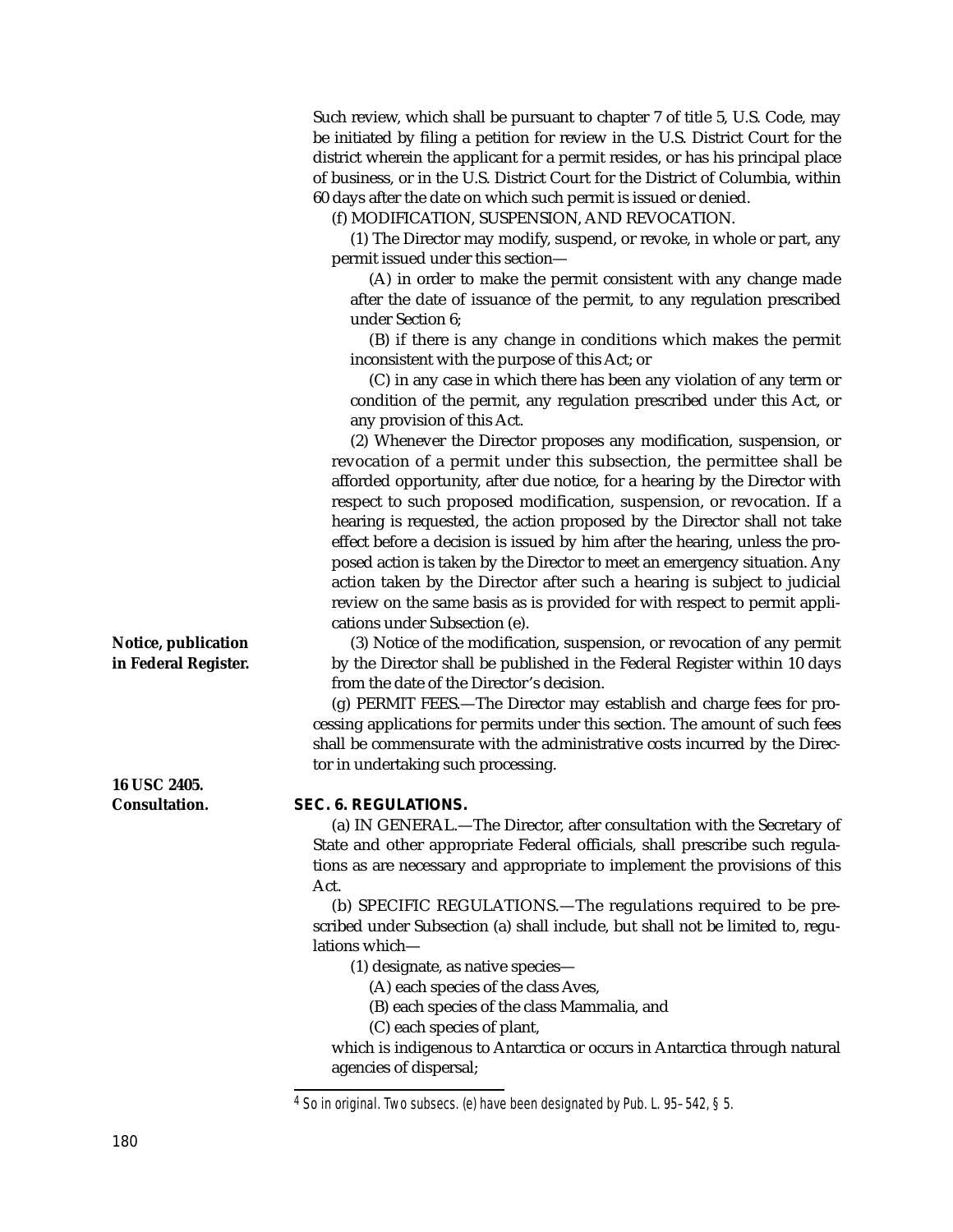(2) specify those actions which must, and those actions which must not, be taken within Antarctica in order to protect, in accordance with the applicable provisions of the Agreed Measures, members of each native species designated under paragraph (1);

(3) identify, as a site or special scientific interest, each area approved by the United States in accordance with Recommendation VIII-3 of the Eighth Antarctic Treaty Consultative Meeting as having unique value for scientific investigation and needing protection from interference, and prescribe a management plan for such site which is consistent with any management plan approved by the United States for such site in accordance with such Recommendation;

(4) identify, as a specially protected area, each area designated for special protection under the Agreed Measures because of its outstanding scientific or ecological interest;

(5) designate, as a specially protected species, any native species of mammal or bird which is approved by the United States for special protection under the Agreed Measures;

(6) designate as a pollutant any substance which the Director finds liable, if the substance is introduced into Antarctica, to create hazards to human health, to harm living resources or marine life, to damage amenities, or to interfere with other legitimate uses of Antarctica;

(7) specify those actions which must, and those actions which must not, be taken in order to prevent or control the discharge or other disposal of pollutants, from any source with Antarctica;

(8) designate those animals and plants, not indigenous to Antarctica, which either may, or may not, be introduced into Antarctica, and specify those control measures which must be observed with respect to any such animals or plants which are allowed to be so introduced;

(9) specify the emergency circumstances with respect to which the exclusion set forth in the last sentence of Section 4(a) applies; and

(10) set forth the form, content, and manner of filing, if applicable, of all notices, reports, declarations, or other documentation which may be required incident to the carrying out of any act for which a permit is required under Section 5.

#### **SEC. 7. NOTIFICATION OF TRAVEL TO ANTARCTICA.**

The Secretary of State shall prescribe such regulations as may be necessary and appropriate to implement, with respect to United States citizens, paragraph 5 of Article VII of the Treaty pertaining to the filing of advance notifications of expeditions to, and within, Antarctica. For purposes of this section, the term "United States citizen" shall include any foreign person who organizes within the United States any expedition which will proceed to Antarctica from the United States.

#### **SEC. 8. CIVIL PENALTIES.**

(a) ASSESSMENT OF PENALTIES.—Any person who is found by the Director, after notice and opportunity for a hearing in accordance with Subsection (b), to have committed any act prohibited by Section 4(a) or to have violated any regulation prescribed under Section 7 shall be liable to the United States for a civil penalty. The amount of the civil penalty shall not exceed

**Regulations. 16 USC 2406.** 

**12 UST 794.** 

**"United States citizen."**

**16 USC 2407.**

#### **17 UST 991.**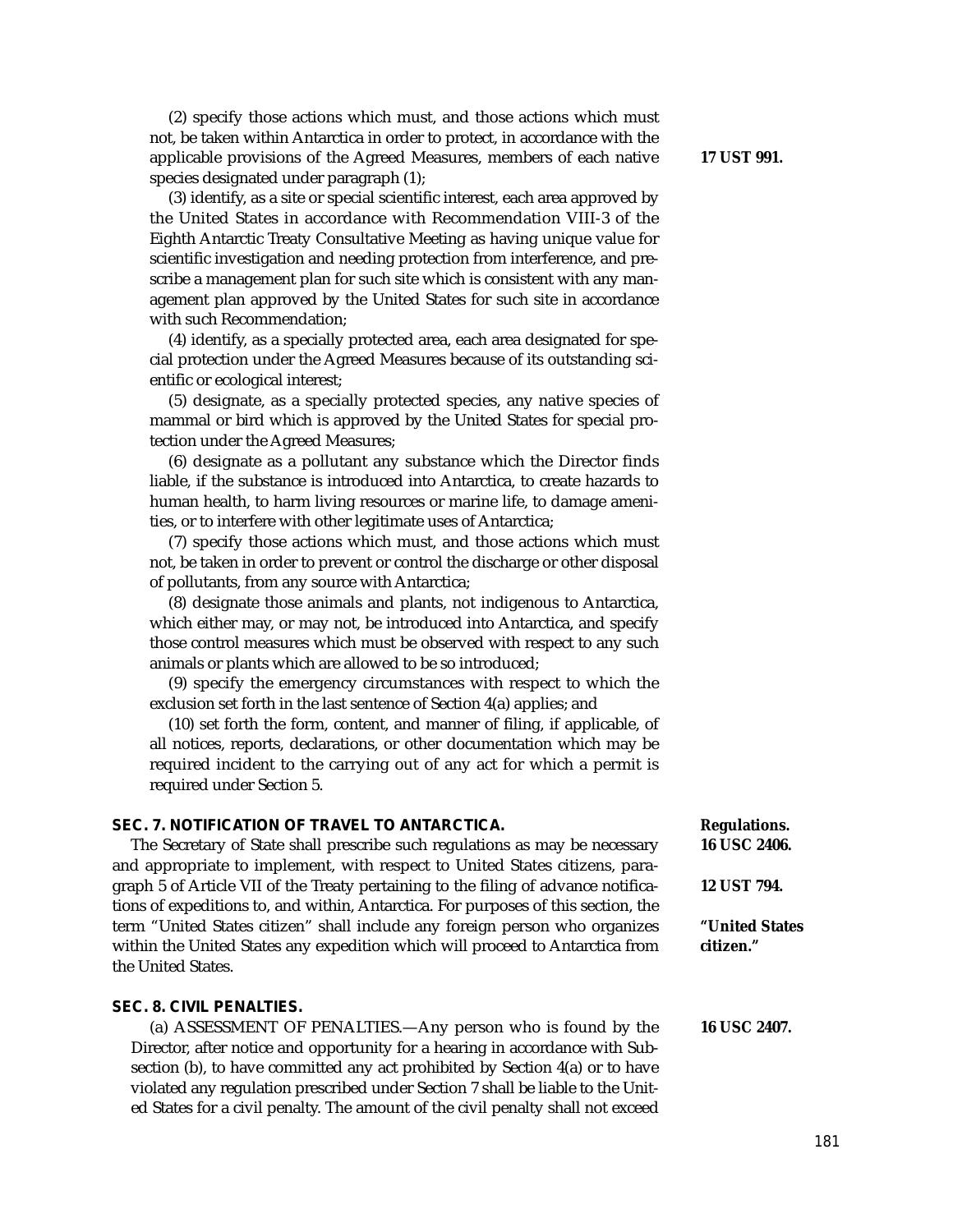\$5,000 for each violation unless the prohibited act was knowingly committed, in which case the amount of the civil penalty shall not exceed \$10,000 for each violation. Each day of a continuing violation shall constitute a separate offense. The amount of any civil penalty shall be assessed by the Director by written notice. Any civil penalty assessed under this subsection may be remitted or mitigated by the Director.

(b) HEARINGS.—Hearings for the assessment of civil penalties under Subsection (a) shall be conducted in accordance with Section 554 of title 5, United States Code. For the purposes of conducting any such hearing, the Director may issue subpoenas for the attendance and testimony of witnesses and the production of relevant papers, books, and documents, and may administer oaths. Witnesses summoned shall be paid the same fees and mileage that are paid to witnesses in the courts of the United States. In case of contumacy or refusal to obey a subpoena served upon any person pursuant to this subsection, the district court of the United States for any district in which such person is found, resides, or transacts business, upon application by the United States and after notice to such person, shall have jurisdiction to issue an order requiring such person to appear and give testimony before the Director, or to appear and produce documents before the Director, or both, and any failure to obey such order of the court may be punished by such court as a contempt thereof.

(c) REVIEW.—Upon failure of any person against whom a civil penalty is assessed under Subsection (a) to pay such penalty, the Director may request the Attorney General to institute a civil action in a district court of the United States for any district in which such person is found, resides, or transacts business to collect the penalty and such court shall have jurisdiction to hear and decide any such action. The court shall hear such action on the record made before the Director and shall sustain the decision of the Director if it is supported by substantial evidence on the record considered as a whole.

(d) PENALTIES UNDER OTHER LAWS.—The assessment of a civil penalty under Subsection (a) for any act shall not be deemed to preclude the assessment of a civil penalty for such act under any other law, including, but not limited to, the Marine Mammal Protection Act of 1972, the Endangered Species Act of 1973, and the Migratory Bird Treaty Act.

**16 USC 1361 note, 1531 note. 16 USC 710. 16 USC 2408.**

**16 USC 1361 note, 1531 note. 16 USC 710. 16 USC 2409.**

**Cooperation.**

## **SEC. 9. CRIMINAL OFFENSES.**

(a) OFFENSES.—A person is guilty of an offense if he willfully commits any act prohibited by section 4(a).

(b) PUNISHMENT.—Any offense described in Subsection (a) is punishable by a fine of \$10,000, or imprisonment for not more than one year, or both.

(c) OFFENSES UNDER OTHER LAWS—A conviction under Subsection (a) for any act shall not be deemed to preclude a conviction for such act under any other law, including, but not limited to, the Marine Mammal Protection Act of 1972, the Endangered Species Act of 1973, and the Migratory Bird Treaty Act.

## **SEC. 10. ENFORCEMENT.**

(a) RESPONSIBILITY.—The provisions of this Act and of any regulation prescribed, or permit issued, under this Act shall be enforced by the Director, the Secretary of the Treasury, the Secretary of Commerce, the Secretary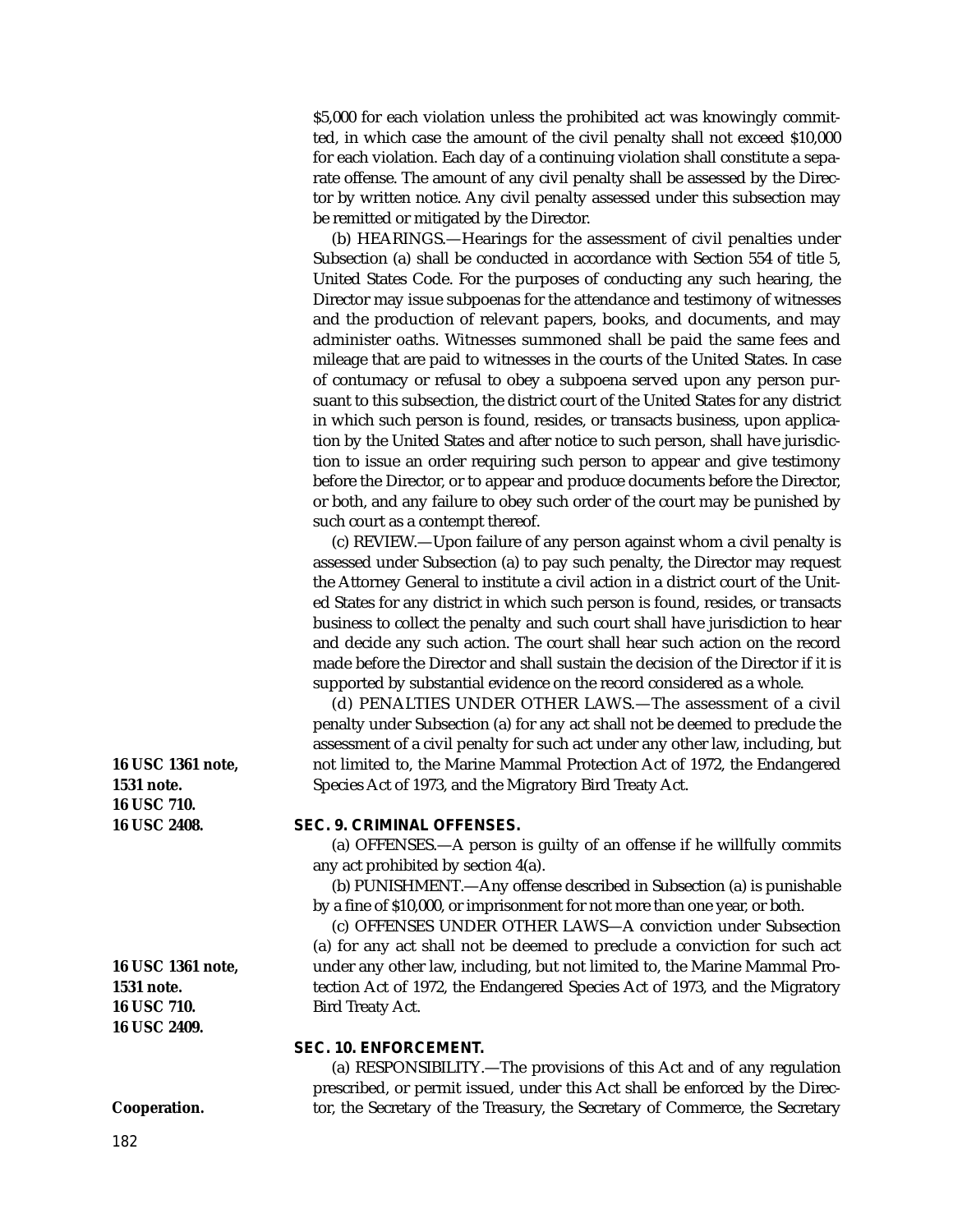of Interior, and the Secretary of the department in which the Coast Guard is operating. The Director and such Secretaries may utilize by agreement, on a reimbursable basis or otherwise, the personnel, services, and facilities of any other Federal agency or any State agency in the performance of such duties.

(b) POWERS OF AUTHORIZED OFFICERS.—Any officer who is authorized (by the Director, the Secretary of the Treasury, the Secretary of Commerce, the Secretary of the Interior, the Secretary of the department in which the Coast Guard is operating, or the head of any Federal or State agency which has entered into an agreement with the Director or any such Secretary under Subsection (a)) to enforce the provisions of this Act and of any regulation or permit issued under this Act may—

(1) secure, execute, and serve any order, warrant, subpoena, or other process, which is issued under the authority of the United States;

(2) search without warrant any person, place, or conveyance where there is reasonable grounds to believe that a person has committed or is attempting to commit an act prohibited by section 4(a);

(3) seize without warrant any evidentiary item where there is reasonable grounds to believe that a person has committed or is attempting to commit any such act;

(4) offer and pay rewards for services or information which may lead to the apprehension of violators of such provisions;

(5) make inquiries, and administer to, or take from, any person an oath, affirmation, or affidavit, concerning any matter which is related to the enforcement of such provisions;

(6) detain for inspection and inspect any package, crate, or other container, including its contents, and all accompanying documents, upon importation into, or exportation from, the United States; and

(7) make an arrest with or without a warrant with respect to any act prohibited by Section 4(a) if such officer has reasonable grounds to believe that the person to be arrested in committing such act in his presence or view, or has committed such act.

(c) SEIZURE.—Any property or item seized pursuant to Subsection (b) shall be held by any person authorized by the Director, the Secretary of the Treasury, the Secretary of Commerce, the Secretary of the Interior, or the Secretary of the department in which the Coast Guard is operating pending the disposition of civil or criminal proceedings, or the institution of an action in rein for forfeiture of such property or item; except that such authorized person may, in lieu of holding such property or item, permit the owner or consignee thereof to post a bond or other satisfactory surety.

(d) FORFEITURE.—(1) Any animal or plant with respect to which an act prohibited by Section 4(a) is committed shall be subject to forfeiture to the United States.

(2) All guns, traps, nets, and other equipment, vessels, vehicles, aircraft, and other means of transportation used in the commission of any act prohibited by Section 4(a) shall be subject to forfeiture to the United States.

(3) Upon the forfeiture to the United States of any property or item described in paragraph (1) or (2), or upon the abandonment or waiver of any claim to any such property or item, it shall be disposed of by the Director, the Secretary of the Treasury, the Secretary of Commerce, the

**Property Disposal, regulation.**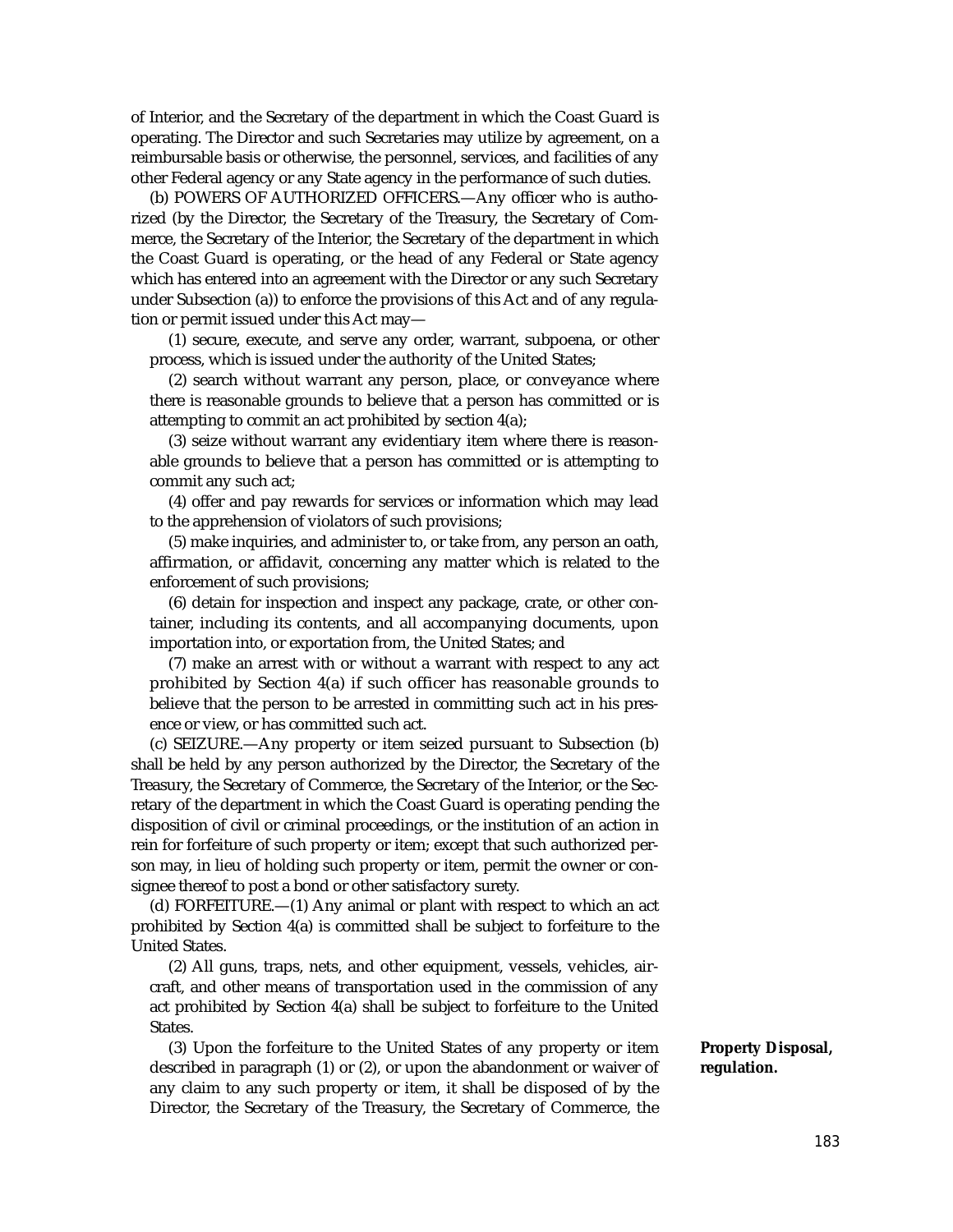Secretary of the Interior, or the Secretary of the department in which the Coast Guard is operating, as the case may be, in such a manner, consistent with the purposes of the Act, as may be prescribed by regulation; except that no native mammal, native bird, or native plant may be disposed of by sale to the public.

(e) APPLICATION OF CUSTOMS LAWS.—All provisions of law relating to the seizure, forfeiture, and condemnation of a vessel for violation of the customs laws, the disposition of such vessel or the proceeds from the sale thereof, and the remission or mitigation of such forfeiture, shall apply to the seizures and forfeitures incurred, or alleged to have been incurred, under the provision of this Act, insofar as such provisions of law are applicable and not inconsistent with the provisions of this Act; except that all powers, rights, and duties conferred or imposed by the customs laws upon any officer or employee of the Customs Service may, for the purposes of this Act, also be exercised or performed by the Director, the Secretary of Commerce, the Secretary of the Interior, or the Secretary of the department in which the Coast Guard is operating, or by such persons as each may designate.

(f) REGULATIONS.—The Director, the Secretary of the Treasury, the Secretary of Commerce, the Secretary of the Interior, and the Secretary of the department in which the Coast Guard is operating may prescribe such regulations as may be appropriate to enforce the provisions of this Act and of any regulation prescribed or permit issued under this Act, and charge reasonable fees for the expenses of the United States incurred in carrying out inspections and in transferring, boarding, handling, or storing native mammals, native birds, native plants, animals and plants not indigenous to Antarctica, and other evidentiary items seized or forfeited under this Act. **Regulations.**

#### **SEC. 11. JURISDICTION OF COURTS. 16 USC 2410.**

The district courts of the United States shall have exclusive jurisdiction over any case or controversy arising under the provisions of this Act or of any regulation prescribed, or permit issued, under this Act.

#### **SEC. 12. FEDERAL AGENCY COOPERATION. 16 USC 2411.**

Each Federal department or agency whose activities affect Antarctica shall utilize, to the maximum extent practicable, its authorities in furtherance of the purposes of this Act, and shall cooperate with the Director in carrying out the purposes of this Act.

#### **SEC. 13. RELATIONSHIP TO EXISTING TREATIES. 16 USC 2412.**

Nothing in this Act shall be construed as contravening or superseding the provisions of any international treaty, convention, or agreement, if such treaty, convention, or agreement is in force with respect to the United States on the date of the enactment of this Act, or of any statute which implements any such treaty, convention, or agreement.

# **SEC. 14.**

(a) The first section of the Fishermen's Protective Act of 1967 (22 U.S.C. 1971) is amended by adding at the end thereof the following new sentence: "Notwithstanding any other law, the documentation or certification of any such vessel shall not be considered to be affected, for the purposes of this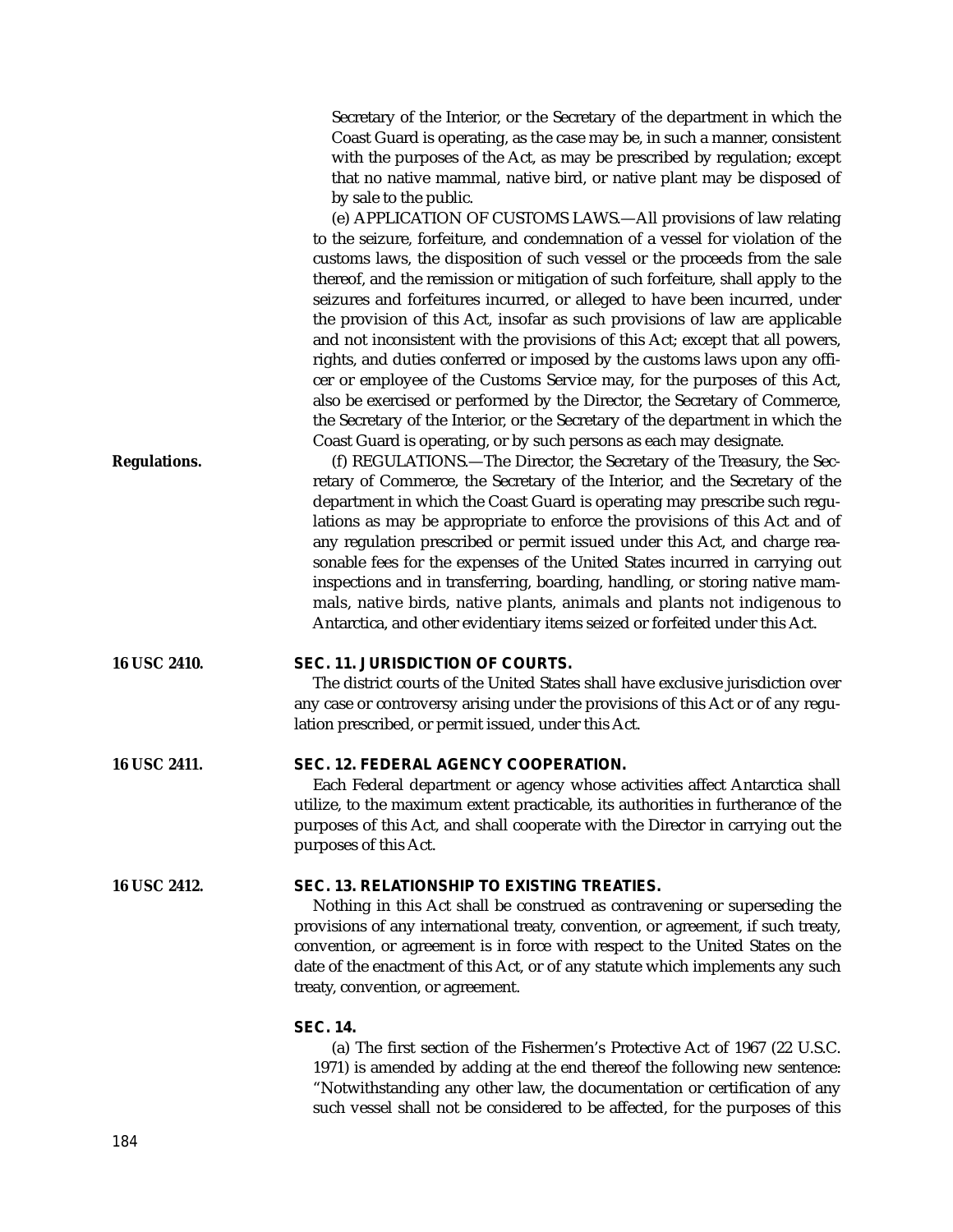Act, in any manner or to any extent if at any time during any voyage for the purpose of fishing beyond the fishery conservation zone (as defined in Section 3(8) of the Fishery Conservation and Management Act of 1976 (16 U.S.C. 1802(8)), the vessel is commanded by other than a citizen of the United States."

(b) The amendment made by Subsection (a) shall take effect January 1, 1978. **Effective date. 22 USC 1971 note.**

Approved October 28, 1978.

LEGISLATIVE HISTORY:

HOUSE REPORTS: No. 95–1031, Parts I and II (Comm. on Merchant Marine and Fisheries, and Comm. on Science and Technology). CONGRESSIONAL RECORD, Vol. 124 (1978): Sept. 25, considered and passed House. Oct. 13, considered and passed Senate, amended. Oct. 14, House concurred in certain Senate Amendment.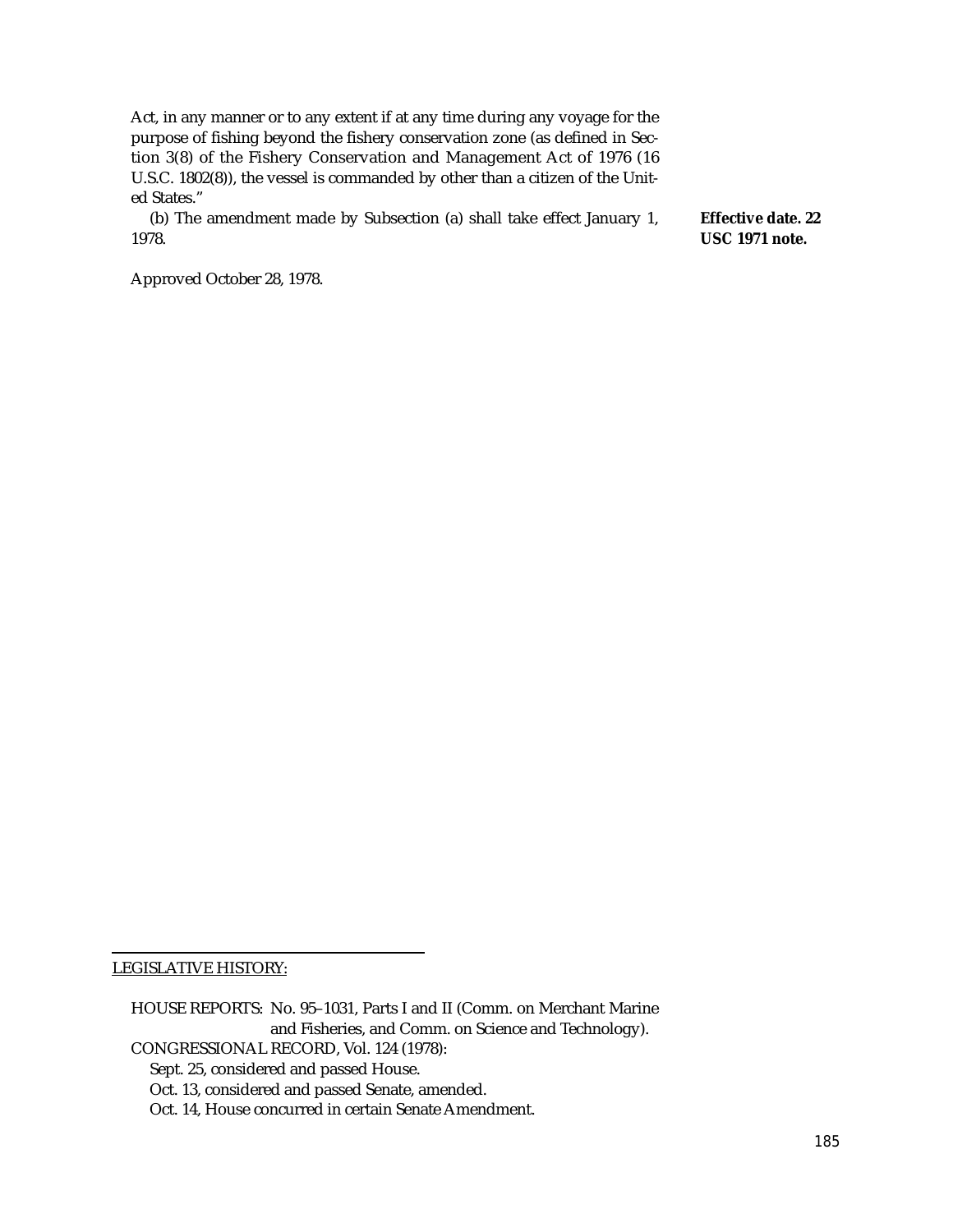# **APPENDIX C: Protocol on Environmental Protection to the Antarctic Treaty**

*Recognizing the need for a comprehensive system to protection the antarctic environment, the parties to the Antarctic Treaty called for a special consultative meeting to discuss and explore proposals for protection of the antarctic environment and its dependent and associated ecosystems. This special consultative meeting was convened and consisted of several sessions held over a year. At the conclusion of the final session, in Madrid, Spain, in October 1991, the Protocol on Environmental Protection to the Antarctic Treaty, including Annexes I–IV, was adopted. Annex V was adopted by the XVIth Treaty meeting, also held in October 1991. In the Protocol, the parties committed themselves to the comprehensive protection of Antarctica's environment and dependent and associated ecosystems, and they designated Antarctica as a natural reserve devoted to peace and science.*

*To the greatest extent possible, the National Science Foundation has adopted procedures consistent with the Protocol. The United States in October 1995 had not yet passed legislation adopting and thereby ratifying the Protocol.*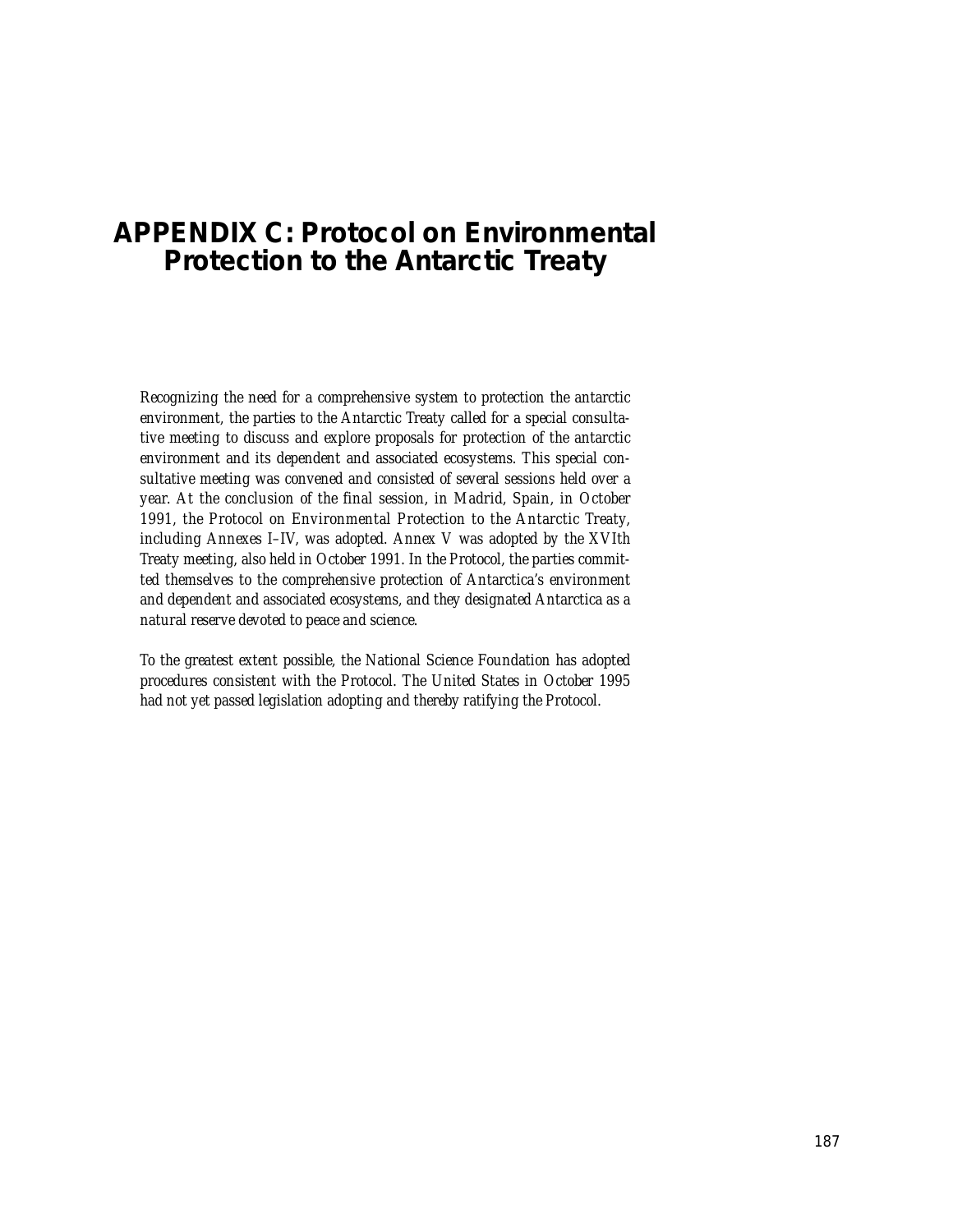# **Contents**

#### Preamble

# Articles

- 1 Definitions
- 2 Objective and designation
- 3 Environmental principles
- 4 Relationship with the other components of the Antarctic Treaty System
- 5 Consistency with the other components of the Antarctic Treaty System
- 6 Cooperation
- 7 Prohibition of mineral-resource activities
- 8 Environmental impact assessment
- 9 Annexes
- 10 Antarctic Treaty Consultative Meetings
- 11 Committee for Environmental Protection
- 12 Functions of the Committee
- 13 Compliance with this Protocol
- 14 Inspection
- 15 Emergency response action
- 16 Liability
- 17 Annual report by parties
- 18 Dispute settlement
- 19 Choice of dispute settlement procedure
- 20 Dispute settlement procedure
- 21 Signature
- 22 Ratification, acceptance approval, or accession
- 23 Entry into force
- 27 Reservations
- 25 Modification or amendment
- 26 Notifications by the Depositary
- 27 Authentic texts and registration with the United **Nations**

Schedule to the Protocol: Arbitration

#### Annexes

- I Environmental Impact Assessment
- II Conservation of Antarctic Fauna and Flora
- III Waste Disposal and Waste Management
- IV Prevention of Marine Pollution
- V Area Protection and Management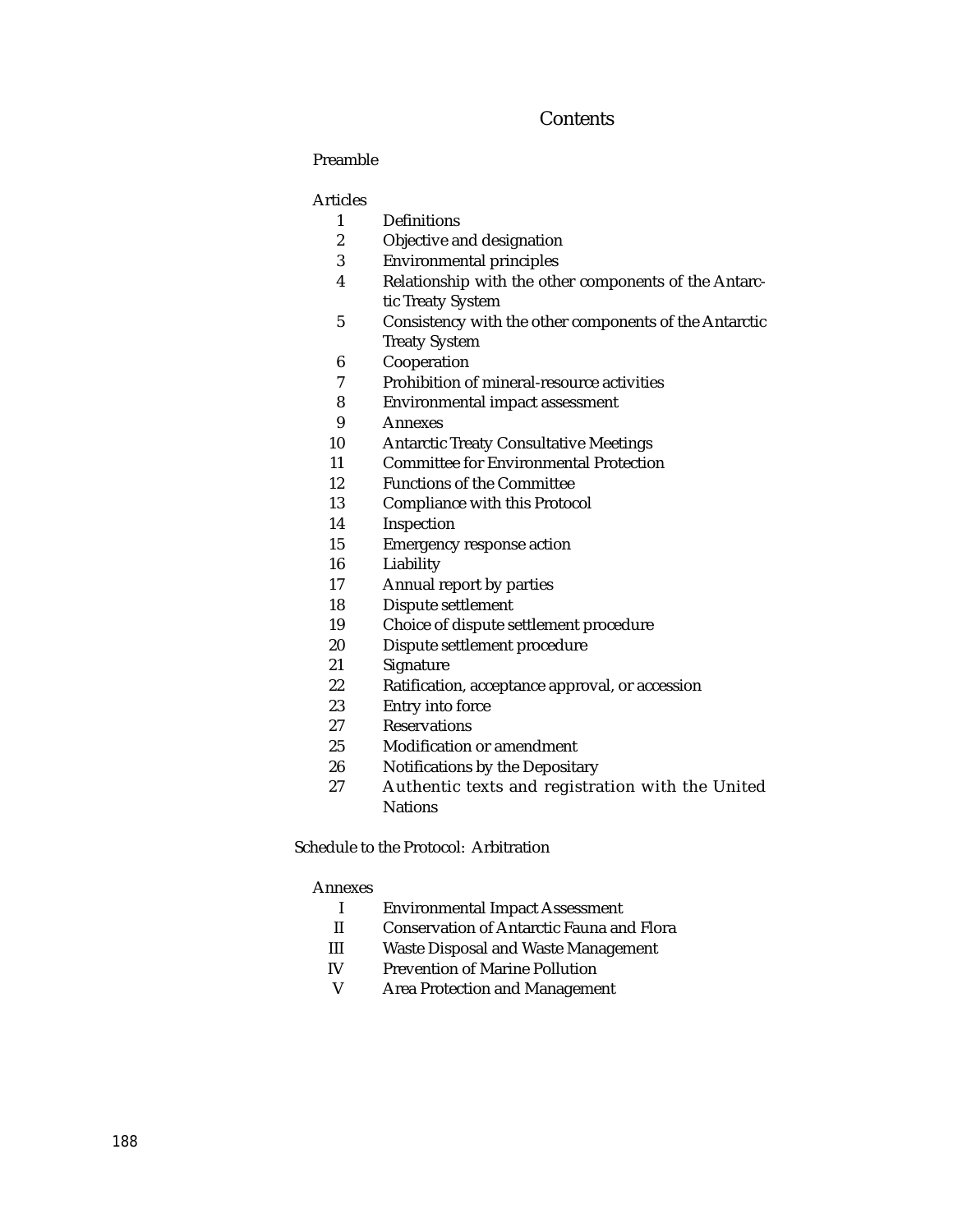#### **Preamble**

The States parties to this Protocol to the Antarctic Treaty, hereinafter referred to as the parties,

*Convinced* of the need to enhance the protection of the antarctic environment and dependent and associated ecosystems;

*Convinced* of the need to strengthen the Antarctic Treaty system so as to ensure that Antarctica shall continue forever to be used exclusively for peaceful purposes and shall not become the scene or object of international discord;

*Bearing* in mind the special legal and political status of Antarctica and the special responsibility of the Antarctic Treaty Consultative Parties to ensure that all activities in Antarctica are consistent with the purposes and principles of the Antarctic Treaty;

*Recalling* the designation of Antarctica as a Special Conservation Area and other measures adopted under the Antarctic Treaty system to protect the antarctic environment and dependent and associated ecosystems;

*Acknowledging* further the unique opportunities Antarctica offers for scientific monitoring of and research on processes of global as well as regional importance;

*Reaffirming* the conservation principles of the Convention on the Conservation of Antarctic Marine Living Resources;

*Convinced* that the development of a comprehensive regime for the protection of the antarctic environment and dependent and associated ecosystems is in the interest of mankind as a whole;

*Desiring* to supplement the Antarctic Treaty to this end; Have agreed as follows:

### **Article 1**

## **Definitions**

For the purposes of this Protocol:

(a) "The Antarctic Treaty" means the Antarctic Treaty done at Washington on 1 December 1959;

(b) "Antarctic Treaty area" means the area to which the provisions of the Antarctic Treaty apply in accordance with Article VI of that Treaty;

(c) "Antarctic Treaty Consultative Meetings" means the meetings referred to in Article IX of the Antarctic Treaty;

(d) "Antarctic Treaty Consultative Parties" means the Contracting Parties to the Antarctic Treaty entitled to appoint representatives to participate in the meetings referred to in Article IX of that Treaty;

(e) "Antarctic Treaty system" means the Antarctic Treaty, the measures in effect under that Treaty, its associated separate international instruments in force and the measures in effect under those instruments;

(f) "Arbitral Tribunal" means the Arbitral Tribunal established in accordance with the Schedule to this Protocol, which forms an integral part thereof;

(g) "Committee" means the Committee for Environmental Protection established in accordance with Article 11.

## **Article 2**

## **Objective and designation**

The parties commit themselves to the comprehensive protection of the antarctic environment and dependent and associated ecosystems and hereby designate Antarctica as a natural reserve, devoted to peace and science.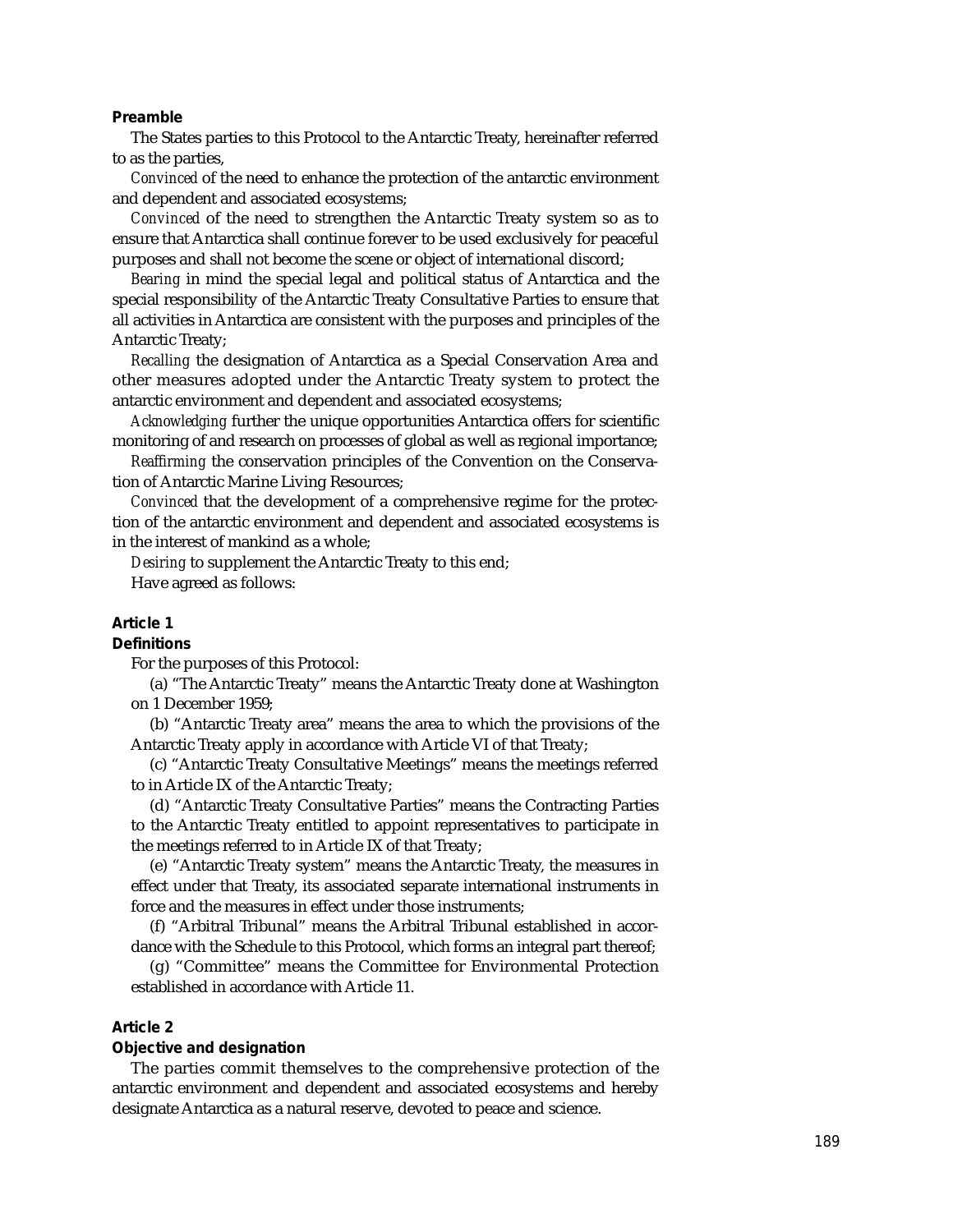**Environmental principles**

1. The protection of the antarctic environment and dependent and associated ecosystems and the intrinsic value of Antarctica, including its wilderness and aesthetic values and its value as an area for the conduct of scientific research, in particular research essential to understanding the global environment, shall be fundamental considerations in the planning and conduct of all activities in the Antarctic Treaty area.

2. To this end:

(a) activities in the Antarctic Treaty area shall be planned and conducted so as to limit adverse impacts on the antarctic environment and dependent and associated ecosystems;

(b) activities in the Antarctic Treaty area shall be planned and conducted so as to avoid:

(i) adverse effects on climate or weather patterns;

(ii) significant adverse effects on air or water quality;

(iii) significant changes in the atmospheric, terrestrial (including aquatic), glacial, or marine environments;

(iv) detrimental changes in the distribution, abundance, or productivity of species or populations of species of fauna and flora;

(v) further jeopardy to endangered or threatened species or populations of such species; or

(vi) degradation of, or substantial risk to, areas of biological, scientific, historic, aesthetic, or wilderness significance;

(c) activities in the Antarctic Treaty area shall be planned and conducted on the basis of information sufficient to allow prior assessments of, and informed judgments about, their possible impacts on the antarctic environment and dependent and associated ecosystems and on the value of Antarctica for the conduct of scientific research; such judgments shall take full account of:

(i) the scope of the activity, including its area, duration, and intensity;

(ii) the cumulative impacts of the activity, both by itself and in combination with other activities in the Antarctic Treaty area;

(iii) whether the activity will detrimentally affect any other activity in the Antarctic Treaty area;

(iv) whether technology and procedures are available to provide for environmentally safe operations;

(v) whether there exists the capacity to monitor key environmental parameters and ecosystem components so as to identify and provide early warning of any adverse effects of the activity and to provide for such modification of operating procedures as may be necessary in the light of the results of monitoring or increased knowledge of the antarctic environment and dependent and associated ecosystems; and

(vi) whether there exists the capacity to respond promptly and effectively to accidents, particularly those with potential environmental effects;

(d) regular and effective monitoring shall take place to allow assessment of the impacts of ongoing activities, including the verification of predicted impacts;

(e) regular and effective monitoring shall take place to facilitate early detection of the possible unforeseen effects of activities carried on both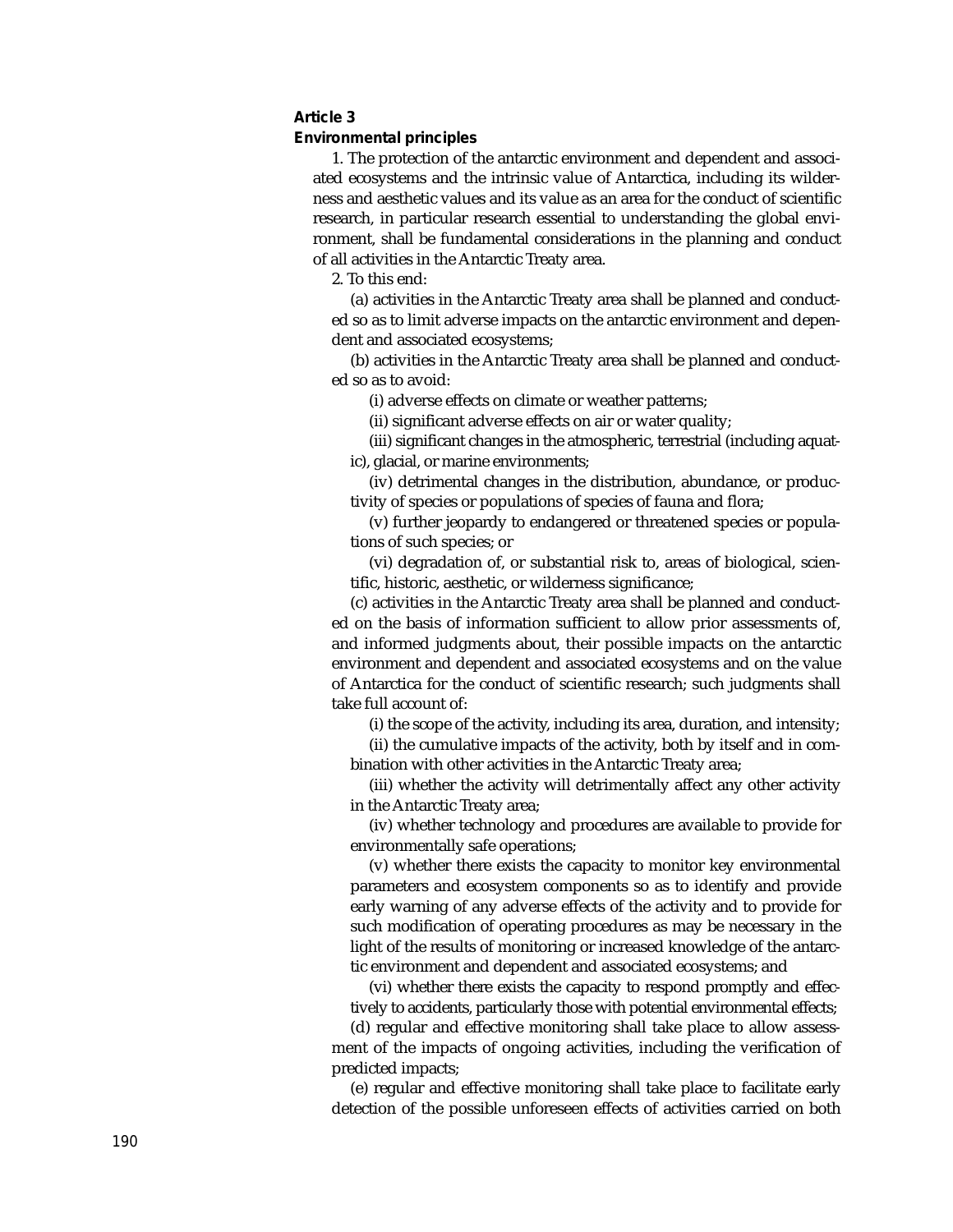within and outside the Antarctic Treaty area on the antarctic environment and dependent and associated ecosystems.

3. Activities shall be planned and conducted in the Antarctic Treaty area so as to accord priority to scientific research and to preserve the value of Antarctica as an area for the conduct of such research, including research essential to understanding the global environment.

4. Activities undertaken in the Antarctic Treaty area pursuant to scientific research programs, tourism, and all other governmental and nongovernmental activities in the Antarctic Treaty area for which advance notice is required in accordance with Article VII (5) of the Antarctic Treaty, including associated logistic support activities, shall:

(a) take place in a manner consistent with the principles in this Article; and

(b) be modified, suspended, or canceled if they result in or threaten to result in impacts upon the antarctic environment or dependent or associated ecosystems inconsistent with those principles.

# **Article 4**

#### **Relationship with the other components of the Antarctic Treaty System**

1. This Protocol shall supplement the Antarctic Treaty and shall neither modify nor amend that Treaty.

2. Nothing in this Protocol shall derogate from the rights and obligations of the parties to this Protocol under the other international instruments in force within the Antarctic Treaty system.

#### **Article 5**

## **Consistency with the other components of the Antarctic Treaty System**

The parties shall consult and cooperate with the Contracting parties to the other international instruments in force within the Antarctic Treaty system and their respective institutions with a view to ensuring the achievement of the objectives and principles of this Protocol and avoiding any interference with the achievement of the objectives and principles of those instruments or any inconsistency between the implementation of those instruments and of this Protocol.

#### **Article 6**

#### **Cooperation**

1. The parties shall cooperate in the planning and conduct of activities in the Antarctic Treaty area. To this end, each party shall endeavor to:

(a) promote cooperative programs of scientific, technical and educational value, concerning the protection of the antarctic environment and dependent and associated ecosystems;

(b) provide appropriate assistance to other parties in the preparation of environmental impact assessments;

(c) provide to other parties upon request information relevant to any potential environmental risk and assistance to minimize the effects of accidents which may damage the antarctic environment or dependent and associated ecosystems;

(d) consult with other parties with regard to the choice of sites for prospective stations and other facilities so as to avoid the cumulative impacts caused by their excessive concentration in any location;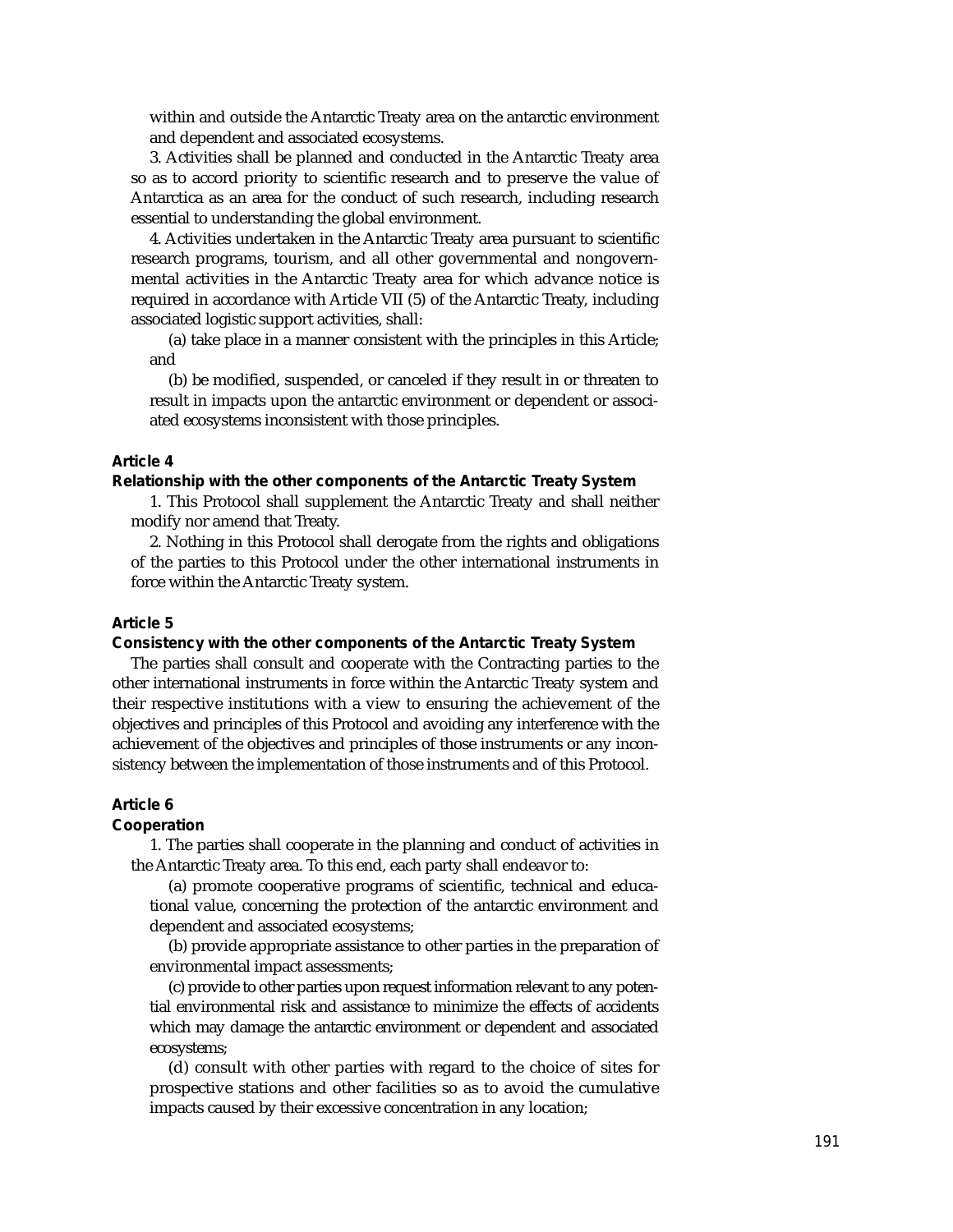(e) where appropriate, undertake joint expeditions and share the use of stations and other facilities; and

(f) carry out such steps as may be agreed upon at Antarctic Treaty Consultative Meetings.

2. Each party undertakes, to the extent possible, to share information that may be helpful to other parties in planning and conducting their activities in the Antarctic Treaty area, with a view to the protection of the antarctic environment and dependent and associated ecosystems.

3. The parties shall cooperate with those parties which may exercise jurisdiction in areas adjacent to the Antarctic Treaty area with a view to ensuring that activities in the Antarctic Treaty area do not have adverse environmental impacts on those areas.

#### **Article 7**

#### **Prohibition of mineral-resource activities**

Any activity relating to mineral resources, other than scientific research, shall be prohibited.

#### **Article 8**

#### **Environmental impact assessment**

1. Proposed activities referred to in Paragraph 2 below shall be subject to the procedures set out in Annex I for prior assessment of the impacts of those activities on the antarctic environment or on dependent or associated ecosystems according to whether those activities are identified as having:

- (a) less than a minor or transitory impact;
- (b) a minor or transitory impact; or
- (c) more than a minor or transitory impact.

2. Each party shall ensure that the assessment procedures set out in Annex I are applied in the planning processes leading to decisions about any activities undertaken in the Antarctic Treaty area pursuant to scientific research programs, tourism, and all other governmental and nongovernmental activities in the Antarctic Treaty area for which advance notice is required under Article VII (5) of the Antarctic Treaty, including associated logistic support activities.

3. The assessment procedures set out in Annex I shall apply to any change in an activity whether the change arises from an increase or decrease in the intensity of an existing activity, from the addition of an activity, the decommissioning of a facility, or otherwise.

4. Where activities are planned jointly by more than one party, the parties involved shall nominate one of their number to coordinate the implementation of the environmental impact assessment procedures set out in Annex I.

#### **Article 9**

#### **Annexes**

1. The Annexes to this protocol shall form an integral part thereof.

2. Annexes, additional to Annexes I-IV, may be adopted and become effective in accordance with Article IX of the Antarctic Treaty.

3. Amendments and modifications to Annexes may be adopted and become effective in accordance with Article IX of the Antarctic Treaty, pro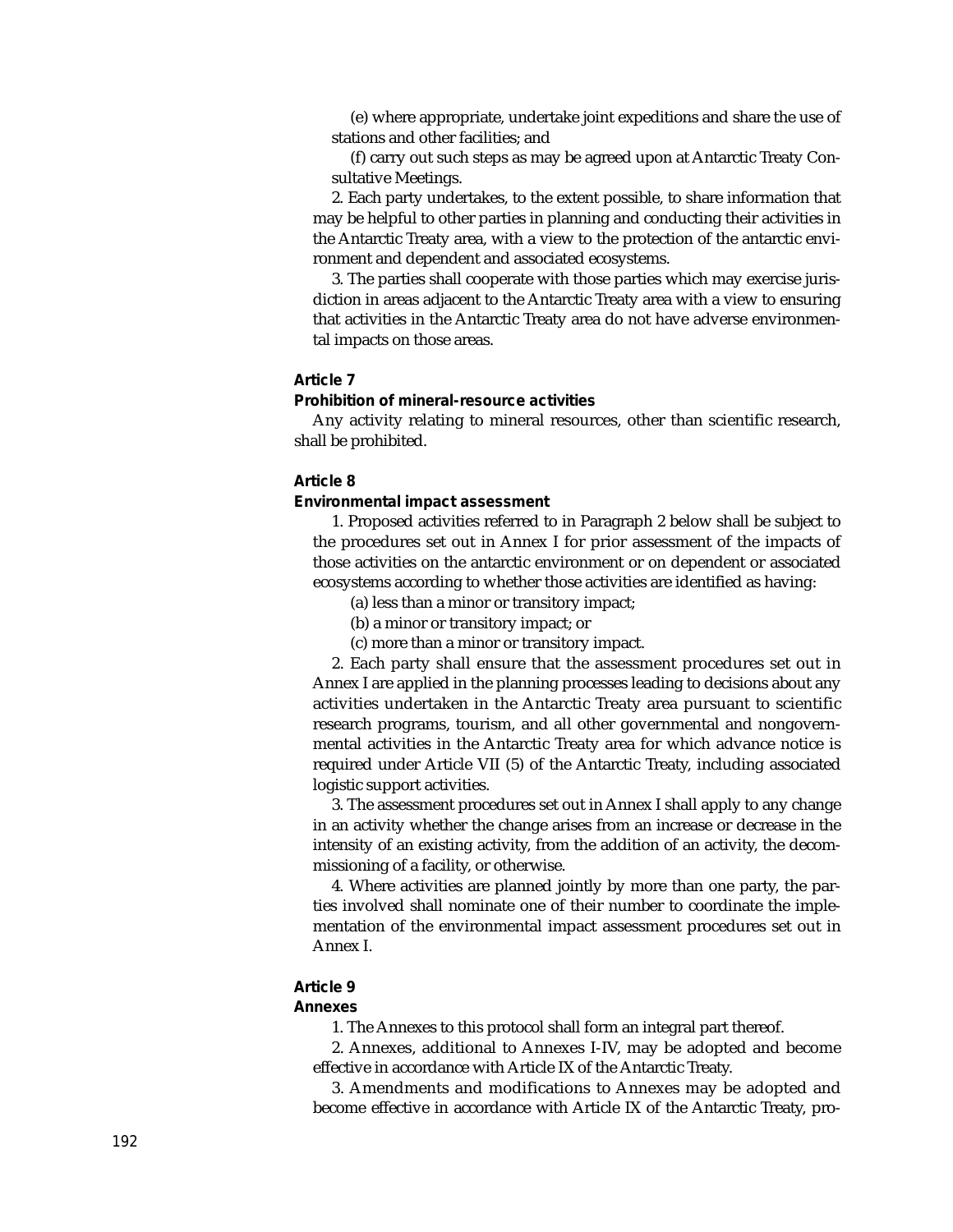vided that any Annex may itself make provision for amendments and modifications to become effective on an accelerated basis.

4. Annexes and any amendments and modifications thereto which have become effective in accordance with Paragraphs 2 and 3 above shall, unless an Annex itself provides otherwise in respect of the entry into effect of any amendment of modification thereto, become effective for a Contracting Party to the Antarctic Treaty which is not an Antarctic Treaty Consultative Party, or which was not an Antarctic Treaty Consultative Party at the time of the adoption, when notice of approval of that Contracting Party has been received by the Depositary.

5. Annexes shall, except to the extent that an Annex provides otherwise, be subject to the procedures for dispute settlement set out in Articles 18 to 20.

#### **Article 10**

#### **Antarctic Treaty Consultative Meetings**

1. Antarctic Treaty Consultative Meetings shall, drawing upon the best scientific and technical advice available:

(a) define, in accordance with the provisions of this Protocol, the general policy for the comprehensive protection of the antarctic environment and dependent and associated ecosystems; and

(b) adopt measures under Article IX of the Antarctic Treaty for the implementation of this Protocol.

2. Antarctic Treaty Consultative Meetings shall review the work of the Committee and shall draw fully upon its advice and recommendations in carrying out the tasks referred to in Paragraph 1 above, as well as upon the advice of the Scientific Committee on Antarctic Research.

# **Article 11**

#### **Committee for Environmental Protection**

1. There is hereby established the Committee for Environmental Protection.

2. Each party shall be entitled to be a member of the Committee and to appoint a representative who may be accompanied by experts and advisers.

3. Observer status in the Committee shall be open to any Contracting Party to the Antarctic Treaty which is not a party to this Protocol.

4. The Committee shall invite the President of the Scientific Committee on Antarctic Research and the Chairperson of the Scientific Committee for the Conservation of Antarctic Marine Living Resources to participate as observers at its sessions. The Committee may also, with the approval of the Antarctic Treaty Consultative Meeting, invite such other relevant scientific, environmental and technical organizations which can contribute to its work to participate as observers at its sessions.

5. The Committee shall present a report on each of its sessions to the Antarctic Treaty Consultative Meeting. The report shall cover all matters considered at the session and shall reflect the views expressed. The report shall be circulated to the parties and to observers attending the session, and shall thereupon be made publicly available.

6. The Committee shall adopt its rules of procedure which shall be subject to approval by the Antarctic Treaty Consultative Meeting.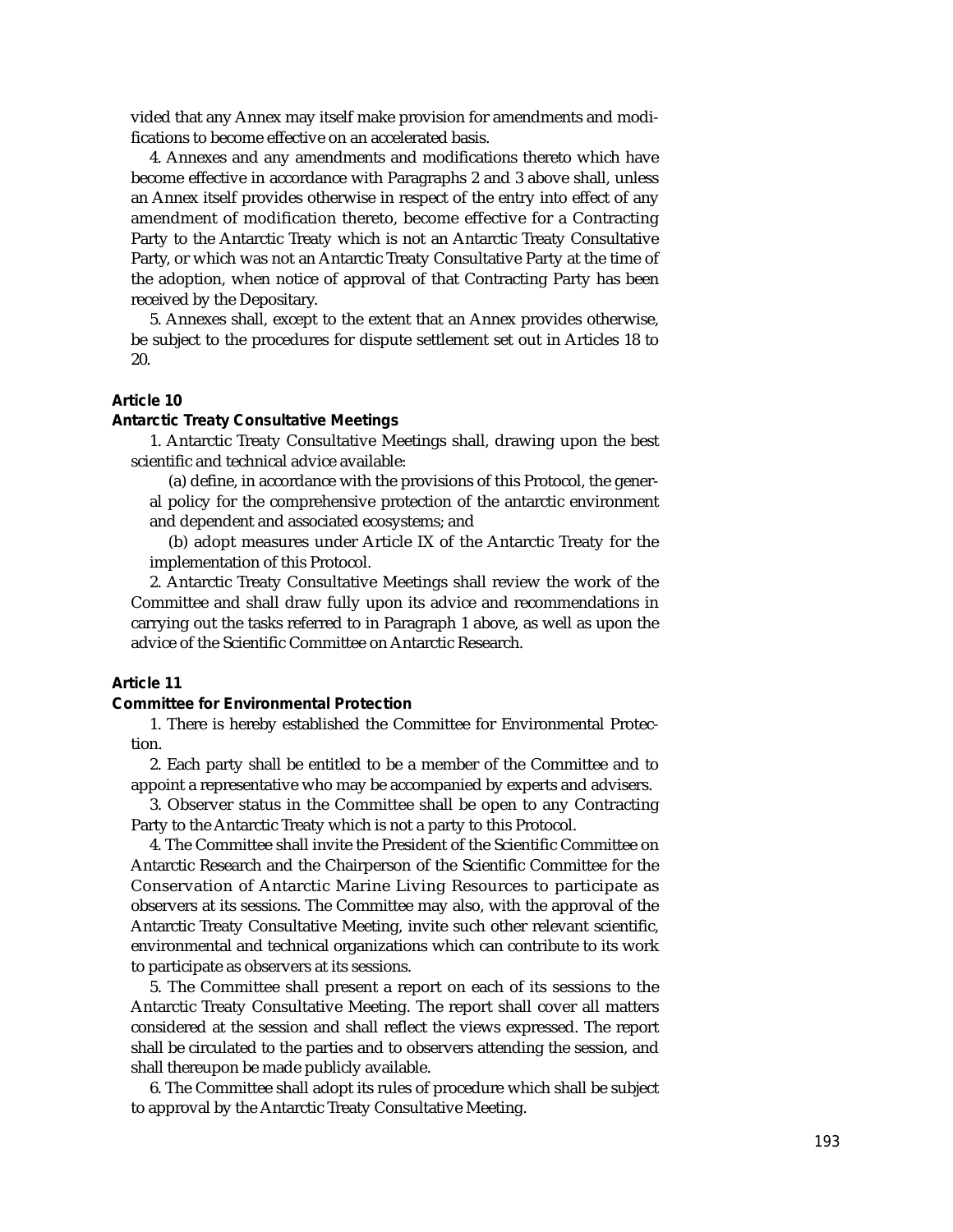#### **Functions of the Committee**

1. The functions of the Committee shall be to provide advice and formulate recommendations to the parties in connection with the implementation of this Protocol, including the operation of its Annexes, for consideration at Antarctic Treaty Consultative Meetings, and to perform such other functions as may be referred to it by the Antarctic Treaty Consultative Meetings. In particular, it shall provide advice on:

(a) the effectiveness of measures taken pursuant to this Protocol;

(b) the need to update, strengthen, or otherwise improve such measures;

(c) the need for additional measures, including the need for additional Annexes, where appropriate;

(d) the application and implementation of the environmental impact assessment procedures set out in Article 8 and Annex I;

(e) means of minimizing or mitigating environmental impacts of activities in the Antarctic Treaty area;

(f) procedures for situations requiring urgent action, including response action in environmental emergencies;

(g) the operation and further elaboration of the Antarctic Protected Area system;

(h) inspection procedures, including formats for inspection reports and checklists for the conduct of inspections;

(i) the collection, archiving, exchange, and evaluation of information related to environmental protection;

(j) the state of the antarctic environment; and

(k) the need for scientific research, including environmental monitoring, related to the implementation of this Protocol.

2. In carrying out its functions, the Committee shall, as appropriate, consult with the Scientific Committee on Antarctic Research, the Scientific Committee for the Conservation of Antarctic Marine Living Resources and other relevant scientific, environmental and technical organizations.

#### **Article 13**

#### **Compliance with this Protocol**

1. Each party shall take appropriate measures within its competence, including the adoption of laws and regulations, administrative actions and enforcement measures, to ensure compliance with this Protocol.

2. Each party shall exert appropriate efforts, consistent with the Charter of the United Nations, to the end that no one engages in any activity contrary to this Protocol.

3. Each party shall notify all other parties of the measures it takes pursuant to Paragraphs 1 and 2 above.

4. Each party shall draw the attention of all other parties to any activity which in its opinion affects the implementation of the objectives and principles of this Protocol.

5. The Antarctic Treaty Consultative Meetings shall draw the attention of any State which is not a party to this Protocol to any activity undertaken by that State, its agencies, instrumentalities, natural or juridical persons, ships, aircraft, or other means of transport which affects the implementation of the objectives and principles of this Protocol.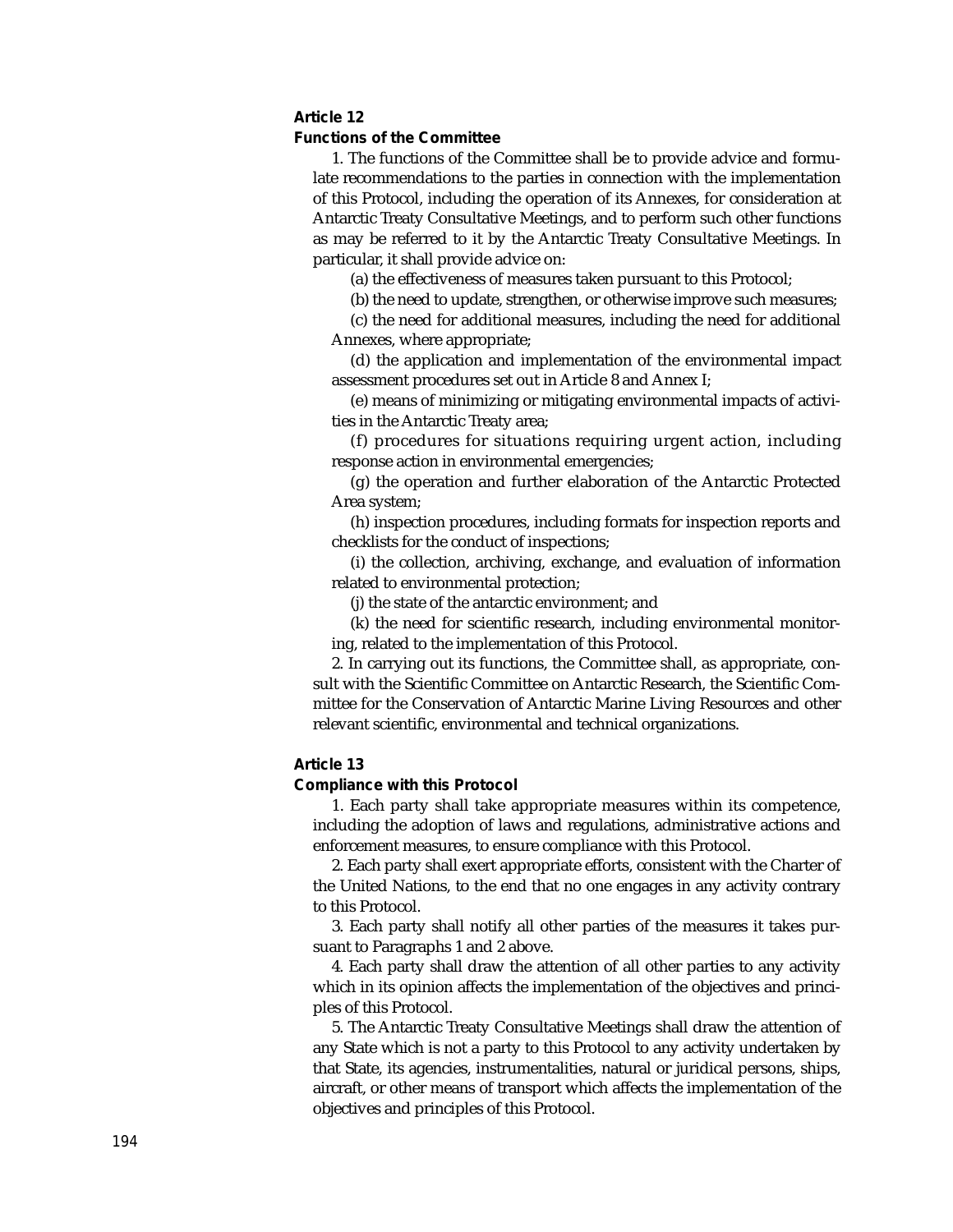#### **Article 14 Inspection**

1. In order to promote the protection of the antarctic environment and dependent and associated ecosystems, and to ensure compliance with this Protocol, the Antarctic Treaty Consultative Parties shall arrange, individually or collectively, for inspections by observers to be made in accordance with Article VII of the Antarctic Treaty.

2. Observers are:

(a) observers designated by any Antarctic Treaty Consultative Party who shall be nationals of that party; and

(b) any observers designated at Antarctic Treaty Consultative Meetings to carry out inspections under procedures to be established by an Antarctic Treaty Consultative Meeting.

3. parties shall cooperate fully with observers undertaking inspections, and shall ensure that during inspections, observers are given access to all parts of stations, installations, equipment, ships, and aircraft open to inspection under Article VII (3) of the Antarctic Treaty, as well as to all records maintained thereon which are called for pursuant to this Protocol.

4. Reports of inspections shall be sent to the parties whose stations, installations, equipment, ships, or aircraft are covered by the reports. After those parties have been given the opportunity to comment, the reports and any comments thereon shall be circulated to all the parties and to the Committee, considered at the next Antarctic Treaty Consultative Meeting, and thereafter made publicly available.

# **Article 15**

#### **Emergency response action**

1. In order to respond to environmental emergencies in the Antarctic Treaty area, each party agrees to:

(a) provide for prompt and effective response action to such emergencies which might arise in the performance of scientific research programs, tourism, and all other governmental and nongovernmental activities in the Antarctic Treaty area for which advance notice is required under Article VII (5) of the Antarctic Treaty, including associated logistic support activities; and

(b) establish contingency plans for response to incidents with potential adverse effects on the antarctic environment or dependent and associated ecosystems.

2. To this end, the parties shall:

(a) cooperate in the formulation and implementation of such contingency plans; and

(b) establish procedures for immediate notification of, and cooperative response to, environmental emergencies.

3. In the implementation of this Article, the parties shall draw upon the advice of the appropriate international organizations.

## **Article 16**

# **Liability**

Consistent with the objectives of this Protocol for the comprehensive protection of the antarctic environment and dependent and associated ecosys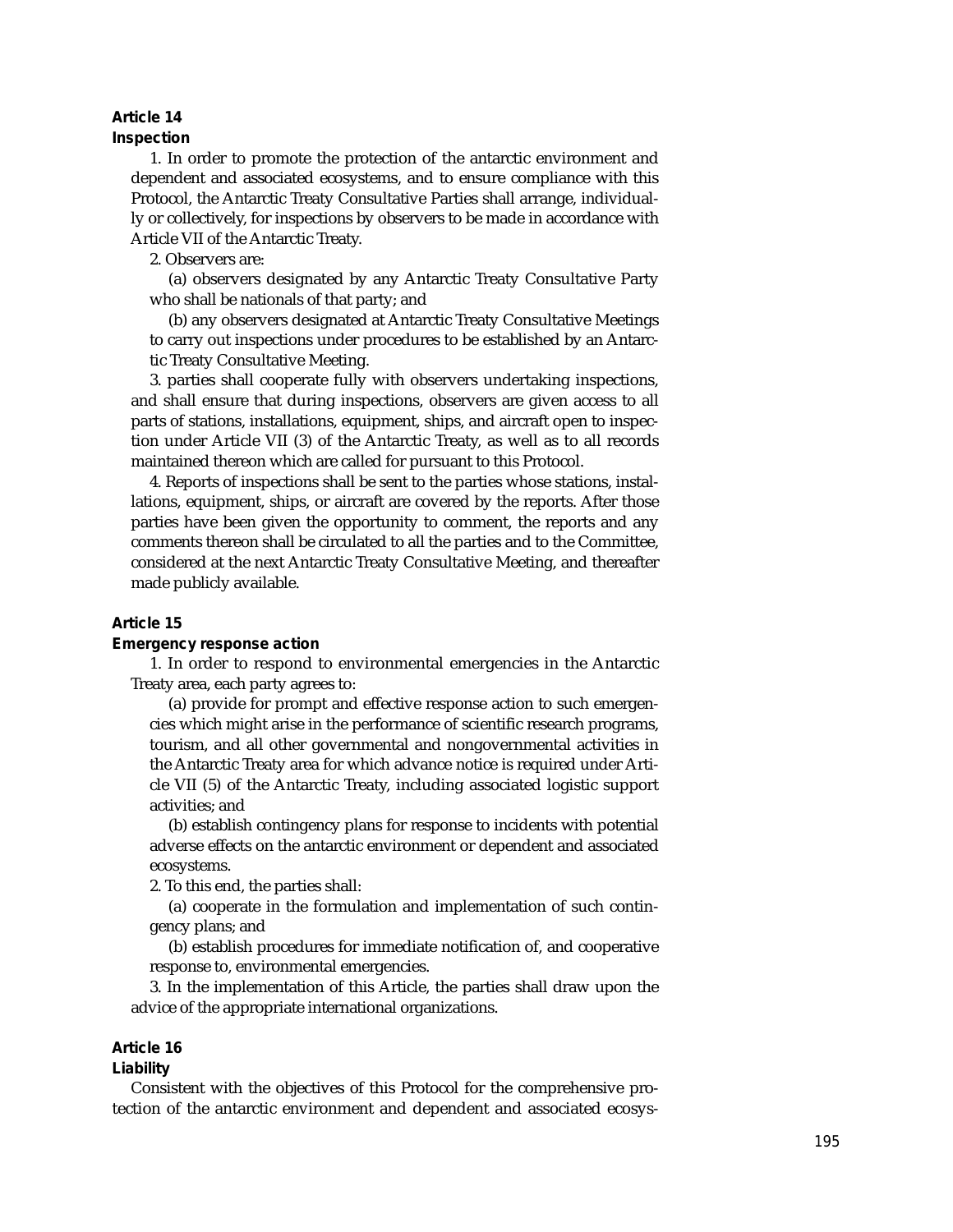tems, the parties undertake to elaborate rules and procedures relating to liability for damage arising from activities taking place in the Antarctic Treaty area and covered by this Protocol. Those rules and procedures shall be included in one or more Annexes to be adopted in accordance with Article 9 (2).

# **Article 17 Annual report by parties**

1. Each party shall report annually on the steps taken to implement this Protocol. Such reports shall include notifications made in accordance with Article 13 (3), contingency plans established in accordance with Article 15 and any other notifications and information called for pursuant to this Protocol for which there is no other provision concerning the circulation and exchange of information.

2. Reports made in accordance with Paragraph 1 above shall be circulated to all parties and to the Committee, considered at the next Antarctic Treaty Consultative Meeting, and made publicly available.

# **Article 18**

# **Dispute settlement**

If a dispute arises concerning the interpretation or application of this Protocol, the parties to the dispute shall, at the request of any one of them, consult among themselves as soon as possible with a view to having the dispute resolved by negotiation, inquiry, mediation, conciliation, arbitration, judicial settlement, or other peaceful means to which the parties to the dispute agree.

# **Article 19**

## **Choice of dispute settlement procedure**

1. Each party, when signing, ratifying, accepting, approving, or acceding to this Protocol, or at any time thereafter, may choose, by written declaration, one or both of the following means for the settlement of disputes concerning the interpretation of application of Articles 7, 8 and 15 and, except to the extent that an Annex provides otherwise, the provisions of any Annex and, insofar as it relates to these Articles and provisions, Article 13:

(a) the International Court of Justice;

(b) the Arbitral Tribunal.

2. A declaration made under Paragraph 1 above shall not affect the operation of Article 18 and Article 20 (2).

3. A party which has not made a declaration under Paragraph 1 above or in respect of which a declaration is no longer in force shall be deemed to have accepted the competence of the Arbitral Tribunal.

4. If the parties to a dispute have accepted the same means for the settlement of a dispute, the dispute may be submitted only to that procedure, unless the parties otherwise agree.

5. If the parties to a dispute have not accepted the same means for the settlement of a dispute, or if they have both accepted both means, the dispute may be submitted only to the Arbitral Tribunal, unless the parties otherwise agree.

6. A declaration made under Paragraph 1 above shall remain in force until it expires in accordance with its terms or until 3 months after written notice of revocation has been deposited with the Depositary.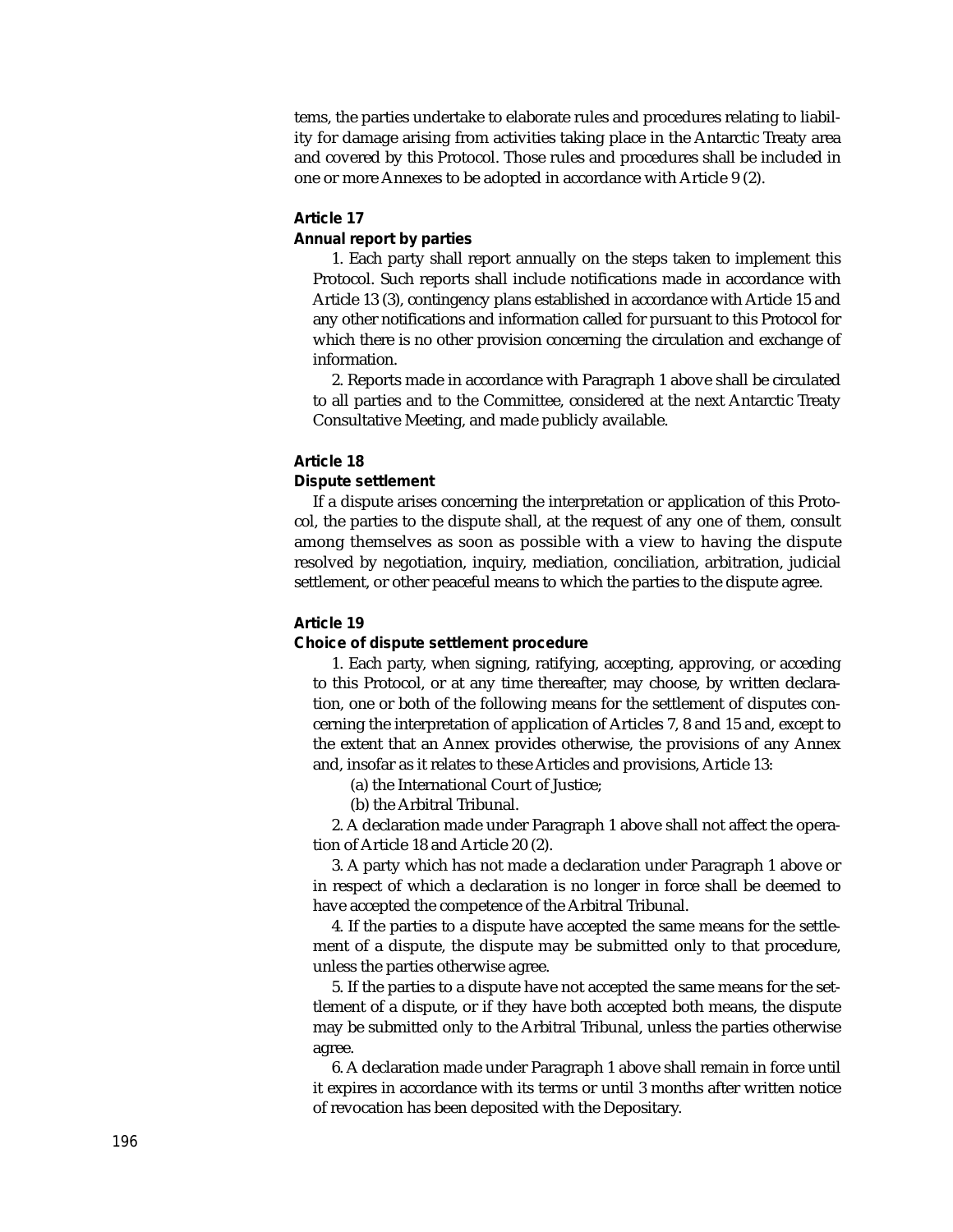7. A new declaration, a notice of revocation, or the expiry of a declaration shall not in any way affect proceedings pending before the International Court of Justice or the Arbitral Tribunal, unless the parties to the dispute otherwise agree.

8. Declarations and notices referred to in this Article shall be deposited with the Depositary who shall transmit copies thereof to all parties.

# **Article 20**

#### **Dispute settlement procedure**

1. If the parties to a dispute concerning the interpretation or application of Articles 7, 8, or 15 or, except to the extent that an Annex provides otherwise, the provisions of any Annex or, insofar as it relates to these Articles and provisions, Article 13, have not agreed on a means for resolving it within 12 months of the request for consultation pursuant to Article 18, the dispute shall be referred, at the request of any party to the dispute, for settlement in accordance with the procedure determined by Article 19 (4) and (5).

2. The Arbitral Tribunal shall not be competent to decide or rule upon any matter within the scope of Article IV of the Antarctic Treaty. In addition, nothing in this Protocol shall be interpreted as conferring competence or jurisdiction on the International Court of Justice or any other tribunal established for the purpose of settling disputes between parties to decide or otherwise rule upon any matter within the scope of Article IV of the Antarctic Treaty.

#### **Article 21**

#### **Signature**

This Protocol shall be open for signature at Madrid on 4 October 1991 and thereafter at Washington until 3 October 1992 by any State which is a Contracting party to the Antarctic Treaty.

## **Article 22**

# **Ratification, acceptance approval, or accession**

1. This Protocol is subject to ratification, acceptance, or approval by signatory States.

2. After 3 October 1992 this Protocol shall be open for accession by any State which is a Contracting party to the Antarctic Treaty.

3. Instruments of ratification, acceptance, approval, or accession shall be deposited with the Government of the United States of America, hereby designated as the Depositary.

4. After the date on which this Protocol has entered into force, the Antarctic Treaty Consultative Parties shall not act upon a notification regarding the entitlement of a Contracting Party to the Antarctic Treaty to appoint representatives to participate in Antarctic Treaty Consultative Meetings in accordance with Article IX (2) of the Antarctic Treaty unless that Contracting party has first ratified, accepted, approved, or acceded to this Protocol.

## **Article 23**

#### **Entry into force**

1. This Protocol shall enter into force on the thirtieth day following the date of deposit of instruments of ratification, acceptance, approval, or acces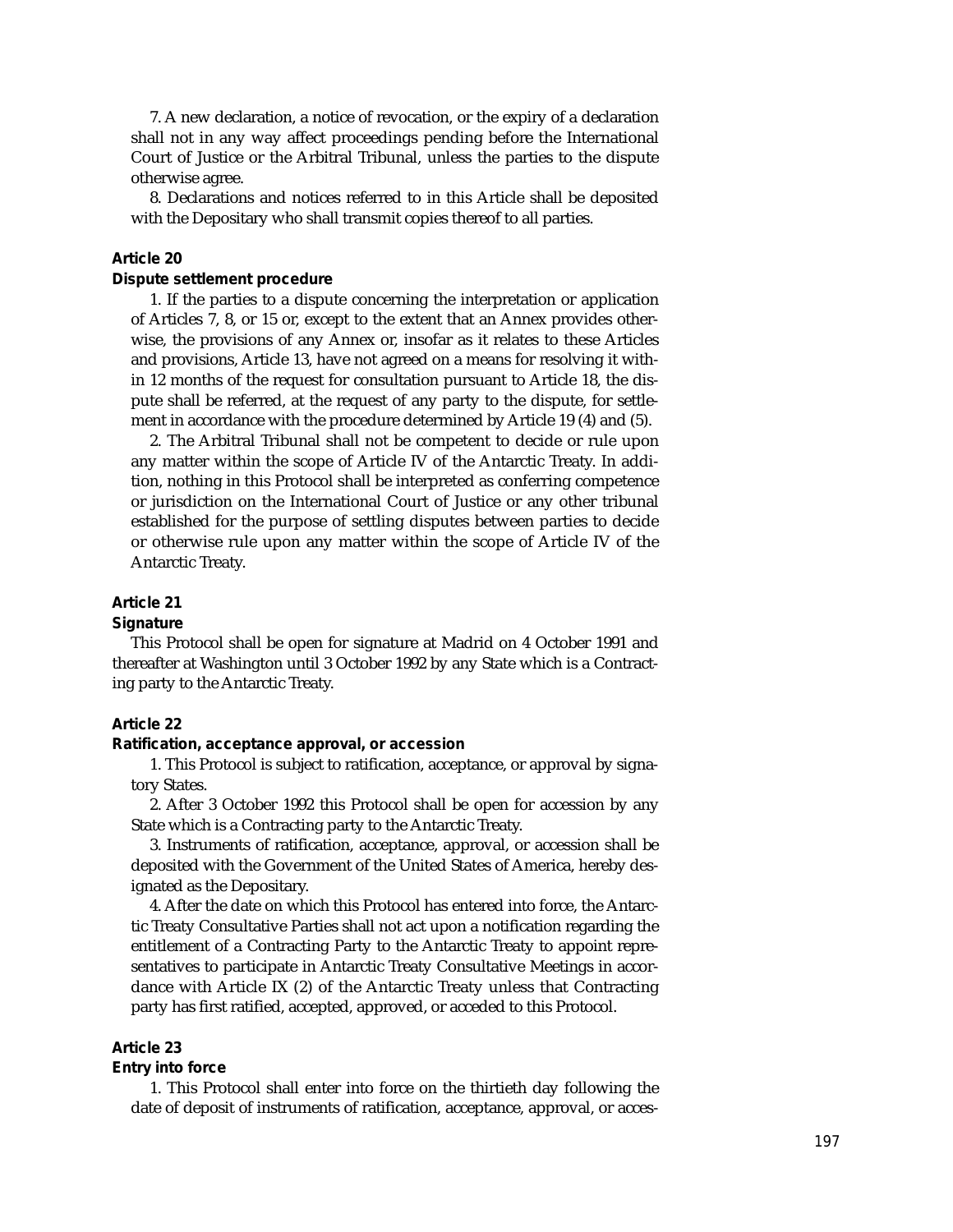sion by all States which are Antarctic Treaty Consultative Parties at the date on which this Protocol is adopted.

2. For each Contracting Party to the Antarctic Treaty which, subsequent to the date of entry into force of this Protocol, deposits an instrument of ratification, acceptance, approval, or accession, this Protocol shall enter into force on the thirtieth day following such deposit.

#### **Article 24**

#### **Reservations**

Reservations to this Protocol shall not be permitted.

#### **Article 25**

#### **Modification or amendment**

1. Without prejudice to the provisions of Article 9, this Protocol may be modified or amended at any time in accordance with the procedures set forth in Article XII (1) (a) and (b) of the Antarctic Treaty.

2. If, after the expiration of 50 years from the date of entry into force of this Protocol, any of the Antarctic Treaty Consultative Parties so requests by a communication addressed to the Depositary, a conference shall be held as soon as practicable to review the operation of this Protocol.

3. A modification or amendment proposed at any Review Conference called pursuant to Paragraph 2 above shall be adopted by a majority of the parties, including three-fourths of the States which are Antarctic Treaty Consultative Parties at the time of adoption of this Protocol.

4. A modification or amendment adopted pursuant to Paragraph 3 above shall enter into force upon ratification, acceptance, approval, or accession by three-fourths of the Antarctic Treaty Consultative Parties, including ratification, acceptance, approval or accession by all States which are Antarctic Treaty Consultative parties at the time of adoption of this Protocol.

5. (a) With respect to Article 7, the prohibition on antarctic mineral-resource activities contained therein shall continue unless there is in force a binding legal regime on antarctic mineral-resource activities that includes an agreed means for determining whether, and, if so, under which conditions, any such activities would be acceptable. This regime shall fully safeguard the interests of all States referred to in Article IV of the Antarctic Treaty and apply the principles thereof. Therefore, if a modification or amendment to Article 7 is proposed at a Review Conference referred to in Paragraph 2 above, it shall include such a binding legal regime. (b) If any such modification or amendment has not entered into force within 3 years of the date of its adoption, any party may at any time thereafter notify to the Depositary of its withdrawal from this Protocol, and such withdrawal shall take effect 2 years after receipt of the notification by the Depositary.

#### **Article 26**

#### **Notifications by the Depositary**

The Depositary shall notify all Contracting Parties to the Antarctic Treaty of the following:

(a) signatures of this Protocol and the deposit of instruments of ratification, acceptance, approval, or accession;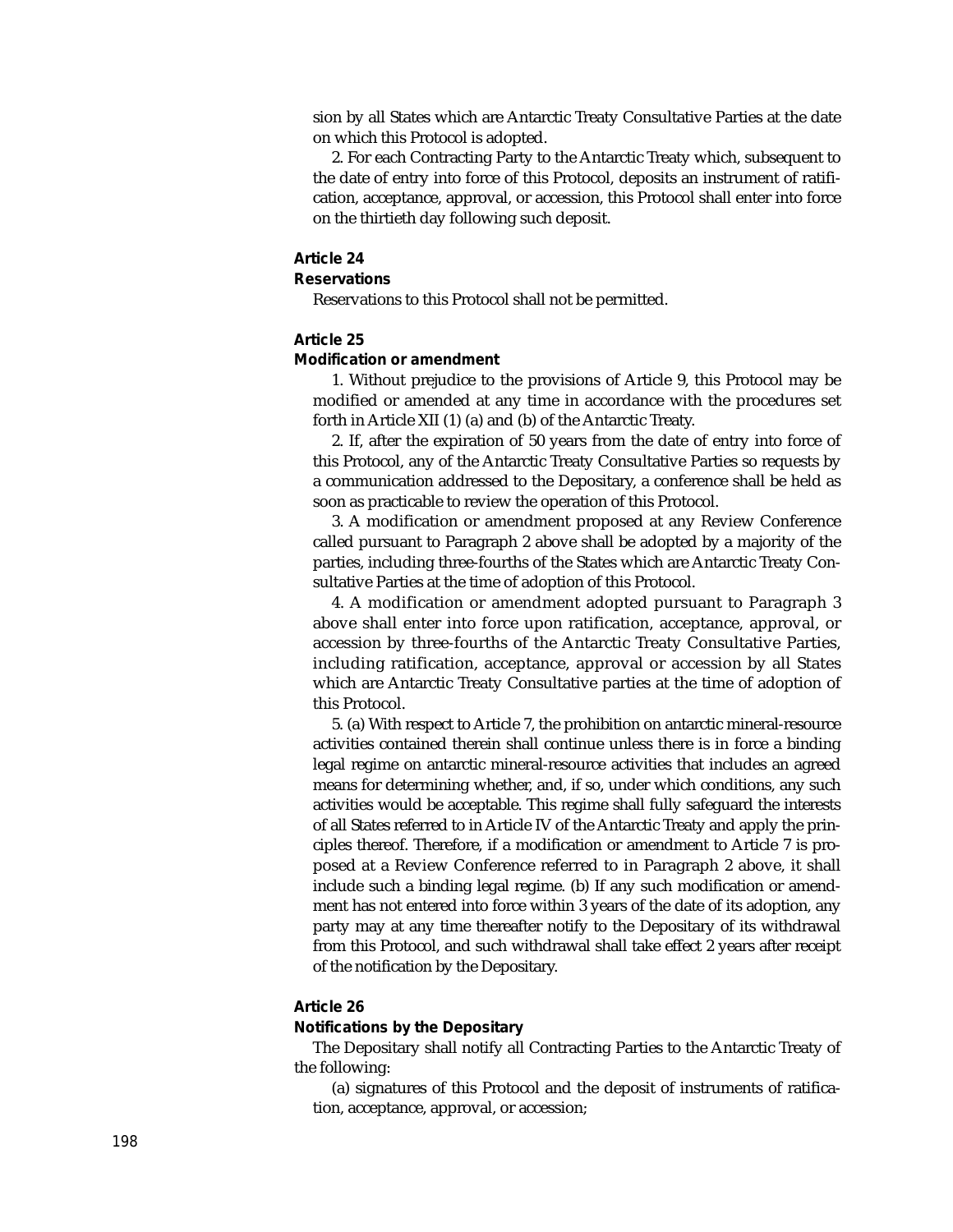(b) the date of entry into force of this Protocol and any additional Annex thereto;

(c) the date of entry into force of any amendment or modification to this Protocol;

(d) the deposit of declarations and notices pursuant to Article 19; and

(e) any notification received pursuant to Article 25 (5) (b)

# **Article 27**

#### **Authentic texts and registration with the United Nations**

1. This Protocol, done in the English, French, Russian, and Spanish languages, each version being equally authentic, shall be deposited in the archives of the Government of the United States of America, which shall transmit duly certified copies thereof to all Contracting Parties to the Antarctic Treaty.

2. This Protocol shall be registered by the Depositary pursuant to Article 102 of the Charter of the United Nations.

#### **Schedule to the Protocol: Arbitration**

#### **Article 1**

1. The Arbitral Tribunal shall be constituted and shall function in accordance with the Protocol, including this Schedule.

2. The Secretary referred to in this Schedule is the Secretary General of the Permanent Court of Arbitration.

# **Article 2**

1. Each party shall be entitled to designate up to three Arbitrators, at least one of whom shall be designated within 3 months of the entry into force of the Protocol for that party. Each Arbitrator shall be experienced in antarctic affairs, have thorough knowledge of international law, and enjoy the highest reputation for fairness, competence, and integrity. The names of the persons so designated shall constitute the list of Arbitrators. Each party shall at all times maintain the name of at least one Arbitrator on the list.

2. Subject to Paragraph 3 below, an Arbitrator designated by a party shall remain on the list for a period of 5 years and shall be eligible for redesignation by that party for additional 5-year periods.

3. A party which designated an Arbitrator may withdraw the name of that Arbitrator from the list. If an Arbitrator dies or if a party for any reason withdraws from the list the name of an Arbitrator designated by it, the party which designated the Arbitrator in question shall notify the Secretary promptly. An Arbitrator whose name is withdrawn from the list shall continue to serve on any Arbitral Tribunal to which that Arbitrator has been appointed until the completion of proceedings before the Arbitral Tribunal.

4. The Secretary shall ensure that an up-to-date list is maintained of the Arbitrators designated pursuant to this Article.

#### **Article 3**

1. The Arbitral Tribunal shall be composed of three Arbitrators who shall be appointed as follows: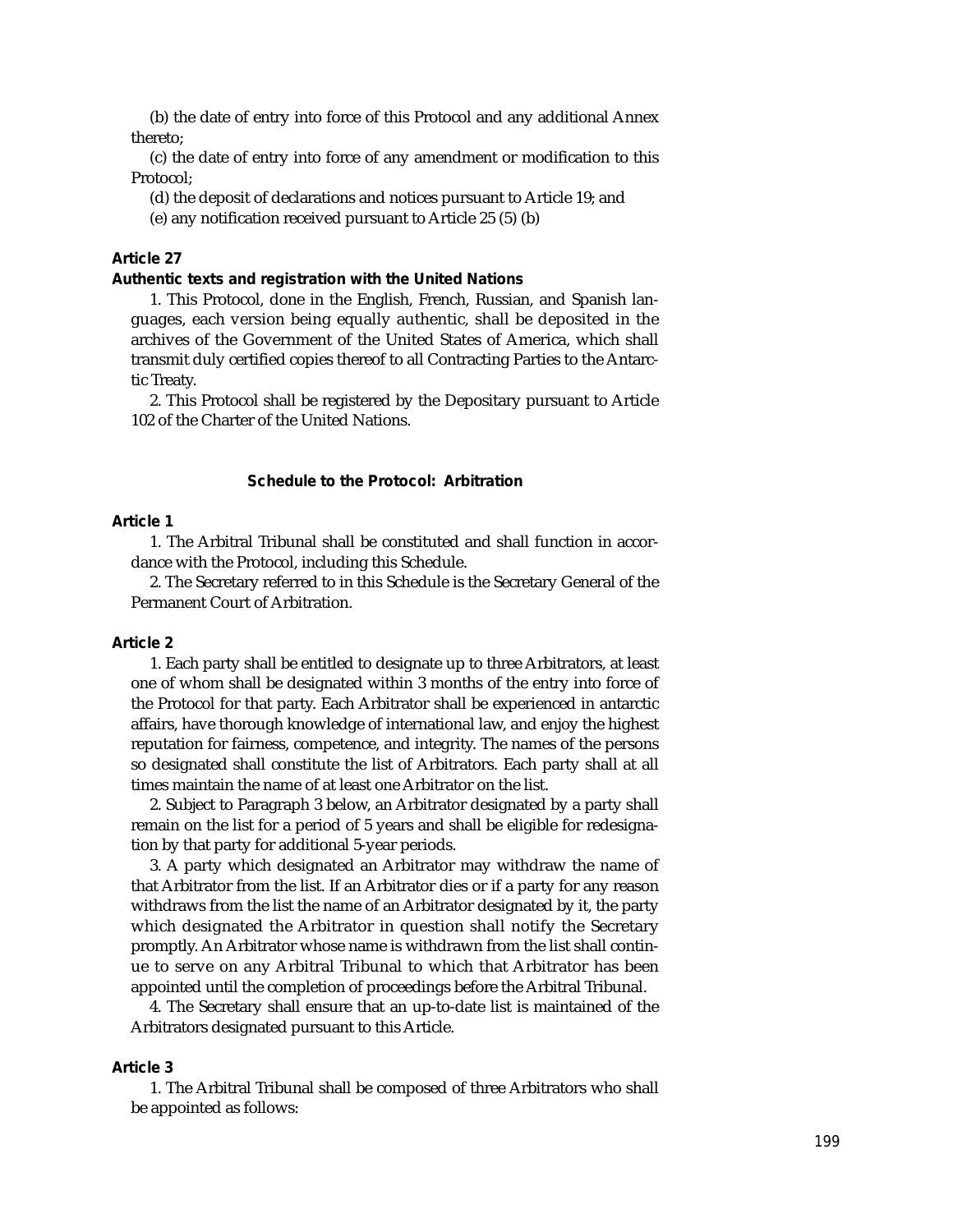(a) The party to the dispute commencing the proceedings shall appoint one Arbitrator, who may be its national, from the list referred to in Article 2. This appointment shall be included in the notification referred to in Article 4.

(b) Within 40 days of the receipt of that notification, the other party to the dispute shall appoint the second Arbitrator, who may be its national, from the list referred to in Article 2.

(c) Within 60 days of the appointment of the second Arbitrator, the parties to the dispute shall appoint by agreement the third Arbitrator from the list referred to in Article 2. The third Arbitrator shall not be either a national of a party to the dispute, or a person designated for the list referred to in Article 2 by a party to the dispute, or of the same nationality as either of the first two Arbitrators. The third Arbitrator shall be the Chairperson of the Arbitral Tribunal.

(d) If the second Arbitrator has not been appointed within the prescribed period, or if the parties to the dispute have not reached agreement within the prescribed period on the appointment of the third Arbitrator, the Arbitrator or Arbitrators shall be appointed, at the request of any party to the dispute and within 30 days of the receipt of such request, by the President of the International Court of Justice from the list referred to in Article 2 and subject to the conditions prescribed in subparagraphs (b) and (c) above. In performing the functions accorded him or her in this subparagraph, the President of the Court shall consult the parties to the dispute.

(e) If the President of the International Court of Justice is unable to perform the functions accorded him or her in subparagraph (d) above or is a national of a party to the dispute, the functions shall be performed by the Vice-President of the Court, except that if the Vice-President is unable to perform the functions or is a national of a party to the dispute the functions shall be performed by the next most senior member of the Court who is available and is not a national of a party to the dispute.

2. Any vacancy shall be filled in the manner prescribed for the initial appointment.

3. In any dispute involving more than two parties, those parties having the same interest shall appoint one Arbitrator by agreement within the period specified in paragraph 1 (b) above.

#### **Article 4**

The party to the dispute commencing proceedings shall so notify the other party or parties to the dispute and the Secretary in writing. Such notification shall include a statement of the claim and the grounds on which it is based. The notification shall be transmitted by the Secretary to all parties.

#### **Article 5**

1. Unless the parties to the dispute agree otherwise, arbitration shall take place at The Hague, where the records of the Arbitral Tribunal shall be kept. The Arbitral Tribunal shall adopt its own rules of procedure. Such rules shall ensure that each party to the dispute has a full opportunity to be heard and to present its case and shall also ensure that the proceedings are conducted expeditiously.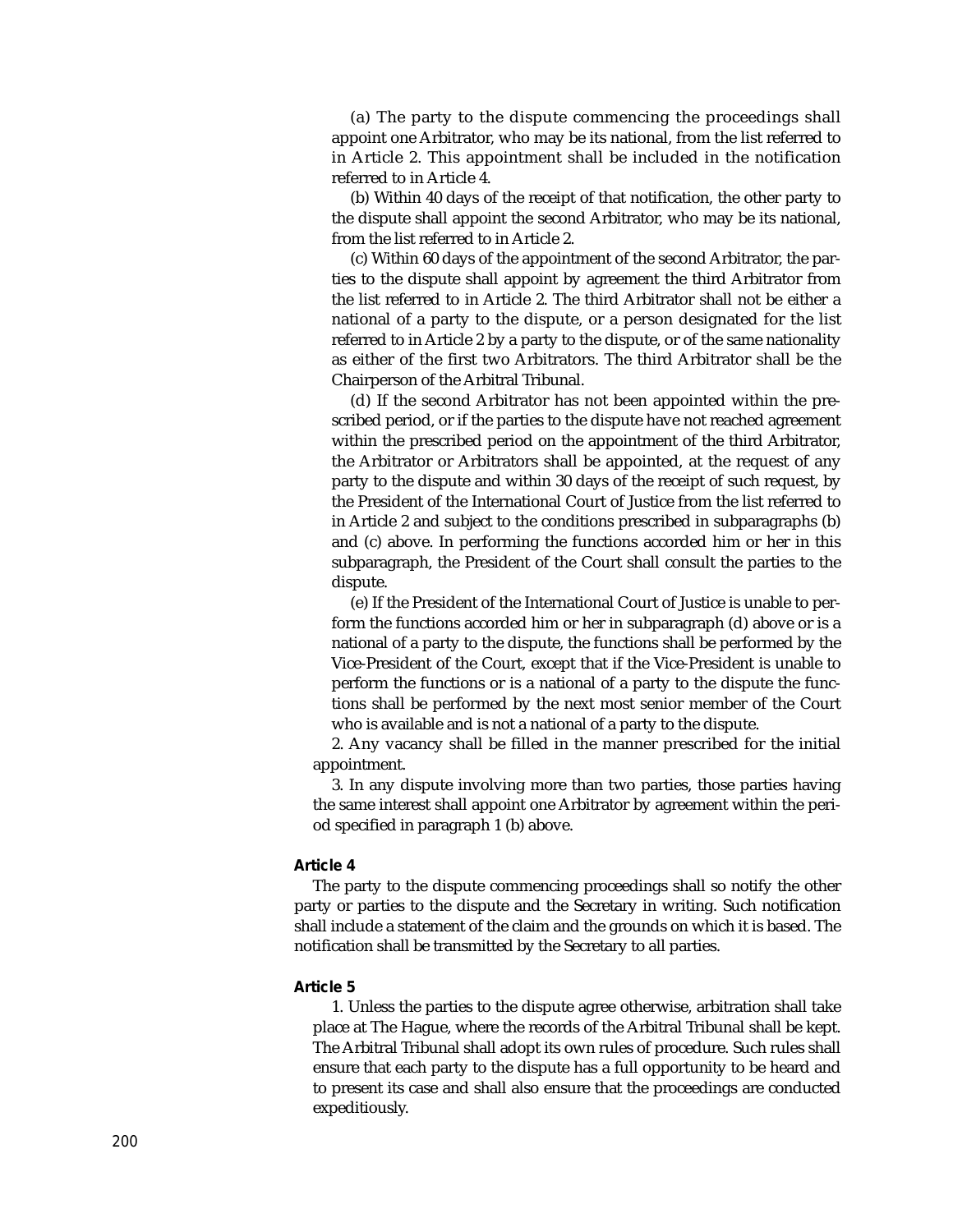2. The Arbitral Tribunal may hear and decide counterclaims arising out of the dispute.

#### **Article 6**

1. The Arbitral Tribunal, where it considers that *prima facie* it has jurisdiction under the Protocol, may:

(a) at the request of any party to a dispute, indicate such provisional measures as it considers necessary to preserve the respective rights of the parties to the dispute;

(b) prescribe any provisional measures which it considers appropriate under the circumstances to prevent serious harm to the antarctic environment or dependent or associated ecosystems.

2. The parties to the dispute shall comply promptly with any provisional measures prescribed under paragraph 1 (b) above pending an award under Article 10.

3. Notwithstanding the time period in Article 20 of the Protocol, a party to a dispute may at any time, by notification to the other party or parties to the dispute and to the Secretary in accordance with Article 4, request that the Arbitral Tribunal be constituted as a matter of exceptional urgency to indicate or prescribe emergency provisional measures in accordance with this Article. In such case, the Arbitral Tribunal shall be constituted as soon as possible in accordance with Article 3, except that the time periods in Article 3 (1) (b), (c), and (d) shall be reduced to 14 days in each case. The Arbitral Tribunal shall decide upon the request for emergency provisional measures within two months of the appointment of its Chairperson.

4. Following a decision by the Arbitral Tribunal upon a request for emergency provisional measures in accordance with paragraph 3 above, settlement of the dispute shall proceed in accordance with Article 18, 19, and 20 of the Protocol.

#### **Article 7**

Any party which believes it has a legal interest, whether general or individual, which may be substantially affected by the award of an Arbitral Tribunal, may, unless the Arbitral Tribunal decides otherwise, intervene in the proceedings.

#### **Article 8**

The parties to the dispute shall facilitate the work of the Arbitral Tribunal and, in particular, in accordance with their law and using all means at their disposal, shall provide it with all relevant documents and information, and enable it, when necessary, to call witnesses or experts and receive their evidence.

#### **Article 9**

If one of the parties to the dispute does not appear before the Arbitral Tribunal or fails to defend its case, any other party to the dispute may request the Arbitral Tribunal to continue the proceedings and make its award.

#### **Article 10**

1. The Arbitral Tribunal shall, on the basis of the provisions of the Protocol and other applicable rules and principles of international law that are not incompatible with such provisions, decide such disputes as are submitted to it.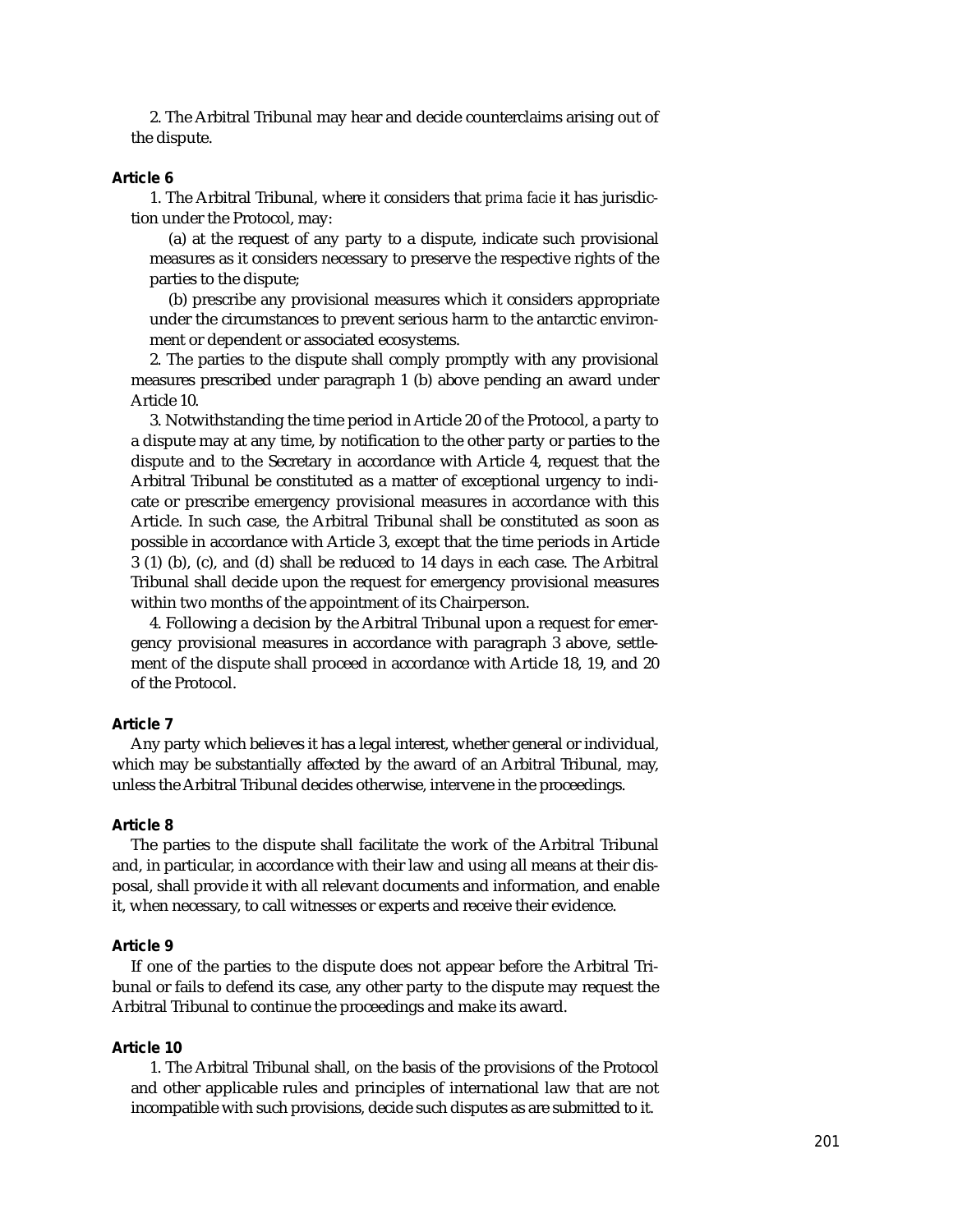2. The Arbitral Tribunal may decide, *ex aequo et bono*, a dispute submitted to it, if the parties to the dispute so agree.

#### **Article 11**

1. Before making its award, the Arbitral Tribunal shall satisfy itself that it has competence in respect of the dispute and that the claim or counterclaim is well founded in fact and law.

2. The award shall be accompanied by a statement of reasons for the decision and shall be communicated to the Secretary who shall transmit it to all parties.

3. The award shall be final and binding on the parties to the dispute and on any party which intervened in the proceedings and shall be complied with without delay. The Arbitral Tribunal shall interpret the award at the request of a party to the dispute or of any intervening party.

4. The award shall have no binding force except in respect of that particular case.

5. Unless the Arbitral Tribunal decides otherwise, the expenses of the Arbitral Tribunal, including the remuneration of the Arbitrators, shall be borne by the parties to the dispute in equal shares.

#### **Article 12**

All decisions of the Arbitral Tribunal, including those referred to in Articles 5, 6, and 11, shall be made by a majority of the Arbitrators who may not abstain from voting.

#### **Article 13**

1. This Schedule may be amended or modified by a measure adopted in accordance with Article IX (1) of the Antarctic Treaty. Unless the measure specifies otherwise, the amendment or modification shall be deemed to have been approved, and shall become effective, 1 year after the close of the Antarctic Treaty Consultative Meeting at which it was adopted, unless one or more of the Antarctic Treaty Consultative Parties notifies the Depositary, within that time period, that it wishes an extension of that period or that it is unable to approve the measure.

2. Any amendment or modification of this Schedule which becomes effective in accordance with paragraph 1 above shall thereafter become effective as to any other party when notice of approval by it has been received by the Depositary.

# **Annex I to the Protocol on Environmental Protection to the Antarctic Treaty: Environmental Impact Assessment**

#### **Article 1 Preliminary Stage**

1. The environmental impacts of proposed activities referred to in Article 8 of the Protocol shall, before their commencement, be considered in accordance with appropriate national procedures.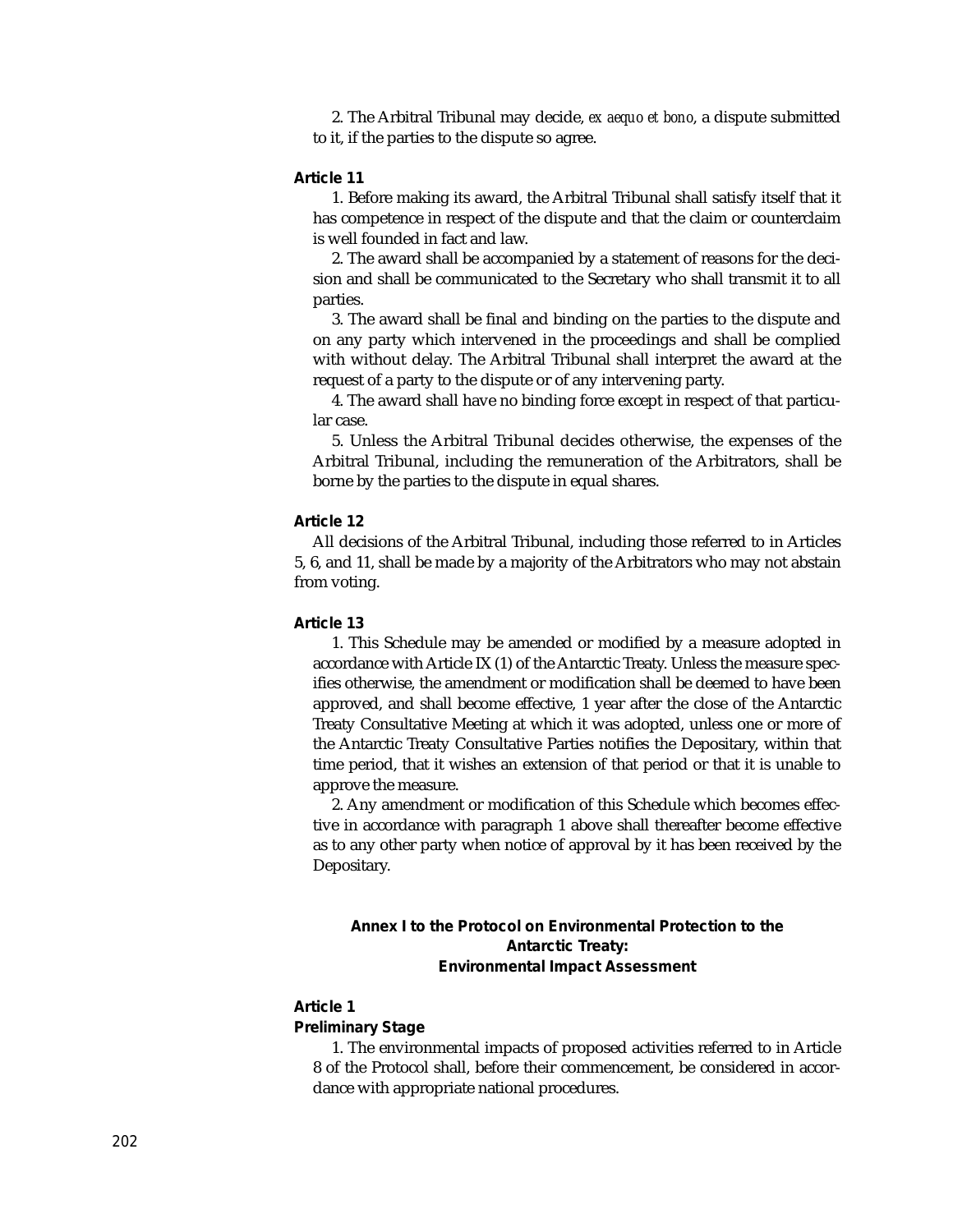2. If an activity is determined as having less than a minor or transitory impact, the activity may proceed forthwith.

# **Article 2**

#### **Initial Environmental Evaluation**

1. Unless it has been determined that an activity will have less than a minor or transitory impact, or unless a Comprehensive Environmental Evaluation is being prepared in accordance with Article 3, an Initial Environmental Evaluation shall be prepared. It shall contain sufficient detail to assess whether a proposed activity may have more than a minor or transitory impact and shall include:

(a) a description of the proposed activity, including its purpose, location, duration, and intensity; and

(b) consideration of alternatives to the proposed activity and any impacts that the activity may have, including consideration of cumulative impacts in the light of existing and known planned activities.

2. If an Initial Environmental Evaluation indicates that a proposed activity is likely to have no more than a minor or transitory impact, the activity may proceed, provided that appropriate procedures, which may include monitoring, are put in place to assess and verify the impact of the activity.

## **Article 3**

#### **Comprehensive Environmental Evaluation**

1. If an Initial Environmental Evaluation indicates or if it is otherwise determined that a proposed activity is likely to have more than a minor or transitory impact, a Comprehensive Environmental Evaluation shall be prepared.

2. A Comprehensive Environmental Evaluation shall include:

(a) a description of the proposed activity including its purpose, location, duration, and intensity, and possible alternatives to the activity, including the alternative of not proceeding, and the consequences of those alternatives;

(b) a description of the initial environmental reference state with which predicted changes are to be compared and a prediction of the future environmental reference state in the absence of the proposed activity;

(c) a description of the methods and data used to forecast the impacts of the proposed activity;

(d) estimation of the nature, extent, duration, and intensity of the likely direct impacts of the proposed activity;

(e) consideration of possible indirect or second order impacts of the proposed activity;

(f) consideration of cumulative impacts of the proposed activity in the light of existing activities and other known planned activities;

(g) identification of measures, including monitoring programs, that could be taken to minimize or mitigate impacts of the proposed activity and to detect unforeseen impacts and that could provide early warning of any adverse effects of the activity as well as to deal promptly and effectively with accidents;

(h) identification of unavoidable impacts of the proposed activity;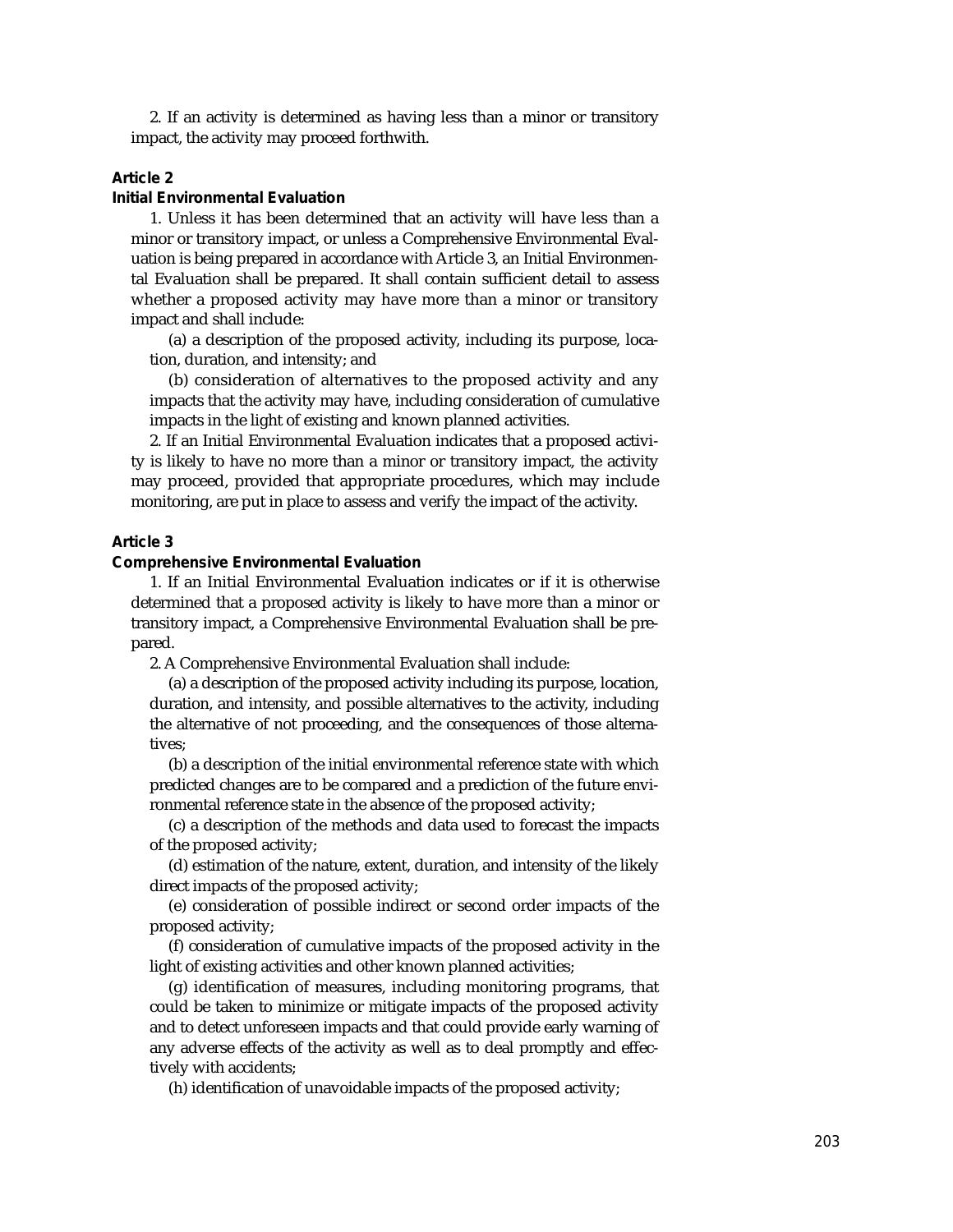(i) consideration of the effects of the proposed activity on the conduct of scientific research and on other existing uses and values;

(j) an identification of gaps in knowledge and uncertainties encountered in compiling the information required under this paragraph;

(k) a nontechnical summary of the information provided under this paragraph; and

(l) the name and address of the person or organization which prepared the Comprehensive Environmental Evaluation and the address to which comments thereon should be directed.

3. The draft Comprehensive Environmental Evaluation shall be made publicly available and shall be circulated to all parties, which shall also make it publicly available, for comment. A period of 90 days shall be allowed for the receipt of comments.

4. The draft Comprehensive Environmental Evaluation shall be forwarded to the Committee at the same time as it is circulated to the parties, and at least 120 days before the next Antarctic Treaty Consultative Meeting, for consideration as appropriate.

5. No final decision shall be taken to proceed with the proposed activity in the Antarctic Treaty area unless there has been an opportunity for consideration of the draft Comprehensive Environmental Evaluation by the Antarctic Treaty Consultative Meeting on the advice of the Committee, provided that no decision to proceed with a proposed activity shall be delayed through the operation of this paragraph for longer than 15 months from the date of circulation of the draft Comprehensive Environmental Evaluation.

6. A final Comprehensive Environmental Evaluation shall address and shall include or summarize comments received on the draft Comprehensive Environmental Evaluation. The final Comprehensive Environmental Evaluation, notice of any decisions relating thereto, and any evaluation of the significance of the predicted impacts in relation to the advantages of the proposed activity, shall be circulated to all parties, which shall also make them publicly available, at least 60 days before the commencement of the proposed activity in the Antarctic Treaty area.

# **Article 4**

#### **Decisions To Be Based on Comprehensive Environmental Evaluations**

Any decision on whether a proposed activity, to which Article 3 applies, should proceed, and, if so, whether in its original or in a modified form, shall be based on the Comprehensive Environmental Evaluation as well as other relevant considerations.

#### **Article 5**

#### **Monitoring**

1. Procedures shall be put in place, including appropriate monitoring of key environmental indicators, to assess and verify the impact of any activity that proceeds following the completion of a Comprehensive Environmental Evaluation.

2. The procedures referred to in Paragraph 1 above and in Article 2 (2) shall be designed to provide a regular and verifiable record of the impacts of the activity in order, *inter alia*, to: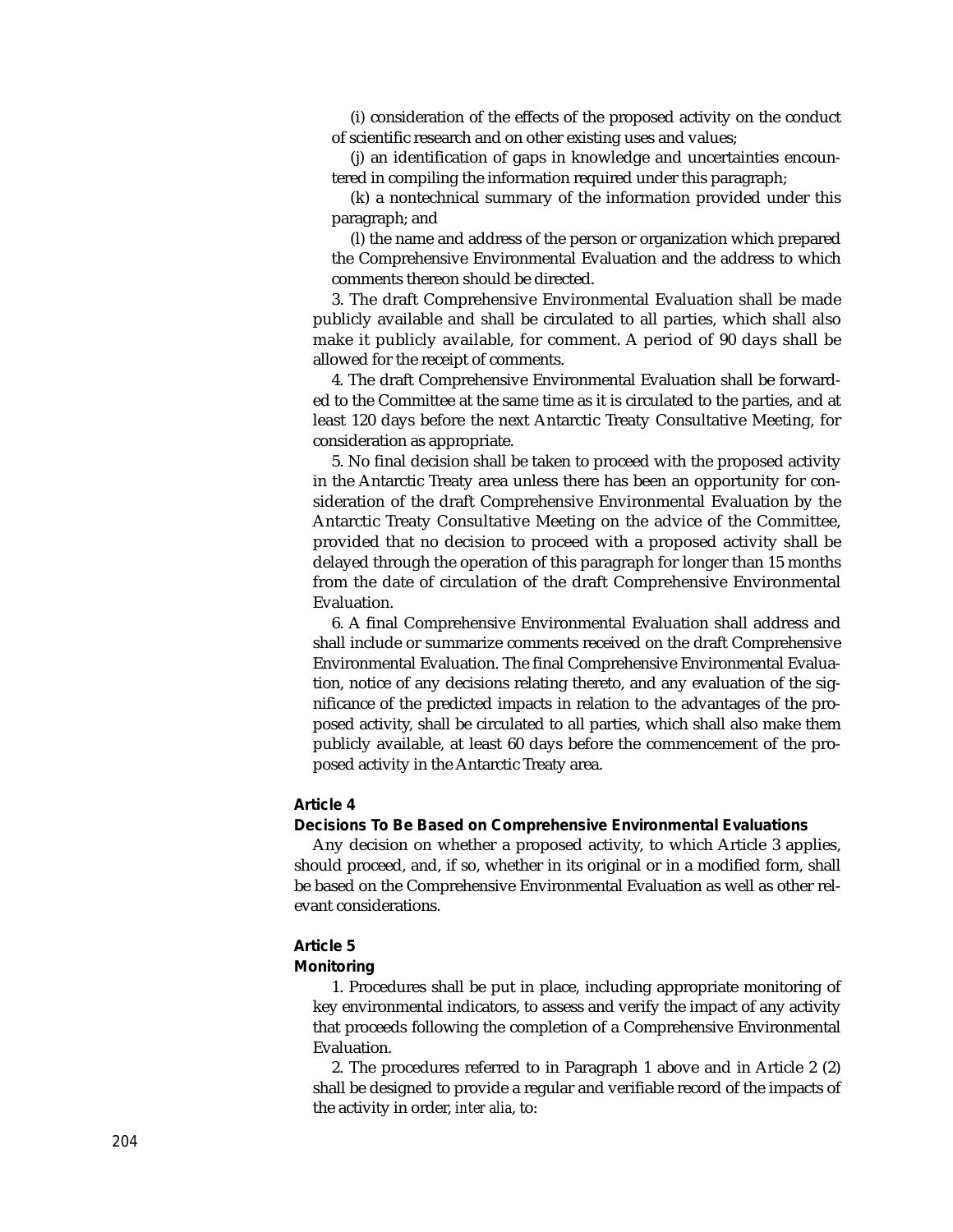(a) enable assessments to be made of the extent to which such impacts are consistent with the Protocol; and

(b) provide information useful for minimizing or mitigating impacts, and, where appropriate, information on the need for suspension, cancellation, or modification of the activity.

#### **Article 6**

#### **Circulation of Information**

1. The following information shall be circulated to the parties, forwarded to the Committee and made publicly available:

(a) a description of the procedures referred to in Article 1;

(b) an annual list of any Initial Environmental Evaluations prepared in accordance with Article 2 and any decisions taken in consequence thereof;

(c) significant information obtained, and any action taken in consequence thereof, from procedures put in place in accordance with Articles

2 (2) and 5; and

(d) information referred to in Article 3 (6).

2. Any Initial Environmental Evaluation prepared in accordance with Article 2 shall be made available on request.

# **Article 7**

#### **Cases of Emergency**

1. This Annex shall not apply in cases of emergency relating to the safety of human life or of ships, aircraft, or equipment and facilities of high value, or the protection of the environment, which require an activity to be undertaken without completion of the procedures set out in this Annex.

2. Notice of activities undertaken in cases of emergency, which would otherwise have required preparation of a Comprehensive Environmental Evaluation, shall be circulated immediately to all parties and to the Committee and a full explanation of the activities carried out shall be provided within 90 days of those activities.

#### **Article 8**

#### **Amendment or Modification**

1. This Annex may be amended or modified by a measure adopted in accordance with Article IX (1) of the Antarctic Treaty. Unless the measure specifies otherwise, the amendment or modification shall be deemed to have been approved, and shall become effective 1 year after the close of the Antarctic Treaty Consultative Meeting at which it was adopted, unless one or more of the Antarctic Treaty Consultative Parties notifies the Depositary, within that period, that it wishes an extension of that period or that it is unable to approve the measure.

2. Any amendment or modification of this Annex which becomes effective in accordance with Paragraph 1 above shall thereafter become effective as to any other party when notice of approval by it has been received by the Depositary.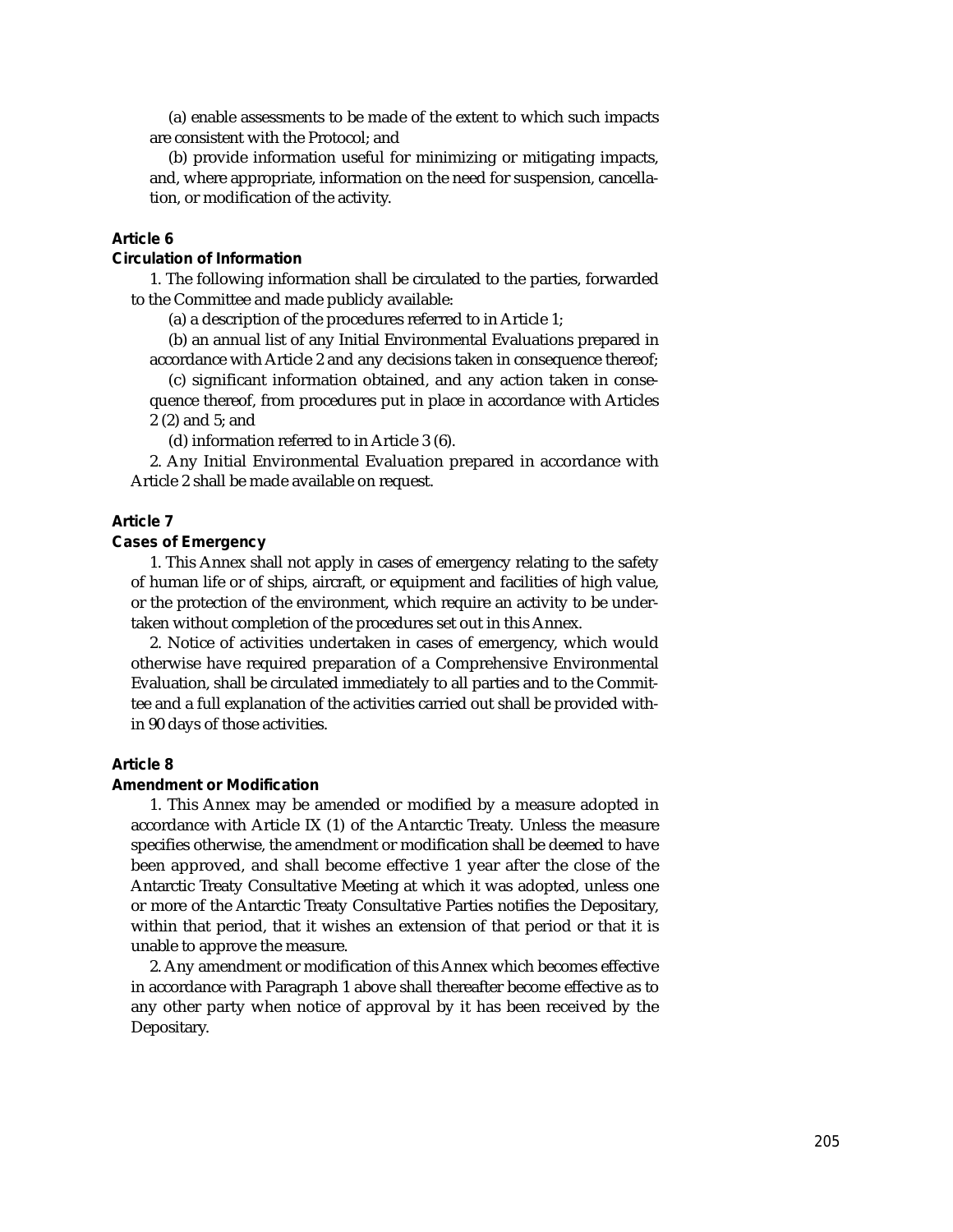# **Annex II to the Protocol on Environmental Protection to the Antarctic Treaty: Conservation of Antarctic Fauna and Flora**

#### **Article 1 Definitions**

For the purpose of this Annex:

(a) "native mammal" means any member of any species belonging to the Class Mammalia, indigenous to the Antarctic Treaty area or occurring there seasonally through natural migrations;

(b) "native bird" means any member, at any stage of its life cycle (including eggs), of any species of the Class Aves indigenous to the Antarctic Treaty area or occurring there seasonally through natural migrations;

(c) "native plant" means any terrestrial or freshwater vegetation, including bryophytes, lichens, fungi, and algae, at any state of its life cycle (including seeds, and other propagules), indigenous to the Antarctic Treaty area;

(d) "native invertebrate" means any terrestrial or freshwater invertebrate, at any stage of its life cycle, indigenous to the Antarctic Treaty area;

(e) "appropriate authority" means any person or agency authorized by a party to issue permits under this Annex;

(f) "permit" means a formal permission in writing issued by an appropriate authority;

(g) "take" or "taking" means to kill, injure, capture, handle, or molest, a native mammal or bird, or to remove or damage such quantities of native plants that their local distribution or abundance would be significantly affected;

(h) "harmful interference" means:

(i) flying or landing helicopters or other aircraft in a manner that disturbs concentrations of birds and seals;

(ii) using vehicles or vessels, including hovercraft and small boats, in a manner that disturbs concentrations of birds and seals;

(iii) using explosives or firearms in a manner that disturbs concentrations of birds and seals;

(iv) willfully disturbing breeding or moulting birds or concentrations of birds and seals by persons on foot;

(v) significantly damaging concentrations of native terrestrial plants by landing aircraft, driving vehicles, or walking on them, or by other means; and

(vi) any activity that results in the significant adverse modification of habitats of any species or population of native mammal, bird, plant, or invertebrate.

(i) "International Convention for the Regulation of Whaling" means the Convention done at Washington on December 2, 1946.

## **Article 2**

## **Cases of Emergency**

1. This Annex shall not apply in cases of emergency relating to the safety of human life or of ships, aircraft, or equipment and facilities of high value, or the protection of the environment.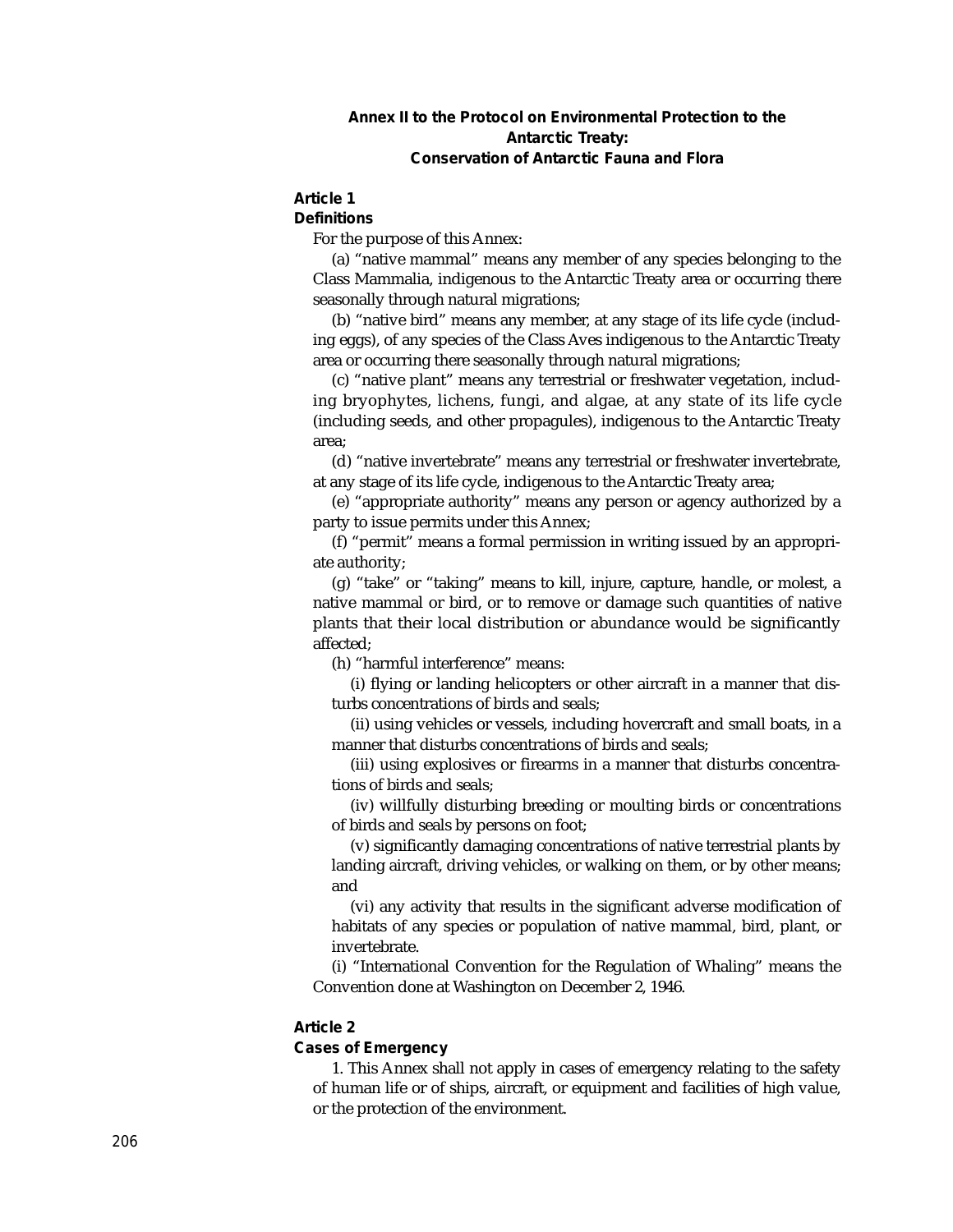2. Notice of activities undertaken in cases of emergency shall be circulated immediately to all parties and to the Committee.

## **Article 3**

# **Protection of Native Fauna and Flora**

1. Taking or harmful interference shall be prohibited, except in accordance with a permit.

2. Such permits shall specify the authorized activity, including when, where, and by whom it is to be conducted and shall be issued only in the following circumstances:

(a) to provide specimens for scientific study or scientific information;

(b) to provide specimens for museums, herbaria, zoological and botanical gardens, or other educational or cultural institutions or uses; and

(c) to provide for unavoidable consequences of scientific activities not otherwise authorized under subparagraphs (a) or (b) above, or of the construction and operation of scientific support facilities.

3. The issue of such permits shall be limited so as to ensure that:

(a) no more native mammals, birds, or plants are taken than are strictly necessary to meet the purposes set forth in Paragraph 2 above;

(b) only small numbers of native mammals or birds are killed and in no case more native mammals or birds are killed from local populations than can, in combination with other permitted takings, normally be replaced by natural reproduction in the following season; and

(c) the diversity of species, as well as the habitats essential to their existence, and the balance of the ecological systems existing within the Antarctic Treaty area are maintained.

4. Any species of native mammals, birds, and plants listed in Appendix A to this Annex shall be designated "Specially Protected Species," and shall be accorded special protection by the parties.

5. A permit shall not be issued to take a Specially Protected Species unless the taking:

(a) is for a compelling scientific purpose;

(b) will not jeopardize the survival or recovery of that species or local population; and

(c) uses nonlethal techniques where appropriate.

6. All taking of native mammals and birds shall be done in the manner that involves the least degree of pain and suffering practicable.

#### **Article 4**

#### **Introduction of Nonnative Species, Parasites, and Diseases**

1. No species of animal or plant not native to the Antarctic Treaty area shall be introduced onto land or ice shelves, or into water in the Antarctic Treaty area except in accordance with a permit.

2. Dogs shall not be introduced onto land or ice shelves and dogs currently in those areas shall be removed by April 1, 1994.

3. Permits under Paragraph 1 above shall be issued to allow the importation only of the animals and plants listed in Appendix B to this Annex and shall specify the species, numbers, and, if appropriate, age and sex and precautions to be taken to prevent escape or contact with native fauna and flora.

4. Any plant or animal for which a permit has been issued in accordance with Paragraphs 1 and 3 above, shall, prior to expiration of the permit, be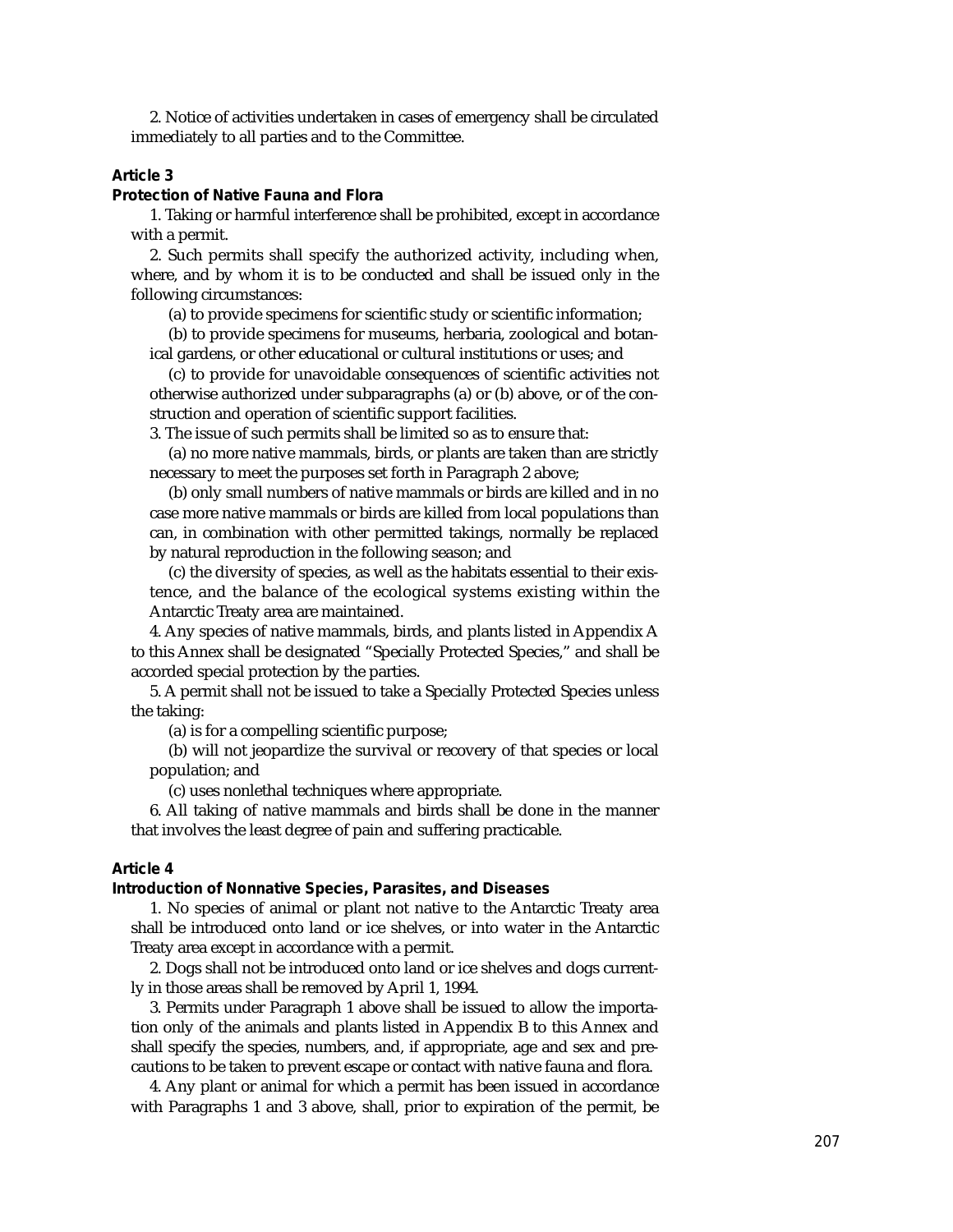removed from the Antarctic Treaty area or be disposed of by incineration or equally effective means that eliminates risk to native fauna or flora. The permit shall specify this obligation. Any other plant or animal introduced into the Antarctic Treaty area not native to that area, including any progeny, shall be removed or disposed of, by incineration or by equally effective means, so as to be rendered sterile, unless it is determined that they pose no risk to native flora or fauna.

5. Nothing in this Article shall apply to the importation of food into the Antarctic Treaty area provided that no live animals are imported for this purpose and all plants and animal parts and products are kept under carefully controlled conditions and disposed of in accordance with Annex III to the Protocol and Appendix C to this Annex.

6. Each party shall require that precautions, including those listed in Appendix C to this Annex, be taken to prevent the introduction of microorganisms (e.g., viruses, bacteria, parasites, yeasts, fungi) not present in the native fauna and flora.

# **Article 5**

#### **Information**

Each party shall prepare and make available information setting forth, in particular, prohibited activities and providing lists of Specially Protected Species and relevant Protected Areas to all those persons present in or intending to enter the Antarctic Treaty area with a view to ensuring that such persons understand and observe the provisions of this Annex.

#### **Article 6**

#### **Exchange of Information**

1. The parties shall make arrangements for:

(a) collecting and exchanging records (including records of permits) and statistics concerning the numbers or quantities of each species of native mammal, bird, or plant taken annually in the Antarctic Treaty area;

(b) obtaining and exchanging information as to the status of native mammals, birds, plants, and invertebrates in the Antarctic Treaty area, and the extent to which any species or population needs protection;

(c) establishing a common form in which this information shall be submitted by parties in accordance with Paragraph 2 below.

2. Each party shall inform the other parties as well as the Committee before the end of November of each year of any step taken pursuant to Paragraph 1 above and of the number and nature of permits issued under this Annex in the preceding period of 1 July to 30 June.

#### **Article 7**

**Relationship with Other Agreements Outside the Antarctic Treaty System** Nothing in this Annex shall derogate from the rights and obligations of parties under the International Convention for the Regulation of Whaling.

#### **Article 8**

### **Review**

The parties shall keep under continuing review measures for the conservation of antarctic fauna and flora, taking into account any recommendations from the Committee.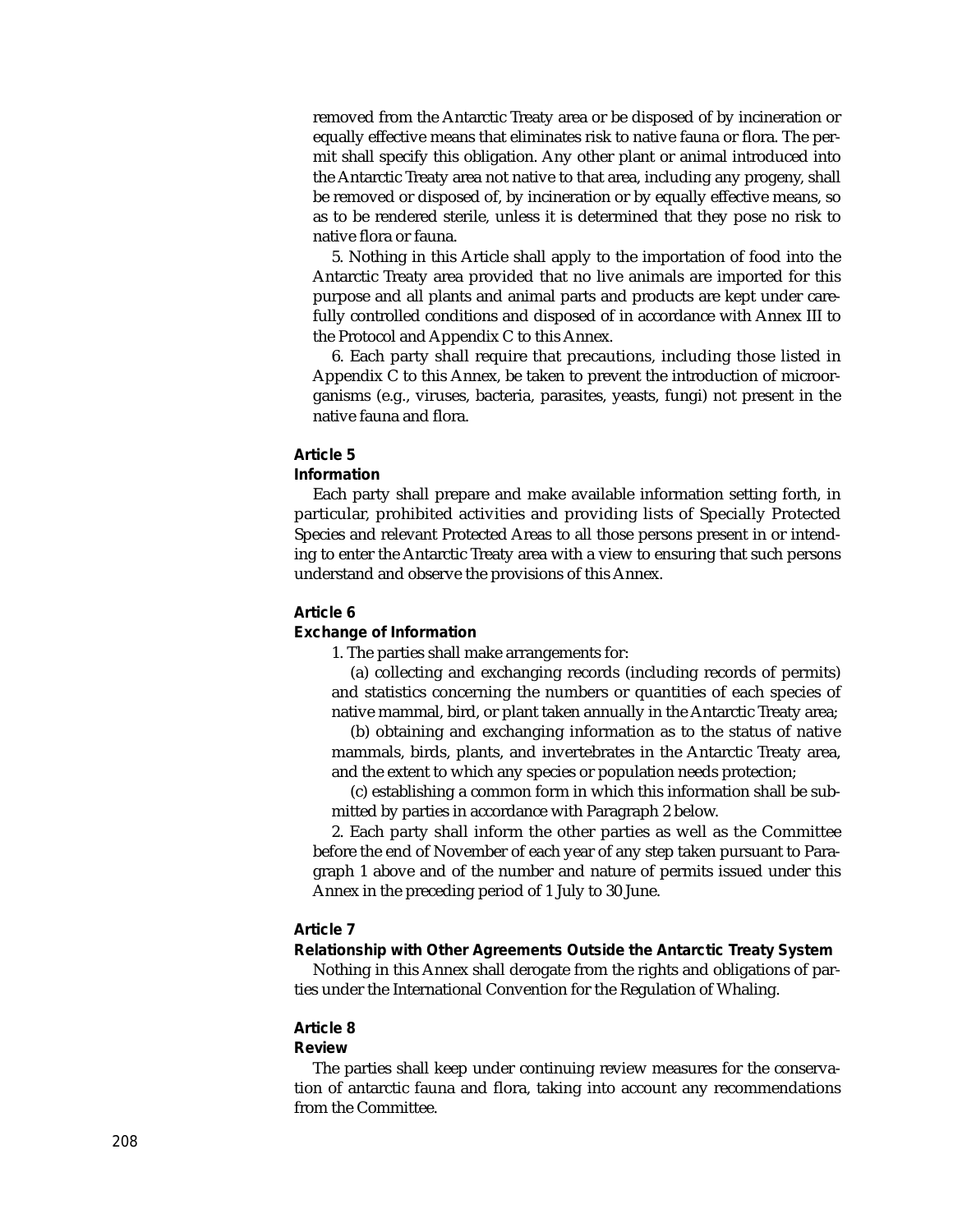#### **Amendment or Modification**

1. This Annex may be amended or modified by a measure adopted in accordance with Article IX (1) of the Antarctic Treaty. Unless the measure specifies otherwise, the amendment or modification shall be deemed to have been approved, and shall become effective, 1 year after the close of the Antarctic Treaty Consultative Meeting at which it was adopted, unless one or more of the Antarctic Treaty Consultative Parties notifies the Depositary, within that time period, that it wishes an extension of that period or that it is unable to approve the measure.

2. Any amendment or modification of this Annex which becomes effective in accordance with Paragraph 1 above shall thereafter become effective as to any other party when notice of approval by it has been received by the Depositary.

# **Annex III to the Protocol on Environmental Protection to the Antarctic Treaty: Waste Disposal and Waste Management**

#### **Article 1**

#### **General Obligations**

1. This Annex shall apply to activities undertaken in the Antarctic Treaty area pursuant to scientific research programs, tourism and all other governmental and nongovernmental activities in the Antarctic Treaty area for which advance notice is required under Article VII (5) of the Antarctic Treaty, including associated logistic support activities.

2. The amount of wastes produced or disposed of in the Antarctic Treaty area shall be reduced as far as practicable so as to minimize impact on the antarctic environment and to minimize interference with the natural values of Antarctica, with scientific research and with other uses of Antarctica which are consistent with the Antarctic Treaty.

3. Waste storage, disposal, and removal from the Antarctic Treaty area, as well as recycling and source reduction, shall be essential considerations in the planning and conduct of activities in the Antarctic Treaty area.

4. Wastes removed from the Antarctic Treaty area shall, to the maximum extent practicable, be returned to the country from which the activities generating the waste were organized or to any other country in which arrangements have been made for the disposal of such wastes in accordance with relevant international agreements.

5. Past and present waste disposal sites on land and abandoned work sites of antarctic activities shall be cleaned up by the generator of such wastes and the user of such sites. This obligation shall not be interpreted as requiring:

(a) the removal of any structure designated as a historic site or monument; or

(b) the removal of any structure or waste material in circumstances where the removal by any practical option would result in greater adverse environmental impact than leaving the structure or waste material in its existing location.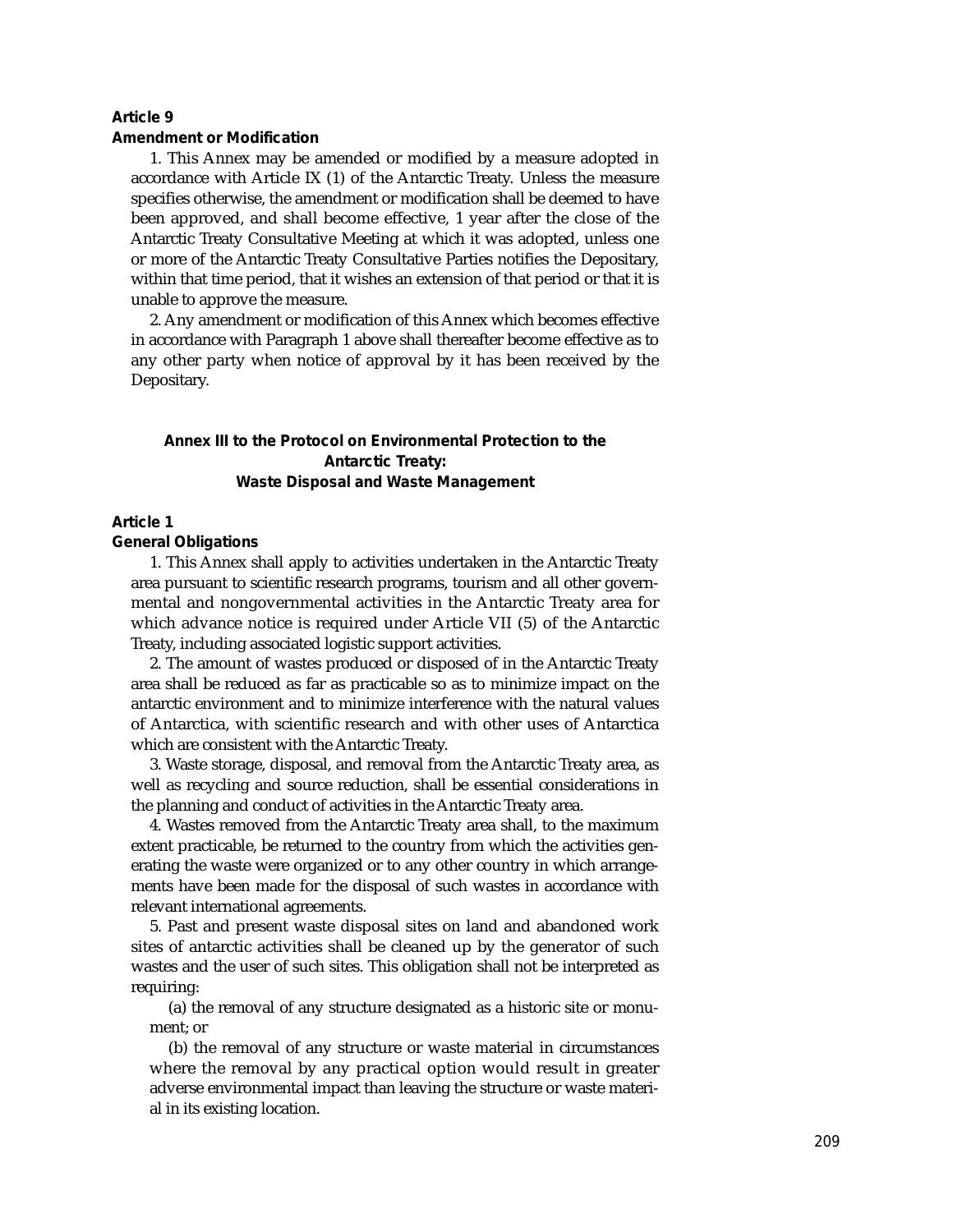#### **Waste Disposal by Removal from the Antarctic Treaty Area**

1. The following wastes, if generated after entry into force of this Annex, shall be removed from the Antarctic Treaty area by the generator of such wastes:

(a) radioactive materials;

(b) electrical batteries;

(c) fuel, both liquid and solid;

(d) wastes containing harmful levels of heavy metals or acutely toxic or harmful persistent compounds;

(e) polyvinyl chloride (PVC), polyurethane foam, polystyrene foam, rubber and lubricating oils, treated timbers, and other products which contain additives that could produce harmful emissions if incinerated;

(f) all other plastic wastes, except low-density polyethylene containers (such as bags for storing wastes), provided that such containers shall be incinerated in accordance with Article 3 (1);

(g) fuel drums; and

(h) other solid, noncombustible wastes; provided that the obligation to remove drums and solid noncombustible wastes contained in subparagraphs (g) and (h) above shall not apply in circumstances where the removal of such wastes by any practical option would result in greater adverse environmental impact than leaving them in their existing locations.

2. Liquid wastes which are not covered by Paragraph 1 above and sewage and domestic liquid wastes, shall, to the maximum extent practicable, be removed from the Antarctic Treaty area by the generator of such wastes.

3. The following wastes shall be removed from the Antarctic Treaty area by the generator of such wastes, unless incinerated, autoclaved, or otherwise treated to be made sterile:

(a) residues of carcasses of imported animals;

(b) laboratory culture of microorganisms and plant pathogens; and

(c) introduced avian products.

#### **Article 3**

#### **Waste Disposal by Incineration**

1. Subject to Paragraph 2 below, combustible wastes, other than those referred to in Article 2 (1), which are not removed from the Antarctic Treaty area shall be burnt in incinerators which to the maximum extent practicable reduce harmful emissions. Any emission standards and equipment guidelines which may be recommended by, *inter alia*, the Committee and the Scientific Committee on Antarctic Research shall be taken into account. The solid residue of such incineration shall be removed from the Antarctic Treaty area.

2. All open burning of wastes shall be phased out as soon as practicable, but no later than the end of the 1998–1999 season. Pending the completion of such phase-out, when it is necessary to dispose of wastes by open burning, allowance shall be made for the wind direction and speed and the type of wastes to be burnt to limit particulate deposition and to avoid such deposition over areas of special biological, scientific, historic, aesthetic, or wilderness significance including, in particular, areas accorded protection under the Antarctic Treaty.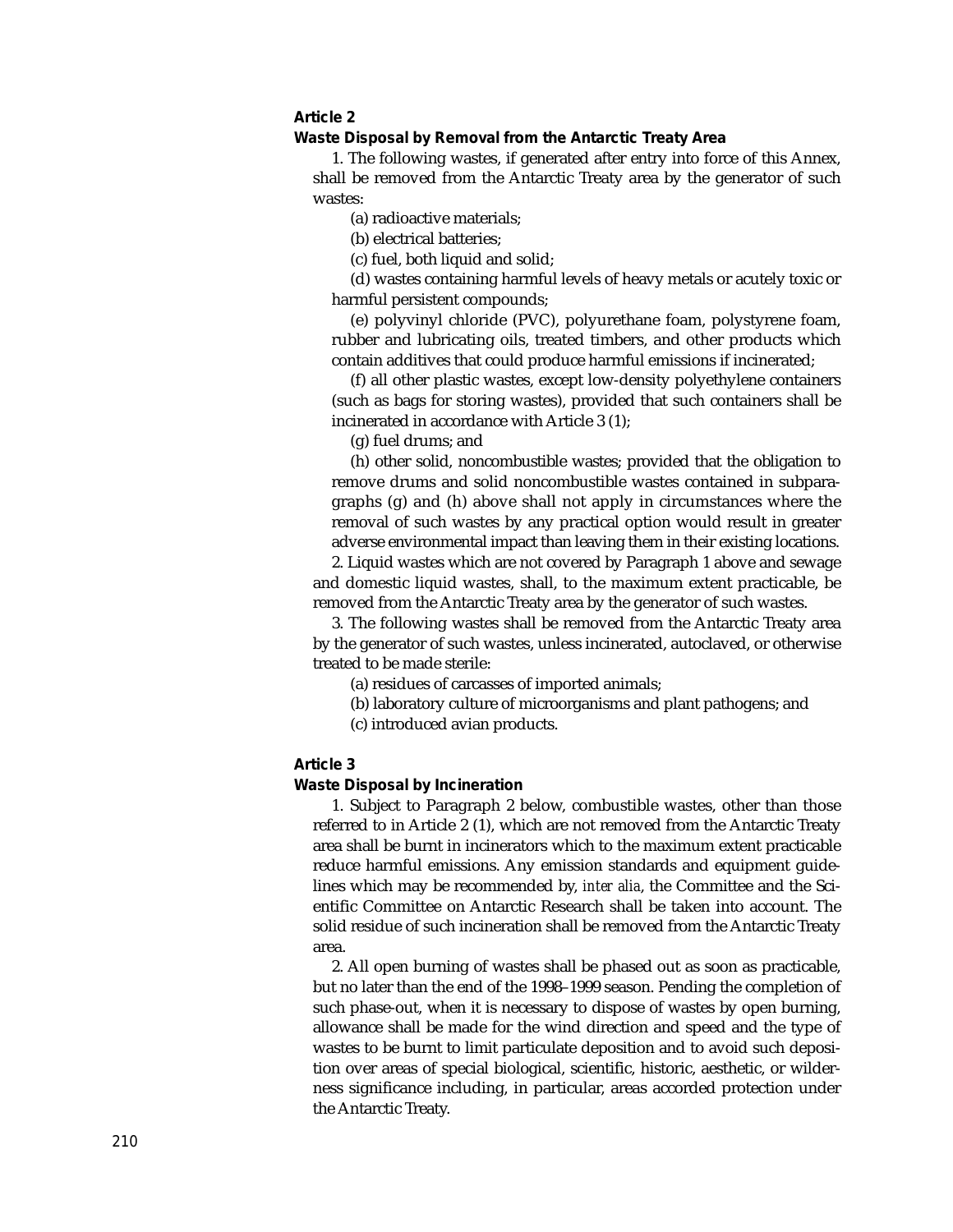# **Other Waste Disposal on Land**

1. Wastes not removed or disposed of in accordance with Articles 2 and 3 shall not be disposed of onto ice-free areas or into fresh water systems.

2. Sewage, domestic liquid wastes, and other liquid wastes not removed from the Antarctic Treaty area in accordance with Article 2, shall, to the maximum extent practicable, not be disposed of onto sea ice, ice shelves, or the grounded ice-sheet, provided that such wastes which are generated by stations located inland on ice shelves or on the grounded ice-sheet may be disposed of in deep ice pits where such disposal is the only practicable option. Such pits shall not be located on known ice-flow lines which terminate at ice-free areas or in areas of high ablation.

3. Wastes generated at field camps shall, to the maximum extent practicable, be removed by the generator of such wastes to supporting stations or ships for disposal in accordance with this Annex.

#### **Article 5**

## **Disposal of Waste in the Sea**

1. Sewage and domestic liquid wastes may be discharged directly into the sea, taking into account the assimilative capacity of the receiving marine environment and provided that:

(a) such discharge is located, wherever practicable, where conditions exist for initial dilution and rapid dispersal; and

(b) large quantities of such wastes (generated in a station where the average weekly occupancy over the austral summer is approximately 30 individuals or more) shall be treated at least by maceration.

2. The by-product of sewage treatment by the Rotary Biological Contacter process or similar processes may be disposed of into the sea provided that such disposal does not adversely affect the local environment, and provided also that any such disposal at sea shall be in accordance with Annex IV to the Protocol.

#### **Article 6**

#### **Storage of Waste**

All wastes to be removed from the Antarctic Treaty area, or otherwise disposed of, shall be stored in such a way as to prevent their dispersal into the environment.

#### **Article 7**

# **Prohibited Products**

No polychlorinated biphenyls (PCBs), nonsterile soil, polystyrene beads, chips or similar forms of packaging, or pesticides (other than those required for scientific, medical, or hygiene purposes) shall be introduced onto land or ice shelves or into water in the Antarctic Treaty area.

#### **Article 8**

#### **Waste Management Planning**

1. Each party which itself conducts activities in the Antarctic Treaty area shall, in respect of those activities, establish a waste disposal classification system as a basis for recording wastes and to facilitate studies aimed at evaluating the environmental impacts of scientific activity and associated logistic support. To that end, wastes produced shall be classified as: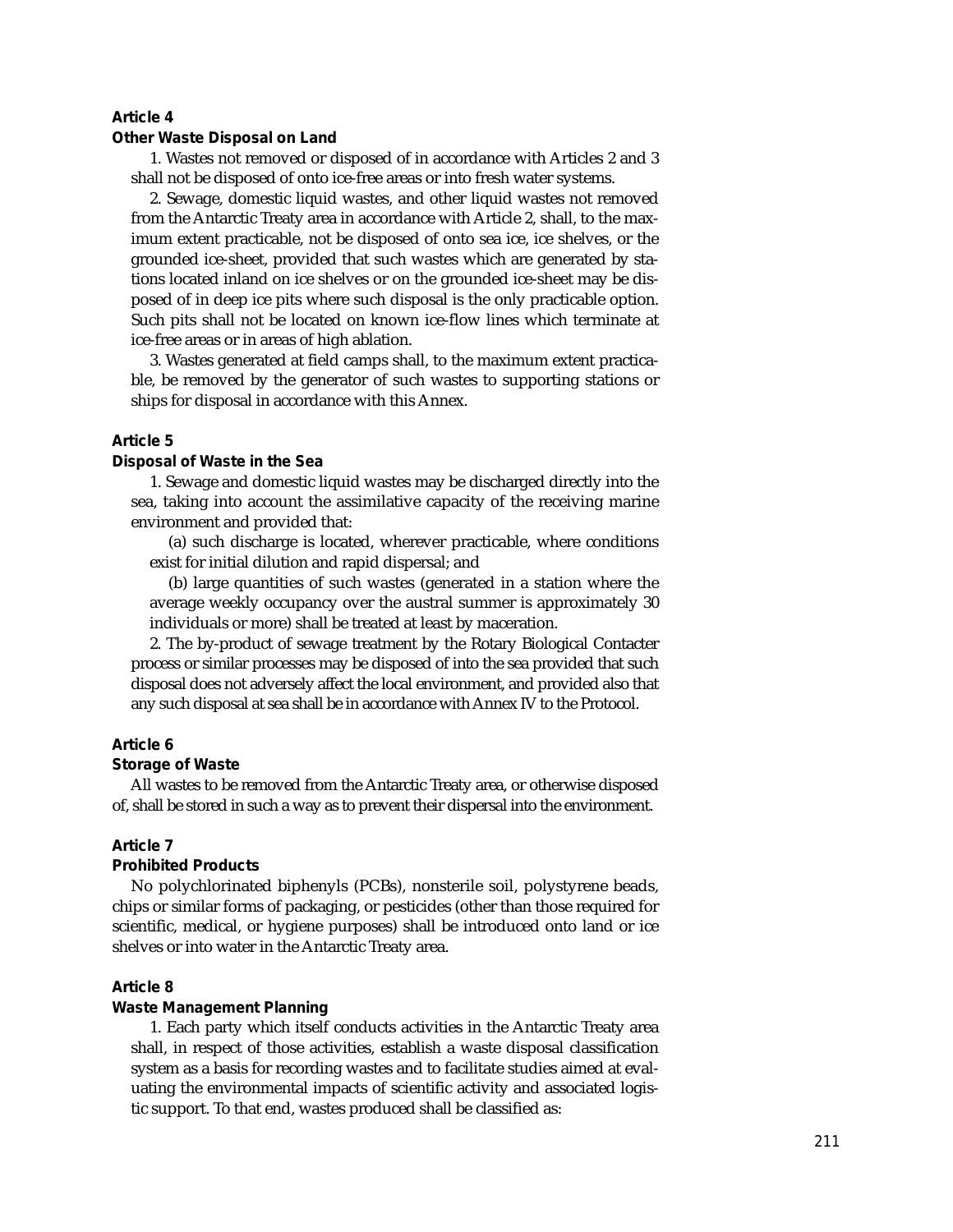(a) sewage and domestic liquid wastes (Group 1);

(b) other liquid wastes and chemicals, including fuels and lubricants (Group 2);

(c) solids to be combusted (Group 3);

(d) other solid wastes (Group 4); and

(e) radioactive material (Group 5).

2. In order to reduce further the impact of waste on the antarctic environment, each such party shall prepare and annually review and update its waste management plans (including waste reduction, storage, and disposal), specifying for each fixed site, for field camps generally, and for each ship (other than small boats that are part of the operations of fixed sites or of ships and taking into account existing management plans for ships):

(a) programs for cleaning up existing waste disposal sites and abandoned work sites;

(b) current and planned waste management arrangements, including final disposal;

(c) current and planned arrangements for analyzing the environmental effects of waste and waste management; and

(d) other efforts to minimize any environmental effects of wastes and waste management.

3. Each such party shall, as far as is practicable, also prepare an inventory of locations of past activities (such as traverses, fuel depots, field bases, crashed aircraft) before the information is lost, so that such locations can be taken into account in planning future scientific programs (such as snow chemistry, pollutants in lichens, or ice core drilling).

# **Article 9**

#### **Circulation and Review of Waste Management Plans**

1. The waste management plans prepared in accordance with Article 8, reports on their implementation, and the inventories referred to in Article 8 (3), shall be included in the annual exchanges of information in accordance with Articles III and VII of the Antarctic Treaty and related Recommendations under Article IX of the Antarctic Treaty.

2. Each party shall send copies of its waste management plans, and reports on their implementation and review, to the Committee.

3. The Committee may review waste management plans and reports thereon and may offer comments, including suggestions for minimizing impacts and modifications and improvement to the plans, for the consideration of the parties.

4. The parties may exchange information and provide advice on, *inter alia*, available low-waste technologies, reconversion of existing installations, special requirements for effluents, and appropriate disposal and discharge methods.

#### **Article 10**

# **Management Practices**

Each party shall:

(a) designate a waste management official to develop and monitor waste management plans; in the field, this responsibility shall be delegated to an appropriate person at each site;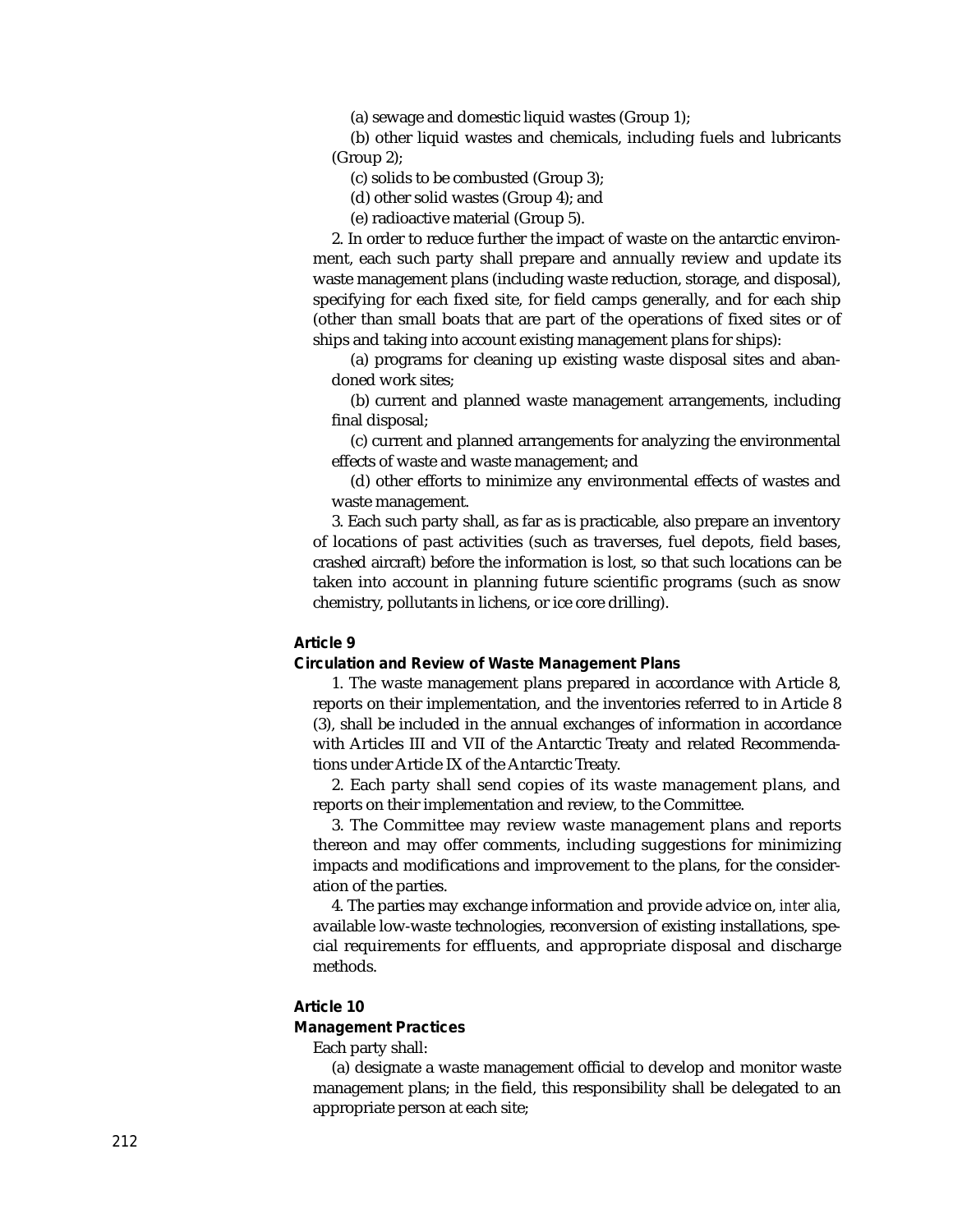(b) ensure that members of its expeditions receive training designed to limit the impact of its operations on the antarctic environment and to inform them of requirements of this Annex; and

(c) discourage the use of polyvinyl chloride (PVC) products and ensure that its expeditions to the Antarctic Treaty area are advised of any PVC products they may introduce in the Antarctic Treaty area in order that they may be removed subsequently in accordance with this Annex.

#### **Article 11**

### **Review**

This Annex shall be subject to regular review in order to ensure that it is updated to reflect improvement in waste disposal technology and procedures and to ensure thereby maximum protection of the antarctic environment.

# **Article 12**

# **Cases of Emergency**

1. This Annex shall not apply in cases of emergency relating to the safety of human life or of ships, aircraft, or the protection of the environment.

2. Notice of activities undertaken in cases of emergency shall be circulated immediately to all parties and to the Committee.

# **Article 13**

### **Amendment or Modification**

1. This Annex may be amended or modified by a measure adopted in accordance with Article IX (1) of the Antarctic Treaty. Unless the measure specifies otherwise, the amendment or modification shall be deemed to have been approved, and shall become effective, 1 year after the close of the Antarctic Treaty Consultative Meeting at which it was adopted, unless one or more of the Antarctic Treaty Consultative parties notifies the Depositary, within that time period, that it wishes an extension of that period or that it is unable to approve the amendment.

2. Any amendment or modification of this Annex which becomes effective in accordance with Paragraph 1 above shall thereafter become effective as to any other party when notice of approval by it has been received by the Depositary.

# **Annex IV to the Protocol on Environmental Protection to the Antarctic Treaty: Prevention of Marine Pollution**

# **Article 1**

# **Definitions**

For the purposes of this Annex:

(a) "discharge" means any release howsoever caused from a ship and includes any escape, disposal, spilling, leaking, pumping, emitting, or emptying;

(b) "garbage" means all kinds of victual, domestic, and operational waste excluding fresh fish and parts thereof, generated during the normal operation of the ship, except those substances which are covered by Articles 3 and 4;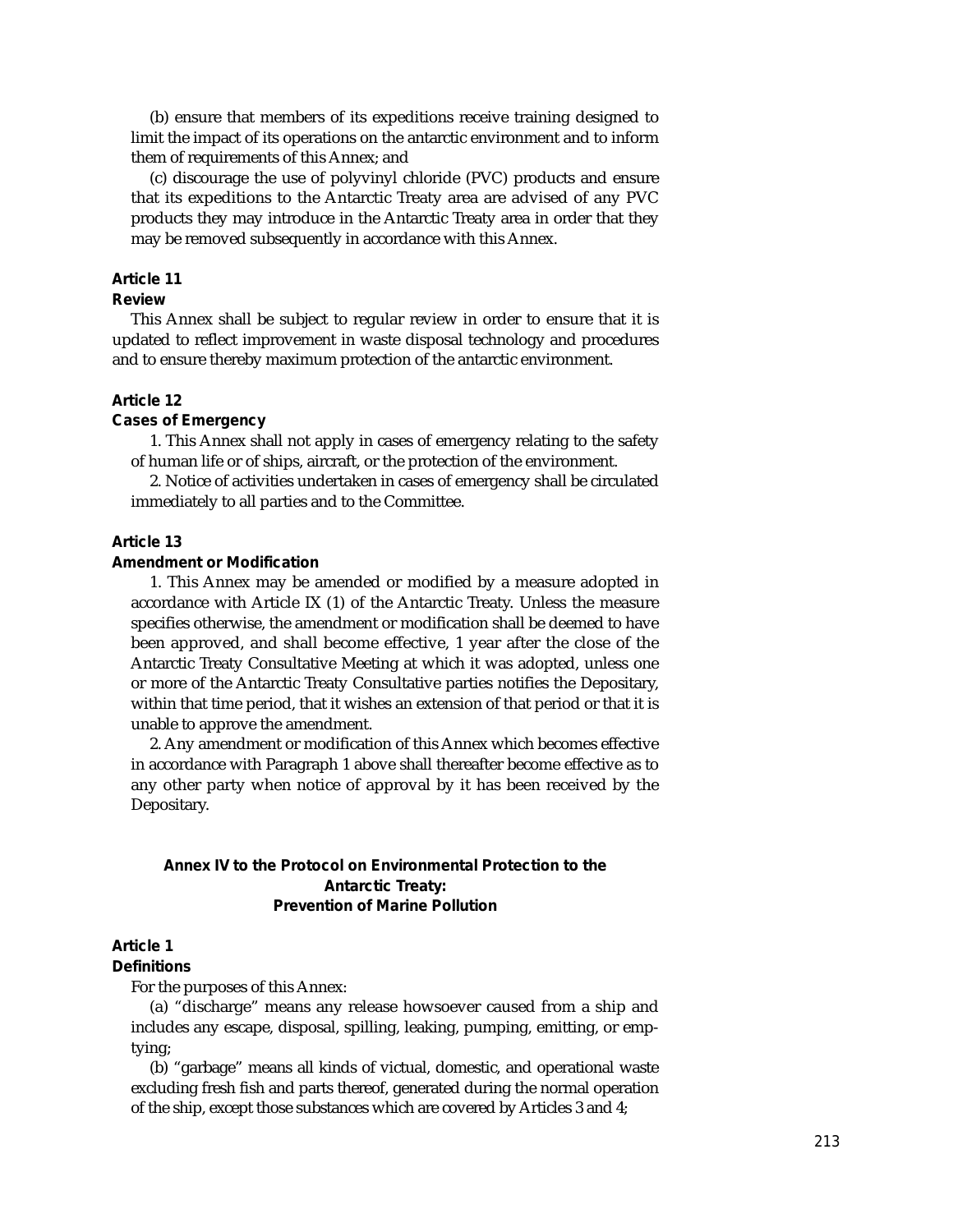(c) "MARPOL 73/78" means the International Convention for the Prevention of Pollution from Ships, 1973, as amended by the Protocol of 1978 relating thereto and by any other amendment in force thereafter;

(d) "noxious liquid substance" means any noxious liquid substance as defined in Annex II of MARPOL 73/78;

(e) "oil" means petroleum in any form including crude oil, fuel oil, sludge, oil refuse, and refined oil products (other than petrochemicals which are subject to the provisions of Article 4);

(f) "oily mixture" means a mixture with any oil content; and

(g) "ship" means a vessel of any type whatsoever operating in the marine environment and includes hydrofoil boats, air-cushion vehicles, submersibles, floating craft, and fixed or floating platforms.

# **Article 2**

# **Application**

This Annex applies, with respect to each party, to ships entitled to fly its flag and to any other ship engaged in or supporting its antarctic operations, while operating in the Antarctic Treaty area.

#### **Article 3**

#### **Discharge of Oil**

1. Any discharge into the sea of oil or oily mixture shall be prohibited, except in cases permitted under Annex I of MARPOL 73/78. While operating in the Antarctic Treaty area, ships shall retain on board all sludge, dirty ballast, tank washing waters, and other oily residues and mixtures which may not be discharged into the sea. Ships shall discharge these residues only outside the Antarctic Treaty area, at reception facilities or as otherwise permitted under Annex I of MARPOL 73/78.

2. This Article shall not apply to:

(a) the discharge into the sea of oil or oily mixture resulting from damage to a ship or its equipment:

(i) provided that all reasonable precautions have been taken after the occurrence of the damage or discovery of the discharge for the purpose of preventing or minimizing the discharge; and

(ii) except if the owner or the Master acted either with intent to cause damage, or recklessly and with the knowledge that damage would probably result; or

(b) the discharge into the sea of substances containing oil which are being used for the purpose of combating specific pollution incidents in order to minimize the damage from pollution.

# **Article 4**

### **Discharge of Noxious Liquid Substances**

The discharge into the sea of any noxious liquid substance, and any other chemical or other substances, in quantities or concentrations that are harmful to the marine environment, shall be prohibited.

#### **Article 5**

### **Disposal of Garbage**

1. The disposal into the sea of all plastics, including but not limited to synthetic ropes, synthetic fishing nets, and plastic garbage bags, shall be prohibited.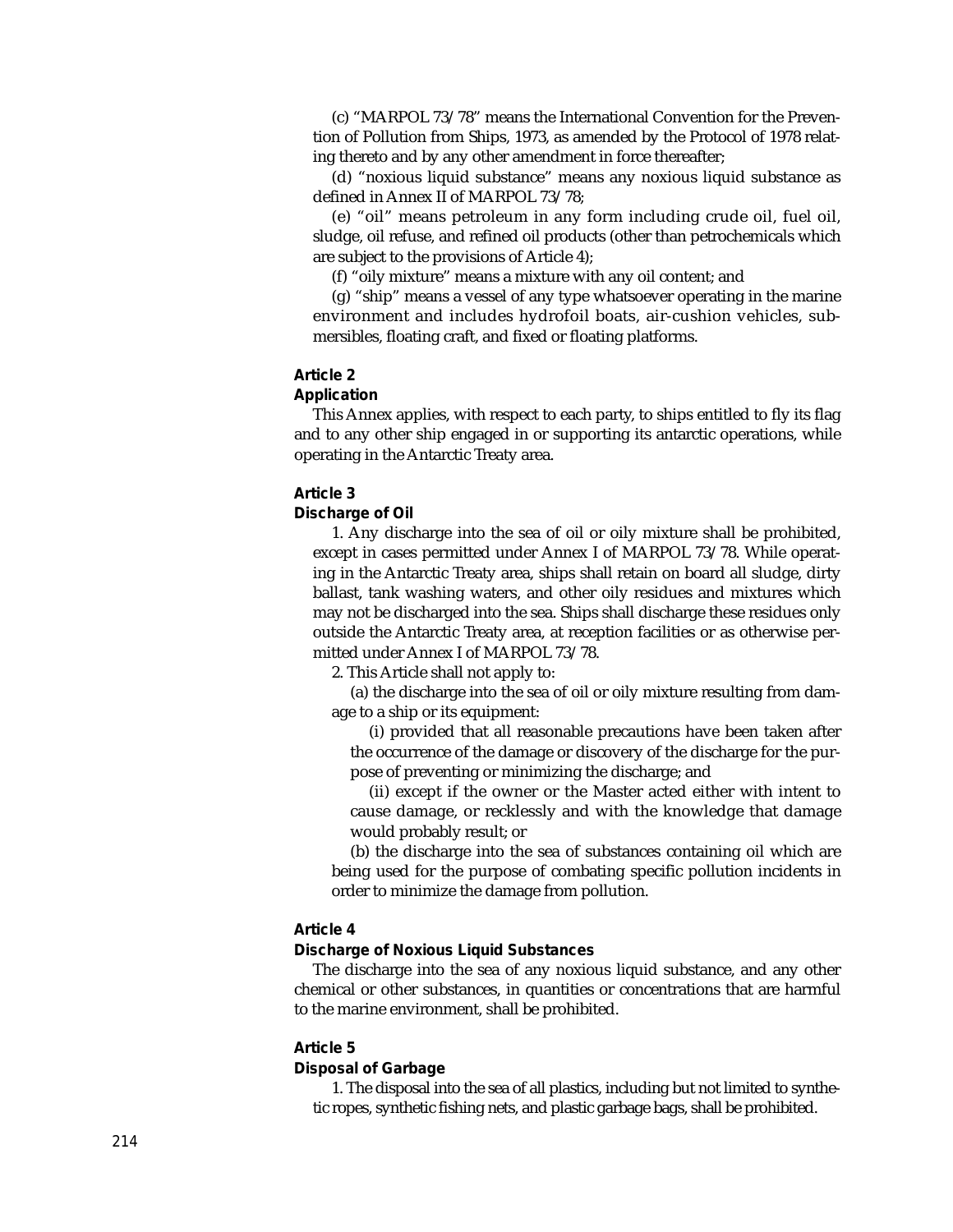2. The disposal into the sea of all other garbage, including paper products, rags, glass, metal, bottles, crockery, incineration ash, dunnage, lining, and packing materials, shall be prohibited.

3. The disposal into the sea of food wastes may be permitted when they have been passed through a comminuter or grinder, provided that such disposal shall, except in cases permitted under Annex V of MARPOL 73/78, be made as far as practicable from land and ice shelves but in any case not less than 12 nautical miles from the nearest land or ice shelf. Such comminuted or ground food wastes shall be capable of passing through a screen with openings no greater than 25 millimeters.

4. When a substance or material covered by this article is mixed with other such substance or material for discharge or disposal, having different disposal or discharge requirements, the most stringent disposal or discharge requirements shall apply.

5. The provisions of Paragraphs 1 and 2 above shall not apply to:

(a) the escape of garbage resulting from damage to a ship or its equipment provided all reasonable precautions have been taken, before and after the occurrence of the damage, for the purpose of preventing or minimizing the escape; or

(b) the accidental loss of synthetic fishing nets, provided all reasonable precautions have been taken to prevent such loss.

6. The parties shall, where appropriate, require the use of garbage record books.

### **Article 6**

# **Discharge of Sewage**

1. Except where it would unduly impair antarctic operations:

(a) each party shall eliminate all discharge into the sea of untreated sewage ("sewage" being defined in Annex IV of MARPOL 73/78) within 12 nautical miles of land or ice shelves;

(b) beyond such distance, sewage stored in a holding tank shall not be discharged instantaneously but at a moderate rate and, where practicable, while the ship is en route at a speed of no less than 4 knots.

This paragraph does not apply to ships certified to carry not more than 10 persons.

2. The parties shall, where appropriate, require the use of sewage record books.

# **Article 7**

# **Cases of Emergency**

1. Articles 3, 4, 5, and 6 of this Annex shall not apply in cases of emergency relating to the safety of a ship and those on board or saving life at sea.

2. Notice of activities undertaken in cases of emergency shall be circulated immediately to all parties and to the Committee.

# **Article 8**

### **Effect on Dependent and Associated Ecosystems**

In implementing the provisions of this Annex, due consideration shall be given to the need to avoid detrimental effects on dependent and associated ecosystems, outside the Antarctic Treaty area.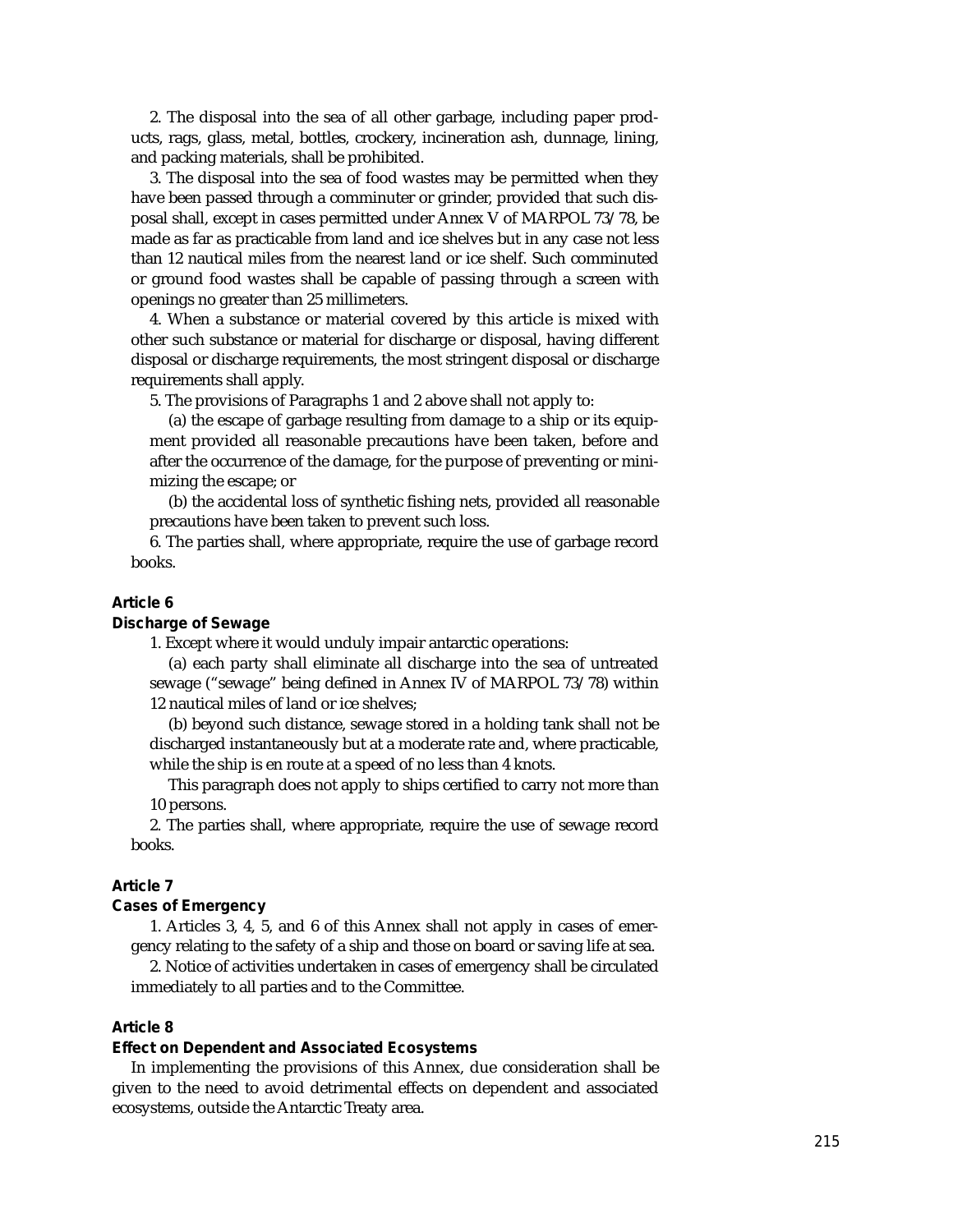### **Article 9**

#### **Ship Retention Capacity and Reception Facilities**

1. Each party shall undertake to ensure that all ships entitled to fly its flag and any other ship engaged in or supporting its antarctic operations, before entering the Antarctic Treaty area, are fitted with a tank or tanks of sufficient capacity on board for the retention of all sludge, dirty ballast, tank washing water, and other oily residues and mixtures, and have sufficient capacity on board for the retention of garbage, while operating in the Antarctic Treaty area and have concluded arrangements to discharge such oily residues and garbage at a reception facility after leaving that area. Ships shall also have sufficient capacity on board for the retention of noxious liquid substances.

2. Each party at whose ports ships depart en route to or arrive from the Antarctic Treaty area undertakes to ensure that as soon as practicable adequate facilities are provided for the reception of all sludge, dirty ballast, tank washing water, other oily residues and mixtures, and garbage from ships, without causing undue delay, and according to the needs of the ships using them.

3. Parties operating ships which depart to or arrive from the Antarctic Treaty area at ports of other parties shall consult with those parties with a view to ensuring that the establishment of port reception facilities does not place an inequitable burden on parties adjacent to the Antarctic Treaty area.

### **Article 10**

#### **Design, Construction, Manning, and Equipping of Ships**

In the design, construction, manning, and equipping of ships engaged in or supporting antarctic operations, each party shall take into account the objectives of this Annex.

### **Article 11**

#### **Sovereign Immunity**

1. This Annex shall not apply to any warship, naval auxiliary, or other ship owned or operated by a State and used, for the time being, only on government noncommercial service. However, each party shall ensure by the adoption of appropriate measures not impairing the operations or operational capabilities of such ships owned or operated by it, that such ships act in a manner consistent, so far as is reasonable and practicable, with this Annex.

2. In applying Paragraph 1 above, each party shall take into account the importance of protecting the antarctic environment.

3. Each party shall inform the other parties of how it implements this provision.

4. The dispute settlement procedure set out in Articles 18 to 20 of the Protocol shall not apply to this Article.

#### **Article 12**

#### **Preventive Measures and Emergency Preparedness and Response**

1. In order to respond more effectively to marine pollution emergencies or the threat thereof in the Antarctic Treaty area, the parties, in accordance with Article 15 of the Protocol, shall develop contingency plans for marine pollution response in the Antarctic Treaty area, including contingency plans for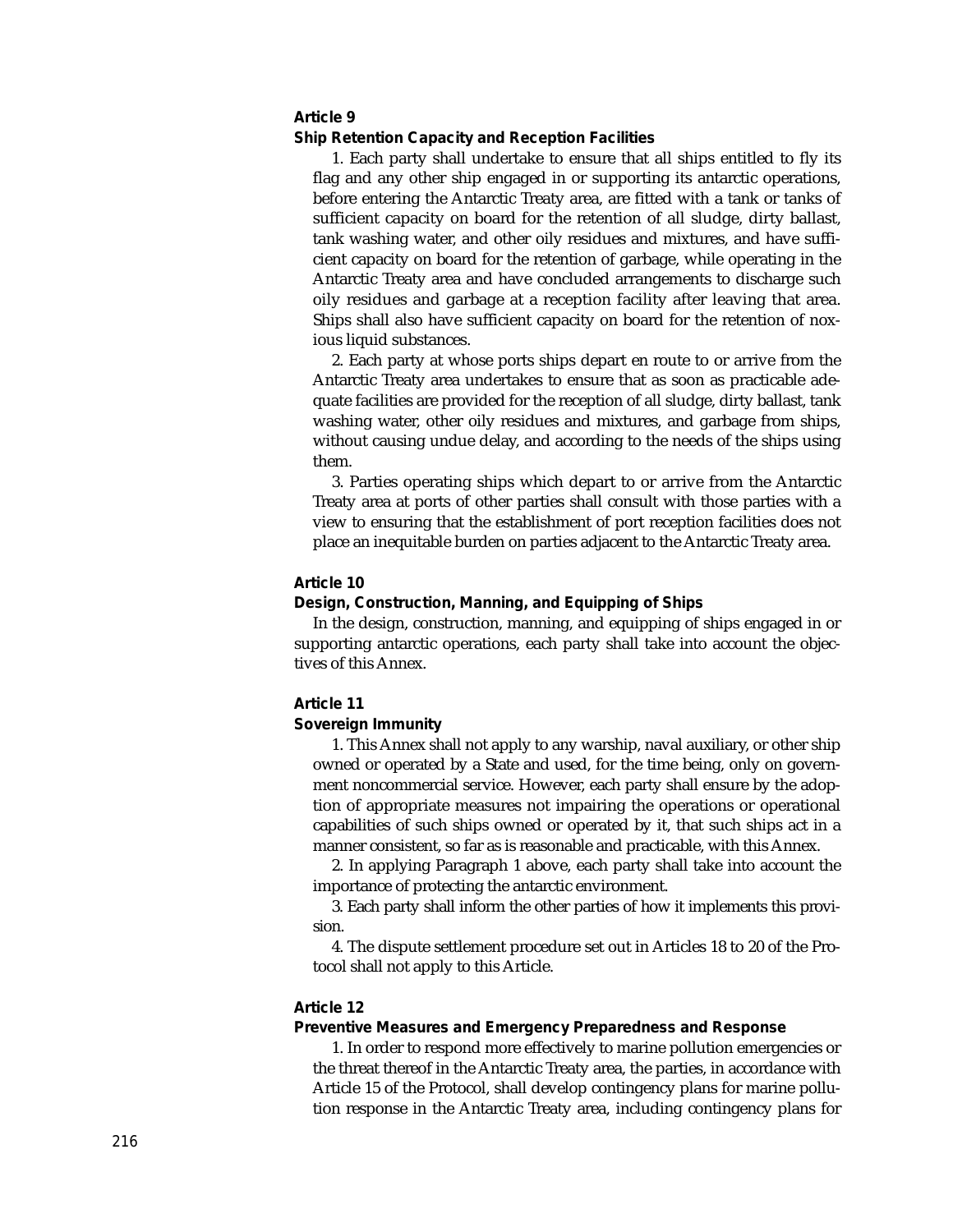ships (other than small boats that are part of the operations of fixed sites or of ships) operating in the Antarctic Treaty area, particularly ships carrying oil as cargo, and for oil spills, originating from coastal installations, which enter into the marine environment. To this end they shall:

(a) cooperate in the formulation and implementation of such plans; and (b) draw on the advice of the Committee, the International Maritime Organization and other international organizations.

2. The parties shall also establish procedures for cooperative response to pollution emergencies and shall take appropriate response actions in accordance with such procedures.

## **Article 13**

# **Review**

The parties shall keep under continuous review the provisions of this Annex and other measures to prevent, reduce, and respond to pollution of the antarctic marine environment, including any amendments and new regulations adopted under MARPOL 73/78, with a view to achieving the objectives of this Annex.

# **Article 14**

### **Relationship with MARPOL 73/78**

With respect to those parties which are also parties to MARPOL 73/78, nothing in this Annex shall derogate from the specific rights and obligations thereunder.

### **Article 15**

### **Amendment or Modification**

1. This Annex may be amended or modified by a measure adopted in accordance with Article IX (1) of the Antarctic Treaty. Unless the measure specifies otherwise, the amendment or modification shall be deemed to have been approved, and shall become effective, 1 year after the close of the Antarctic Treaty Consultative Meeting at which it was adopted, unless one or more of the Antarctic Treaty Consultative Parties notifies the Depositary, within that time period, that it wishes an extension of that period or that it is unable to approve the measure.

2. Any amendment or modification of this Annex which becomes effective in accordance with Paragraph 1 above shall thereafter become effective as to any other party when notice of approval by it has been received by the Depositary.

# **Annex V to the Protocol on Environmental Protection to the Antarctic Treaty: Area Protection and Management**

# **Article 1**

# **Definitions**

For the purposes of this Annex:

a. "appropriate authority" means any person or agency authorized by a party to issue permits under this Annex;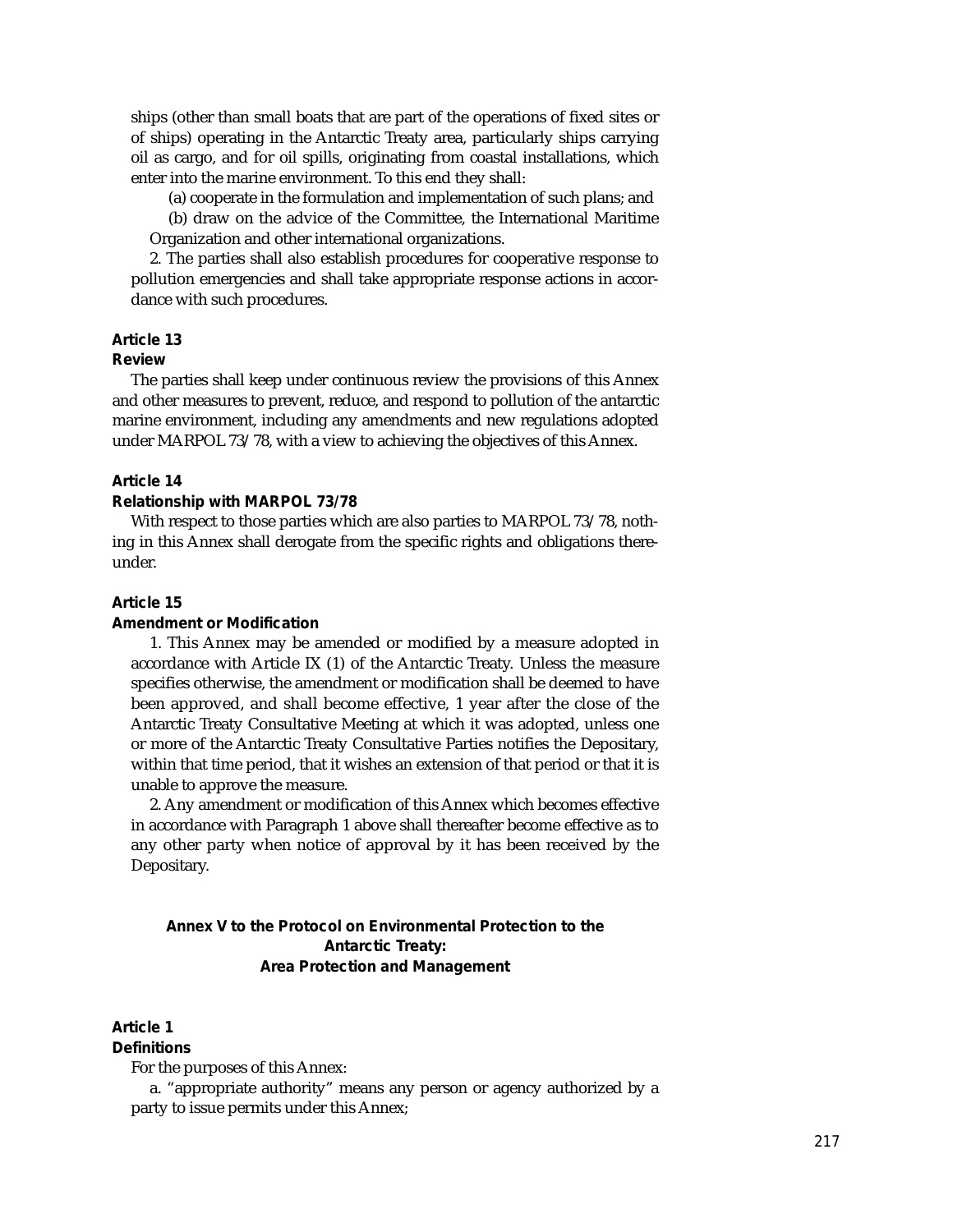b. "permit" means a formal permission in writing issued by an appropriate authority;

c. "Management Plan" means a plan to manage the activities and protect the special value or values in an Antarctic Specially Protected Area or an Antarctic Specially Managed Area.

# **Article 2**

### **Objectives**

For the purposes set out in this Annex, any area, including any marine area, may be designated as an Antarctic Specially Protected Area or an Antarctic Specially Managed Area. Activities in those Areas shall be prohibited, restricted or managed in accordance with Management Plans adopted under the provisions of this Annex.

### **Article 3**

#### **Antarctic Specially Protected Areas**

1. Any area, including any marine area, may be designated as an Antarctic Specially Protected Area to protect outstanding environmental, scientific, historic, aesthetic or wilderness values, any combination of those values, or ongoing or planned scientific research.

2. Parties shall seek to identify, within a systematic environmental-geographical framework, and to include in the series of Antarctic Specially Protected Areas:

a. areas kept inviolate from human interference so that future comparisons may be possible with localities that have been affected by human activities;

b. representative examples of major terrestrial, including glacial and aquatic, ecosystems and marine ecosystems;

c. areas with important or unusual assemblages of species, including major colonies of breeding native birds or mammals;

d. the type locality or only known habitat of any species;

e. areas of particular interest to ongoing or planned scientific research;

f. examples of outstanding geological, glaciological, or geomorphological features;

g. areas of outstanding aesthetic and wilderness value;

h. sites or monuments or recognized historic value; and

i. such other areas as may be appropriate to protect the values set out in Paragraph 1 above.

3. Specially Protected Areas and Sites of Special Scientific Interest designated as such by past Antarctic Treaty Consultative Meetings are hereby designated as Antarctic Specially Protected Areas and shall be renamed and renumbered accordingly.

4. Entry into an Antarctic Specially Protected Area shall be prohibited except in accordance with a permit issued under Article 7.

# **Article 4**

#### **Antarctic Specially Managed Areas**

1. Any area, including any marine area, where activities are being conducted or may in the future be conducted, may be designated as an Antarctic Specially Managed Area to assist in the planning and coordination of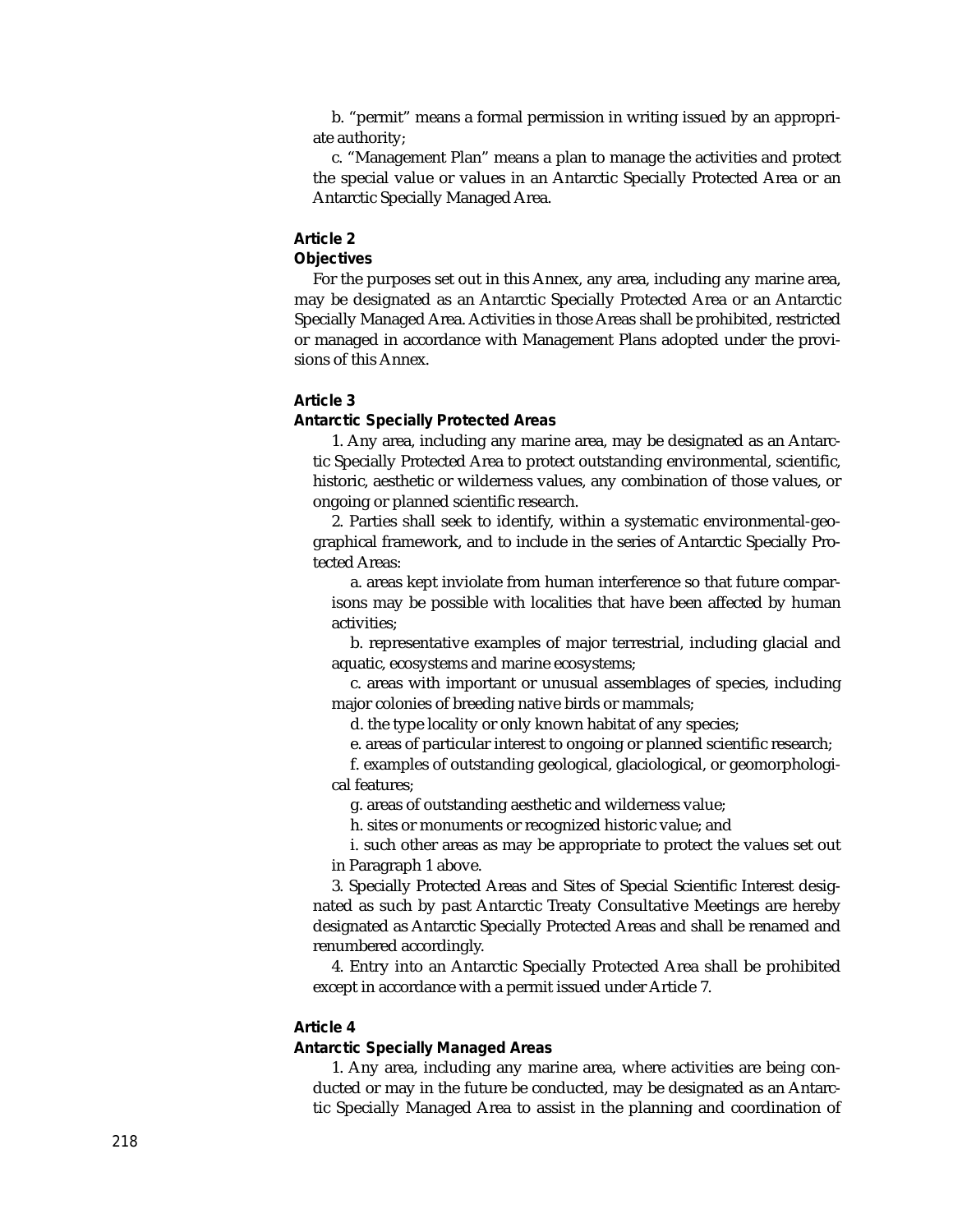activities, avoid possible conflicts, improve cooperation between parties or minimize environmental impacts.

2. Antarctic Specially Managed Areas may include:

a. areas where activities pose risks of mutual interference or cumulative environmental impacts; and

b. sites or monuments of recognized historic value.

3. Entry into an Antarctic Specially Managed Area shall not require a permit.

4. Notwithstanding Paragraph 3 above, an Antarctic Specially Managed Area may contain one or more Antarctic Specially Protected Areas, entry into which shall be prohibited except in accordance with a permit issued under Article 7.

# **Article 5**

#### **Management plans**

1. Any party, the Committee, the Scientific Committee for Antarctic Research or the Commission for the Conservation of Antarctic Marine Living Resources may propose an area for designation as an Antarctic Specially Protected Area or an Antarctic Specially Managed Area by submitting a proposed Management Plan to the Antarctic Treaty Consultative Meeting.

2. The area proposed for designation shall be of sufficient size to protect the values for which the special protection or management is required.

3. Proposed Management Plans shall include, as appropriate:

a. a description of the value or values for which special protection or management is required;

b. a statement of the aims and objectives of the Management Plan for the protection or management of those values;

c. management activities which are to be undertaken to protect the values for which special protection or management is required;

d. a period of designation, if any;

e. a description of the area, including:

i. the geographical coordinates, boundary markers and natural features that delineate the area;

ii. access to the area by land, sea or air including marine approaches and anchorages, pedestrian and vehicular routes within the area, and aircraft routes and landing areas;

iii. the location of structures, including scientific stations, research or refuge facilities, both within the area and near to it; and

iv. the location in or near the area of other Antarctic Specially Protected Areas or Antarctic Specially Managed Areas designated under this Annex, or other protected areas designated in accordance with measures adopted under other components of the Antarctic Treaty System;

f. the identification of zones within the area, in which activities are to be prohibited, restricted or managed for the purpose of achieving the aims and objectives referred to in Subparagraph b. above;

g. maps and photographs that show clearly the boundary of the area in relation to surrounding features and key features within the area;

h. supporting documentation;

i. in respect of an area proposed for designation as an Antarctic Specially Protected Area, a clear description of the conditions under which permits may be granted by the appropriate authority regarding: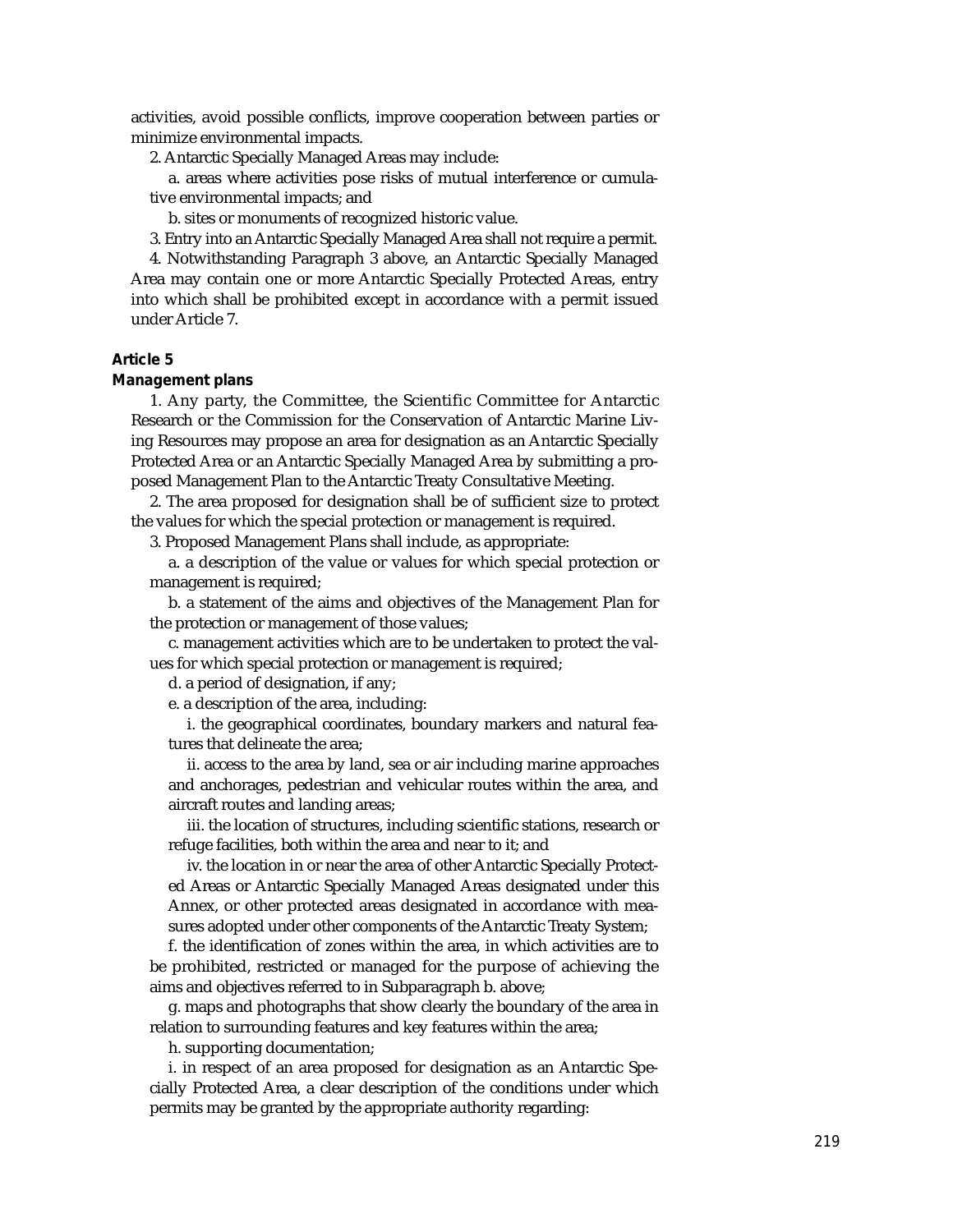i. access to and movement within or over the area;

ii. activities which are or may be conducted within the area, including restrictions on time and place;

iii. the installation, modification, or removal of structures;

iv. the location of field camps;

v. restrictions on materials and organisms which may be brought into the area;

vi. the taking of or harmful interference with native flora and fauna;

vii. the collection or removal of anything not brought into the area by the permit holder;

viii. the disposal of waste;

ix. measures that may be necessary to ensure that the aims and objectives of the Management Plan can continue to be met; and

x. requirements for reports to be made to the appropriate authority regarding visits to the area;

j. in respect of an area proposed for designation as an Antarctic Special-

ly Managed Area, a code of conduct regarding:

i. access to and movement within or over the area;

ii. activities which are or may be conducted within the area, including restrictions on time and place;

iii. the installation, modification, or removal of structures;

iv. the location of field camps;

v. the taking of or harmful interference with native flora and fauna;

vi. the collection or removal of anything not brought into the area by the visitor;

vii. the disposal of waste; and

viii. any requirements for reports to be made to the appropriate authority regarding visits to the area; and

k. provisions relating to the circumstances in which parties should seek to exchange information in advance of activities which they propose to conduct.

# **Article 6**

#### **Designation procedures**

1. Proposed Management Plans shall be forwarded to the Committee, the Scientific Committee on Antarctic Research and, as appropriate, to the Commission for the Conservation of Antarctic Marine Living Resources. In formulating its advice to the Antarctic Treaty Consultative Meeting, the Committee shall take into account any comments provided by the Scientific Committee on Antarctic Research and, as appropriate, by the Commission for the Conservation of Antarctic Marine Living Resources. Thereafter, Management Plans may be approved by the Antarctic Treaty Consultative Parties by a measure adopted at an Antarctic Treaty Consultative Meeting in accordance with Article IX(1) of the Antarctic Treaty. Unless the measure specifies otherwise, the Plan shall be deemed to have been approved 90 days after the close of the Antarctic Treaty Consultative Meeting at which it was adopted, unless one or more of the Consultative Parties notifies the Depositary, within that time period, that it wishes an extension of that period or is unable to approve the measure.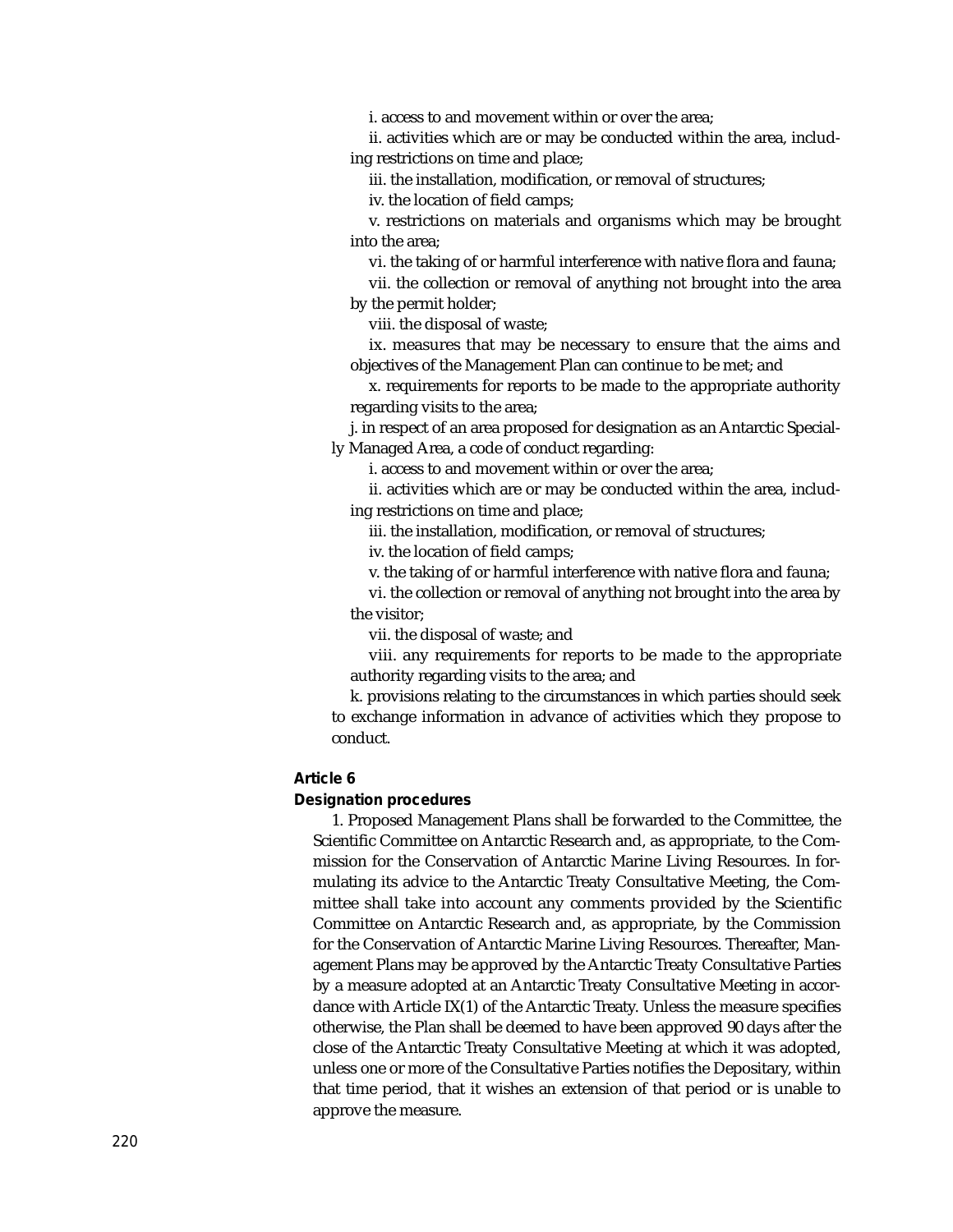2. Having regard to the provisions of Articles 4 and 5 of the Protocol, no marine area shall be designated as an Antarctic Specially Protected Area or an Antarctic Specially Managed Area without the prior approval of the Commission for the Conservation of Antarctic Marine Living Resources.

3. Designation of an Antarctic Specially Protected Area or an Antarctic Specially Managed Area shall be for an indefinite period unless the Management Plan provides otherwise. A review of a Management Plan shall be initiated at least every 5 years. The Plan shall be updated as necessary.

4. Management Plans may be amended or revoked in accordance with Paragraph 1 above.

5. Upon approval Management Plans shall be circulated promptly by the Depositary to all parties. The Depositary shall maintain a record of all currently approved Management Plans.

# **Article 7**

### **Permits**

1. Each party shall appoint an appropriate authority to issue permits to enter and engage in activities within an Antarctic Specially Protected Area in accordance with the requirements of the Management Plan relating to that Area. The permit shall be accompanied by the relevant sections of the Management Plan and shall specify the extent and location of the Area, the authorized activities and when, where and by whom the activities are authorized and any other conditions imposed by the Management Plan.

2. In the case of a Specially Protected Area designated as such by past Antarctic Treaty Consultative Meeting which does not have a Management Plan, the appropriate authority may issue a permit for a compelling scientific purpose which cannot be served elsewhere and which will not jeopardize the natural ecological system in that Area.

3. Each party shall require a permit holder to carry a copy of the permit while in the Antarctic Specially Protected Area concerned.

# **Article 8**

# **Historic Sites and Monuments**

1. Sites or monuments of recognized historic value which have been designated as Antarctic Specially Protected Areas or Antarctic Specially Managed Areas, or which are located within such Areas, shall be listed as Historic Sites and Monuments.

2. Any party may propose a site or monument of recognized historic value which has not been designated as an Antarctic Specially Protected Area or an Antarctic Specially Managed Area, or which is not located within such an Area, for listing as a Historic Site or Monument. The proposal for listing may be approved by the Antarctic Treaty Consultative Parties by a measure adopted at an Antarctic Treaty Consultative Meeting in accordance with Article IX(1) of the Antarctic Treaty. Unless the measure specifies otherwise, the proposal shall be deemed to have been approved 90 days after the close of the Antarctic Treaty Consultative Meeting at which it was adopted, unless one or more of the Consultative Parties notifies the Depositary, within that time period, that it wishes an extension of that period or is unable to approve the measure.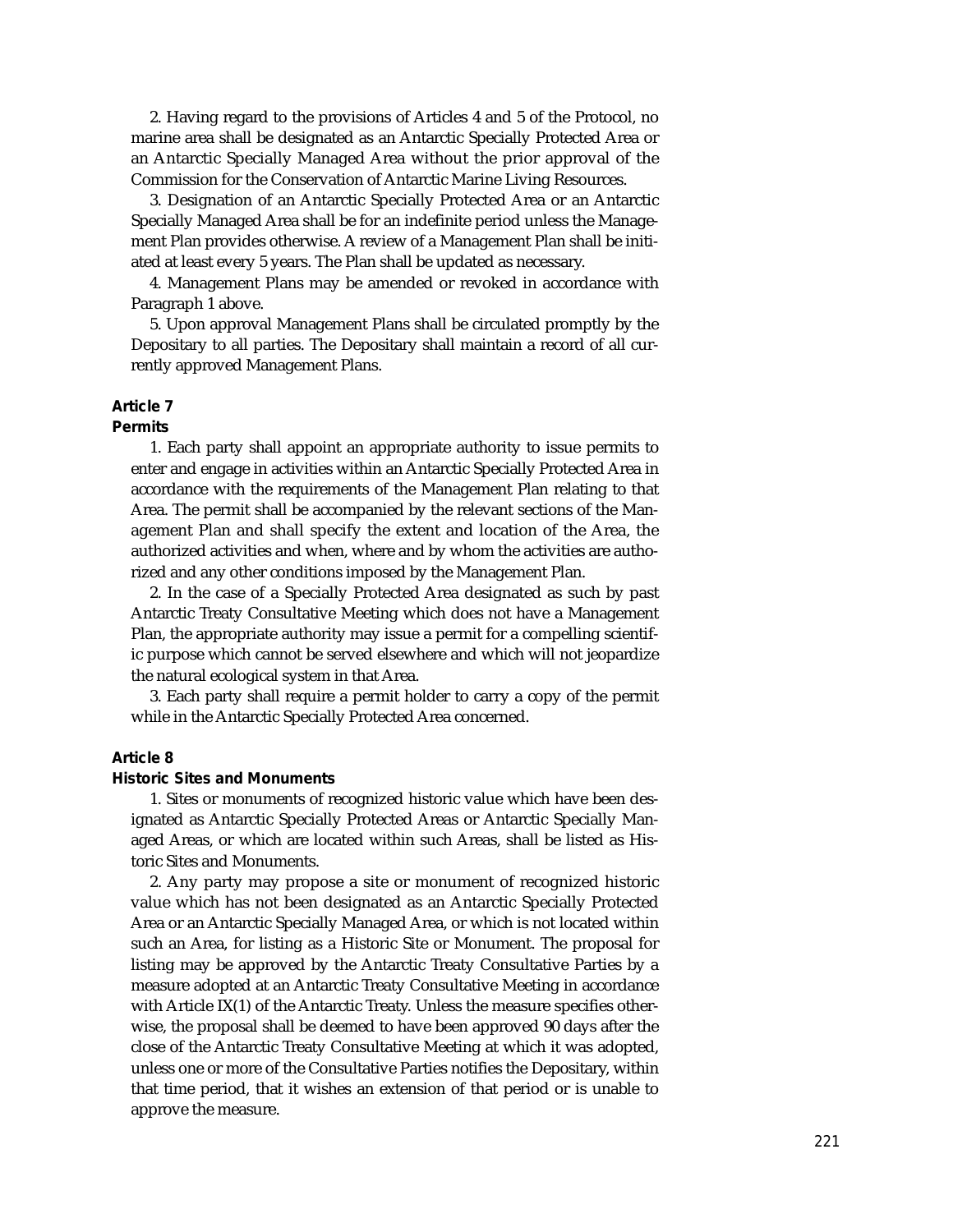3. Existing Historic Sites and Monuments which have been listed as such by previous Antarctic Treaty Consultative Meetings shall be included in the list of Historic Sites and Monuments under this Article.

4. Listed Historic Sites and Monuments shall not be damaged, removed, or destroyed.

5. The list of Historic Sites and Monuments may be amended in accordance with Paragraph 2 above. The Depositary shall maintain a list of current Historic Sites and Monuments.

# **Article 9**

#### **Information and publicity**

1. With a view to ensuring that all persons visiting or proposing to visit Antarctica understand and observe the provisions of this Annex, each party shall make available information setting forth, in particular:

a. the location of Antarctic Specially Protected Areas and Antarctic Specially Managed Areas;

b. listing and maps of those Areas;

c. the Management Plans, including listings of prohibitions relevant to each Area;

d. the location of Historic Sites and Monuments and any relevant prohibition or restriction.

2. Each party shall ensure that the location and, if possible, the limits of Antarctic Specially Protected Areas, Antarctic Specially Managed Areas and Historic Sites and Monuments are shown on its topographic maps, hydrographic charts and in other relevant publications.

3. Parties shall cooperate to ensure that, where appropriate, the boundaries of Antarctic Specially Protected Areas, Antarctic Specially Managed Areas and Historic Sites and Monuments are suitably marked on the site.

### **Article 10**

#### **Exchange of information**

1. The parties shall make arrangements for:

a. collecting and exchanging records, including records of permits and reports of visits, including inspection visits, to Antarctic Specially Protected Areas and reports of inspection visits to Antarctic Specially Managed Areas;

b. obtaining and exchanging information on any significant change or damage to any Antarctic Specially Managed Area, Antarctic Specially Protected Area, or Historic Site or Monument; and

c. establishing common forms in which records and information shall be submitted by parties in accordance with Paragraph 2 below.

2. Each party shall inform the other parties and the Committee before the end of November of each year of the number and nature of permits issued under this Annex in the preceding period of July 1 to June 30.

3. Each party conducting, funding or authorizing research or other activities in Antarctic Specially Protected Areas or Antarctic Specially Managed Areas shall maintain a record of such activities and in the annual exchange of information in accordance with the Antarctic Treaty shall provide summary descriptions of the activities conducted by persons subject to its jurisdiction in such areas in the preceding year.